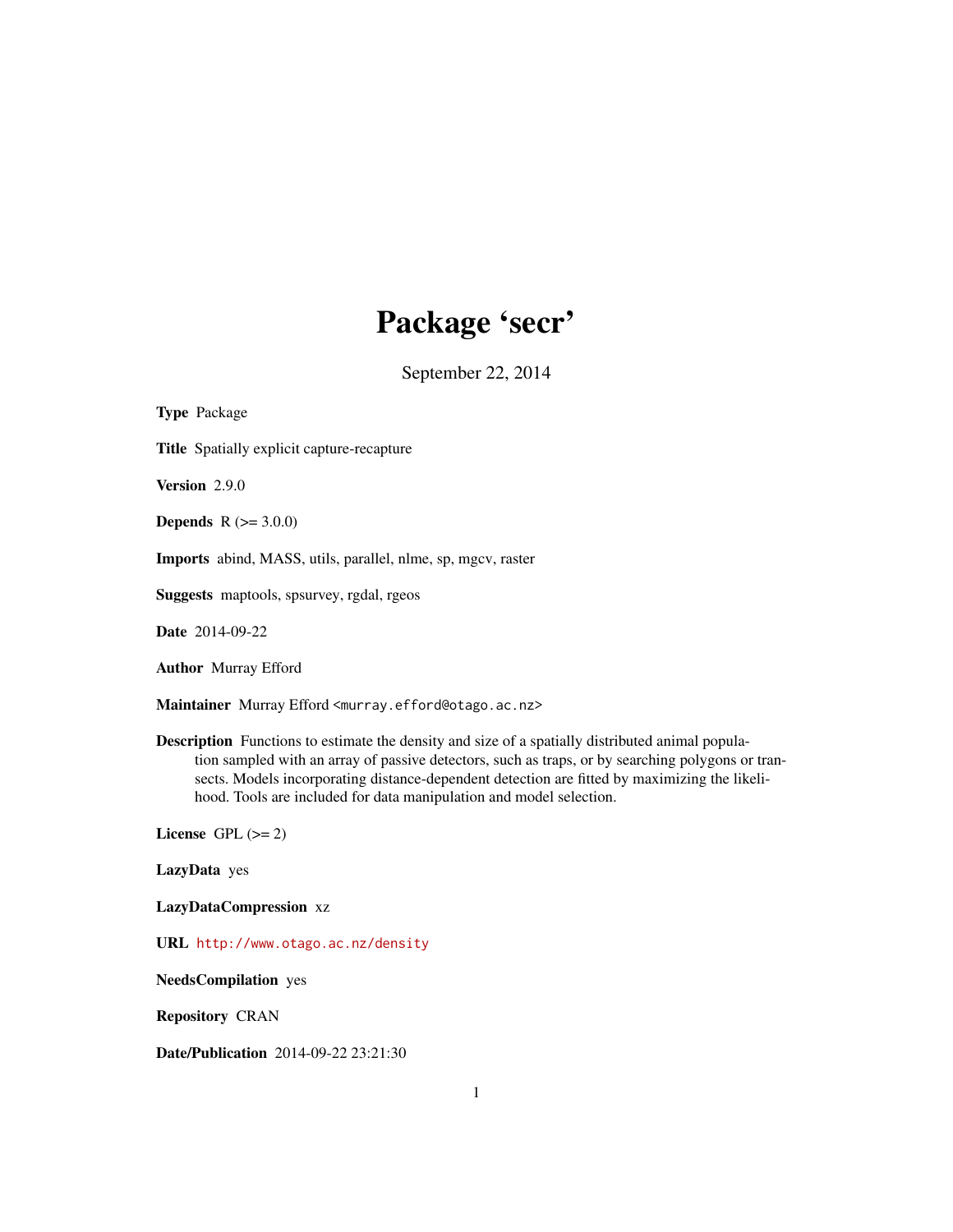# R topics documented:

|                                                                                           | 5              |
|-------------------------------------------------------------------------------------------|----------------|
|                                                                                           | $\overline{7}$ |
|                                                                                           | 9              |
|                                                                                           | 11             |
|                                                                                           | 14             |
|                                                                                           | 16             |
|                                                                                           | 18             |
|                                                                                           | 19             |
|                                                                                           | 21             |
|                                                                                           | 23             |
|                                                                                           | 24             |
|                                                                                           | 27             |
|                                                                                           | 28             |
|                                                                                           | 29             |
|                                                                                           | - 30           |
| contour                                                                                   | 32             |
|                                                                                           | 34             |
|                                                                                           | 35             |
|                                                                                           | 37             |
|                                                                                           | 38             |
|                                                                                           |                |
| derived                                                                                   | 40             |
|                                                                                           | 43             |
|                                                                                           | 45             |
|                                                                                           | 47             |
|                                                                                           | 48             |
|                                                                                           | 49             |
|                                                                                           | 50             |
|                                                                                           | 51             |
|                                                                                           | 52             |
|                                                                                           | 57             |
|                                                                                           | 59             |
|                                                                                           | 60             |
|                                                                                           | 62             |
|                                                                                           | 64             |
|                                                                                           | 66             |
|                                                                                           | 69             |
|                                                                                           | 72             |
|                                                                                           | 73             |
| hornedlizard<br>$\mathbf{1}$ , $\mathbf{1}$ , $\mathbf{1}$<br>$\mathbf{r}$ . $\mathbf{r}$ | 75             |
|                                                                                           | 77             |
|                                                                                           | 79             |
| join                                                                                      | 83             |
| LLsurface.secr                                                                            | 84             |
|                                                                                           | 86             |
|                                                                                           | 87             |
|                                                                                           | 88             |
|                                                                                           |                |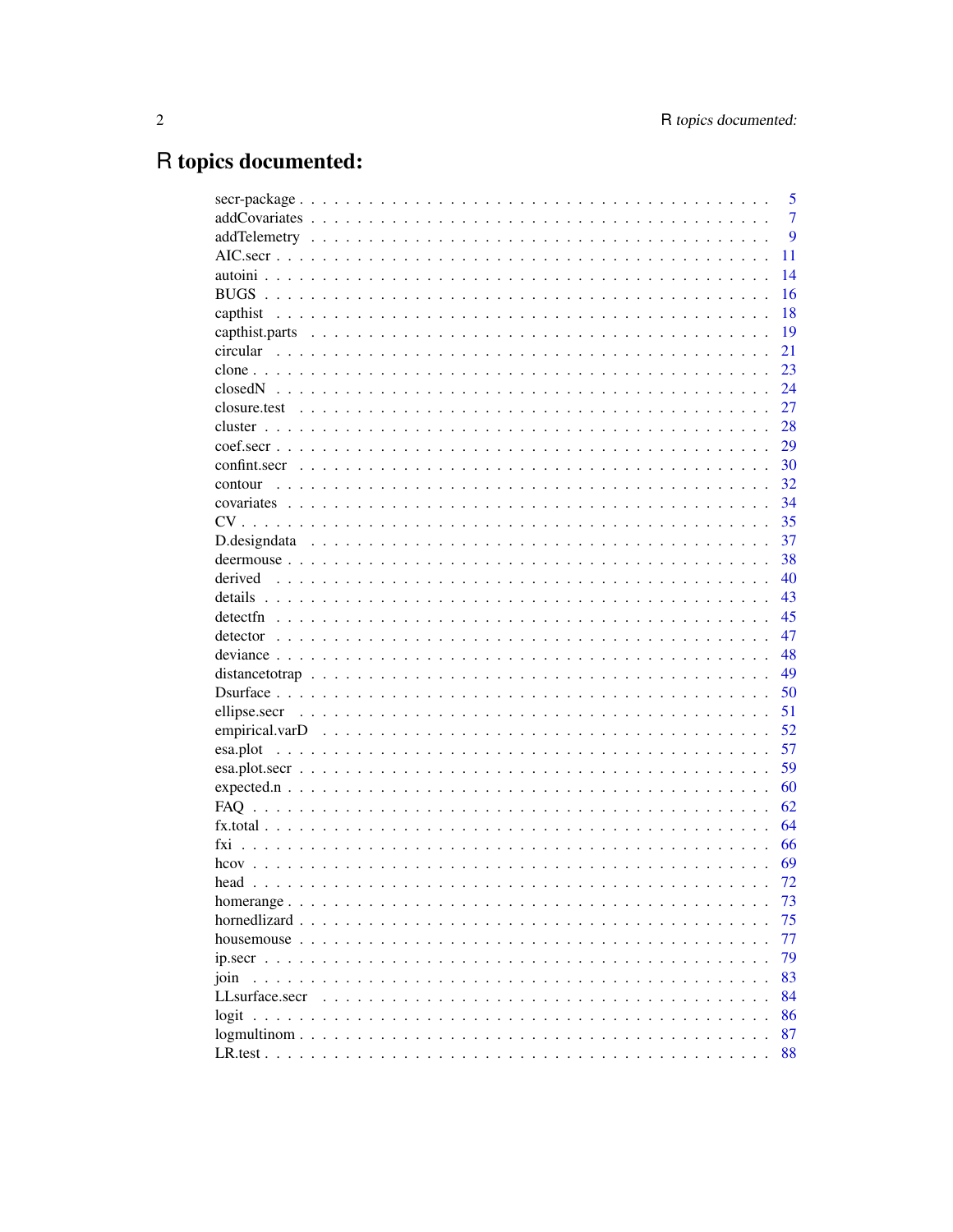|                | 89 |
|----------------|----|
|                | 92 |
|                |    |
|                |    |
|                |    |
|                |    |
|                |    |
|                |    |
|                |    |
|                |    |
|                |    |
|                |    |
|                |    |
|                |    |
|                |    |
|                |    |
|                |    |
|                |    |
|                |    |
|                |    |
|                |    |
|                |    |
|                |    |
|                |    |
|                |    |
|                |    |
|                |    |
|                |    |
|                |    |
|                |    |
|                |    |
|                |    |
|                |    |
|                |    |
|                |    |
|                |    |
|                |    |
| read.traps     |    |
|                |    |
|                |    |
|                |    |
|                |    |
|                |    |
|                |    |
| score.test     |    |
| secr.design.MS |    |
|                |    |
|                |    |

 $\overline{3}$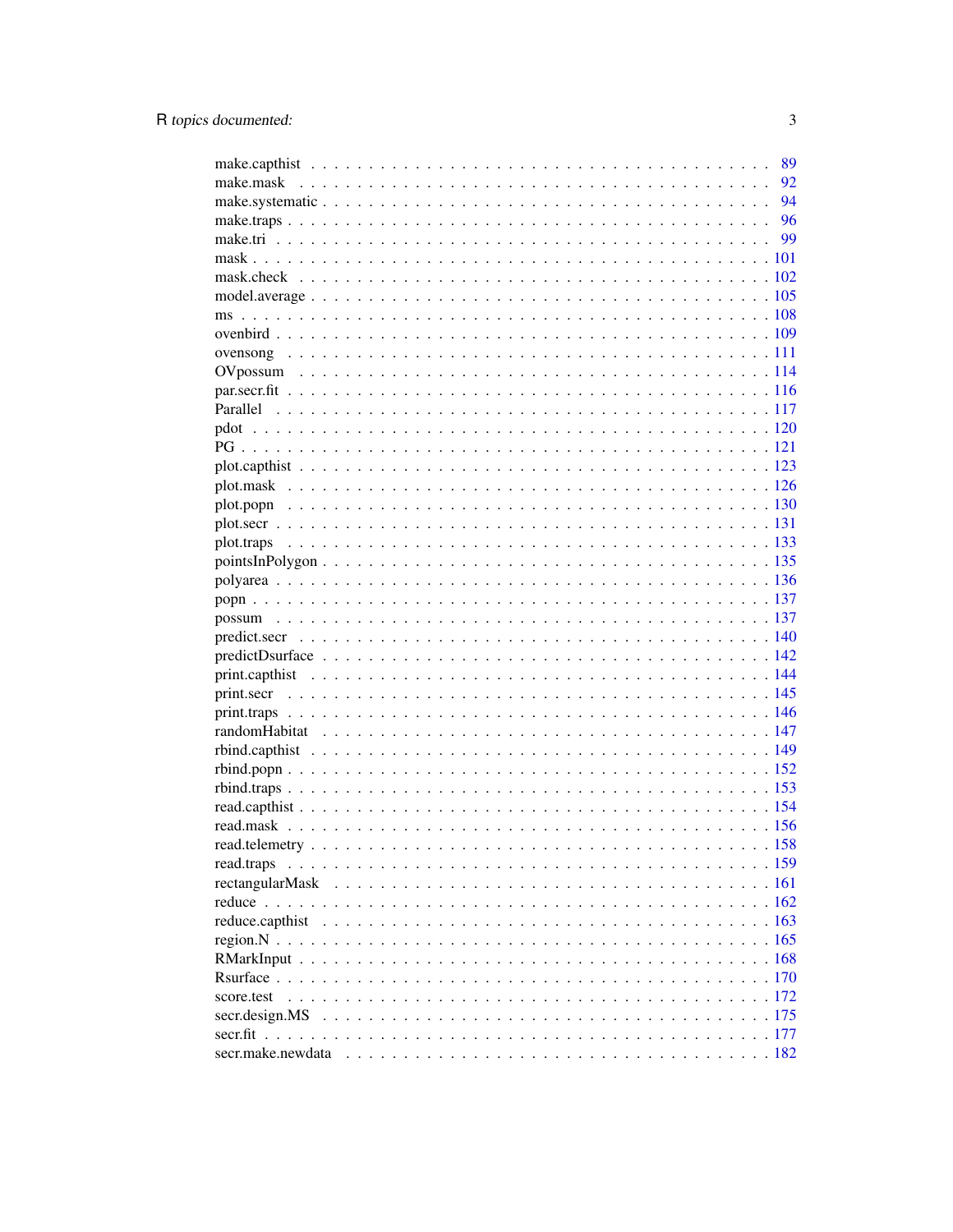| usage    |
|----------|
|          |
|          |
|          |
|          |
| writeGPS |

**Index**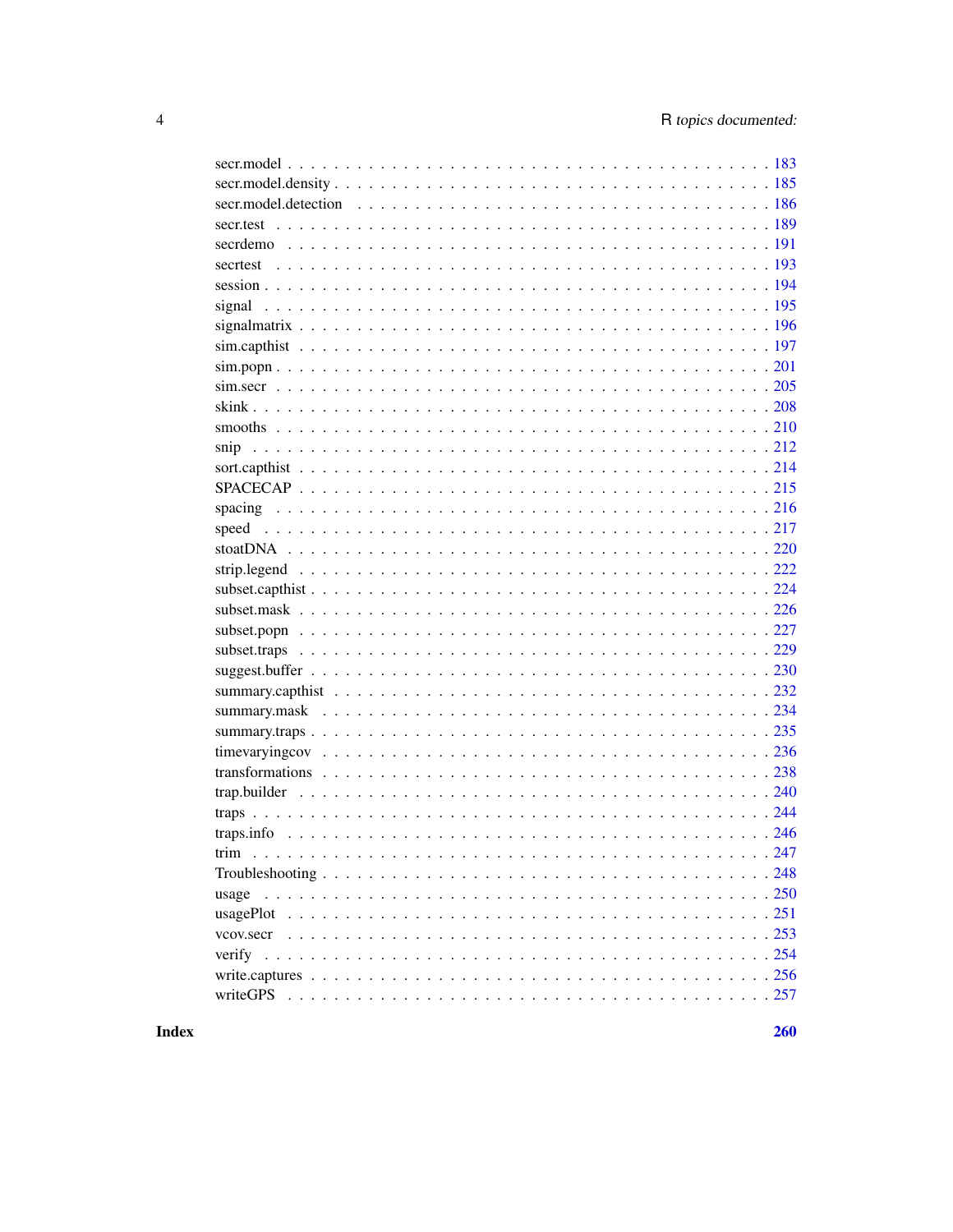<span id="page-4-0"></span>

#### Description

Functions to estimate the density and size of a spatially distributed animal population sampled with an array of passive detectors, such as traps, or by searching polygons or transects.

## Details

| Package: secr    |                                                        |
|------------------|--------------------------------------------------------|
| Type: Package    |                                                        |
| Version: $2.9.0$ |                                                        |
|                  | Date: 2014-09-23                                       |
|                  | License: GNU General Public License Version 2 or later |

Spatially explicit capture–recapture is a set of methods for studying marked animals distributed in space. Data comprise the locations of detectors (traps, searched areas, etc. described in an object of class 'traps'), and the detection histories of individually marked animals. Individual histories are stored in an object of class 'capthist' that includes the relevant 'traps' object.

Models for population density (animals per hectare) and detection are defined in secr using symbolic formula notation. Density models may include spatial or temporal trend. Possible predictors for detection probability include both pre-defined variables (t, b, etc.) corresponding to 'time', 'behaviour' and other effects), and user-defined covariates of several kinds. Habitat is distinguished from nonhabitat with an object of class 'mask'.

Models are fitted in secr by maximizing either the full likelihood or the likelihood conditional on the number of individuals observed  $(n)$ . Conditional likelihood models are limited to homogeneous Poisson density, but allow continuous individual covariates for detection. A model fitted with [secr.fit](#page-176-1) is an object of class secr. Generic methods (plot, print, summary, etc.) are provided for each object class.

A link at the bottom of each help page takes you to the help index. Several vignettes complement the help pages:

| general introduction |
|----------------------|
|                      |

- 
- <../doc/secr-densitysurfaces.pdf> modelling density surfaces
- 
- 
- 
- 
- <../doc/secr-varyingeffort.pdf> variable effort in SECR models

<../doc/secr-datainput.pdf> data formats and input functions <../doc/secr-finitemixtures.pdf> mixture models for individual heterogeneity <../doc/secr-parameterisations.pdf> alternative parameterisations sigmak, a0 <../doc/secr-polygondetectors.pdf> using polygon and transect detector types <../doc/secr-sound.pdf> analysing data from microphone arrays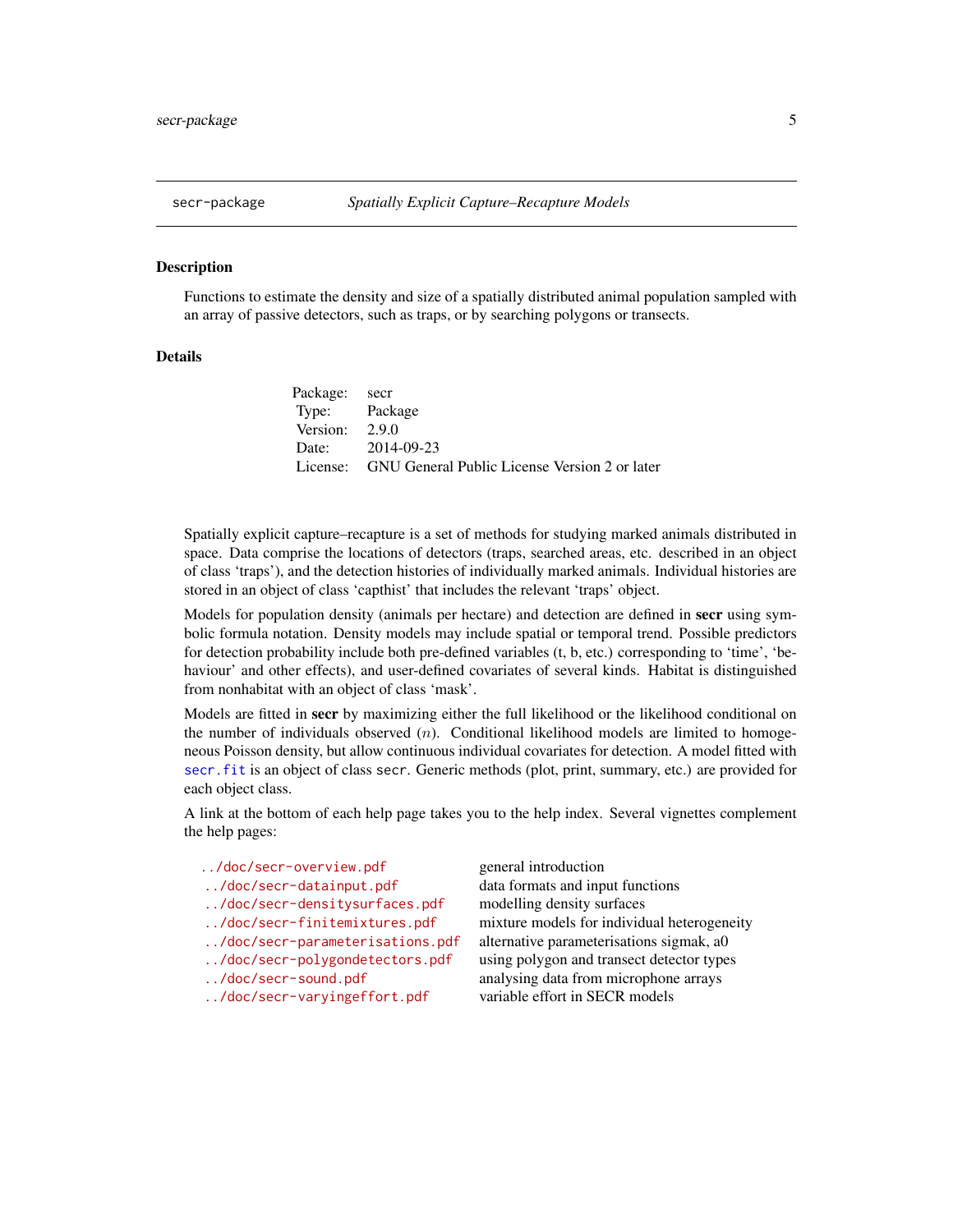The help pages are also available as <../doc/secr-manual.pdf>.

The datasets [possum,](#page-136-1) [skink,](#page-207-1) [ovenbird,](#page-108-1) [housemouse,](#page-76-1) [deermouse,](#page-37-1) [ovensong,](#page-110-1) [hornedlizard](#page-74-1) and [stoatDNA](#page-219-1) include examples of fitted models.

The analyses in secr extend those available in the software Density (see [www.otago.ac.nz/density](http://www.otago.ac.nz/density/index.html) for the most recent version of Density). Help is available on the 'DENSITY | secr' forum at [www.phidot.org.](http://www.phidot.org/forum/index.php) Feedback on the software is also welcome, including suggestions for additional documentation or new features consistent with the overall design.

#### Acknowledgements

David Borchers made many of these methods possible with his work on the likelihood. Deanna Dawson edited some of the documentation (the cleaner bits!) and her support and collaboration were important throughout. Tiago Marques and Mike Meredith suggested many improvements to the documentation and provided valued criticism and support.

## Author(s)

Murray Efford <murray.efford@otago.ac.nz>

#### References

Borchers, D. L. and Efford, M. G. (2008) Spatially explicit maximum likelihood methods for capture–recapture studies. *Biometrics* 64, 377–385.

Efford, M. G. (2004) Density estimation in live-trapping studies. *Oikos* 106, 598–610.

Efford, M. G. (2011) Estimation of population density by spatially explicit capture–recapture with area searches. *Ecology* 92, 2202–2207.

Efford, M. G., Borchers D. L. and Byrom, A. E. (2009) Density estimation by spatially explicit capture-recapture: likelihood-based methods. In: D. L. Thomson, E. G. Cooch and M. J. Conroy (eds) *Modeling Demographic Processes in Marked Populations*. Springer, New York. Pp. 255–269.

Efford, M. G., Borchers D. L. and Mowat, G. (2013) Varying effort in capture–recapture studies. *Methods in Ecology and Evolution* 4, 629–636.

Efford, M. G., Dawson, D. K. and Borchers, D. L. (2009) Population density estimated from locations of individuals on a passive detector array. *Ecology* 90, 2676–2682.

Efford, M. G., Dawson, D. K. and Robbins C. S. (2004) DENSITY: software for analysing capturerecapture data from passive detector arrays. *Animal Biodiversity and Conservation* 27, 217–228.

Efford, M. G. and Fewster, R. M. (2013) Estimating population size by spatially explicit capture– recapture. *Oikos* 122, 918–928.

Efford, M. G. and Mowat, G. (2014) Compensatory heterogeneity in capture–recapture data.*Ecology* 95, 1341–1348.

Royle, J. A. and Gardner, B. (2011) Hierarchical spatial capture–recapture models for estimating density from trapping arrays. In: A.F. O'Connell, J.D. Nichols and K.U. Karanth (eds) *Camera Traps in Animal Ecology: Methods and Analyses*. Springer, Tokyo. Pp. 163–190.

#### See Also

[read.capthist](#page-153-1), [secr.fit](#page-176-1), [traps](#page-243-1), [capthist](#page-17-1), [mask](#page-100-1)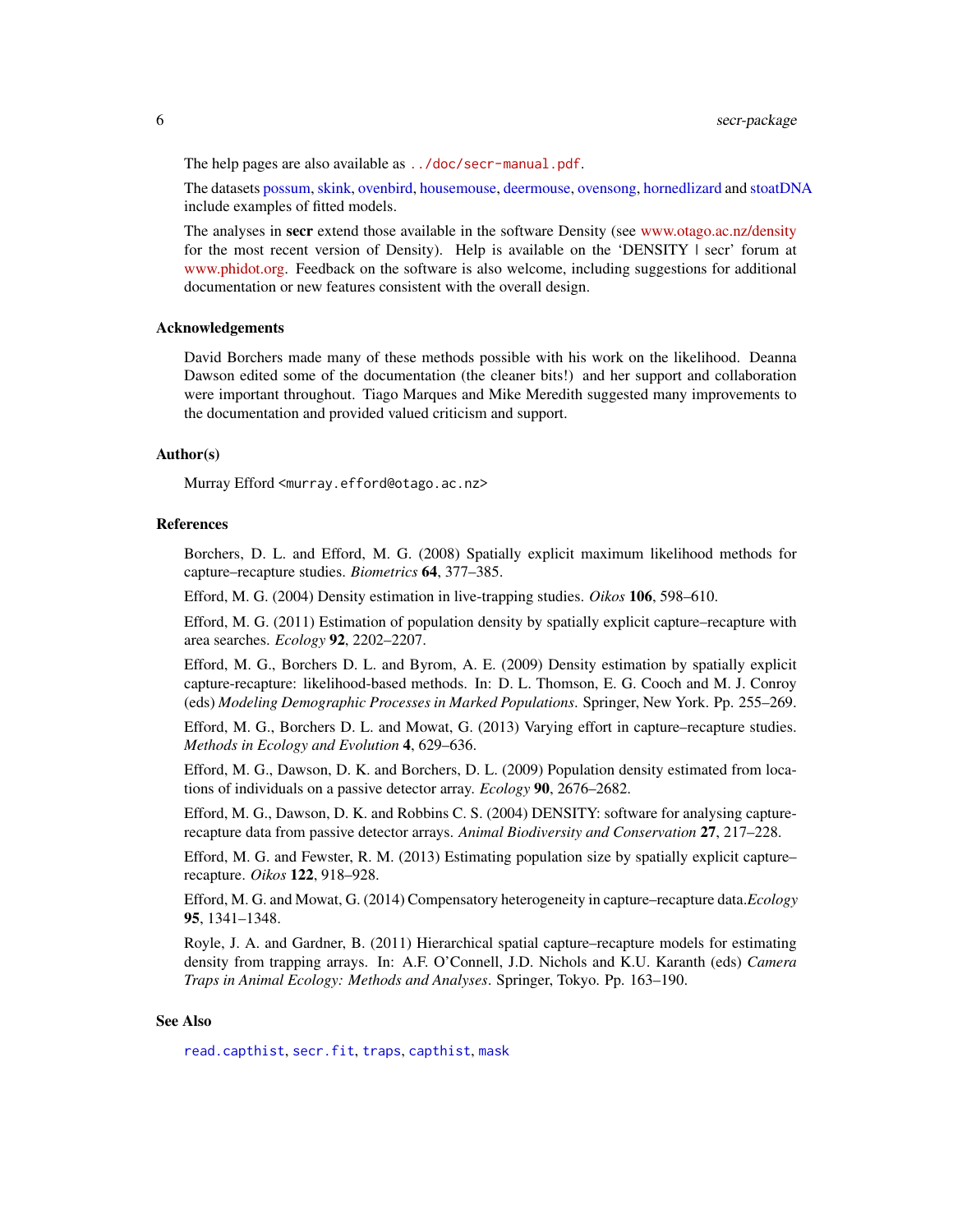# <span id="page-6-0"></span>addCovariates 7

## Not run:

# Examples

```
## generate some data & plot
detectors \leq make.grid (nx = 10, ny = 10, spacing = 20,
    detector = "multi")
plot(detectors, label = TRUE, border = 0, gridspace = 20)
detections <- sim.capthist (detectors, noccasions = 5,
   popn = list(D = 5, buffer = 100),detectpar = list(g0 = 0.2, sigma = 25))session(detections) <- "Simulated data"
plot(detections, border = 20, tracks = TRUE, varycol = TRUE)
## generate habitat mask
mask <- make.mask (detectors, buffer = 100, nx = 48)
## fit model and display results
secr.model <- secr.fit (detections, model = g0~b, mask = mask)
secr.model
## End(Not run)
```
addCovariates *Add Covariates to Mask or Traps*

# Description

Tools to construct spatial covariates for existing mask or traps objects from a spatial data source. Possible sources include GIS data such as ESRI polygon shapefiles input using maptools.

## Usage

```
addCovariates(object, spatialdata, columns = NULL, strict = FALSE)
```
## Arguments

| object      | mask or traps object                                                                                                |
|-------------|---------------------------------------------------------------------------------------------------------------------|
| spatialdata | spatial data source (see Details)                                                                                   |
| columns     | character vector naming columns to include (all by default)                                                         |
| strict      | logical; if TRUE a check is performed for points in object that lie outside<br>spatialdata (mask data sources only) |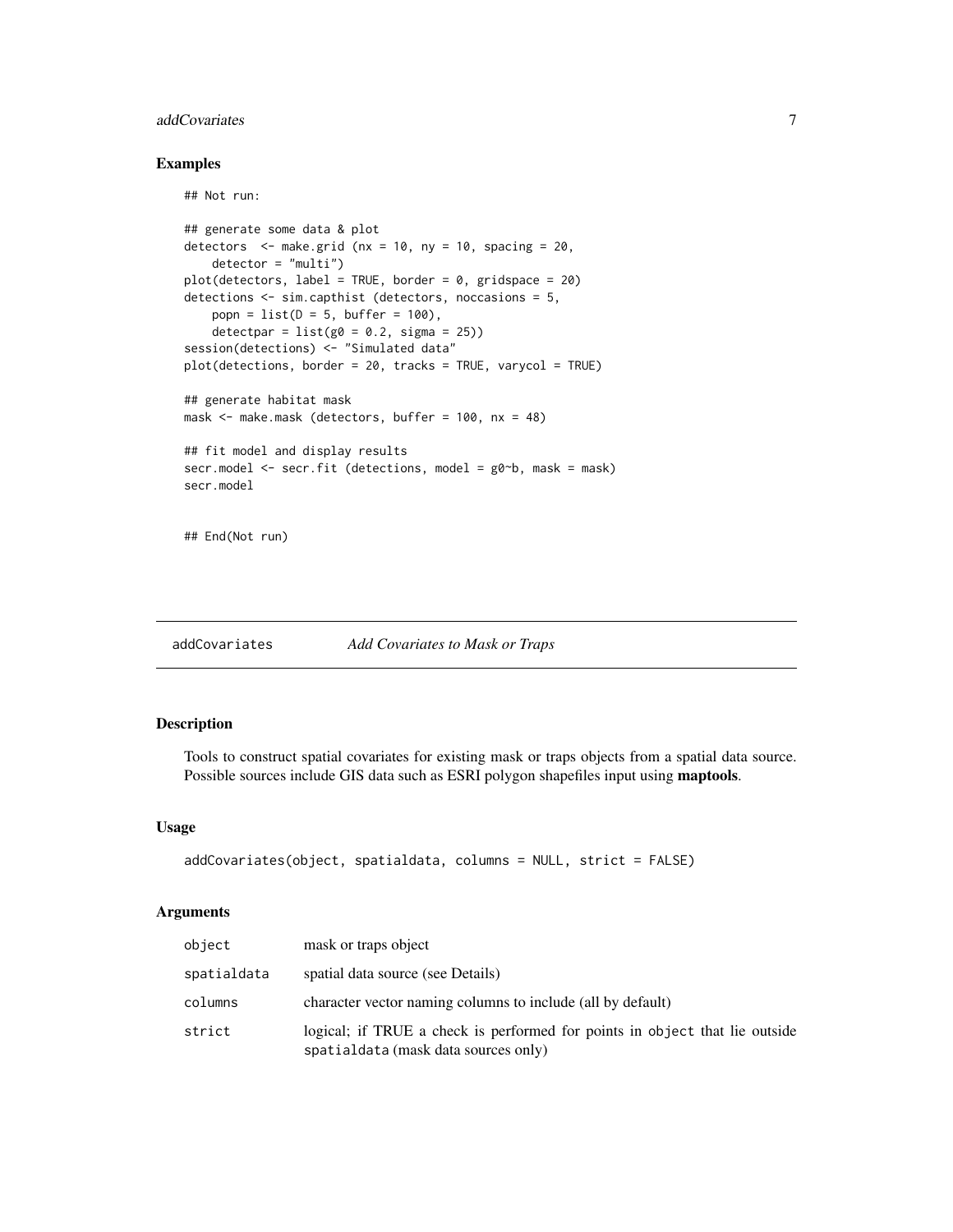# Details

The goal is to obtain the value(s) of one or more spatial covariates for each point (i.e. row) in object. The procedure depends on the data source spatialdata, which may be either a spatial coverage (raster or polygon) or an object with covariate values at points (another mask or traps object). In the first case, an overlay operation is performed to find the pixel or polygon matching each point. In the second case, a search is conducted for the closest point in spatialdata.

If spatialdata is a character value then it is interpreted as the name of a polygon shape file (excluding '.shp').

If spatialdata is a SpatialPolygonsDataFrame or a SpatialGridDataFrame then it will be used in an overlay operation as described.

If spatialdata is a mask or traps object then it is searched for the closest point to each point in object, and covariates are drawn from the corresponding rows in covariates(spatialdata). By default (strict = FALSE), values are returned even when the points lie outside any cell of the mask.

#### Value

An object of the same class as object with new or augmented covariates attribute. Column names and types are derived from the input.

#### Warning

Use of a SpatialGridDataFrame for spatialdata is untested.

#### Note

The package **maptools** is needed to read a shapefile, and the package sp is needed for spatial overlay.

## See Also

[make.mask](#page-91-1), [read.mask](#page-155-1), [read.traps](#page-158-1)

# Examples

## In the Lake Station skink study (see ?skink), habitat covariates were ## measured only at trap sites. Here we extrapolate to a mask, taking ## values for each mask point from the nearest trap.

```
LSmask <- make.mask(LStraps, buffer = 30, type = "trapbuffer")
tempmask <- addCovariates(LSmask, LStraps)
## show first few lines
head(covariates(tempmask))
```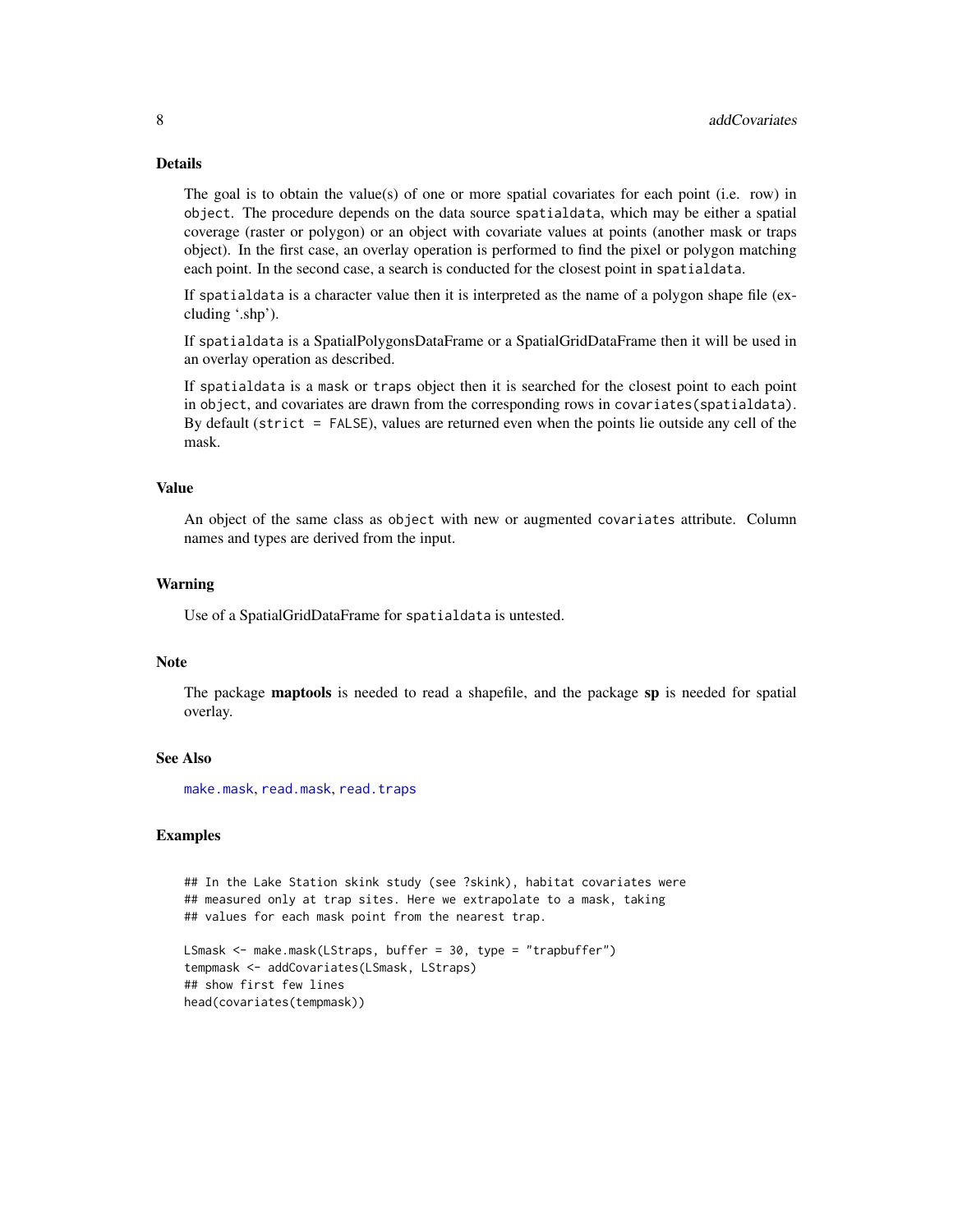<span id="page-8-0"></span>

# **Description**

Animal locations determined by radiotelemetry can be used to augment capture–recapture data. The procedure in **secr** is first to form a capthist object containing the telemetry data and then to combine this with true capture–recapture data (e.g. detections from hair-snag DNA) in another capthist object. secr.fit automatically detects the telemetry data in the new object.

## Usage

addTelemetry (detectionCH, telemetryCH) xy2CH (CH, inflation = 1e-08)

## Arguments

| detectionCH | single-session capthist object, detector type 'proximity' or 'count' |
|-------------|----------------------------------------------------------------------|
| telemetryCH | single-session capthist object, detector type 'telemetry'            |
| CН          | single-session capthist object with xylist attribute                 |
| inflation   | numeric tolerance for polygon                                        |

#### Details

It is assumed that a number of animals have been radiotagged in the vicinity of the detector array, and their telemetry data (xy-coordinates) have been input to telemetryCH, perhaps using [read.capthist](#page-153-1) with detector = "telemetry" and fmt = "XY", or with [read.telemetry](#page-157-1).

A new capthist object is built comprising all the detection histories in detectionCH, plus empty (all-zero) histories for every telemetered animal not in detectionCH. The telemetry locations are carried over from telemetryCH as attribute 'xylist' (each component of xylist holds the coordinates of one animal; use [telemetryxy](#page-18-1) to extract).

xy2CH partly reverses addTelemetry: the location information in the xylist attribute is converted back to a capthist with detector type 'telemetry'. A search polygon is formed from the convex hull (minimum convex polygon) of the detectors, slightly inflated (factor inflation) to avoid numeric inclusion errors at the vertices.

# Value

A single-session capthist object with the same detector type as detectionCH, but possibly with empty rows and an 'xylist' attribute.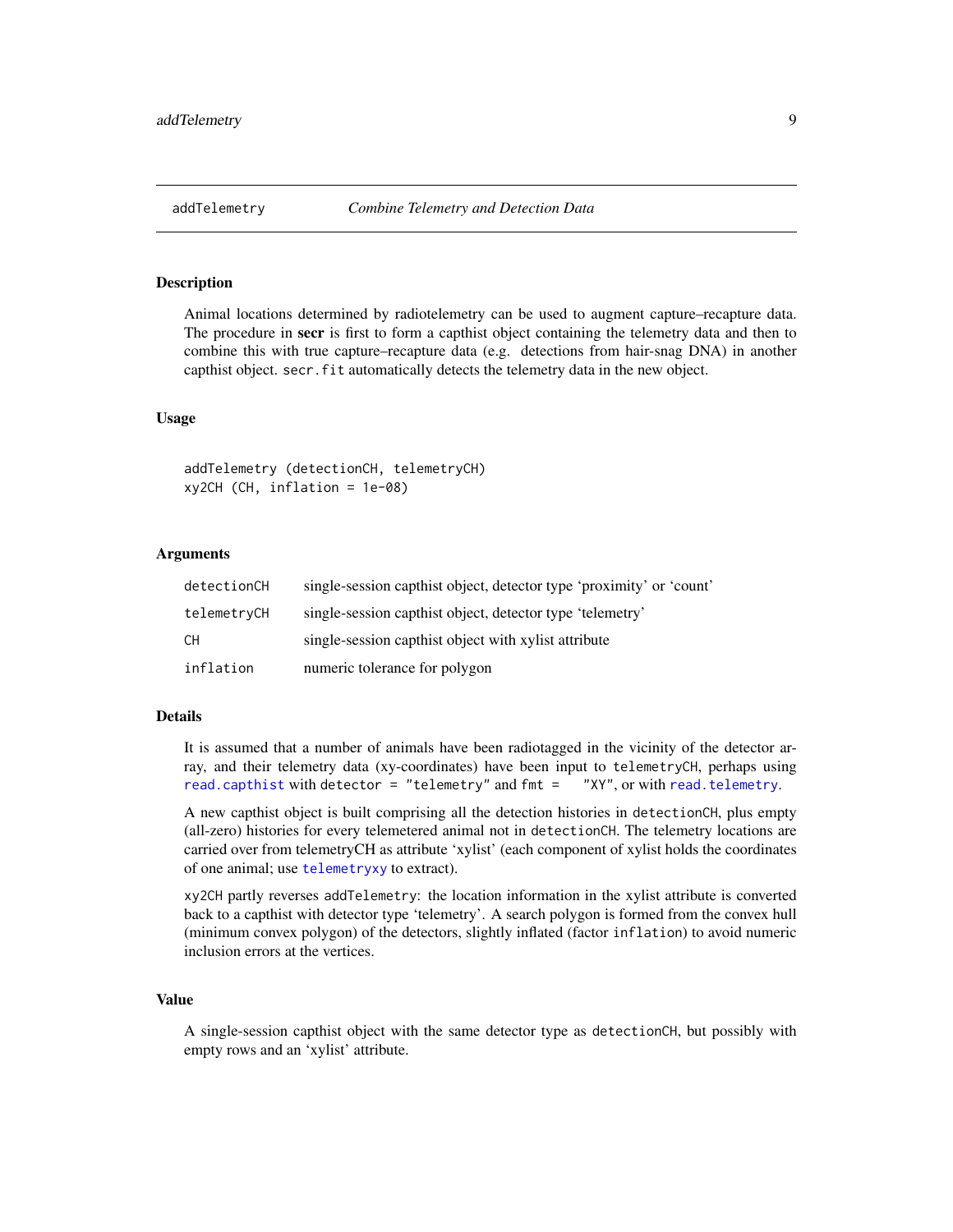Telemetry provides independent data on the location and presence of a sample of animals. These animals may be missed in the main sampling that gives rise to detectionCH i.e., they may have all-zero detection histories.

The 'telemetry' detector type is like a 'polygon' detector (detections have x-y coordinates). Although perimeter coordinates are required they are not at present used in analyses.

Combining telemetry and detection data is new in secr 2.4.0, and not yet fully documented.

#### See Also

[capthist](#page-17-1), [make.telemetry](#page-95-1), [read.telemetry](#page-157-1), [telemetryxy](#page-18-1)

#### Examples

## Not run:

```
# Generate some detection and telemetry data, combine them using
# addTelemetry, and perform analyses
# detectors
te <- make.telemetry()
tr < - make.grid(detector = "proximity")
# simulated population and 50% telemetry sample
totalpop \le sim.popn(tr, D = 20, buffer = 100)
tepop \leq subset(totalpop, runif(nrow(totalpop)) \leq 0.5)
# simulated detection histories and telemetry
# the original animalID (renumber = FALSE) are needed for matching
trCH <- sim.capthist(tr, popn = totalpop, renumber = FALSE, detectfn = "HHN")
teCH <- sim.capthist(te, popn = tepop, renumber=FALSE, detectfn = "HHN",
    detectpar = list(lambda = 3, sigma = 25))combinedCH <- addTelemetry(trCH, teCH)
# summarise and display
summary(combinedCH)
plot(combinedCH, border = 150)
ncapt <- apply(combinedCH,1,sum)
points(totalpop[row.names(combinedCH)[ncapt==0],], pch = 1)
points(totalpop[row.names(combinedCH)[ncapt>0],], pch = 16)
fit.tr <- secr.fit(trCH, CL = TRUE, detectfn = "HHN") ## trapping alone
fit.te <- secr.fit(teCH, CL = TRUE, start = log(20), ## telemetry alone
   detectfn = "HHN")
fit2 \le - secr.fit(combinedCH, CL = TRUE, \# the combined
   detectfn = "HHN")
fit2a <- secr.fit(combinedCH, CL = TRUE, details = ## combined, using info
   list(telemetry sigma = TRUE), detectfn = "HHN") ## on sigma from telemetry
```
# **Note**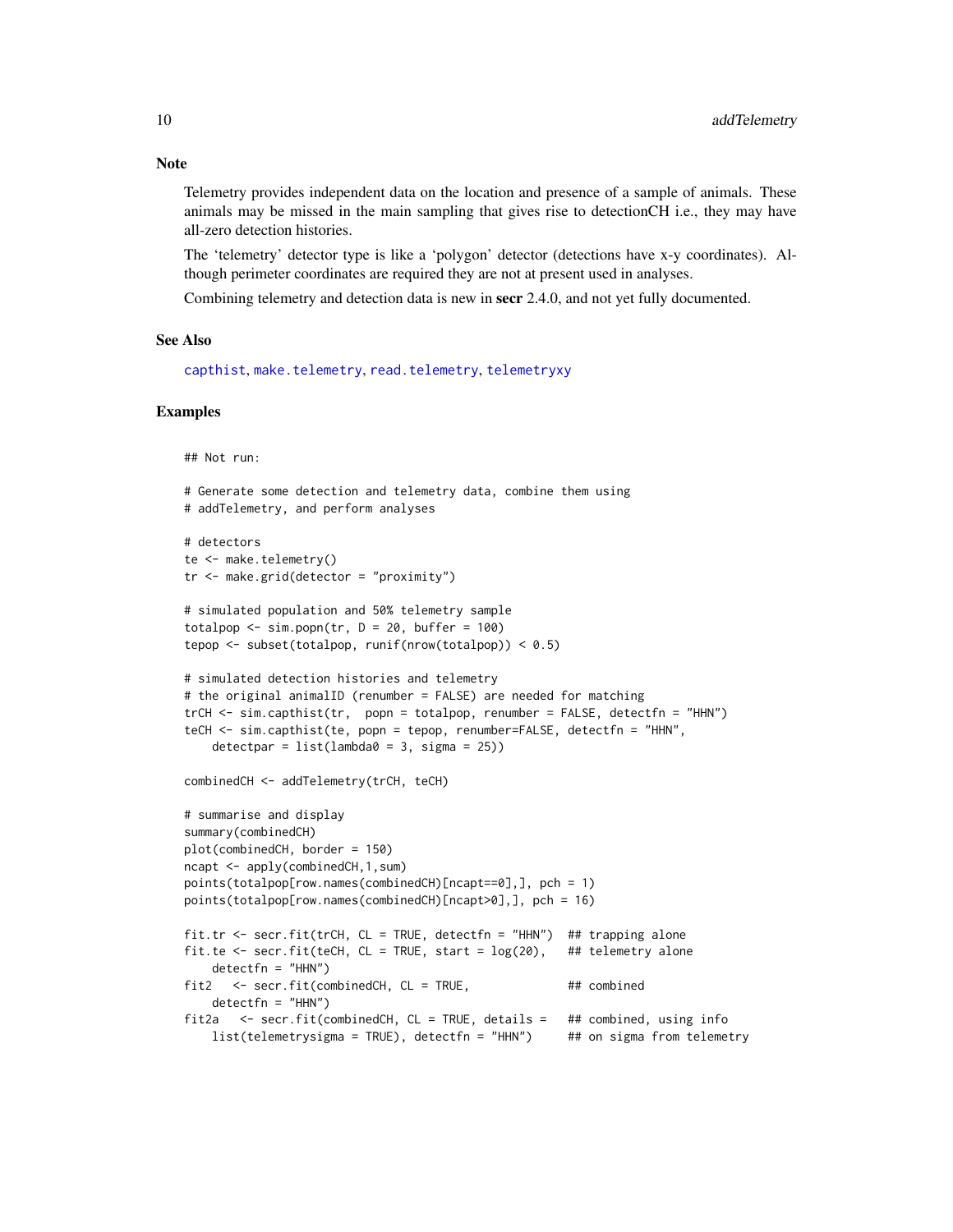#### <span id="page-10-0"></span>AIC.secr 11

```
# improved precision when focus on realised population
# (compare CVD)
derived(fit.tr, distribution = "binomial")
derived(fit2, distribution = "binomial")
# may also use CL = FALSE
secr.fit(combinedCH, CL = FALSE, detectfn = "HHN")
## End(Not run)
```
#### AIC.secr *Compare SECR Models*

# Description

Terse report on the fit of one or more spatially explicit capture–recapture models. Models with smaller values of AIC (Akaike's Information Criterion) are preferred. Extraction ([) and logLik methods are included.

# Usage

```
## S3 method for class 'secr'
AIC(object, ..., sort = TRUE, k = 2, dmax = 10, criterion = c("AICc","AIC"))
## S3 method for class 'secrlist'
AIC(object, ..., sort = TRUE, k = 2, dmax = 10, criterion = c("AICc","AIC"))
## S3 method for class 'secr'
logLik(object, ...)
secrlist(...)
## S3 method for class 'secrlist'
x[i]
```
#### Arguments

| object    | secr object output from the function secr. fit, or a list of such objects with<br>class c("list","secriist") |
|-----------|--------------------------------------------------------------------------------------------------------------|
| .         | other secr objects                                                                                           |
| sort      | logical for whether rows should be sorted by ascending AICc                                                  |
| k         | numeric, penalty per parameter to be used; always $k = 2$ in this method                                     |
| dmax      | numeric, maximum AIC difference for inclusion in confidence set                                              |
| criterion | character, criterion to use for model comparison and weights                                                 |
| X         | secriist                                                                                                     |
| i         | indices                                                                                                      |
|           |                                                                                                              |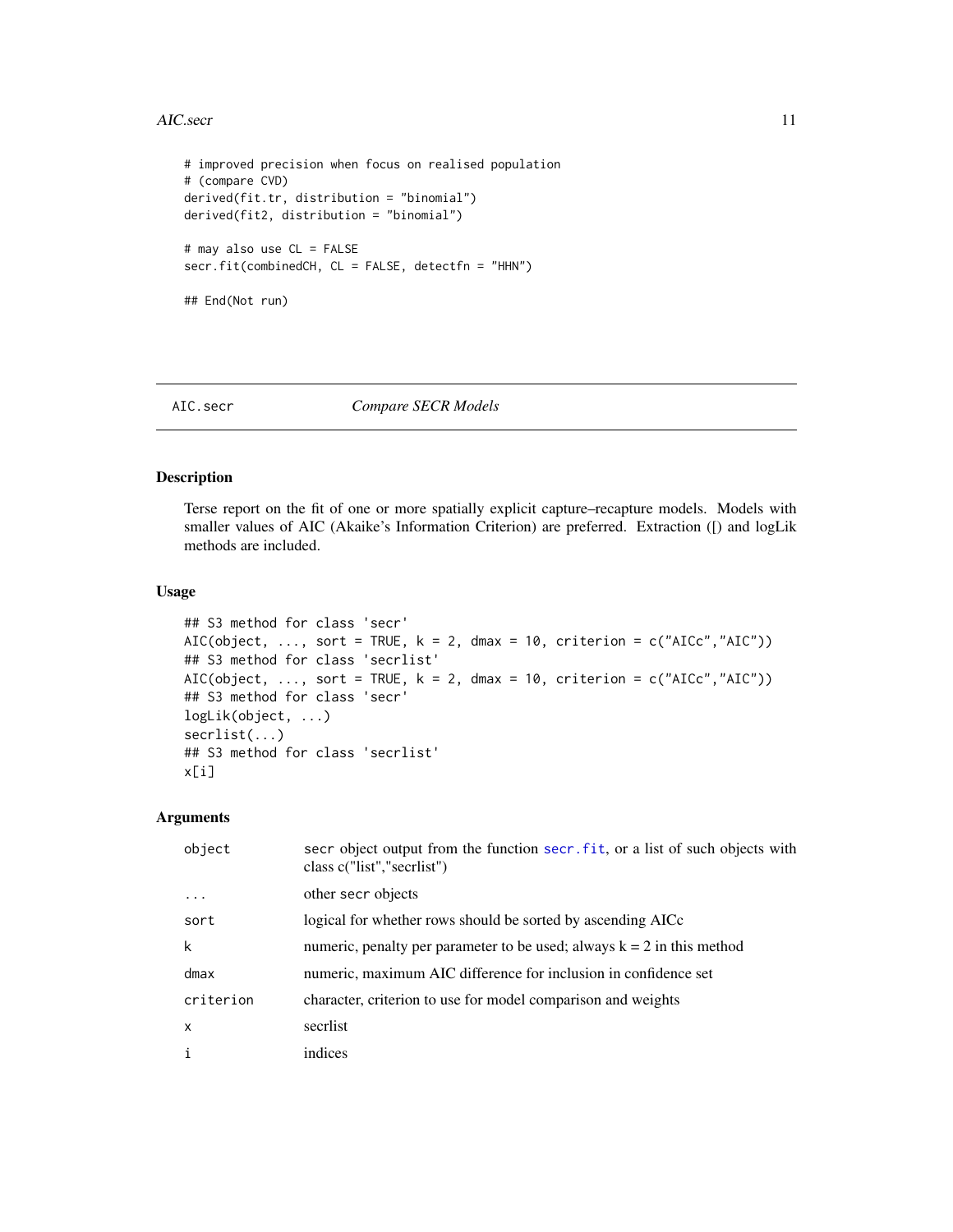# Details

Models to be compared must have been fitted to the same data and use the same likelihood method (full vs conditional).

AIC with small sample adjustment is given by

$$
AIC_c = -2\log(L(\hat{\theta})) + 2K + \frac{2K(K+1)}{n - K - 1}
$$

where  $K$  is the number of "beta" parameters estimated. The sample size  $n$  is the number of individuals observed at least once (i.e. the number of rows in capthist).

Model weights are calculated as

$$
w_i = \frac{\exp(-\Delta_i/2)}{\sum \exp(-\Delta_i/2)}
$$

, where ∆ refers to differences in AIC or AICc depending on the argument 'criterion'.

Models for which delta  $>$  dmax are given a weight of zero and are excluded from the summation. Model weights may be used to form model-averaged estimates of real or beta parameters with [model.average](#page-104-1) (see also Buckland et al. 1997, Burnham and Anderson 2002).

The argument k is included for consistency with the generic method AIC.

secrlist forms a list of fitted models (an object of class 'secrlist') from the fitted models in .... Arguments may include secrlists. If secr components are named the model names will be retained (see Examples).

## Value

A data frame with one row per model. By default, rows are sorted by ascending AICc.

| model                       | character string describing the fitted model                                                       |
|-----------------------------|----------------------------------------------------------------------------------------------------|
| detectfn                    | shape of detection function fitted (halfnormal vs hazard-rate)                                     |
| npar                        | number of parameters estimated                                                                     |
| logLik                      | maximized log likelihood                                                                           |
| AIC                         | Akaike's Information Criterion                                                                     |
| AICc                        | AIC with small-sample adjustment of Hurvich $&$ Tsai (1989)                                        |
| And depending on criterion: |                                                                                                    |
| dAICc                       | difference between AICc of this model and the one with smallest AICc                               |
| AICcwt                      | AICc model weight                                                                                  |
| or                          |                                                                                                    |
| dAIC                        | difference between AIC of this model and the one with smallest AIC                                 |
| AICwt                       | AIC model weight                                                                                   |
|                             | $\log$ ik secrivations an object of class 'logI ik' that has attribute df (degrees of freedom = no |

logLik.secr returns an object of class 'logLik' that has attribute df (degrees of freedom = number of estimated parameters).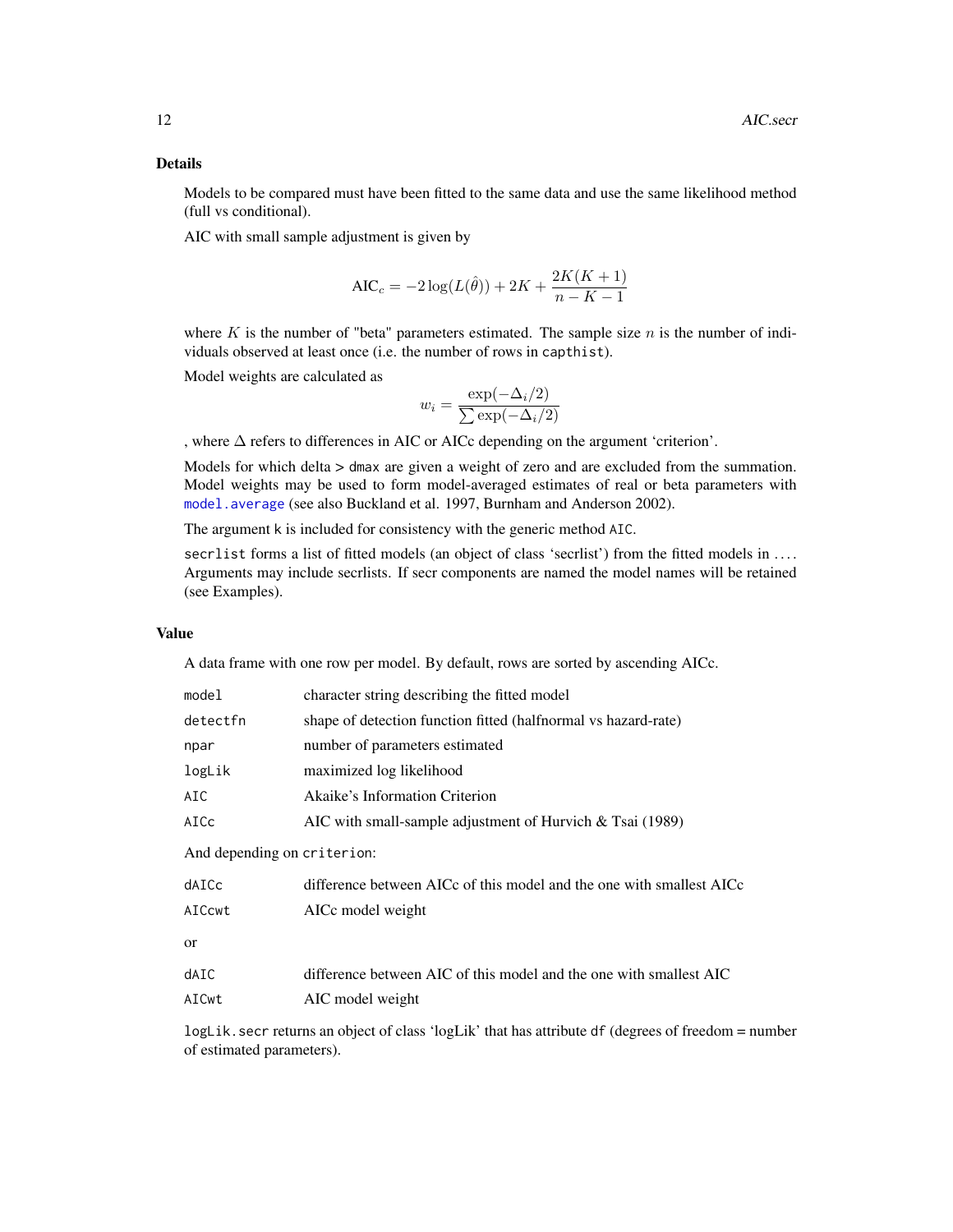#### AIC.secr 13

# Note

It is not be meaningful to compare models by AIC if they relate to different data or habitat masks. Specifically:

- an 'secrlist' generated and saved to file by mask.check may be supplied as the object argument of AIC.secrlist, but the results are not informative
- models fitted by the conditional likelihood (CL = TRUE) and full likelihood (CL = FALSE) methods cannot be compared
- hybrid mixture models (using hcov argument of secr.fit) should not be compared with other models
- grouped models (using groups argument of secr.fit) should not be compared with other models
- multi-session models should not be compared with single-session models based on the same data.

A likelihood-ratio test ([LR.test](#page-87-1)) is a more direct way to compare two models.

The issue of goodness-of-fit and possible adjustment of AIC for overdispersion has yet to be addressed (cf QAIC in MARK).

From version 2.6.0 the user may select between AIC and AICc for comparing models, whereas previously only AICc was used and AICc weights were reported as 'AICwt'). There is evidence that AIC may be better for model averaging even when samples are small sizes - Turek and Fletcher (2012).

## **References**

Buckland S. T., Burnham K. P. and Augustin, N. H. (1997) Model selection: an integral part of inference. *Biometrics* 53, 603–618.

Burnham, K. P. and Anderson, D. R. (2002) *Model Selection and Multimodel Inference: A Practical Information-Theoretic Approach*. Second edition. New York: Springer-Verlag.

Hurvich, C. M. and Tsai, C. L. (1989) Regression and time series model selection in small samples. *Biometrika* 76, 297–307.

Turek, D. and Fletcher, D. (2012) Model-averaged Wald confidence intervals. *Computational statistics and data analysis* 56, 2809–2815.

#### See Also

[model.average](#page-104-1), [AIC](#page-0-0), [secr.fit](#page-176-1), [print.secr](#page-144-1), [score.test](#page-171-1), [LR.test](#page-87-1), [deviance.secr](#page-47-1)

# Examples

## Compare two models fitted previously

## secrdemo.0 is a null model

## secrdemo.b has a learned trap response

AIC(secrdemo.0, secrdemo.b)

## Form secrlist and pass to AIC.secr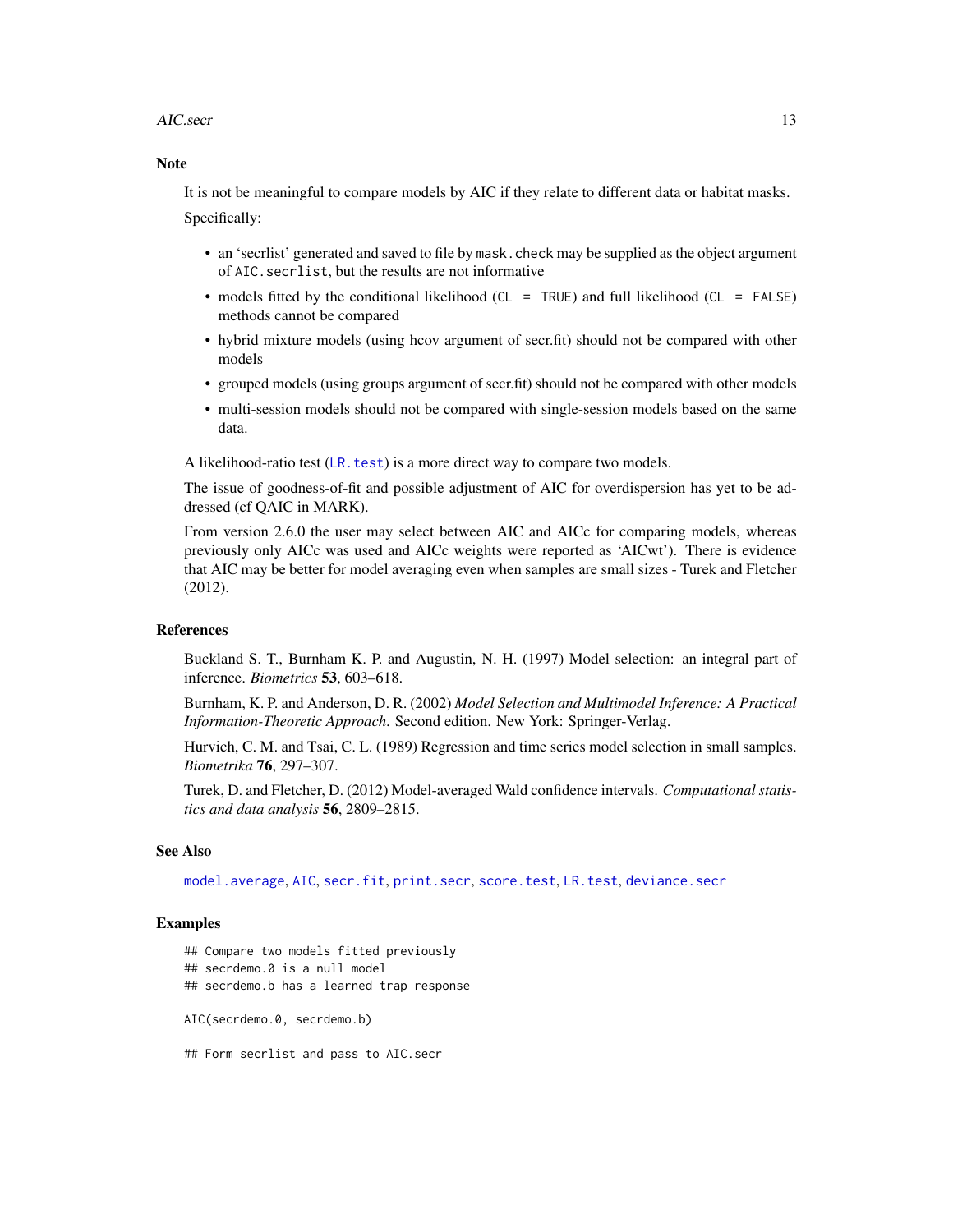14 autoini and the contract of the contract of the contract of the contract of the contract of the contract of the contract of the contract of the contract of the contract of the contract of the contract of the contract of

```
temp <- secrlist(null = secrdemo.0, learnedresponse = secrdemo.b)
AIC(temp)
```
#### autoini *Initial Parameter Values for SECR*

## Description

Find plausible initial parameter values for secr. fit. A simple SECR model is fitted by a fast ad hoc method.

## Usage

```
autoini(capthist, mask, detectfn = 0, thin = 0.2, tol = 0.001,
   binomN = 1, adjustg0 = TRUE, ignoreusage = FALSE)
```
# Arguments

| capthist    | capthist object                                                                          |
|-------------|------------------------------------------------------------------------------------------|
| mask        | mask object compatible with the detector layout in capthist                              |
| detectfn    | integer code or character string for shape of detection function $0 = \text{halfnormal}$ |
| thin        | proportion of points to retain in mask                                                   |
| tol         | numeric absolute tolerance for numerical root finding                                    |
| binomN      | integer code for distribution of counts (see secr. fit)                                  |
| adjustg0    | logical for whether to adjust g0 for usage (effort) and binomN                           |
| ignoreusage | logical for whether to discard usage information from traps (capthist)                   |

#### Details

Plausible starting values are needed to avoid numerical problems when fitting SECR models. Actual models to be fitted will usually have more than the three basic parameters output by autoini; other initial values can usually be set to zero for secr.fit. If the algorithm encounters problems obtaining a value for g0, the default value of 0.1 is returned.

Only the halfnormal detection function is currently available in autoini (cf other options in e.g. [detectfn](#page-44-1) and [sim.capthist](#page-196-1)).

autoini implements a modified version of the algorithm proposed by Efford et al. (2004). In outline, the algorithm is

- 1. Find value of sigma that predicts the 2-D dispersion of individual locations (see [RPSV](#page-72-1))
- 2. Find value of g0 that, with sigma, predicts the observed mean number of captures per individual (by algorithm of Efford et al. (2009, Appendix 2))
- 3. Compute the effective sampling area from g0, sigma, using thinned mask (see [esa](#page-39-1))
- 4. Compute  $D = n/\text{esa}(g0, \text{sigma})$ , where *n* is the number of individuals detected

<span id="page-13-0"></span>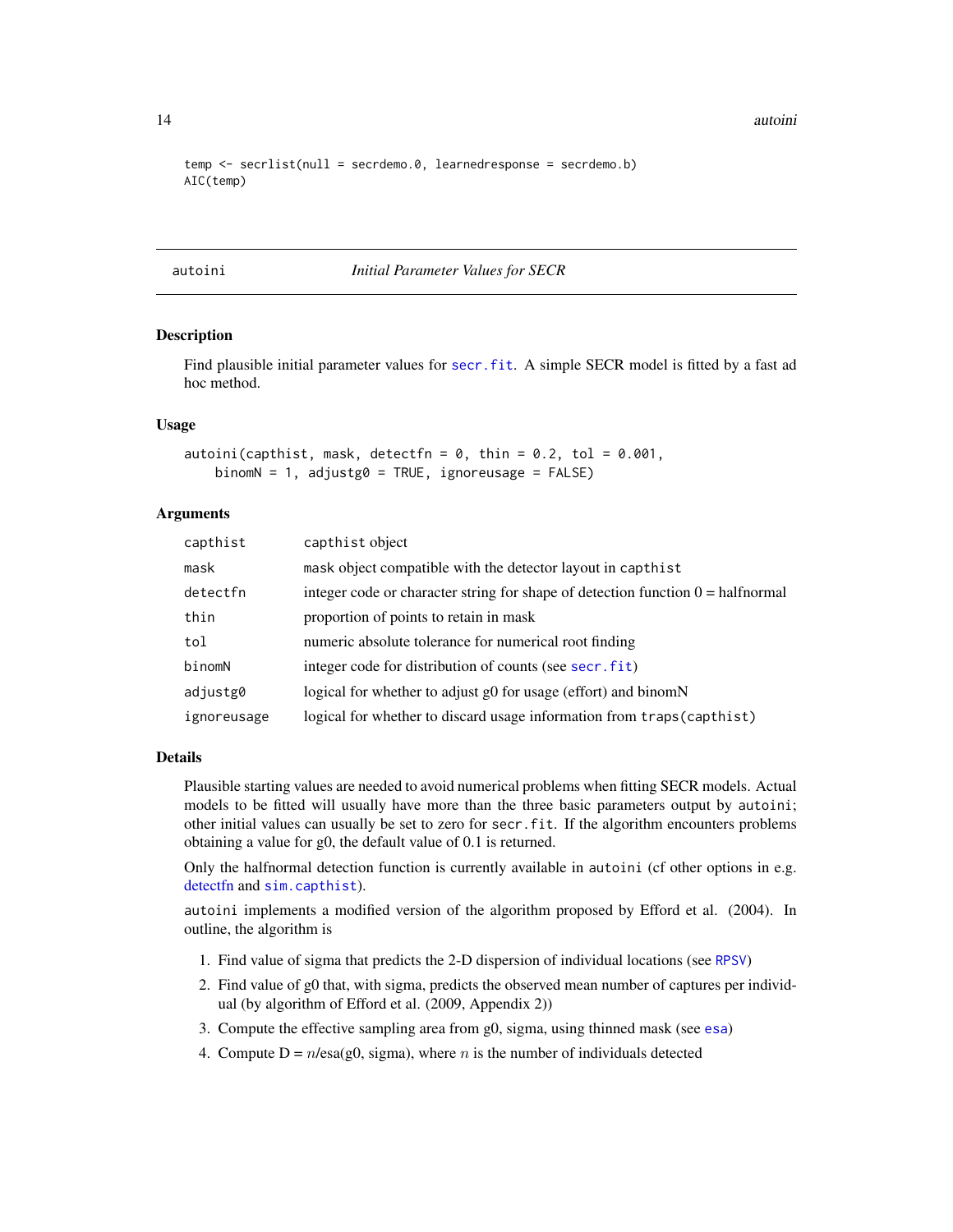#### autoini **15**

Here 'find' means solve numerically for zero difference between the observed and predicted values, using [uniroot](#page-0-0).

If RPSV cannot be computed the algorithm tries to use observed mean recapture distance  $\bar{d}$ . Computation of  $\bar{d}$  fails if there no recaptures, and all returned values are NA.

If the mask has more than 100 points then a proportion 1–thin of points are discarded at random to speed execution.

The argument tol is passed to [uniroot](#page-0-0). It may be a vector of two values, the first for g0 and the second for sigma.

If traps(capthist) has a [usage](#page-249-1) attribute (defining effort on each occasion at each detector) then the value of g0 is divided by the mean of the non-zero elements of usage. This adjustment is not precise.

If adjustg0 is TRUE then an adjustment is made to g0 depending on the value of binomN. For Poisson counts (binomN = 0) the adjustment is linear on effort (adjusted.g0 =  $g0$  / usage). Otherwise, the adjustment is on the hazard scale (adjusted.g0 =  $1 - (1 - g0)$  ^ (1 / (usage x binomN))). An arithmetic average is taken over all non-zero usage values (i.e. over used detectors and times). If usage is not specified it is taken to be 1.0.

# Value

A list of parameter values :

| D     | Density (animals per hectare)               |
|-------|---------------------------------------------|
| g0    | Magnitude (intercept) of detection function |
| sigma | Spatial scale of detection function (m)     |

## Note

autoini always uses the Euclidean distance between detectors and mask points.

## References

Efford, M. G., Dawson, D. K. and Robbins C. S. (2004) DENSITY: software for analysing capture– recapture data from passive detector arrays. *Animal Biodiversity and Conservation* 27, 217–228.

Efford, M. G., Dawson, D. K. and Borchers, D. L. (2009) Population density estimated from locations of individuals on a passive detector array. *Ecology* 90, 2676–2682.

#### See Also

[capthist](#page-17-1), [mask](#page-100-1), [secr.fit](#page-176-1), [dbar](#page-72-1)

# Examples

```
demotraps <- make.grid()
demomask <- make.mask(demotraps)
demoCH \le sim.capthist (demotraps, popn = list(D = 5, buffer = 100))
autoini (demoCH, demomask)
```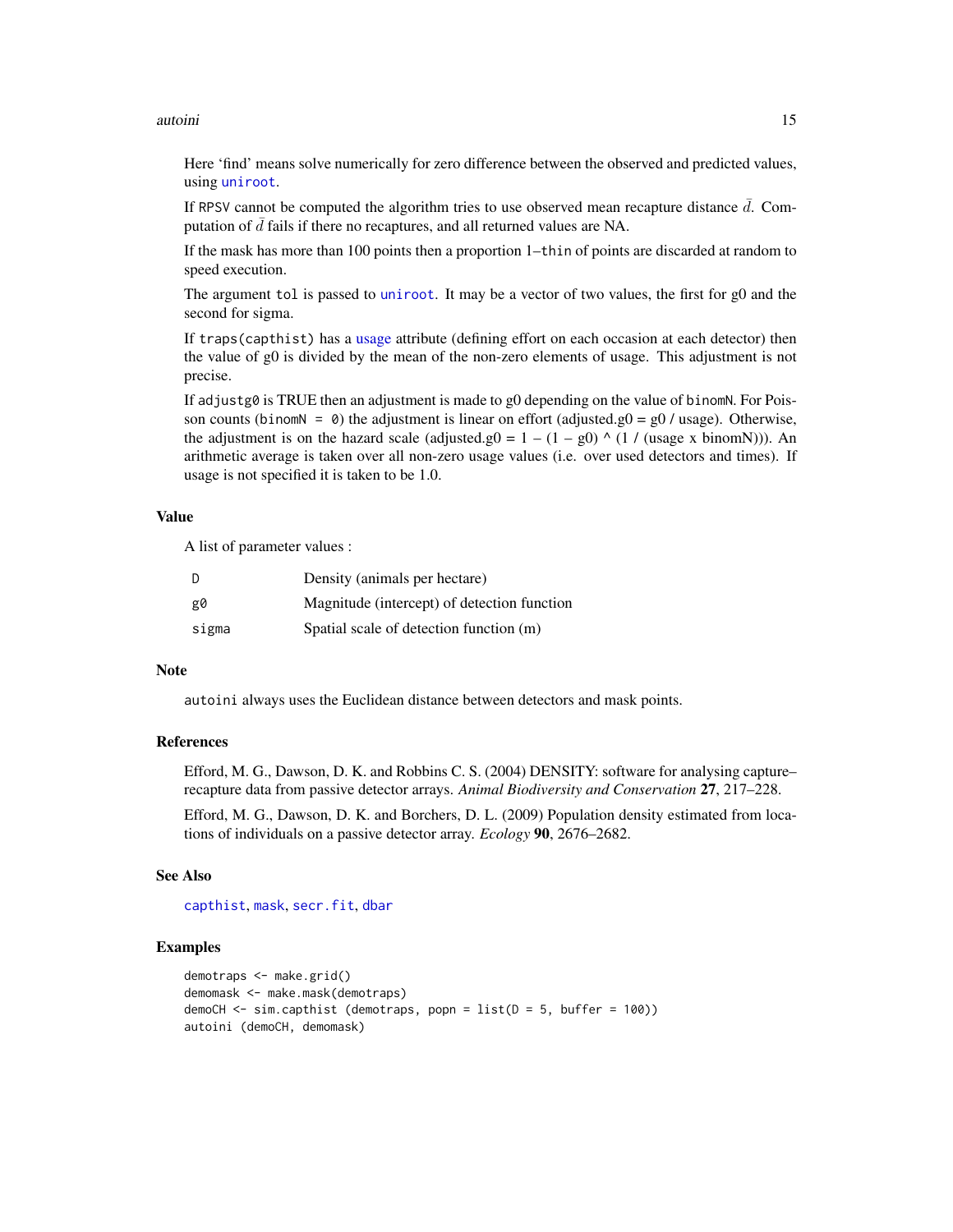## <span id="page-15-0"></span>Description

Convert data between 'capthist' and BUGS input format.

# Usage

```
read.DA(DAlist, detector = "polygonX", units = 1, session = 1,
    Y = "Y", xcoord = "U1", ycoord = "U2", xmin = "X1",xmax = "Xu", ymin = "Yl", ymax = "Yu", buffer = "delta",
    verify = TRUE)
write.DA(capthist, buffer, nzeros = 200, units = 1)
```
#### Arguments

| DAlist   | list containing data in BUGS format                                       |
|----------|---------------------------------------------------------------------------|
| detector | character value for detector type: 'polygon' or 'polygonX'                |
| units    | numeric for scaling output coordinates                                    |
| session  | numeric or character label used in output                                 |
| Y        | character, name of binary detection history matrix (animals x occasions)  |
| xcoord   | character, name of matrix of x-coordinates for each detection in Y        |
| ycoord   | character, name of matrix of y-coordinates for each detection in Y        |
| xmin     | character, name of coordinate of state space boundary                     |
| xmax     | character, name of coordinate of state space boundary                     |
| ymin     | character, name of coordinate of state space boundary                     |
| ymax     | character, name of coordinate of state space boundary                     |
| buffer   | see Details                                                               |
| verify   | logical if TRUE then the resulting capthist object is checked with verify |
| capthist | capthist object                                                           |
| nzeros   | level of data augmentation (all-zero detection histories)                 |

#### Details

Data for OpenBUGS or WinBUGS called from R using the package R2WinBUGS (Sturtz et al. 2005) take the form of an R list.

These functions are limited at present to binary data from a square quadrat such as used by Royle and Young (2008). Marques et al. (2011) provide an R function create.data() for generating simulated datasets of this sort (see [sim.capthist](#page-196-1) for equivalent functionality).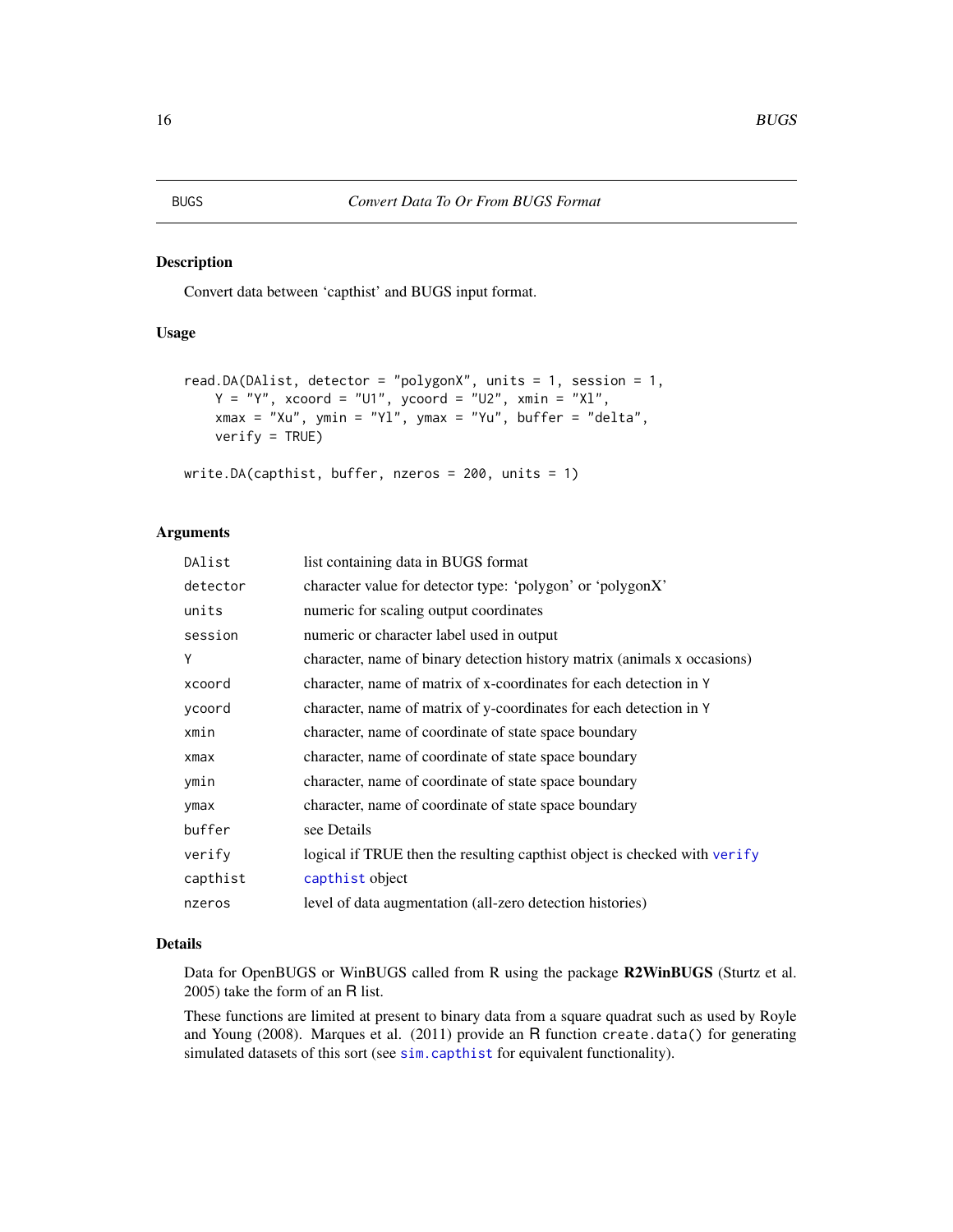#### $BUGS$  and  $17$

When reading BUGS data –

The character values Y, xcoord, ycoord, xmin etc. are used to locate the data within DAlist, allowing for variation in the input names.

The number of sampling occasions is taken from the number of columns in Y. Each value in Y should be 0 or 1. Coordinates may be missing

A numeric value for buffer is the distance (in the original units) by which the limits Xl, Xu etc. should be shrunk to give the actual plot limits. If buffer is character then a component of DAlist contains the required numeric value.

Coordinates in the output will be *multiplied by* the scalar units.

Augmentation rows corresponding to 'all-zero' detection histories in Y, xcoord, and ycoord are discarded.

When writing BUGS data –

Null (all-zero) detection histories are added to the matrix of detection histories Y, and missing (NA) rows are added to the coordinate matrices xcoord and ycoord.

Coordinates in the output will be *divided by* the scalar units.

# Value

For read.DA, an object of class 'capthist'.

For write.DA, a list with the components

| X1             | left edge of state space                                         |
|----------------|------------------------------------------------------------------|
| Xu             | right edge of state space                                        |
| Y1             | bottom edge of state space                                       |
| Yu             | top edge of state space                                          |
| delta          | buffer between edge of state space and quadrat                   |
| nind           | number of animals observed                                       |
| nzeros         | number of added all-zero detection histories                     |
|                | number of sampling occasions                                     |
| Y              | binary matrix of detection histories $(dim = c(nind+nzeros, T))$ |
| U1             | matrix of x-coordinates, dimensioned as Y                        |
| U <sub>2</sub> | matrix of y-coordinates, dimensioned as Y                        |

U1 and U2 are 'NA' where animal was not detected.

# References

Marques, T. A., Thomas, L. and Royle, J. A. (2011) A hierarchical model for spatial capture– recapture data: Comment. *Ecology* 92, 526–528.

Royle, J. A. and Young, K. V. (2008) A hierarchical model for spatial capture–recapture data. *Ecology* 89, 2281–2289.

Sturtz, S., Ligges, U. and Gelman, A. (2005) R2WinBUGS: a package for running WinBUGS from R. *Journal of Statistical Software* 12, 1–16.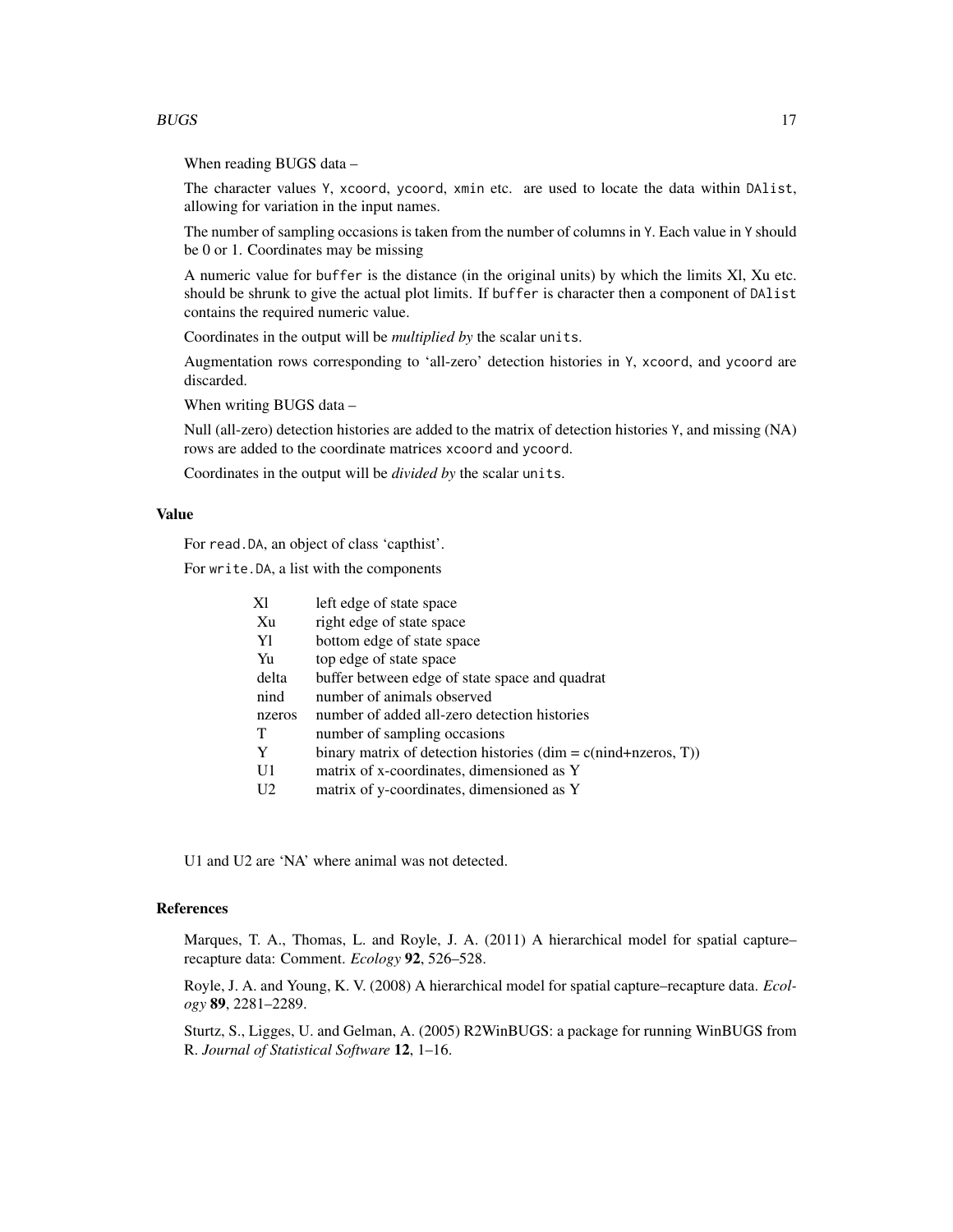## <span id="page-17-0"></span>See Also

[hornedlizardCH](#page-74-2), [verify](#page-253-1), [capthist](#page-17-1)

## Examples

```
write.DA (hornedlizardCH, buffer = 100, units = 100)
## In this example, the input uses Xl, Xu etc.
## for the limits of the plot itself, so buffer = 0.
## Input is in hundreds of metres.
## First, obtain the list lzdata
olddir <- setwd (system.file("extdata", package="secr"))
source ("lizarddata.R")
str(lzdata)
## Now convert to capthist
tempcapt \leq read.DA(lzdata, Y = "H", xcoord = "X",ycoord = "Y", buffer = 0, units = 100)
summary(tempcapt)
setwd(olddir)
## Not run:
plot(tempcapt)
secr.fit(tempcapt)
## etc.
## End(Not run)
```
<span id="page-17-1"></span>capthist *Spatial Capture History Object*

#### **Description**

A capthist object encapsulates all data needed by secr.fit, except for the optional habitat mask.

#### Details

An object of class capthist holds spatial capture histories, detector (trap) locations, individual covariates and other data needed for a spatially explicit capture-recapture analysis with secr.fit.

For 'single' and 'multi' detectors, capthist is a matrix with one row per animal and one column per occasion (i.e. dim(capthist) = c(nc, noccasions)); each element is either zero (no detection) or a detector number. For other detectors ('proximity', 'count', 'signal' etc.), capthist is an array of values and dim(capthist) = c(nc, noccasions, ntraps); values maybe binary ( $\{-1, 0, 1\}$ ) or integer depending on the detector type.

Deaths during the experiment are represented as negative values.

Ancillary data are retained as attributes of a capthist object as follows:

• traps – object of class traps (required)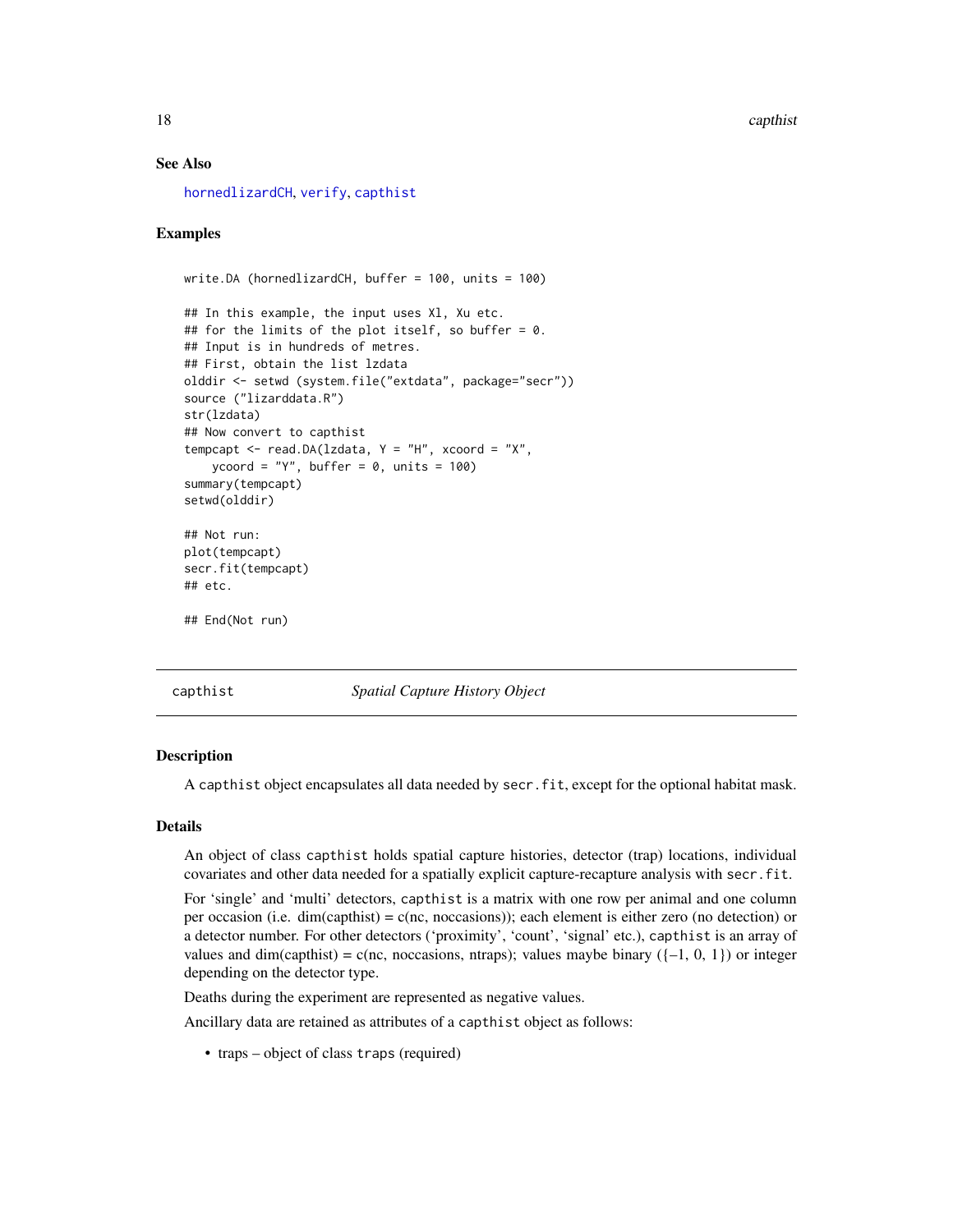# <span id="page-18-0"></span>capthist.parts 19

- session session identifier (required)
- covariates dataframe of individual covariates (optional)
- cutval threshold of signal strength for detection ('signal' only)
- signalframe signal strength values etc., one row per detection ('signal' only)
- detectedXY dataframe of coordinates for location within polygon ('polygon' only)
- xylist coordinates of telemetered animals

The parts of a capthist object can be assembled with the function make.capthist. Use sim.capthist for Monte Carlo simulation (simple models only). Methods are provided to display and manipulate capthist objects (print, summary, plot, rbind, subset, reduce) and to extract and replace attributes (covariates, traps, xy).

A multi-session capthist object is a list in which each component is a capthist for a single session. The list maybe derived directly from multi-session input in Density format, or by combining existing capthist objects with [MS.capthist](#page-148-1).

## References

Borchers, D. L. and Efford, M. G. (2008) Spatially explicit maximum likelihood methods for capture–recapture studies. *Biometrics* 64, 377–385.

Efford, M. G., Borchers D. L. and Byrom, A. E. (2009) Density estimation by spatially explicit capture-recapture: likelihood-based methods. In: D. L. Thomson, E. G. Cooch and M. J. Conroy (eds) *Modeling Demographic Processes in Marked Populations*. Springer, New York. Pp. 255–269.

## See Also

[traps](#page-243-1), [secr.fit](#page-176-1), [read.capthist](#page-153-1), [make.capthist](#page-88-1), [sim.capthist](#page-196-1), [subset.capthist](#page-223-1), [rbind.capthist](#page-148-2), [MS.capthist](#page-148-1), [reduce.capthist](#page-162-1), [mask](#page-100-1)

capthist.parts *Dissect Spatial Capture History Object*

# <span id="page-18-1"></span>Description

Extract parts of an object of class 'capthist'.

## Usage

```
animalID(object, names = TRUE)
occasion(object)
trap(object, names = TRUE)
alive(object)
alongtransect(object, tol = 0.01)
xy(object)
xy(object) <- value
telemetryxy(object, includeNULL = FALSE)
telemetered(object)
```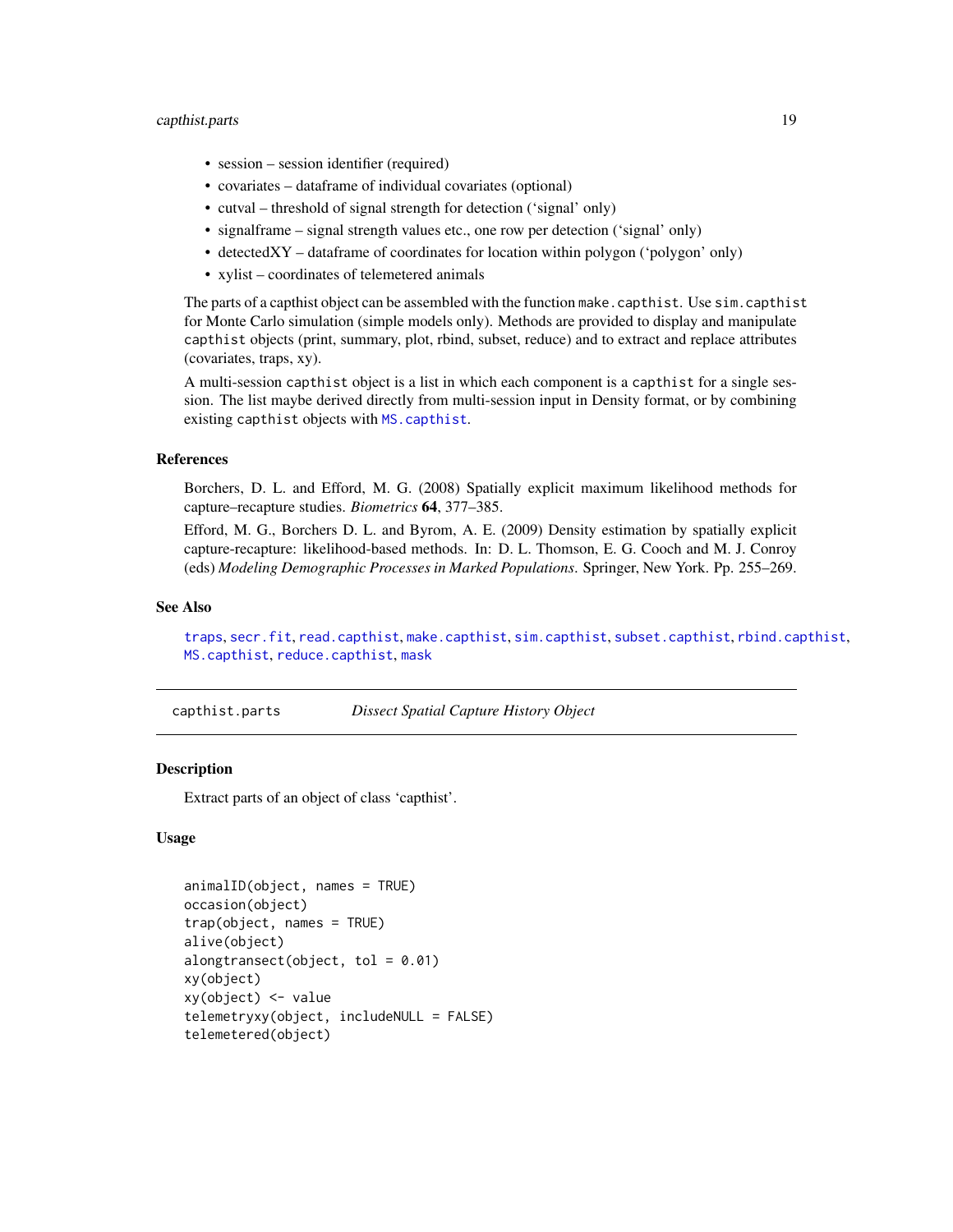## **Arguments**

| object      | a 'capthist' object                                                     |
|-------------|-------------------------------------------------------------------------|
| names       | if FALSE the values returned are numeric indices rather than names      |
| tol         | tolerance for snapping to transect line (m)                             |
| value       | replacement value (see Details)                                         |
| includeNULL | logical; if TRUE a NULL component is included for untelemetered animals |

# **Details**

These functions extract data on detections, ignoring occasions when an animal was not detected. Detections are ordered by occasion, animalID and trap.

trap returns polygon or transect numbers if traps(object) has detector type 'polygon' or 'transect'.

alongtransect returns the distance of each detection from the start of the transect with which it is associated.

Replacement values must precisely match object in number of detections and in their order. xy< expects a dataframe of x and y coordinates for points of detection within a 'polygon' or 'transect' detector.

#### Value

For animalID and trap a vector of numeric or character values, one per detection.

For alive a vector of logical values, one per detection.

For occasion, a vector of numeric values, one per detection.

For xy, a dataframe with one row per detection and columns 'x' and 'y'.

If object has multiple sessions, the result is a list with one component per session.

# See Also

[capthist](#page-17-1), [polyID](#page-245-1), [signalmatrix](#page-195-1)

# Examples

```
## `captdata' is a demonstration dataset
animalID(captdata)
temp \leq sim.capthist(popn = list(D = 1), make.grid(detector
   = "count"))
cbind(ID = as.numeric(animalID(temp)), occ = occasion(temp),trap = trap(temp)
```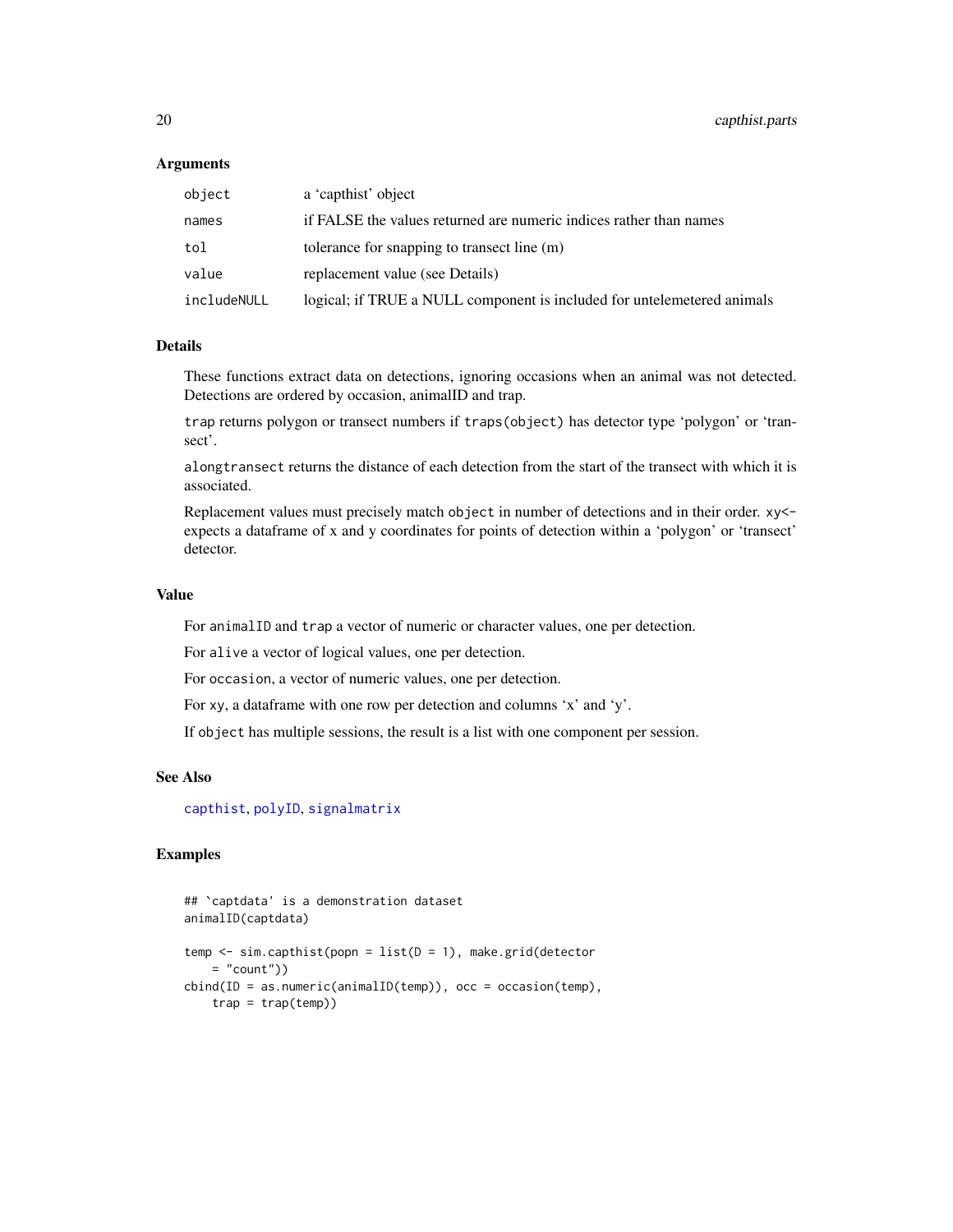<span id="page-20-0"></span>

#### Description

Functions to answer the question "what radius is expected to include proportion p of points from a circular bivariate distribution corresponding to a given detection function", and the reverse. These functions may be used to relate the scale parameter(s) of a detection function (e.g.,  $\sigma$ ) to homerange area (specifically, the area within an activity contour for the corresponding simple home-range model) (see Note).

WARNING: the default behaviour of these functions changed in version 2.6.0. Integration is now performed on the cumulative hazard (exposure) scale for all functions unless hazard = FALSE. Results will differ.

# Usage

circular.r ( $p = 0.95$ , detectfn = 0, sigma = 1, detectpar = NULL, hazard  $=$  TRUE,  $\ldots$ ) circular.p ( $r = 1$ , detectfn = 0, sigma = 1, detectpar = NULL, hazard  $=$  TRUE,  $\ldots$ )

# Arguments

| p         | vector of probability levels for which radius is required                                                                                            |
|-----------|------------------------------------------------------------------------------------------------------------------------------------------------------|
| r         | vector of radii for which probability level is required                                                                                              |
| detectfn  | integer code or character string for shape of detection function $0 = \text{halfnormal}$ ,<br>$2$ = exponential etc. – see detect fn for other codes |
| sigma     | spatial scale parameter of detection function                                                                                                        |
| detectpar | named list of detection function parameters                                                                                                          |
| hazard    | logical; if TRUE the transformation $-log(1 - g(d))$ is applied before integration                                                                   |
| $\ddots$  | other arguments passed to integrate                                                                                                                  |

## Details

circular.r is the quantile function of the specified circular bivariate distribution (analogous to qnorm, for example). The quantity calculated by circular.r is sometimes called 'circular error probable' (see Note).

For detection functions with two parameters (intercept and scale) it is enough to provide sigma. Otherwise, detectpar should be a named list including parameter values for the requested detection function (g0 may be omitted, and order does not matter).

Detection functions in secr are expressed in terms of the decline in probability of detection with distance  $g(d)$ , and both circular.r and circular.p integrate this function by default. Rather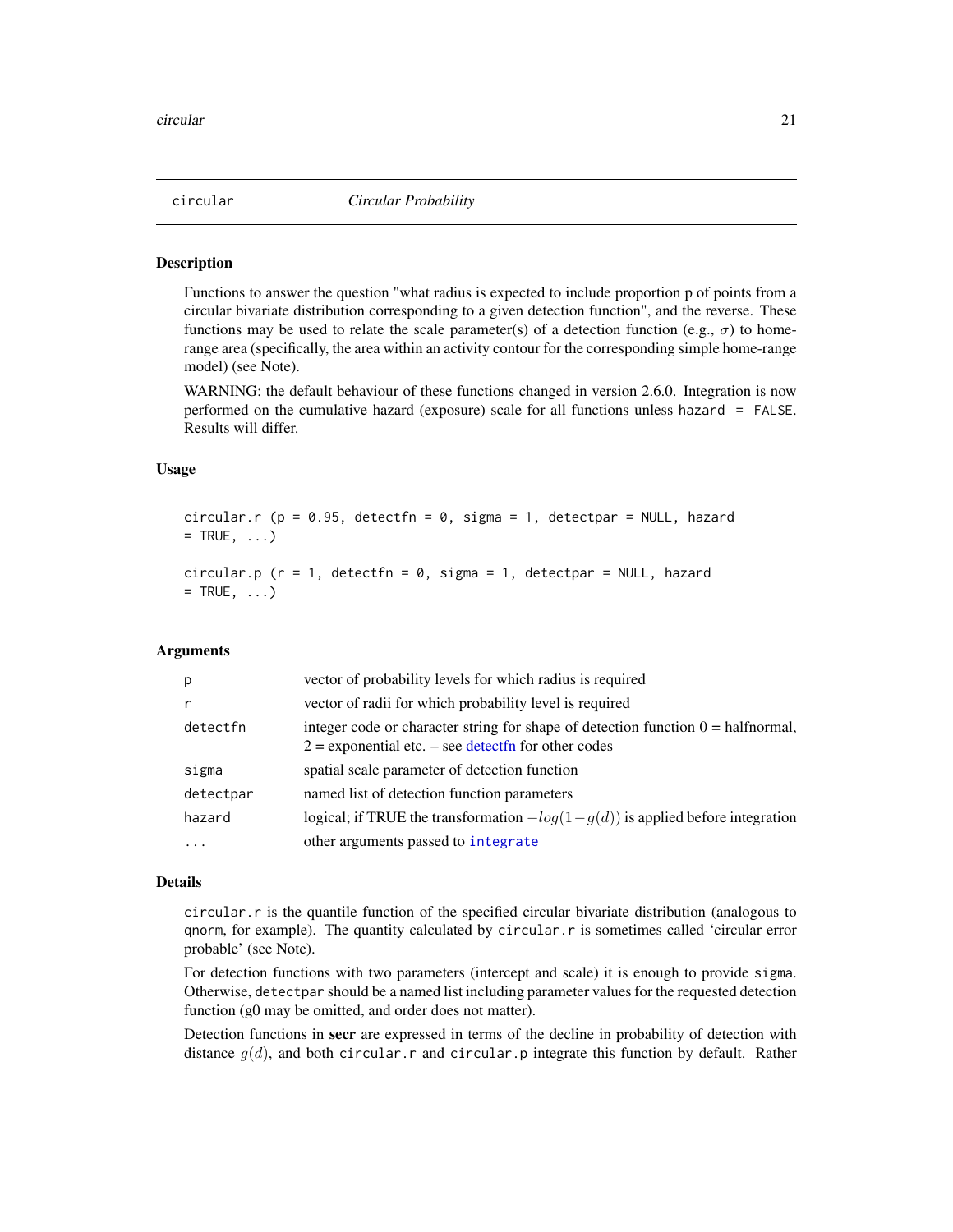than integrating  $g(d)$  itself, it may be more appropriate to integrate  $g(d)$  transformed to a hazard i.e.  $1 - log(-q(d))$ . This is selected with hazard = TRUE.

Integration may fail with the message "maximum number of subdivisions reached". See Examples for how to increase the number of subdivisions.

#### Value

Vector of values for the required radii or probabilities.

#### **Note**

The term 'circular error probable' has a military origin. It is commonly used for GPS accuracy with the default probability level set to 0.5 (i.e. half of locations are further than CEP from the true location). A circular bivariate normal distriubution is commonly assumed for the circular error probable; this is equivalent to setting detectfn = "halfnormal".

Closed-form expressions are used for the normal and uniform cases; in the circular bivariate normal case, the relationship is  $r = \sigma \sqrt{-2\ln(1-p)}$ . Otherwise, the probability is computed numerically by integrating the radial distribution. Numerical integration is not foolproof, so check suspicious or extreme values.

When circular.  $r$  is used with the default sigma  $= 1$ , the result may be interpreted as the factor by which sigma needs to be inflated to include the desired proportion of activity (e.g., 2.45 sigma for 95% of points from a circular bivariate normal distribution fitted on the hazard scale (detectfn = 14) OR 2.24 sigma on the probability scale (detectfn =  $0$ )).

## References

Calhoun, J. B. and Casby, J. U. (1958) Calculation of home range and density of small mammals. Public Health Monograph No. 55. United States Government Printing Office.

Johnson, R. A. and Wichern, D. W. (1982) Applied multivariate statistical analysis. Prentice-Hall, Englewood Cliffs, New Jersey, USA.

## See Also

[detectfn](#page-44-1), [detectfnplot](#page-130-1)

#### Examples

```
## Calhoun and Casby (1958) p 3.
## give p = 0.3940, 0.8645, 0.9888
circular.p(1:3)
## halfnormal, hazard-rate and exponential
circular.r ()
circular.r (detectfn = "HR", detectpar = list(sigma = 1, z = 4))
circular.r (detectfn = "EX")
circular.r (detectfn = "HHN")
circular.r (detectfn = "HHR", detectpar = list(sigma = 1, z = 4))
circular.r (detectfn = "HEX")
```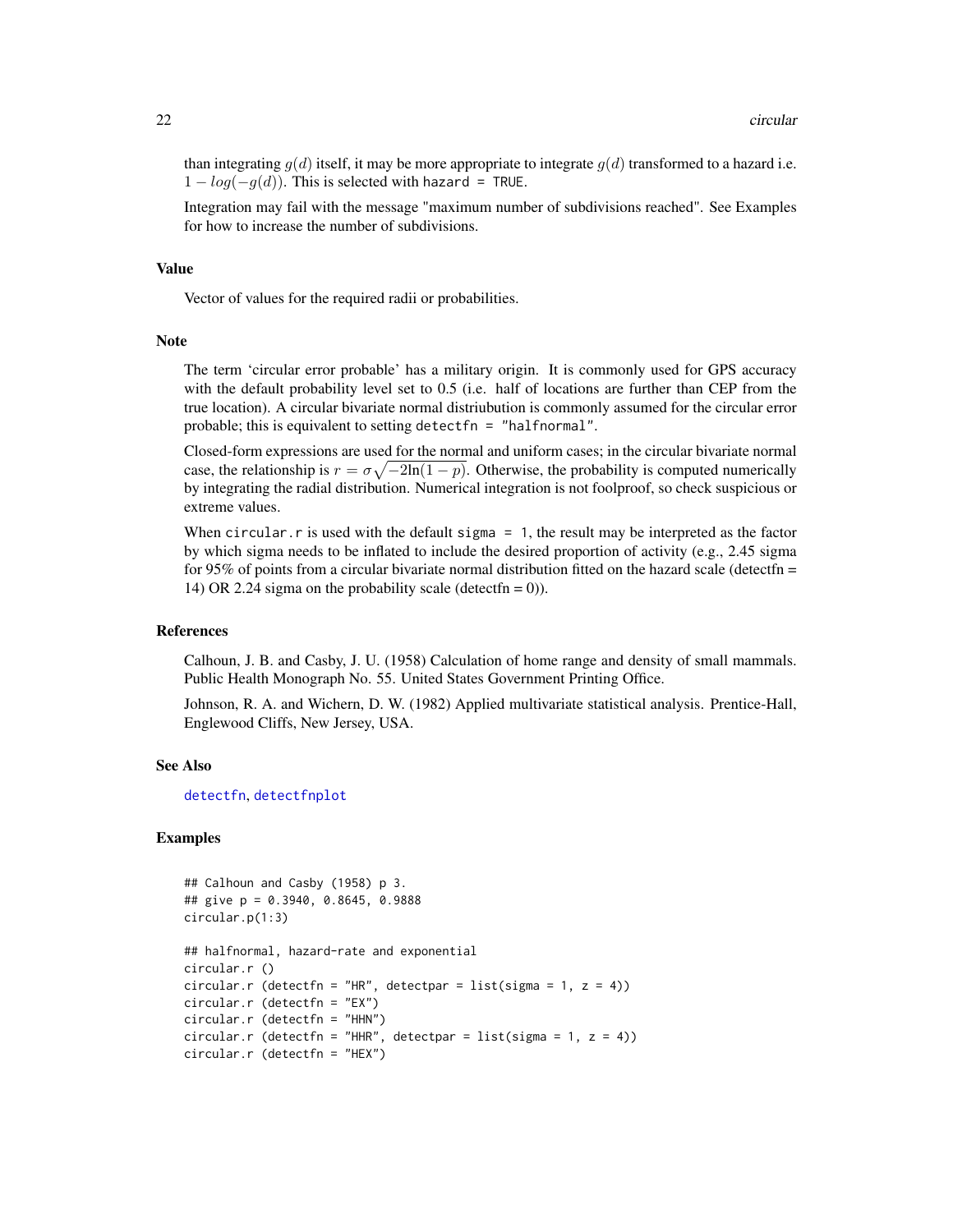<span id="page-22-0"></span>clone 23

```
plot(seq(0, 5, 0.01), circular.p(r = seq(0, 5, 0.01)),type = "l", xlab = "Radius (multiples of sigma)", ylab = "Probability")
lines(seq(0, 5, 0.01), circular.p(r = seq(0, 5, 0.01), detectfn = 2),type = "1", col = "red")lines(seq(0, 5, 0.01), circular.p(r = seq(0, 5, 0.01), detectfn = 1,detectpar = list(sigma = 1, z = 4)), type = "l", col = "blue")
abline (h = 0.95, lty = 2)
legend (2.8, 0.3, legend = c("halfnormal", "hazard-rate, z = 4", "exponential"),col = c("black", "blue", "red"), lty = rep(1,3)## in this example, a more interesting comparison would use
## sigma = 0.58 for the exponential curve.
```
clone *Replicate Rows*

# Description

Clone rows of a 2-D object a constant or random number of times

# Usage

```
## Default S3 method:
clone(object, type, ...)
  ## S3 method for class 'popn'
clone(object, type, ...)
```
## Arguments

| object | any object                                  |
|--------|---------------------------------------------|
| type   | character 'constant', 'poisson' or 'nbinom' |
| .      | other arguments for distribution function   |

# Details

The . . . argument specifies the number of times each row should be repeated. For random distributions (Poisson or negative binomial) . . . provides the required parameter values: lambda for Poisson, size, prob or size, mu for negative binomial.

One application is to derive a population of cues from a popn object, where each animal in the original popn generates a number of cues from the same point.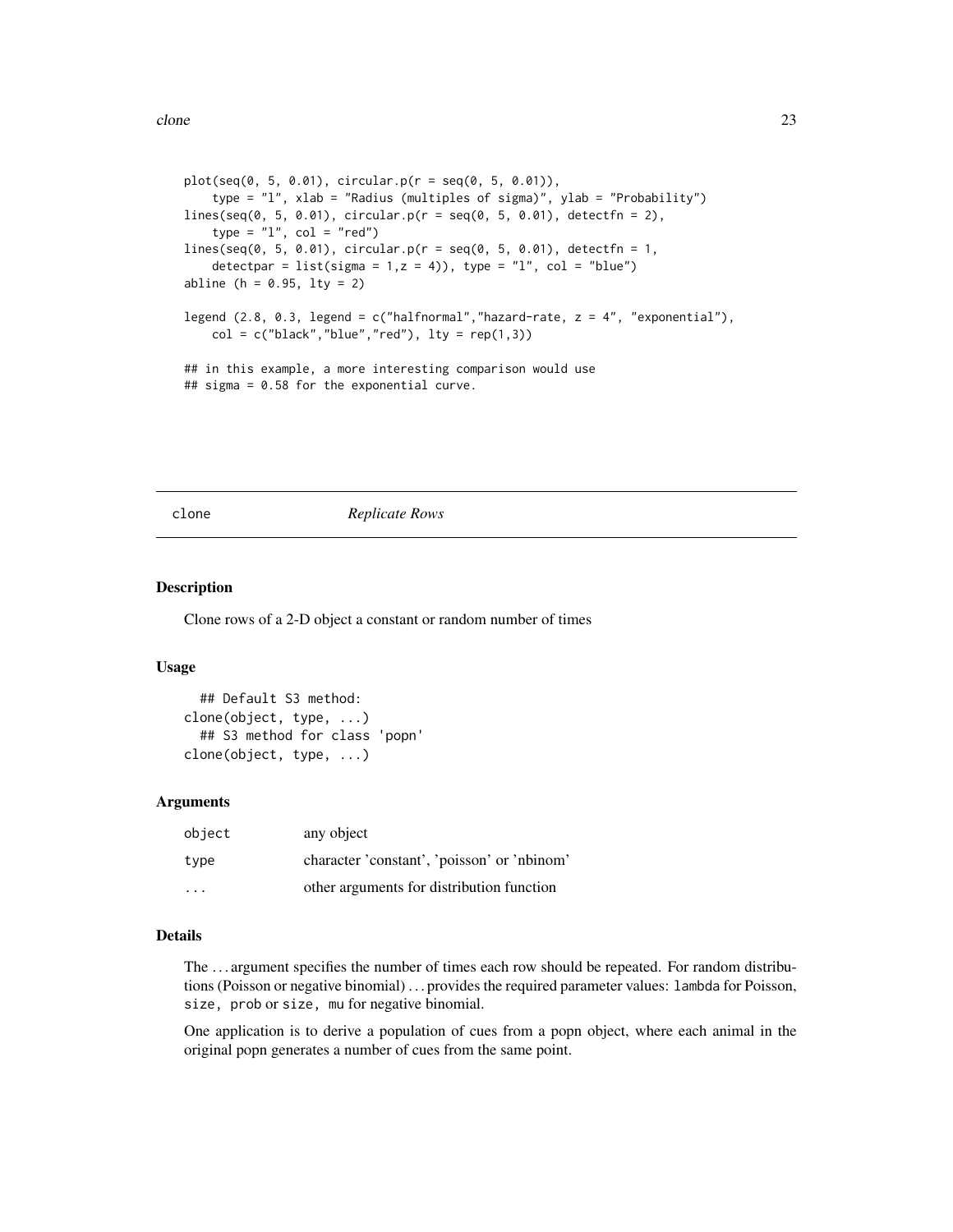# Value

Object of same class as object but with varying number of rows. For clone.popn an attribute 'freq' is set, a vector of length equal to the original number of rows giving the number of repeats (including zeros).

If popn is a multi-session population the returned value will be a multi-session population of the same length.

# See Also

[sim.popn](#page-200-1)

# Examples

```
## population of animals at 1 / hectare generates random
## Poisson number of cues, lambda = 5
mics4 \leq make.grid( nx = 2, ny = 2, spacing = 44, detector = "signal")
pop \le sim.popn (D = 1, core = mics4, buffer = 300, nsession = 66)
pop <- clone (pop, "poisson", 5)
attr(pop[[1]],"freq")
```
closedN *Closed population estimates*

#### Description

Estimate N, the size of a closed population, by several conventional non-spatial capture–recapture methods.

# Usage

```
closedN(object, estimator = NULL, level = 0.95, maxN = 1e+07,
   dmax = 10)
```
## Arguments

| object    | capthist object                                                     |
|-----------|---------------------------------------------------------------------|
| estimator | character; name of estimator (see Details)                          |
| level     | confidence level $(1 - alpha)$                                      |
| maxN      | upper bound for population size                                     |
| dmax      | numeric, the maximum AIC difference for inclusion in confidence set |

<span id="page-23-0"></span>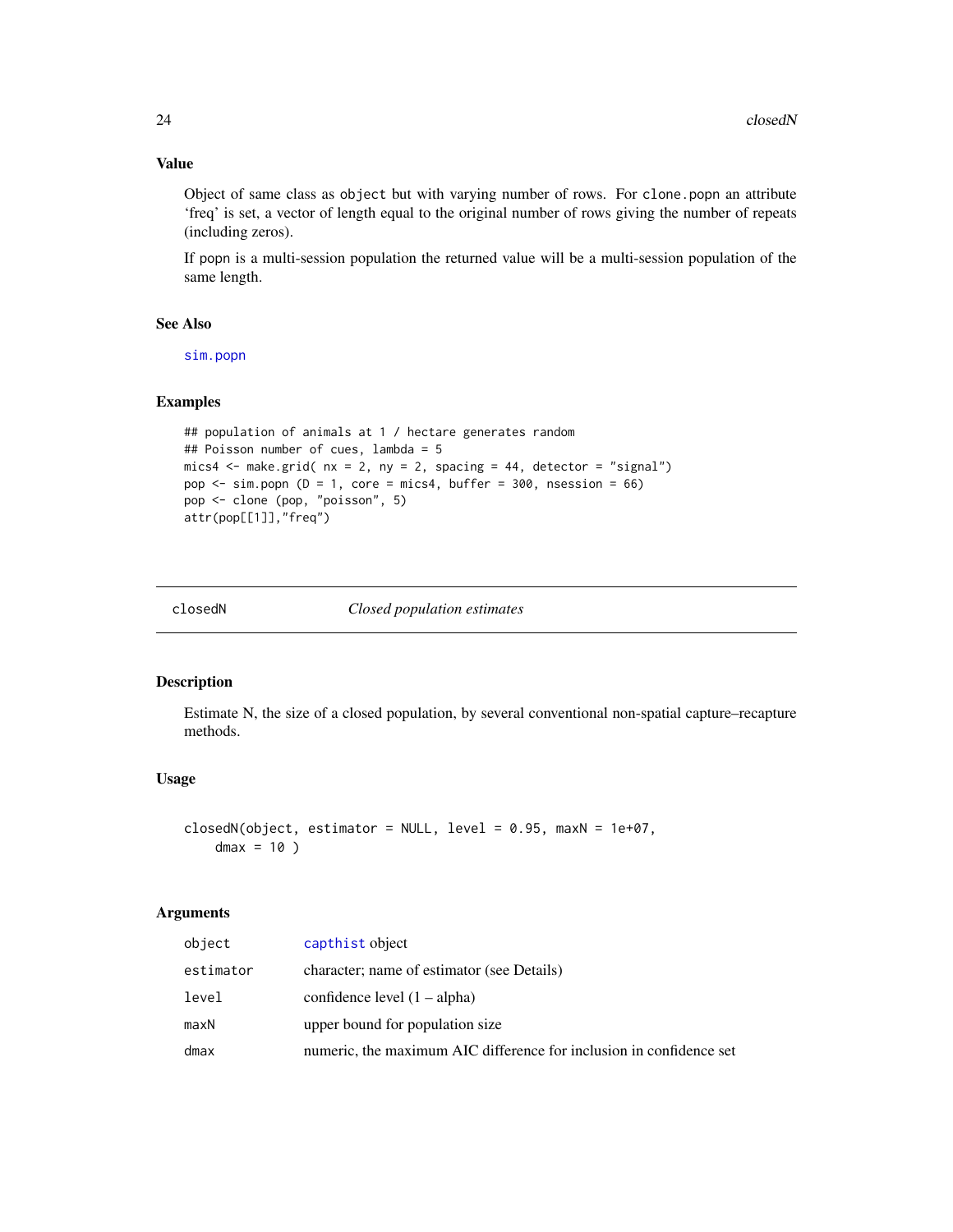closedN 25

# Details

Data are provided as spatial capture histories, but the spatial information (trapping locations) is ignored.

AIC-based model selection is available for the maximum-likelihood estimators null, zippin, darroch, h2, and betabinomial.

Model weights are calculated as

$$
w_i = \frac{\exp(-\Delta_i/2)}{\sum \exp(-\Delta_i/2)}
$$

Models for which dAICc > dmax are given a weight of zero and are excluded from the summation, as are non-likelihood models.

Computation of null, zippin and darroch estimates differs slightly from Otis et al. (1978) in that the likelihood is maximized over real values of N between Mt1 and maxN, whereas Otis et al. considered only integer values.

Asymmetric confidence intervals are obtained in the same way for all estimators, using a log transformation of  $\hat{N} - Mt1$  following Burnham et al. (1987), Chao (1987) and Rexstad and Burnham (1991).

The available estimators are

| Name           | Model | Description                      | Reference                |
|----------------|-------|----------------------------------|--------------------------|
| null           | M0    | null                             | Otis et al. 1978 p.105   |
| zippin         | Mb    | removal                          | Otis et al. 1978 p.108   |
| darroch        | Mt    | Darroch                          | Otis et al. 1978 p.106-7 |
| h <sub>2</sub> | Mh    | 2-part finite mixture            | Pledger 2000             |
| betabinomial   | Mh    | Beta-binomial continuous mixture | Dorazio and Royle 2003   |
| jackknife      | Mh    | jackknife                        | Burnham and Overton 1978 |
| chao           | Mh    | Chao's Mh estimator              | Chao 1987                |
| chaomod        | Mh    | Chao's modified Mh estimator     | Chao 1987                |
| chao.th1       | Mth   | sample coverage estimator 1      | Lee and Chao 1994        |
| chao.th2       | Mth   | sample coverage estimator 2      | Lee and Chao 1994        |

#### Value

A dataframe with one row per estimator and columns

| model  | model in the sense of Otis et al. 1978                               |
|--------|----------------------------------------------------------------------|
| npar   | number of parameters estimated                                       |
| loglik | maximized log likelihood                                             |
| AIC    | Akaike's information criterion                                       |
| AICc   | AIC with small-sample adjustment of Hurvich $&$ Tsai (1989)          |
| dAICc  | difference between AICc of this model and the one with smallest AICc |
| Mt1    | number of distinct individuals caught                                |
| Nhat   | estimate of population size                                          |
| seNhat | estimated standard error of Nhat                                     |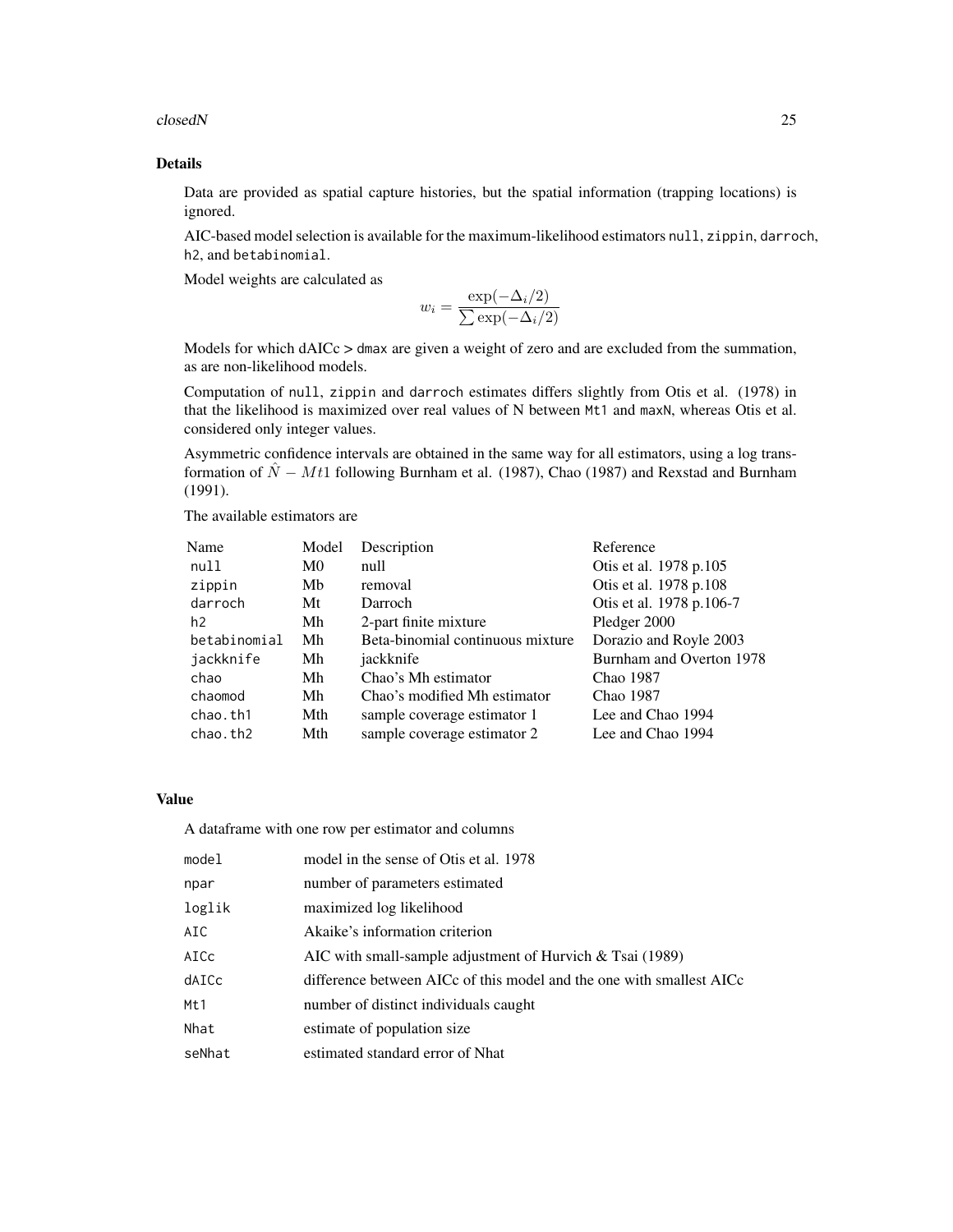$26$  closedN

| lclNhat | lower 100 x level $\%$ confidence limit     |
|---------|---------------------------------------------|
| uclNhat | upper $100 \times$ level % confidence limit |

#### Warning

If your data are from spatial sampling (e.g. grid trapping) it is recommended that you do *not* use these methods to estimate population size (see Efford submitted). Instead, fit a spatial model and estimate population size with [region.N](#page-164-1).

## **Note**

Prof. Anne Chao generously allowed me to adapt her code for the variance of the 'chao.th1' and 'chao.th2' estimators.

Chao's estimators have been subject to various improvements not included here; please see Chao and Shen (2010) for details.

# References

Burnham, K. P. and Overton, W. S. (1978) Estimating the size of a closed population when capture probabilities vary among animals. *Biometrika* 65, 625–633.

Chao, A. (1987) Estimating the population size for capture–recapture data with unequal catchability. *Biometrics* 43, 783–791.

Chao, A. and Shen, T.-J. (2010) Program SPADE (Species Prediction And Diversity Estimation). Program and User's Guide available online at <http://chao.stat.nthu.edu.tw>.

Dorazio, R. M. and Royle, J. A. (2003) Mixture models for estimating the size of a closed population when capture rates vary among individuals. *Biometrics* 59, 351–364.

Efford, M. G. (submitted) Estimating population size by spatially explicit capture–recapture.

Hurvich, C. M. and Tsai, C. L. (1989) Regression and time series model selection in small samples. *Biometrika* 76, 297–307.

Lee, S.-M. and Chao, A. (1994) Estimating population size via sample coverage for closed capturerecapture models. *Biometrics* 50, 88–97.

Otis, D. L., Burnham, K. P., White, G. C. and Anderson, D. R. (1978) Statistical inference from capture data on closed animal populations. *Wildlife Monographs* 62, 1–135.

Pledger, S. (2000) Unified maximum likelihood estimates for closed capture-recapture models using mixtures. *Biometrics* 56, 434–442.

Rexstad, E. and Burnham, K. (1991) User's guide for interactive program CAPTURE. Colorado Cooperative Fish and Wildlife Research Unit, Fort Collins, Colorado, USA.

## See Also

[capthist](#page-17-1), [closure.test](#page-26-1), [region.N](#page-164-1)

# Examples

closedN(deermouse.ESG)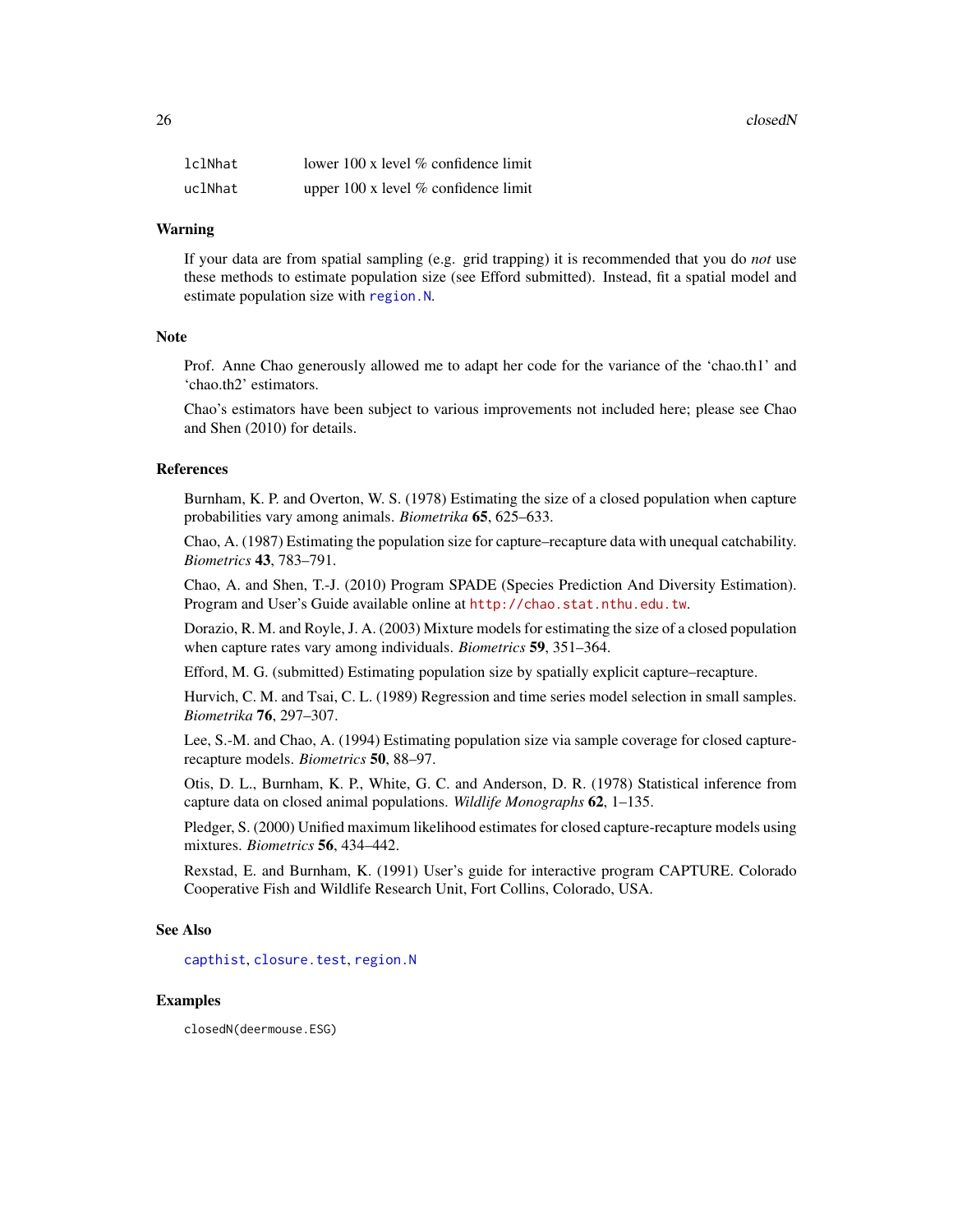<span id="page-26-1"></span><span id="page-26-0"></span>closure.test *Closure tests*

## Description

Perform tests to determine whether a population sampled by capture-recapture is closed to gains and losses over the period of sampling.

# Usage

closure.test(object,  $SB = FALSE$ , min.expected = 2)

# Arguments

| object       | capthist object                                                                                                 |
|--------------|-----------------------------------------------------------------------------------------------------------------|
| SB           | logical, if TRUE then test of Stanley and Burnham 1999 is calculated in addition<br>to that of Otis et al. 1978 |
| min.expected | integer for the minimum expected count in any cell of a component $2x2$ table                                   |

# Details

The test of Stanley and Burnham in part uses a sum over  $2x2$  contingency tables; any table with a cell whose expected count is less than min.expected is dropped from the sum. The default value of 2 is that used by CloseTest (Stanley and Richards 2005, T. Stanley pers. comm.; see also Stanley and Burnham 1999 p. 203).

# Value

In the case of a single-session capthist object, either a vector with the statistic (z-value) and p-value for the test of Otis et al. (1978 p. 120) or a list whose components are data frames with the statistics and p-values for various tests and test components as follows –

| Otis          | Test of Otis et al. 1978                 |
|---------------|------------------------------------------|
| Xс            | Overall test of Stanley and Burnham 1999 |
| NRvsJS        | Stanley and Burnham 1999                 |
| <b>NMvsJS</b> | Stanley and Burnham 1999                 |
| MtvsNR        | Stanley and Burnham 1999                 |
| MtvsNM        | Stanley and Burnham 1999                 |
| compNRvsJS    | Occasion-specific components of NRvsJS   |
| compNMvsJS    | Occasion-specific components of NMvsJS   |

Check the original papers for an explanation of the components of the Stanley and Burnham test.

In the case of a multi-session object, a list with one component (as above) for each session.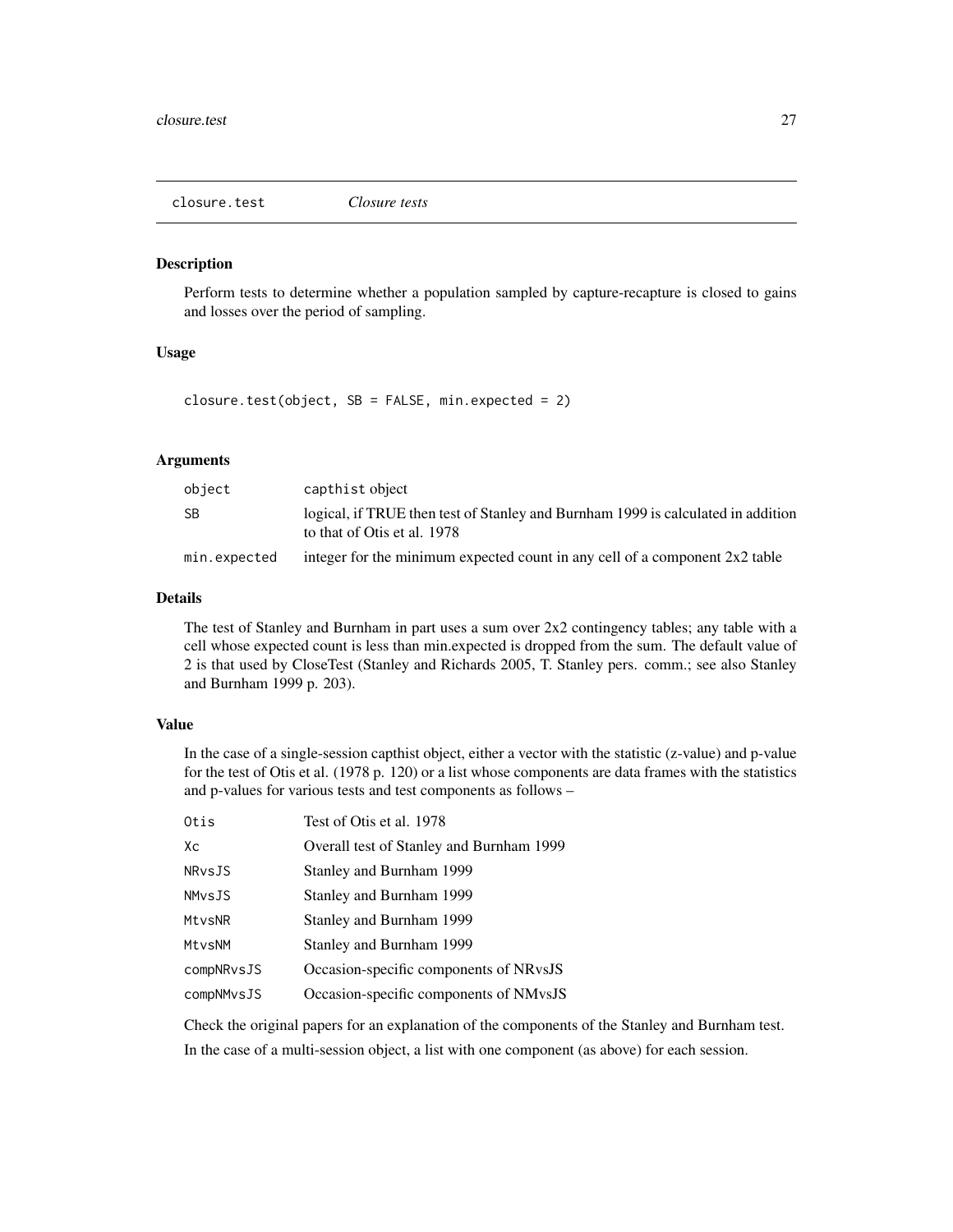**Note** 

No omnibus test exists for closure: the existing tests may indicate nonclosure even when a population is closed if other effects such as trap response are present (see White et al. 1982 pp 96–97). The test of Stanley and Burnham is sensitive to individual heterogeneity which is inevitable in most spatial sampling, and it should not in general be used for this sort of data.

# References

Otis, D. L., Burnham, K. P., White, G. C. and Anderson, D. R. (1978) Statistical inference from capture data on closed animal populations. *Wildlife Monographs* 62, 1–135.

Stanley, T. R. and Burnham, K. P. (1999) A closure test for time-specific capture–recapture data. *Environmental and Ecological Statistics* 6, 197–209.

Stanley, T. R. and Richards, J. D. (2005) A program for testing capture–recapture data for closure. *Wildlife Society Bulletin* 33, 782–785.

White, G. C., Anderson, D. R., Burnham, K. P. and Otis, D. L. (1982) *Capture-recapture and removal methods for sampling closed populations*. Los Alamos National Laboratory, Los Alamos, New Mexico.

#### See Also

[capthist](#page-17-1)

## Examples

closure.test(captdata)

cluster *Detector Clustering*

#### Description

Clusters are uniform groups of detectors. Use these functions to extract or replace cluster information of a traps object, or extract cluster information for each detection in a capthist object.

# Usage

```
clusterID(object)
clusterID(object) <- value
clustertrap(object)
clustertrap(object) <- value
```
## **Arguments**

| object | traps or capthist object                                  |
|--------|-----------------------------------------------------------|
| value  | factor (clusterID) or integer-valued vector (clustertrap) |

<span id="page-27-0"></span>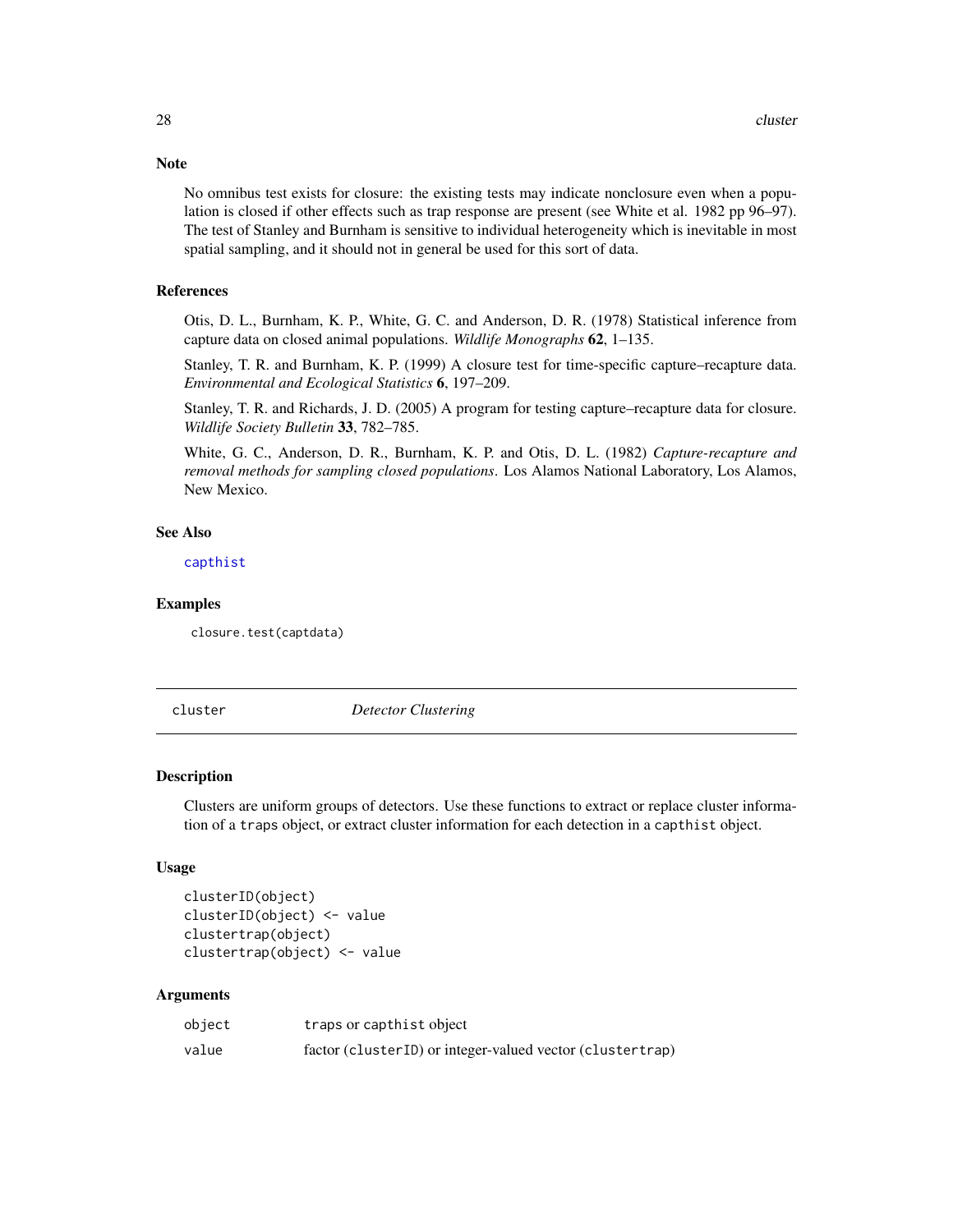#### <span id="page-28-0"></span>coef.secr 29

# Details

Easy access to attributes used to define compound designs, those in which a detector array comprises several similar subunits ('clusters'). 'clusterID' identifies the detectors belonging to each cluster, and 'clustertrap' is a numeric index used to relate matching detectors in different clusters.

For replacement ('traps' only), the number of rows of value must match exactly the number of detectors in object.

'clusterID' and 'clustertrap' are assigned automatically by [trap.builder](#page-239-1).

# Value

Factor (clusterID) or integer-valued vector (clustertrap).

clusterID(object) may be NULL.

# See Also

[traps](#page-243-1), [trap.builder](#page-239-1), [mash](#page-239-2), [derived.cluster](#page-51-1), [cluster.counts](#page-239-2), [cluster.centres](#page-239-2)

## Examples

```
## 81 4-detector clusters
mini \leq make.grid(nx = 2, ny = 2)
tempgrid <- trap.builder (cluster = mini , method = "all",
    frame = expand.grid(x = seq(100, 900, 100), y = \text{seq}(100,900, 100)))
clusterID(tempgrid)
clustertrap(tempgrid)
tempCH <- sim.capthist(tempgrid)
table(clusterID(tempCH)) ## detections per cluster
```

```
cluster.counts(tempCH) ## distinct individuals
```
coef.secr *Coefficients of secr Object*

# Description

Extract coefficients (estimated beta parameters) from a spatially explicit capture–recapture model.

## Usage

```
## S3 method for class 'secr'
coef(object, alpha = 0.05, ...)
```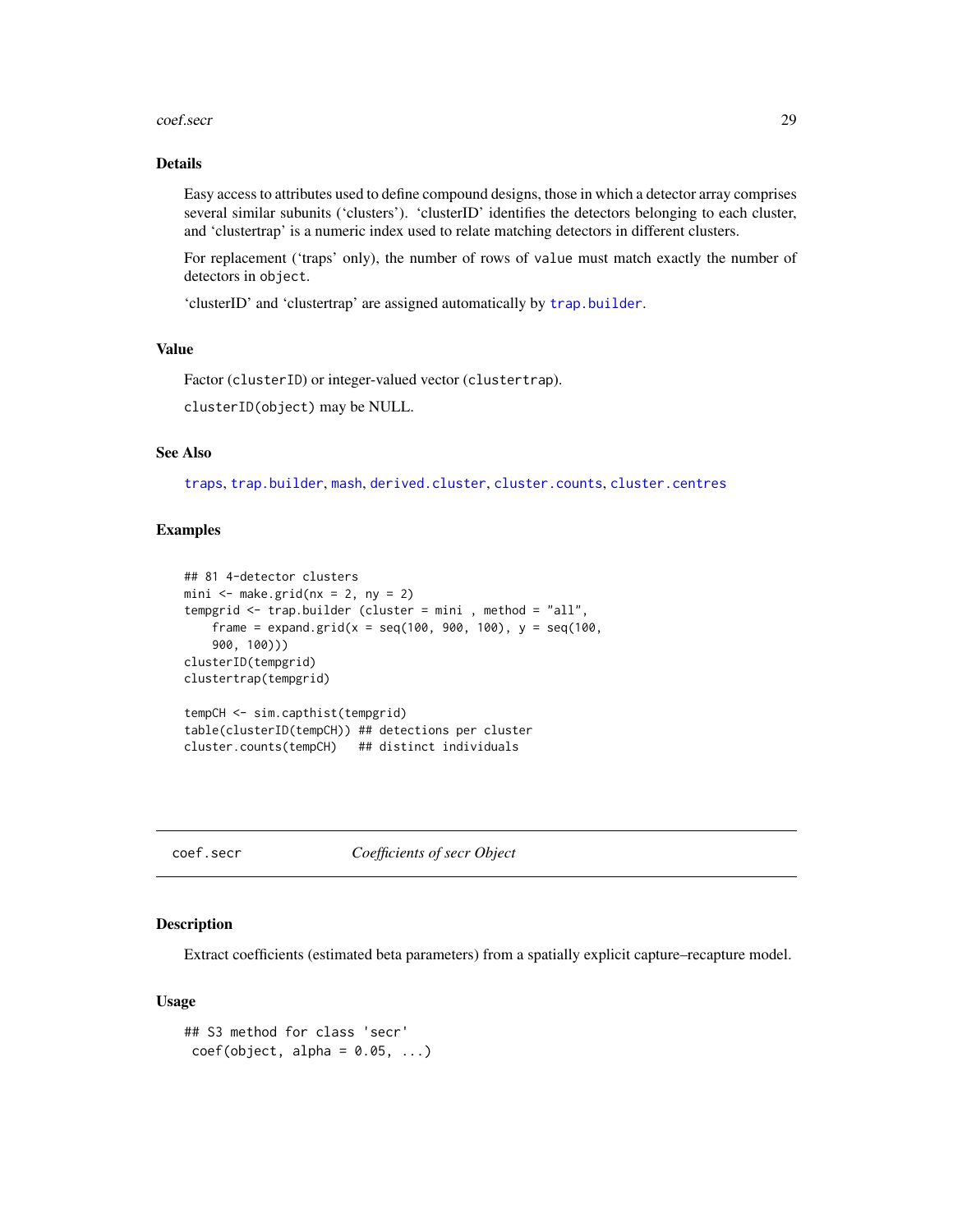<span id="page-29-0"></span>30 confint.secr

# Arguments

| object                  | secr object output from secr. fit    |
|-------------------------|--------------------------------------|
| alpha                   | alpha level                          |
| $\cdot$ $\cdot$ $\cdot$ | other arguments (not used currently) |

# Value

A data frame with one row per beta parameter and columns for the coefficient, SE(coefficient), asymptotic lower and upper 100(1–alpha) confidence limits.

## See Also

[secr.fit](#page-176-1), [esa.plot](#page-56-1)

# Examples

## load & extract coefficients of previously fitted null model coef(secrdemo.0)

confint.secr *Profile Likelihood Confidence Intervals*

# Description

Compute profile likelihood confidence intervals for 'beta' or 'real' parameters of a spatially explicit capture-recapture model,

# Usage

```
## S3 method for class 'secr'
confint(object, parm, level = 0.95, newdata = NULL,tracelevel = 1, tol = 0.0001, bounds = NULL, ...)
```
# Arguments

| object     | secr model object                                       |
|------------|---------------------------------------------------------|
| parm       | numeric or character vector of parameters               |
| level      | confidence level $(1 - alpha)$                          |
| newdata    | optional dataframe of values at which to evaluate model |
| tracelevel | integer for level of detail in reporting $(0,1,2)$      |
| tol        | absolute tolerance (passed to uniroot)                  |
| bounds     | numeric vector of outer starting values – optional      |
|            | other arguments (not used)                              |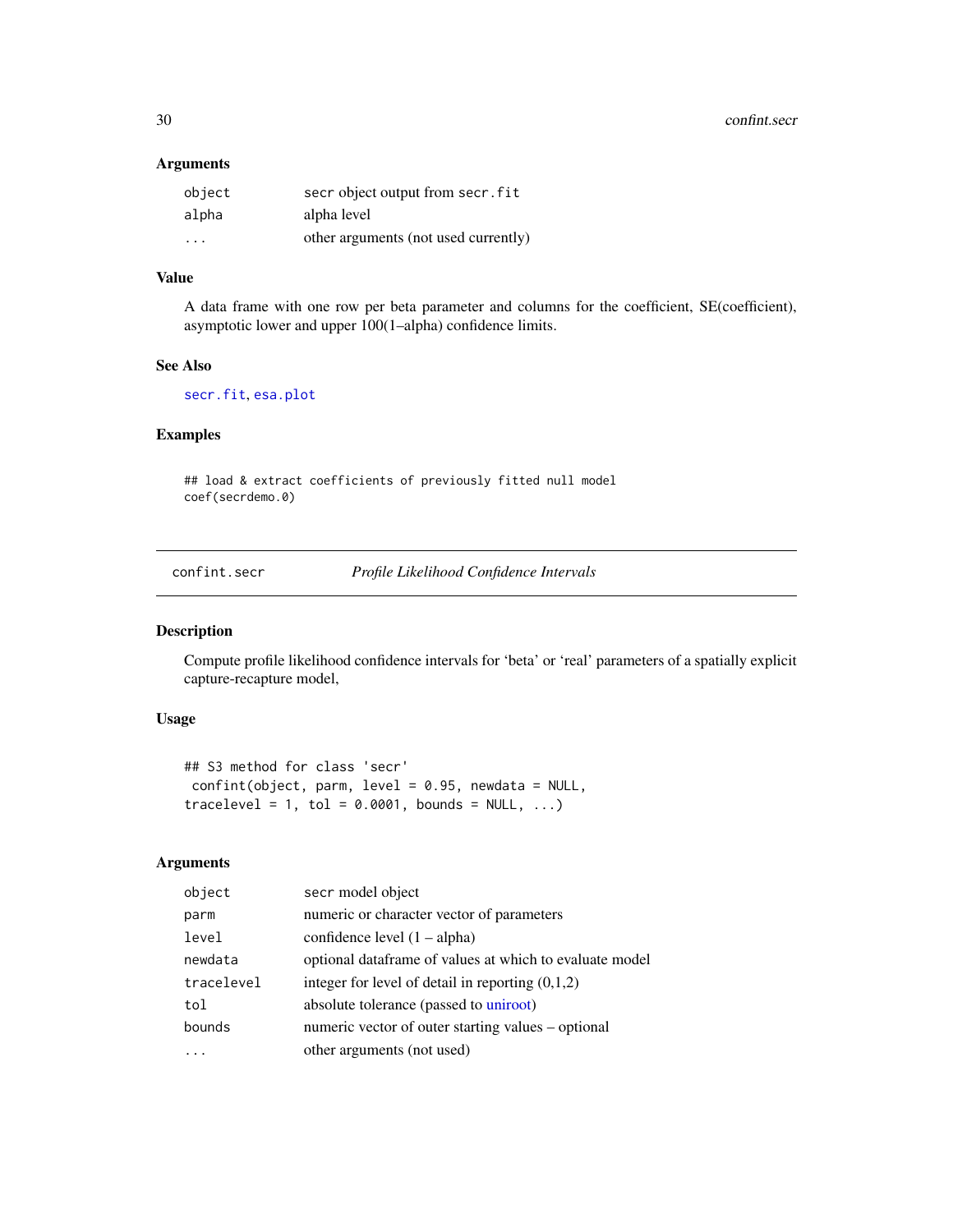#### confint.secr 31

#### Details

If parm is numeric its elements are interpreted as the indices of 'beta' parameters; character values are interpreted as 'real' parameters. Different methods are used for beta parameters and real parameters. Limits for the  $j$ -th beta parameter are found by a numerical search for the value satisfying  $-2(l_i(\beta_i) - l) = q$ , where l is the maximized log likelihood,  $l_i(\beta_i)$  is the maximized profile log likelihood with  $\beta_j$  fixed, and q is the 100(1 –  $\alpha$ ) quantile of the  $\chi^2$  distribution with one degree of freedom. Limits for real parameters use the method of Lagrange multipliers (Fletcher and Faddy 2007), except that limits for constant real parameters are backtransformed from the limits for the relevant beta parameter.

If bounds is provided it should be a 2-vector or matrix of 2 columns and length(parm) rows.

#### Value

A matrix with one row for each parameter in parm, and columns giving the lower (lcl) and upper (ucl) 100\*level

## **Note**

Calculation may take a long time, so probably you will do it only after selecting a final model.

The R function [uniroot](#page-0-0) is used to search for the roots of  $-2(l_i(\beta_i) - l) = q$  within a suitable interval. The interval is anchored at one end by the MLE, and at the other end by the MLE inflated by a small multiple of the asymptotic standard error (1, 2, 4 or 8 SE are tried in turn, using the smallest for which the interval includes a valid solution).

A more efficient algorithm was proposed by Venzon and Moolgavkar (1988); it has yet to be implemented in secr, but see plkhci in the package **Bhat** for another R implementation.

## References

Evans, M. A., Kim, H.-M. and O'Brien, T. E. (1996) An application of profile-likelihood based confidence interval to capture–recapture estimators. *Journal of Agricultural, Biological and Experimental Statistics* 1, 131–140.

Fletcher, D. and Faddy, M. (2007) Confidence intervals for expected abundance of rare species. *Journal of Agricultural, Biological and Experimental Statistics* 12, 315–324.

Venzon, D. J. and Moolgavkar, S. H. (1988) A method for computing profile-likelihood-based confidence intervals. *Applied Statistics* 37, 87–94.

#### Examples

```
## Not run:
## Limits for the constant real parameter "D"
confint(secrdemo.0, "D")
```
## End(Not run)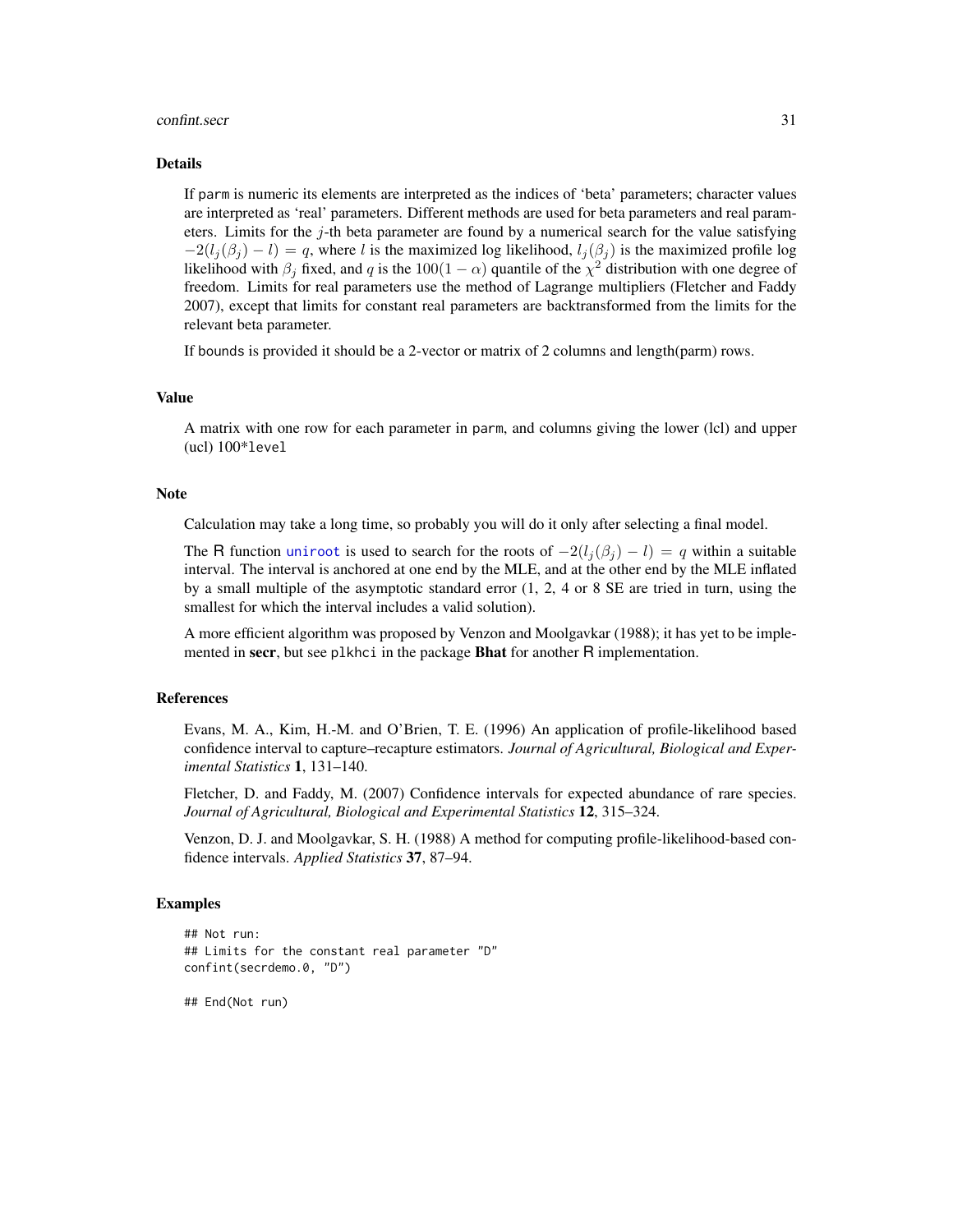<span id="page-31-0"></span>

# Description

Display contours of the net probability of detection  $p(X)$ , or the area within a specified distance of detectors. buffer.contour adds a conventional 'boundary strip' to a detector (trap) array, where buffer equals the strip width.

# Usage

```
pdot.contour(traps, border = NULL, nx = 64, detectfn = 0,
   detectpar = list(g0 = 0.2, sigma = 25, z = 1), noccasions = NULL,
   binomN = NULL, levels = seq(0.1, 0.9, 0.1), poly = NULL, plt = TRUE,
   add = FALSE, ...)
```

```
buffer.contour(traps, buffer, nx = 64, convex = FALSE, ntheta = 100,
     plt = TRUE, add = FALSE, poly = NULL, ...)
```
#### Arguments

| traps      | traps object                                                                                                    |
|------------|-----------------------------------------------------------------------------------------------------------------|
| border     | width of blank margin around the outermost detectors                                                            |
| nx         | dimension of interpolation grid in x-direction                                                                  |
| detectfn   | integer code or character string for shape of detection function $0 = \text{halfnormal}$<br>$etc. - see detect$ |
| detectpar  | list of values for named parameters of detection function                                                       |
| noccasions | number of sampling occasions                                                                                    |
| binomN     | integer code for discrete distribution (see secr.fit)                                                           |
| levels     | vector of levels for $p_{\cdot}(X)$                                                                             |
| poly       | matrix of two columns, the x and y coordinates of a bounding polygon (optional)                                 |
| plt        | logical to plot contours                                                                                        |
| add        | logical to add contour( $s$ ) to an existing plot                                                               |
| .          | other arguments to pass to contour                                                                              |
| buffer     | vector of buffer widths                                                                                         |
| convex     | logical, if TRUE the plotted contour(s) will be convex                                                          |
| ntheta     | integer value for smoothness of convex contours                                                                 |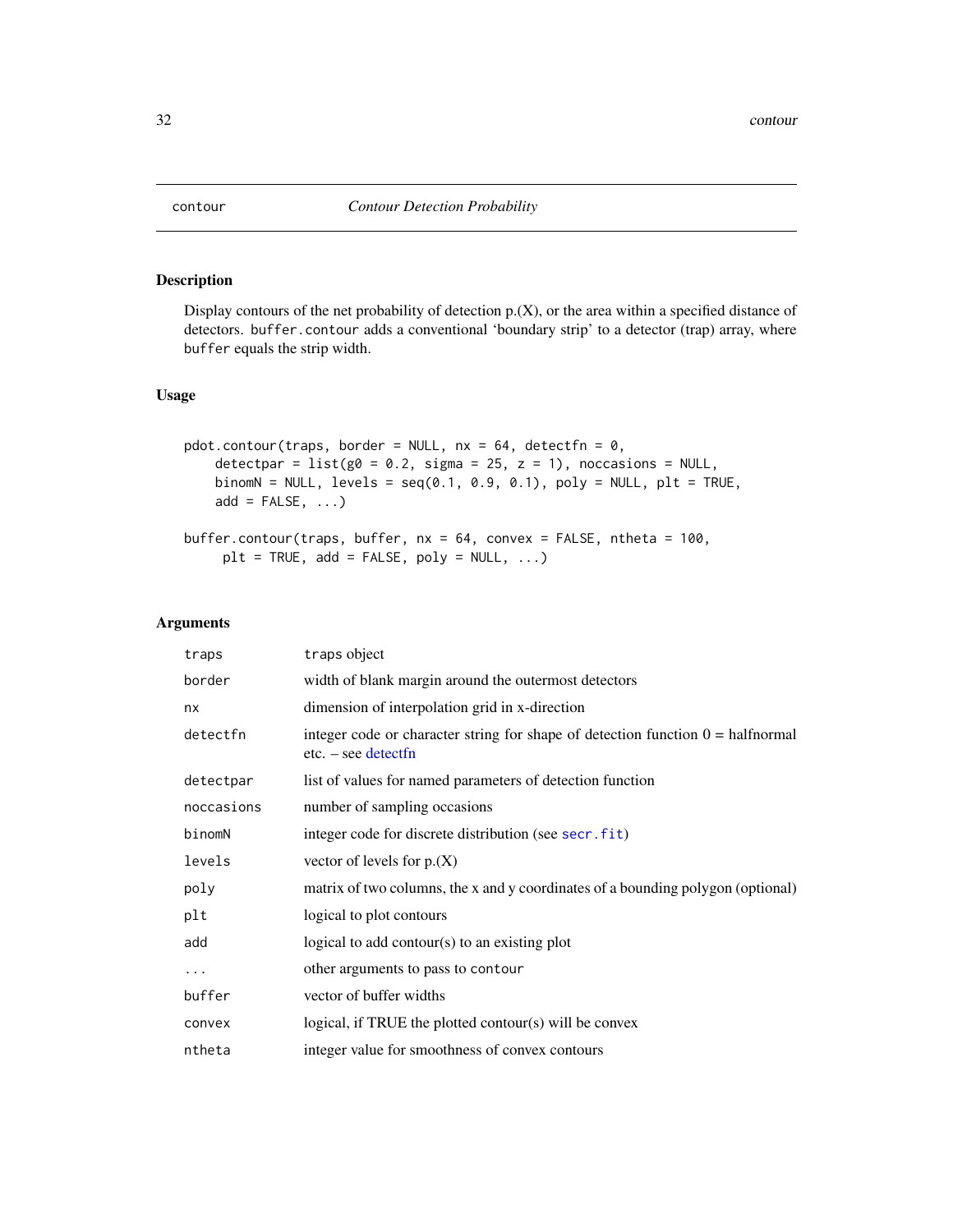#### contour 33

#### Details

[pdot](#page-119-1).contour constructs a rectangular mask and applies pdot to compute the  $p(X)$  at each mask point.

if convex = FALSE, buffer.contour constructs a mask and contours the points on the basis of distance to the nearest detector at the levels given in buffer.

if convex = TRUE, buffer.contour constructs a set of potential vertices by adding points on a circle of radius = buffer to each detector location; the desired contour is the convex hull of these points (this algorithm derives from Efford, 2012).

If traps has a [usage](#page-249-1) attribute then noccasions is set accordingly; otherwise it must be provided.

If traps is for multiple sessions then detectpar should be a list of the same length, one component per session, and noccasions may be a numeric vector of the same length.

Increase nx for smoother lines, at the expense of speed.

## Value

Coordinates of the plotted contours are returned as a list with one component per polygon. The list is returned invisibly if plt = TRUE.

For multi-session input (traps) the value is a list of such lists, one per session.

# Note

The precision (smoothness) of the fitted line in buffer.contour is controlled by ntheta rather than  $nx$  when convex  $=$  TRUE.

To suppress contour labels, include the argument drawlabels = FALSE (this will be passed via . . . to contour). Other useful arguments of contour are col (colour of contour lines) and lwd (line width).

You may wish to consider function gBuffer in package **rgeos** as an alternative to buffer.contour..

buffer.contour failed with multi-session traps before secr 2.8.0.

## References

Efford, M. G. (2012) *DENSITY 5.0: software for spatially explicit capture–recapture*. Department of Mathematics and Statistics, University of Otago, Dunedin, New Zealand [http://www.otago.](http://www.otago.ac.nz/density) [ac.nz/density](http://www.otago.ac.nz/density).

## See Also

[pdot](#page-119-1), [make.mask](#page-91-1)

## Examples

```
possumtraps <- traps(possumCH)
plot(possumtraps, border = 270)
pdot.contour(possumtraps, detectfn = 0, nx = 128, detectpar =
   detectpar(possum.model.0), levels = c(0.1, 0.01, 0.001),
```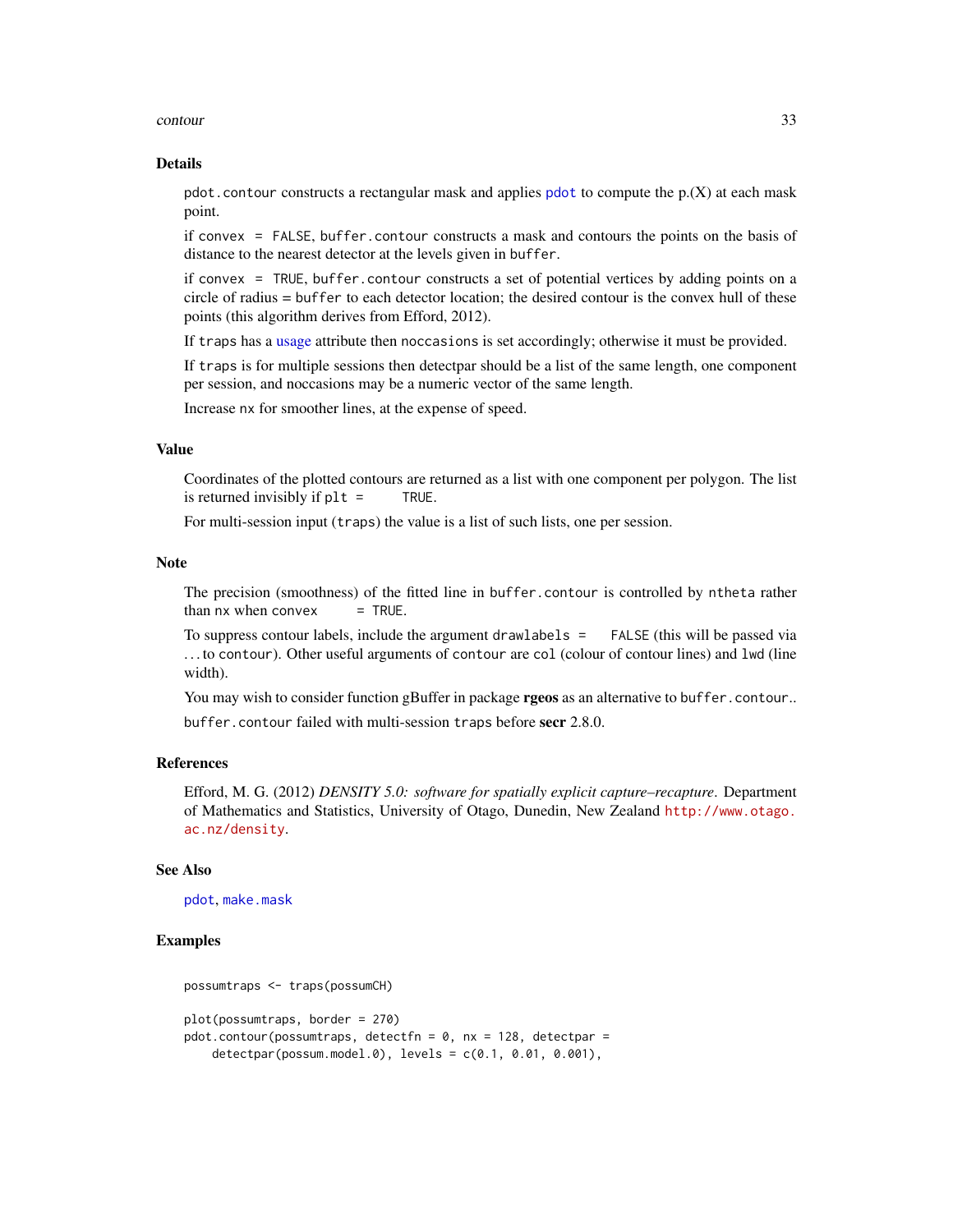#### <span id="page-33-0"></span>34 covariates

```
noccasis = 5, add = TRUE)
## convex and concave buffers
plot(possumtraps, border = 270)
buffer.contour(possumtraps, buffer = 100, add = TRUE, col = "blue")
buffer.contour(possumtraps, buffer = 100, convex = TRUE, add = TRUE)
## areas
buff.concave <- buffer.contour(possumtraps, buffer = 100,
    plt = FALSE)
buff.convex <- buffer.contour(possumtraps, buffer = 100,
    plt = FALSE, convex = TRUE)
sum (sapply(buff.concave, polyarea)) ## sum over parts
sapply(buff.convex, polyarea)
## effect of nx on area
buff.concave2 <- buffer.contour(possumtraps, buffer = 100,
    nx = 128, plt = FALSEsum (sapply(buff.concave2, polyarea))
## Not run:
## clipping to polygon
olddir <- setwd(system.file("extdata", package = "secr"))
possumtraps <- traps(possumCH)
possumarea <- read.table("possumarea.txt", header = TRUE)
oldpar <- par(xpd = TRUE, mar = c(1,6,6,6))plot(possumtraps, border = 400, gridlines = FALSE)
pdot.contour(possumtraps, detectfn = 0, nx = 256, detectpar =
    detectpar(possum.model.0), levels = c(0.1, 0.01, 0.001),
    noccasions = 5, add = TRUE, poly = possumarea, col = "blue")lines(possumarea)
setwd(olddir)
par(oldpar)
```
## End(Not run)

covariates *Covariates Attribute*

# **Description**

Extract or replace covariates

## Usage

```
covariates(object, ...)
covariates(object) <- value
```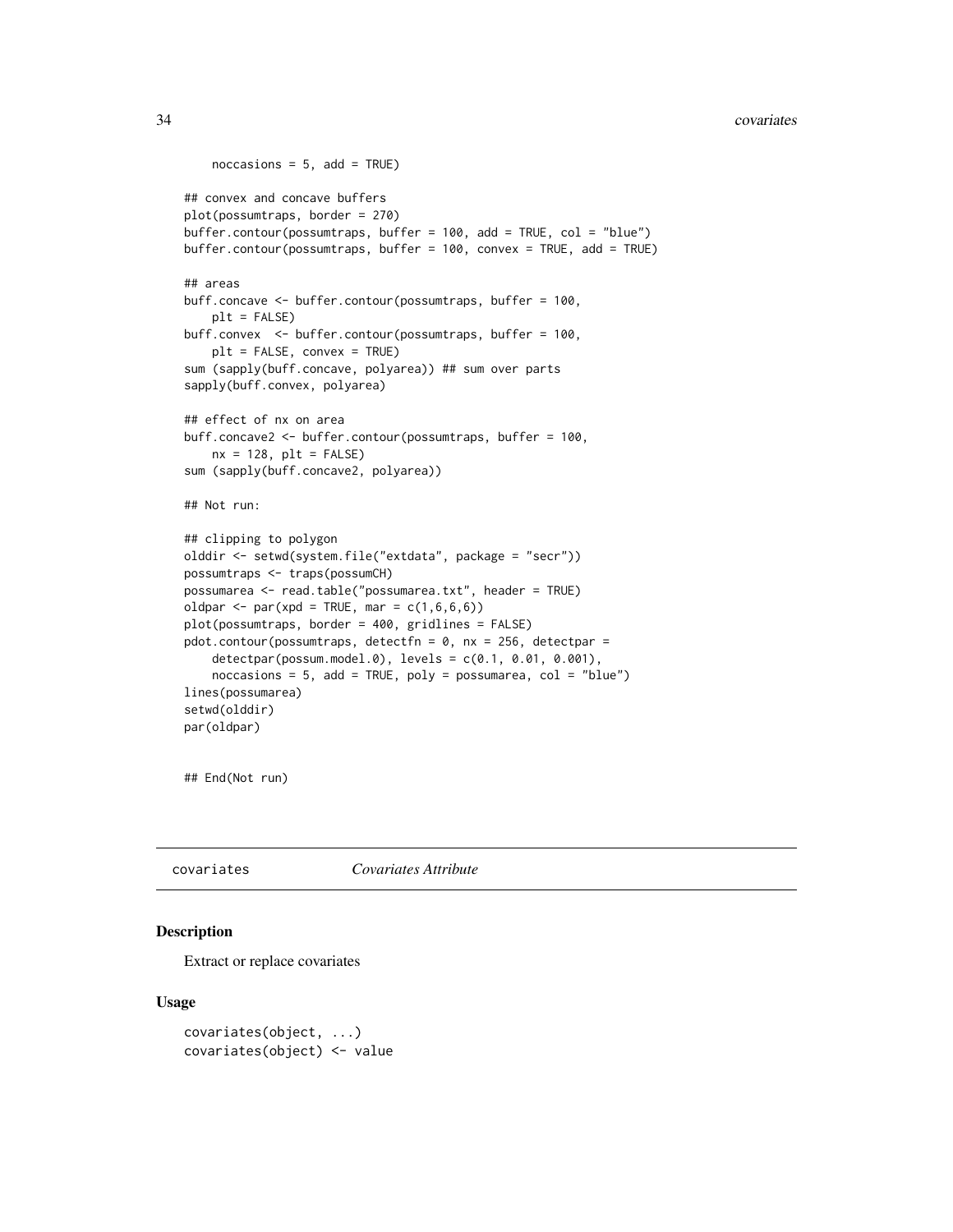## <span id="page-34-0"></span>**Arguments**

| object | an object of class traps, popn, capthist, or mask |
|--------|---------------------------------------------------|
| value  | a dataframe of covariates                         |
| .      | other arguments (not used)                        |

# Details

For replacement, the number of rows of value must match exactly the number of rows in object.

#### Value

covariates(object) returns the dataframe of covariates associated with object. covariates(object) may be NULL.

Individual covariates are stored in the 'covariates' attribute of a capthist object.

Covariates used for modelling density are stored in the 'covariates' attribute of a mask object.

Detector covariates may vary between sampling occasions. In this case, columns in the detector covariates data.frame are associated with particular times; the matching is controlled by the [timevaryingcov](#page-235-1) attribute.

# See Also

[timevaryingcov](#page-235-1)

#### Examples

```
## detector covariates
temptrap \leq make.grid(nx = 6, ny = 8)
covariates (temptrap) <- data.frame(halfnhalf =
   factor(rep(c("left","right"),c(24,24))) )
summary(covariates(temptrap))
```
CV *Coefficient of Variation*

# Description

The coefficient of variation of effective sampling area predicts the bias in estimated density (Efford and Mowat 2014). These functions assist its calculation from fitted finite mixture models.

# Usage

```
CV(x, p, na.rm = FALSE)CVa0(object, ...)
CVa(object, sesnum = 1, ...)
```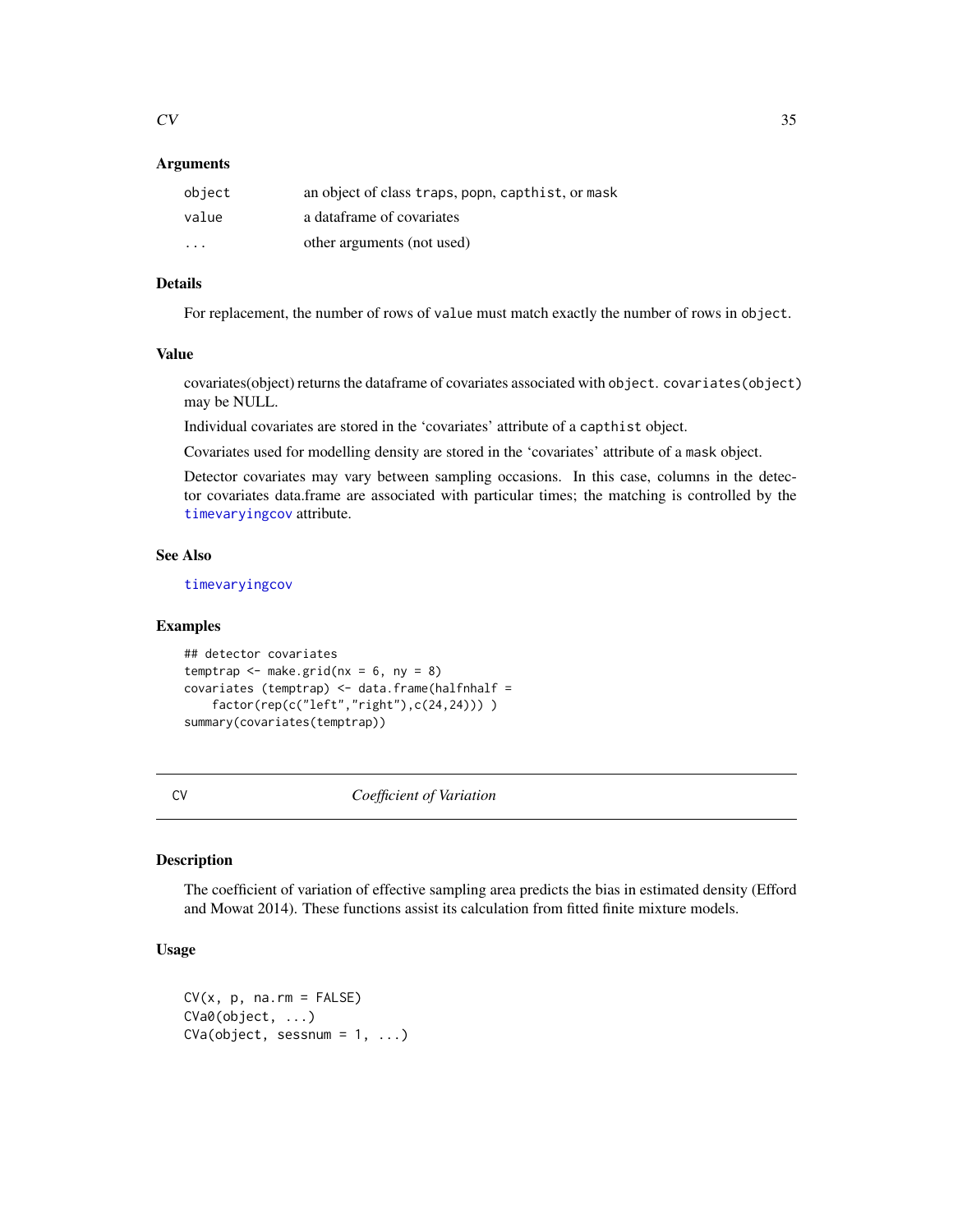## Arguments

| $\mathsf{x}$ | vector of numeric values                               |
|--------------|--------------------------------------------------------|
| p            | vector of class probabilities                          |
| na.rm        | logical; if TRUE missing values are dropped from x     |
| object       | fitted secr finite mixture model                       |
| sessnum      | integer sequence number of session to analyse          |
|              | other arguments passed to predict.secr (e.g., newdata) |

# Details

CV computes the coefficient of variation of x. If p is provided then the distribution is assumed to be discrete, with support x and class membership probabilities p (scaled automatically to sum to 1.0).

CVa computes  $CV(a)$  where a is the effective sampling area of Borchers and Efford (2008).

CVa0 computes CV(a0) where a0 is the single-detector sampling area defined as  $a_0 = 2\pi\lambda_0\sigma^2$ (Efford and Mowat 2014); a0 is a convenient surrogate for  $a$ , the effective sampling area.  $CV(a0)$ uses either the fitted MLE of a0 (if the a0 parameterization has been used), or a0 computed from the estimates of lambda0 and sigma.

CVa and CVa0 do not work for models with individual covariates.

# Value

Numeric

#### Note

Do not confuse the function CVa with the estimated relative standard error of the estimate of a from [derived](#page-39-2), also labelled CVa in the output. The relative standard error RSE is often labelled CV in the literature on capture–recapture, but this is better avoided.

# References

Borchers, D. L. and Efford, M. G. (2008) Spatially explicit maximum likelihood methods for capture–recapture studies. *Biometrics* 64, 377–385.

Efford, M. G. and Mowat, G. (2014) Compensatory heterogeneity in capture–recapture data.*Ecology* 95, 1341–1348.

## See Also

[details](#page-42-1)

# Examples

## housemouse model CVa0(morning.h2 )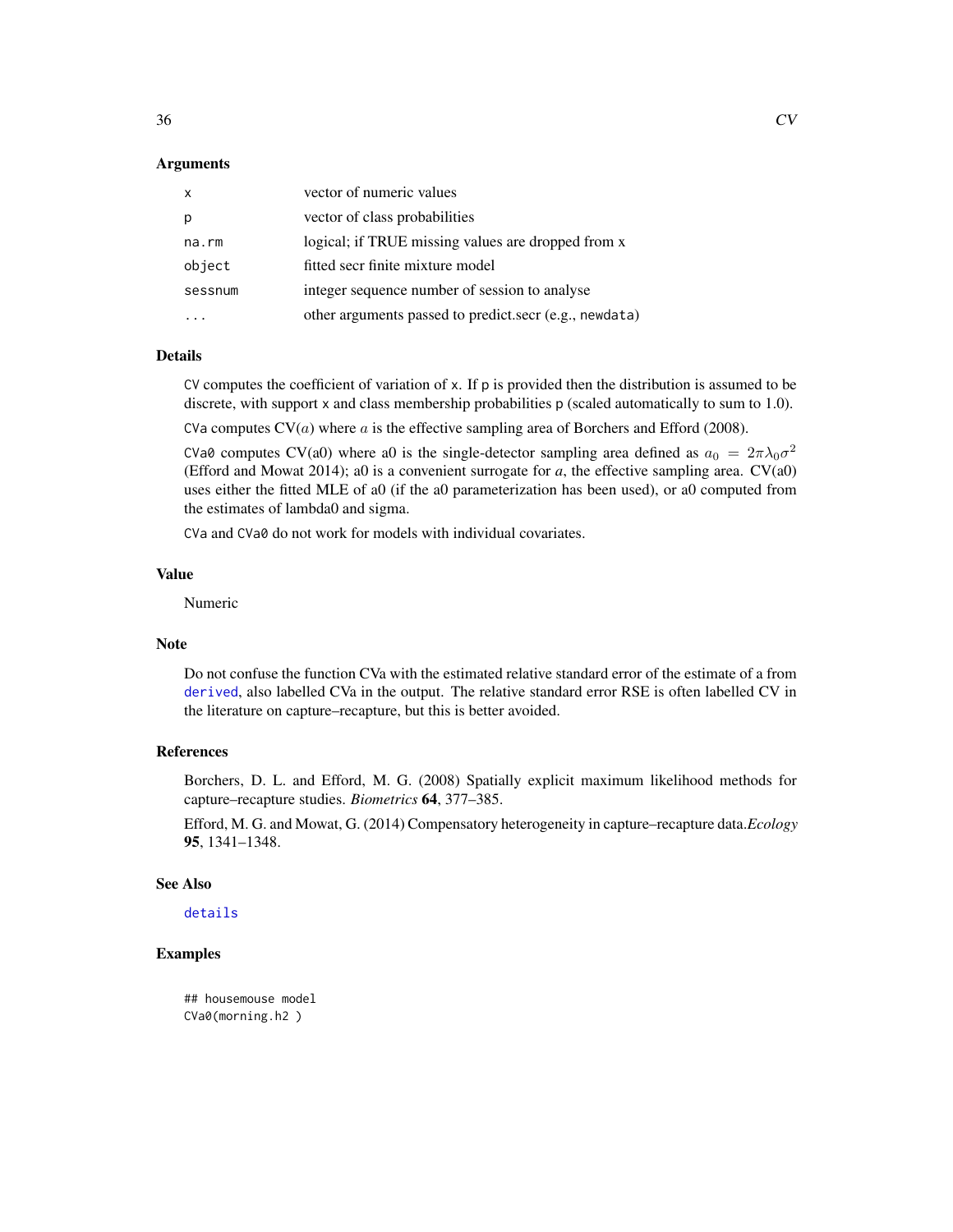## Description

Internal function used by [secr.fit](#page-176-0), [confint.secr](#page-29-0), and [score.test](#page-171-0).

# Usage

```
D.designdata (mask, Dmodel, grouplevels, sessionlevels, sessioncov =
NULL, meanSD = NULL
```
## Arguments

| mask          | mask object.                                                   |
|---------------|----------------------------------------------------------------|
| Dmodel        | formula for density model                                      |
| grouplevels   | vector of group names                                          |
| sessionlevels | vector of character values for session names                   |
| sessioncov    | optional dataframe of values of session-specific covariate(s). |
| meanSD        | optional external values for scaling x- and y- coordinates     |

## Details

This is an internal secr function that you are unlikely ever to use. Unlike [secr.design.MS](#page-174-0), this function does *not* call model.matrix.

#### Value

Dataframe with one row for each combination of mask point, group and session. Conceptually, we use a 3-D rectangular array with enough rows to accommodate the largest mask, so some rows in the output may merely hold space to enable easy indexing. The dataframe has an attribute 'dimD' that gives the relevant dimensions:  $attr(dframe, "dimD") = c(mmask, ngrp, R)$ , where nmask is the number of mask points, ngrp is the number of groups, and R is the number of sessions. Columns correspond to predictor variables in Dmodel.

The number of valid rows (points in each session-specific mask) is stored in the attribute 'valid-MaskRows'.

For a single-session mask, meanSD is a 2 x 2 matrix of mean and SD (rows) for x- and y-coordinates. For a multi-session mask, a list of such objects. Ordinarily these values are from the meanSD attribute of the mask, but they must be specified when applying a new mask to an existing model.

# See Also

[secr.design.MS](#page-174-0)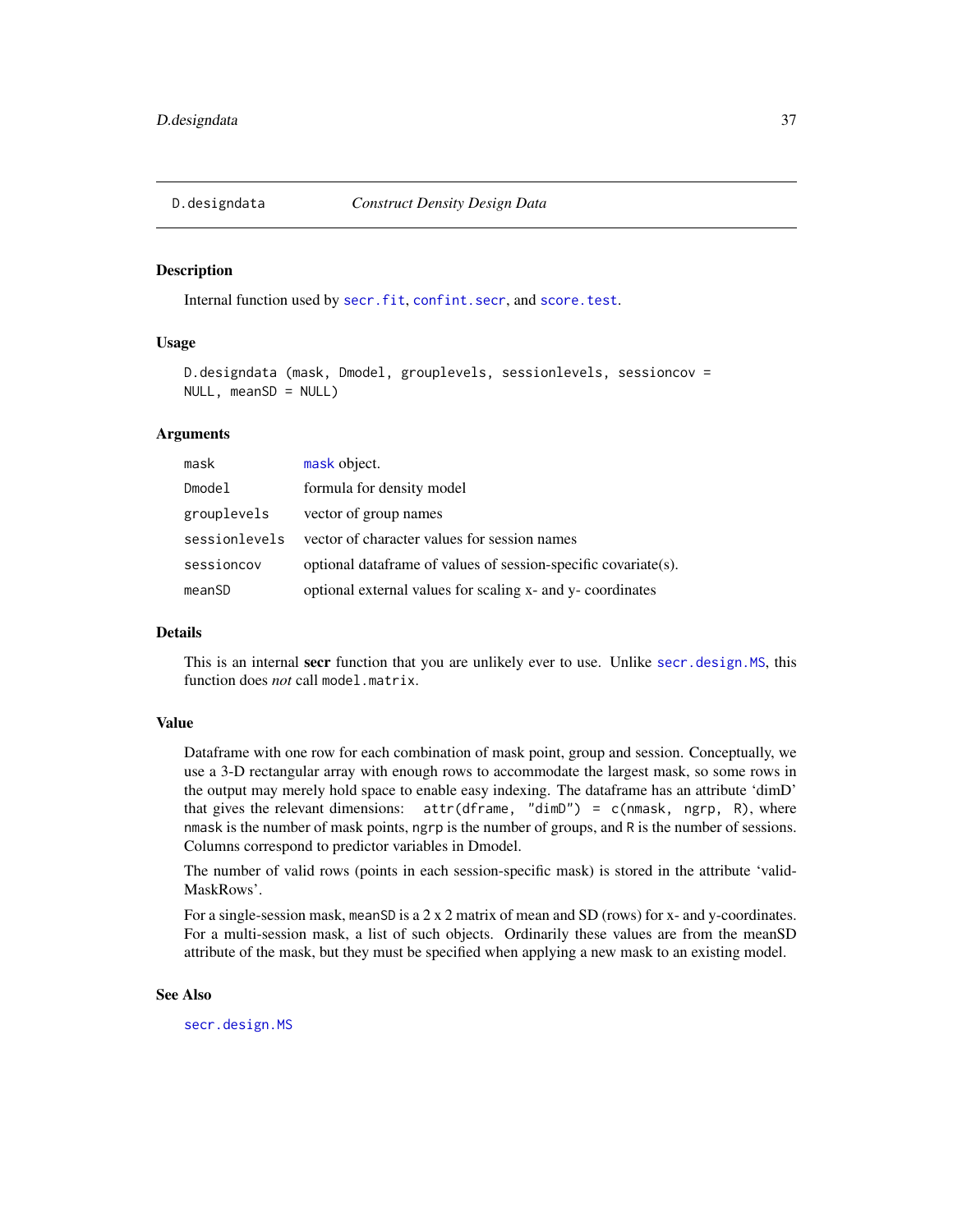## Description

Data of V. H. Reid from live trapping of deermice (*Peromyscus maniculatus*) at two sites in Colorado, USA.

## Usage

deermouse

#### Details

Two datasets of V. H. Reid were described by Otis et al. (1978) and distributed with their CAP-TURE software (now available from <http://www.mbr-pwrc.usgs.gov/software.html>). They have been used in several other papers on closed population methods (e.g., Huggins 1991, Stanley and Richards 2005). This description is based on pages 32 and 87–93 of Otis et al. (1978).

Both datasets are from studies in Rio Blanco County, Colorado, in the summer of 1975. Trapping was for 6 consecutive nights. Traps were arranged in a 9 x 11 grid and spaced 50 feet (15.2 m) apart.

The first dataset was described by Otis et al. (1978: 32) as from 'a drainage bottom of sagebrush, gambel oak, and serviceberry with pinyon pine and juniper on the uplands'. By matching with the 'examples' file of CAPTURE this was from East Stuart Gulch (ESG).

The second dataset (Otis et al. 1978: 87) was from Wet Swizer Creek or Gulch (WSG) in August 1975. No specific vegetation description is given for this site, but it is stated that Sherman traps were used and trapping was done twice daily.

Two minor inconsistencies should be noted. Although Otis et al. (1978) said they used data from morning trap clearances, the capture histories in 'examples' from CAPTURE include a 'pm' tag on each record. We assume the error was in the text description, as their numerical results can be reproduced from the data file. Huggins (1991) reproduced the East Stuart Gulch dataset (omitting spatial data that were not relevant to his method), but omitted two capture histories.

The data are provided as two single-session capthist objects 'deermouse.ESG' and 'deermouse.WSG'. Each has a dataframe of individual covariates, but the fields differ between the two study areas. The individual covariates of deermouse.ESG are sex (factor levels 'f', 'm'), age class (factor levels 'y', 'sa', 'a') and body weight in grams. The individual covariates of deermouse.WSG are sex (factor levels 'f','m') and age class (factor levels 'j', 'y', 'sa', 'a') (no data on body weight). The aging criteria used by Reid are not recorded.

The datasets were originally in the CAPTURE 'xy complete' format which for each detection gives the 'column' and 'row' numbers of the trap (e.g. '95' for a capture in the trap at position  $(x=9,$ y=5) on the grid). Trap identifiers have been recoded as strings with no spaces by inserting zeros (e.g. '905' in this example).

Sherman traps are designed to capture one animal at a time, but the data include double captures (1 at ESG and 8 at WSG – see Examples). The true detector type therefore falls between 'single' and 'multi'. Detector type is set to 'multi' in the distributed data objects.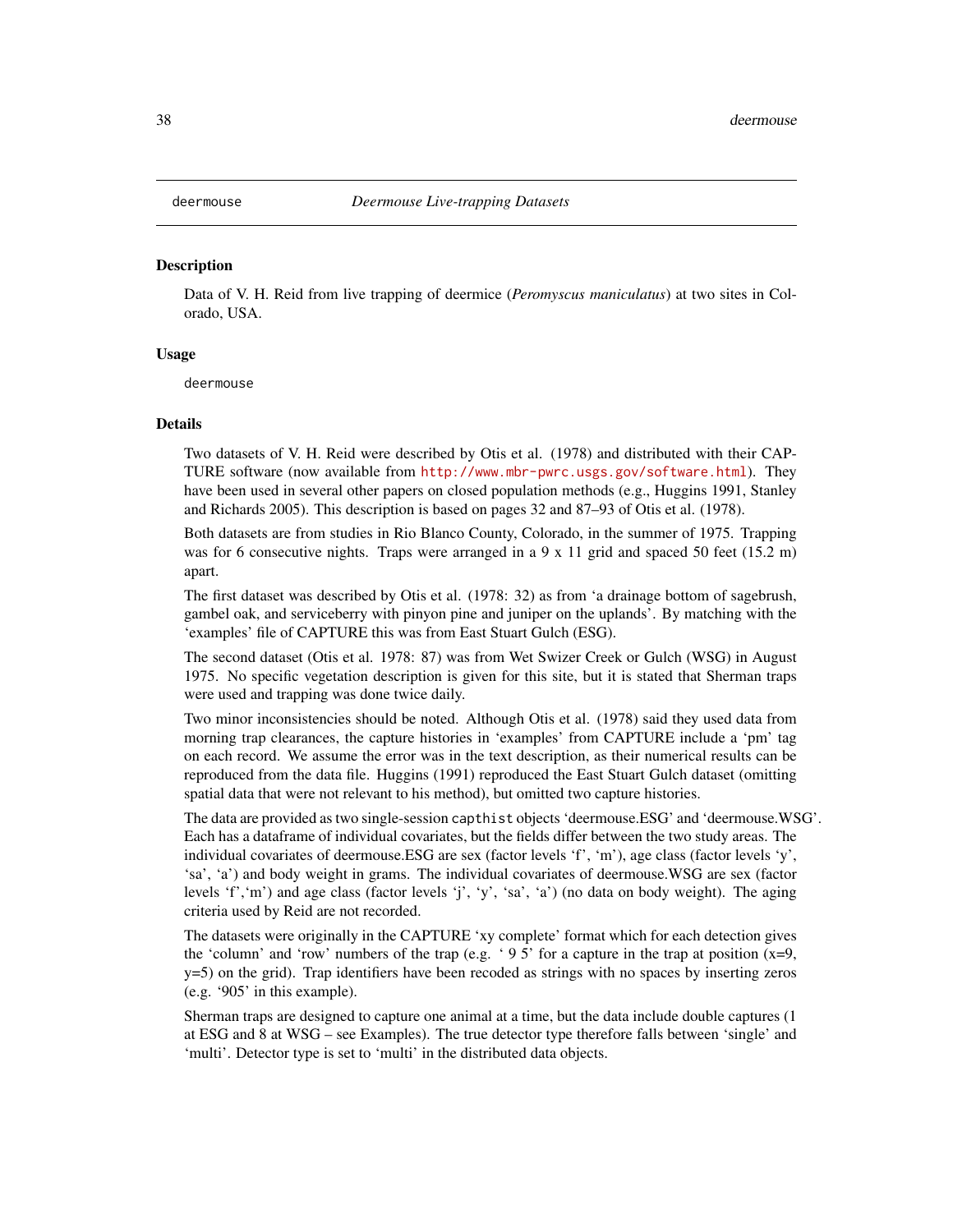#### deermouse 39

Some fitted secr models are included (ESG.0, ESG.b, ESG.t, ESG.h2, WSG.0, WSG.b, WSG.t, WSG.h2, each with the indicated effect on g0). Otis et al. (1978) draw attention to the tendency of *Peromyscus* to become 'trap happy', and we observe that models with a behavioural response (ESG.b, WSG.b) have the lowest AIC among those fitted here.

| Object             | Description                                 |
|--------------------|---------------------------------------------|
| deermouse.ESG      | capthist object, East Stuart Gulch          |
| deermouse.WSG      | capthist object, Wet Swizer Gulch           |
| ESG.0              | fitted secr model – ESG null                |
| ESG.b              | fitted secr model – ESG trap response g0    |
| ESG.h2             | fitted secr model $-$ ESG finite mixture g0 |
| ESG.t              | fitted secr model - ESG time-varying g0     |
| WSG.0              | fitted secr model – WSG null                |
| WSG.b              | fitted secr model – WSG trap response $g0$  |
| WSG.h <sub>2</sub> | fitted secr model - WSG finite mixture g0   |
| WSG.t              | fitted secr model - WSG time-varying g0     |

## Source

File 'examples' distributed with program CAPTURE.

#### References

Huggins, R. M. (1991) Some practical aspects of a conditional likelihood approach to capture experiments. *Biometrics* 47, 725–732.

Otis, D. L., Burnham, K. P., White, G. C. and Anderson, D. R. (1978) Statistical inference from capture data on closed animal populations. *Wildlife Monographs* 62, 1–135.

Stanley, T. R. and Richards, J. D. (2005) A program for testing capture–recapture data for closure. *Wildlife Society Bulletin* 33, 782–785.

## See Also

[closure.test](#page-26-0)

## Examples

```
par(mfrow = c(1,2), mar = c(1,1,4,1))plot(deermouse.ESG, title = "Peromyscus data from East Stuart Gulch",
    border = 10, gridlines = FALSE, tracks = TRUE)
plot(deermouse.WSG, title = "Peromyscus data from Wet Swizer Gulch",
   border = 10, gridlines = FALSE, tracks = TRUE)
closure.test(deermouse.ESG, SB = TRUE)
## reveal multiple captures
table(trap(deermouse.ESG), occasion(deermouse.ESG))
table(trap(deermouse.WSG), occasion(deermouse.WSG))
```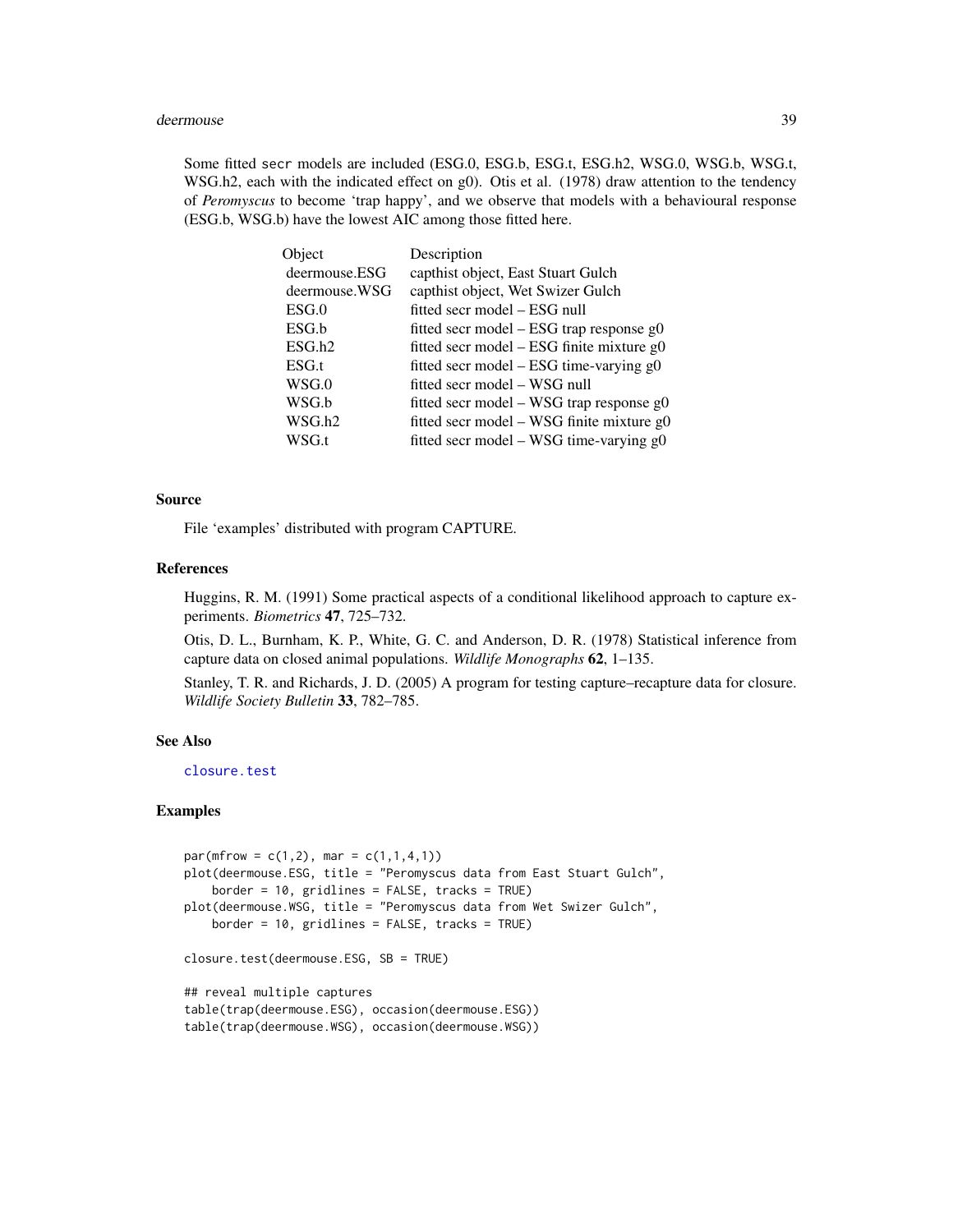<span id="page-39-0"></span>

## <span id="page-39-1"></span>Description

Compute derived parameters of spatially explicit capture-recapture model. Density is a derived parameter when a model is fitted by maximizing the conditional likelihood. So also is the effective sampling area (in the sense of Borchers and Efford 2008).

## Usage

```
derived(object, sessnum = NULL, groups = NULL, alpha = 0.05,
   se.esa = FALSE, se.D = TRUE, loginterval = TRUE,distribution = NULL, ncores = 1)
esa(object, sessnum = 1, beta = NULL, real = NULL, noccasions = NULL)
```
## **Arguments**

| secr object output from secr. fit, or an object of class $c("list", "secretist")$ |
|-----------------------------------------------------------------------------------|
| index of session in object\$capthist for which output required                    |
|                                                                                   |
|                                                                                   |
|                                                                                   |
|                                                                                   |
|                                                                                   |
| character string for distribution of the number of individuals detected           |
|                                                                                   |
|                                                                                   |
|                                                                                   |
|                                                                                   |
|                                                                                   |

## Details

The derived estimate of density is a Horvitz-Thompson-like estimate:

$$
\hat{D} = \sum_{i=1}^{n} a_i(\hat{\theta})^{-1}
$$

where  $a_i(\hat{\theta})$  is the estimate of effective sampling area for animal i with detection parameter vector θ.

A non-null value of the argument distribution overrides the value in object\$details. The sampling variance of  $\hat{D}$  from secr. fit by default is spatially unconditional (distribution = "Poisson"). For sampling variance conditional on the population of the habitat mask (and therefore dependent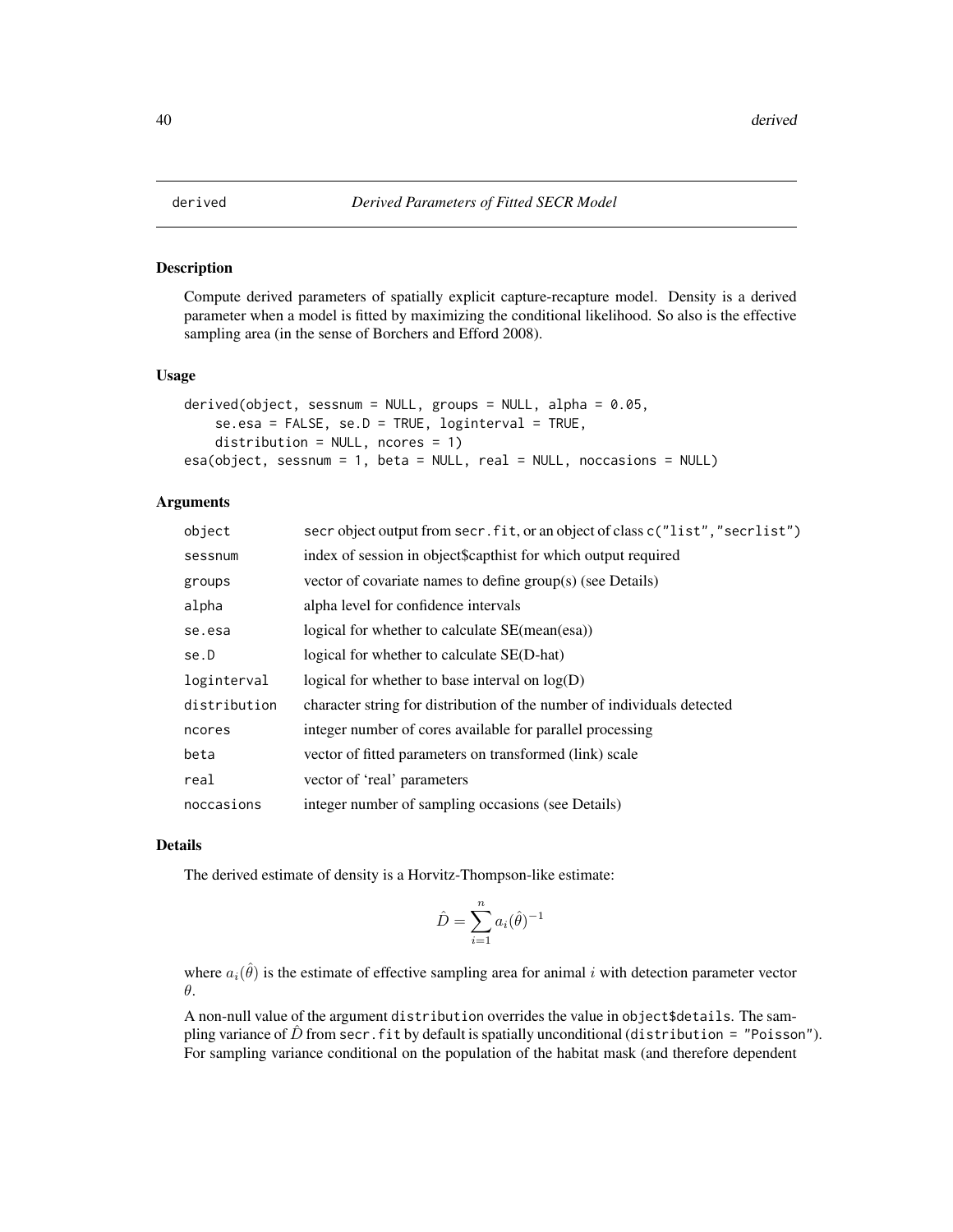#### derived 41

on the mask area), specify distribution = "binomial". The equation for the conditional variance includes a factor  $(1 - a/A)$  that disappears in the unconditional (Poisson) variance (Borchers and Efford 2007). Thus the conditional variance is always less than the unconditional variance. The unconditional variance may in turn be an overestimate or (more likely) an underestimate if the true spatial variance is non-Poisson.

Derived parameters may be estimated for population subclasses (groups) defined by the user with the groups argument. Each named factor in groups should appear in the covariates dataframe of object\$capthist (or each of its components, in the case of a multi-session dataset).

esa is used by derived to compute individual-specific effective sampling areas:

$$
a_i(\hat{\theta}) = \int_A p.(\mathbf{X}; \mathbf{z}_i, \hat{\theta}) \, d\mathbf{X}
$$

where  $p(\mathbf{X})$  is the probability an individual at X is detected at least once and the  $z_i$  are optional individual covariates. Integration is over the area  $A$  of the habitat mask.

The argument noccasions may be used to vary the number of sampling occasions; it works only when detection parameters are constant across individuals and across time.

The effective sampling area 'esa'  $(a(\hat{\theta}))$  reported by derived is equal to the harmonic mean of the  $a_i(\hat{\theta})$  (arithmetic mean prior to version 1.5). The sampling variance of  $a(\hat{\theta})$  is estimated by

$$
\widehat{\text{var}}(a(\hat{\theta})) = \hat{G}_{\theta}^{T} \hat{V}_{\theta} \hat{G}_{\theta},
$$

where  $\hat{V}$  is the asymptotic estimate of the variance-covariance matrix of the beta detection parameters (θ) and  $\hat{G}$  is a numerical estimate of the gradient of  $a(\theta)$  with respect to  $\theta$ , evaluated at  $\hat{\theta}$ .

A 100(1–alpha)% asymptotic confidence interval is reported for density. By default, this is asymmetric about the estimate because the variance is computed by backtransforming from the log scale. You may also choose a symmetric interval (variance obtained on natural scale).

The vector of detection parameters for esa may be specified via beta or real, with the former taking precedence. If neither is provided then the fitted values in object\$fit\$par are used. Specifying real parameter values bypasses the various linear predictors. Strictly, the 'real' parameters are for a naive capture (animal not detected previously).

The computation of sampling variances is relatively slow and may be suppressed with se.esa and se.D as desired.

If ncores  $> 1$  the **parallel** package is used to create processes on multiple cores (see [Parallel](#page-116-0) for more).

For computing derived across multiple models in parallel see [par.derived](#page-115-0).

# Value

Dataframe with one row for each derived parameter ('esa', 'D') and columns as below

| estimate        | estimate of derived parameter                                   |
|-----------------|-----------------------------------------------------------------|
| SE.estimate     | standard error of the estimate                                  |
| lcl             | lower $100(1–alpha)$ % confidence limit                         |
| ucl             | upper $100(1$ -alpha)% confidence limit                         |
| CVn             | relative SE of number observed (Poisson or binomial assumption) |
| CV <sub>a</sub> | relative SE of effective sampling area                          |
| <b>CVD</b>      | relative SE of density estimate                                 |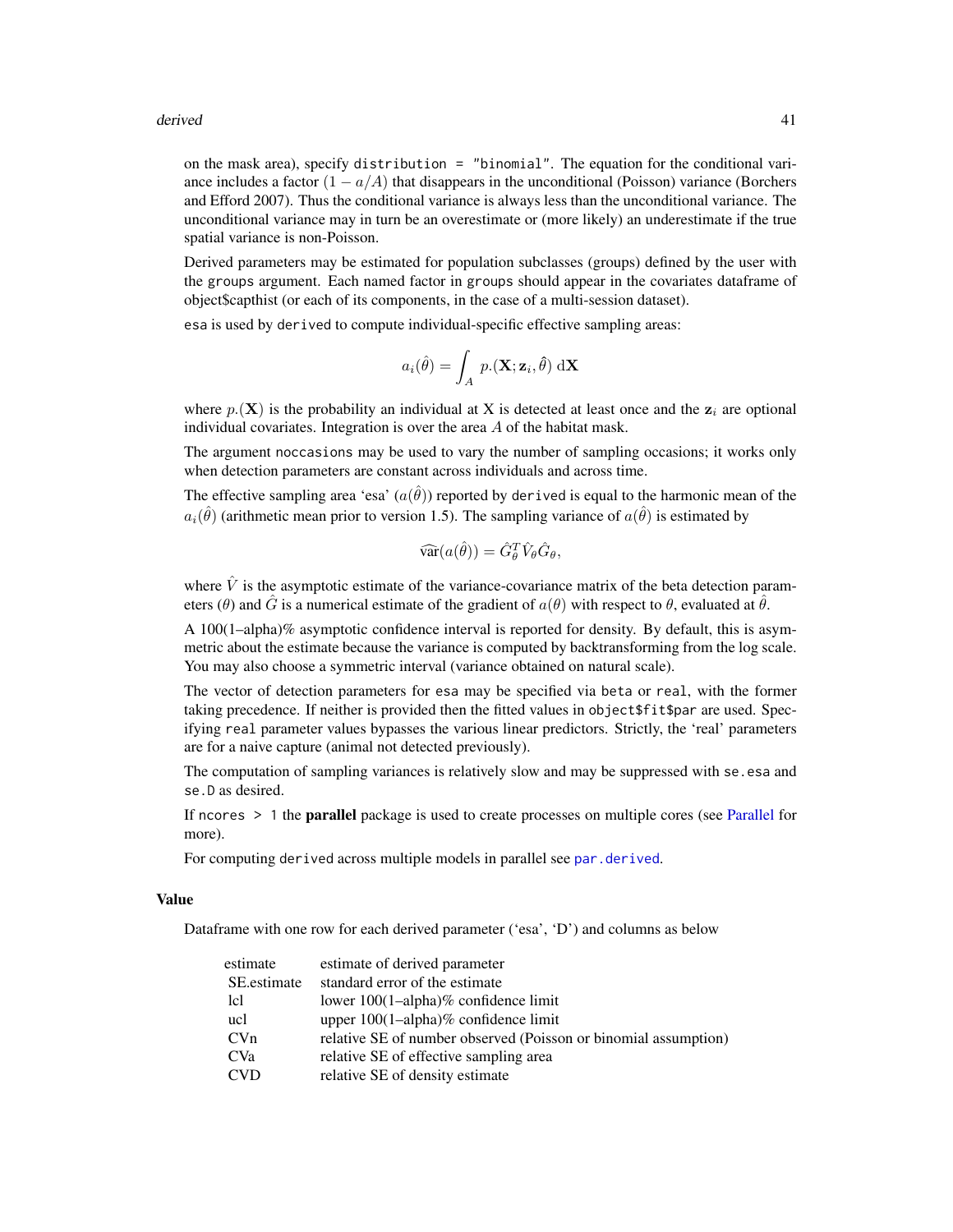For a multi-session or multi-group analysis the value is a list with one component for each session and group.

The result will also be a list if object is an 'secrlist'.

## Warning

derived() may be applied to detection models fitted by maximizing the full likelihood (CL = FALSE). However, models using g (groups) will not be handled correctly.

# Note

Before version 2.1, the output table had columns for 'varcomp1' (the variance in  $\hat{D}$  due to variation in n, i.e., Huggins'  $s^2$ ), and 'varcomp2' (the variance in  $\hat{D}$  due to uncertainty in estimates of detection parameters).

These quantities are related to CVn and CVa as follows:

$$
C V n = \sqrt{\text{vacomp1}} / \hat{D}
$$

$$
C V a = \sqrt{\text{vacomp2}} / \hat{D}
$$

### **References**

Borchers, D. L. and Efford, M. G. (2007) Supplements to Biometrics paper. Available online at <http://www.otago.ac.nz/density>.

Borchers, D. L. and Efford, M. G. (2008) Spatially explicit maximum likelihood methods for capture–recapture studies. *Biometrics*, 64, 377–385.

Huggins, R. M. (1989) On the statistical analysis of capture experiments. *Biometrika* 76, 133–140.

#### See Also

[predict.secr](#page-139-0), [print.secr](#page-144-0), [secr.fit](#page-176-0), [empirical.varD](#page-51-0) [par.derived](#page-115-0)

# Examples

```
## Not run:
## extract derived parameters from a model fitted previously
## by maximizing the conditional likelihood
derived (secrdemo.CL)
## what happens when sampling variance is conditional on mask N?
derived(secrdemo.CL, distribution = "binomial")
## fitted g0, sigma
esa(secrdemo.CL)
## force different g0, sigma
esa(secrdemo.CL, real = c(0.2, 25))## End(Not run)
```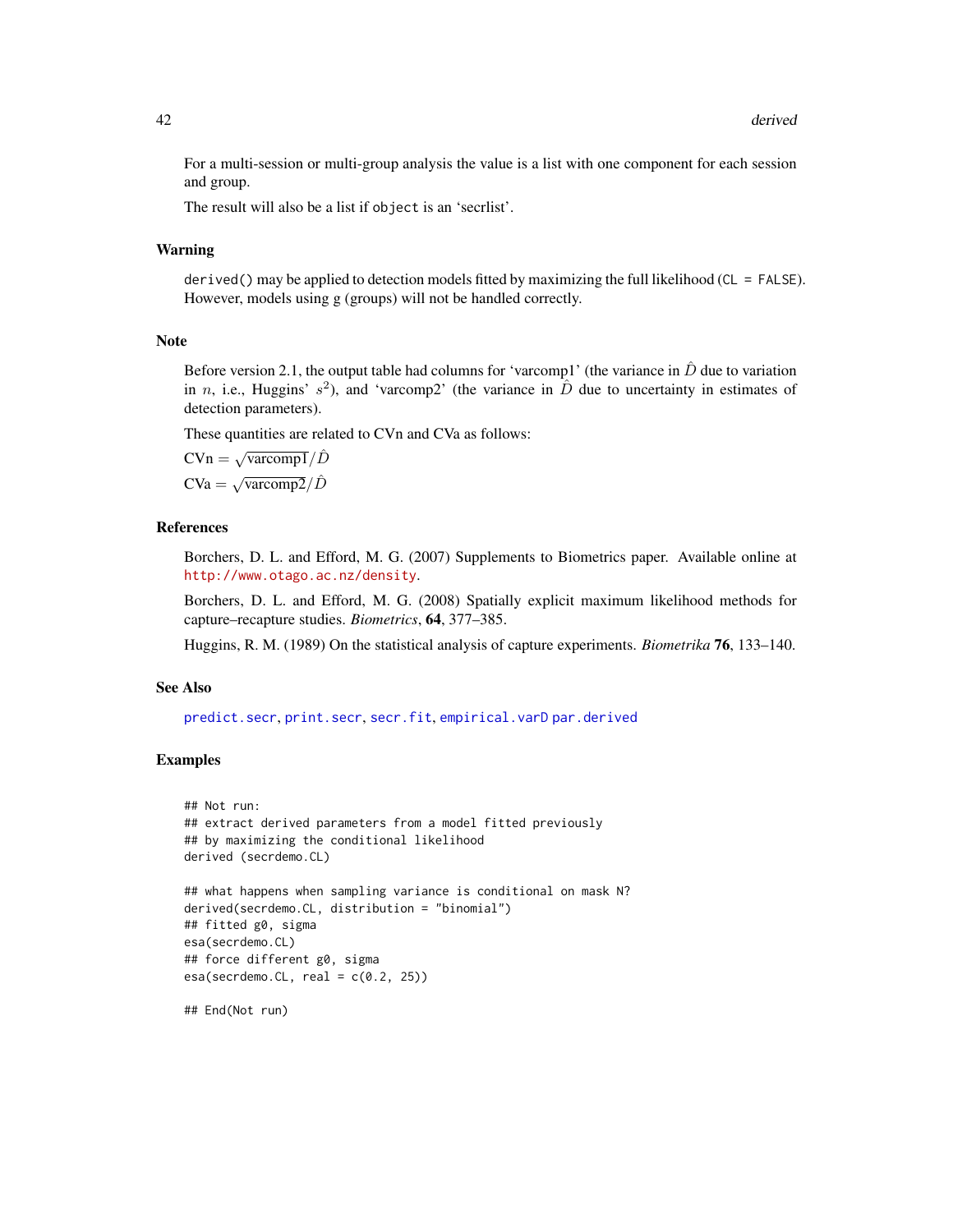### **Description**

The function secr.fit allows many options. Some of these are used infrequently and have been bundled as a single argument details to simplify the documentation. They are described here.

#### Detail components

details\$centred = TRUE causes coordinates of both traps and mask to be centred on the centroid of the traps, computed separately for each session in the case of multi-session data. This may be necessary to overcome numerical problems when x- or y-coordinates are large numbers. The default is not to centre coordinates.

details\$distribution specifies the distribution of the number of individuals detected n; this may be conditional on the number in the masked area ("binomial") or unconditional ("poisson"). distribution affects the sampling variance of the estimated density. The default is "poisson". The component 'distribution' may also take a numeric value larger than nrow(capthist), rather than "binomial" or "poisson". The likelihood then treats n as a binomial draw from a superpopulation of this size, with consequences for the variance of density estimates. This can help to reconcile MLE with Bayesian estimates using data augmentation.

details\$fixedbeta may be used to fix values of beta parameters. It should be a numeric vector of length equal to the total number of beta parameters (coefficients) in the model. Parameters to be estimated are indicated by NA. Other elements should be valid values on the link scale and will be substituted during likelihood maximisation. Check the order of beta parameters in a previously fitted model.

details\$hessian is a character string controlling the computation of the Hessian matrix from which variances and covariances are obtained. Options are "none" (no variances), "auto" (the default) or "fdhess" (use the function fdHess in **nlme**). If "auto" then the Hessian from the optimisation function is used. See also method  $=$  "none" below.

details\$ignoreusage = TRUE causes the function to ignore usage (varying effort) information in the traps component. The default (details\$ignoreusage = FALSE) is to include usage in the model.

details\$intwidth2 controls the half-width of the interval searched by optimise() for the maximum likelihood when there is a single parameter. Default 0.8 sets the search interval to  $(0.2s, 1.8s)$ where s is the 'start' value.

details\$LLonly = TRUE causes the function to returns a single evaluation of the log likelihood at the 'start' values.

details\$param chooses between various parameterisations of the SECR model. The default details\$param = 0 is the formulation in Borchers and Efford (2008) and later papers.

details\$param = 1 selects the Gardner & Royle parameterisation of the detection model (*p0*,  $\sigma$ ; Gardner et al. 2009) when the detector type is 'multi'. This parameterisation does not allow detector covariates.

details\$param = 2 selects parameterisation in terms of  $(esa(g_0, \sigma), \sigma)$  (Efford and Mowat 2014).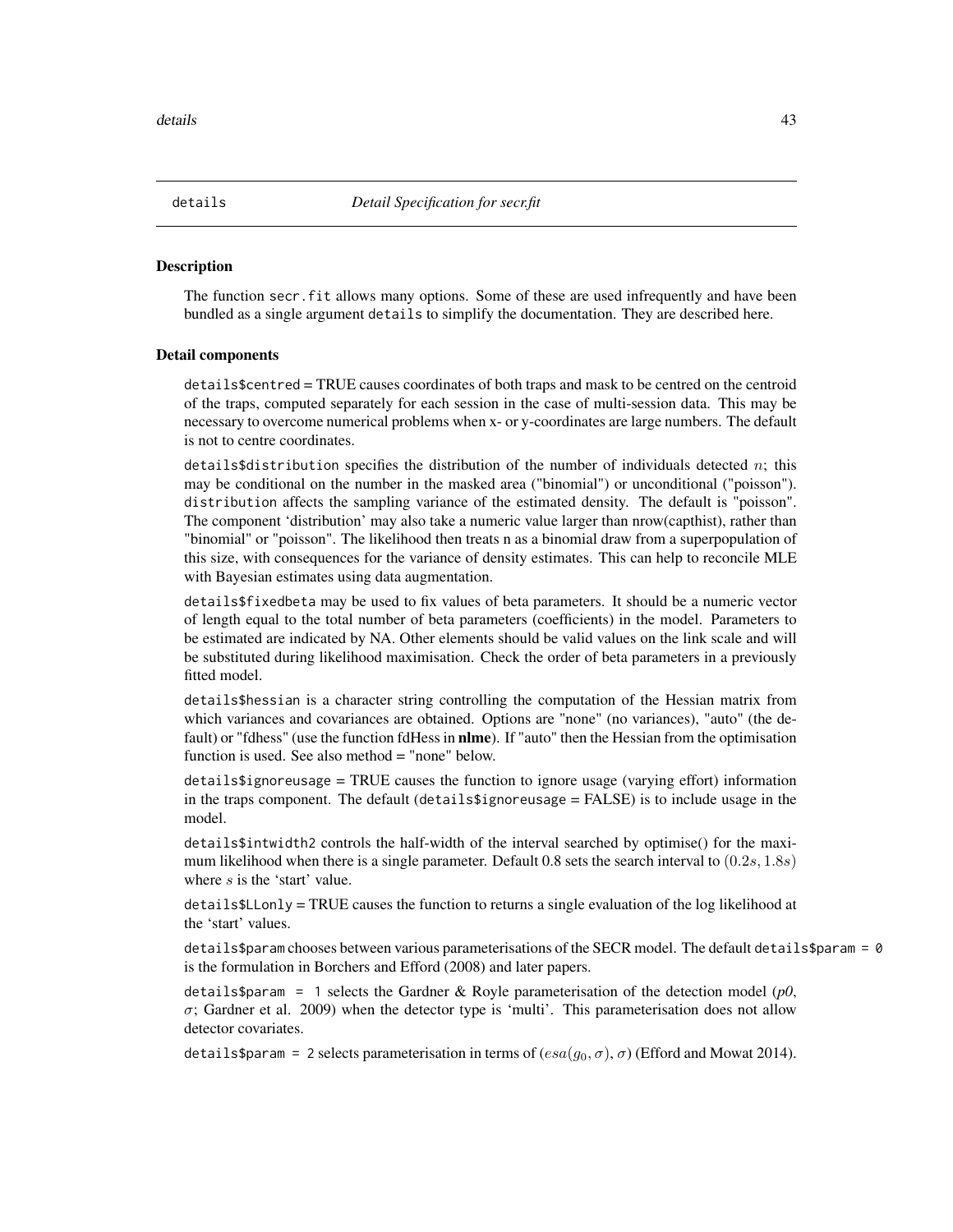details\$param = 3 selects parameterisation in terms of  $(a_0(lambda, \sigma), \sigma)$  (Efford and Mowat 2014). This parameterization is used automatically if a0 appears in the model (e.g.,  $a0 \sim 1$ ).

details\$param = 4 selects parameterisation of sigma in terms of the coefficient sigmak and constant c (sigma = sigmak /  $D^0(0.5 + c)$  (Efford et al. in prep). If c is not included explicitly in the model (e.g.,  $c \sim 1$ ) then it is set to zero. This parameterization is used automatically if sigmak appears in the model (e.g., sigmak  $\sim$  1)

 $\text{details}$   $\text{span}$  = 5 combines parameterisations (3) and (4) (first compute sigma from D, then compute lambda0 from sigma).

details\$scaleg0 = TRUE causes g0 to be scaled by  $\text{sigma}^{-2}$ . Deprecated from 2.6.2: use a0 parameterisation instead.

details\$scalesigma = TRUE causes sigma to be scaled by  $\mathrm{D}^{-0.5}.$  Deprecated from 2.7.1: use sigmak parameterisation instead.

details\$telemetrytype determines how telemetry data in the attribute 'xylist' are treated. 'none' causes the xylist data to be ignored. 'dependent' uses information on the sampling distribution of each home-range centre in the SECR likelihood. 'concurrent' does that and more: it splits capthist according to telemetry status and appends all-zero histories to the telemetry part for any animals present in xylist. The default is 'concurrent'.

details\$telemetrysigma = TRUE uses coordinate information from telemetry for estimating spatial detection parameters when capthist has attribute 'xylist' (see [addTelemetry](#page-8-0)). The default is FALSE. details\$telemetrysigma is always TRUE when details\$telemetrytype = 'independent'.

details\$telemetrybvn = TRUE includes a bivariate normal prior for the centres of telemetered individuals when details\$telemetrytype is 'concurrent' or 'dependent'; otherwise the sample mean of telemetry locations is taken as the known location (without uncertainty). The default is FALSE.

 $details on  $1.0$  (cf Rove)$  details are  $TRUE$  rescales detection so that individual range use sums to 1.0 (cf Royle et al. 2013)

details\$usecov selects the mask covariate to be used for normalization. NULL limits denominator for normalization to distinguishing habitat from non-habitat.

details\$userdist is either a function to compute non-Euclidean distances between detectors and mask points, or a pre-computed matrix of such distances. The first two arguments of the function should be 2-column matrices of x-y coordinates (respectively  $k$  detectors and  $m$  mask points). The third argument, if present, defines a non-Euclidean habitat geometry (a linear geometry is described in documentation for the forthcoming package 'secrlinear'). The fourth argument, if present, is a parameter of the distance algorithm. The matrix returned by the function must have exactly  $k$  rows and m columns. Full documentation will follow in a later release.

\*\*Do not use 'userdist' for polygon or transect detectors\*\*

# References

Efford, M. G. and Mowat, G. (2014) Compensatory heterogeneity in capture–recapture data.*Ecology* 95, 1341–1348.

Gardner, B., Royle, J. A. and Wegan, M. T. (2009) Hierarchical models for estimating density from DNA mark-recapture studies. *Ecology* 90, 1106–1115.

Royle, J. A., Chandler, R. B., Sun, C. C. and Fuller, A. K. (2013) Integrating resource selection information with spatial capture–recapture. *Methods in Ecology and Evolution* 4, 520–530.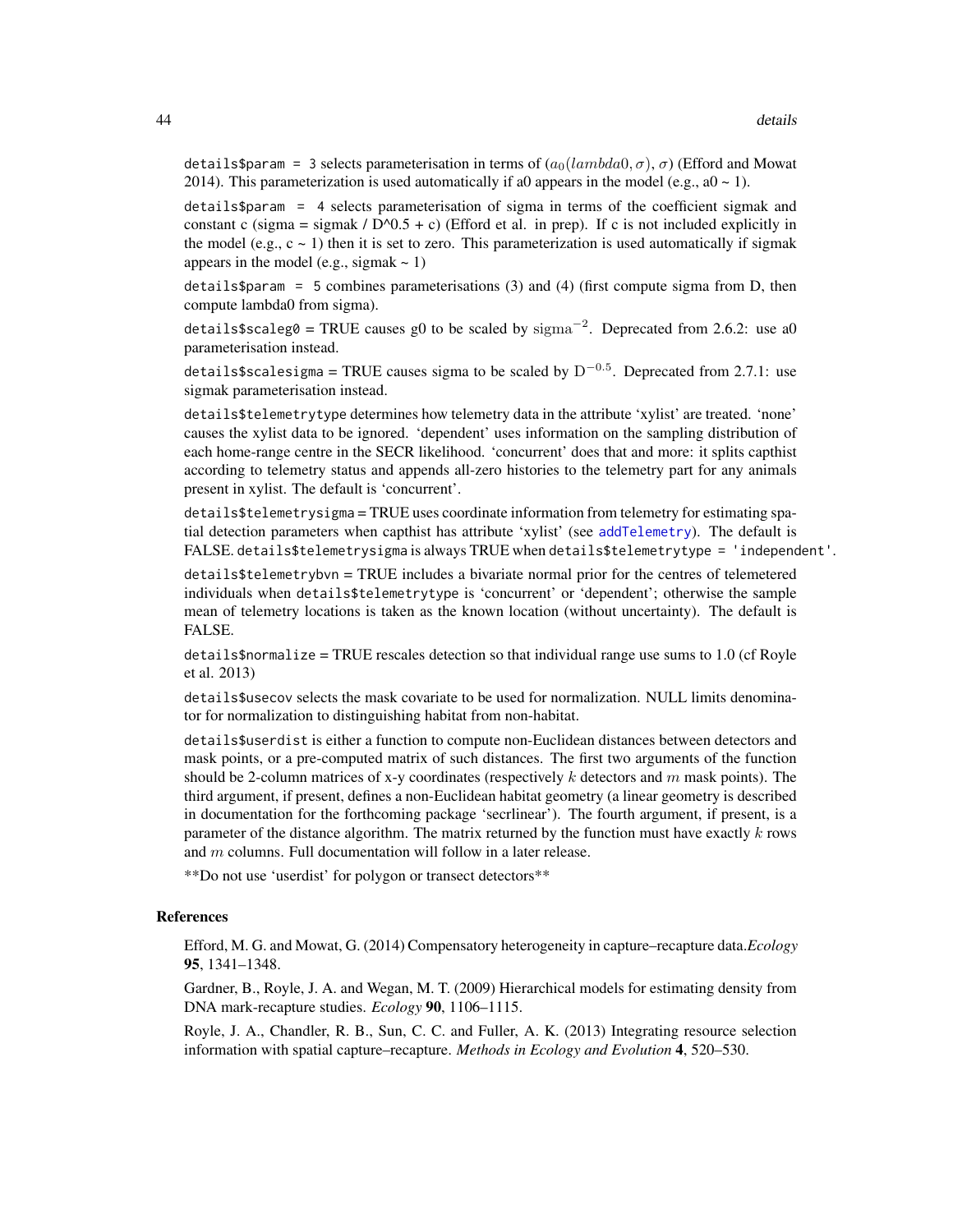#### detectfn and the control of the control of the control of the control of the control of the control of the control of the control of the control of the control of the control of the control of the control of the control of

# See Also

[secr.fit](#page-176-0)

<span id="page-44-0"></span>detectfn *Detection Functions*

#### **Description**

A detection function relates the probability of detection q or the expected number of detections  $\lambda$ for an animal to the distance of a detector from a point usually thought of as its home-range centre. In secr only simple 2- or 3-parameter functions are used. Each type of function is identified by its number or by a 2–3 letter code (version  $\geq$  2.6.0; see below). In most cases the name may also be used (as a quoted string).

Choice of detection function is usually not critical, and the default 'HN' is usually adequate.

Functions (14)–(18) are parameterised in terms of the expected number of detections  $\lambda$ , or cumulative hazard, rather than probability. 'Exposure' (e.g. Royle and Gardner 2011) is another term for cumulative hazard. This parameterisation is natural for the 'count' [detector](#page-46-0) type or if the function is to be interpreted as a distribution of activity (home range). When one of the functions (14)–(18) is used to describe detection probability (i.e., for the binary detectors 'single', 'multi','proximity','polygonX' or 'transectX'), the expected number of detections is internally transformed to a binomial probability using  $g(d) = 1 - \exp(-\lambda(d)).$ 

The hazard halfnormal (14) is similar to the halfnormal exposure function used by Royle and Gardner (2011) except they omit the factor of 2 on  $\sigma^2$ , which leads to estimates of  $\sigma$  that are larger by a factor of sqrt(2). The hazard exponential (16) is identical to their exponential function.

| Code          | Name                       | Parameters                   | Function                                                                                               |
|---------------|----------------------------|------------------------------|--------------------------------------------------------------------------------------------------------|
| $0$ HN        | halfnormal                 | g0, sigma                    | $g(d) = g_0 \exp\left(\frac{-d^2}{2\sigma^2}\right)$                                                   |
| 1 HR<br>2 EX  | hazard rate<br>exponential | $g0$ , sigma, z<br>g0, sigma | $q(d) = q_0[1 - \exp(-\frac{d}{\sigma})^{-z}]$<br>$g(d) = g_0 \exp\{-(\frac{d}{a})\}$                  |
| 3 CHN         | compound halfnormal        | g0, sigma, z                 | $g(d) = g_0[1 - \{1 - \exp\left(\frac{-d^2}{2\sigma^2}\right)\}^z]$                                    |
| 4 UN          | uniform                    | g0, sigma                    | $q(d) = q_0, d \leq \sigma$ ; $q(d) = 0$ , otherwise                                                   |
| 5 WEX         | w exponential              | g0, sigma, w                 | $g(d) = g_0, d < w$ ; $g(d) = g_0 \exp\left(-\frac{d-w}{\sigma}\right)$ , otherwise                    |
| 6 ANN         | annular normal             | g0, sigma, w                 | $g(d) = g_0 \exp\left\{\frac{-(d-w)^2}{2\sigma^2}\right\}$                                             |
| 7 CLN         | cumulative lognormal       | g0, sigma, z                 | $q(d) = q_0[1 - F{(d - \mu)/s}]$                                                                       |
| 8 CG          | cumulative gamma           | g0, sigma, z                 | $g(d) = g_0\{1 - G(d; k, \theta)\}\$                                                                   |
| 9 BSS         | binary signal strength     | b0, b1                       | $q(d) = 1 - F\{-(b_0 + b_1 d)\}\$                                                                      |
| 10 SS         | signal strength            | beta0, beta1, sdS            | $q(d) = 1 - F[{c - (\beta_0 + \beta_1 d)}/s]$                                                          |
| 11 SSS        | signal strength spherical  | beta0, beta1, sdS            | $g(d) = 1 - F[{c - (\beta_0 + \beta_1(d-1) - 10 \log_{10} d^2)}/s]$                                    |
| <b>14 HHN</b> | hazard halfnormal          | lambda0, sigma               | $\lambda(d) = \lambda_0 \exp\left(\frac{-d^2}{2\sigma^2}\right); g(d) = 1 - \exp(-\lambda(d))$         |
| <b>15 HHR</b> | hazard hazard rate         | lambda0, sigma, z            | $\lambda(d) = \lambda_0(1 - \exp\{-(d/\sigma)^{-z}\}); g(d) = 1 - \exp(-\lambda(d))$                   |
| <b>16 HEX</b> | hazard exponential         | lambda0, sigma               | $\lambda(d) = \lambda_0 \exp\{-(\frac{d}{\sigma})\}; g(d) = 1 - \exp(-\lambda(d))$                     |
| <b>17 HAN</b> | hazard annular normal      | lambda0, sigma, w            | $\lambda(d) = \lambda_0 \exp\left\{ \frac{-(d-w)^2}{2\sigma^2} \right\}; g(d) = 1 - \exp(-\lambda(d))$ |
| 18 HCG        | hazard cumulative gamma    | lambda0, sigma, z            | $\lambda(d) = \lambda_0 \{ 1 - G(d; k, \theta) \}; g(d) = 1 - \exp(-\lambda(d))$                       |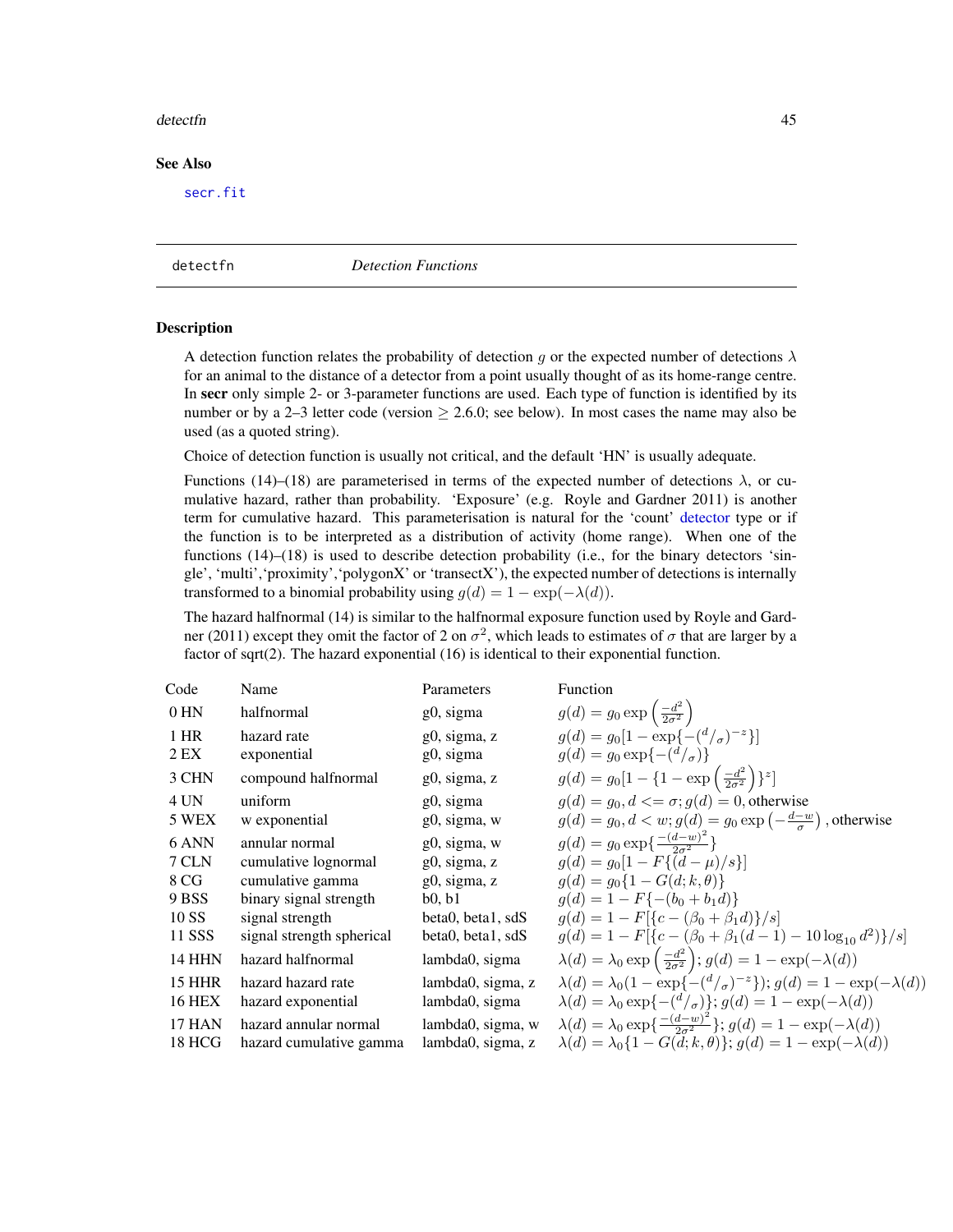Functions (1) and (15), the "hazard-rate" detection functions described by Hayes and Buckland (1983), are not recommended for SECR because of their long tail, and care is also needed with (2) and (16).

Function (3), the compound halfnormal, follows Efford and Dawson (2009).

Function (4) uniform is defined only for simulation as it poses problems for likelihood maximisation by gradient methods. Uniform probability implies uniform hazard, so there is no separate function 'HUN'.

For function (7), 'F' is the standard normal distribution function and  $\mu$  and s are the mean and standard deviation on the log scale of a latent variable representing a threshold of detection distance. See Note for the relationship to the fitted parameters sigma and z.

For functions (8) and (18), 'G' is the cumulative distribution function of the gamma distribution with shape parameter  $k (=z)$  and scale parameter  $\theta$  (= sigma/z). See R's [pgamma](#page-0-0).

For functions  $(9)$ ,  $(10)$  and  $(11)$ , 'F' is the standard normal distribution function and c is an arbitrary signal threshold. The two parameters of (9) are functions of the parameters of (10) and (11):  $b_0 =$  $(\beta_0 - c)/s dS$  and  $b_1 = \beta_1/s$  (see Efford et al. 2009). Note that (9) does not require signal-strength data or c.

Function (11) includes an additional 'hard-wired' term for sound attenuation due to spherical spreading. Detection probability at distances less than 1 m is given by  $g(d) = 1 - F\{(c - \beta_0)/s dS\}$ 

Functions (12) and (13) are undocumented methods for sound attenuation.

#### Note

The parameters of function (7) are potentially confusing. The fitted parameters describe a latent threshold variable on the natural scale: sigma (mean) =  $\exp(\mu + s^2/2)$  and z (standard deviation) =  $\sqrt{\exp(s^2 + 2\mu)(\exp(s^2) - 1)}$ . As with other detection functions, sigma is a spatial scale parameter, although in this case it corresponds to the mean of the threshold variable; the standard deviation of the threshold variable (z) determines the shape (roughly 1/max(slope)) of the detection function.

#### References

Efford, M. G. and Dawson, D. K. (2009) Effect of distance-related heterogeneity on population size estimates from point counts. *Auk* 126, 100–111.

Efford, M. G., Dawson, D. K. and Borchers, D. L. (2009) Population density estimated from locations of individuals on a passive detector array. *Ecology* 90, 2676–2682.

Hayes, R. J. and Buckland, S. T. (1983) Radial-distance models for the line-transect method. *Biometrics* 39, 29–42.

Royle, J. A. and Gardner, B. (2011) Hierarchical spatial capture–recapture models for estimating density from trapping arrays. In: A.F. O'Connell, J.D. Nichols \& K.U. Karanth (eds) *Camera Traps in Animal Ecology: Methods and Analyses*. Springer, Tokyo. Pp. 163–190.

#### See Also

[detectfnplot](#page-130-0), [secr detection models](#page-0-0)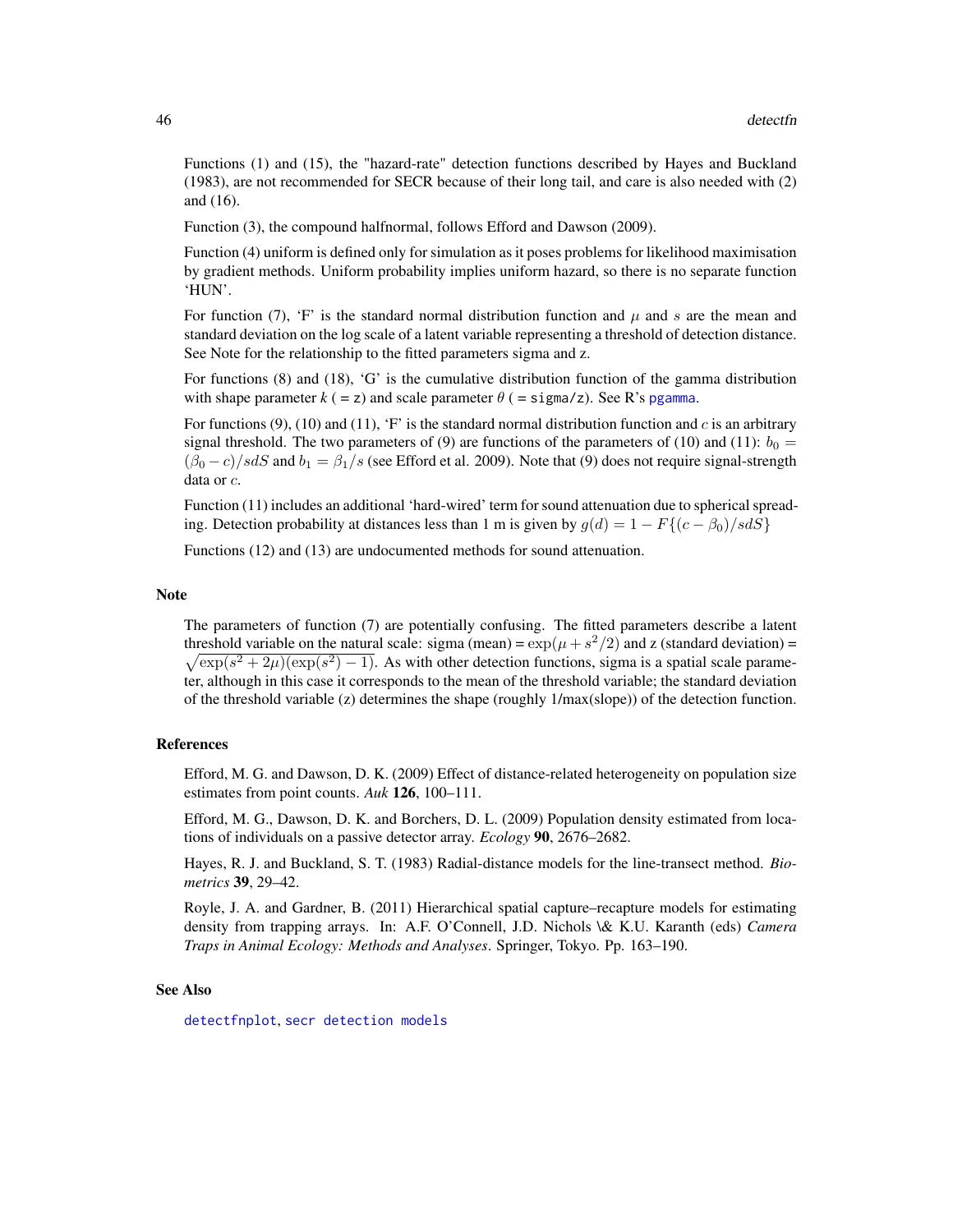<span id="page-46-0"></span>

## Description

Extract or replace the detector type.

## Usage

detector(object, ...) detector(object) <- value

#### Arguments

| object | object with 'detector' attribute e.g. traps |
|--------|---------------------------------------------|
| value  | character string for detector type          |
| .      | other arguments (not used)                  |

# Details

Valid detector types are 'single', 'multi', 'proximity', 'count', 'signal', 'polygon', 'transect', 'polygonX', and 'transectX'. The detector type is stored as an attribute of a traps object. Detector types are mostly described by Efford et al. (2009a,b; see also <../doc/secr-overview.pdf>). Polygon and transect detector types are for area and linear searches as described in [../doc/secr-polygondet](../doc/secr-polygondetectors.pdf)ectors. [pdf](../doc/secr-polygondetectors.pdf) and Efford (2011). The 'signal' detector type is used for acoustic data as described in [../doc/](../doc/secr-sound.pdf) [secr-sound.pdf](../doc/secr-sound.pdf).

## Value

character string for detector type

## References

Efford, M. G. (2011) Estimation of population density by spatially explicit capture–recapture with area searches. *Ecology* in press.

Efford, M. G., Borchers D. L. and Byrom, A. E. (2009a) Density estimation by spatially explicit capture-recapture: likelihood-based methods. In: D. L. Thomson, E. G. Cooch and M. J. Conroy (eds) *Modeling Demographic Processes in Marked Populations*. Springer, New York. Pp. 255–269.

Efford, M. G., Dawson, D. K. and Borchers, D. L. (2009b) Population density estimated from locations of individuals on a passive detector array. *Ecology* 90, 2676–2682.

## See Also

[traps](#page-243-0), [RShowDoc](#page-0-0)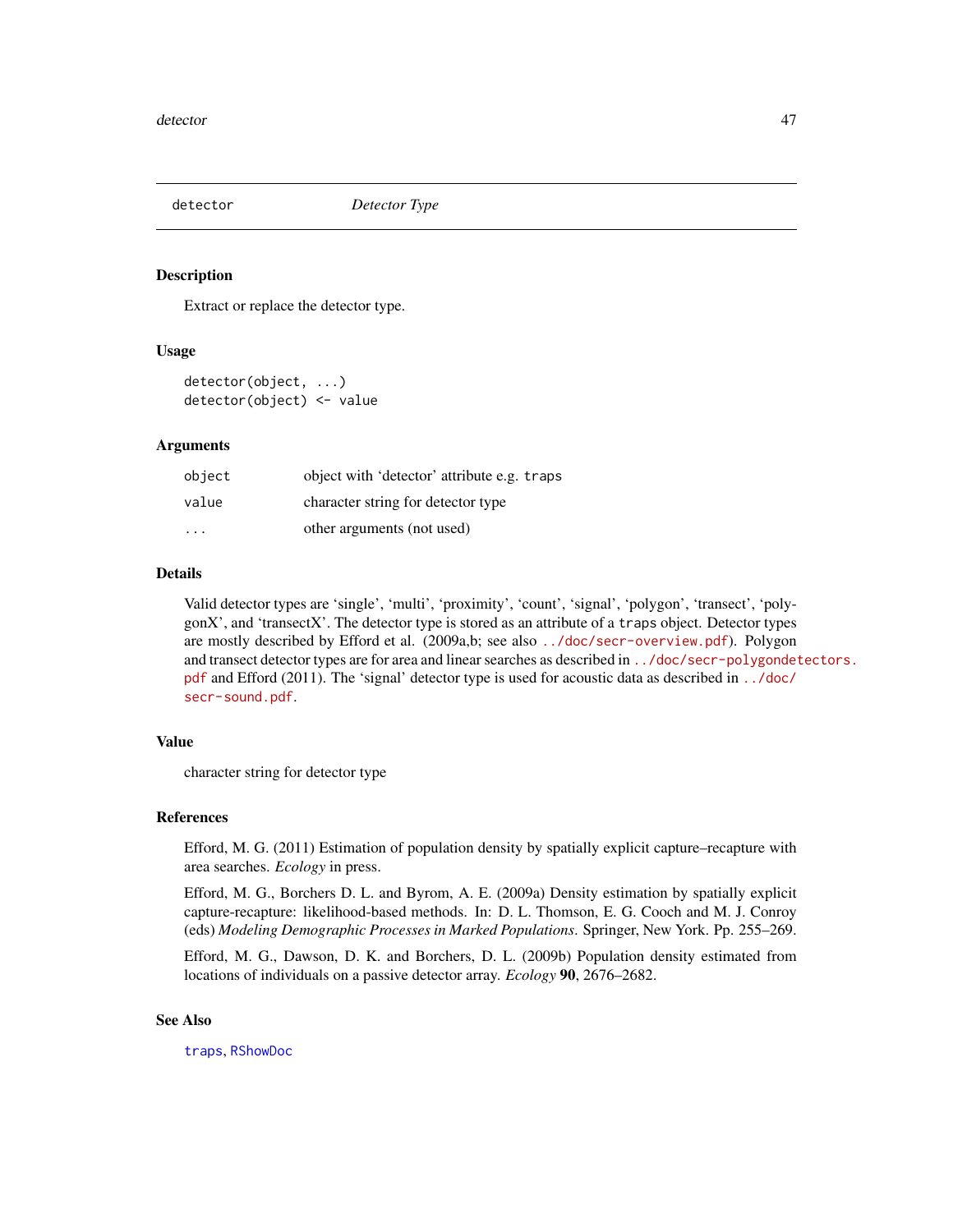## Examples

```
## Default detector type is "multi"
temptrap \leq make.grid(nx = 6, ny = 8)
detector(temptrap) <- "proximity"
summary(temptrap)
```
deviance *Deviance of fitted secr model and residual degrees of freedom*

#### Description

Compute the deviance or residual degrees of freedom of a fitted secr model, treating multiple sessions and groups as independent. The likelihood of the saturated model depends on whether the 'conditional' or 'full' form was used, and on the distribution chosen for the number of individuals observed (Poisson or binomial).

# Usage

```
## S3 method for class 'secr'
deviance(object, ...)
## S3 method for class 'secr'
df.residual(object, ...)
```
## Arguments

| object   | secr object from secr.fit  |  |
|----------|----------------------------|--|
| $\cdots$ | other arguments (not used) |  |

## Details

The deviance is  $-2log(\hat{L}) + 2log(L_{sat})$ , where  $\hat{L}$  is the value of the log-likelihood evaluated at its maximum, and  $L_{sat}$  is the log-likelihood of the saturated model, calculated thus:

Likelihood conditional on  $n-$ 

$$
L_{sat} = \log(n!) + \sum_{\omega} [n_{\omega} \log(\frac{n_{\omega}}{n}) - \log(n_{\omega}!)]
$$

Full likelihood, Poisson n -

$$
L_{sat} = n \log(n) - n + \sum_{\omega} [n_{\omega} \log(\frac{n_{\omega}}{n}) - \log(n_{\omega}!)]
$$

Full likelihood, binomial  $n -$ 

$$
L_{sat}=n\text{log}(\tfrac{n}{N})+(N-n)\text{log}(\tfrac{N-n}{N})+\text{log}(\tfrac{N!}{(N-n)!})+\sum_{\omega}[n_{\omega}\text{log}(\tfrac{n_{\omega}}{n})-\text{log}(n_{\omega}!)]
$$

n is the number of individuals observed at least once,  $n_{\omega}$  is the number of distinct histories, and N is the number in a chosen area A that we estimate by  $\hat{N} = \hat{D}A$ .

The residual degrees of freedom is the number of distinct detection histories minus the number of parameters estimated. The detection histories of two animals are always considered distinct if they belong to different groups.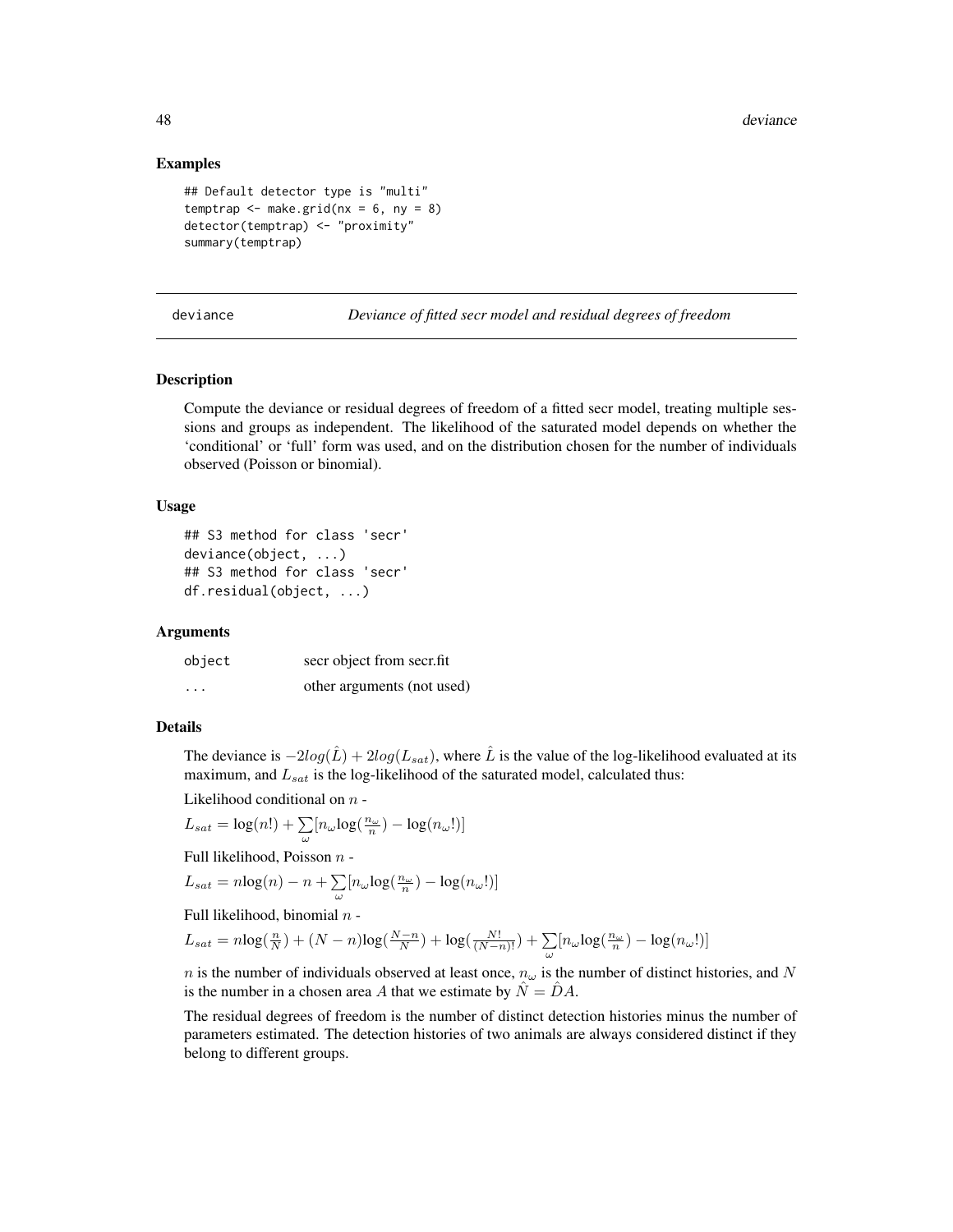# distancetotrap 49

When samples are (very) large the deviance is expected to be distributed as  $\chi^2$  with  $n_{\omega} - p$  degrees of freedom when  $p$  parameters are estimated. In reality, simulation is needed to assess whether a given value of the deviance indicates a satisfactory fit, or to estimate the overdispersion parameter c. sim.secr is a convenient tool.

## Value

The scalar numeric value of the deviance or the residual degress of freedom extracted from the fitted model.

## References

Borchers, D. L. and Efford, M. G. (2008) Spatially explicit maximum likelihood methods for capture–recapture studies. *Biometrics* 64, 377–385.

# See Also

[secr.fit](#page-176-0), [sim.secr](#page-204-0)

# Examples

```
deviance(secrdemo.0)
df.residual(secrdemo.0)
```
distancetotrap *Distance To Nearest Detector*

# Description

Compute Euclidean distance from each of a set of points to the nearest detector in an array, or return the sequence number of the detector nearest each point.

## Usage

```
distancetotrap(X, traps)
```
nearesttrap(X, traps)

#### Arguments

|       | coordinates                                    |
|-------|------------------------------------------------|
| traps | traps object or 2-column matrix of coordinates |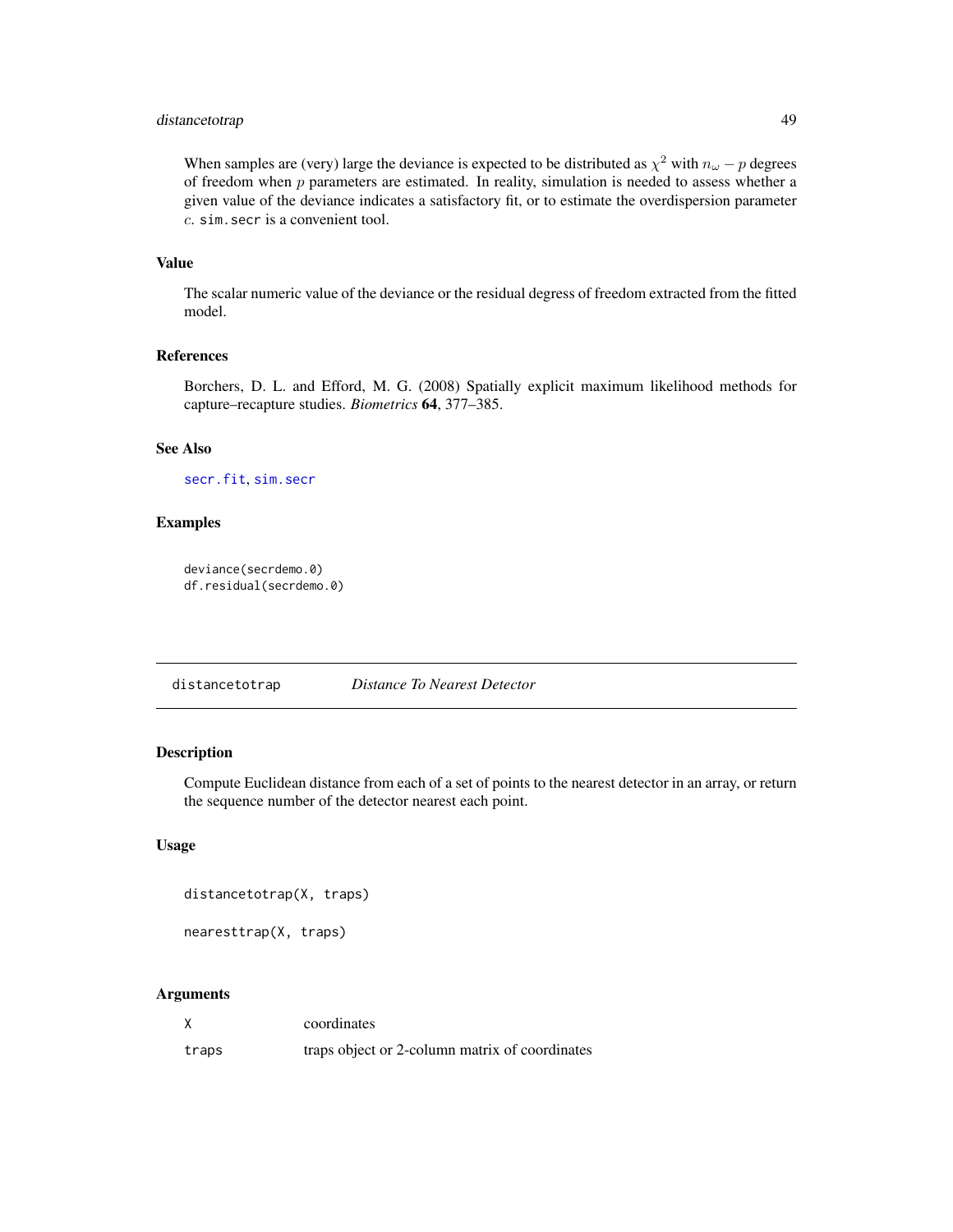## Details

distancetotrap returns the distance from each point in X to the nearest detector in traps. It may be used to restrict the points on a habitat mask.

## Value

distancetotrap returns a vector of distances (assumed to be in metres).

nearesttrap returns the index of the nearest trap.

# Note

It is no longer (from version 2.3.0) necessary for 'traps' to be a traps object. It may be any 2-column matrix or dataframe of coordinates. From version 2.6.0 'traps' may also be a simple (one-polygon) SpatialPolygonsDataFrame object from sp, in which case distances are to the boundary vertices (use with care!).

#### See Also

[make.mask](#page-91-0)

## Examples

```
## restrict a habitat mask to points within 70 m of traps
## this is nearly equivalent to using make.mask with the
## `trapbuffer' option
temptrap <- make.grid()
tempmask <- make.mask(temptrap)
d <- distancetotrap(tempmask, temptrap)
tempmask <- subset(tempmask, d < 70)
```
Dsurface *Density Surfaces*

# Description

S3 class for rasterized fitted density surfaces. A Dsurface is a type of 'mask' with covariate(s) for the predicted density at each point.

# Usage

```
## S3 method for class 'Dsurface'
print(x, scale = 1, ...)
## S3 method for class 'Dsurface'
summary(object, scale = 1, ...)
```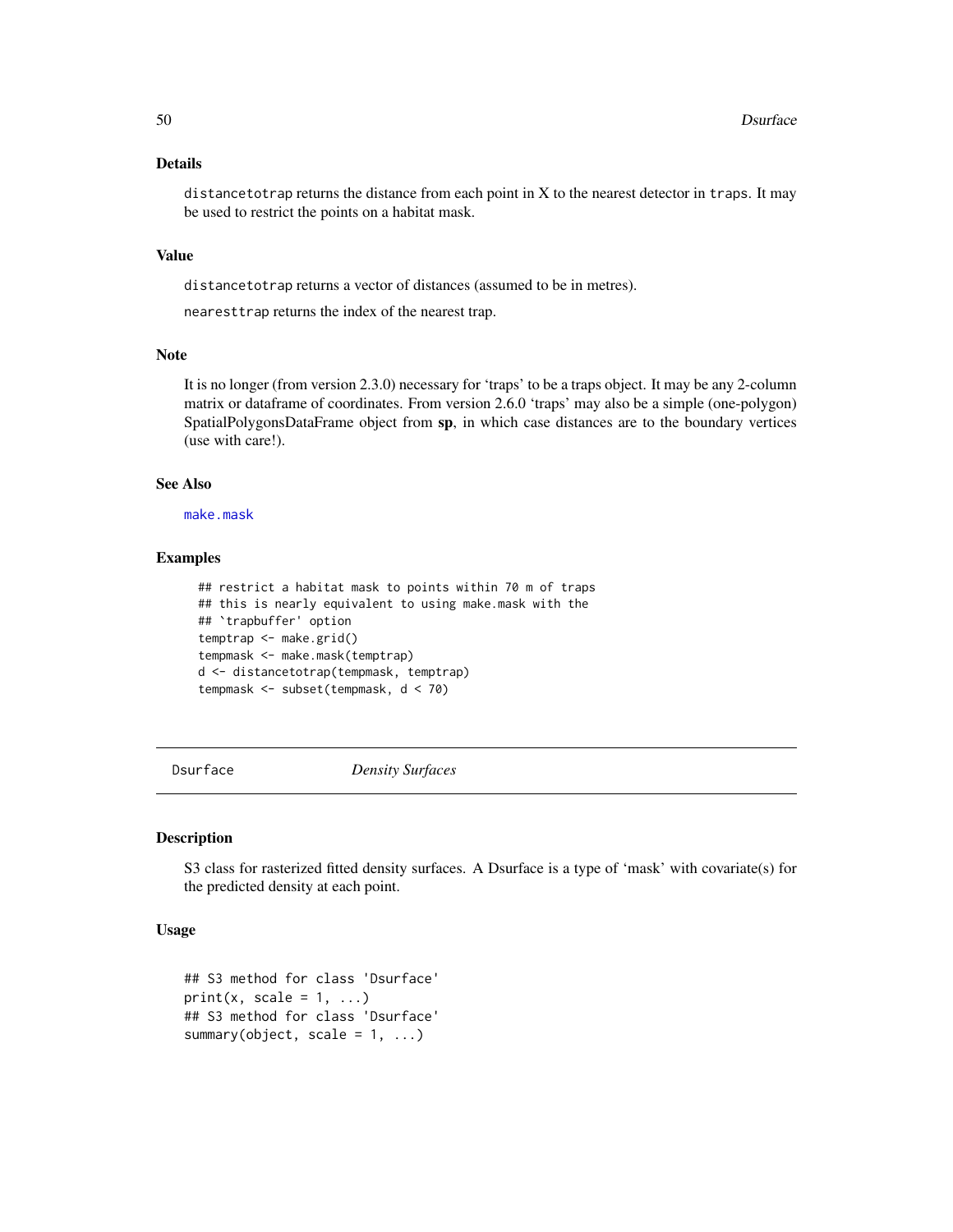# ellipse.secr 51

## Arguments

| x, object | Dsurface object to display                                                            |
|-----------|---------------------------------------------------------------------------------------|
| scale     | numeric multiplier for density                                                        |
| $\cdots$  | other arguments passed to print method for data frames or summary method for<br>masks |

# Details

A Dsurface will usually have been constructed with [predictDsurface](#page-141-0).

The 'scale' argument may be used to change the units of density from the default (animals / hectare) to animals /  $km^2$  (scale = 100) or animals / 100 $km^2$  (scale = 10000).

#### See Also

[predictDsurface](#page-141-0), [plot.Dsurface](#page-125-0)

ellipse.secr *Confidence Ellipses*

# Description

Plot joint confidence ellipse for two parameters of secr model, or for a distribution of points.

## Usage

```
ellipse.secr(object, par = c("g0", "sigma"), alpha = 0.05,
   npts = 100, plot = TRUE, linkscale = TRUE, add = FALSE,
   col = palette(), ...)ellipse.bvn(xy, alpha = 0.05, npts = 100, centroid = TRUE, add = FALSE, ...)
```
# Arguments

| object    | secr object output from secr. fit                                              |
|-----------|--------------------------------------------------------------------------------|
| par       | character vector of length two, the names of two 'beta' parameters             |
| alpha     | alpha level for confidence intervals                                           |
| npts      | number of points on perimeter of ellipse                                       |
| plot      | logical for whether ellipse should be plotted                                  |
| linkscale | logical; if FALSE then coordinates will be backtransformed from the link scale |
| add       | logical to add ellipse to an existing plot                                     |
| col       | vector of one or more plotting colours                                         |
| .         | arguments to pass to plot functions (or polygon() in the case of ellipse.bvn)  |
|           |                                                                                |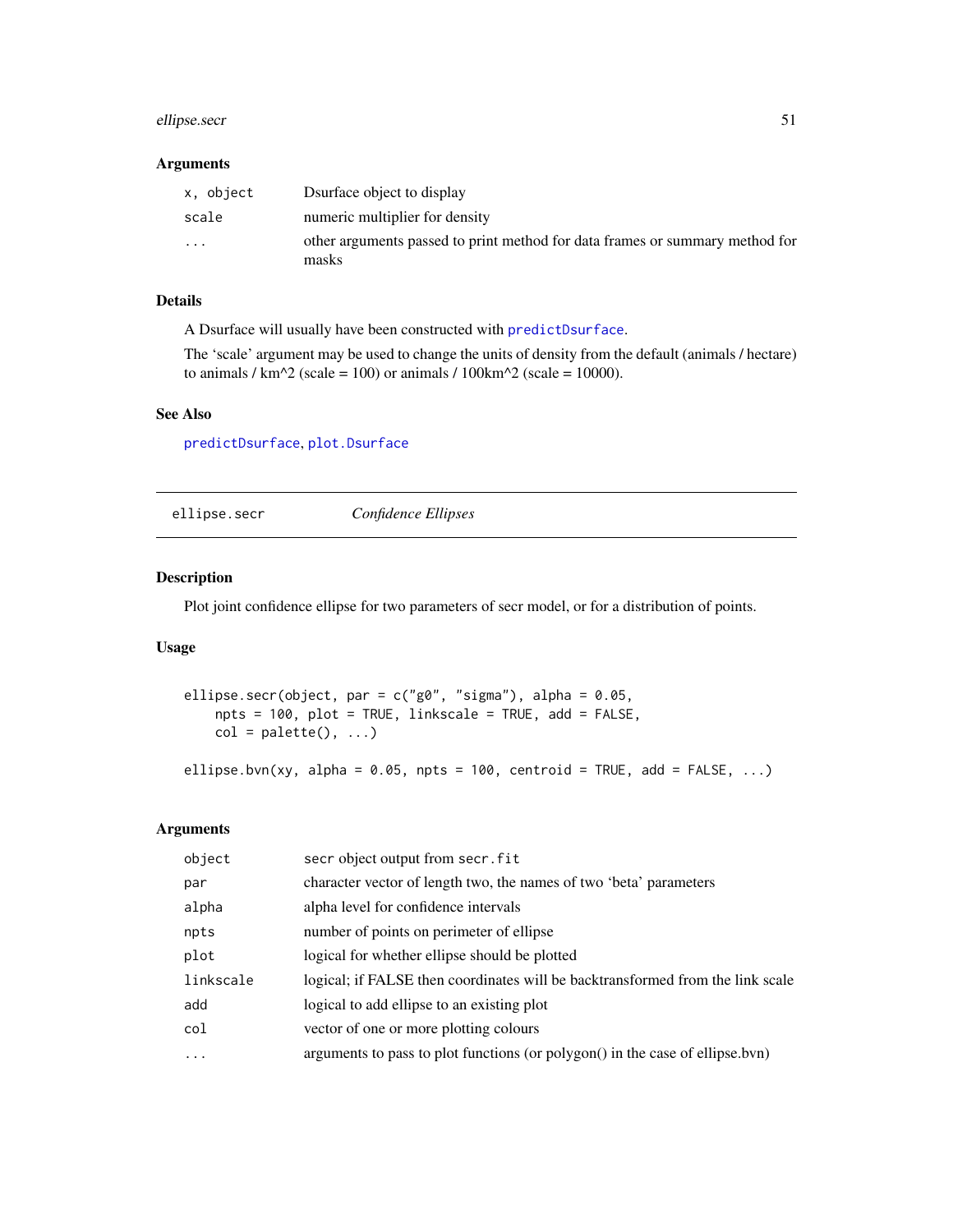| XV       | 2-column matrix of coordinates                                                                  |
|----------|-------------------------------------------------------------------------------------------------|
| centroid | logical; if TRUE the plotted ellipse is a confidence region for the centroid of<br>points in xy |

## Details

ellipse.secr calculates coordinates of a confidence ellipse from the asymptotic variance-covariance matrix of the beta parameters (coefficients), and optionally plots it.

If linkscale == FALSE, the inverse of the appropriate link transformation is applied to the coordinates of the ellipse, causing it to deform.

If object is a list of secr models then one ellipse is constructed for each model. Colours are recycled as needed.

ellipse.bvn plots a bivariate normal confidence ellipse for the centroid of a 2-dimensional distribution of points (default centroid = TRUE), or a Jennrich and Turner (1969) elliptical home-range model.

## Value

A list containing the x and y coordinates is returned invisibly from either function.

## References

Jennrich, R. I. and Turner, F. B. (1969) Measurement of non-circular home range. *Journal of Theoretical Biology*, 22, 227–237.

### Examples

ellipse.secr(secrdemo.0)

<span id="page-51-0"></span>empirical.varD *Empirical Variance of H-T Density Estimate*

# **Description**

Compute Horvitz-Thompson-like estimate of population density from a previously fitted spatial detection model, and estimate its sampling variance using the empirical spatial variance of the number observed in replicate sampling units. Wrapper functions are provided for several different scenarios, but all ultimately call derived.nj. The function derived also computes Horvitz-Thompson-like estimates, but it assumes a Poisson or binomial distribution of total number when computing the sampling variance.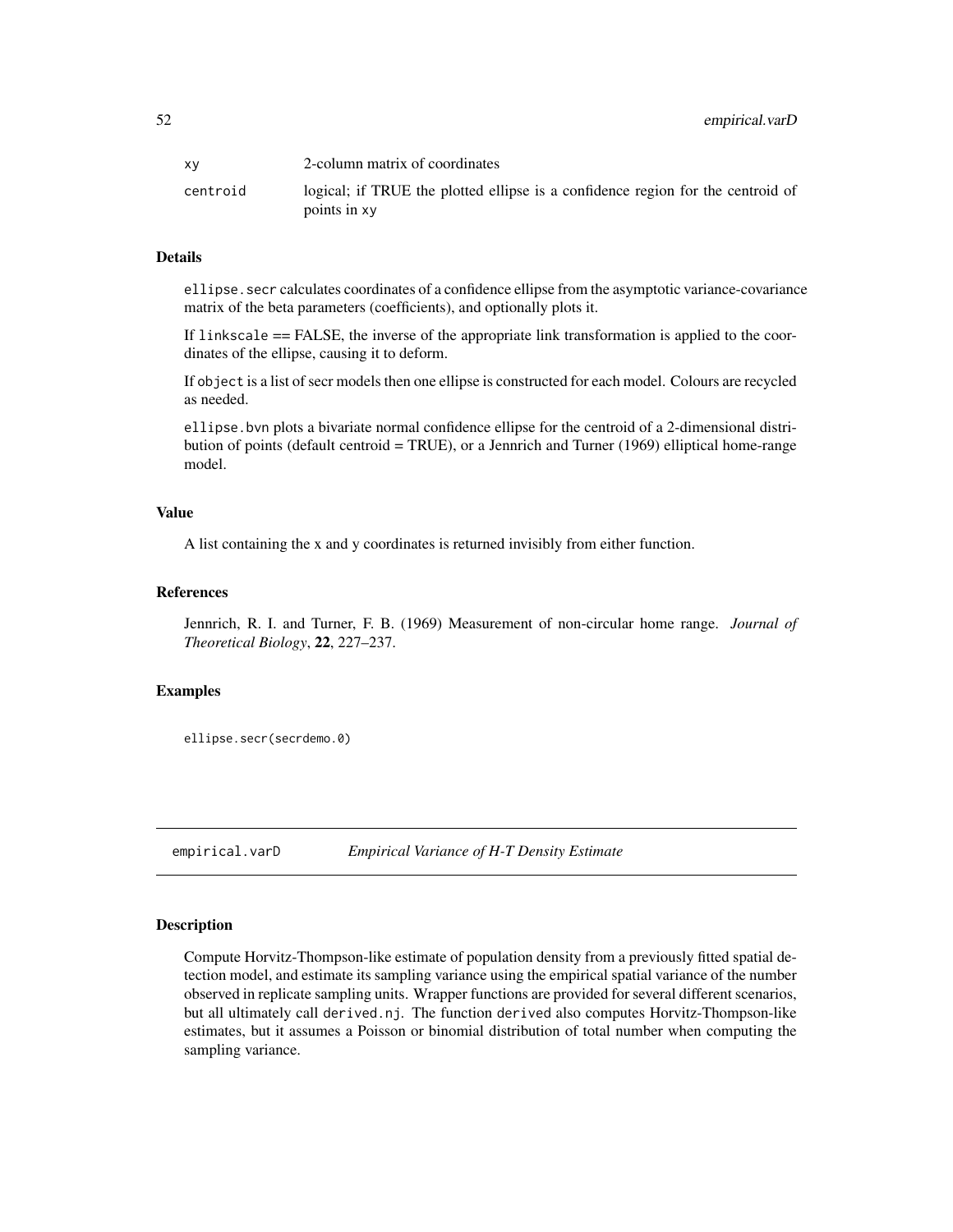# empirical.varD 53

## Usage

```
derived.nj ( nj, esa, se.esa, method = c("SRS", "local", "poisson",
    "binomial"), xy = NULL, alpha = 0.05, loginterval = TRUE, area =
   NULL )
derived.mash ( object, sessnum = NULL, method = c("SRS", "local"),
    alpha = 0.05, loginterval = TRUE)
derived.cluster ( object, sessnum = NULL, method = c("SRS", "local"),
   alpha = 0.05, loginterval = TRUE)
derived.session ( object, method = c("SRS", "local"), xy = NULL,
    alpha = 0.05, loginterval = TRUE)
derived.external ( object, sessnum = NULL, nj, cluster, buffer = 100,
   mask = NULL, noccasions = NULL, method = c("SRS", "local"), xy = NULL,alpha = 0.05, loginterval = TRUE)
```
## Arguments

| object      | fitted secr model                                                   |
|-------------|---------------------------------------------------------------------|
| nj          | vector of number observed in each sampling unit (cluster)           |
| esa         | scalar estimate of effective sampling area $(\hat{a})$              |
| se.esa      | estimated standard error of effective sampling area $(SE(\hat{a}))$ |
| method      | character string 'SRS' or 'local'                                   |
| xy          | data frame of x- and y- coordinates (method = $"local" only)$       |
| alpha       | alpha level for confidence intervals                                |
| loginterval | logical for whether to base interval on $log(N)$                    |
| area        | area of region for method = "binomial" (hectares)                   |
| sessnum     | index of session in object\$capthist for which output required      |
| cluster     | 'traps' object for a single cluster                                 |
| buffer      | width of buffer in metres (ignored if mask provided)                |
| mask        | mask object for a single cluster of detectors                       |
| noccasions  | number of occasions (for nj)                                        |

## Details

derived.nj accepts a vector of counts (nj), along with  $\hat{a}$  and  $\widehat{SE}(\hat{a})$ . The argument esa may include both  $\hat{a}$  and  $\overline{SE}(\hat{a})$ ) - any form will do if it can be coerced to a vector of length 2. In the special case that nj is of length 1, or method takes the values 'poisson' or 'binomial', the variance is computed using a theoretical variance rather than an empirical estimate. The value of method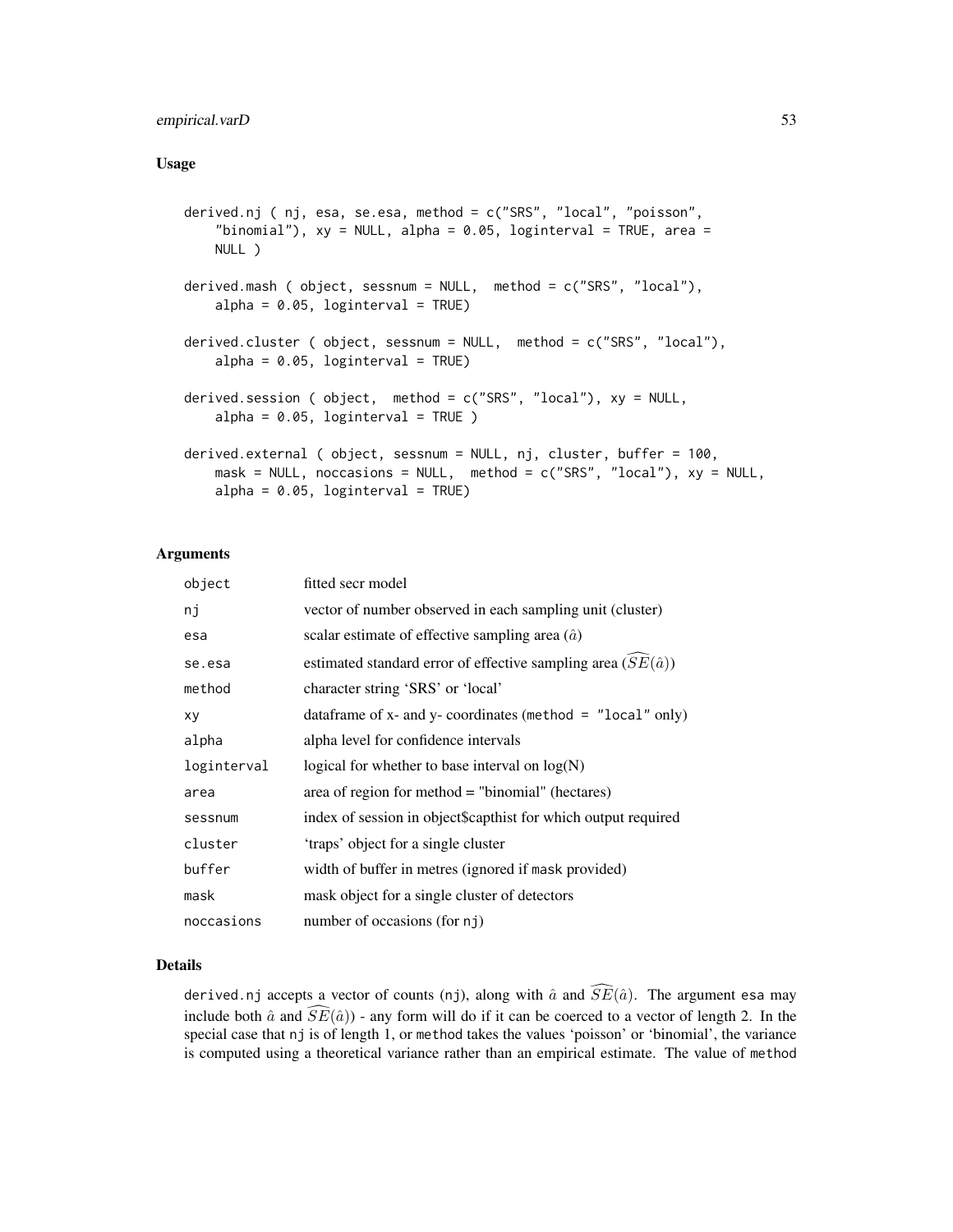corresponds to 'distribution' in [derived](#page-39-0), and defaults to 'poisson'. For method = 'binomial' you must specify area (see Examples).

derived.cluster accepts a model fitted to data from clustered detectors; each [cluster](#page-27-0) is interpreted as a replicate sample. It is assumed that the sets of individuals sampled by different clusters do not intersect, and that all clusters have the same geometry (spacing, detector number etc.).

derived.mash accepts a model fitted to clustered data that have been 'mashed' for fast processing (see [mash](#page-239-0)); each cluster is a replicate sample: the function uses the vector of cluster frequencies  $(n_i)$  stored as an attribute of the mashed capthist by mash.

derived.external combines detection parameter estimates from a fitted model with a vector of frequencies nj from replicate sampling units configured as in cluster. Detectors in cluster are assumed to match those in the fitted model with respect to type and efficiency, but sampling duration (noccasions), spacing etc. may differ. The mask should match cluster; if mask is missing, one will be constructed using the buffer argument and defaults from make.mask.

derived. session accepts a single fitted model that must span multiple sessions; each session is interpreted as a replicate sample.

Spatial variance may be calculated assuming simple random sampling (method = "SRS") or using the neighbourhood variance estimator recommended by Stevens and Olsen (2003) for generalized random tessellation stratified (GRTS) samples and implemented in package spsurvey (method = "local"). For 'local' variance estimates, the centre of each replicate must be provided in xy, except where centres may be inferred from the data. The options method = "poisson" and method = "binomial" use theoretical (model-based) variance rather than the empirical spatial variance.

#### Value

A dataframe with one row and the columns –

| estimate    | Horvitz-Thompson-like estimate of population density   |
|-------------|--------------------------------------------------------|
| SE.estimate | SE of density estimate                                 |
| lcl         | lower $100(1–alpha)$ % confidence limit                |
| ucl         | upper $100(1–alpha)$ % confidence limit                |
| <b>CVn</b>  | relative SE of number observed (across sampling units) |
| CVa         | relative SE of effective sampling area                 |
| <b>CVD</b>  | relative SE of density estimate                        |

#### Note

In versions before 2.1, the functionality of derived.nj and derived.session was provided by empirical.VarD, which has been removed.

The variance of a Horvitz-Thompson-like estimate of density may be estimated as the sum of two components, one due to uncertainty in the estimate of effective sampling area  $(\hat{a})$  and the other due to spatial variance in the total number of animals n observed on J replicate sampling units ( $n =$  $\sum_{j=1}^{J} n_j$ ). We use a delta-method approximation that assumes independence of the components:

$$
\widehat{\text{var}}(\hat{D}) = \hat{D}^2\{\frac{\widehat{\text{var}}(n)}{n^2} + \frac{\widehat{\text{var}}(\hat{a})}{\hat{a}}\}
$$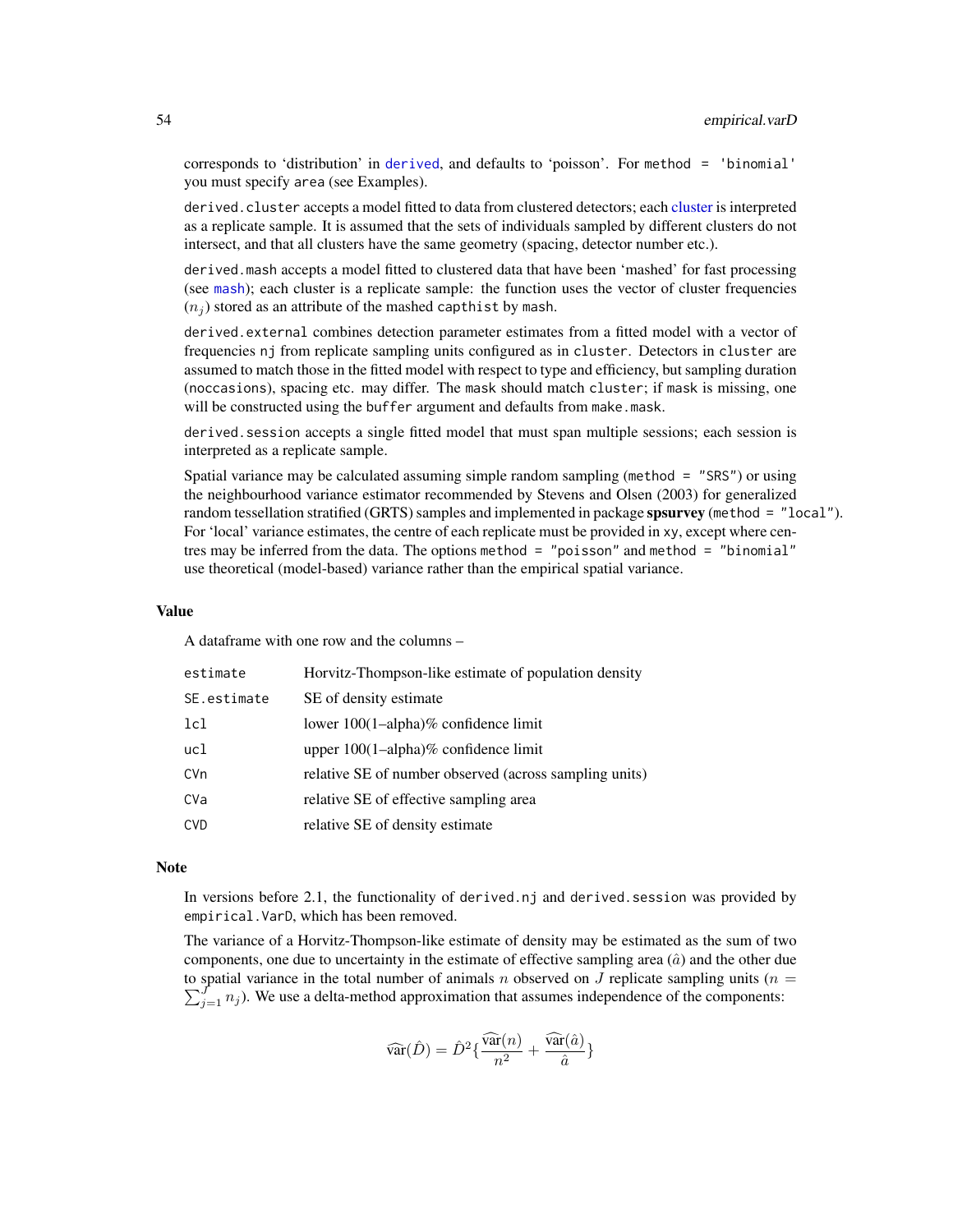#### empirical.varD 55

where  $\widehat{\text{var}}(n) = \frac{J}{J-1} \sum_{j=1}^{J} (n_j - n/J)^2$ . The estimate of var $(\hat{a})$  is model-based while that of var $(n)$  is design based. This formulation follows that of Buckland at al. (2001, p. 78) for conventional disis design-based. This formulation follows that of Buckland et al. (2001, p. 78) for conventional distance sampling. Given sufficient independent replicates, it is a robust way to allow for unmodelled spatial overdispersion.

There is a complication in SECR owing to the fact that  $\hat{a}$  is a derived quantity (actually an integral) rather than a model parameter. Its sampling variance var $(\hat{a})$  is estimated indirectly in **secr** by combining the asymptotic estimate of the covariance matrix of the fitted detection parameters  $\theta$ with a numerical estimate of the gradient of  $a(\theta)$  with respect to  $\theta$ . This calculation is performed in [derived](#page-39-0).

#### References

Buckland, S. T., Anderson, D. R., Burnham, K. P., Laake, J. L., Borchers, D. L. and Thomas, L. (2001) *Introduction to Distance Sampling: Estimating Abundance of Biological Populations*. Oxford University Press, Oxford.

Stevens, D. L. Jr and Olsen, A. R. (2003) Variance estimation for spatially balanced samples of environmental resources. *Environmetrics* 14, 593–610.

#### See Also

[derived](#page-39-0), [esa](#page-39-1)

## Examples

```
## The `ovensong' data are pooled from 75 replicate positions of a
## 4-microphone array. The array positions are coded as the first 4
## digits of each sound identifier. The sound data are initially in the
## object `signalCH'. We first impose a 52.5 dB signal threshold as in
## Dawson & Efford (2009, J. Appl. Ecol. 46:1201--1209). The vector nj
## includes 33 positions at which no ovenbird was heard. The first and
## second columns of `temp' hold the estimated effective sampling area
## and its standard error.
```

```
signalCH.525 \leq subset(signalCH, cutval = 52.5)
nonzero.counts <- table(substring(rownames(signalCH.525),1,4))
nj <- c(nonzero.counts, rep(0, 75 - length(nonzero.counts)))
temp <- derived(ovensong.model.1, se.esa = TRUE)
derived.nj(nj, temp["esa",1:2])
```
## The result is very close to that reported by Dawson & Efford ## from a 2-D Poisson model fitted by maximizing the full likelihood.

```
## If nj vector has length 1, a theoretical variance is used...
msk <- ovensong.model.1$mask
A <- nrow(msk) * attr(msk, "area")
derived.nj (sum(nj), temp["esa",1:2], method = "poisson")
derived.nj (sum(nj), temp["esa",1:2], method = "binomial", area = A)
```
## Not run: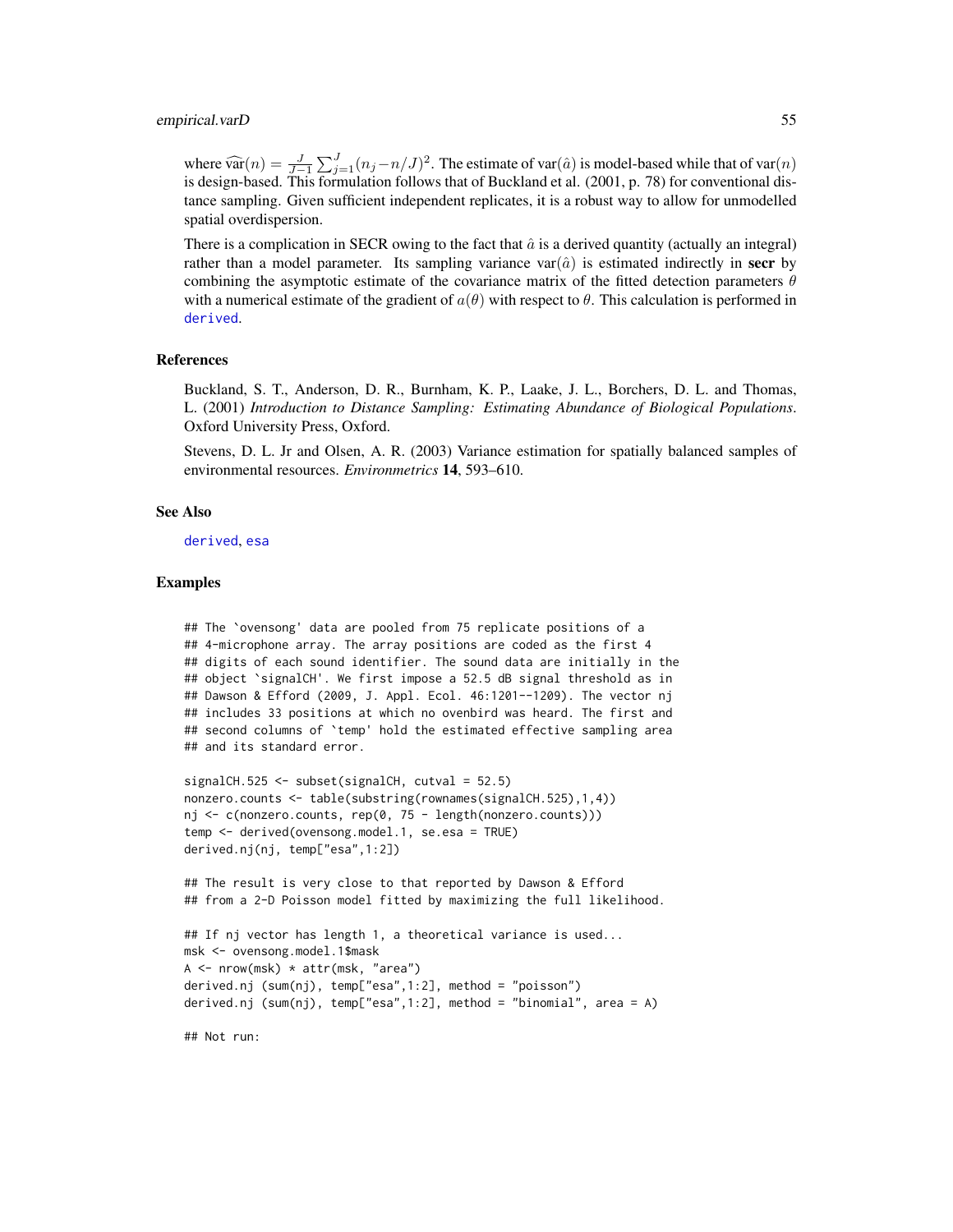```
## Set up an array of small (4 x 4) grids,
## simulate a Poisson-distributed population,
## sample from it, plot, and fit a model.
## mash() condenses clusters to a single cluster
testregion <- data.frame(x = c(0, 2000, 2000, 0),
   y = c(0, 0, 2000, 2000)t4 \leq - make.grid(nx = 4, ny = 4, spacing = 40)
t4.16 \leq make.systematic (n = 16, cluster = t4,
    region = testregion)
popn1 \leq sim.popn (D = 5, core = testregion,
   buffer = 0)capt1 < -sim.capthist(t4.16, popn = popn1)fit1 <- secr.fit(mash(capt1), CL = TRUE, trace = FALSE)
## Visualize sampling
tempmask <- make.mask(t4.16, spacing = 10, type =
    "clusterbuffer")
plot(tempmask)
plot(t4.16, add = TRUE)plot(capt1, add = TRUE)
## Compare model-based and empirical variances.
## Here the answers are similar because the data
## were simulated from a Poisson distribution,
## as assumed by \code{derived}
derived(fit1)
derived.mash(fit1)
## Now simulate a patchy distribution; note the
## larger (and more credible) SE from derived.mash().
popn2 \le - sim.popn (D = 5, core = testregion, buffer = 0,
   model2D = "hills", details = list(hills = c(-2,3)))
capt2 <- sim.capthist(t4.16, popn = popn2)
fit2 <- secr.fit(mash(capt2), CL = TRUE, trace = FALSE)
derived(fit2)
derived.mash(fit2)
## The detection model we have fitted may be extrapolated to
## a more fine-grained systematic sample of points, with
## detectors operated on a single occasion at each...
## Total effort 400 x 1 = 400 detector-occasions, compared
## to 256 x 5 = 1280 detector-occasions for initial survey.
t1 <- make.grid(nx = 1, ny = 1)
t1.100 <- make.systematic (cluster = t1, spacing = 100,
    region = testregion)
capt2a \le sim.capthist(t1.100, popn = popn2, noccasions = 1)
## one way to get number of animals per point
nj <- attr(mash(capt2a), "n.mash")
derived.external (fit2, nj = nj, cluster = t1, buffer = 100,
```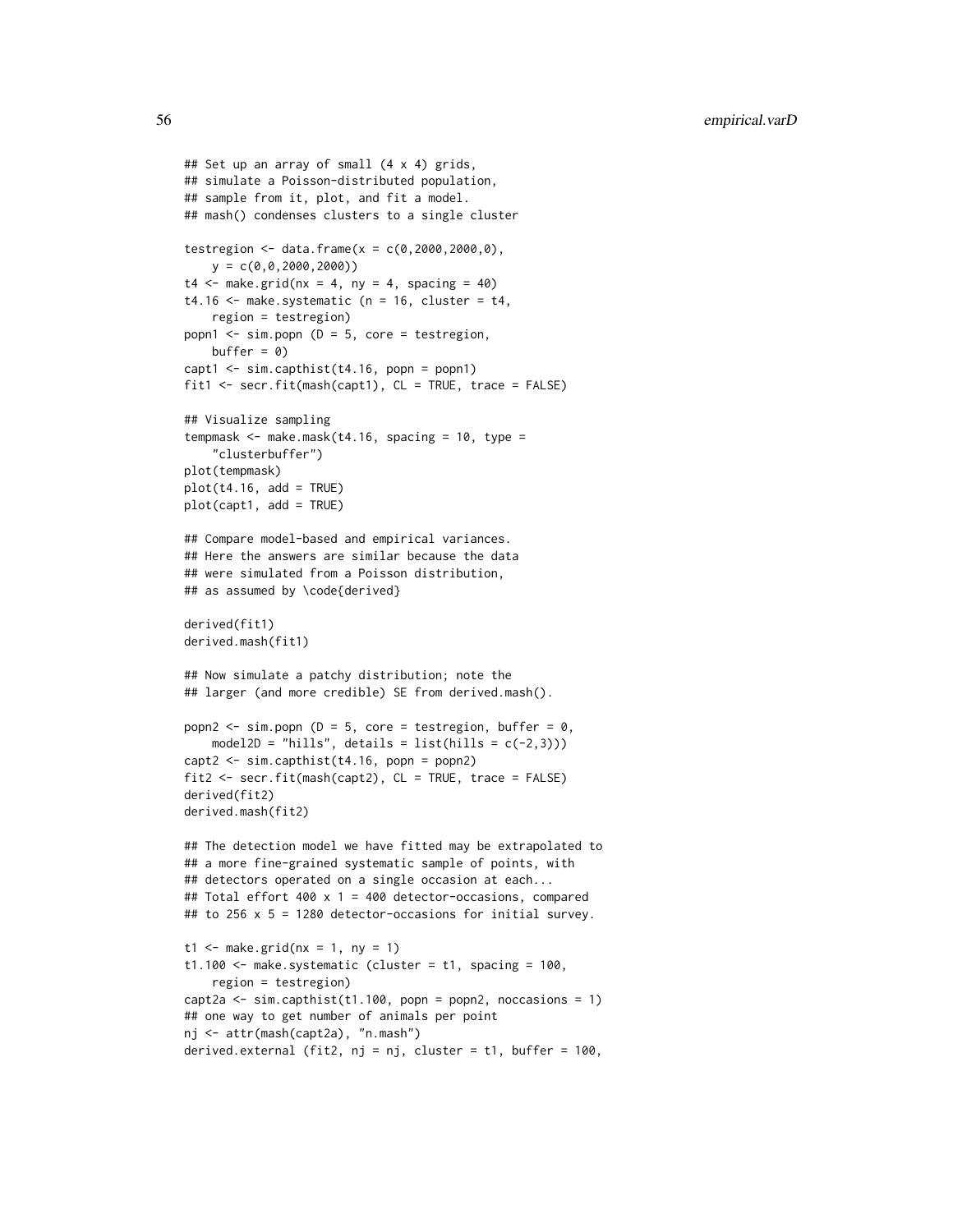#### esa.plot 57

```
noccasions = 1)
## Review plots
library(MASS)
base.plot <- function() {
    eqscplot( testregion, axes = FALSE, xlab = "",
       ylab = "", type = "n")polygon(testregion)
}
par(mfrow = c(1,3), xpd = T, xaxs = "i", yaxs = "i")
base.plot()
plot(popn2, add = TRUE, col = "blue")
mtext(side=3, line=0.5, "Population", cex=0.8, col="black")
base.plot()
plot (capt2a, add = TRUE,title = "Extensive survey")
base.plot()
plot(capt2, add = TRUE, title = "Intensive survey")
```
## End(Not run)

<span id="page-56-0"></span>esa.plot *Mask Buffer Diagnostic Plot*

#### Description

Plot effective sampling area (Borchers and Efford 2008) as a function of increasing buffer width.

## Usage

```
esa.plot (object, max.buffer = NULL, spacing = NULL, max.mask = NULL,
   detectfn, detectpar, noccasions, binomN = NULL, thin = 0.1,
   poly = NULL, session = 1, plt = TRUE, as.density = TRUE, n = 1,
   add = FALSE, overlap = TRUE, ...)
```
# Arguments

| object     | traps object or secr object output from secr. fit                                                               |
|------------|-----------------------------------------------------------------------------------------------------------------|
| max.buffer | maximum width of buffer in metres                                                                               |
| spacing    | distance between mask points                                                                                    |
| max.mask   | mask object                                                                                                     |
| detectfn   | integer code or character string for shape of detection function $0 = \text{halfnormal}$<br>$etc. - see detect$ |
| detectpar  | list of values for named parameters of detection function                                                       |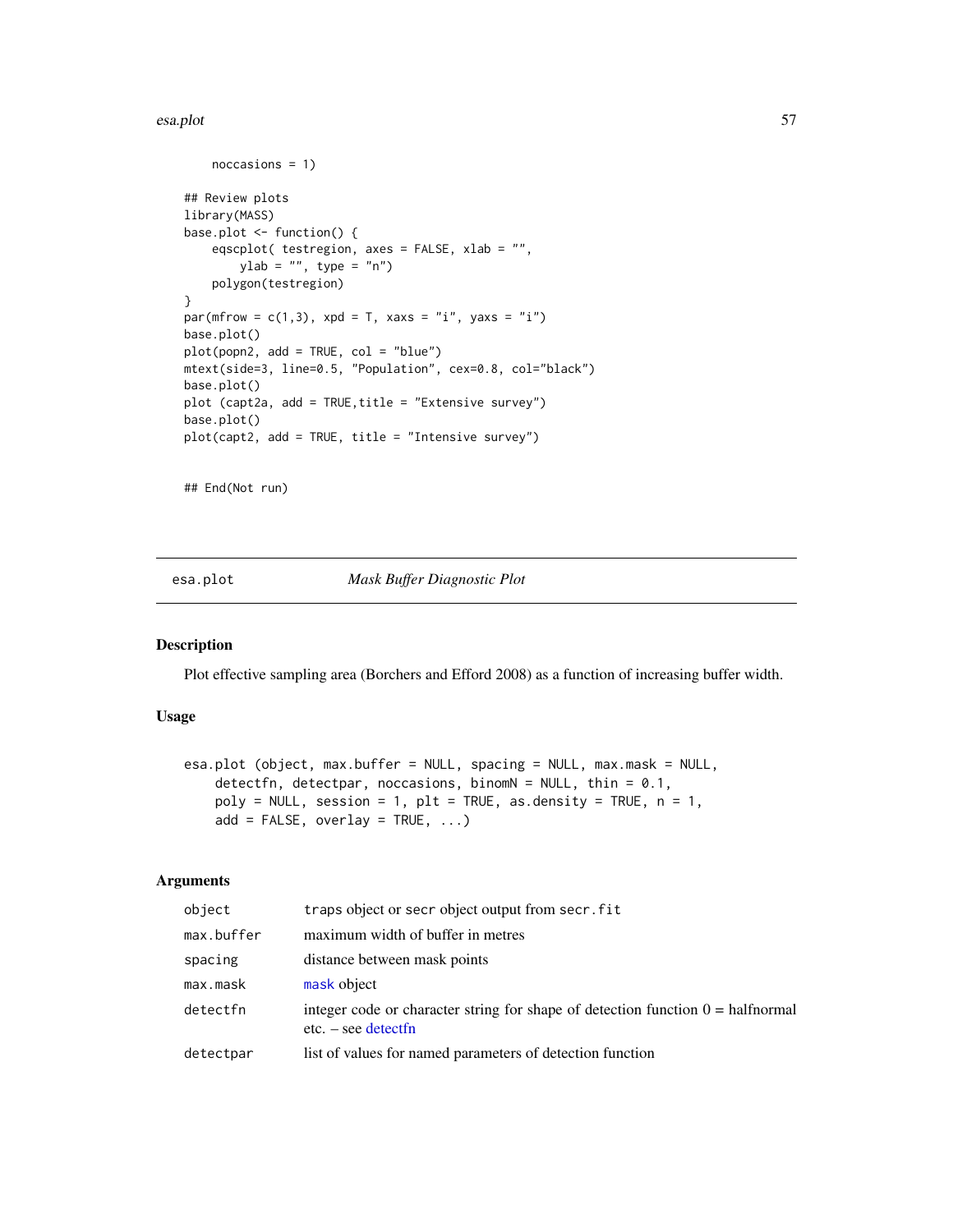| noccasions | number of sampling occasions                                                                     |
|------------|--------------------------------------------------------------------------------------------------|
| binomN     | integer code for discrete distribution (see secr. fit)                                           |
| thin       | proportion of mask points to retain in plot and output                                           |
| poly       | matrix of two columns interpreted as the x and y coordinates of a bounding<br>polygon (optional) |
| session    | vector of session indices (used if object spans multiple sessions)                               |
| plt        | logical to plot results                                                                          |
| as.density | logical; if TRUE the y-axis is n / esa                                                           |
| n          | integer number of distinct individuals detected                                                  |
| add        | logical to add line to an existing plot                                                          |
| overlay    | logical; if TRUE then automatically $add = TRUE$ for plots after the first                       |
| $\cdots$   | graphical arguments passed to plot() and lines()                                                 |

### Details

Effective sampling area (esa) is defined as the integral of net capture probability  $(p_1(\mathbf{X}))$  over a region. esa.plot shows the effect of increasing region size on the value of esa for fixed values of the detection parameters. The max.buffer or max.mask arguments establish the maximum extent of the region; points (cells) within this mask are sorted by their distance  $d_k$  from the nearest detector. esa(buffer) is defined as the cumulative sum of  $cp(\mathbf{X})$  for  $d_k(\mathbf{X}) \leq$  buffer, where c is the area associated with each cell.

The default (as. density  $=$  TRUE) is to plot the reciprocal of esa multiplied by n; this is on a more familiar scale (the density scale) and hence is easier to interpret.

Because esa.plot uses the criterion 'distance to nearest detector', max.mask should be constructed to include all habitable cells within the desired maximum buffer and no others. This is achieved with type = "trapbuffer" in make.mask. It is a good idea to set the spacing argument of make.mask rather than relying on the default based on nx. Spacing may be small (e.g. sigma/10) and the buffer of max.mask may be quite large (e.g. 10 sigma), as computation is fast.

Thinning serves to reduce redundancy in the plotted points, and (if the result is saved and printed) to generate more legible numerical output. Use thin=1 to include all points.

esa.plot calls the internal function esa.plot.secr when object is a fitted model. In this case detectfn, detectpar and noccasions are inferred from object.

#### Value

A dataframe with columns

| buffer  | buffer width                                 |
|---------|----------------------------------------------|
| esa     | computed effective sampling area             |
| densitv | n/esa                                        |
| pdot    | $p(\mathbf{X})$                              |
| pdotmin | cumulative minimum $(p_{\cdot}(\mathbf{X}))$ |
|         |                                              |

If  $plt = TRUE$  the dataframe is returned invisibly.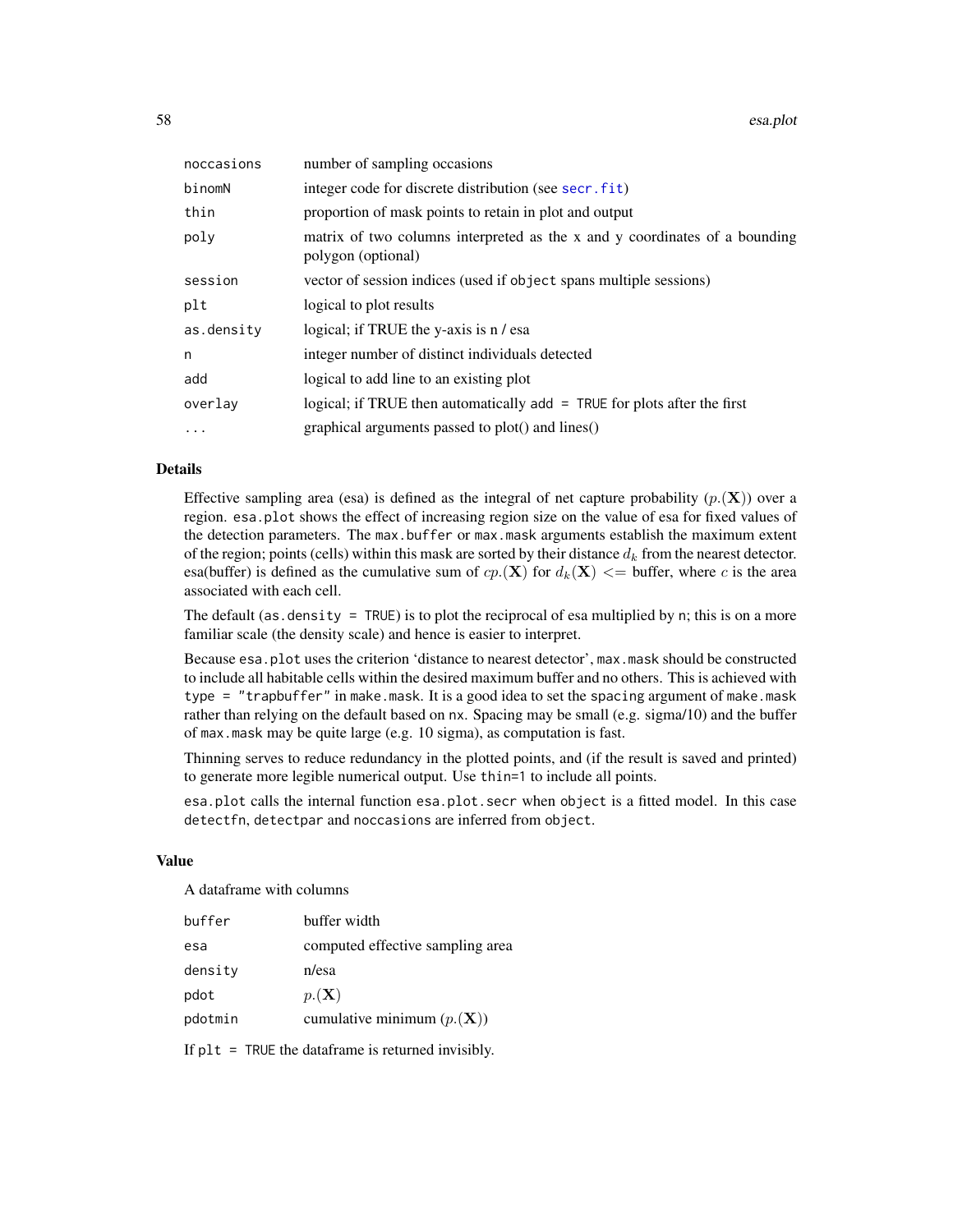# esa.plot.secr 59

## Note

The response of effective sampling area to buffer width is just one possible mask diagnostic; it's fast, graphic, and often sufficient. [mask.check](#page-101-0) performs more intensive checks, usually for a smaller number of buffer widths.

## References

Borchers, D. L. and Efford, M. G. (2008) Spatially explicit maximum likelihood methods for capture–recapture studies. *Biometrics* 64, 377–385.

# See Also

[mask](#page-100-0), [pdot](#page-119-0), [make.mask](#page-91-0), [mask.check](#page-101-0), [Detection functions](#page-0-0)

## Examples

```
## with previously fitted model
esa.plot(secrdemo.0)
## from scratch
trps <- make.grid()
msk <- make.mask(trps, buffer = 200, spacing = 5, type = "trapbuffer")
detectpar \le list(g0 = 0.2, sigma = 25)
esa.plot(trps,,, msk, 0, detectpar, nocc = 10, col = "blue")
esa.plot(trps,,, msk, 0, detectpar, nocc = 5, col = "green",
    add = TRUE)
esa.plot(trps,,, msk, 0, detectpar, nocc = 5, thin = 0.002, plt = FALSE)
```
esa.plot.secr *Mask Buffer Diagnostic Plot (internal)*

#### Description

Internal function used to plot effective sampling area (Borchers and Efford 2008) as a function of increasing buffer width given an 'secr' object

#### Usage

```
esa.plot.secr (object, max.buffer = NULL, max.mask = NULL,
   thin = 0.1, poly = NULL, session = 1, plt = TRUE, as.density
   = TRUE, add = FALSE, overlay = TRUE, ...)
```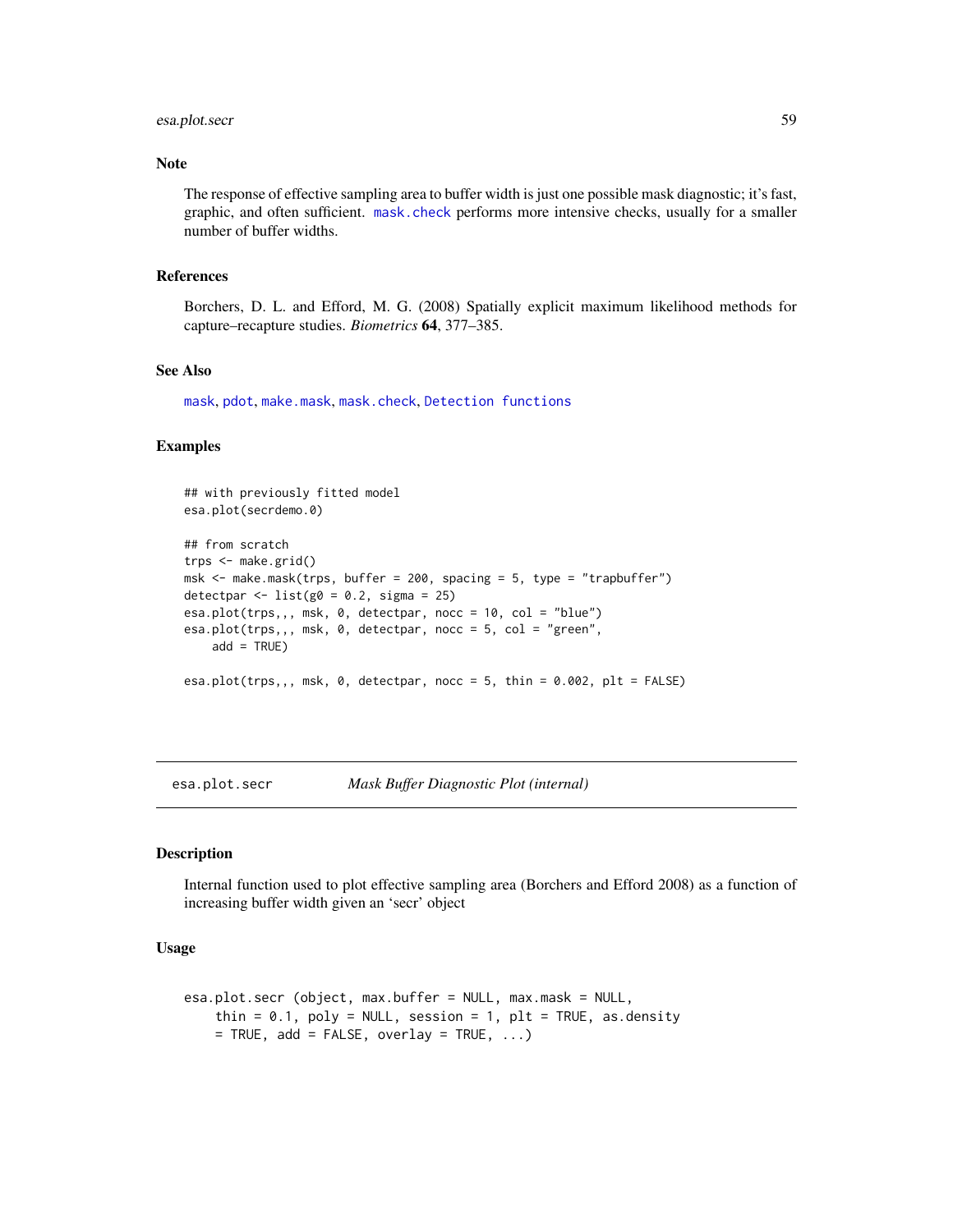## **Arguments**

| object     | secr object output from secr. fit                                                                |
|------------|--------------------------------------------------------------------------------------------------|
| max.buffer | maximum width of buffer in metres                                                                |
| max.mask   | mask object                                                                                      |
| thin       | proportion of mask points to retain in plot and output                                           |
| poly       | matrix of two columns interpreted as the x and y coordinates of a bounding<br>polygon (optional) |
| session    | vector of session indices (used if object spans multiple sessions)                               |
| plt        | logical to plot results                                                                          |
| as.density | logical; if TRUE the y-axis is n / esa                                                           |
| add        | logical to add line to an existing plot                                                          |
| overlay    | logical; if TRUE then automatically $add = TRUE$ for plots after the first                       |
| $\cdots$   | graphical arguments passed to plot() and lines()                                                 |

## Details

esa.plot.secr provides a wrapper for [esa.plot](#page-56-0) that is called internally from esa.plot when it is presented with an secr object. Arguments of esa.plot such as detectfn are inferred from the fitted model.

If max.mask is not specified then a maximal mask of type 'trapbuffer' is constructed using max.buffer and the spacing of the mask in object. In this case, if max.buffer is not specified then it is set either to the width of the existing plot (add = TRUE) or to 10 x sigma-hat from the fitted model in  $object (add = FALSE).$ 

## Value

see esa.plot

# See Also

[esa.plot](#page-56-0), [mask](#page-100-0), [pdot](#page-119-0), [make.mask](#page-91-0), [mask.check](#page-101-0), [Detection functions](#page-0-0)

expected.n *Expected Number of Individuals*

# Description

Computes the expected number of individuals detected across a detector layout or at each cluster of detectors.

## Usage

```
expected.n(object, session = NULL, group = NULL, bycluster
   = FALSE, splitmask = FALSE)
```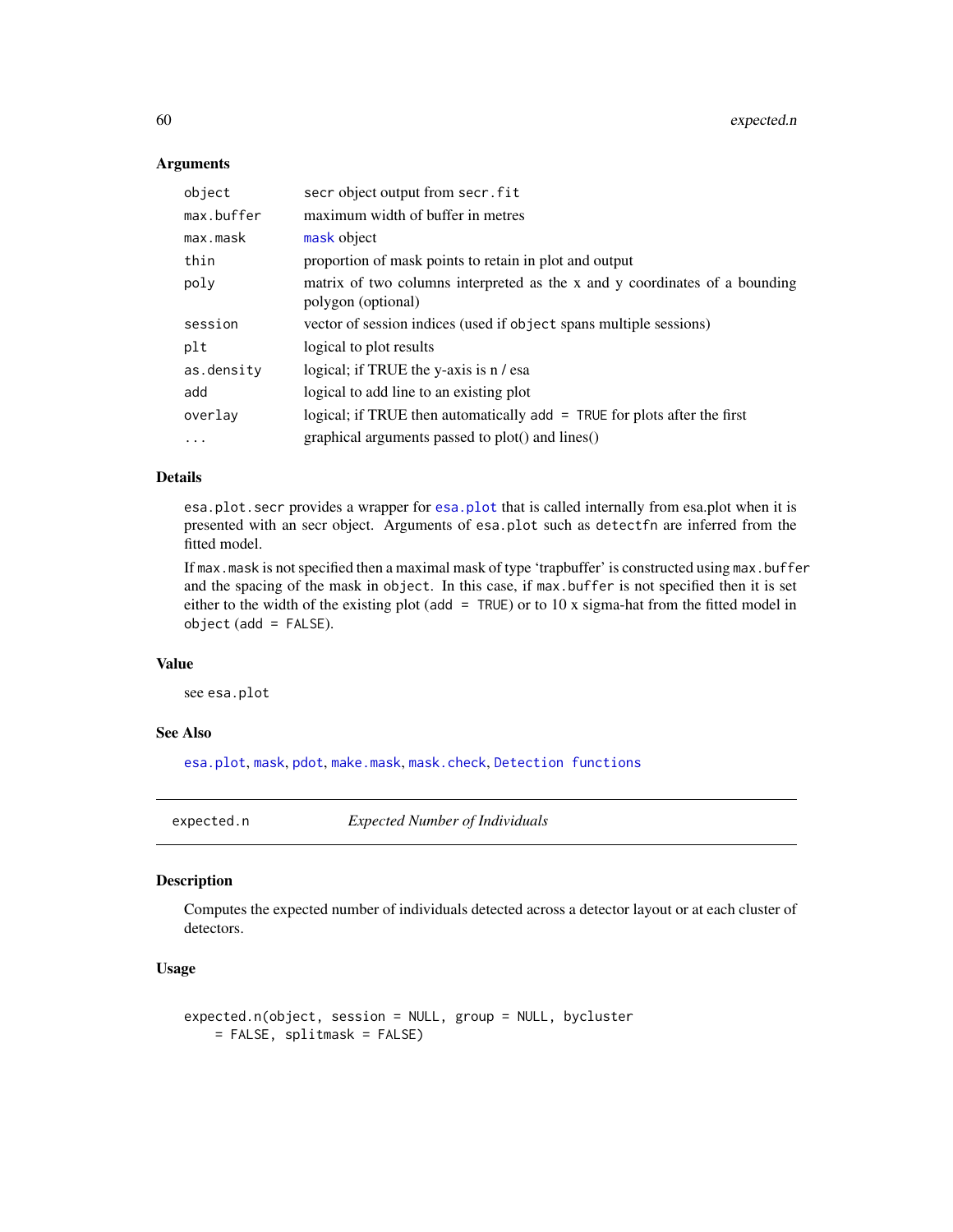#### expected.n 61

#### Arguments

| object    | secr object output from secr. fit                                                          |
|-----------|--------------------------------------------------------------------------------------------|
| session   | character session vector                                                                   |
| group     | $group - for future use$                                                                   |
| bycluster | logical to output the expected number for clusters of detectors rather than whole<br>array |
| splitmask | logical for computation method (see Details)                                               |

#### Details

The expected number of individuals detected is  $E(n) = \int p(X)D(X)dX$  where the integration is a summation over object \$mask.  $p(X)$  is the probability an individual at X will be detected at least once either on the whole detector layout (bycluster = FALSE) or on the detectors in a single cluster (see [pdot](#page-119-0) for more on p.).  $D(X)$  is the expected density at X, given the model.  $D(X)$  is constant (i.e. density surface flat) if object  $$CL = TRUE$  or object $$model$D = ~1$ , and for some other possible models.

If the bycluster option is selected and detectors are not, in fact, assigned to clusters then each detector will be treated as a cluster, with a warning.

By default, a full habitat mask is used for each cluster. This is the more robust option. Alternatively, the mask may be split into subregions defined by the cells closest to each cluster.

The calculation takes account of any fitted continuous model for spatial variation in density (note Warning).

## Value

The expected count (bycluster = FALSE) or a vector of expected counts, one per cluster. For multisession data, a list of such vectors.

#### Warning

This function changed slightly between 2.1.0 and 2.1.1, and now performs as indicated here when bycluster = TRUE and clusters are not specified.

Detectors are assumed to be independent (as with detector types 'proximity', 'count' etc.). The computed  $E(n)$  does not apply when there is competition among detectors, e.g., when detector = 'multi'.

The prediction of density at present considers only the base level of density covariates, such as cell-specific habitat variables.

## See Also

[region.N](#page-164-0)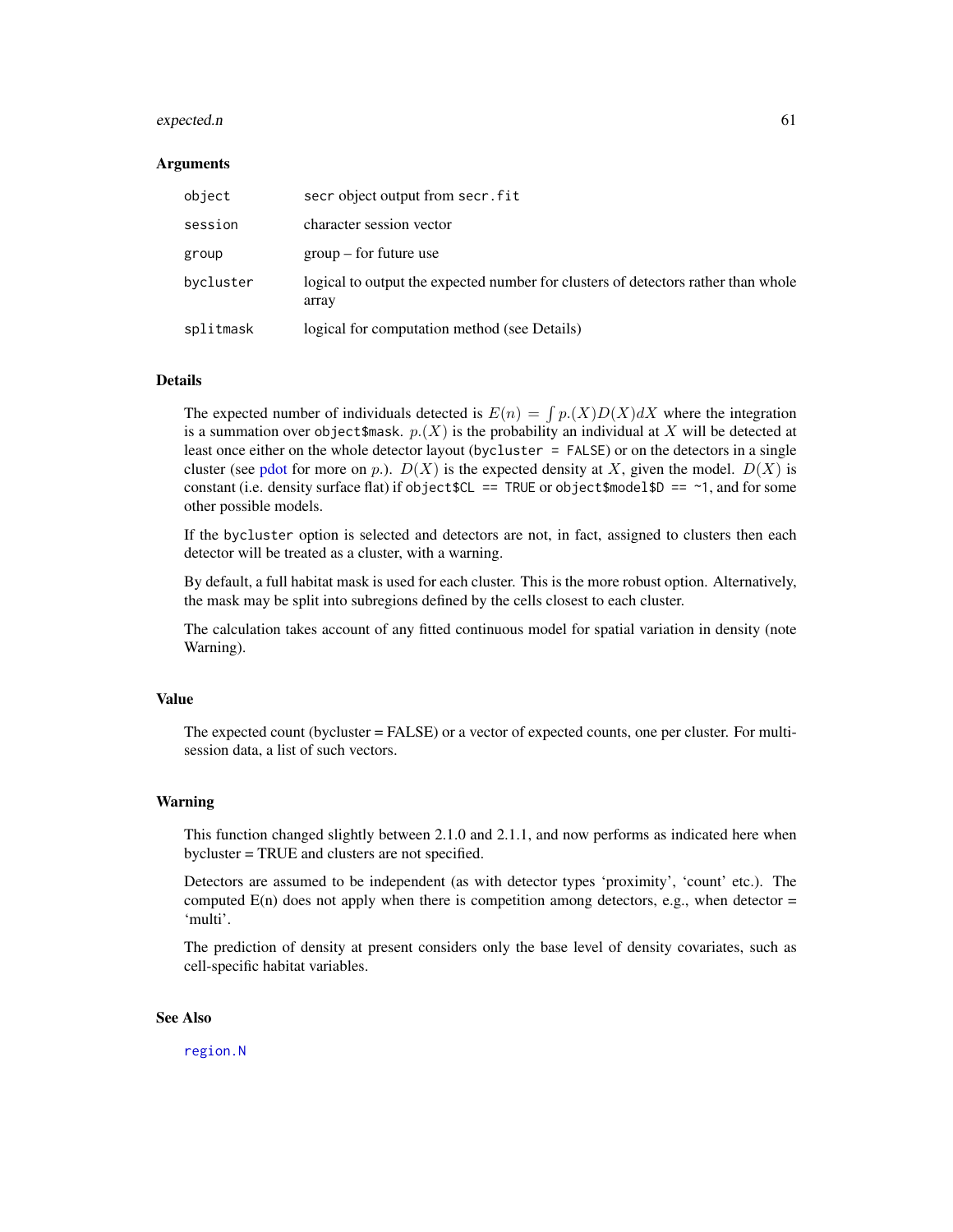## Examples

```
expected.n(secrdemo.0)
## Not run:
expected.n(secrdemo.0, bycluster = TRUE)
expected.n(ovenbird.model.D)
## Clustered design
mini \leq make.grid(nx = 3, ny = 3, spacing = 50, detector =
    "proximity")
tempgrids <- trap.builder (cluster = mini , method = "all",
   frame = expand.grid(x = \text{seq}(1000, 9000, 2000),
   y = seq(1000, 9000, 2000)), plt = TRUE)
capt \le sim.capthist(tempgrids, popn = list(D = 2))
tempmask <- make.mask(tempgrids, buffer = 100,
    type = "clusterbuffer")
fit <- secr.fit(capt, mask = tempmask, trace = FALSE)
En <- expected.n(fit, bycluster = TRUE)
## GoF or overdispersion statistic
p <- length(fit$fit$par)
y <- cluster.counts(capt)
## scaled by n-p
sum((y - En)^2 / En) / (length(En)-p)
sum((y - En)^2 / En) / sum(y/En)
```
## End(Not run)

FAQ *Frequently Asked Questions, And Others*

# Description

A place for hints and miscellaneous advice.

#### How do I install and start secr?

Follow the usual procedure for installing from CRAN archive (see menu item Packages | Install package(s)... in Windows). You also need to get the package abind from CRAN.

Other required packages (MASS, nlme, stats) should be available as part of your R installation.

Like other contributed packages, secr needs to be loaded before each use e.g.,library(secr).

You can learn about changes in the current version with news (package = "secr").

 $62$  FAQ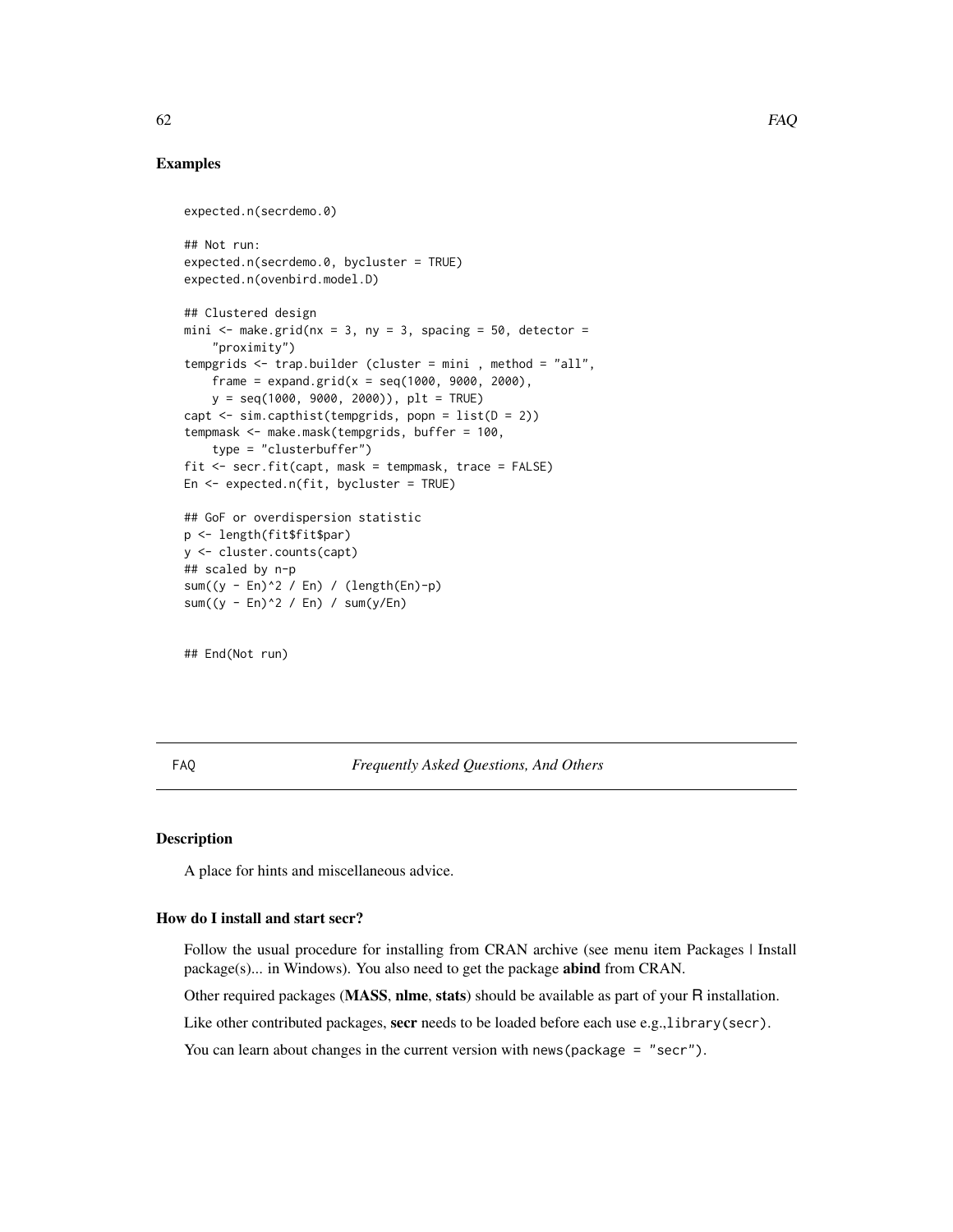## How can I get help?

There are three general ways of displaying documentation from within R. Firstly, you can bring up help pages for particular functions from the command prompt. For example:

?secr or ?secr.fit

Secondly, help.search() lets you ask for a list of the help pages on a vague topic (or just use ?? at the prompt). For example:

?? "linear models"

Thirdly, you can display various secr documents listed in [secr-package](#page-4-0).

Tip: to search all secr help pages open the pdf version of the manual in Acrobat Reader ([../doc/](../doc/secr-manual.pdf) [secr-manual.pdf](../doc/secr-manual.pdf); see also ?secr) and use <ctrl>F.

There is a support forum at <http://www.phidot.org/forum> under 'DENSITY|secr'. Please read the FAQ there before posting. See below for more R tips. Some specific problems with secr.fit are covered in [Troubleshooting.](#page-247-0)

#### How should I report a problem?

If you get really stuck or find something you think is a bug then please report the problem.

You may be asked to send an actual dataset - ideally, the simplest one that exhibits the problem. The correct address for this is <density.software@otago.ac.nz>. Use [save](#page-0-0) to wrap several R objects together in one .RData file, e.g., save("captdata", "secrdemo.0", "secrdemo.b", file = "mydata.RData"). Also, paste into the text of your message the output from packageDescription( "secr" ).

## Why do I get different answers from secr and Density?

Strictly speaking, this should not happen if you have specified the same model and likelihood, although you may see a little variation due to the different maximization algorithms. Likelihoods (and estimates) may differ if you use different integration meshes (habitat masks), which can easily happen because the programs differ in how they set up the mesh. If you want to make a precise comparison, save the Density mesh to a file and read it into secr, or vice versa.

Extreme data, especially rare long-distance movements, may be handled differently by the two programs. The 'minprob' component of the 'details' argument of secr.fit sets a lower threshold of probability for capture histories (smaller values are all set to minprob), whereas Density has no explicit limit.

## How can I speed up model fitting and model selection?

There are many ways - see [Speed tips.](#page-216-0)

#### Does secr use multiple cores?

Some computations can be run in parallel on multiple processors (most desktops these days have multiple cores), but capability is limited. Check the 'ncores' argument of sim.secr() and secr.fit() and ?ncores. The speed gain is significant for parametric bootstrap computations in sim.secr. Parallelisation is also allowed for the session likelihood components of a multi-session model in secr.fit(), but gains there seem to be small or negative.

## $FAQ$  63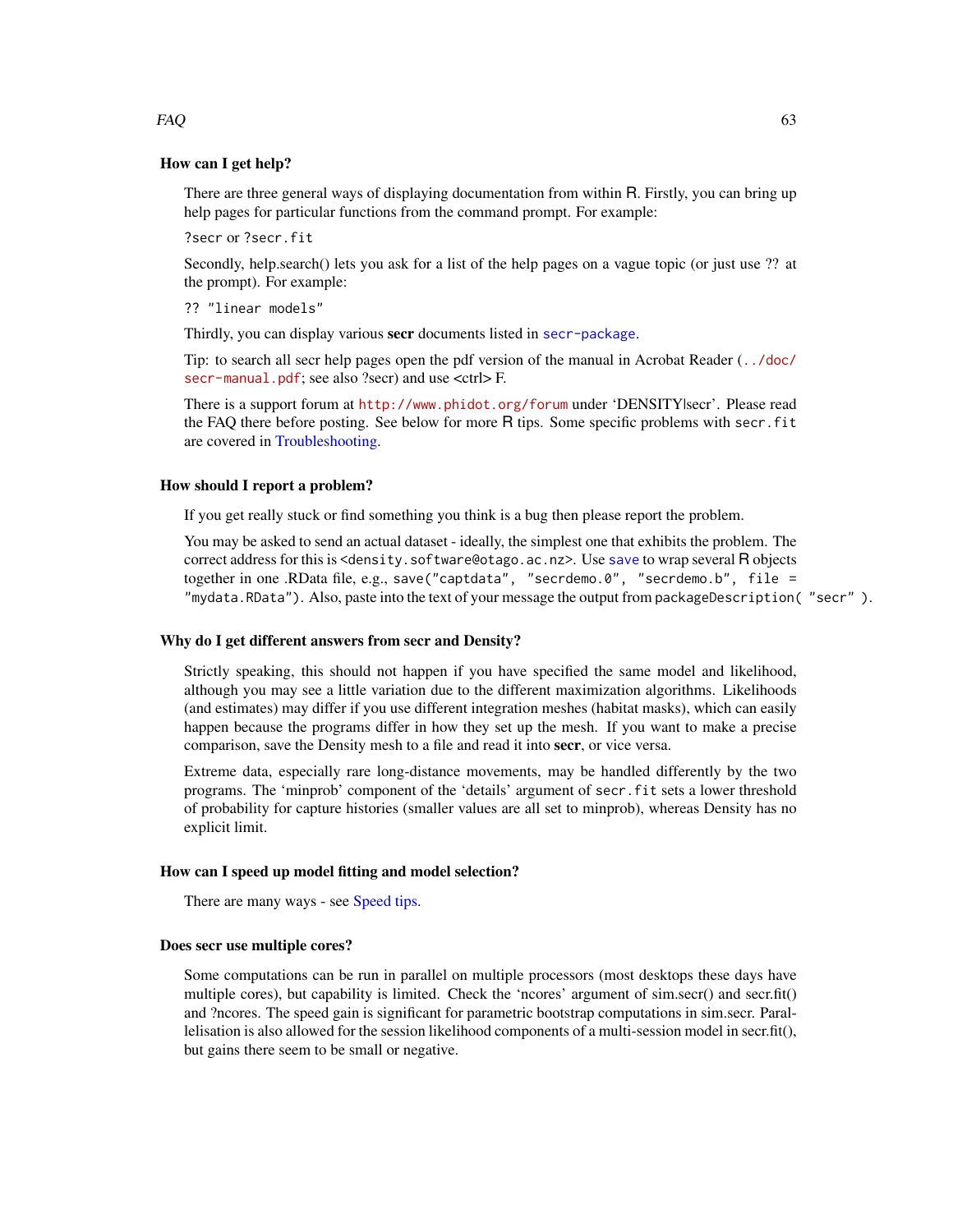#### Can a model use detector-level covariates that vary over time?

Yes. See ?timevaryingcov. However, a more direct way to control for varying effort is provided - see the ['usage'](#page-249-0) atribute, which now allows continuous measure of effort ([../doc/secr-varyingeffort](../doc/secr-varyingeffort.pdf). [pdf](../doc/secr-varyingeffort.pdf)). A tip: covariate models fit more quickly when the covariate takes only a few different values.

#### Things You Might Need To Know About R

The function findFn in package sos lets you search CRAN for R functions by matching text in their documentation.

There is now a vast amount of R advice available on the web. For the terminally frustrated, 'R inferno' by Patrick Burns is recommended ([http://www.burns-stat.com/pages/Tutor/R\\_](http://www.burns-stat.com/pages/Tutor/R_inferno.pdf) [inferno.pdf](http://www.burns-stat.com/pages/Tutor/R_inferno.pdf)). "If you are using R and you think you're in hell, this is a map for you".

Method functions for S3 classes cannot be listed in the usual way by typing the function name at the R prompt because they are 'hidden' in a namespace. Get around this with getAnywhere(). For example:

```
getAnywhere(print.secr)
```
R objects have 'attributes' that usually are kept out of sight. Important attributes are 'class' (all objects), 'dim' (matrices and arrays) and 'names' (lists). secr hides quite a lot of useful data as named 'attributes'. Usually you will use summary and extraction methods (traps, covariates, usage etc.) to view and change the attributes of the various classes of object in secr. If you're curious, you can reveal the lot with 'attributes'. For example, with the demonstration capture history data 'captdata':

traps(captdata) ## extraction method for `traps' attributes(captdata) ## all attributes Also, the function str provides a compact summary of any object:

str(captdata)

# References

Claeskens, G. and Hjort N. L. (2008) *Model Selection and Model Averaging*. Cambridge: Cambridge University Press.

<span id="page-63-0"></span>fx.total *Activity Centres of Detected and Undetected Animals*

## **Description**

The summed probability densities of both observed and unobserved individuals are computed for a fitted model and dataset.

## Usage

```
fx.total(object, sesnum = 1, mask = NULL, ...)
```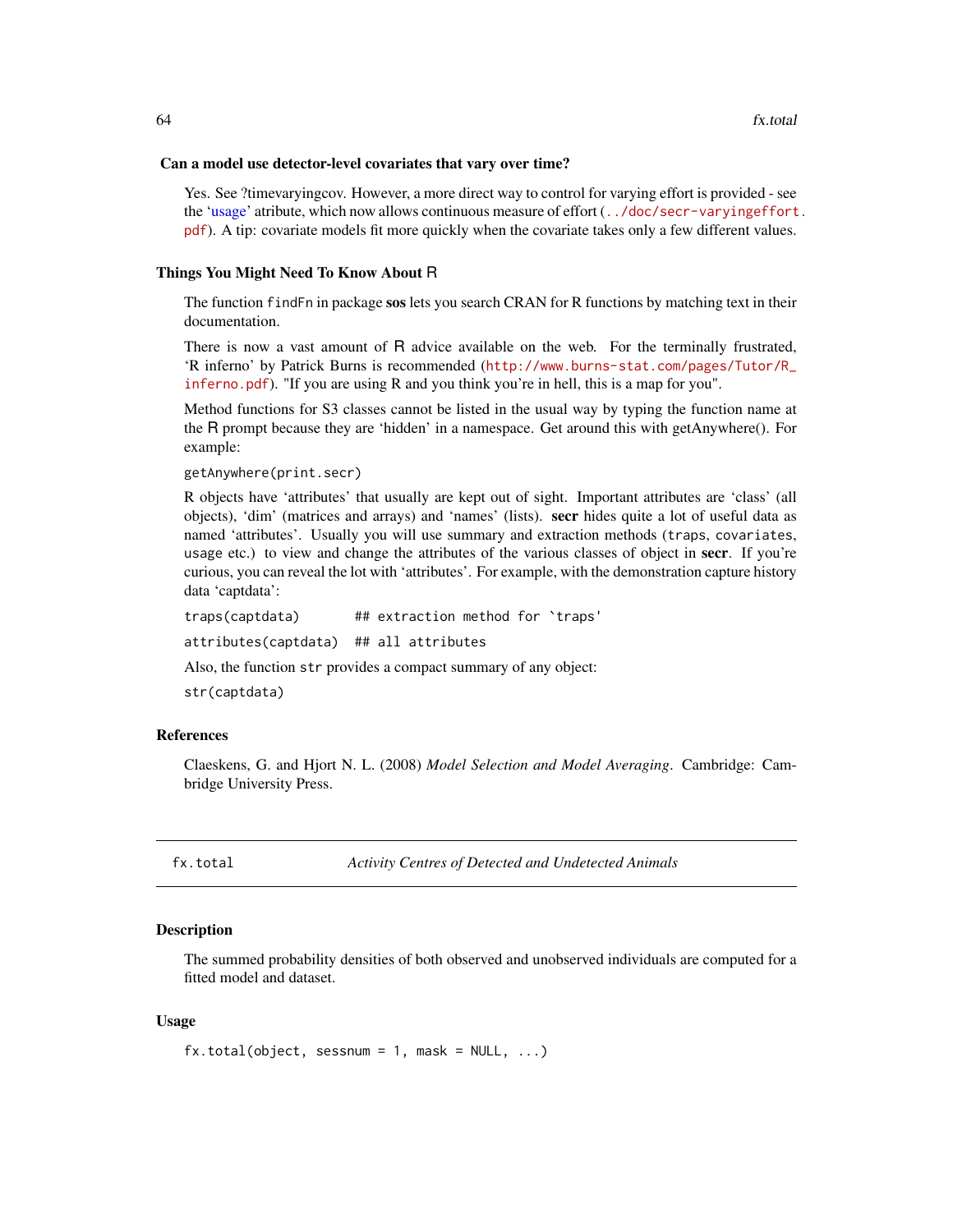#### fx.total 65

#### **Arguments**

| object  | a fitted secr model                                                   |
|---------|-----------------------------------------------------------------------|
| sessnum | session number if object\$capthist spans multiple sessions            |
| mask    | x- and y- coordinates of points at which density will be computed     |
| $\cdot$ | other arguments passed to detectpar and thence to predict. secretion- |

## Details

This function calls [fxi.secr](#page-65-0) for each detected animal and overlays the results to obtain a summed probability density surface D.fx for the locations of the home-range centres of detected individuals.

A separate calculation using [pdot](#page-119-0) provides the expected spatial distribution of undetected animals, as another density surface: crudely,  $D \cdot nc(X) = D(X) * (1 - pdot(X)).$ 

The pointwise sum of the two surfaces is sometimes used to represent the spatial distrbution of the population, but see Notes.

### Value

An object of class 'Dsurface' (a variety of mask) with a 'covariates' attribute that is a dataframe with columns –

| D.fx  | sum of fxi over all detected individuals                  |
|-------|-----------------------------------------------------------|
| D.nc  | expected density of undetected ('not caught') individuals |
| D.sum | sum of D.fx and D.nc                                      |

All densities are in animals per hectare (the 'scale' argument of [plot.Dsurface](#page-125-0) allows the units to be varied later).

## Note

The surface D.sum represents what is known from the data about a specific realisation of the spatial point process for home range centres: varying the intensity of sampling will change its shape. It is not an unbiased estimate of a biologically meaningful density surface. The surface will always tend to lack relief towards the edge of a habitat mask where the main or only contribution is from D.nc.

# References

Borchers, D. L. and Efford, M. G. (2008) Spatially explicit maximum likelihood methods for capture–recapture studies. *Biometrics* 64, 377–385.

## See Also

[fxi.secr](#page-65-0), [fxi.contour](#page-65-0), [pdot](#page-119-0)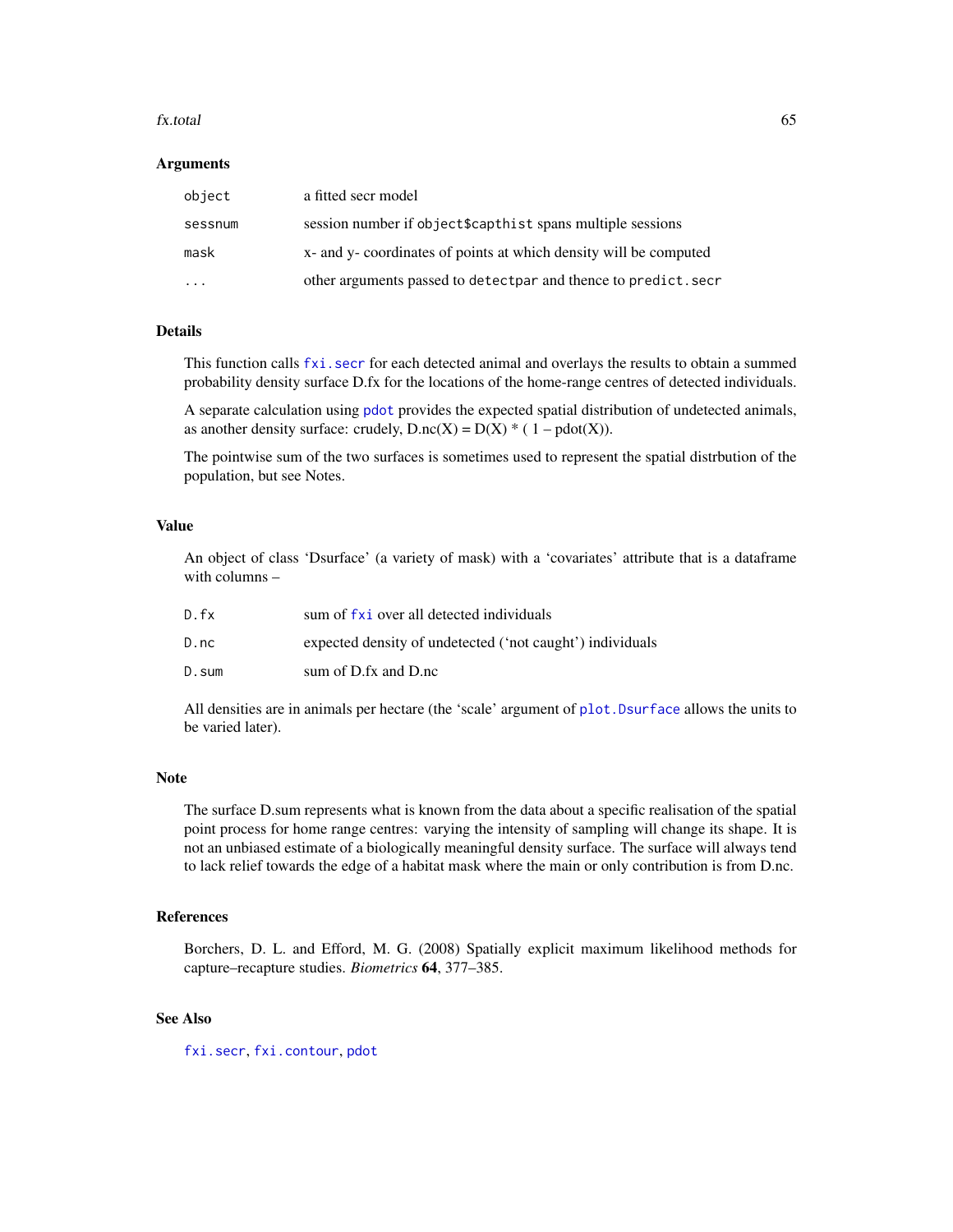## Examples

## Not run:

```
tmp <- fx.total(secrdemo.0)
plot(tmp, covariate = 'D.sum', col = terrain.colors(16),
  plottype = 'shaded')
plot(tmp, covariate = 'D.sum', col = 'white', add = TRUE,
  plottype = 'contour')
spotHeight(tmp, prefix = 'D.sum')
```

```
## End(Not run)
```
<span id="page-65-1"></span>fxi *Probability Density of Home Range Centre*

## <span id="page-65-0"></span>Description

Display contours of the probability density function for the estimated location of one or more range centres, compute values for particular points X, or compute mode of pdf. The pdf is given by  $f(X_j | \omega_i) = Pr(\omega_i | X_j) \pi(X_j)$ , where  $\pi(X)$  is the probability density of range centres across the mask (Borchers and Efford 2008).

#### Usage

```
fxi.contour (object, i = 1, sessnum = 1, border = 100, nx = 64,
   levels = NULL, p = seq(0.1, 0.9, 0.1), plt = TRUE, add = FALSE,
    fitmode = FALSE, plotmode = FALSE, normal = TRUE, fill = NULL, ...)fixi.secr(object, i = 1, sesnum = 1, X, normal = TRUE)fixi.mode(object, i = 1, sessnum = 1, start = NULL, ...)
```
## Arguments

| a fitted secr model                                                                                                          |
|------------------------------------------------------------------------------------------------------------------------------|
| integer or character vector of individuals for which to plot contours, or a single<br>individual as input to other functions |
| session number if object\$capthist spans multiple sessions                                                                   |
| width of blank margin around the outermost detectors                                                                         |
| dimension of interpolation grid in x-direction                                                                               |
| numeric vector of confidence levels for Pr(X wi)                                                                             |
| numeric vector of contour levels as probabilities                                                                            |
| logical to plot contours                                                                                                     |
|                                                                                                                              |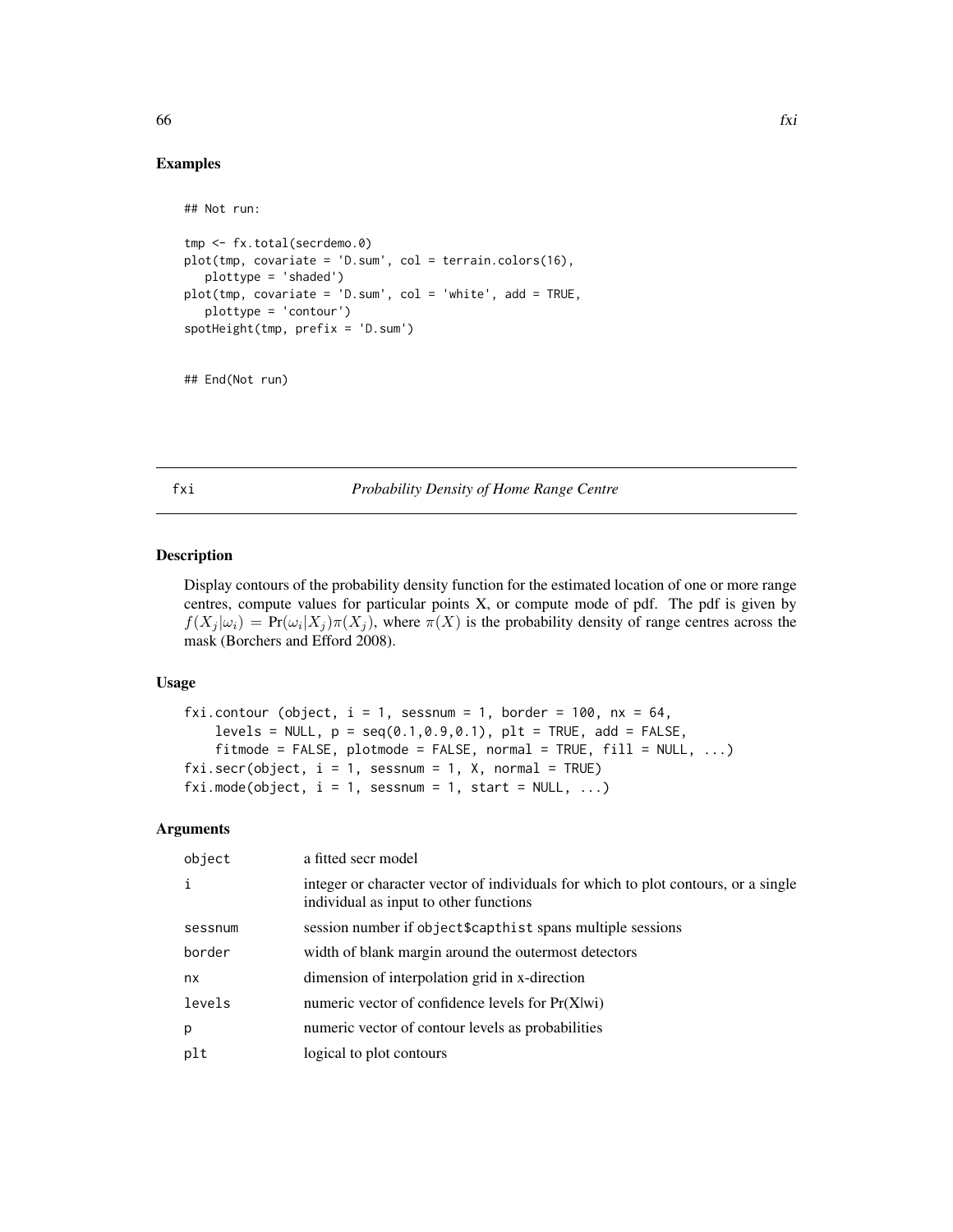| add      | logical to add contour( $s$ ) to an existing plot |
|----------|---------------------------------------------------|
| fitmode  | logical to refine estimate of mode of each pdf    |
| plotmode | logical to plot mode of each pdf                  |
| X        | 2-column matrix of x- and y- coordinates          |
| normal   | logical; should values of pdf be normalised?      |
| fill     | vector of colours to fill contours (optional)     |
| start    | vector of x-y coordinates for maximization        |
|          | additional arguments passed to contour or nlm     |

#### Details

fxi.contour computes contours of probability density for one or more detection histories. Increase nx for smoother contours. If levels is not set, contour levels are set to approximate the confidence levels in p.

fxi.secr computes the probability density for one or more detection histories; X may contain coordinates for one or several points; a dataframe or vector (x then y) will be coerced to a matrix.

fxi.mode attempts to find the x- and y-coordinates corresponding to the maximum of the pdf for a single detection history (i.e. i is of length 1).  $fxi$ . mode calls  $nlm$ .

fxi.contour with fitmode = TRUE calls fxi.mode for each individual. Otherwise, the reported mode is an approximation (mean of coordinates of highest contour).

If i is character it will be matched to row names of object\$capthist (restricted to the relevant session in the case of a multi-session fit); otherwise it will be interpreted as a row number.

Values of the pdf are optionally normalised by dividing by the integral of  $Pr(\omega_i|X)\pi(X)$  over the habitat mask in object.

If start is not provided to fit.mode then the first detector site is used, but this is not guaranteed to work.

The ... argument gives additional control over a contour plot; for example, set drawlabels = FALSE to suppress contour labels.

## Value

fxi.contour –

Coordinates of the plotted contours are returned as a list with one component per polygon. The list is returned invisibly if plt = TRUE.

An additional component 'mode' reports the x-y coordinates of the highest point of each pdf (see Details).

fxi.secr –

Vector of probability densities

fxi.mode –

List with components 'x' and 'y'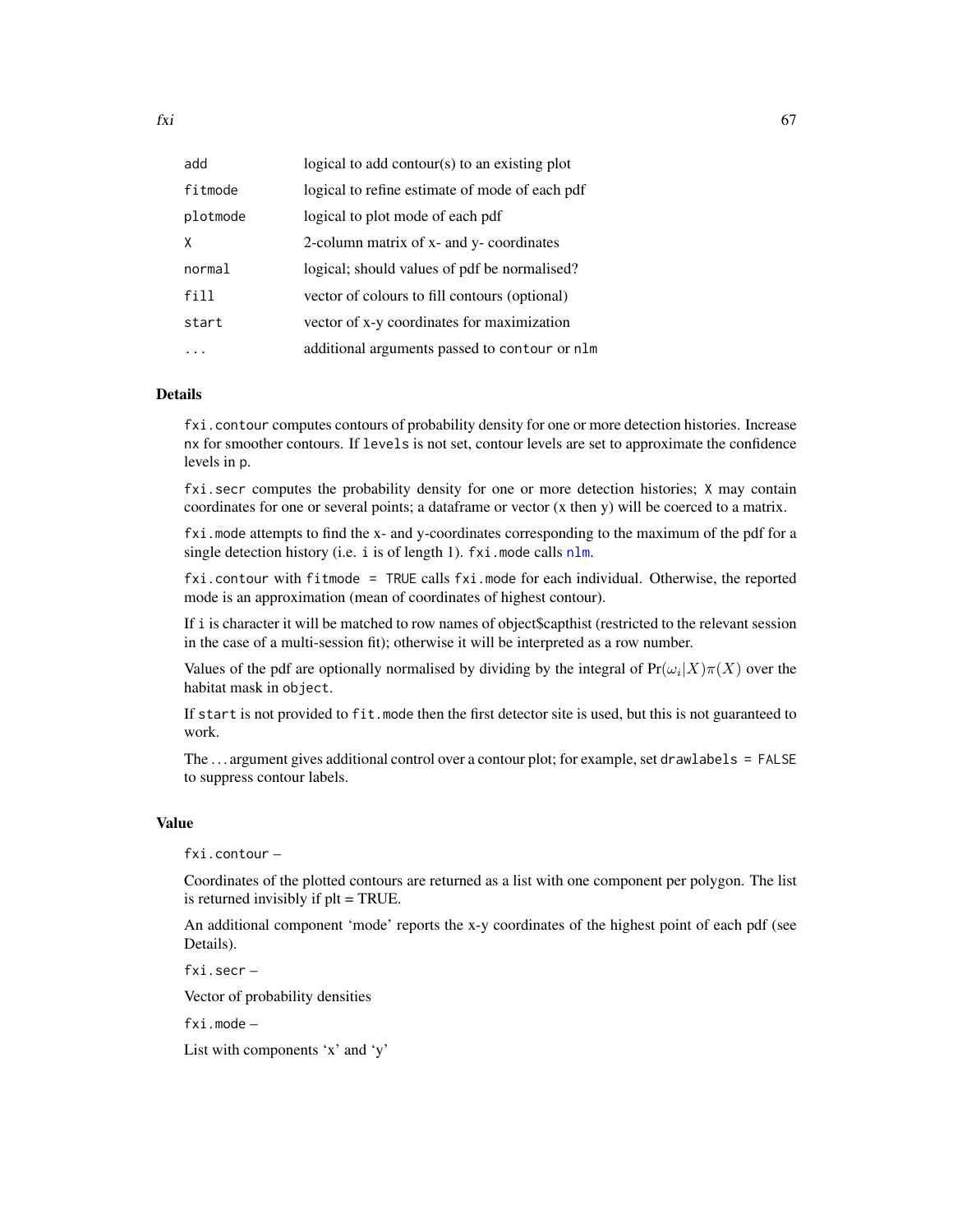# Warning

fxi.mode may fail to find the true mode unless a good starting point is provided.

#### Note

From secr 2.8.3, these functions work with both homogeneous and inhomogeneous Poisson density models, and fxi.secr accepts vector-valued i.

See [fx.total](#page-63-0) for a surface summed across individuals.

#### References

Borchers, D. L. and Efford, M. G. (2008) Spatially explicit maximum likelihood methods for capture–recapture studies. *Biometrics* 64, 377–385.

## See Also

[pdot.contour](#page-31-0), [contour](#page-31-1), [fx.total](#page-63-0)

## Examples

```
fixi.secr(secrdemo.0, i = 1, X = c(365,605))
```

```
## contour first 5 detection histories
plot(secrdemo.0$capthist)
fxi.contour (secrdemo.0, i = 1:5, add = TRUE,
   plotmode = TRUE, drawlabels = FALSE)
```

```
## extract modes only
## these are more reliable than those from fit.mode called directly as
## they use a contour-based approximation for the starting point
fxiout \le fxi.contour (secrdemo.0, i = 1:5, plt = FALSE, fitmode = TRUE)
t(sapply(fxiout, "[[", "mode"))
```

```
## Not run:
 ## using fill colours
 ## lty = 0 suppresses contour lines
 ## nx = 256 ensures smooth outline
 plot(traps(captdata))
 fxi.contour(secrdemo.0, i = 1:5, add = TRUE, p = c(0.5, 0.95), drawlabels
     = FALSE, nx = 256, fill = topo.colors(4), lty = 0)
```
## End(Not run)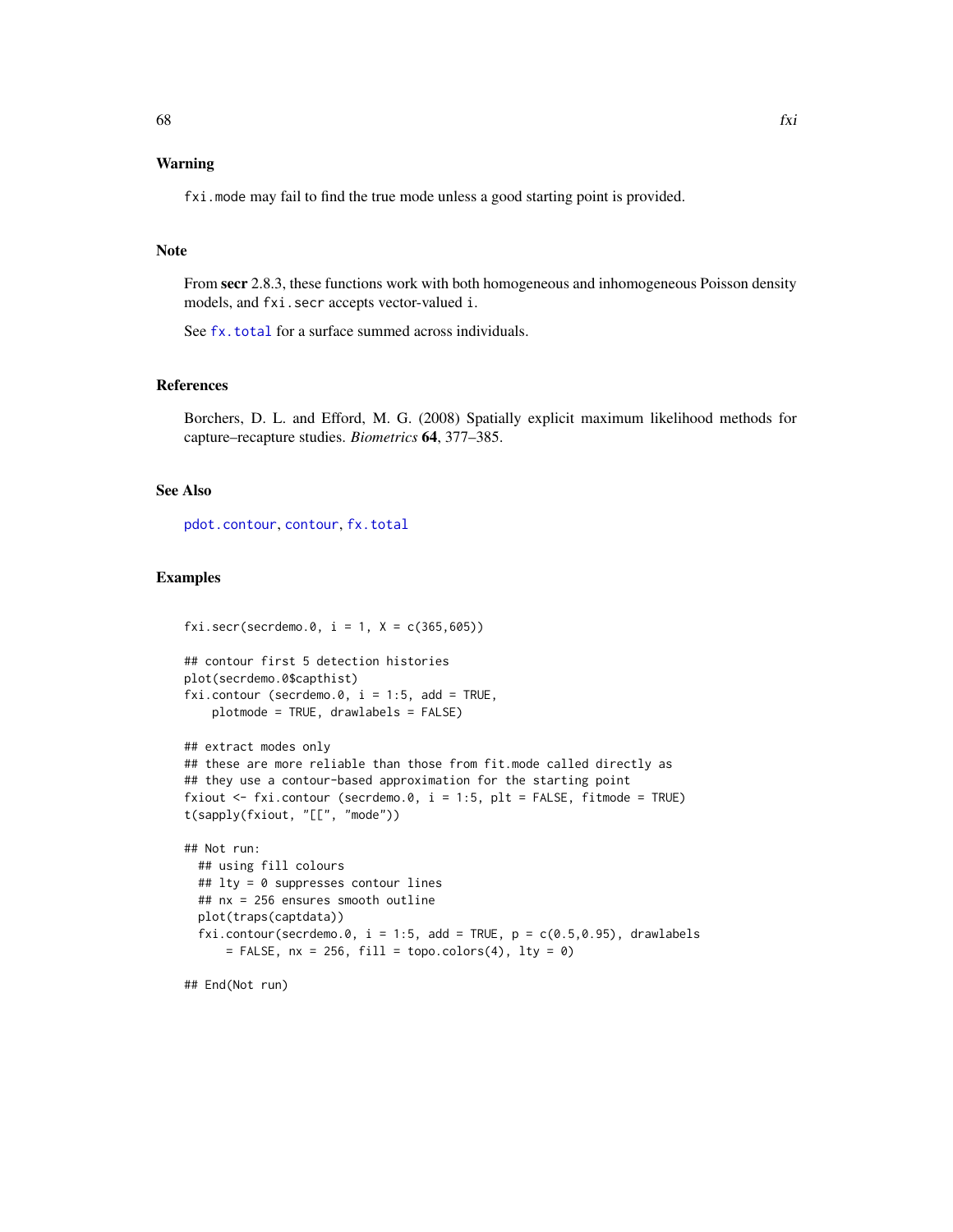## Description

The argument hcov in secr.fit is used to fit a hybrid mixture model. 'Hybrid' refers to a flexible combination of latent classes (as in a finite mixture) and known classes (cf groups or sessions). A hybrid mixture model includes a parameter 'pmix' for the mixing proportion and optionally allows detection parameters to be modelled as class-specific  $( \sim h2)$ . This is particularly useful for modelling sex ratio and sex differences in detection, and matches the Bayesian sex-specific model of Gardner et al. (2010).

For observed animals all of unknown class the model is identical to a finite mixture (i.e. latent-class) model. For observed animals all of known class, the classes are no longer 'latent' and the model is equivalent to a grouped model with an additional binomial factor for class membership.

### Assumptions

hcov identifies a single individual covariate (the class covariate) that should be a factor with two levels, or contain character values that will be coerced to a factor  $(e.g., 'f', 'm')$ . Missing values (NA) are used for individuals of unknown class. If hcov has more than two levels, all but the first two levels are converted to NA (but see exception for h3 models below).

It is assumed that the probability of recording a missing value for the class covariate is independent of the true class membership (e.g., sex equally likely to be recorded for males and females).

## Operational details

A hybrid mixture model is fitted whenever hcov is not NULL. Mixture models include a parameter 'pmix', the mixing proportion. If the covariate identified by hcov is missing ('' or NA) for all individuals *and* a mixture term (h2 or h3) appears in the detection model (e.g.,  $g0 \sim h2$ ) then a conventional finite mixture model is fitted (cf Pledger 2000, Borchers & Efford 2008).

As with finite mixture models, any detection parameter (g0, sigma etc.) may be modelled as depending on mixture class by model specifications such as  $(g0 \sim h2)$ , sigma  $\sim h2$ ). See Examples.

In general hcov has been designed for two classes and two classes are assumed if neither 'h2' nor 'h3' appears in the model formulae. However, there is a small exception: hcov may have three non-missing levels if 'h3' appears in a model formula. Note that h2 cannot be combined with h3; h3 is for advanced use only and has not been fully tested.

The number of fitted parameters is the same as the corresponding finite mixture model if mixture terms ('h2', 'h3') appear in the model formulae. Otherwise (no mixture terms) estimating pmix requires a single extra parameter. The estimate of pmix then depends solely on the observed class proportions in the covariate, and the beta variance-covariance matrix will show zero covariance of pmix with other detection parameters.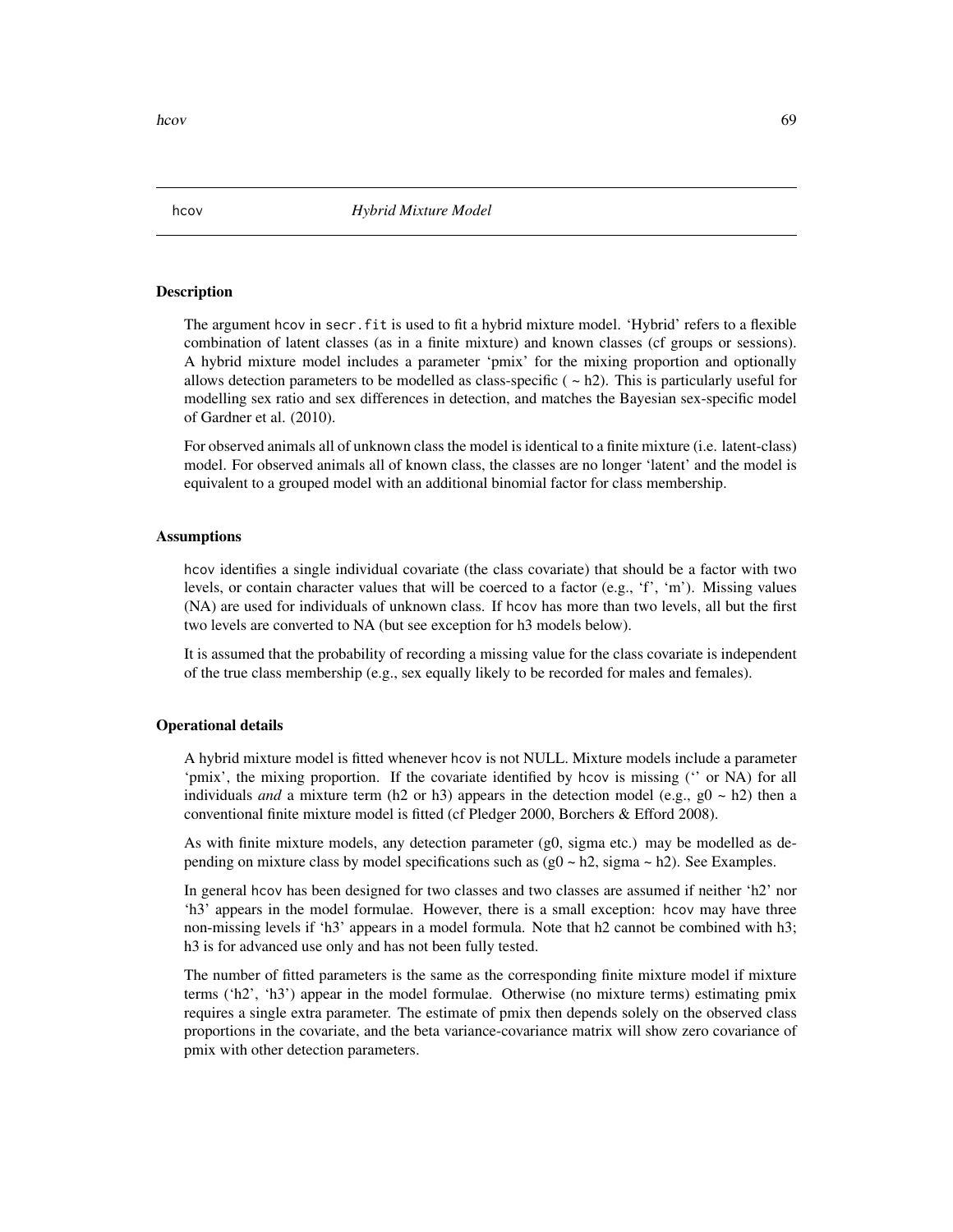Variation in the parameter pmix may be modelled across sessions i.e., models such as  $pmx \sim$  session or pmix ~ Session are valid, as are formulae involving session covariates defined in the sessioncov argument of secr.fit.

If no mixture term appears in the formula for pmix then one is added automatically (usually 'h2'). This serves mostly to keep track of values in the output.

Attempting to model pmix as a function of individual covariates or other within-session terms (t, b etc.) will cause an error.

#### Interpreting output

When you display a fitted secr model the parameter estimates are in a final section headed 'Fitted (real) parameters evaluated at base levels of covariates'. The same output may be obtained by calling the predict method directly. Calling predict has the advantage that you can obtain estimates for levels of the covariates other than the base levels, by specifying newdata. An example below shows how to specify h2 in newdata. [Note: predict is generic, and you must consult ?predict.secr to see the help for the specific implementation of this method for fitted secr objects].

The output from predict. secr for a mixture model is a list with one component for each (possibly latent) class. Each row corresponds to a fitted real parameter: ordinarily these include the detection parameters (e.g., g0, sigma) and the mixing proportion (pmix).

In the case of a model fitted by maximizing the full likelihood (CL = FALSE), density D will also appear in the output. Note that only one parameter for density is estimated, the total density across classes. This total density figure appears twice in the output, once for each class.

The standard error (SE.estimate) is shown for each parameter. These are asymptotic estimates backtransformed from the link scale. The confidence limits are also back-transformed from the link scale (95% CI by default; vary alpha in predict.secr if you want e.g. 90% CI).

The mixing proportion pmix depends on the composition of the sample with respect to hcov and the detection model. For a null detection model the mixing proportion is exactly the proportion in the sample, with appropriate binomial confidence limits. Otherwise, the mixing proportion adjusts for class differences in the probability and scale of detection (see Examples).

The preceding refers to the default behaviour when  $pmix \sim h2$ . It is possible also to fix the mixing proportion at any arbitrary value (e.g., fixed = list( $pmix = 0.5$ ) for 1:1 sex ratio).

On output the classes are tagged with the factor levels of hcov, regardless of how few or how many individuals were actually of known class. If only a small fraction were of known class, and there is cryptic variation unrelated to hcov, then the association between the fitted classes and the nominal classes (i.e. levels of hcov) may be weak, and should not be trusted.

#### Limitations

Hybrid mixture models are incompatible with groups as presently implemented.

The hcov likelihood conditions on the number of known-class individuals. A model fitted with hcov = NULL or with a different hcov covariate has in effect a different data set, and likelihoods, deviances or AICs cannot be compared. AIC can be used to compare models provided they all have the same hcov covariate in the call to secr.fit, whether or not h2 appears in the model definition.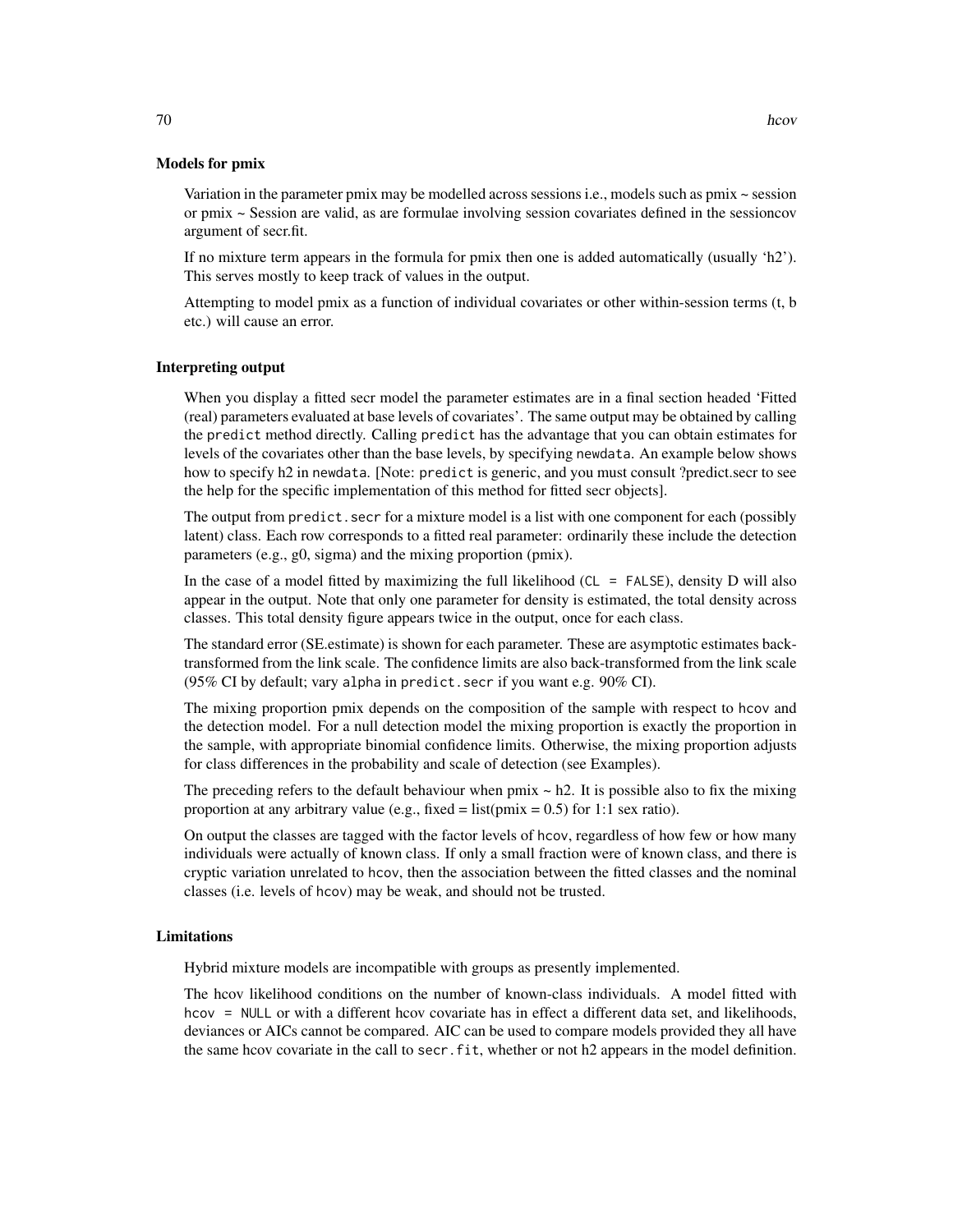#### hcov 71

## Likelihood

The likelihood of the hybrid mixture model is detailed in an appendix of the vignette [../doc/](../doc/secr-finitemixtures.pdf) [secr-finitemixtures.pdf](../doc/secr-finitemixtures.pdf).

#### References

Borchers, D.L. and Efford, M.G. (2008) Spatially explicit maximum likelihood methods for capture– recapture studies. *Biometrics* 64, 377–385.

Gardner, B., Royle, J.A., Wegan, M.T., Rainbolt, R. and Curtis, P. (2010) Estimating black bear density using DNA data from hair snares. *Journal of Wildlife Management* 74, 318–325.

Pledger, S. (2000) Unified maximum likelihood estimates for closed capture–recapture models using mixtures. *Biometrics* 56, 434–442.

#### See Also

[secr.fit](#page-176-0)

## Examples

```
## Not run:
```

```
## house mouse dataset, morning trap clearances
## 81 female, 78 male, 1 unknown
morning \leq subset(housemouse, occ = c(1,3,5,7,9))
summary(covariates(morning))
## speedy model fitting with coarse mask
mmask <- make.mask(traps(morning), buffer = 20, nx = 32)
## assuming equal detection of males and females
## fitted sex ratio p(female) = 0.509434 = 81 / (81 + 78)
fit.0 \le secr.fit(morning, hcov = "sex", mask = mmask, trace = FALSE)
predict(fit.0)
## allowing sex-specific detection parameters
## this leads to new estimate of sex ratio
fit.h2 <- secr.fit(morning, hcov = "sex", mask = mmask, trace = FALSE,
    model = list(g0 \sim h2, sigma \sim h2)predict(fit.h2)
## specifying newdata for h2 - equivalent to predict(fit.h2)
predict(fit.h2, newdata = data.frame(h2 = factor(c('f', 'm'))))## conditional likelihood fit of preceding model
## estimate of sex ratio does not change
fit.CL.h2 <- secr.fit(morning, hcov = "sex", mask = mmask, trace = FALSE,
    CL = TRUE, model = list(g0 ~ h2, sigma ~ h2))
predict(fit.CL.h2)
```
## did sexes differ in detection parameters?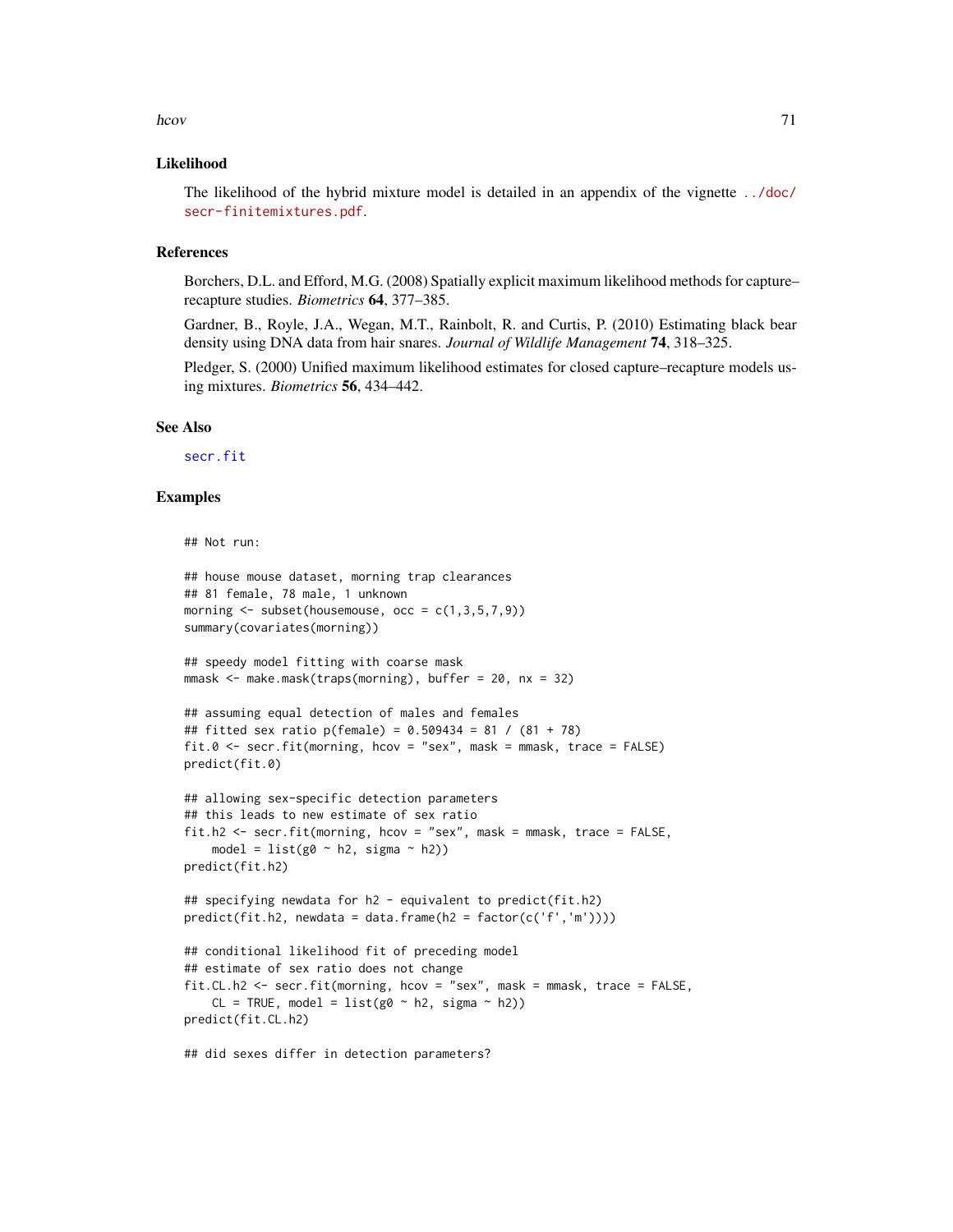```
fit.CL.0 <- secr.fit(morning, hcov = "sex", mask = mmask, trace = FALSE,
    CL = TRUE, model = list(g0 ~ 1, sigma ~ 1))
LR.test(fit.CL.h2, fit.CL.0)
## did sex ratio deviate from 1:1?
fit.CL.h2.50 <- secr.fit(morning, hcov = "sex", mask = mmask, trace = FALSE,
    CL = TRUE, model = list(g0 \sim h2, sigma \sim h2), fixed = list(pmix = 0.5))
LR.test(fit.CL.h2, fit.CL.h2.50)
## did sexes show extra-compensatory variation in lambda0?
## (Efford and Mowat 2014)
fit.CL.a0 <- secr.fit(morning, hcov = "sex", mask = mmask, trace = FALSE,
    CL = TRUE, model = list(a0 ~ 1, sigma ~ h2))LR.test(fit.CL.h2, fit.CL.a0)
## trend in ovenbird sex ratio, assuming sex-specific detection
omask <- make.mask(traps(ovenCH), buffer = 300, nx = 32)
fit.sextrend <- secr.fit(ovenCH, model = list(g0~h2, sigma~h2, pmix~Session),
    hcov = "Sex", CL = TRUE, mask = omask)predict(fit.sextrend)[1:5]
```
## End(Not run)

#### head *First or Last Part of an Object*

## Description

Returns the first or last parts of secr objects

## Usage

```
## S3 method for class 'mask'
head(x, n=6L, \ldots)## S3 method for class 'Dsurface'
head(x, n=6L, \ldots)## S3 method for class 'traps'
head(x, n=6L, ...)## S3 method for class 'capthist'
head(x, n=6L, ...)## S3 method for class 'mask'
tail(x, n=6L, ...)## S3 method for class 'Dsurface'
tail(x, n=6L, \ldots)## S3 method for class 'traps'
tail(x, n=6L, \ldots)## S3 method for class 'capthist'
tail(x, n=6L, \ldots)
```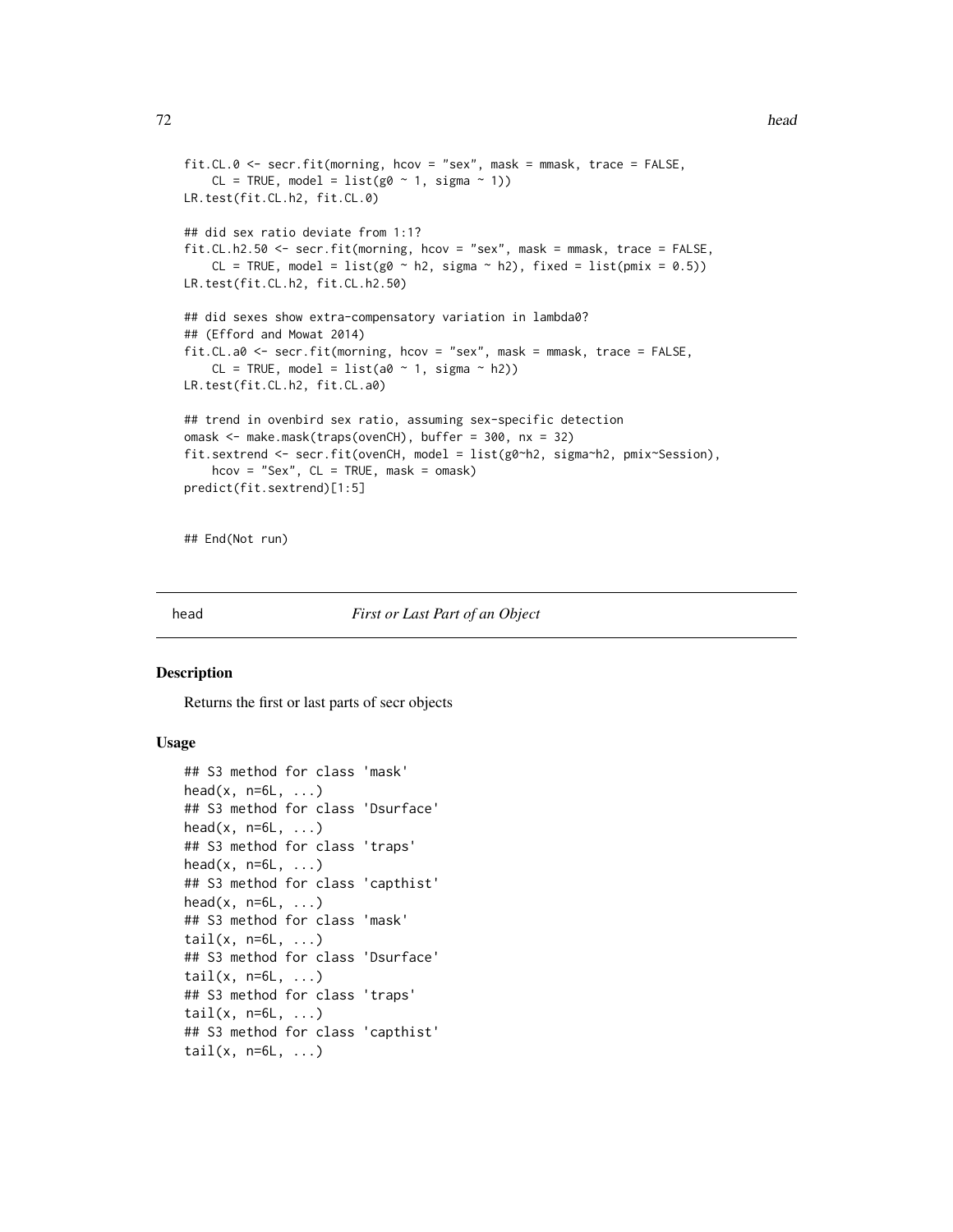#### homerange 73

#### Arguments

| $\mathsf{X}$ | 'mask', 'traps' or 'capthist' object                                                                                                                                                                                                           |
|--------------|------------------------------------------------------------------------------------------------------------------------------------------------------------------------------------------------------------------------------------------------|
| n.           | a single integer. If positive, size for the resulting object: number of elements for<br>a vector (including lists), rows for a matrix or data frame or lines for a function.<br>If negative, all but the n last/first number of elements of x. |
| $\cdot$      | other arguments passed to subset                                                                                                                                                                                                               |

# Details

These custom S3 methods retain the class of the target object, unlike the default methods applied to 'mask', 'Dsurface', 'traps' or 'capthist' objects.

# Value

An object of the same class as x, but (usually) fewer rows.

## See Also

[head](#page-71-0), [tail](#page-0-0)

#### Examples

head(possummask)

homerange *Home Range Statistics*

#### <span id="page-72-0"></span>Description

Some ad hoc measures of home range size may be calculated in secr from capture–recapture data:

dbar is the mean distance between consecutive capture locations, pooled over individuals (e.g. Efford 2004). moves returns the raw distances.

MMDM (for 'Mean Maximum Distance Moved') is the average maximum distance between detections of each individual i.e. the observed range length averaged over individuals (Otis et al. 1978).

ARL or 'Asymptotic Range Length') is obtained by fitting an exponential curve to the scatter of observed individual range length vs the number of detections of each individual (Jett and Nichols 1987: 889).

RPSV (for 'Root Pooled Spatial Variance') is a measure of the 2-D dispersion of the locations at which individual animals are detected, pooled over individuals.

# Usage

```
dbar(capthist, userdist = NULL, ...)MMDM(capthist, min.recapt = 1, full = FALSE, userdist = NULL, ...)
ARL(capthist, min.recapt = 1, plt = FALSE, full = FALSE, userdist = NULL, \ldots)
moves(capthist, userdist = NULL, ...)RPSV(capthist)
```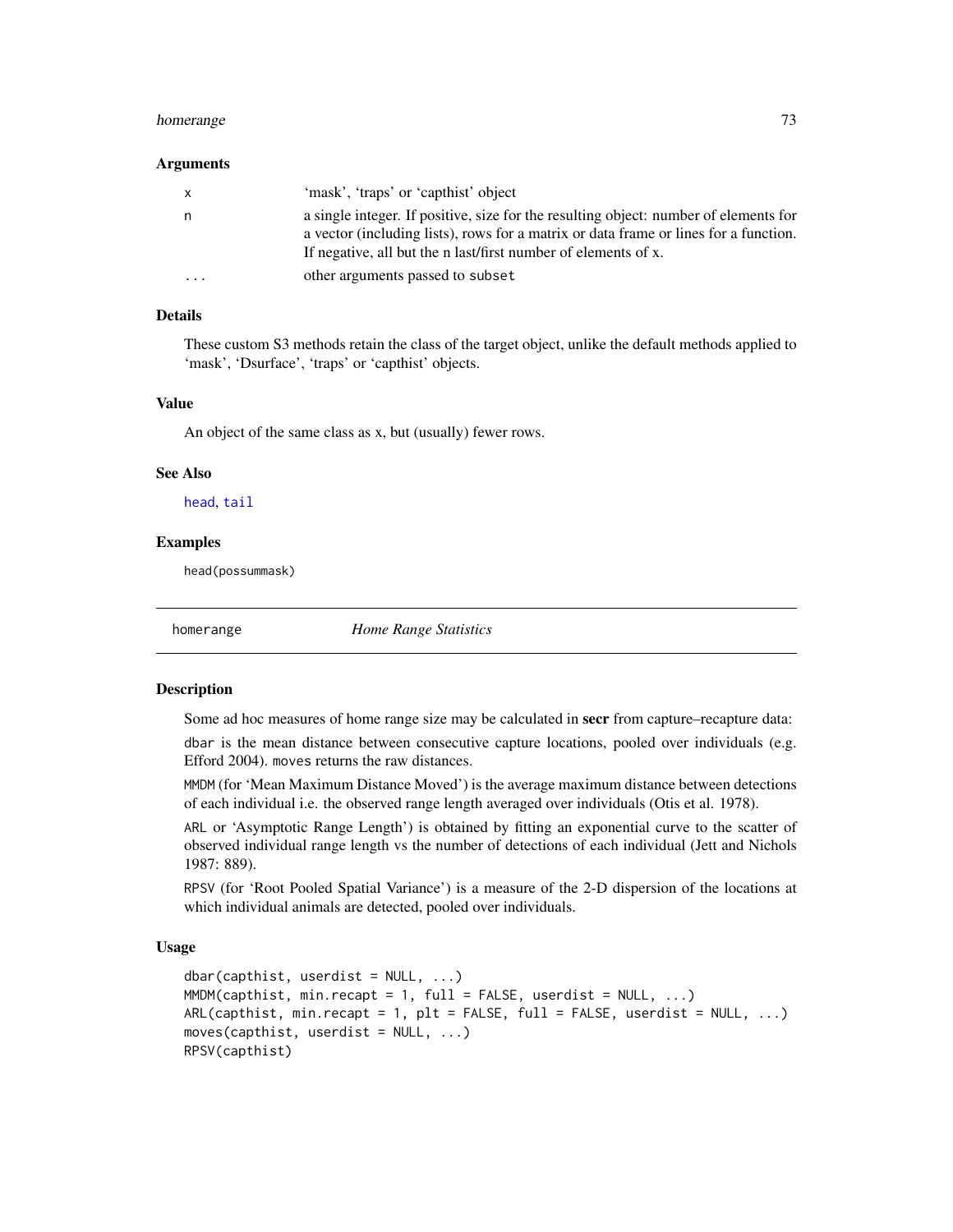## **Arguments**

| capthist   | object of class capthist                                                       |
|------------|--------------------------------------------------------------------------------|
| userdist   | function or matrix with user-defined distances                                 |
| $\cdots$   | other arguments passed to userdist function, if required                       |
| min.recapt | integer minimum number of recaptures for a detection history to be used        |
| plt        | logical; if TRUE observed range length is plotted against number of recaptures |
| full       | logical; set to TRUE for detailed output                                       |

## **Details**

dbar is defined as

$$
\overline{d} = \frac{\sum_{i=1}^{n} \sum_{j=1}^{n_i - 1} \sqrt{(x_{i,j} - x_{i,j+1})^2 + (y_{i,j} - y_{i,j+1})^2}}{\sum_{i=1}^{n} (n_i - 1)}
$$

RPSV is defined as

$$
RPSV = \sqrt{\frac{\sum_{i=1}^{n} \sum_{j=1}^{n_i} [(x_{i,j} - \overline{x}_i)^2 + (y_{i,j} - \overline{y}_i)^2]}{\sum_{i=1}^{n} (n_i - 1) - 1}}
$$

dbar and RPSV have a specific role as proxies for detection scale in inverse-prediction estimation of density (Efford 2004; see ip. secr).

RPSV is used in autoini to obtain plausible starting values for maximum likelihood estimation. MMDM and ARL discard data from detection histories containing fewer than min.recapt+1 detections. The userdist option is included for exotic non-Euclidean cases (see e.g. secr. fit [details\)](#page-42-0). RPSV is not defined for non-Euclidean distances.

## Value

Scalar distance in metres, or a list of such values if capthist is a multi-session list.

The full argument may be used with MMDM and ARL to return more extensive output, particularly the observed range length for each detection history.

## Note

All measures are affected by the arrangement of detectors. dbar is also affected quite strongly by serial correlation in the sampled locations. Using dbar with 'proximity' detectors raises a problem of interpretation, as the original sequence of multiple detections within an occasion is unknown. RPSV is a value analogous to the standard deviation of locations about the home range centre.

The value returned by dbar for 'proximity' or 'count' detectors is of little use because multiple detections of an individual within an occasion are in arbitrary order.

Inclusion of these measures in the secr package does not mean they are recommended for general use! It is usually better to use a spatial parameter from a fitted model (e.g.,  $\sigma$  of the half-normal detection function). Even then, be careful that  $\sigma$  is not 'contaminated' with behavioural effects (e.g. attraction of animal to detector) or 'detection at a distance'.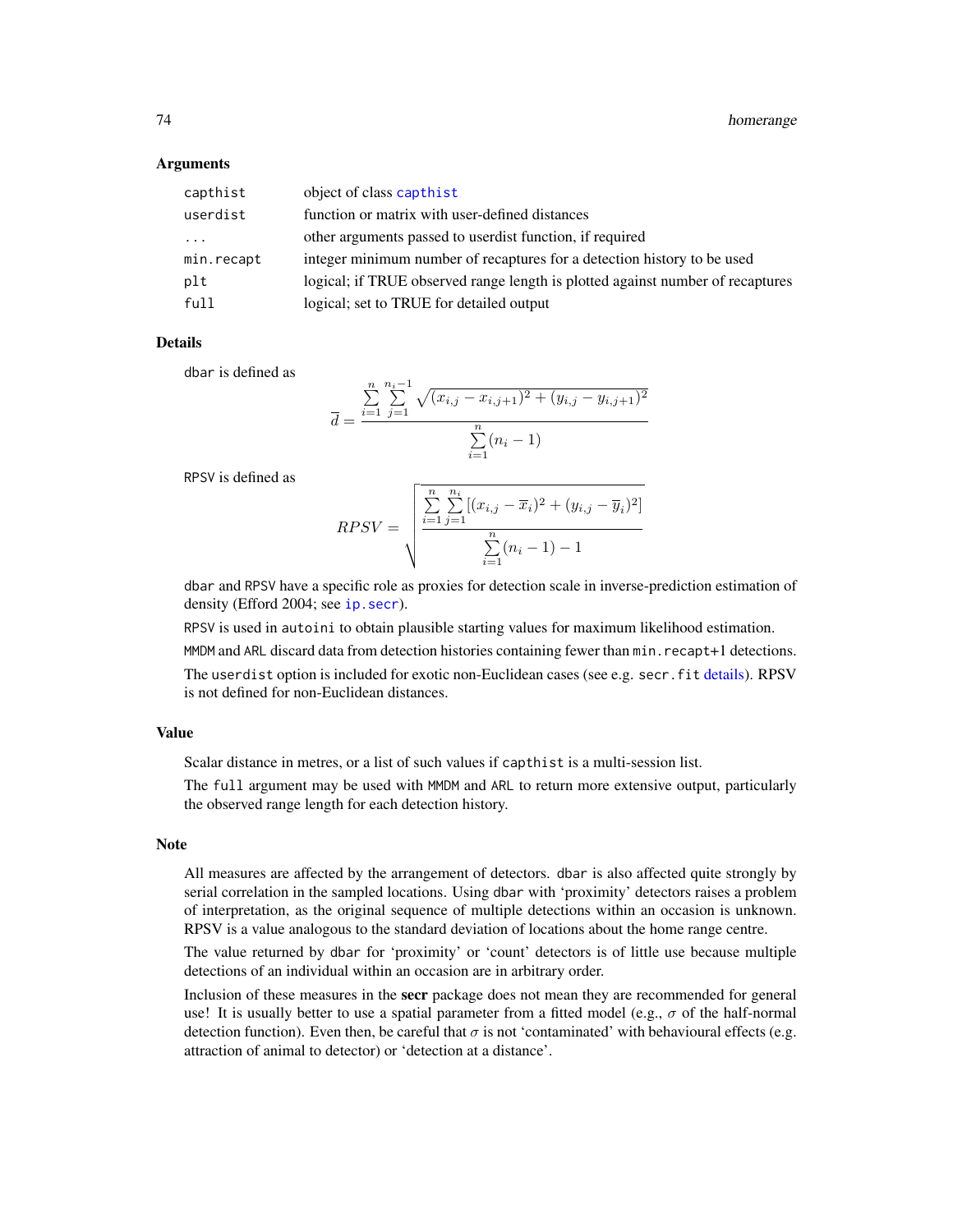#### hornedlizard 75

### References

Efford, M. G. (2004) Density estimation in live-trapping studies. *Oikos* 106, 598–610.

Jett, D. A. and Nichols, J. D. (1987) A field comparison of nested grid and trapping web density estimators. *Journal of Mammalogy* 68, 888–892.

Otis, D. L., Burnham, K. P., White, G. C. and Anderson, D. R. (1978) Statistical inference from capture data on closed animal populations. *Wildlife Monographs* 62, 1–135.

#### See Also

[autoini](#page-13-0)

#### Examples

dbar(captdata) RPSV(captdata)

hornedlizard *Flat-tailed Horned Lizard Dataset*

#### **Description**

Data from multiple searches for flat-tailed horned lizards (*Phrynosoma mcalli*) on a plot in Arizona, USA.

#### Usage

hornedlizard

## Details

The flat-tailed horned lizard (*Phrynosoma mcalli*) is a desert lizard found in parts of southwestern Arizona, southeastern California and northern Mexico. There is considerable concern about its conservation status. The species is cryptically coloured and has the habit of burying under the sand when approached, making it difficult or impossible to obtain a complete count (Grant and Doherty 2007).

K. V. Young conducted a capture–recapture survey of flat-tailed horned lizards 25 km south of Yuma, Arizona, in the Sonoran Desert. The habitat was loose sand dominated by creosote bush and occasional bur-sage and Galletta grass. A 9-ha plot was surveyed 14 times over 17 days (14 June to 1 July 2005). On each occasion the entire 300 m x 300 m plot was searched for lizards. Locations within the plot were recorded by handheld GPS. Lizards were captured by hand and marked individually on their underside with a permanent marker. Marks are lost when the lizard sheds, but this happens infrequently and probably caused few or no identification errors during the 2.5-week study.

A total of 68 individuals were captured 134 times. Exactly half of the individuals were recaptured at least once.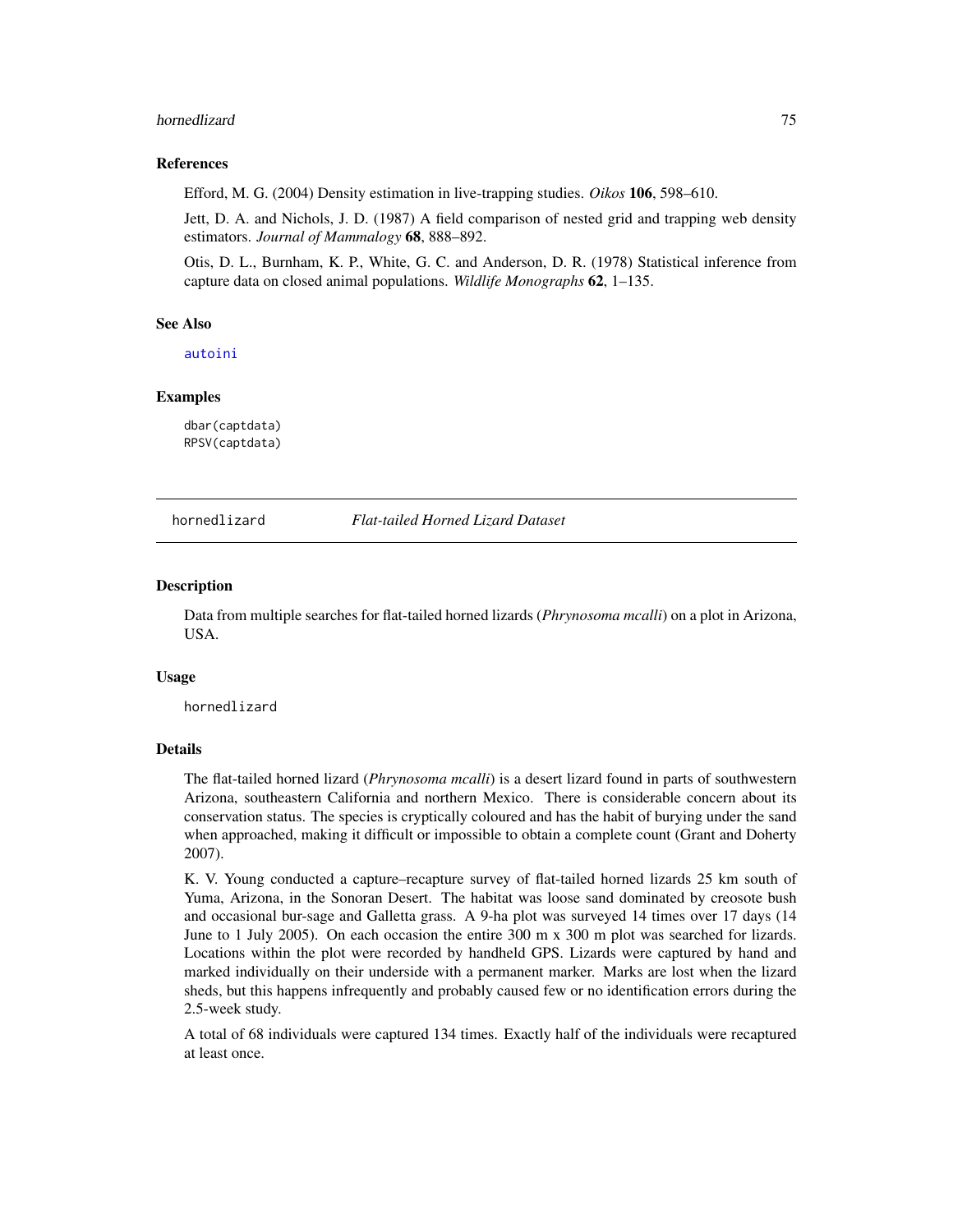Royle and Young (2008) analysed the present dataset to demonstrate a method for density estimation using data augmentation and MCMC simulation. They noted that the plot size was much larger than has been suggested as being practical in operational monitoring efforts for this species, that the plot was chosen specifically because a high density of individuals was present, and that high densities typically correspond to less movement in this species. The state space in their analysis was a square comprising the searched area and a 100-m buffer (J. A. Royle pers. comm.).

The detector type for these data is 'polygonX' and there is a single detector (the square plot). The data comprise a capture history matrix (the body of hornedlizardCH) and the x-y coordinates of each positive detection (stored as an attribute that may be displayed with the 'xy' function); the 'traps' attribute of hornedlizardCH contains the vertices of the plot. See [../doc/](../doc/secr-datainput.pdf) [secr-datainput.pdf](../doc/secr-datainput.pdf) for guidance on data input.

Non-zero entries in a polygonX capture-history matrix indicate the number of the polygon containing the detection. In this case there was just one polygon, so entries are 0 or 1. No animal can appear more than once per occasion with the polygonX detector type, so there is no need to specify 'binom $N = 1$ ' in secr.fit.

> Object Description hornedlizardCH single-session capthist object

#### Source

Royle and Young (2008) and J. A. Royle (pers. comm.), with additional information from K. V. Young (pers. comm.).

#### References

Efford, M. G. (2011) Estimation of population density by spatially explicit capture–recapture analysis of data from area searches. *Ecology* 92, 2202–2207.

Grant, T. J. and Doherty, P. F. (2007) Monitoring of the flat-tailed horned lizard with methods incorporating detection probability. *Journal of Wildlife Management* 71, 1050–1056

Marques, T. A., Thomas, L. and Royle, J. A. (2011) A hierarchical model for spatial capture– recapture data: Comment. *Ecology* 92, 526–528.

Royle, J. A. and Young, K. V. (2008) A hierarchical model for spatial capture–recapture data. *Ecology* 89, 2281–2289.

## See Also

[capthist](#page-17-0), [detector](#page-46-0), [reduce.capthist](#page-162-0)

## Examples

```
plot(hornedlizardCH, tracks = TRUE, varycol = FALSE,
   lab1 = TRUE, laboff = 6, border = 10, title =
    "Flat-tailed Horned Lizards (Royle & Young 2008)")
```

```
table(table(animalID(hornedlizardCH)))
```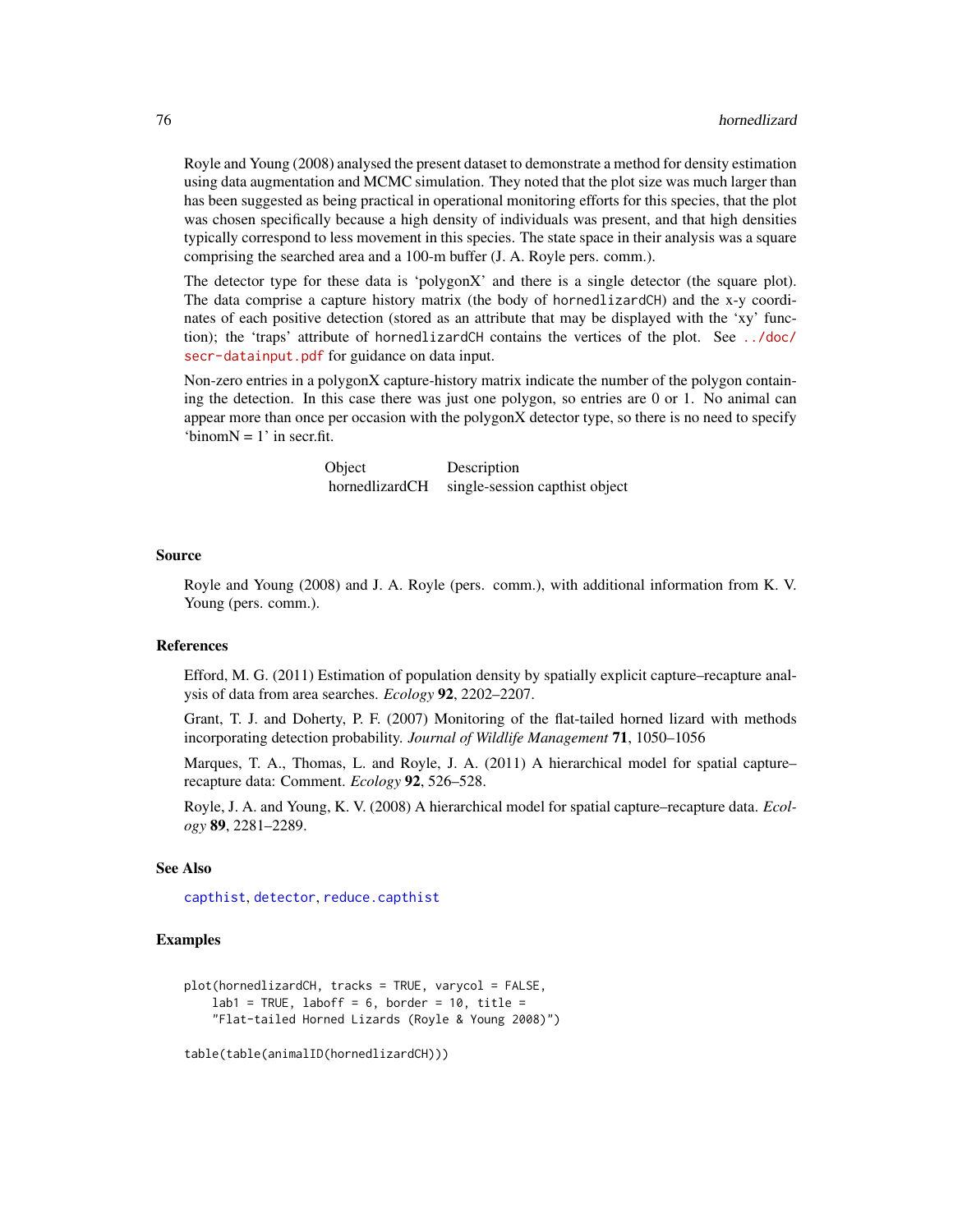#### housemouse **77**

```
traps(hornedlizardCH)
## show first few x-y coordinates
head(xy(hornedlizardCH))
## Not run:
## Compare default (Poisson) and binomial models for number
## caught
FTHL.fit <- secr.fit(hornedlizardCH)
FTHLbn.fit <- secr.fit(hornedlizardCH, details =
    list(distribution = "binomial"))
collate(FTHL.fit, FTHLbn.fit)[,,,"D"]
## Collapse occasions (does not run faster)
hornedlizardCH.14 <- reduce(hornedlizardCH, newoccasions =
    list(1:14), outputdetector = "polygon")
FTHL14.fit <- secr.fit(hornedlizardCH.14, binomN = 14)
## End(Not run)
```
housemouse *House mouse live trapping data*

## Description

Data of H. N. Coulombe from live trapping of feral house mice (*Mus musculus*) in a salt marsh, California, USA.

#### Usage

housemouse

#### Details

H. N. Coulombe conducted a live-trapping study on an outbreak of feral house mice in a salt marsh in mid-December 1962 at Ballana Creek, Los Angeles County, California. A square 10 x 10 grid was used with 100 Sherman traps spaced 3 m apart. Trapping was done twice daily, morning and evening, for 5 days.

The dataset was described by Otis et al. (1978) and distributed with their CAPTURE software (now available from <http://http://www.mbr-pwrc.usgs.gov/software.html>). Otis et al. (1978 p. 62, 68) cite Coulombe's unpublished 1965 master's thesis from the University of California, Los Angeles, California.

The data are provided as a single-session capthist object. There are two individual covariates: sex (factor levels 'f', 'm') and age class (factor levels 'j', 'sa', 'a'). The sex of two animals is not available (NA); it is necessary to drop these records for analyses using 'sex'.

The datasets were originally in the CAPTURE 'xy complete' format which for each detection gives the 'column' and 'row' numbers of the trap (e.g. '95' for a capture in the trap at position  $(x=9,$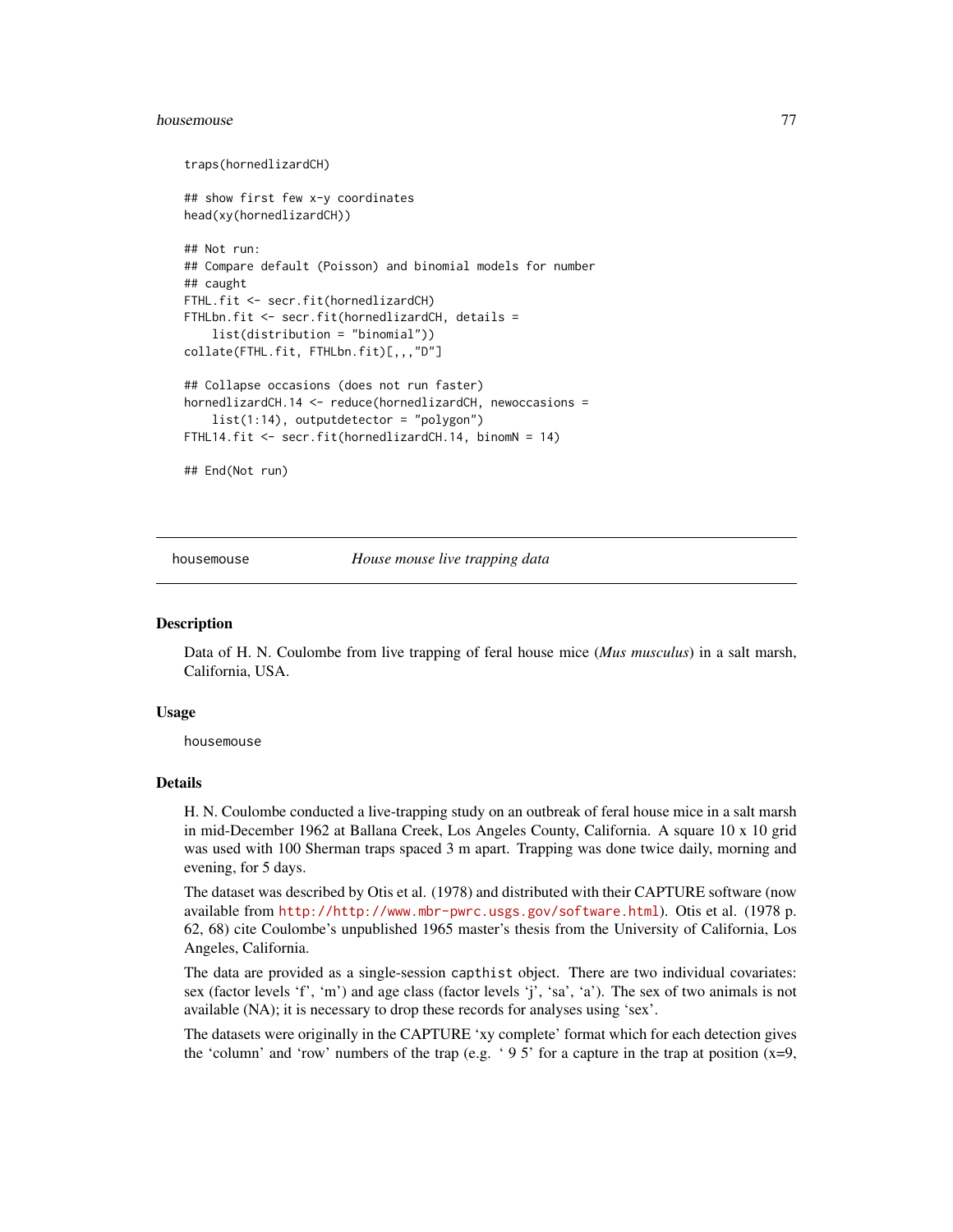y=5) on the grid). Trap identifiers have been recoded as strings with no spaces by inserting zeros (e.g. '0905' in this example).

Sherman traps are designed to capture one animal at a time, but the data include 30 double captures and one occasion when there were 4 individuals in a trap at one time. The true detector type therefore falls between 'single' and 'multi'. Detector type is set to 'multi' in the distributed data objects.

Otis et al. (1978) report various analyses including a closure test on the full data, and model selection and density estimation on data from the mornings only. We include several secr models fitted to the 'morning' data (morning.0, morning.b etc.). Of these, a model including individual heterogeneity in both g0 and sigma has the lowest AIC.

| Object              | Description                                                 |
|---------------------|-------------------------------------------------------------|
| housemouse          | capthist object                                             |
| housemouse.0        | fitted secr model – null                                    |
| housemouse.ampm     | fitted secr model $-$ g0 differs morning vs afternoon       |
| housemouse.ampmh2h2 | fitted secr model – as above, finite mixture g0, sigma      |
| morning.0           | fitted secr model – morning data only, null                 |
| morning.0h2         | fitted secr model – mornings, null g0, finite mixture sigma |
| morning.b           | fitted secr model – mornings, trap response $g0$            |
| morning.h2          | fitted secr model – mornings, finite mixture $g0$           |
| morning.h2h2        | fitted secr model – mornings, finite mixture g0, sigma      |
| morning.t           | fitted secr model – mornings, day-specific $g0$             |
|                     |                                                             |

## Source

File 'examples' distributed with program CAPTURE.

## References

Otis, D. L., Burnham, K. P., White, G. C. and Anderson, D. R. (1978) Statistical inference from capture data on closed animal populations. *Wildlife Monographs* 62, 1–135.

## Examples

```
plot(housemouse, title = paste("Coulombe (1965), Mus musculus,",
    "California salt marsh"), border = 5, rad = 0.5,
   gridlines = FALSE)
morning \leq subset(housemouse, occ = c(1,3,5,7,9))
summary(morning)
## drop 2 unknown-sex mice
known.sex <- subset(housemouse, !is.na(covariates(housemouse)$sex))
## reveal multiple captures
table(trap(housemouse), occasion(housemouse))
```
AIC(morning.0, morning.b, morning.t, morning.h2, morning.0h2, morning.h2h2)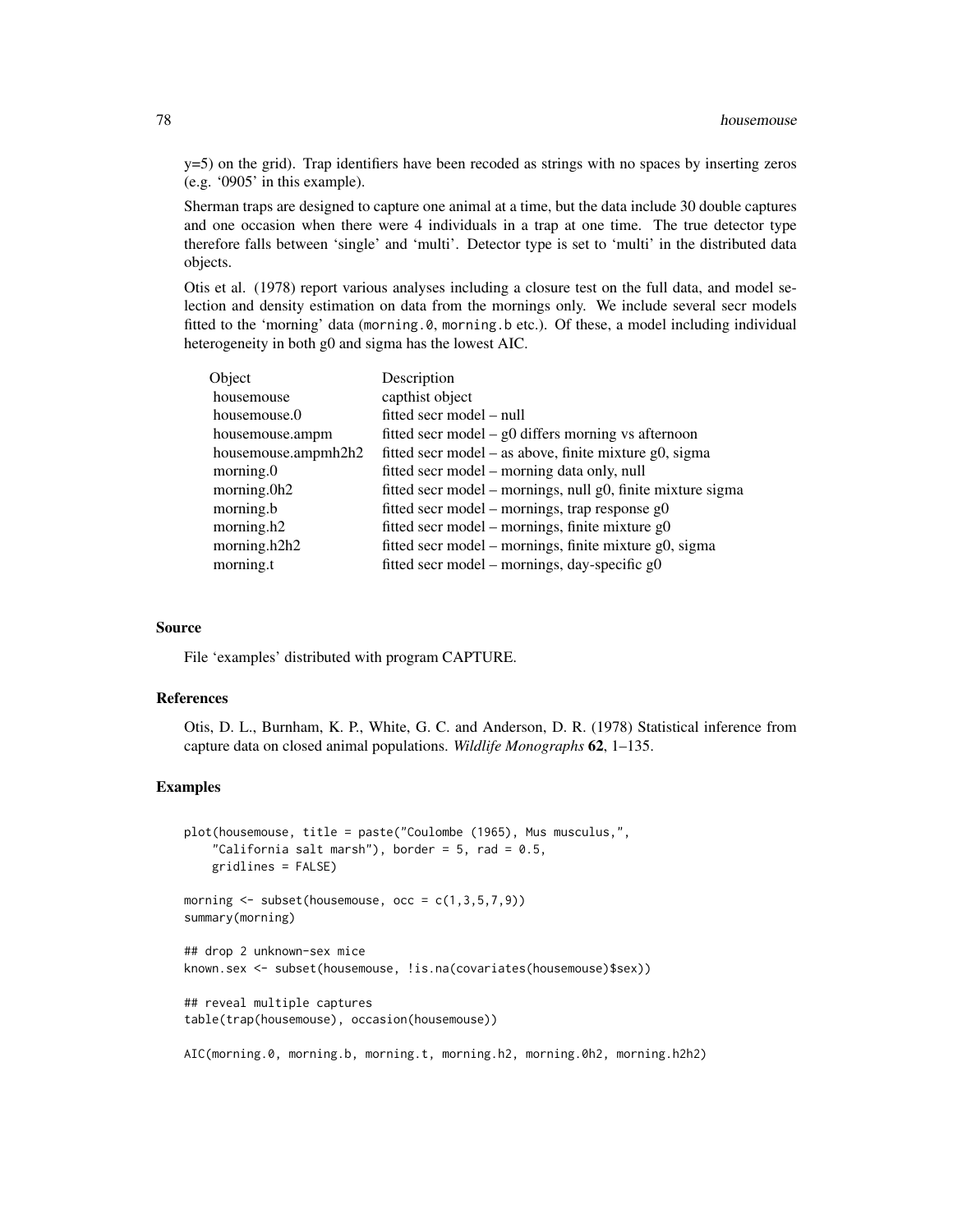#### ip.secr 79

```
## assess need to distinguish morning and afternoon samples
## Not run:
housemouse.0 <- secr.fit (housemouse, buffer = 20)
housemouse.ampm <- secr.fit (housemouse, model = g0~tcov, buffer = 20,
    timecov = c(0,1,0,1,0,1,0,1,0,1))
AIC(housemouse.0, housemouse.ampm)
## End(Not run)
```
ip.secr *Spatially Explicit Capture–Recapture by Inverse Prediction*

# Description

Estimate population density by simulation and inverse prediction (Efford 2004; Efford, Dawson & Robbins 2004). A restricted range of SECR models may be fitted (detection functions with more than 2 parameters are not supported, nor are covariates).

# Usage

```
ip.secr (capthist, predictorfn = pfn, predictortype = "null",
   detectfn = 0, mask = NULL, start = NULL, boxsize = 0.1,
   centre = 3, min.nsim = 10, max.nsim = 2000, CVmax = 0.002,
   var.nsim = 1000, maxbox = 5, maxtries = 2, ncores = 1, ...)
pfn(capthist, N.estimator = c("n", "null","zippin","jackknife") )
```
# Arguments

| capthist      | capthist object including capture data and detector (trap) layout                                                             |
|---------------|-------------------------------------------------------------------------------------------------------------------------------|
| predictorfn   | a function with two arguments (the first a capthist object) that returns a vector<br>of predictor values                      |
| predictortype | value (usually character) passed as the second argument of predictorfn                                                        |
| detectfn      | integer code or character string for shape of detection function 0 half normal, 2<br>exponential, $3$ uniform) – see detectfn |
| mask          | optional habitat mask to limit simulated population                                                                           |
| start         | vector of np initial parameter values (density, g0 and sigma)                                                                 |
| boxsize       | scalar or vector of length np for size of design as fraction of central parameter<br>value                                    |
| centre        | number of centre points in simulation design                                                                                  |
| min.nsim      | minimum number of simulations per point                                                                                       |
| max.nsim      | maximum number of simulations per point                                                                                       |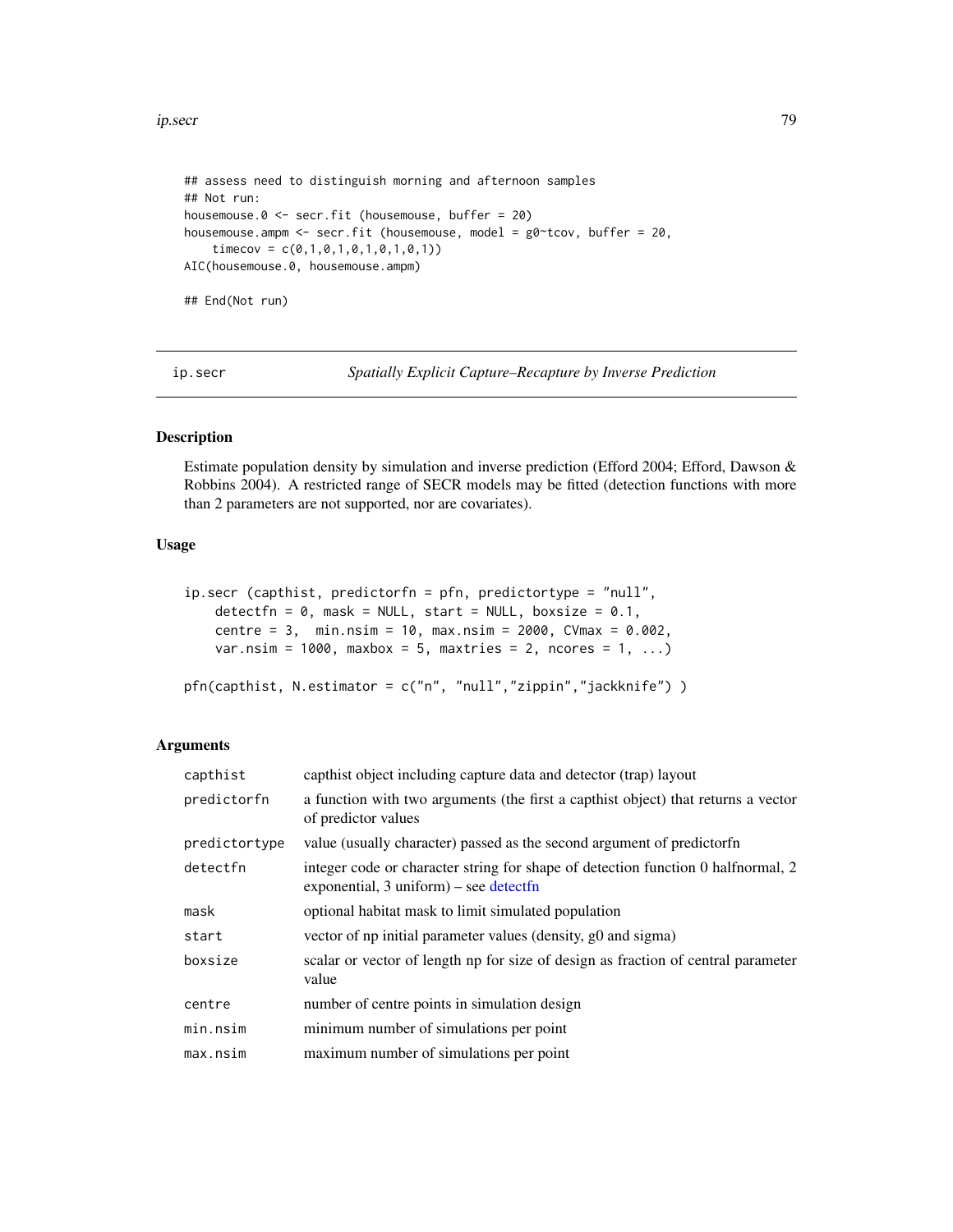80 ip.secr

| CVmax       | tolerance for precision of points in predictor space                    |
|-------------|-------------------------------------------------------------------------|
| var.nsim    | number of additional simulations to estimate variance-covariance matrix |
| maxbox      | maximum number of attempts to 'frame' solution                          |
| maxtries    | maximum number of attempts at each simulation                           |
| ncores      | integer number of cores available for parallel processing               |
| .           | further arguments passed to sim.popn                                    |
| N.estimator | character value indicating population estimator to use                  |

# Details

'Inverse prediction' uses methods from multivariate calibration (Brown 1982). The goal is to estimate population density  $(D)$  and the parameters of a detection function (usually  $g0$  and sigma) by 'matching' statistics from predictorfn(capthist) (the target vector) and statistics from simulations of a 2-D population using the postulated detection model. Statistics (see Note) are defined by the predictor function, which should return a vector equal in length to the number of parameters (np  $= 3$ ). Simulations of the 2-D population use [sim.popn](#page-200-0). The simulated population is sampled with [sim.capthist](#page-196-0) according to the detector type (e.g., 'single' or 'multi') and detector layout specified in traps(capthist), including allowance for varying effort if the layout has a [usage](#page-249-0) attribute.

. . . may be used to control aspects of the simulation by passing named arguments (other than D) to sim.popn. The most important arguments of sim.popn to keep an eye on are 'buffer' and 'Ndist'. 'buffer' defines the region over which animals are simulated (unless mask is specified) - the region should be large enough to encompass all animals that might be caught. 'Ndist' controls the number of individuals simulated within the buffered or masked area. The default is 'poisson'. Use 'Ndist = fixed' to fix the number in the buffered or masked area A at  $N = DA$ . This conditioning reduces the estimated standard error of  $\overline{D}$ , but conditioning is not always justified - seek advice from a statistician if you are unsure.

The simulated 2-D distribution of animals is Poisson by default. There is no 'even' option as in Density.

Simulations are conducted on a factorial experimental design in parameter space - i.e. at the vertices of a cuboid 'box' centred on the working values of the parameters, plus an optional number of centre points. The size of the 'box' is specified as a fraction of the working values, so for example the limits on the density axis are  $D^*(1-boxsize)$  and  $D^*(1+boxsize)$  where  $D^*$  is the working value of D. For g0, this computation uses the odds transformation  $(g0/(1-g0))$ . boxsize may be a vector defining different scaling on each parameter dimension.

A multivariate linear model is fitted to predict each set of simulated statistics from the known parameter values. The number of simulations at each design point is increased (doubled) until the residual standard error divided by the central value is less than CVmax for all parameters. An error occurs if max.nsim is exceeded.

Once a model with sufficient precision has been obtained, a new working vector of parameter estimates is 'predicted' by inverting the linear model and applying it to the target vector. A working vector is accepted as the final estimate when it lies within the box; this reduces the bias from using a linear approximation to extrapolate a nonlinear function. If the working vector lies outside the box then a new design is centred on value for each parameter in the working vector.

Once a final estimate is accepted, further simulations are conducted to estimate the variancecovariance matrix. These also provide a parametric bootstrap sample to evaluate possible bias. Set var.nsim  $= 0$  to suppress the variance step.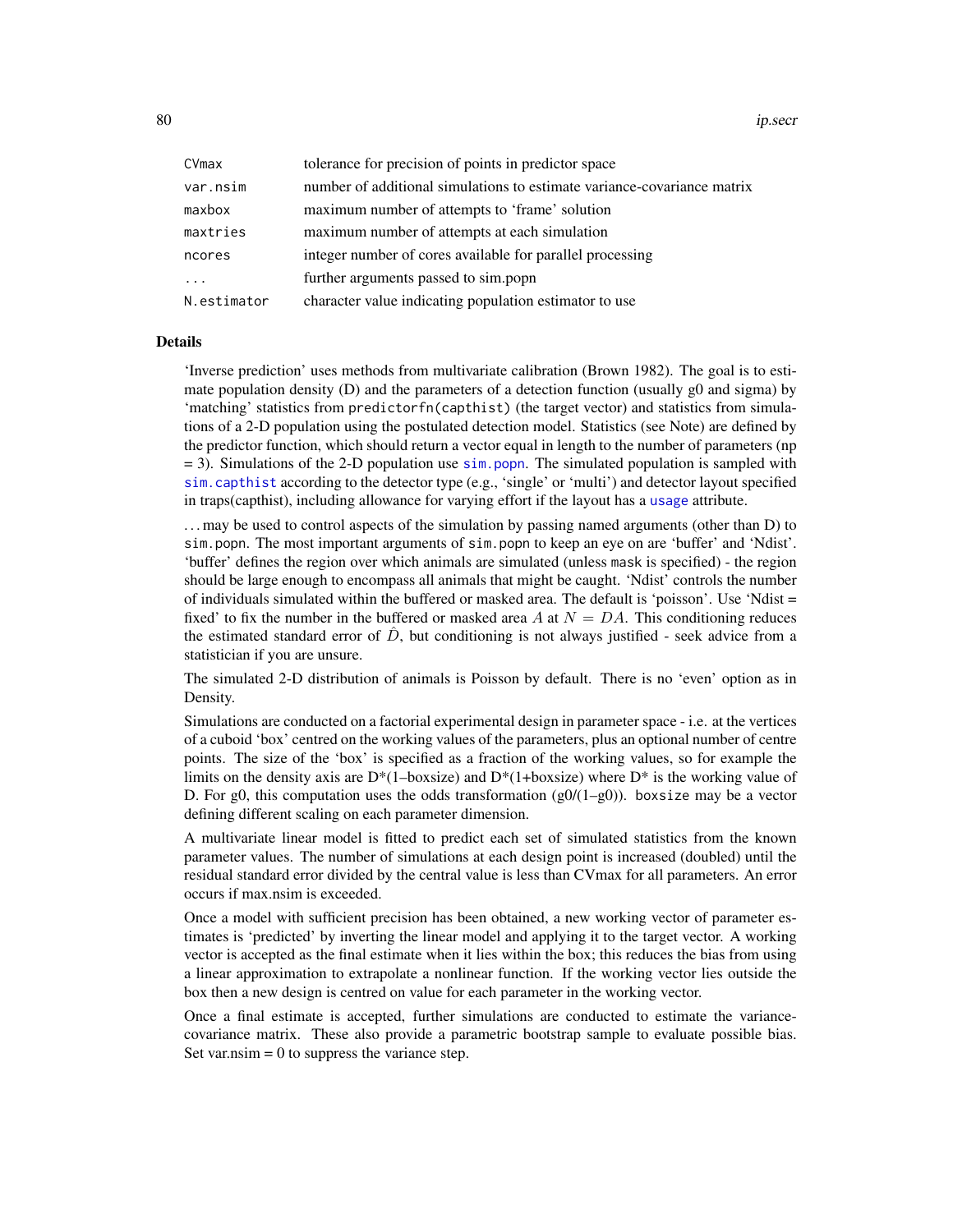#### ip.secr 81

See Efford et al. (2004) for another description of the method, and Efford et al. (2005) for an application.

The value of predictortype is passed as the second argument of the chosen predictorfn. By default this is pfn, for which the second argument (N.estimator) is a character value from  $c("n",$ "null","zippin","jackknife"), corresponding respectively to the number of individuals caught (Mt+1), and  $\hat{N}$  from models M0, Mh and Mb of Otis et al. (1978).

If not provided, the starting values are determined automatically with [autoini](#page-13-0).

Linear measurements are assumed to be in metres and density in animals per hectare  $(10000 \text{ m}^2)$ .

If ncores  $> 1$  the **parallel** package is used to create processes on multiple cores (see [Parallel](#page-116-0) for more).

#### Value

For ip.secr, a list comprising

| call               | the function call                                              |
|--------------------|----------------------------------------------------------------|
| IΡ                 | data frame with estimated density $ha^{-1}$ , g0 and sigma (m) |
| <b>VCOV</b>        | variance-covariance matrix of estimates                        |
| ip.nsim            | total number of simulations                                    |
| variance.bootstrap |                                                                |
|                    | dataframe summarising simulations for variance estimation      |
| proctime           | processor time (seconds)                                       |

For pfn, a vector of numeric values corresponding to  $\hat{N}$ ,  $\hat{p}$ , and RPSV, a measure of the spatial scale of individual detections.

#### Warning

Simulation becomes unreliable with very sparse populations, or sparse sampling, because some simulated datasets will have no recaptures or even no captures. Adjustments were made in secr 2.3.1 to make the function more stable in these conditions (e.g., allowing a failed simulation to be repeated, by setting the 'maxtries' argument  $> 1$ ), but results probably should not be relied upon when there are warning messages regarding failed simulations.

#### Note

Each statistic is expected to have a monotonic relationship with one parameter when the other parameters are held constant. Typical statistics are -

| Statistic   | Parameter        |
|-------------|------------------|
| N           | $\left( \right)$ |
| $\hat{n}$   | 90               |
| <i>RPSV</i> | σ                |

where  $\hat{N}$  and  $\hat{p}$  are estimates of population size and capture probability from the naive application of a nonspatial population estimator, and  $RPSV$  is a trap-revealed measure of the scale of movement. This method provides nearly unbiased estimates of the detection parameter g0 when data are from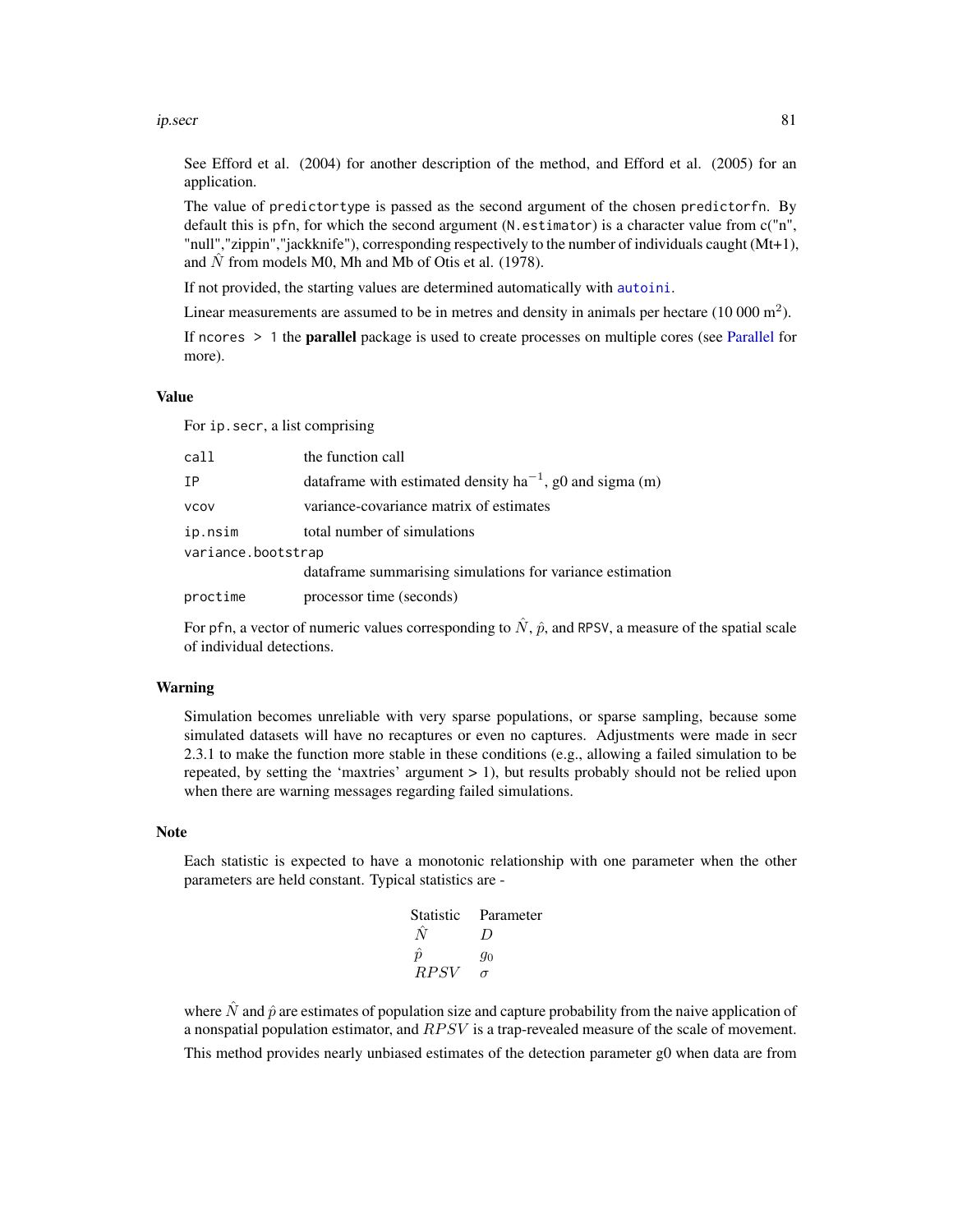single-catch traps (likelihood-based estimates of g0 are biased in this case - Efford, Borchers  $\&$ Byrom 2009).

The implementation largely follows that in Density, and it may help to consult the Density online help. There are some differences: the M0 and Mb estimates of population-size in ip. secr can take non-integer values; the simulation design used by ip. secr uses odds $(g0)$  rather than  $g0$ ; the default boxsize and CVmax differ from those in Density 4.4. There is no provision in ip.secr for two-phase estimation, using a different experimental design at the second phase. If you wish you can achieve the same effect by using the estimates as starting values for a second call of ip. secr (see examples).

Maximum likelihood estimates from secr.fit are preferable in several respects to estimates from inverse prediction (speed\*; more complex models; tools for model selection). ip. secr is provided for checking estimates of g0 from single-catch traps, and for historical continuity.

\* [autoini](#page-13-0) with thin = 1 provides fast estimates from a simple halfnormal model if variances are not required.

## References

Brown, P. J. (1982) Multivariate calibration. *Journal of the Royal Statistical Society, Series B* 44, 287–321.

Efford, M. G. (2004) Density estimation in live-trapping studies. *Oikos* 106, 598–610.

Efford, M. G., Borchers D. L. and Byrom, A. E. (2009) Density estimation by spatially explicit capture–recapture: likelihood-based methods. In: D. L. Thompson, E. G. Cooch and M. J. Conroy (eds) *Modeling Demographic Processes in Marked Populations*. Springer. Pp. 255–269.

Efford, M. G., Dawson, D. K. and Robbins C. S. (2004) DENSITY: software for analysing capturerecapture data from passive detector arrays. *Animal Biodiversity and Conservation* 27, 217–228.

Efford, M. G., Warburton, B., Coleman, M. C. and Barker, R. J. (2005) A field test of two methods for density estimation. *Wildlife Society Bulletin* 33, 731–738.

Otis, D. L., Burnham, K. P., White, G. C. and Anderson, D. R. (1978) Statistical inference from capture data on closed animal populations. *Wildlife Monographs* 62.

# See Also

[capthist](#page-17-0), [secr.fit](#page-176-0), [RPSV](#page-72-0), [autoini](#page-13-0), [sim.popn](#page-200-0), [Detection functions](#page-0-0)

# Examples

```
## Not run:
## these calculations may take several minutes
## default settings
ip.secr (captdata)
## coarse initial fit, no variance step
ip1 < -ip/sec (captdata, boxsize = 0.2, CVmax=0.01, var=0)
## refined fit
ip2 <- ip.secr (captdata, start = ip1$IP[,"estimate"],
   boxsize = 0.1, CVmax=0.002, var=1000)
```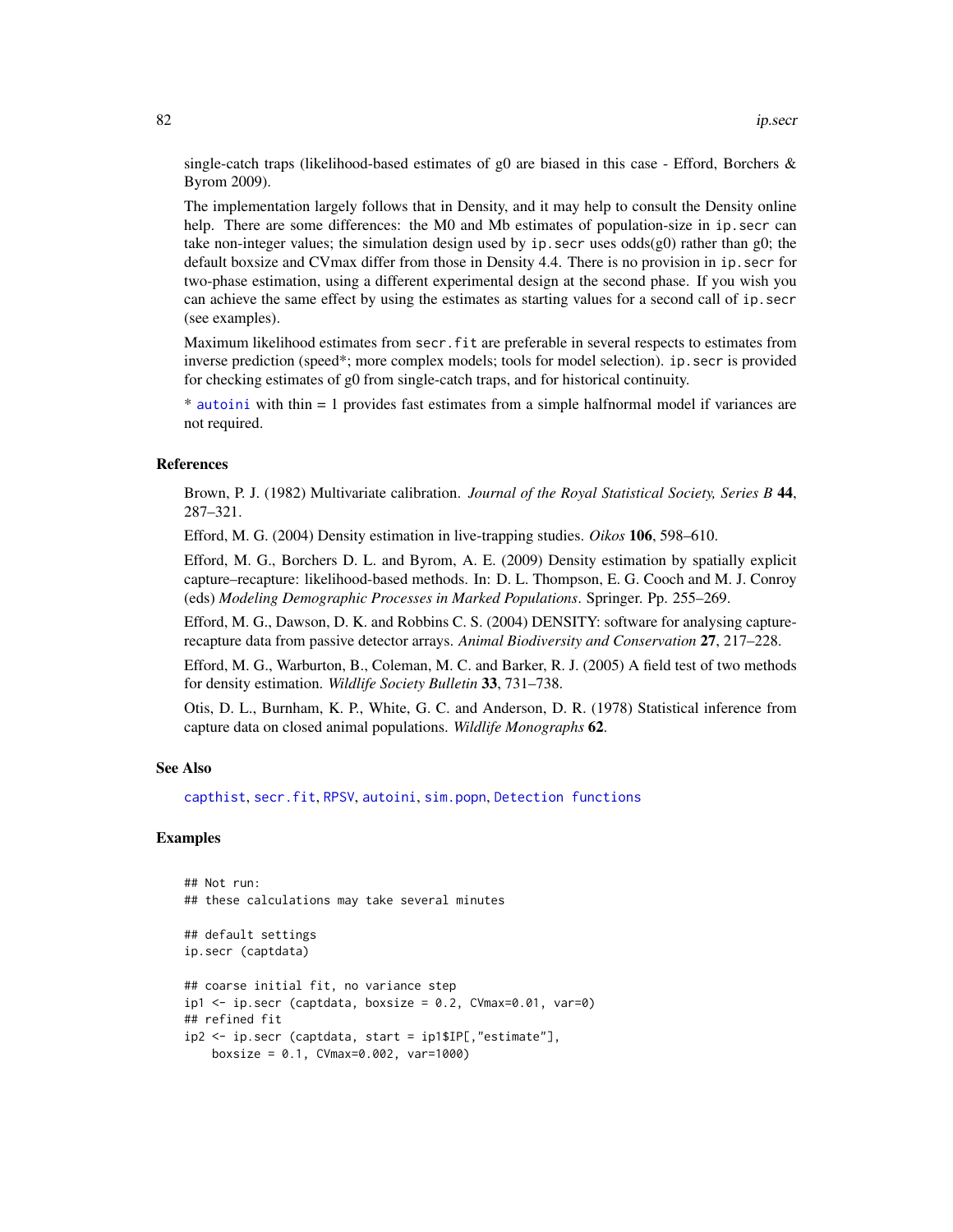```
ip2
## compare to MLE of same data using multi-catch assumption
predict(secrdemo.0)
## improvise another predictor function (dbar instead of RPSV)
pfn2 <- function (capthist, v) { ## v is not used
   sumni <- sum(capthist!=0) ## total detections
   n <- nrow(capthist) ## number of individuals
   nocc <- ncol(capthist) ## number of occasions
   c(N = n, p = sumni/n/nocc, dbar = dbar(capthist))}
ip.secr (captdata, predictorfn = pfn2)
## End(Not run)
```
join *Combine or Split Sessions of capthist Object*

#### Description

Make a single-session capthist object from a list of single-session objects, or a multi-session capthist object.

## Usage

join(object, remove.dupl.sites = TRUE, tol = 0.001) unjoin(object, interval, ...)

#### Arguments

| object            | list of single-session objects, or a multi-session capthist object [join], or a<br>single-session capthist object [unjoin] |
|-------------------|----------------------------------------------------------------------------------------------------------------------------|
| remove.dupl.sites |                                                                                                                            |
|                   | logical; if TRUE then a single record is retained for each trap site used in multi-<br>ple input sessions                  |
| tol               | absolute distance in metres within which sites are considered identical                                                    |
| interval          | vector of times between occasions; zero indicates same session                                                             |
| $\ddotsc$         | other arguments passed to subset.capthist                                                                                  |
|                   |                                                                                                                            |

#### Details

join The input sessions are assumed to be of the same detector type and to have the same attributes (e.g., covariates should be present for all or none).

The number of occasions (columns) in the output is equal to the sum of the number of occasions in each input.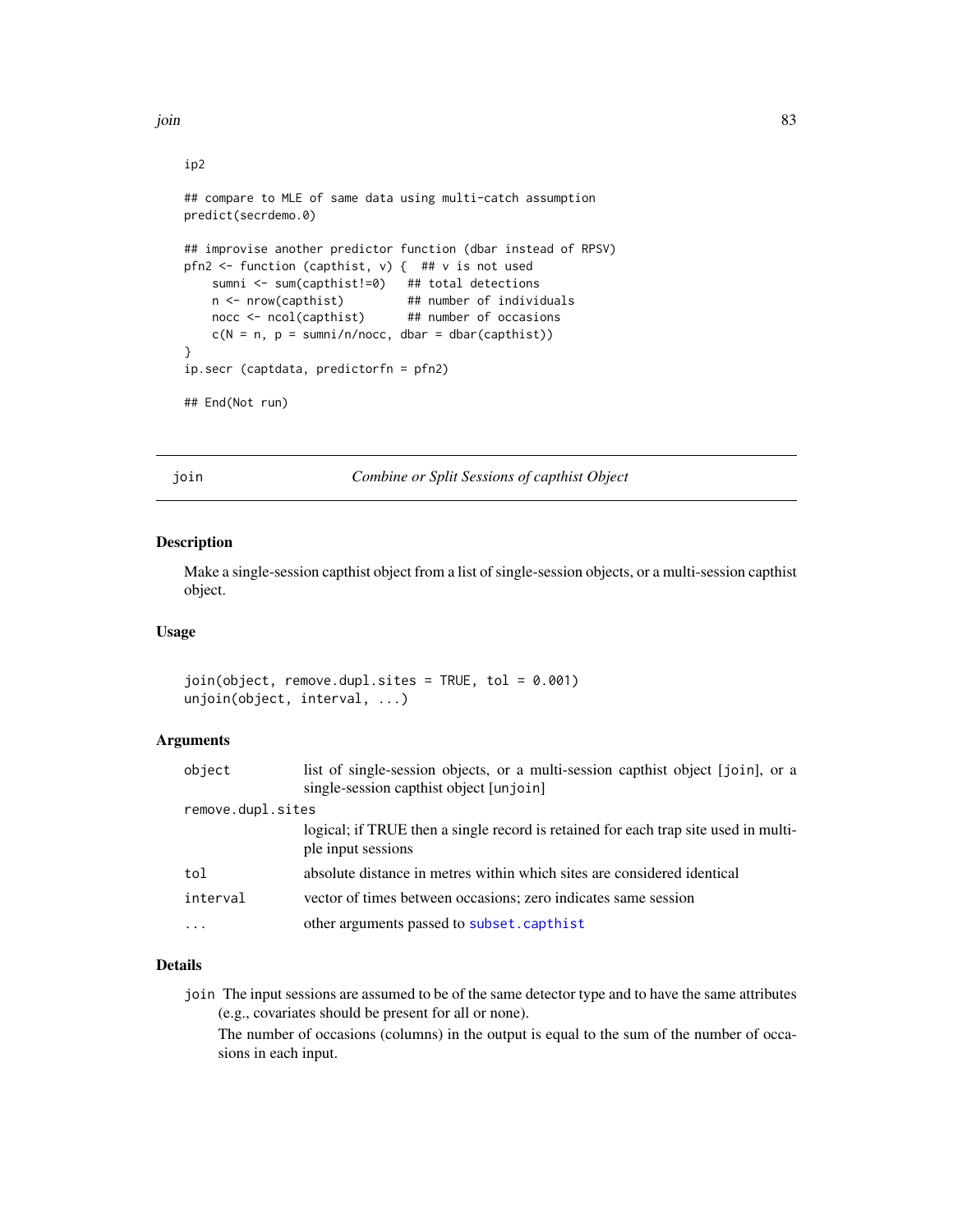A new dataframe of individual covariates is formed using the covariates for the first occurrence of each animal.

Attributes xy and signal are handled appropriately, as is trap usage.

unjoin The input grouping of occasions (columns) into sessions is specified via interval. This is a vector of length one less than the number of occasions (columns) in object. Elements greater than zero indicate a new session.

The interval argument may be omitted if object has a valid 'interval' attribute, as in the output from join.

# Value

For join, A single-session capthist object. The attribute 'interval' records the distinction between occasions that are adjacent in the input (interval  $= 0$ ) and those that are in consecutive sessions  $(interval = 1)$ ; 'interval' has length one less than the number of occasions.

For unjoin, a multi-session capthist object. Sessions are named with integers.

## Note

Do not confuse unjoin with [split.capthist](#page-223-1) which splits by row (animal) rather than by column (occasion).

Occasions survive intact; to pool occasions use [reduce.capthist](#page-162-0).

## See Also

[MS.capthist](#page-148-0), [rbind.capthist](#page-148-1)

# Examples

```
joined.ovenCH <- join (ovenCH)
summary(joined.ovenCH)
attr(joined.ovenCH, "interval")
```
summary(unjoin(joined.ovenCH))

LLsurface.secr *Plot likelihood surface*

# Description

Calculate log likelihood over a grid of values of two beta parameters from a fitted secr model and optionally make an approximate contour plot of the log likelihood surface.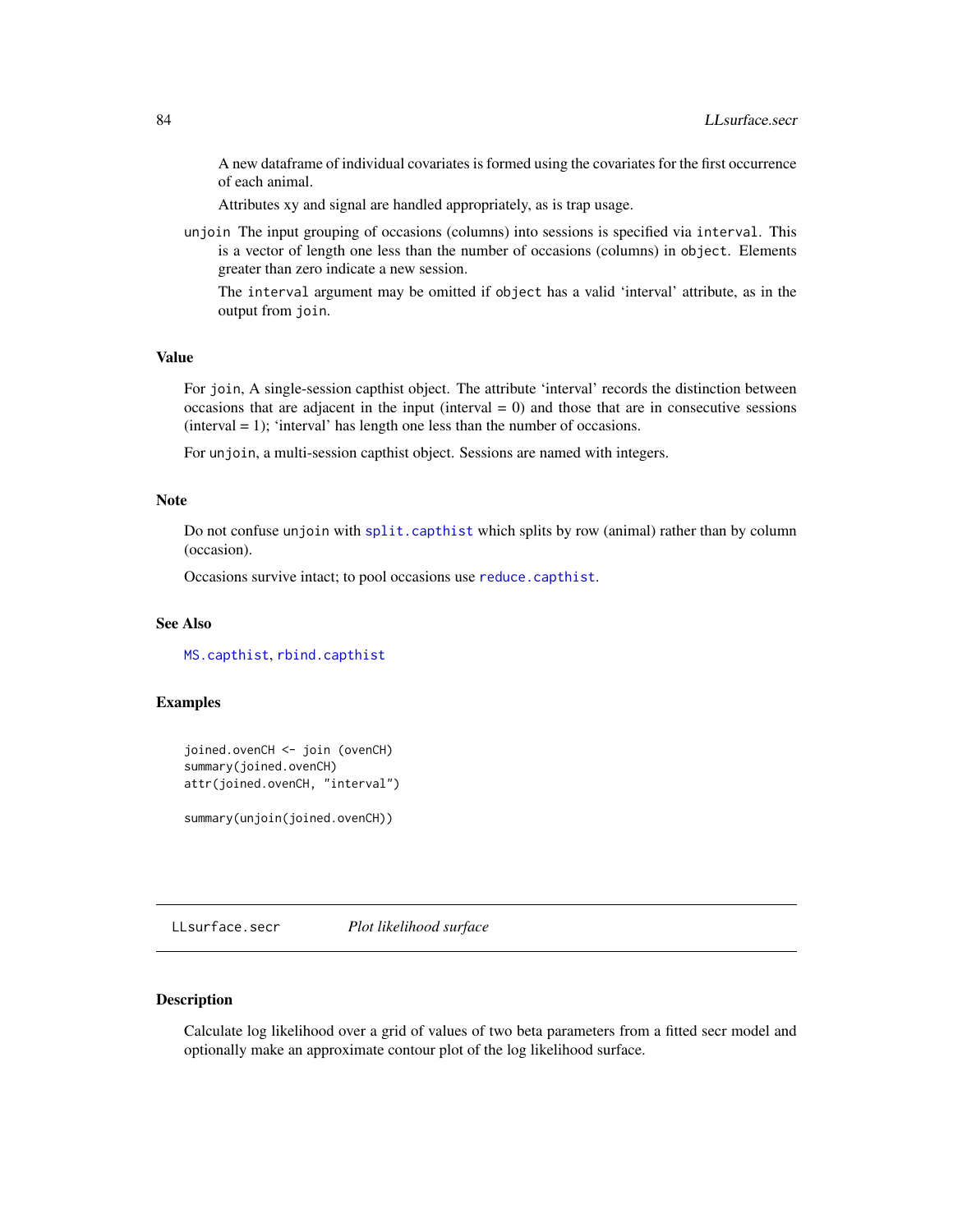# LLsurface.secr 85

## Usage

```
LLsurface.secr(object, betapar = c("g0", "sigma"), xval = NULL,
    yval = NULL, centre = NULL, realscale = TRUE, plot = TRUE,
    plotfitted = TRUE, ncores = 1, ...)
```
## Arguments

| object     | secr object output from secr. fit                                                              |
|------------|------------------------------------------------------------------------------------------------|
| betapar    | character vector giving the names of two beta parameters                                       |
| xval       | vector of numeric values for x-dimension of grid                                               |
| yval       | vector of numeric values for y-dimension of grid                                               |
| centre     | vector of central values for all beta parameters                                               |
| realscale  | logical. If TRUE input and output of x and y is on the untransformed (inverse-<br>link) scale. |
| plot       | logical. If TRUE a contour plot is produced                                                    |
| plotfitted | logical. If TRUE the MLE from object is shown on the plot $(+)$                                |
| ncores     | integer number of cores available for parallel processing                                      |
| $\cdots$   | other arguments passed to contour                                                              |

## Details

centre is set by default to the fitted values of the beta parameters in object. This has the effect of holding parameters other than those in betapar at their fitted values.

If xval or yval is not provided then 11 values are set at equal spacing between 0.8 and 1.2 times the values in centre (on the 'real' scale if realscale = TRUE and on the 'beta' scale otherwise).

Contour plots may be customized by passing graphical parameters through the . . . argument.

If ncores > 1 the parallel package is used to create processes on multiple cores (see [Parallel](#page-116-0) for more).

# Value

Invisibly returns a matrix of the log likelihood evaluated at each grid point

# Note

LLsurface.secr works for named 'beta' parameters rather than 'real' parameters. The default realscale = TRUE only works for beta parameters that share the name of the real parameter to which they relate i.e. the beta parameter for the base level of the real parameter. This is because link functions are defined for real parameters not beta parameters.

The contours are approximate because they rely on interpolation. See Examples for a more reliable way to compare the likelihood at the MLE with nearby points on the surface.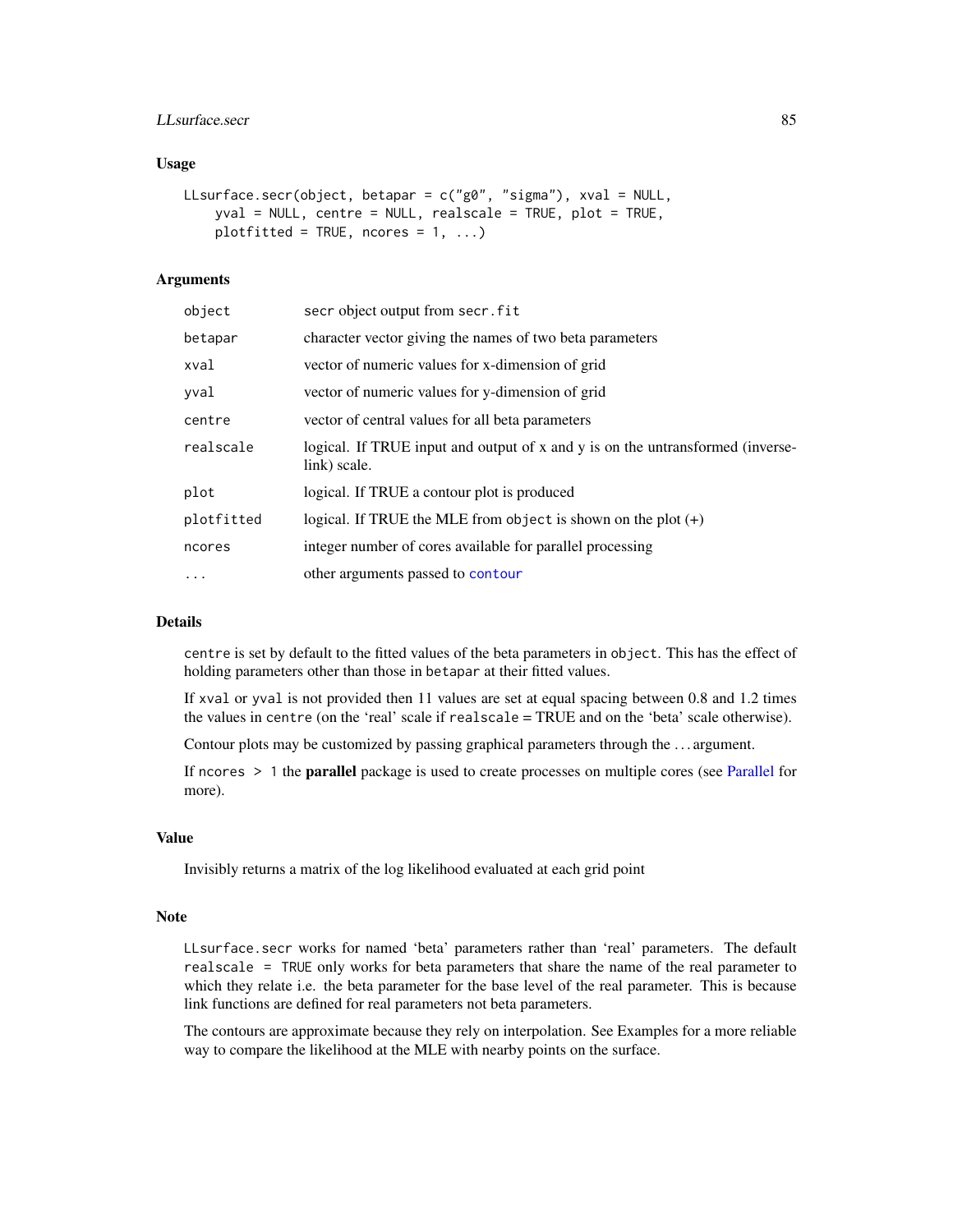# Examples

```
## Not run:
LLsurface.secr(secrdemo.CL, xval = seq(0.16,0.40,0.02),
   yval = 25:35, nlevels = 20)
## now verify MLE
## click on MLE and apparent `peak'
xy <- locator(2)
temp <- LLsurface.secr(secrdemo.CL, xval = xy$x,
     yval = xy$y, plot = FALSE)
temp
## End(Not run)
```
## logit *Logit Transformation*

#### Description

Transform real values to the logit scale, and the inverse.

#### Usage

logit(x) invlogit(y)

## Arguments

| X | vector of numeric values in $(0,1)$ (possibly a probability) |
|---|--------------------------------------------------------------|
|   | vector of numeric values                                     |

# Details

The logit transformation is defined as  $\text{logit}(x) = \text{log}(\frac{x}{1-x})$  for  $x \in (0,1)$ .

# Value

Numeric value on requested scale.

## Note

logit is equivalent to [qlogis](#page-0-0), and invlogit is equivalent to [plogis](#page-0-0) (both R functions in the stats package). logit and invlogit are used in secr because they are slightly more robust to bad input, and their names are more memorable!

# Examples

```
logit(0.5)
invlogit(logit(0.2))
```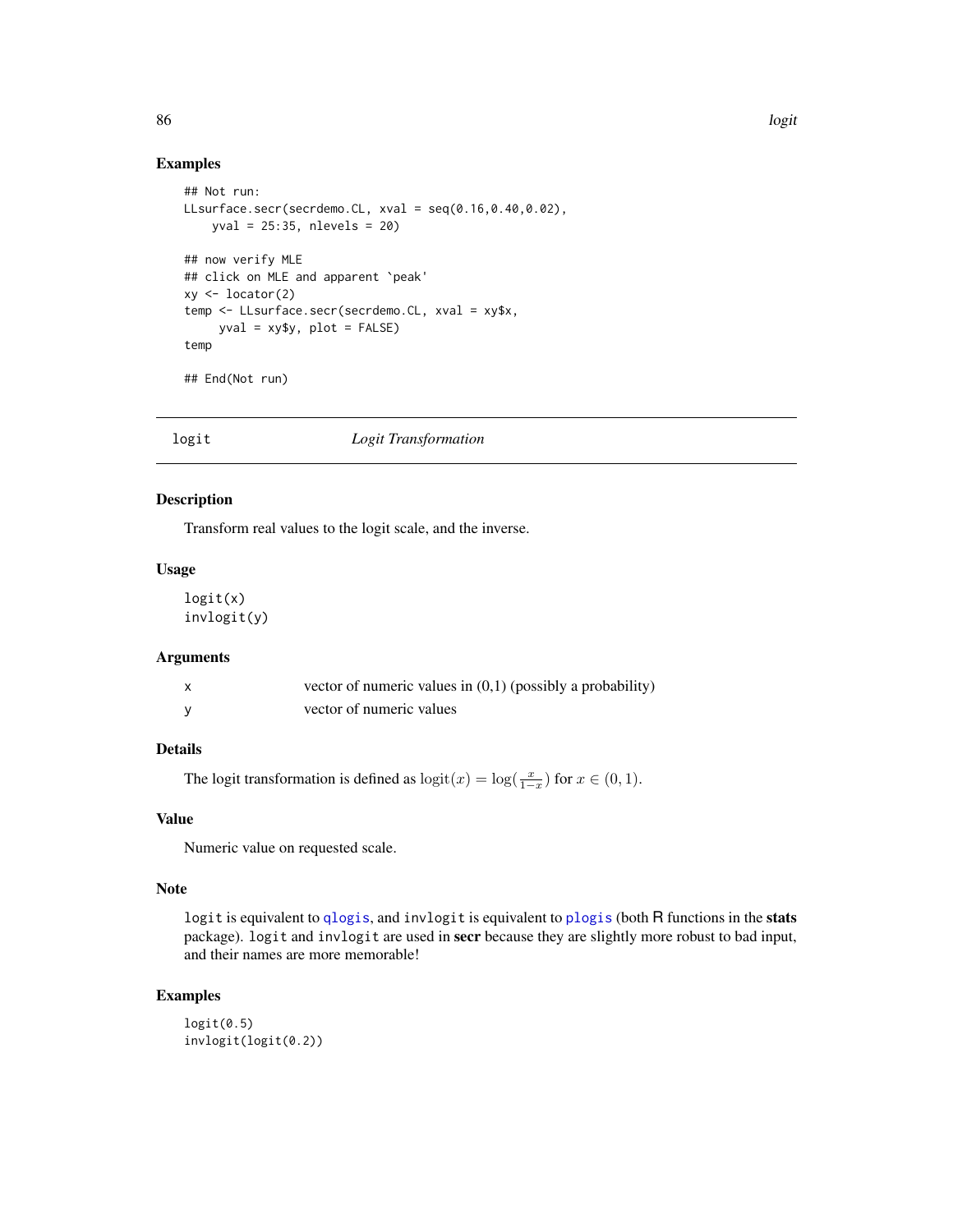## **Description**

Compute the constant multinomial component of the SECR log likelihood

#### Usage

```
logmultinom(capthist, grp = NULL)
```
## **Arguments**

| capthist | capthist object                                           |
|----------|-----------------------------------------------------------|
| grp      | factor defining group membership, or a list (see Details) |

## Details

For a particular dataset and grouping, the multinomial coefficient is a constant; it does not depend on the parameters and may be ignored when maximizing the likelihood to obtain parameter estimates. Nevertheless, the log likelihood reported by secr.fit includes this component *unless* the detector type is 'signal', 'polygon', 'polygonX', 'transect' or 'transectX' (from 2.0.0).

If grp is NULL then all animals are assumed to belong to one group. Otherwise, the length of grp should equal the number of rows of capthist.

grp may also be any vector that can be coerced to a factor. If capthist is a multi-session capthist object then grp should be a list with one factor per session.

If capture histories are not assigned to groups the value is the logarithm of

$$
\binom{n}{n_1, ..., n_C} = \frac{n!}{n_1! n_2! ... n_C!}
$$

where n is the total number of capture histories and  $n_1 \dots n_C$  are the frequencies with which each of the C unique capture histories were observed.

If capture histories are assigned to  $G$  groups the value is the logarithm of

$$
\prod_{g=1}^G \frac{n_g!}{n_{g1}! n_{g2}!...n_{gC_g}!}
$$

where  $n_g$  is the number of capture histories of group g and  $n_{g1}$  ...  $n_{gC_g}$  are the frequencies with which each of the  $C<sub>g</sub>$  unique capture histories were observed for group g.

For multi-session data, the value is the sum of the single-session values. Both session structure and group structure therefore affect the value computed. Users will seldom need this function.

## Value

The numeric value of the log likelihood component.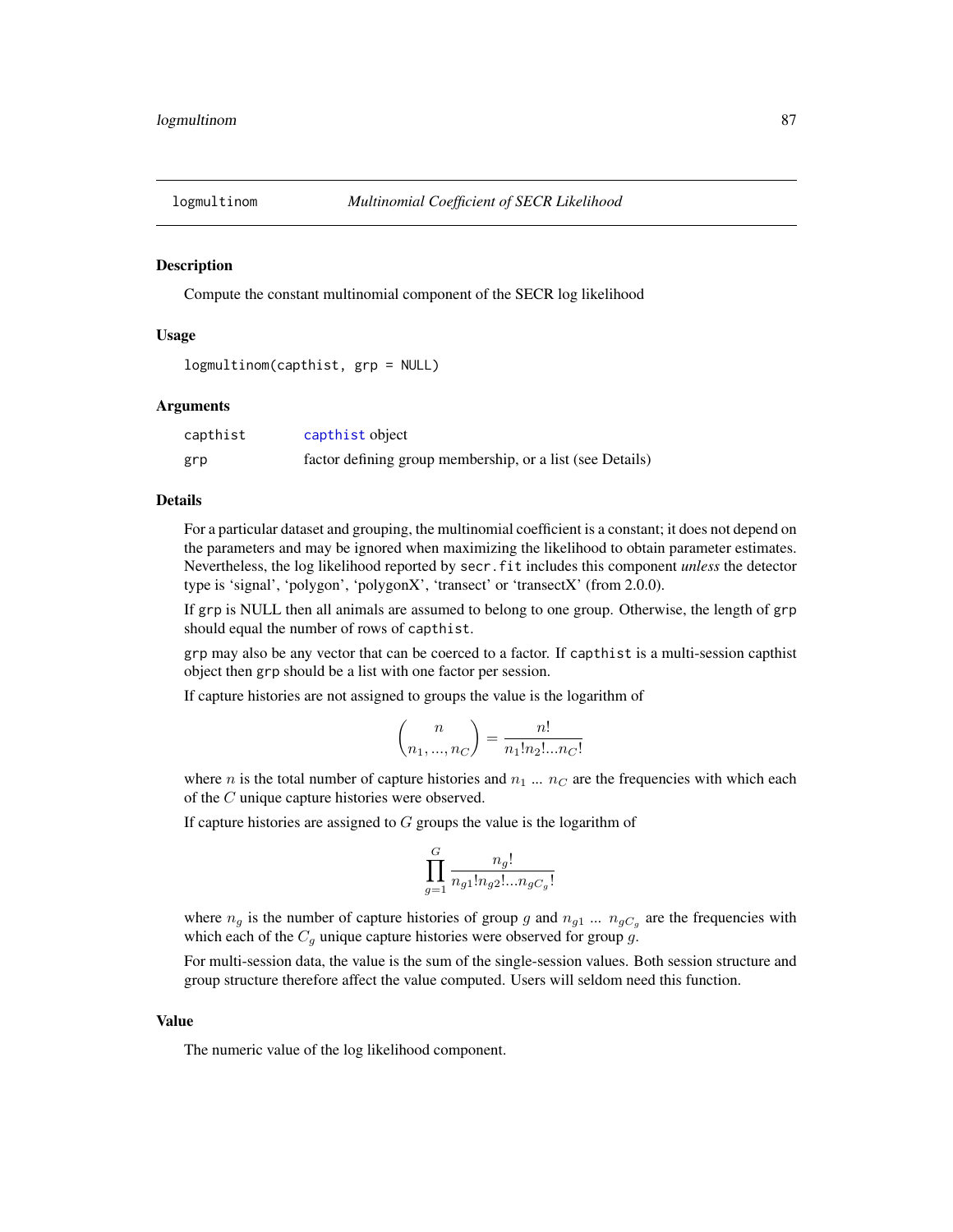## References

Borchers, D. L. and Efford, M. G. (2008) Spatially explicit maximum likelihood methods for capture–recapture studies. *Biometrics* 64, 377–385.

Efford, M. G., Borchers D. L. and Byrom, A. E. (2009) Density estimation by spatially explicit capture–recapture: likelihood-based methods. In: D. L. Thompson, E. G. Cooch and M. J. Conroy (eds) *Modeling Demographic Processes in Marked Populations*. Springer. Pp. 255–269.

# See Also

[stoatDNA](#page-219-0)

# Examples

## no groups logmultinom(stoatCH)

LR.test *Likelihood Ratio Test*

#### Description

Compute likelihood ratio test to compare two fitted models, one nested within the other.

#### Usage

```
LR.test(model1, model2)
```
### Arguments

| model1 | fitted model |
|--------|--------------|
| model2 | fitted model |

## Details

The fitted models must be of a class for which there is a logLik method (e.g., 'secr' or 'lm'). Check with methods("logLik").

The test statistic is twice the difference of the maximized likelihoods. It is compared to a chi-square distribution with df equal to the number of extra parameters in the more complex model.

The models must be nested (no check is performed - this is up to the user), but either model1 or model2 may be the more general model.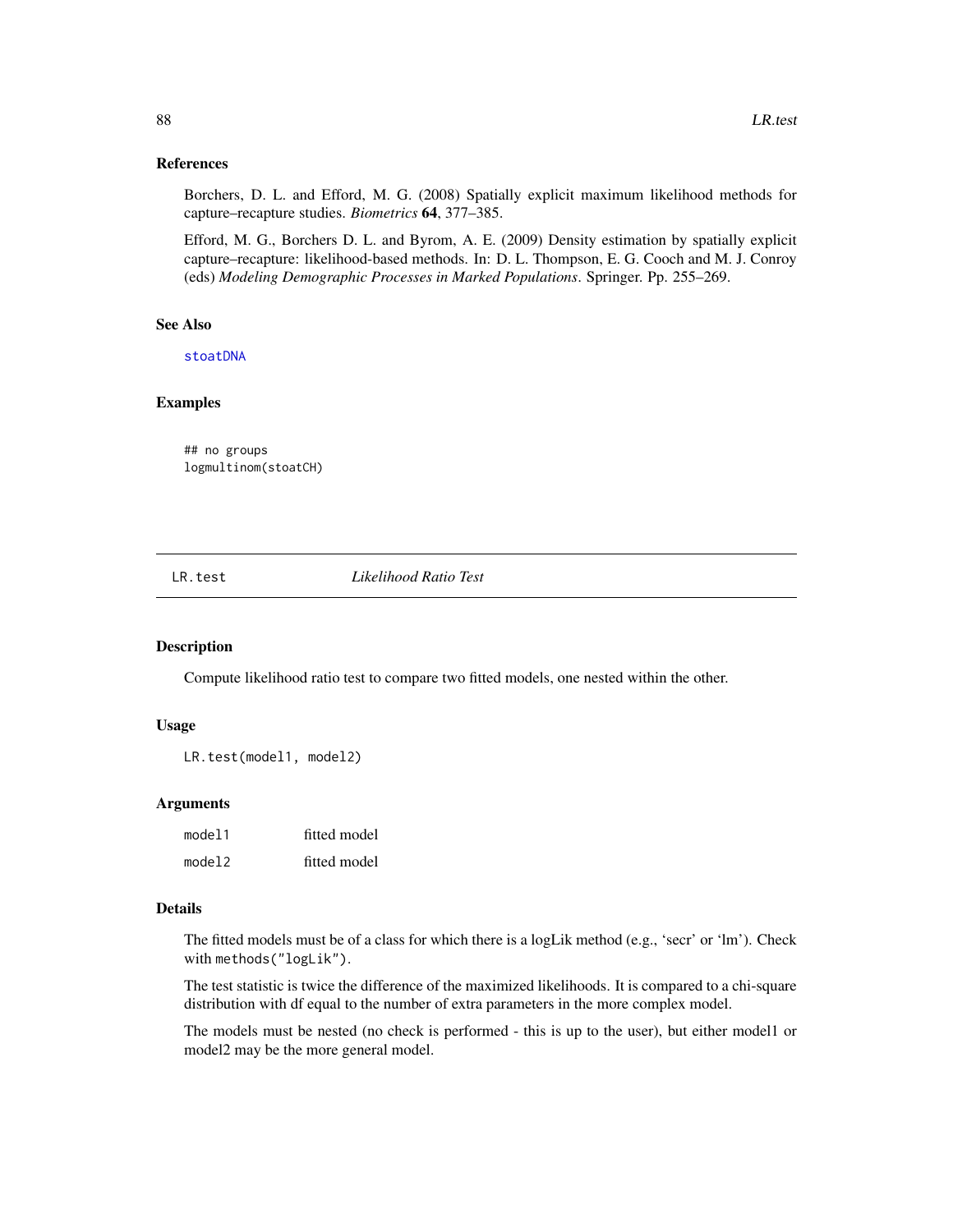# make.capthist 89

# Value

Object of class 'htest', a list with components

| statistic | value the test statistic                                                                  |
|-----------|-------------------------------------------------------------------------------------------|
| parameter | degrees of freedom of the approximate chi-squared distribution of the test statis-<br>tic |
| p.value   | probability of test statistic assuming chi-square distribution                            |
| method    | character string indicating the type of test performed                                    |
| data.name | character string with names of models compared                                            |

# See Also

[AIC.secr](#page-10-0), [score.test](#page-171-0)

# Examples

## two pre-fitted models AIC (secrdemo.0, secrdemo.b) LR.test (secrdemo.0, secrdemo.b)

make.capthist *Construct capthist Object*

# Description

Form a capthist object from a data frame of capture records and a traps object.

# Usage

```
make.capthist(captures, traps, fmt = c("trapID", "XY"), noccasions = NULL,
    covnames = NULL, bysession = TRUE, sortrows = TRUE,
    cutval = NULL, tol = 0.01, noncapt = "NONE", signalcovariates)
```
# Arguments

| captures   | data frame of capture records in one of two possible formats (see Details) |
|------------|----------------------------------------------------------------------------|
| traps      | object of class traps describing an array of passive detectors             |
| fmt        | character string for capture format.                                       |
| noccasions | number of occasions on which detectors were operated                       |
| covnames   | character vector of names for individual covariate fields                  |
| bysession  | logical, if true then ID are made unique by session                        |
| sortrows   | logical, if true then rows are sorted in ascending order of animalID       |
|            |                                                                            |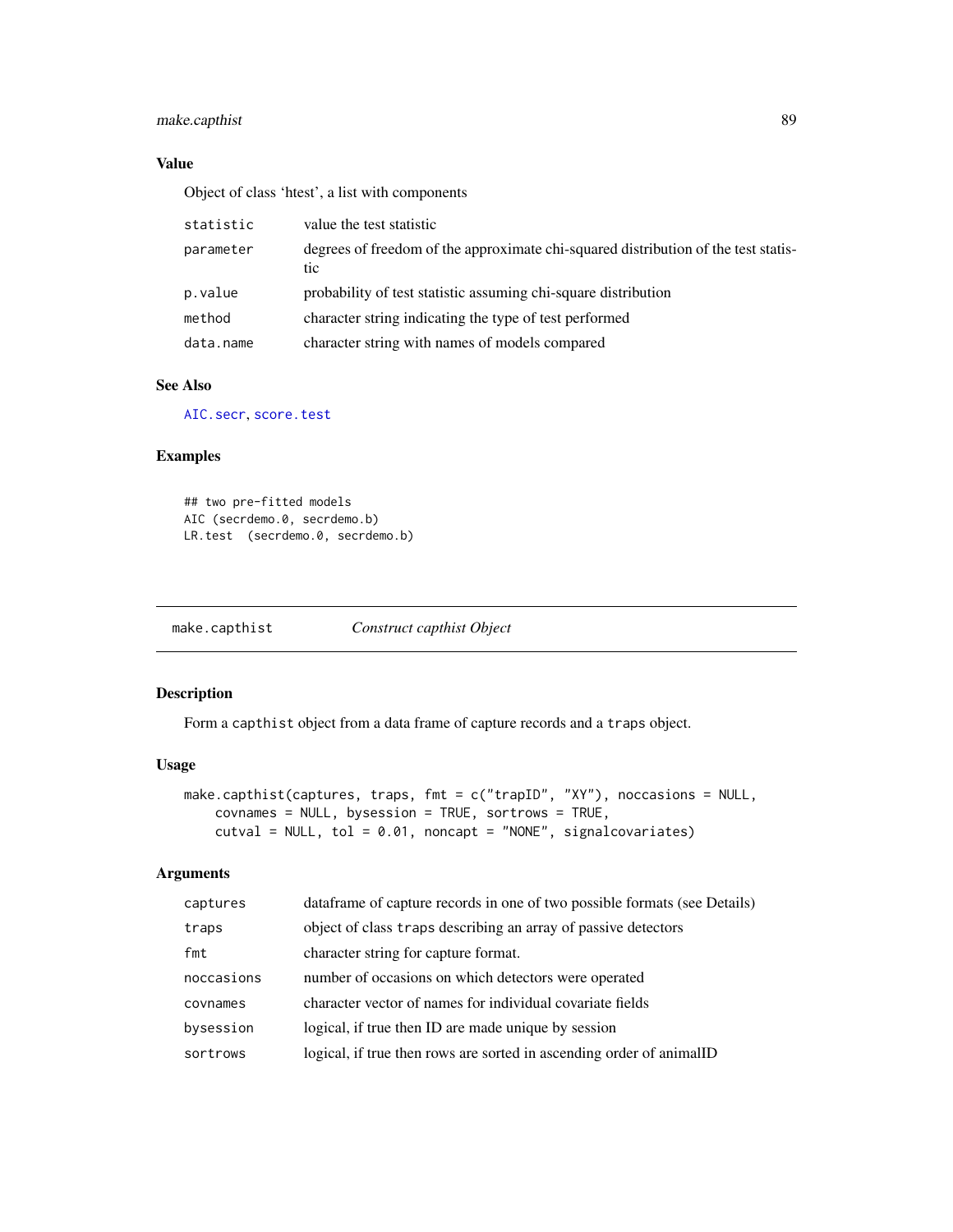90 make.capthist

| cutval           | numeric, threshold of signal strength for 'signal' detector type                        |
|------------------|-----------------------------------------------------------------------------------------|
| tol              | numeric, tolerance in metres when assigning coordinates for 'transect' detector<br>type |
| noncapt          | character value; animal ID used for 'no captures'                                       |
| signalcovariates |                                                                                         |
|                  |                                                                                         |

character vector of field names from 'captures'

## Details

make.capthist is the most flexible way to prepare data for secr.fit. See [read.capthist](#page-153-0) for a more streamlined way to read data from text files for common detector types. Each row of the input data frame captures represents a detection on one occasion. The capture data frame may be formed from a text file with read.table.

Input formats are based on the Density software (Efford 2012; see also [../doc/secr-datainput.](../doc/secr-datainput.pdf) [pdf](../doc/secr-datainput.pdf)). If fmt = "XY" the required fields are (session, ID, occasion, x, y) in that order. If fmt = "trapID" the required fields are (session, ID, occasion, trap), where trap is the numeric index of the relevant detector in traps. session and ID may be character-, vector- or factor-valued; other required fields are numeric. Fields are matched by position (column number), *not* by name. Columns after the required fields are interpreted as individual covariates that may be continuous (e.g., size) or categorical (e.g., age, sex).

If captures has data from multiple sessions then traps may be either a list of traps objects, one per session, or a single traps object that is assumed to apply throughout. Similarly, noccasions may be a vector specifying the number of occasions in each session.

Covariates are assumed constant for each individual; the first non-missing value is used. The length of covnames should equal the number of covariate fields in captures.

bysession takes effect when the same individual is detected in two or more sessions: TRUE results in one capture history per session, FALSE has the effect of generating a single capture history (this is not appropriate for the models currently provided in secr).

Deaths are coded as negative values in the occasion field of captures. Occasions should be numbered 1, 2, ..., noccasions. By default, the number of occasions is the maximum value of 'occasion' in captures.

Signal strengths may be provided in the fifth (fmt = trapID) or sixth (fmt =  $XY$ ) columns. Detections with signal strength missing (NA) or below 'cutval' are discarded.

A session may result in no detections. In this case a null line is included in captures using the animal ID field given by noncapt, the maximum occasion number, and any trapID (e.g. "sess1 NONE 5 1" for a 5-occasion session) (or equivalently "sess1 NONE 5 10 10" for fmt = XY).

#### Value

An object of class [capthist](#page-17-0) (a matrix or array of detection data with attributes for detector positions etc.). For 'single' and 'multi' detectors this is a matrix with one row per animal and one column per occasion (dim(capthist)=c(nc,noccasions)); each element is either zero (no detection) or a detector number (the row number in traps *not* the row name). For 'proximity' detectors capthist is an array of values  $\{-1, 0, 1\}$  and dim(capthist)=c(nc,noccasions,ntraps). The number of animals nc is determined from the input, as is noccasions if it is not specified. traps, covariates and other data are retained as attributes of capthist.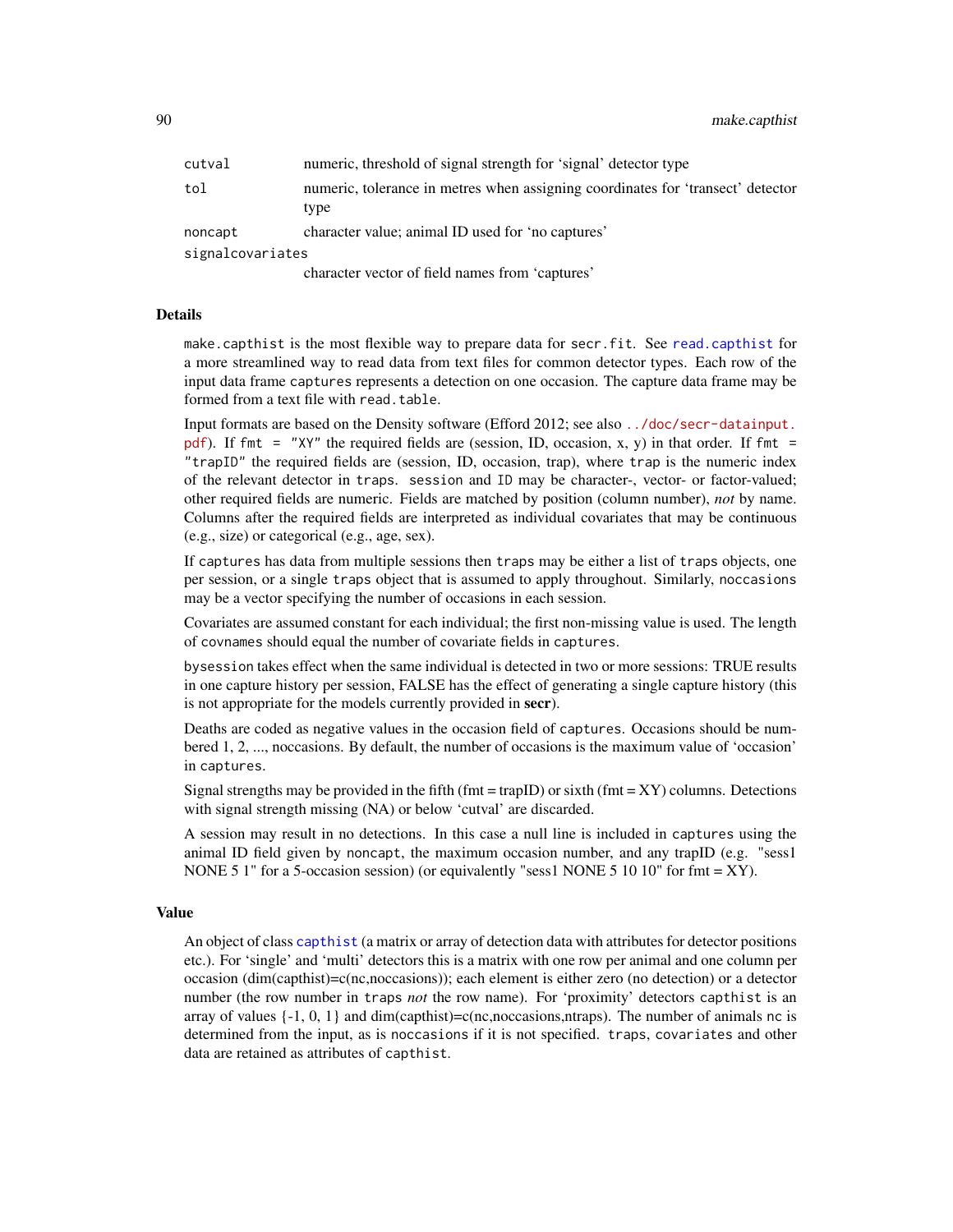# make.capthist 91

Deaths during the experiment are represented as negative values in capthist.

For 'signal' and 'signalnoise' detectors, the columns of captures identified in signalcovariates are saved along with signal strength measurements in the attribute 'signalframe'.

If the input has data from multiple sessions then the output is an object of class c("list","capthist") comprising a list of single-session capthist objects.

## Note

make.capthist requires that the data for captures and traps already exist as R objects. To read data from external (text) files, first use read.table and read.traps, or try [read.capthist](#page-153-0) for a one-step solution.

## References

Efford, M. G. (2012) *DENSITY 5.0: software for spatially explicit capture–recapture*. Department of Mathematics and Statistics, University of Otago, Dunedin, New Zealand. [http://www.otago.](http://www.otago.ac.nz/density) [ac.nz/density](http://www.otago.ac.nz/density).

## See Also

[capthist](#page-17-0), [traps](#page-243-0), [read.capthist](#page-153-0), [secr.fit](#page-176-0), [sim.capthist](#page-196-0)

# Examples

```
## peek at demonstration data
head(captXY)
head(trapXY)
demotraps <- read.traps(data = trapXY)
demoCHxy <- make.capthist (captXY, demotraps, fmt = "XY")
demoCHxy ## print method for capthist
plot(demoCHxy) ## plot method for capthist
summary(demoCHxy) ## summary method for capthist
## To enter `count' data without manually repeating rows
## need a frequency vector f, length(f) == nrow(captXY)
n <- nrow(captXY)
f \le sample (1:5, size = n, prob = rep(0.2,5), replace = TRUE)
## repeat rows as required...
captXY <- captXY[rep(1:n, f),]
counttraps <- read.traps(data = trapXY, detector = "count")
countCH <- make.capthist (captXY, counttraps, fmt = "XY")
```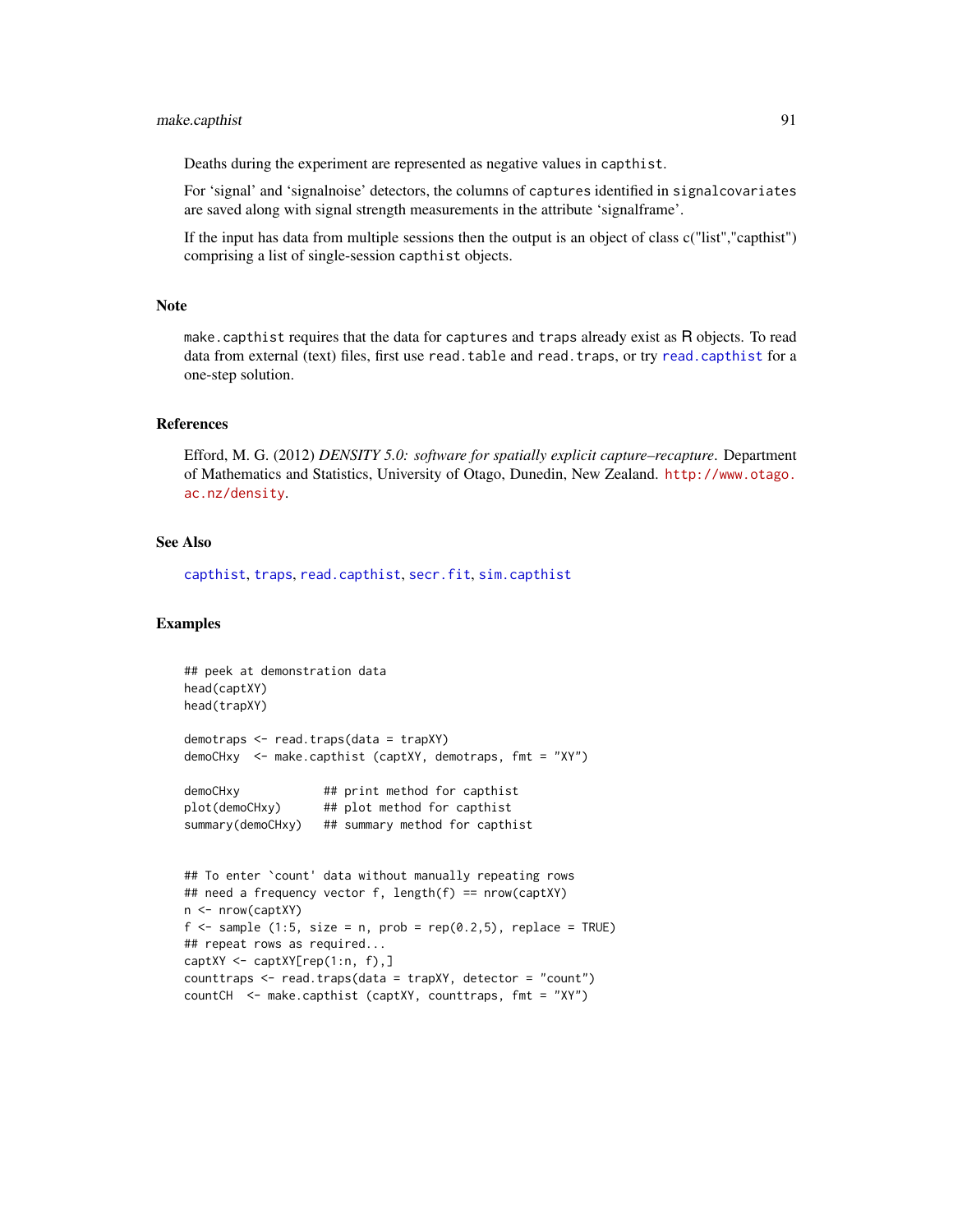<span id="page-91-0"></span>

#### Description

Construct a habitat mask object for spatially explicit capture-recapture. A mask object is a set of points with optional attributes.

## Usage

```
make.mask(traps, buffer = 100, spacing = NULL, nx = 64, ny = 64, type =
   c("traprect", "trapbuffer", "pdot", "polygon", "clusterrect",
    "clusterbuffer", "rectangular"), poly = NULL, poly.habitat = TRUE,
   keep.poly = TRUE, check.poly = TRUE, pdotmin = 0.001, ...)
```
## Arguments

| traps        | object of class traps                                                                  |
|--------------|----------------------------------------------------------------------------------------|
| buffer       | width of buffer in metres                                                              |
| spacing      | spacing between grid points (metres)                                                   |
| nx           | number of grid points in 'x' direction                                                 |
| ny           | number of grid points in 'y' direction (type = 'rectangular')                          |
| type         | character string for method                                                            |
| poly         | bounding polygon to which mask should be clipped (see Details)                         |
| poly.habitat | logical for whether poly represents habitat or its inverse (non-habitat)               |
| keep.poly    | logical; if TRUE any bounding polygon is saved as the attribute 'polygon'              |
| check.poly   | logical; if TRUE a warning is given for traps that lie outside a bounding polygon      |
| pdotmin      | minimum detection probability for inclusion in mask when type $=$ "pdot"<br>(optional) |
| $\ddotsc$    | additional arguments passed to pdot when type = "pdot"                                 |

#### Details

The 'traprect' method constructs a grid of points in the rectangle formed by adding a buffer strip to the minimum and maximum x-y coordinates of the detectors in traps. Both 'trapbuffer' and 'pdot' start with a 'traprect' mask and drop some points.

The 'trapbuffer' method restricts the grid to points within distance buffer of any detector.

The 'pdot' method restricts the grid to points for which the net detection probability  $p(\mathbf{X})$  (see [pdot](#page-119-0)) is at least pdotmin. Additional parameters are used by pdot (detectpar, noccasions). Set these with the . . . argument; otherwise make.mask will silently use the arbitrary defaults. pdot is currently limited to a halfnormal detection function.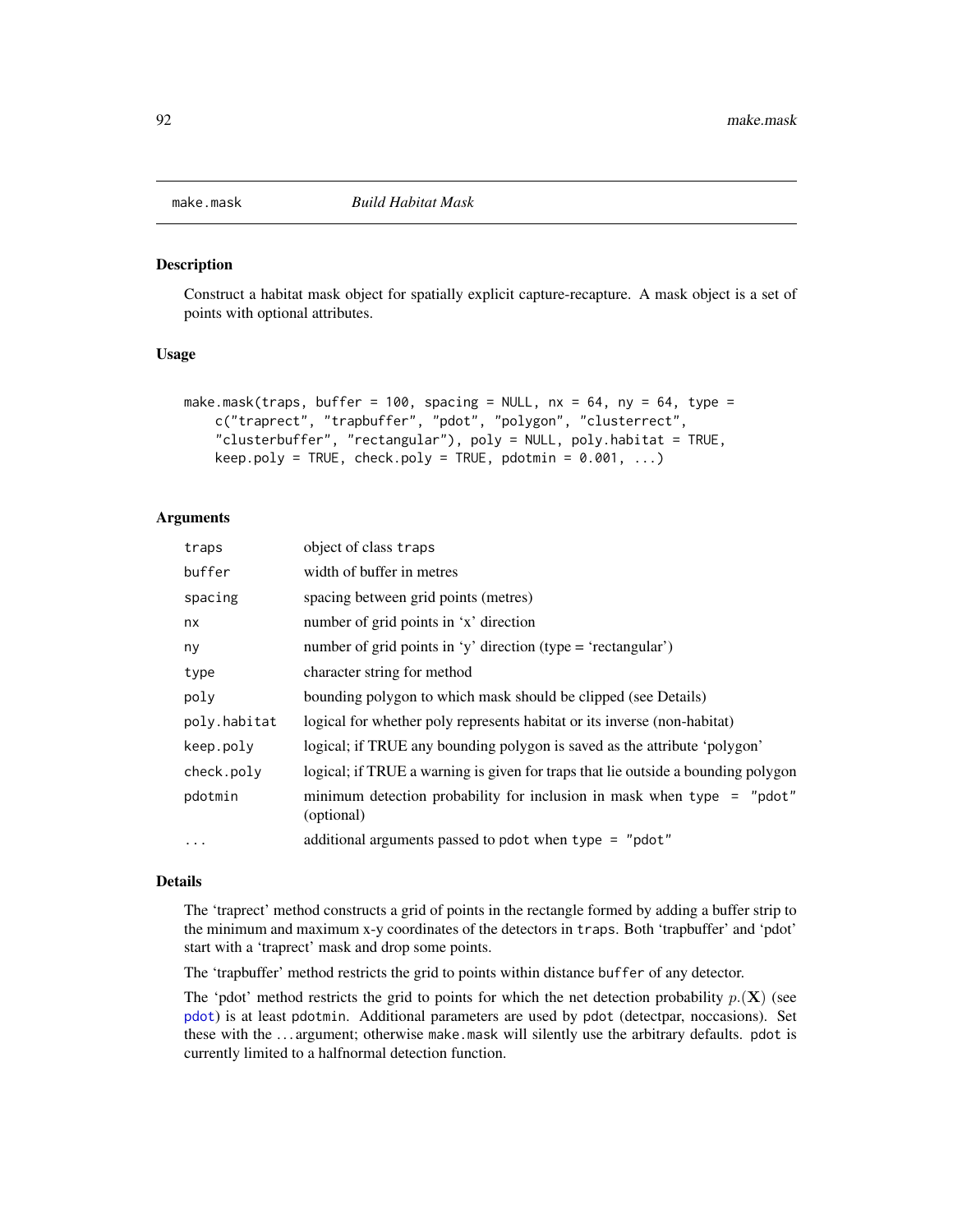#### make.mask 93

The 'clusterrect' method constructs a grid of rectangular submasks centred on 'clusters' of detectors generated with [trap.builder](#page-239-0) (possibly indirectly by [make.systematic](#page-93-0)). The 'clusterbuffer' method resembles 'trapbuffer', but is usually faster when traps are arranged in clusters because it starts with a 'clusterrect' mask.

The 'rectangular' method constructs a simple rectangular mask with the given nx, ny and spacing.

If poly is specified, points outside poly are dropped. The 'polygon' method places points on a rectangular grid clipped to the polygon (buffer is not used). Thus 'traprect' is equivalent to 'polygon' when poly is supplied. poly may be either

- a matrix or dataframe of two columns interpreted as x and y coordinates, or
- a SpatialPolygonsDataFrame object as defined in the package 'sp', possibly from reading a shapefile with readShapePoly() from package 'maptools'.

If spacing is not specified then it is determined by dividing the range of the x coordinates (including any buffer) by nx.

## Value

An object of class mask. When keep.poly = TRUE, poly and poly.habitat are saved as attributes of the mask.

## Note

A warning is displayed if type = "pdot" and the buffer is too small to include all points with  $p >$ pdotmin.

A habitat mask is needed to fit an SECR model and for some related computations. The default mask settings in secr.fit may be good enough, but it is preferable to use make.mask to construct a mask in advance and to pass that mask as an argument to secr.fit.

The function buffer.contour displays the extent of one or more 'trapbuffer' zones - i.e. the effect of buffering the detector array with varying strip widths.

## See Also

[mask](#page-100-0), [read.mask](#page-155-0), [subset.mask](#page-225-0), [pdot](#page-119-0), [buffer.contour](#page-31-1)

## Examples

```
temptrap \leq make.grid(nx = 10, ny = 10, spacing = 30)
```

```
## default method: traprect
tempmask <- make.mask(temptrap, spacing = 5)
plot(tempmask)
summary (tempmask)
```

```
## make irregular detector array by subsampling
## form mask by `trapbuffer' method
temptrap <- subset (temptrap, sample(nrow(temptrap), size = 30))
tempmask <- make.mask (temptrap, spacing = 5, type = "trapbuffer")
plot (tempmask)
```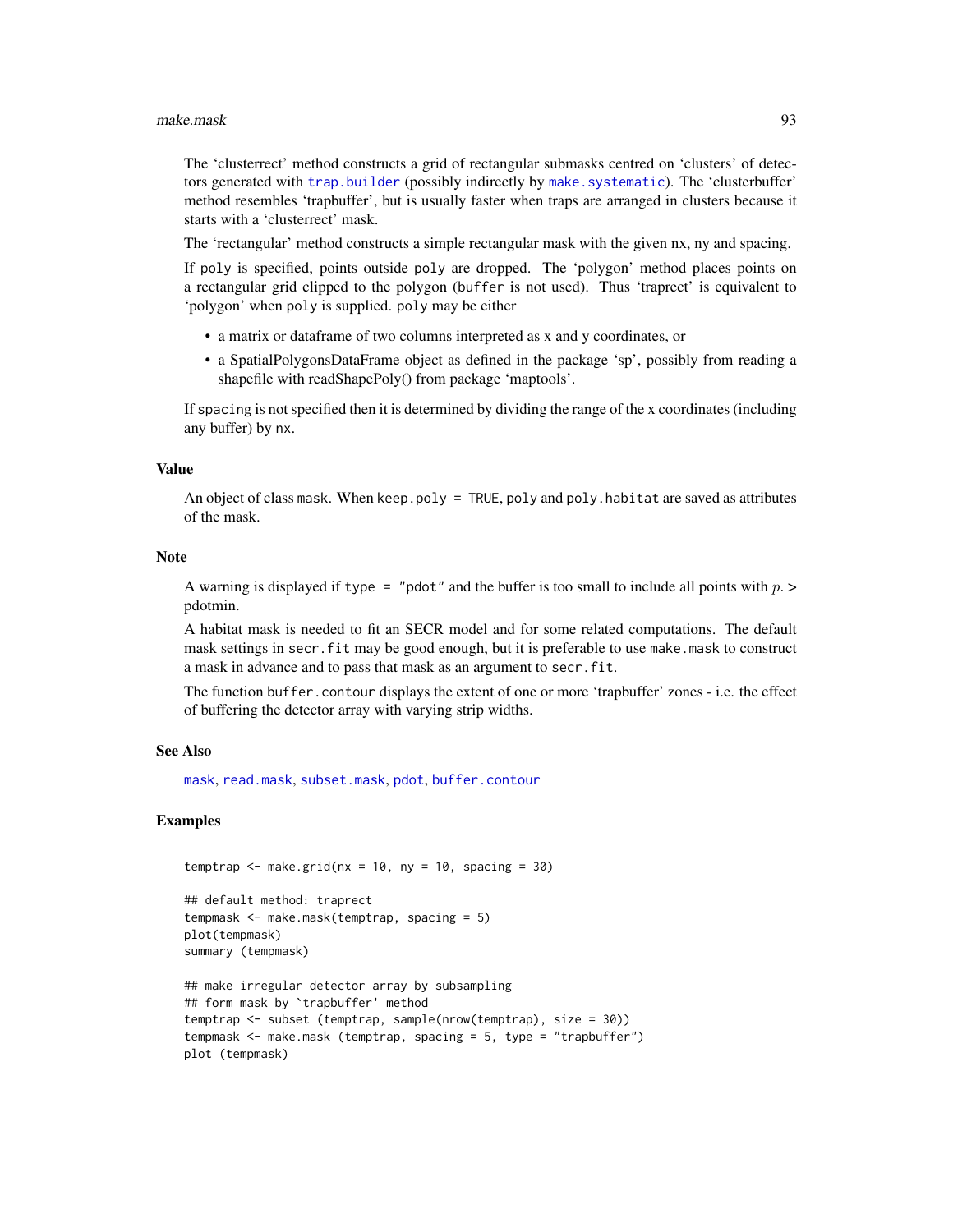```
plot (temptrap, add = TRUE)
## form mask by "pdot" method
temptrap \leq make.grid(nx = 6, ny = 6)
tempmask <- make.mask (temptrap, buffer = 150, type = "pdot",
   pdotmin = 0.0001, detectpar = list(g0 = 0.1, sigma = 30),
   noccasions = 4)
plot (tempmask)
plot (temptrap, add = TRUE)
## Using an ESRI polygon shapefile for clipping (shapefile
## polygons may include multiple islands and holes).
## Requires the `maptools' package of Nicholas J. Lewin-Koh, Roger
## Bivand, and others; `maptools' uses the `sp' package of spatial
## classes by Ed Pebesma and Roger Bivand.
## Not run:
library(maptools)
setwd(system.file("extdata", package = "secr"))
possumarea <- readShapePoly("possumarea") ## possumarea.shp etc.
possummask2 <- make.mask(traps(possumCH), spacing = 20,
   buffer = 250, type = "trapbuffer", poly = possumarea)
oldpar \leq par(mar = c(1,6,6,6), xpd = TRUE)
plot (possummask2, ppoly = TRUE)
plot(traps(possumCH), add = T)
par(oldpar)
## if the polygon delineates non-habitat ...
seaPossumMask <- make.mask(traps(possumCH), buffer = 1000,
    type = "traprect", poly = possumarea, poly.habitat = FALSE)
plot(seaPossumMask)
plot(traps(possumCH), add = T)
## this mask is not useful!
```
## End(Not run)

<span id="page-93-0"></span>make.systematic *Construct Systematic Detector Design*

# Description

A rectangular grid of clusters within a polygonal region.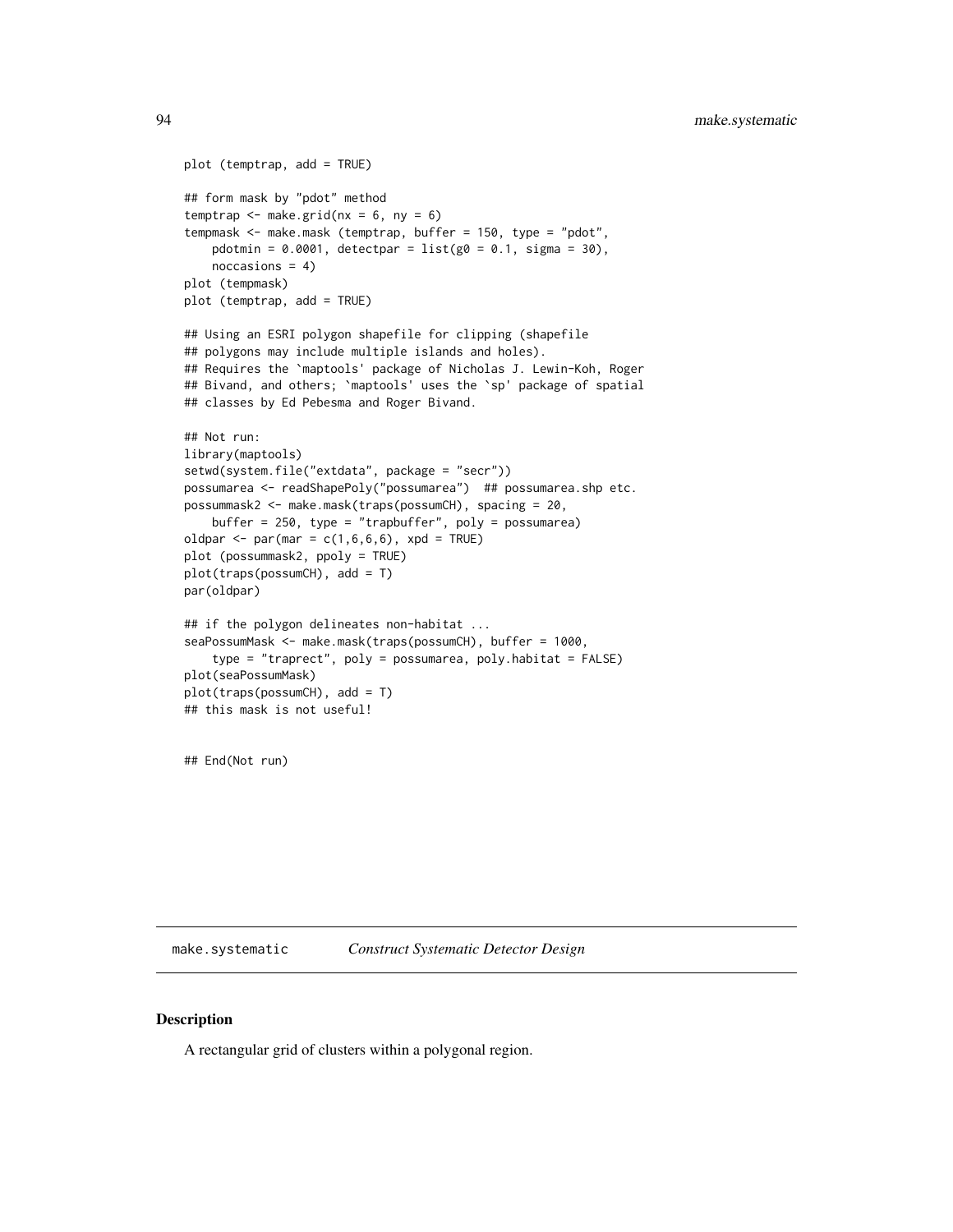# make.systematic 95

## Usage

```
make.systematic(n, cluster, region, spacing = NULL, origin = NULL, ...)
```
## Arguments

| n         | integer approximate number of clusters (see Details)                                       |
|-----------|--------------------------------------------------------------------------------------------|
| cluster   | traps object defining a single cluster                                                     |
| region    | dataframe or SpatialPolygonsDataFrame with coordinates of perimeter                        |
| spacing   | scalar distance between cluster centres                                                    |
| origin    | vector giving x- and y-cooordinates of fixed grid origin (origin is otherwise ran-<br>dom) |
| $\ddotsc$ | arguments passed to trap.builder                                                           |

# Details

region may be any shape. The sp class SpatialPolygonsDataFrame is useful for complex shapes and input from shapefiles using **maptools** (see Examples). Otherwise, region should be a dataframe with columns 'x' and 'y'.

spacing may be a vector with separate values for spacing in x- and y- directions. If spacing is provided then n is ignored.

If n is a scalar, the spacing of clusters is determined from the area of the bounding box of region divided by the requested number of clusters (this does not necessarily result in exactly n clusters). If n is a vector of two integers these are taken to be the number of columns and the number of rows.

After preparing a frame of cluster centres, make. systematic calls trap. builder with method  $=$ 'all'; ... allows the arguments 'rotation', 'edgemethod', 'plt', and 'detector' to be passed. Setting the trap.builder arguments frame, method, and samplefactor has no effect.

## Value

A single-session 'traps' object.

## Note

Do not confuse with the simpler function [make.grid](#page-95-0), which places single detectors in a rectangular array.

## See Also

[trap.builder](#page-239-0), [cluster.centres](#page-239-1), [readShapePoly](#page-0-0)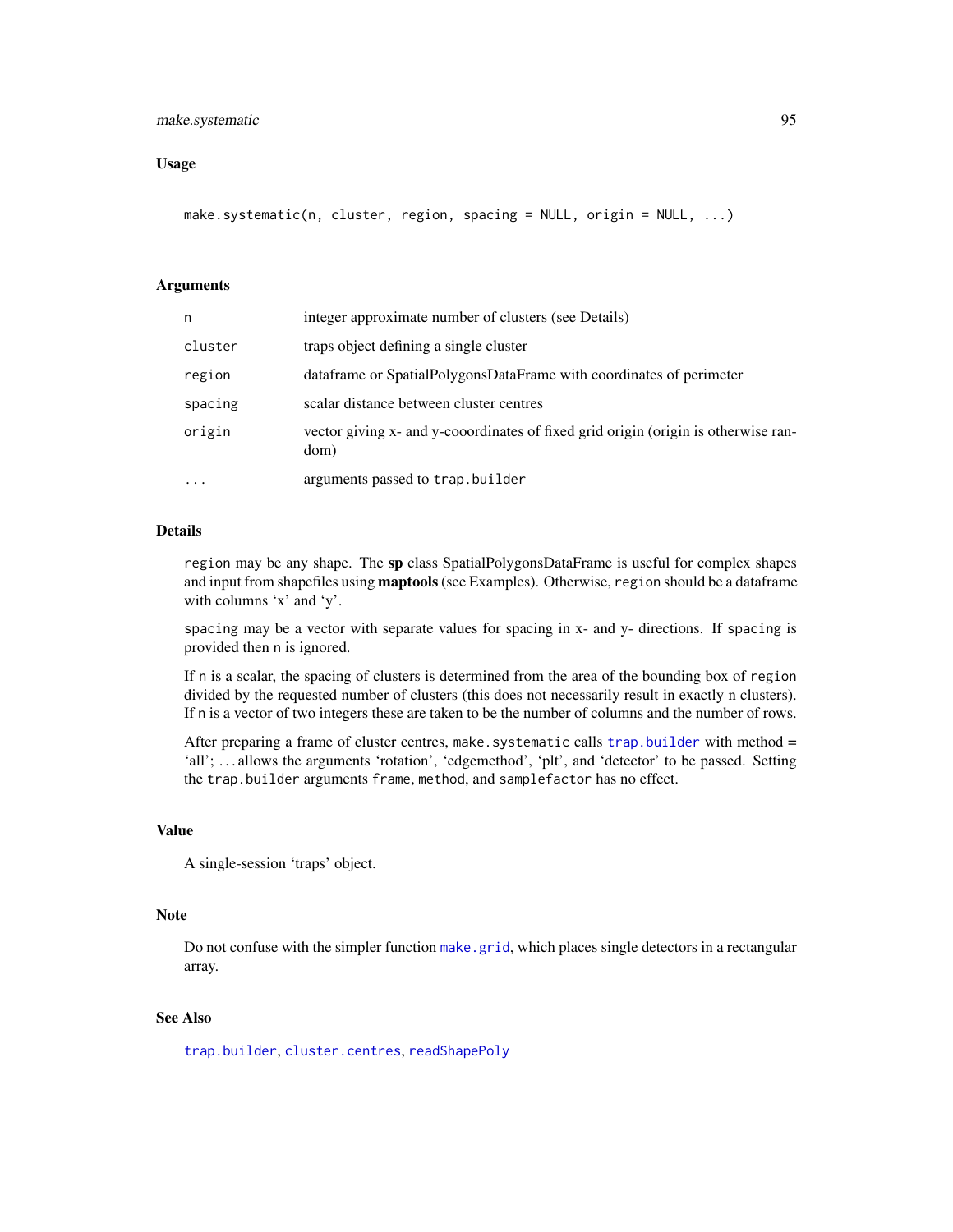## Examples

```
mini \leq make.grid(nx = 2, ny = 2, spacing = 100)
region <- cbind(x=c(0,2000,2000,0), y=c(0,0,2000,2000))
temp <- make.systematic(25, mini, region, plt = TRUE)
temp \leq make.systematic(c(6, 6), mini, region, plt = TRUE,
   rotation = -1)
## Example using shapefile "possumarea.shp" in
## "extdata" folder. By default, each cluster is
## a single multi-catch detector
## Not run:
library(maptools)
setwd(system.file("extdata", package = "secr"))
possumarea <- readShapePoly("possumarea")
possumgrid <- make.systematic(spacing = 100, region =
    possumarea, plt = TRUE)
## or with 2 x 2 clusters
possumgrid2 <- make.systematic(spacing = 300,
    cluster = make.grid(nx = 2, ny = 2, spacing = 100),
    region = possumarea, plt = TRUE, edgemethod =
    "allinside")
## label clusters
text(cluster.centres(possumgrid2), levels(clusterID
    (possumgrid2)), cex=0.7)
## If you have GPSBabel installed and on the Path
## then coordinates can be projected and uploaded
## to a GPS with `writeGPS', which also requires the
## package `proj4'. Defaults are for a Garmin GPS
## connected by USB.
writeGPS(possumgrid, proj = "+proj=nzmg")
## End(Not run)
```
make.traps *Build Detector Array*

# <span id="page-95-0"></span>Description

Construct a rectangular array of detectors (trapping grid) or a circle of detectors or a polygonal search area.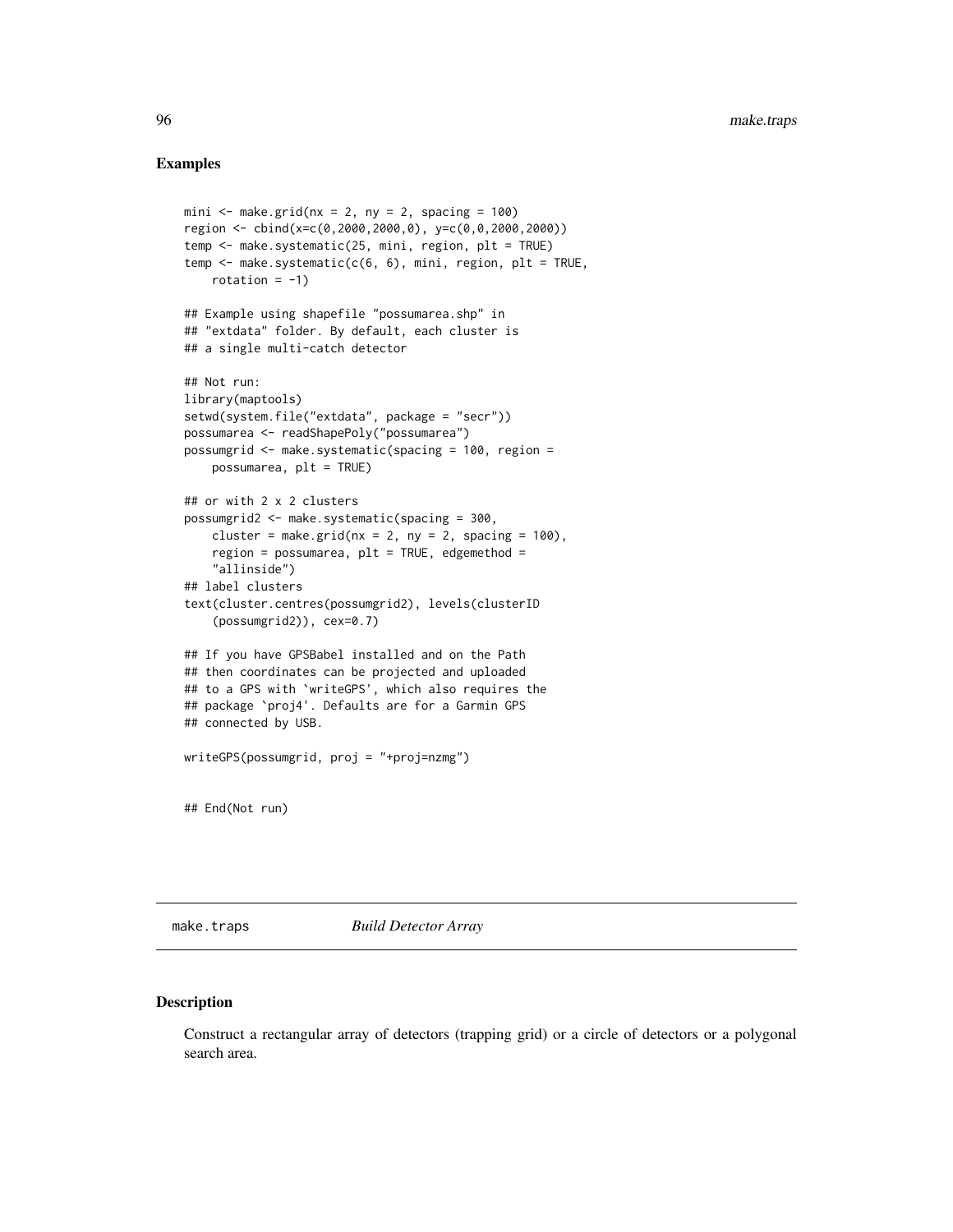# make.traps 97

# Usage

```
make.grid(nx = 6, ny = 6, spacex = 20, spacey = 20, spacing = NULL,
    detector = "multi", originxy = c(\emptyset, \emptyset), hollow = F,
    ID = "alphay")make.circle (n = 20, radius = 100, spacing = NULL,
    detector = "multi", originxy = c(0,0), IDclockwise = T)
make.poly (polylist = NULL, x = c(-50, -50, 50, 50),
    y = c(-50,50,50,-50), exclusive = FALSE, verify = TRUE)
make.transect (transectlist = NULL, x = c(-50, -50, 50, 50),
    y = c(-50, 50, 50, -50), exclusive = FALSE)
make.telemetry (...)
```
# Arguments

| nx           | number of columns of detectors                                         |
|--------------|------------------------------------------------------------------------|
| ny           | number of rows of detectors                                            |
| spacex       | distance between detectors in 'x' direction (nominally in metres)      |
| spacey       | distance between detectors in 'y' direction (nominally in metres)      |
| spacing      | distance between detectors (x and y directions)                        |
| detector     | character value for detector type - "single", "multi" etc.             |
| originxy     | vector origin for x-y coordinates                                      |
| hollow       | logical for hollow grid                                                |
| ID           | character string to control row names                                  |
| n            | number of detectors                                                    |
| radius       | radius of circle (nominally in metres)                                 |
| IDclockwise  | logical for numbering of detectors                                     |
| polylist     | list of dataframes with coordinates for polygons                       |
| transectlist | list of dataframes with coordinates for transects                      |
| X            | x coordinates of vertices                                              |
| У            | y coordinates of vertices                                              |
| exclusive    | logical; if TRUE animal can be detected only once per occasion         |
| verify       | logical if TRUE then the resulting traps object is checked with verify |
| .            | arguments passed to make.poly                                          |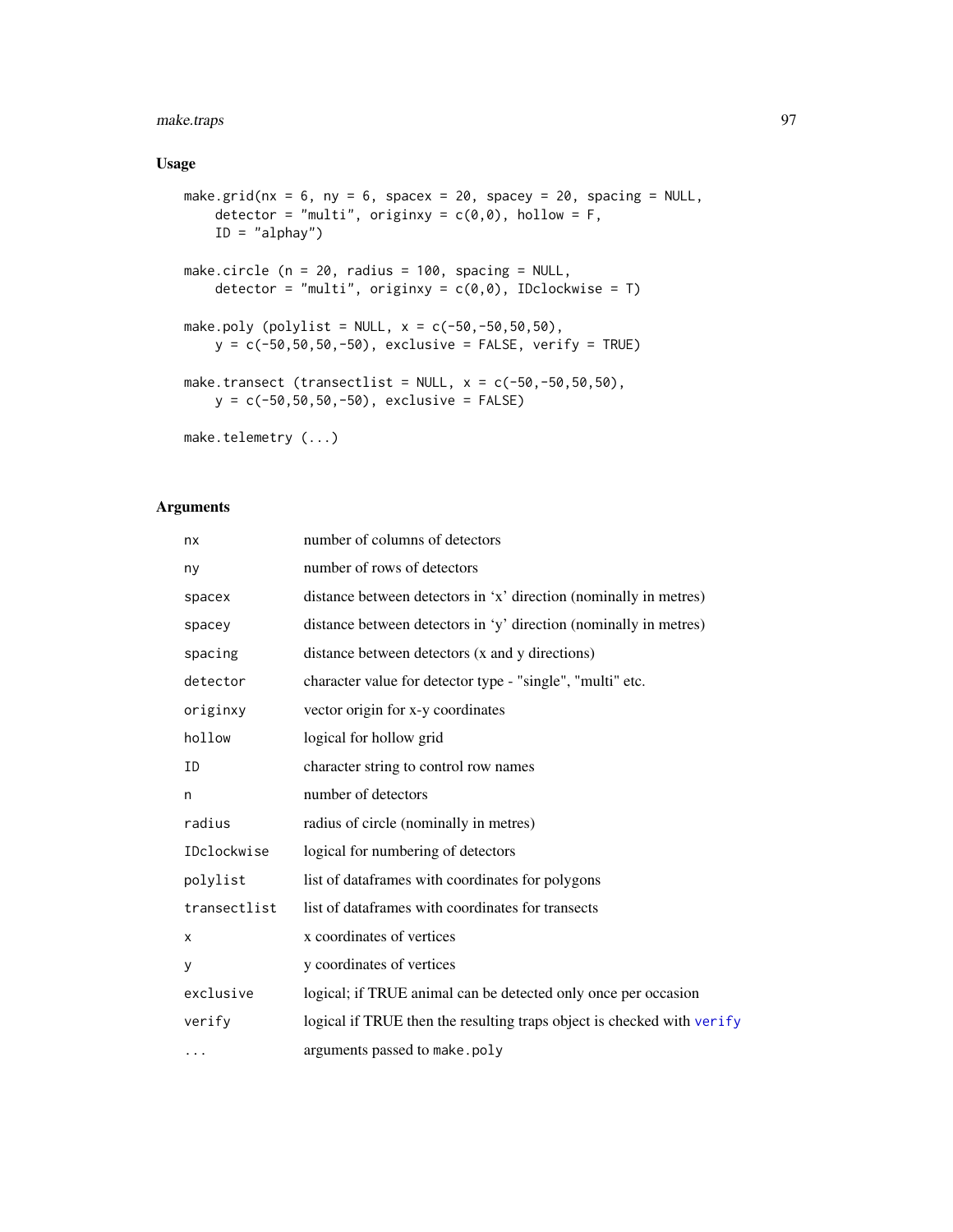### Details

make.grid generates coordinates for nx.ny traps at separations spacex and spacey. If spacing is specified it replaces both spacex and spacey. The bottom-left (southwest) corner is at originxy. For a hollow grid, only detectors on the perimeter are retained. By default, identifiers are constructed from a letter code for grid rows and an integer value for grid columns ("A1", "A2",...). 'Hollow' grids are always numbered clockwise in sequence from the bottom-left corner. Other values of ID have the following effects:

| ID     | Effect                                                       |
|--------|--------------------------------------------------------------|
| numx   | column-dominant numeric sequence                             |
| numy   | row-dominant numeric sequence                                |
| numxb  | column-dominant boustrophedonical numeric sequence (try it!) |
| numyb  | row-dominant boustrophedonical numeric sequence              |
| alphax | column-dominant alphanumeric                                 |
| alphay | row-dominant alphanumeric                                    |
| XV     | combine column $(x)$ and row $(y)$ numbers                   |
|        |                                                              |

'xy' adds leading zeros as needed to give a string of constant length with no blanks.

make.circle generates coordinates for n traps in a circle centred on originxy. If spacing is specified then it overrides the radius setting; the radius is adjusted to provide the requested straightline distance between adjacent detectors. Traps are numbered from the trap due east of the origin, either clockwise or anticlockwise as set by IDclockwise.

Specialised functions for arrays using a triangular grid are described separately ([make.tri](#page-98-0), [clip.hex](#page-98-1)).

Polygon vertices may be specified with x and y in the case of a single polygon, or as polylist for one or more polygons. Each component of polylist is a dataframe with columns 'x' and 'y'. polylist takes precedence. make.poly automatically closes the polygon by repeating the first vertex if the first and last vertices differ.

Transects are defined by a sequence of vertices as for polygons, except that they are not closed.

make.telemetry merely calls make.poly and assigns 'telemetry' as the detector type of the result.

#### Value

An object of class traps comprising a data frame of x- and y-coordinates, the detector type ("single", "multi", or "proximity" etc.), and possibly other attributes.

## Note

Several methods are provided for manipulating detector arrays - see [traps](#page-243-0).

# References

Efford, M. G. (2012) *DENSITY 5.0: software for spatially explicit capture–recapture*. Department of Mathematics and Statistics, University of Otago, Dunedin, New Zealand. [http://www.otago.](http://www.otago.ac.nz/density) [ac.nz/density](http://www.otago.ac.nz/density).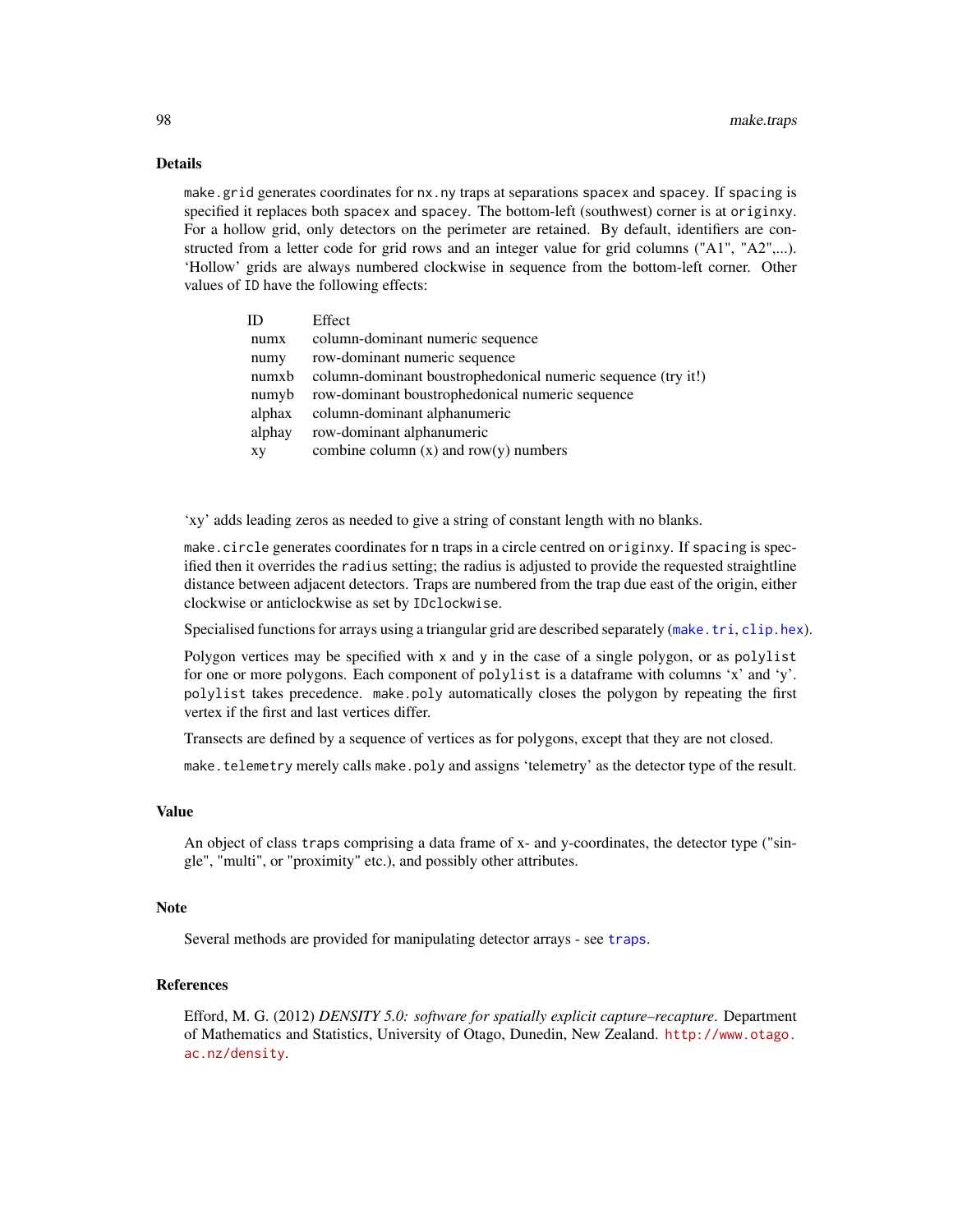#### make.tri 99

Efford, M. G., Borchers D. L. and Byrom, A. E. (2009) Density estimation by spatially explicit capture-recapture: likelihood-based methods. In: D. L. Thomson, E. G. Cooch and M. J. Conroy (eds) *Modeling Demographic Processes in Marked Populations*. Springer, New York. Pp. 255–269.

# See Also

[read.traps](#page-158-0),[detector](#page-46-0), [trap.builder](#page-239-0),[make.systematic](#page-93-0), [print.traps](#page-145-0), [plot.traps](#page-132-0), [traps](#page-243-0), [make.tri](#page-98-0), [addTelemetry](#page-8-0)

#### Examples

```
demo.traps <- make.grid()
plot(demo.traps)
## compare numbering schemes
par (mfrow = c(2,4), mar = c(1,1,1,1), xpd = TRUE)
for (id in c("numx", "numy", "alphax", "alphay", "numxb",
    "numyb"))
{
   temptrap \leq make.grid(nx = 7, ny = 5, ID = id)
   plot (temptrap, border = 10, label = TRUE, offset = 7,
        grid1 = FALSE)}
temptrap \leq make.grid(nx = 7, ny = 5, hollow = TRUE)
plot (temptrap, border = 10, label = TRUE, gridl = FALSE)
plot(make.circle(n = 20, spacing = 30), label = TRUE, offset = 9)summary(make.circle(n = 20, spacing = 30))
## jitter locations randomly within grid square
## and plot over `mask'
temptrap \leq make.grid(nx = 7, ny = 7, spacing = 30)
tempmask \leq make.mask(temptrap, buffer = 15, nx = 7, ny = 7)
temptrap[,] <- temptrap[,] + 30 * (runif(7*7*2) - 0.5)
plot(tempmask, dots = FALSE)
plot(temptrap, add = TRUE)
```
<span id="page-98-0"></span>make.tri *Build Detector Array on Triangular or Hexagonal Grid*

## <span id="page-98-1"></span>Description

Construct an array of detectors on a triangular grid and optionally select a hexagonal subset of detectors.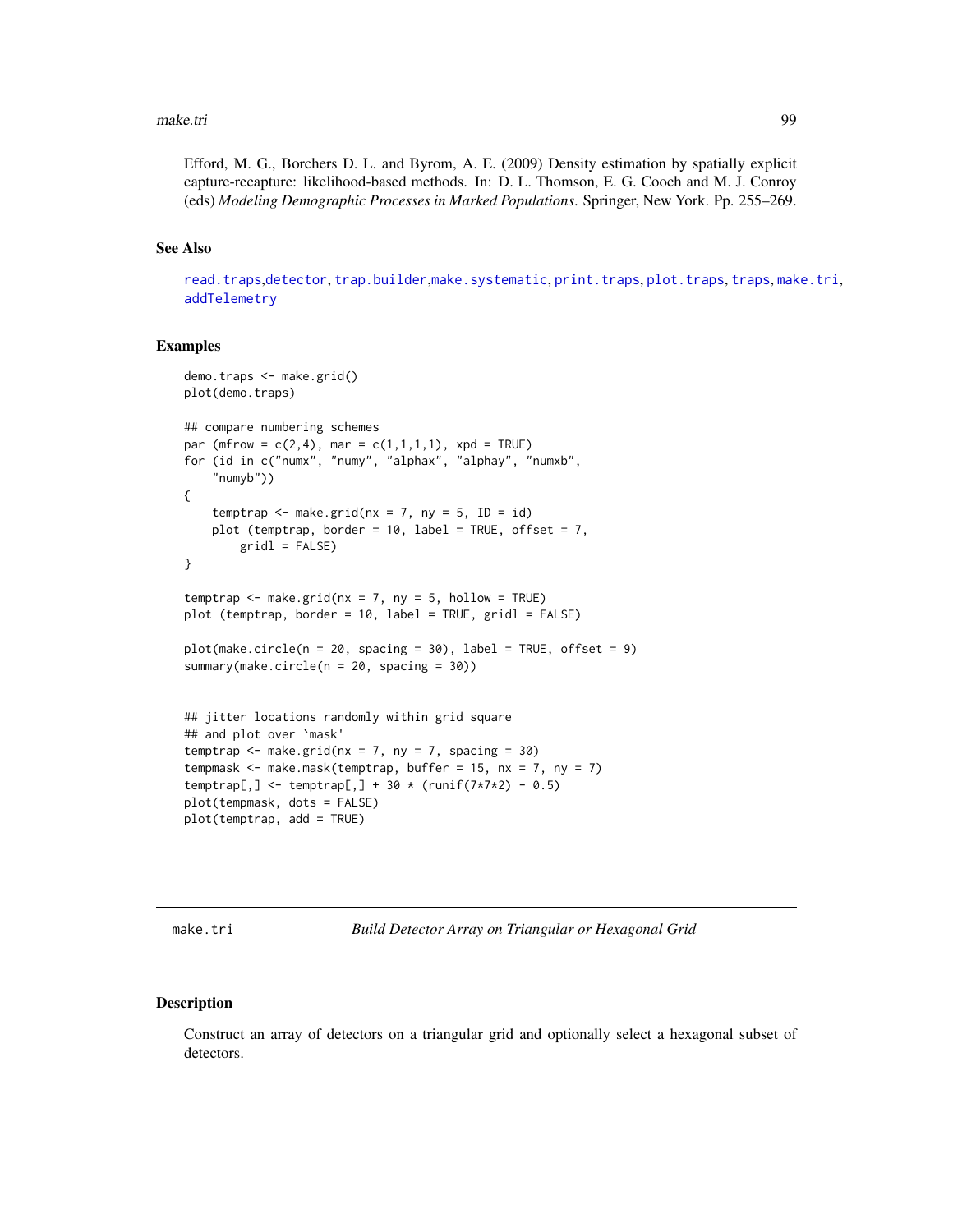# Usage

```
make.tri (nx = 10, ny = 12, spacing = 20, detector = "multi",
    originxy = c(\emptyset, \emptyset))
clip.hex (traps, side = 20, centre = c(50, 60 \times cos(pi/6)),
    fuzz = 1e-3, ID = "num", ...)
```
#### Arguments

| nx       | number of columns of detectors                             |
|----------|------------------------------------------------------------|
| ny       | number of rows of detectors                                |
| spacing  | distance between detectors (x and y directions)            |
| detector | character value for detector type - "single", "multi" etc. |
| originxy | vector origin for x-y coordinates                          |
| traps    | traps object                                               |
| side     | length of hexagon side                                     |
| centre   | x-y coordinates of hexagon centre                          |
| fuzz     | floating point fuzz value                                  |
| ID       | character string to control row names                      |
|          | other parameters passed to subset traps (not used)         |

# Details

make.tri generates coordinates for nx.ny traps at separations spacing. The bottom-left (southwest) corner is at originxy. Identifiers are numeric. See [make.grid](#page-95-0) for further explanation.

clip.hex clips a grid of detectors, retaining only those within a bounding hexagon. Detectors are re-labelled according to ID as follows:

| ID  | Effect                                       |
|-----|----------------------------------------------|
|     | NULL no change                               |
| num | numeric sequence                             |
|     | alpha letter for shell'; number within shell |

#### Value

An object of class traps comprising a data frame of x- and y-coordinates, the detector type ("single", "multi", or "proximity" etc.), and possibly other attributes.

# Note

Several methods are provided for manipulating detector arrays - see [traps](#page-243-0).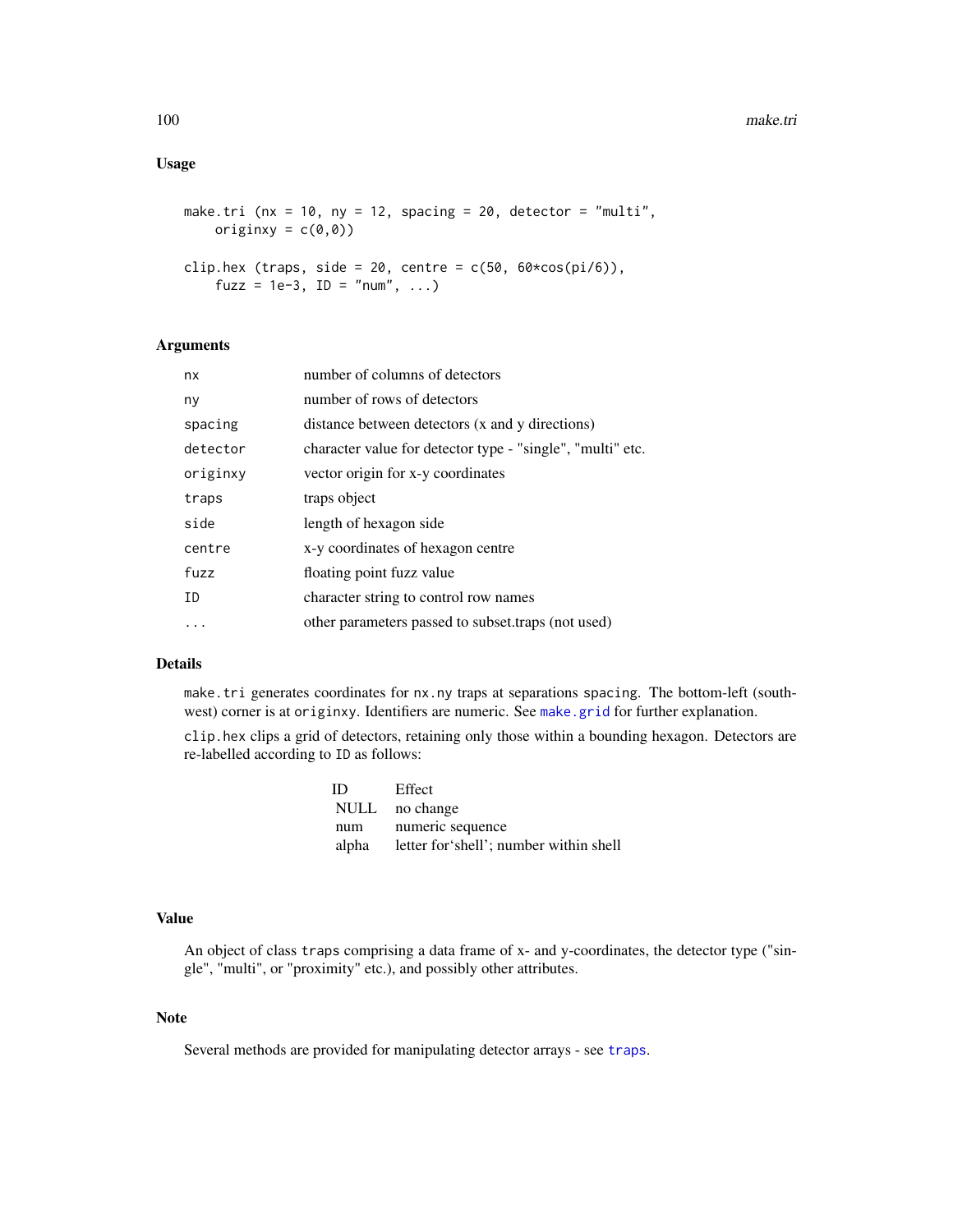#### mask and the contract of the contract of the contract of the contract of the contract of the contract of the contract of the contract of the contract of the contract of the contract of the contract of the contract of the c

## See Also

[make.grid](#page-95-0), [detector](#page-46-0)

## Examples

```
tri.grid <- make.tri(spacing = 10)
plot(tri.grid, border = 5)
hex <- clip.hex(tri.grid, side = 30, ID = "alpha")
plot (hex, add = TRUE, detpar = list(pch = 16, cex = 1.4),
   label = TRUE, offset = 2.5)
```
<span id="page-100-0"></span>mask *Mask Object*

#### **Description**

Encapsulate a habitat mask for spatially explicit capture–recapture.

# Details

A habitat mask serves four main purposes in spatially explicit capture–recapture. Firstly, it defines an outer limit to the area of integration; habitat beyond the mask may be occupied, but animals there should have negligible chance of being detected (see [pdot](#page-119-0) and below). Secondly, it distinguishes sites in the vicinity of the detector array that are 'habitat' (i.e. have the potential to be occupied) from 'non-habitat'. Thirdly, it discretizes continuous habitat as a list of points. Each point is notionally associated with a cell (pixel) of uniform density. Discretization allows the SECR likelihood to be evaluated by summing over grid cells. Fourthly, the x-y coordinates of the mask and any habitat covariates may be used to build spatial models of density. For example, a continuous or categorical habitat covariate 'cover' measured at each point on the mask might be used in a formula for density such as D ∼cover.

In relation to the first purpose, the definition of 'negligible' is fluid. Any probability less than 0.001 seems OK in the sense of not causing noticeable bias in density estimates, but this depends on the shape of the detection function (fat-tailed functions such as 'hazard rate' are problematic). New tools for evaluating masks appeared in secr 1.5 ([mask.check](#page-101-0), [esa.plot](#page-56-0)), and [suggest.buffer](#page-229-0) automates selection of a buffer width.

Mask points are stored in a data frame with columns 'x' and 'y'. The number of rows equals the number of points.

Possible mask attributes

| Attribute  | Description                                                                                           |
|------------|-------------------------------------------------------------------------------------------------------|
| type       | 'traprect', 'trapbuffer', 'pdot', 'polygon', 'clusterrect', 'clusterbuffer' (see make.mask) or 'user' |
| polygon    | vertices of polygon defining habitat boundary, for type = 'polygon'                                   |
| pdotmin    | threshold of $p(x)$ for type = 'pdot'                                                                 |
| covariates | data frame of site-specific covariates                                                                |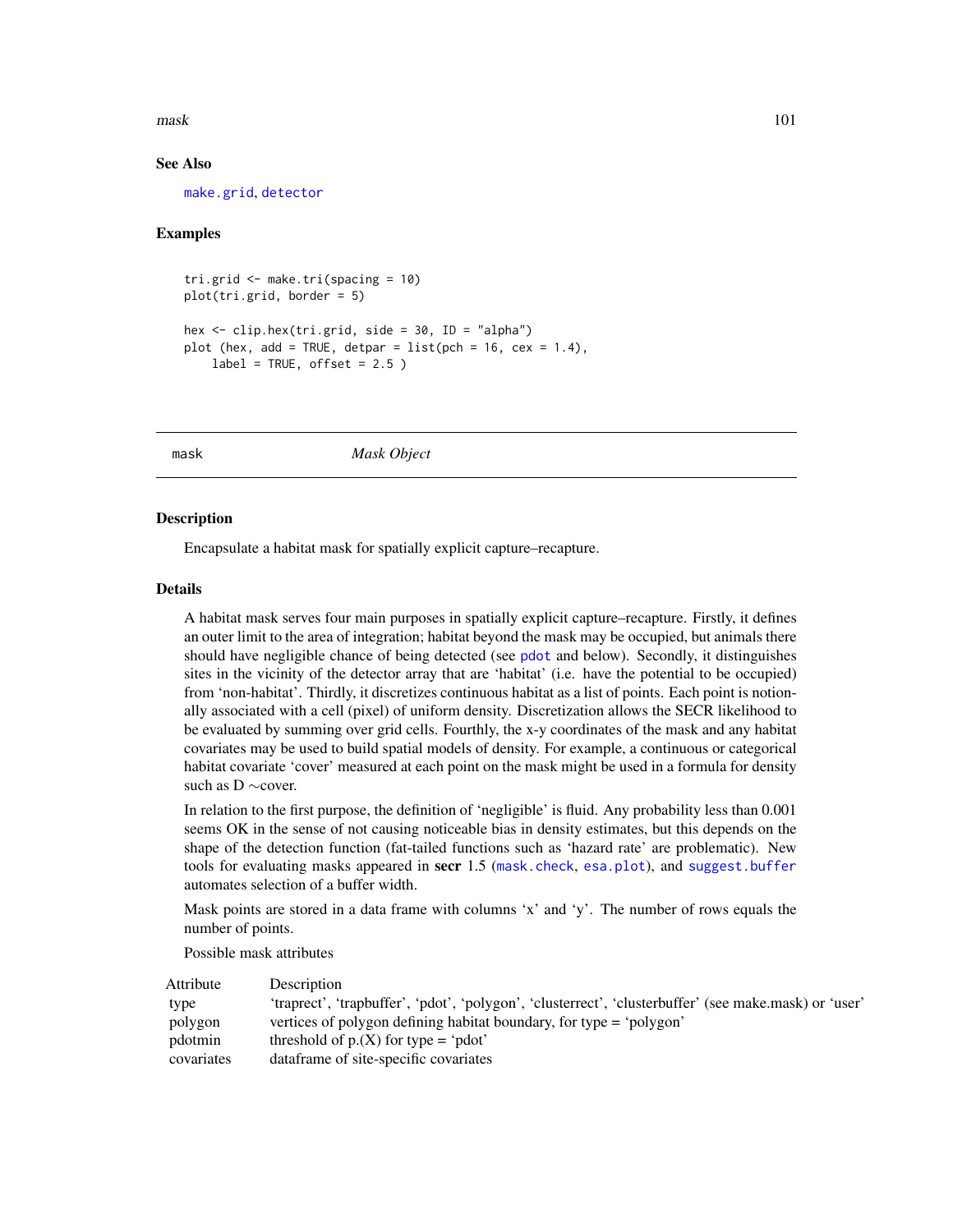| meanSD      | data frame with centroid (mean and SD) of x and y coordinates                        |
|-------------|--------------------------------------------------------------------------------------|
| area        | area (ha) of the grid cell associated with each point                                |
| spacing     | nominal spacing (metres) between adjacent points                                     |
| boundingbox | data frame of 4 rows, the vertices of the bounding box of all grid cells in the mask |

Attributes other than covariates are generated automatically by make.mask. Type 'user' refers to masks input from a text file with read.mask.

# Note

A habitat mask is needed by secr.fit, but one will be generated automatically if none is provided. You should be aware of this and check that the default settings (e.g. buffer) are appropriate.

#### See Also

[make.mask](#page-91-0), [read.mask](#page-155-0), [mask.check](#page-101-0), [esa.plot](#page-56-0), [suggest.buffer](#page-229-0), [secr.fit](#page-176-0), [secr density models](#page-0-0)

<span id="page-101-0"></span>mask.check *Mask Diagnostics*

## Description

mask.check evaluates the effect of varying buffer width and mask spacing on either the likelihood or density estimates from secr.fit()

## Usage

```
mask.check(object, buffers = NULL, spacings = NULL, poly = NULL,
   LLonly = TRUE, realpar = NULL, session = 1, file = NULL,
   drop = "", tracelevel = 0, ncores = 1, ...)
```
# Arguments

| object     | object of class 'capthist' or 'secr'                                                  |
|------------|---------------------------------------------------------------------------------------|
| buffers    | vector of buffer widths                                                               |
| spacings   | vector of mask spacings                                                               |
| poly       | matrix of two columns, the x- and y-coordinates of a bounding polygon (op-<br>tional) |
| LLonly     | logical; if TRUE then only the log likelihood is computed                             |
| realpar    | list of parameter values                                                              |
| session    | vector of session indices (used if object spans multiple sessions)                    |
| file       | name of output file (optional)                                                        |
| drop       | character vector: names of fitted secr object to omit                                 |
| tracelevel | integer for level of detail in reporting $(0,1,2)$                                    |
| ncores     | integer number of cores available for parallel processing                             |
| $\cdot$    | other arguments passed to secrifit                                                    |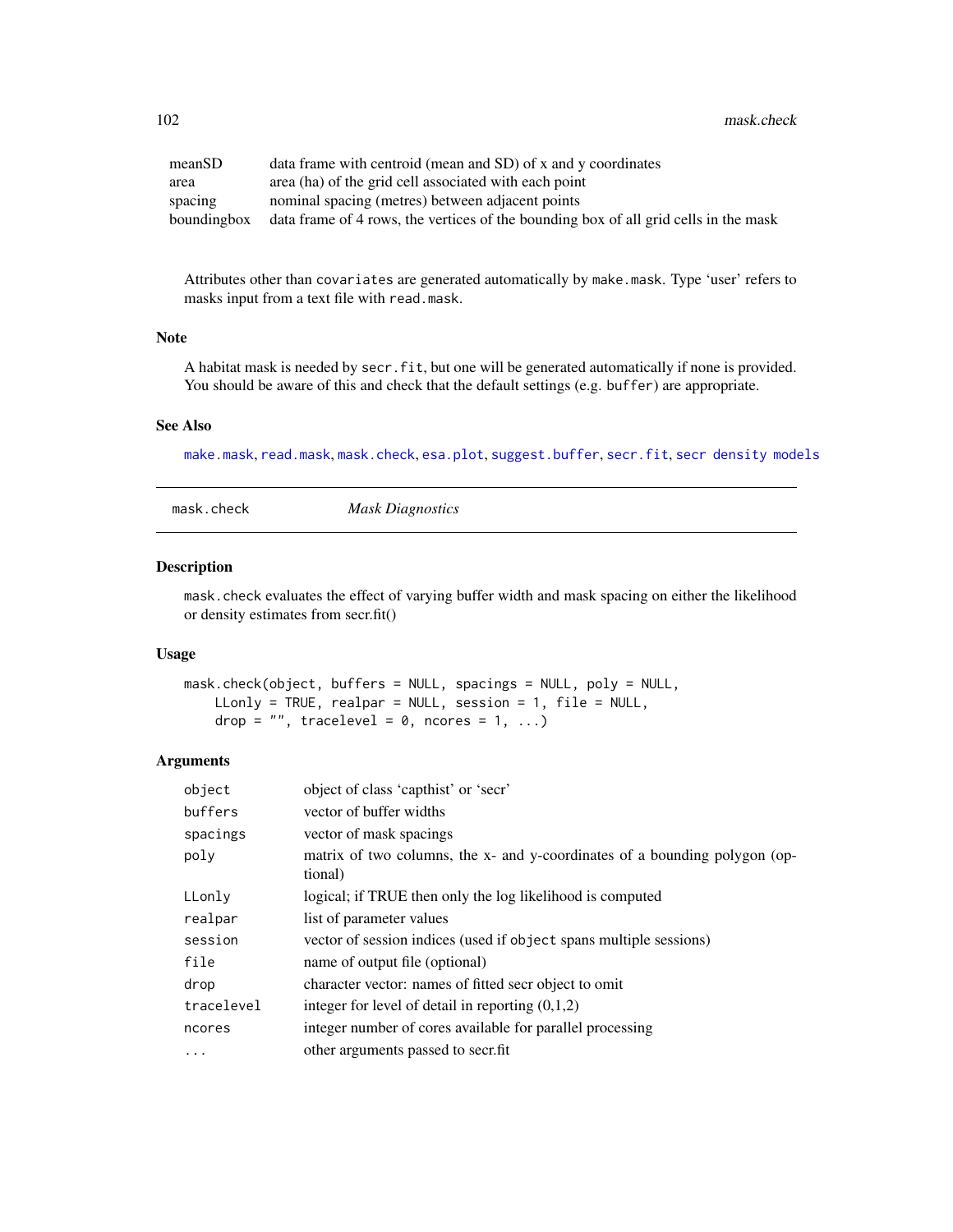#### mask.check 103

#### Details

Masks of varying buffer width and spacing are constructed with the 'trapbuffer' method in make.mask, using the detector locations ('traps') from either a capthist object or a previous execution of secr. fit. Default values are provided for buffers and spacings if object is of class 'secr' (respectively c(1, 1.5, 2) and c(1, 0.75, 0.5) times the values in the existing mask). The default for buffers will not work if a detector is on the mask boundary, as the inferred buffer is then 0.

Variation in the mask may be assessed for its effect on –

- the log-likelihood evaluated for given values of the parameters (LLonly = TRUE)
- estimates from maximizing the likelihood with each mask (LLonly = FALSE)

realpar should be a list with one named component for each real parameter (see Examples). It is relevant only if LLonly = TRUE. realpar may be omitted if object is of class 'secr'; parameter values are then extracted from object.

session should be an integer or character vector suitable for indexing sessions in object, or in object\$capthist if object is a fitted model. Each session is considered separately; a model formula that refers to session or uses session covariates will cause an error.

If file is specified and ncores = 1 then detailed results (including each model fit when LLonly = FALSE) are saved to an external .RData file. Loading this file creates or overwrites object(s) in the workspace: mask.check.output if LLonly = TRUE, otherwise mask.check.output and mask.check.fit. For multiple sessions these are replaced by lists with one component per session (mask.check.outputs and mask.check.fits). The drop argument is passed to [trim](#page-246-0) and applied to each fitted model; use it to save space, at the risk of limiting further computation on the fitted models.

tracelevel>0 causes more verbose reporting of progress during execution.

If ncores  $> 1$  the **parallel** package is used to create processes on multiple cores (see [Parallel](#page-116-0) for more), progress messages are suppressed, and nothing is output to file.

The . . . argument may be used to override existing settings in object - for example, a conditional likelihood fit ( $CL = T$ ) may be selected even if the original model was fitted by maximizing the full likelihood.

#### Value

Array of log-likelihoods (LLonly = TRUE) or estimates (LLonly = FALSE) for each combination of buffers and spacings. The array has 3 dimensions if LLonly = FALSE and both buffers and spacings have multiple levels; otherwise it collapses to a matrix. Rows generally represent buffers, but rows represent spacings if a single buffer is specified.

## Warning

mask.check() may fail if object is a fitted 'secr' model and a data object named in the original call of secr.fit() (i.e. object\$call) is no longer in the working environment (secr.fit arguments capthist, mask, verify & trace are exempt). Fix by any of (1) applying mask.check directly to the 'capthist' object, specifying other arguments (buffers, spacings, realpar) as needed, (2) re-fitting the model and running mask.check in the same environment, (3) specifying the offending argument(s) in  $\dots$ , or (4) re-creating the required data objects(s) in the working environment, possibly from saved inputs in object (e.g., mytimecov <- myfit\$timecov).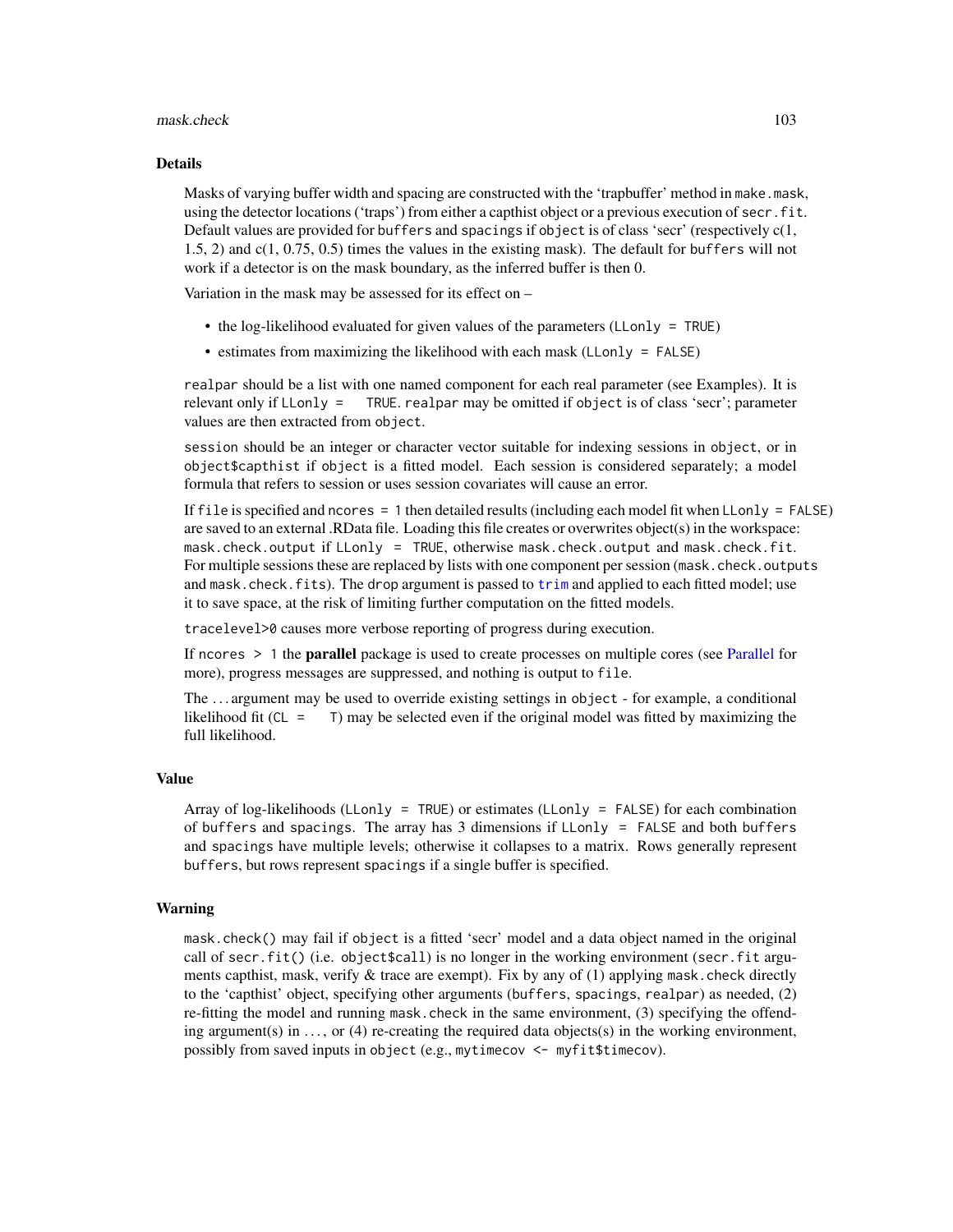When LLonly  $=$  TRUE the functionality of mask, check resembles that of the 'Tools  $|M$ . SECR log likelihood' menu option in Density 4. The help page in Density 4 for ML SECR 2-D integration (see index) may be helpful.

Warning messages from secr. fit are suppressed. 'capthist' data provided via the object argument are checked with [verify.capthist](#page-253-1) if tracelevel > 0.

The likelihood-only method is fast, but not definitive. It is reasonable to aim for stability in the third decimal place of the log likelihood. Slight additional variation in the likelihood may cause little change in the estimates; the only way to be sure is to check these by setting LLonly = FALSE.

The performance of a mask depends on the detection function; be sure to set the detectfn argument appropriately. The hazard rate function has a fat tail that can be problematic.

When provided with an 'secr' object, mask.check constructs a default vector of buffer widths as multiples of the buffer used in object *even though that value is not saved explicitly*. For this trick, detector locations in traps(object\$capthist) are compared to the bounding box of object\$mask; the base level of buffer width is the maximum possible within the bounding box.

## References

Borchers, D. L. and Efford, M. G. (2008) Spatially explicit maximum likelihood methods for capture–recapture studies. *Biometrics* 64, 377–385.

Efford, M. G. (2012) *DENSITY 5.0: software for spatially explicit capture–recapture*. Department of Mathematics and Statistics, University of Otago, Dunedin, New Zealand. [http://www.otago.](http://www.otago.ac.nz/density) [ac.nz/density](http://www.otago.ac.nz/density).

## See Also

[esa.plot](#page-56-0), [make.mask](#page-91-0), [secr.fit](#page-176-0)

# Examples

## Not run:

```
## from a capthist object, specifying almost everything
mask.check (possumCH, spacings = c(20, 30), buffers =c(200, 300),
   realpar = list(g0 = 0.2, sigma = 50), CL = TRUE## from a fitted model, using defaults
mask.check (stoat.model.HN)
## LL did not change with varying buffer (rows) or spacing (cols):
## 78.125 58.59375 39.0625
## 1000 -144.0015 -144.0015 -144.0015
## 1500 -144.0017 -144.0017 -144.0017
## 2000 -144.0017 -144.0017 -144.0017
## fit new models for each combination of buffer & spacing,
## and save fitted models to a file
mask.check (stoat.model.HN, buffers = 1500, spacings =
```
# Note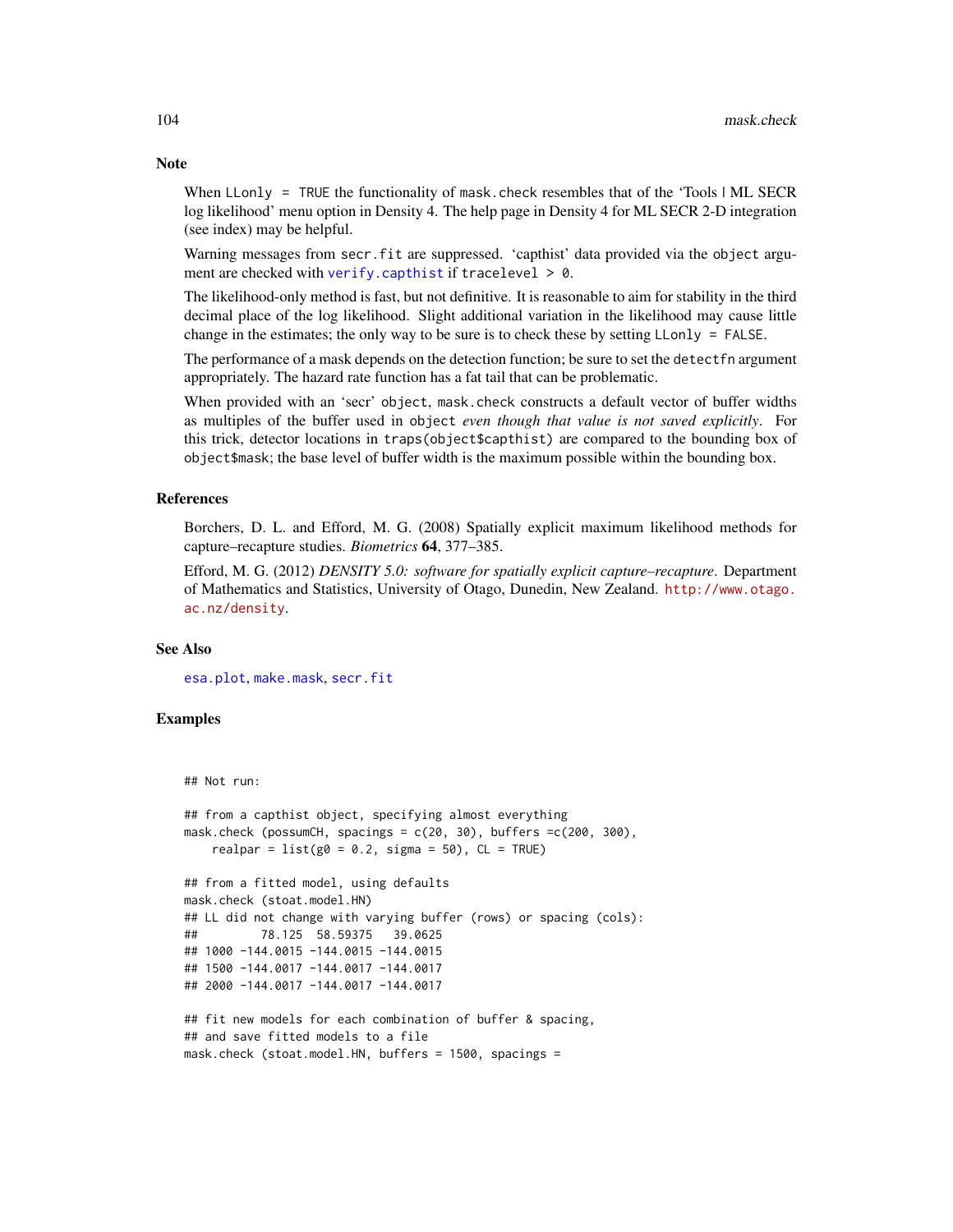# model.average 105

```
c(40,60,80), LLonly = FALSE, file = "test", CL = TRUE)
## look in more detail at the preceding fits
## restores objects `mask.check.output' and `mask.check.fit'
load("test.RData")
lapply(mask.check.fit, predict)
lapply(mask.check.fit, derived)
## multi-session data
mask.check(ovenbird.model.1, session = c("2005","2009"))
## clipping mask
olddir <- setwd(system.file("extdata", package = "secr"))
possumarea <- read.table("possumarea.txt", header = TRUE)
setwd(olddir)
data (possum)
mask.check (possum.model.0, spacings = c(20, 30), buffers =
   c(200, 300), poly = possumarea, LLonly = FALSE,
    file = "temp", CL = TRUE)## review fitted models
load ("temp.RData")
oldpar <- par(mfrow = c(2,2), mar = c(1,4,4,4), xpd = FALSE)
for (i in 1:4) {
   plot(traps(mask.check.fit[[i]]$capthist), border = 300,
        gridlines = FALSE)
   plot(mask.check.fit[[i]]$mask, add = TRUE)
   lines(possumarea)
    text ( 2698618, 6078427, names(mask.check.fit)[i])
   box()
}
par(oldpar)
## End(Not run)
```
model.average *Averaging of SECR Models Using Akaike's Information Criterion*

# Description

AIC- or AICc-weighted average of estimated 'real' or 'beta' parameters from multiple fitted secr models.

#### Usage

```
model.average(..., realnames = NULL, betanames = NULL, newdata = NULL,
   alpha = 0.05, dmax = 10, covar = FALSE, average = c("link", "real"),
```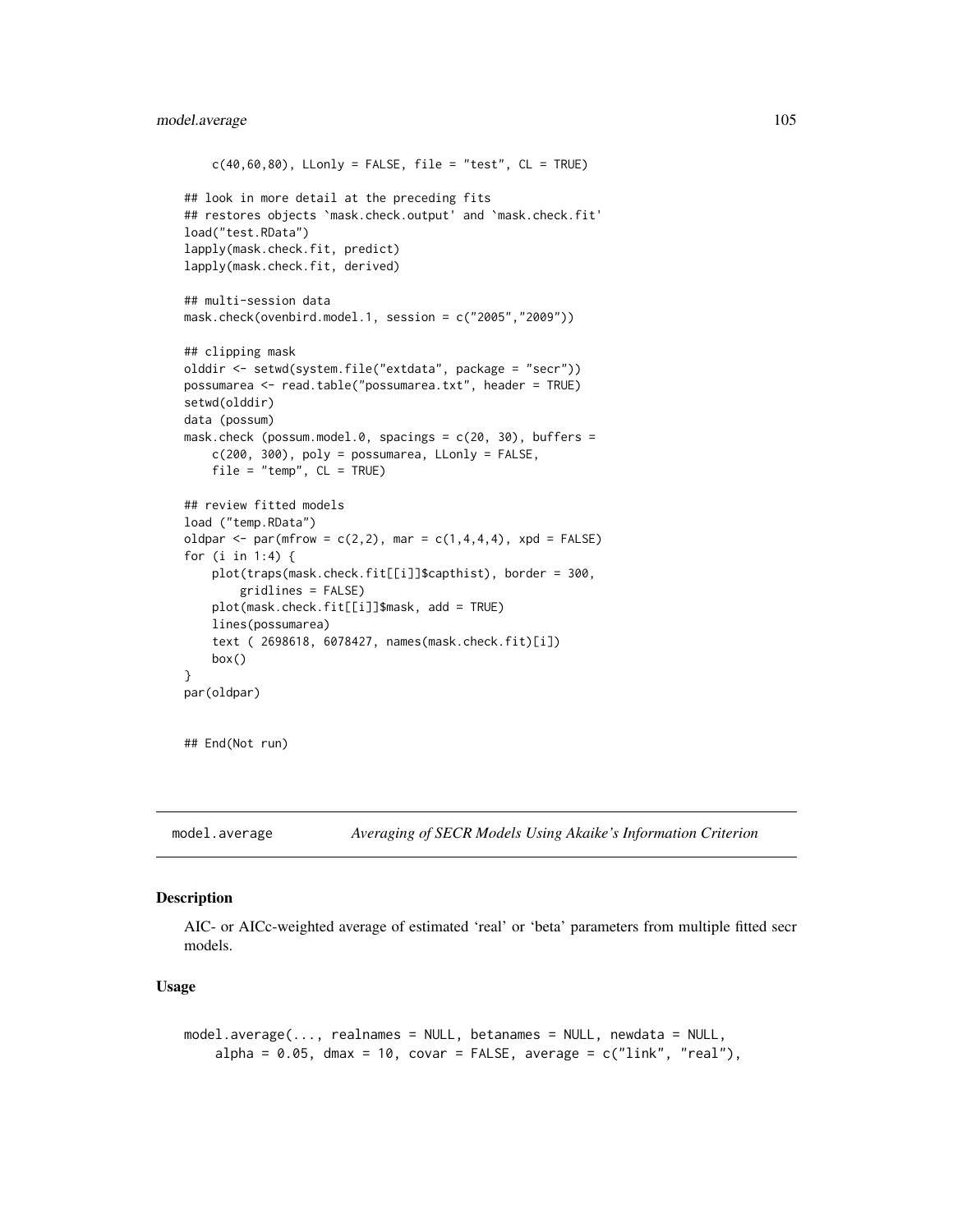```
criterion = c("AICc","AIC"), CImethod = c("Wald", "MATA"))
```

```
collate (..., realnames = NULL, betanames = NULL, newdata = NULL,
   scaled = FALSE, alpha = 0.05, perm = 1:4, fields = 1:4)
```
## Arguments

| .         | secr or secrlist objects                                                    |
|-----------|-----------------------------------------------------------------------------|
| realnames | character vector of real parameter names                                    |
| betanames | character vector of beta parameter names                                    |
| newdata   | optional dataframe of values at which to evaluate models                    |
| scaled    | logical for scaling of sigma and g0 (see Details)                           |
| alpha     | alpha level for confidence intervals                                        |
| dmax      | numeric, the maximum AIC or AICc difference for inclusion in confidence set |
| covar     | logical, if TRUE then return variance-covariance matrix                     |
| average   | character string for scale on which to average real parameters              |
| criterion | character, information criterion to use for model weights                   |
| CImethod  | character, type of confidence interval (see Details)                        |
| perm      | permutation of dimensions in output from collate                            |
| fields    | vector to restrict summary fields in output                                 |

#### Details

Models to be compared must have been fitted to the same data and use the same likelihood method (full vs conditional). If realnames = NULL and betanames = NULL then all real parameters will be averaged; in this case all models must use the same real parameters. To average beta parameters, specify betanames (this is ignored if a value is provided for realnames). See [predict.secr](#page-139-0) for an explanation of the optional argument newdata; newdata is ignored when averaging beta parameters.

Model-averaged estimates for parameter  $\theta$  are given by

$$
\hat{\theta}=\sum_k w_k \hat{\theta}_k
$$

where the subscript k refers to a specific model and the  $w_k$  are AIC or AICc weights (see AIC. secr for details). Averaging of real parameters may be done on the link scale before back-transformation (average="link") or after back-transformation (average="real").

Models for which  $dAIC > dmax$  (or  $dAICc > dmax$ ) are given a weight of zero and effectively are excluded from averaging.

Also,

$$
\text{var}(\hat{\theta}) = \sum_{k} w_k(\text{var}(\hat{\theta}_k|\beta_k) + \beta_k^2)
$$

where  $\hat{\beta}_k = \hat{\theta}_k - \hat{\theta}$  and the variances are asymptotic estimates from fitting each model k. This follows Burnham and Anderson (2004) rather than Buckland et al. (1997).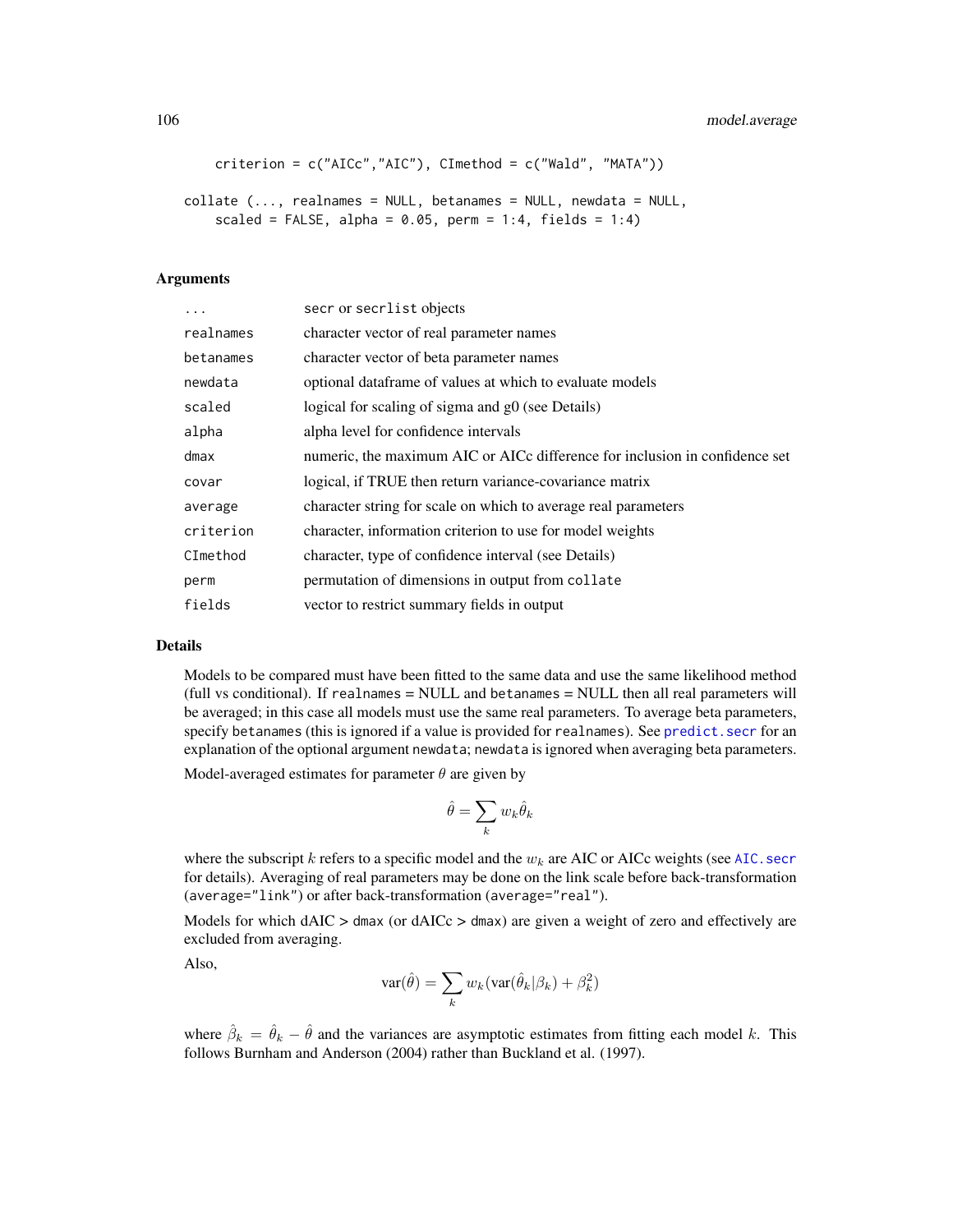## model.average 107

Two methods are offered for confidence intervals. The default 'Wald' uses the above estimate of variance. The alternative 'MATA' (model-averaged tail area) avoids estimating a weighted variance and is thought to provide better coverage at little cost in increased interval length (Turek and Fletcher 2012). Turek and Fletcher (2012) also found averaging with AIC weights (here criterion = 'AIC') preferable to using AICc weights, even for small samples. CImethod does not affect the reported standard errors.

collate extracts parameter estimates from a set of fitted secr model objects. fields may be used to select a subset of summary fields ("estimate","SE.estimate","lcl","ucl") by name or number.

The argument scaled applies only to the detection parameters g0 and sigma, and only to models fitted with scalesigma or scaleg0 switched on (see secr.fit argument details). If scaled is TRUE then each estimate is multiplied by its scale factor  $(1/D<sup>0.5</sup>$  and  $1/\text{sigma}^2$  respectively).

# Value

For model.average, an array of model-averaged estimates, their standard errors, and a  $100(1-\alpha)\%$ confidence interval. The interval for real parameters is backtransformed from the link scale. If there is only one row in newdata or beta parameters are averaged or averaging is requested for only one parameter then the array is collapsed to a matrix. If covar = TRUE then a list is returned with separate components for the estimates and the variance-covariance matrices.

For collate, a 4-dimensional array of model-specific parameter estimates. By default, the dimensions correspond respectively to rows in newdata (usually sessions), models, statistic fields (estimate, SE.estimate, lcl, ucl), and parameters ("D", "g0" etc.). For particular comparisons it often helps to reorder the dimensions with the perm argument.

#### Warning

model.average may conflict with a method of the same name in RMark

# References

Buckland S. T., Burnham K. P. and Augustin, N. H. (1997) Model selection: an integral part of inference. *Biometrics* 53, 603–618.

Burnham, K. P. and Anderson, D. R. (2002) *Model Selection and Multimodel Inference: A Practical Information-Theoretic Approach*. Second edition. New York: Springer-Verlag.

Burnham, K. P. and Anderson, D. R. (2004) Multimodel inference - understanding AIC and BIC in model selection. *Sociological Methods & Research* 33, 261–304.

Turek, D. and Fletcher, D. (2012) Model-averaged Wald confidence intervals. *Computational statistics and data analysis* 56, 2809–2815.

## See Also

[AIC.secr](#page-10-0), [secr.fit](#page-176-0)

## **Examples**

## Compare two models fitted previously ## secrdemo.0 is a null model ## secrdemo.b has a learned trap response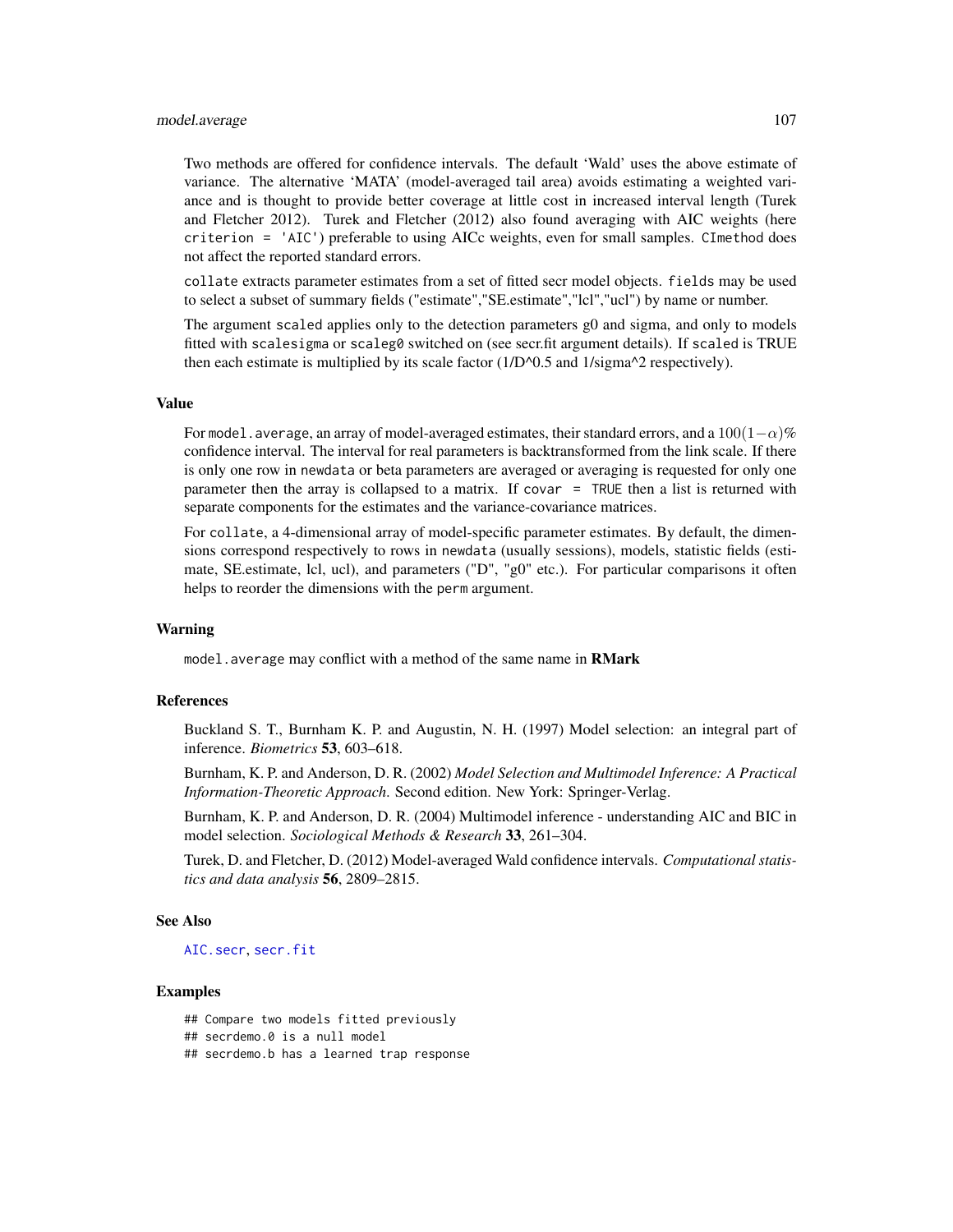```
108 ms
```

```
model.average(secrdemo.0, secrdemo.b)
model.average(secrdemo.0, secrdemo.b, betanames = c("D","g0","sigma"))
## In this case we find the difference was actually trivial...
## (subscripting of output is equivalent to setting fields = 1)
collate (secrdemo.0, secrdemo.b, perm = c(4,2,3,1)[1,1,1]
```
#### ms *Multi-session Objects*

# Description

Logical function to distinguish objects that span multiple sessions

# Usage

```
## Default S3 method:
ms(object, ...)
  ## S3 method for class 'mask'
ms(object, ...)
  ## S3 method for class 'secr'
ms(object, ...)
```
## Arguments

| object   | any object                 |
|----------|----------------------------|
| $\cdots$ | other arguments (not used) |

# Details

The test applied varies with the type of object. The default method uses inherits(object, "list").

# Value

logical, TRUE if object contains data for multiple sessions

## See Also

[capthist](#page-17-0), [mask](#page-100-0), [secr.fit](#page-176-0)

# Examples

```
ms(ovenCH)
ms(ovenbird.model.1)
ms(ovenCH[[1]])
```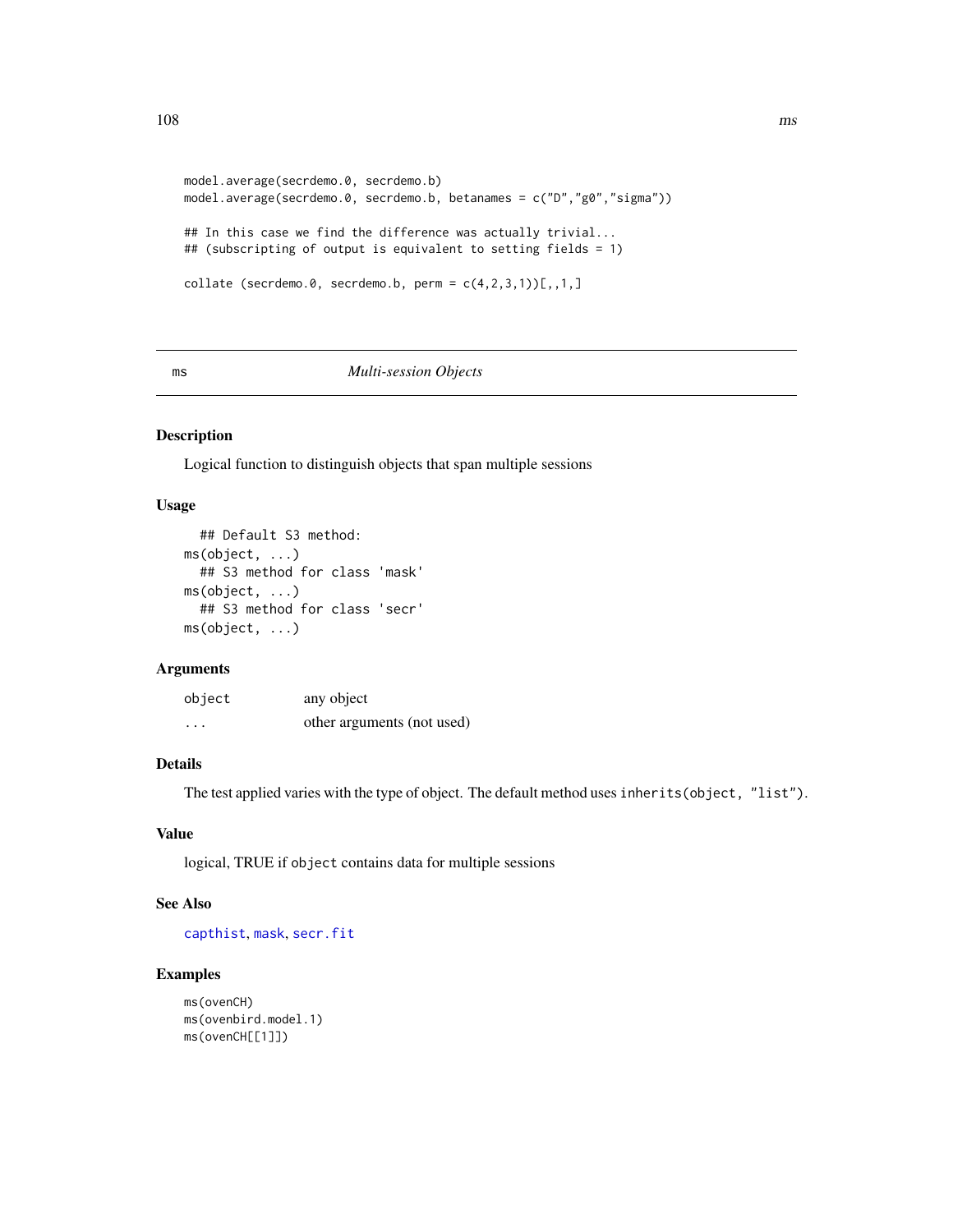<span id="page-108-0"></span>

## Description

Data from a multi-year mist-netting study of ovenbirds (*Seiurus aurocapilla*) at a site in Maryland, USA.

## Usage

ovenbird

#### Details

From 2005 to 2009 D. K. Dawson and M. G. Efford conducted a capture–recapture survey of breeding birds in deciduous forest at the Patuxent Research Refuge near Laurel, Maryland, USA. The forest was described by Stamm, Davis & Robbins (1960), and has changed little since. Analyses of data from previous mist-netting at the site by Chan Robbins were described in Efford, Dawson & Robbins (2004) and Borchers & Efford (2008).

Forty-four mist nets (12 m long, 30-mm mesh) spaced 30 m apart on the perimeter of a 600-m x 100-m rectangle were operated for approximately 9 hours on each of 9 or 10 non-consecutive days during late May and June in each year. Netting was passive (i.e. song playback was not used to lure birds into the nets). Birds received individually numbered bands, and both newly banded and previously banded birds were released at the net where captured. Sex was determined in the hand from the presence of a brood patch (females) or cloacal protuberance (males). A small amount of extra netting was done by other researchers after the main session in some years.

This dataset comprises all records of adult (after-hatch-year) ovenbirds caught during the main session in each of the five years 2005–2009. One ovenbird was killed by a predator in the net in 2009, as indicated by a negative net number in the dataset. Sex was determined in the hand from the presence of a brood patch (females) or cloacal protuberance (males). Birds are listed by their band number (4-digit prefix, '.', and 5-digit number). Recaptures within a day are not included in this dataset, so each bird occurs at most once per day and the detector type is 'multi' rather than 'proximity'. Although several individuals were captured in more than one year, no use is made of this information in the analyses presently offered in secr.

The data are provided as a multi-session capthist object 'ovenCH'. Sex is coded as a categorical individual covariate ("M" or "F").

An analysis of the data for males in the first four years showed that they tended to avoid nets after their first capture within a season (Dawson  $\&$  Efford 2009). While the species was present consistently, the number of detections in any one year was too small to give reliable estimates of density; pooling of detection parameters across years helped to improve precision.

Included with the data are a mask and four models fitted as in Examples.

| Object           | Description                   |
|------------------|-------------------------------|
| ovenCH           | multi-session capthist object |
| ovenbird.model.1 | fitted secr model – null      |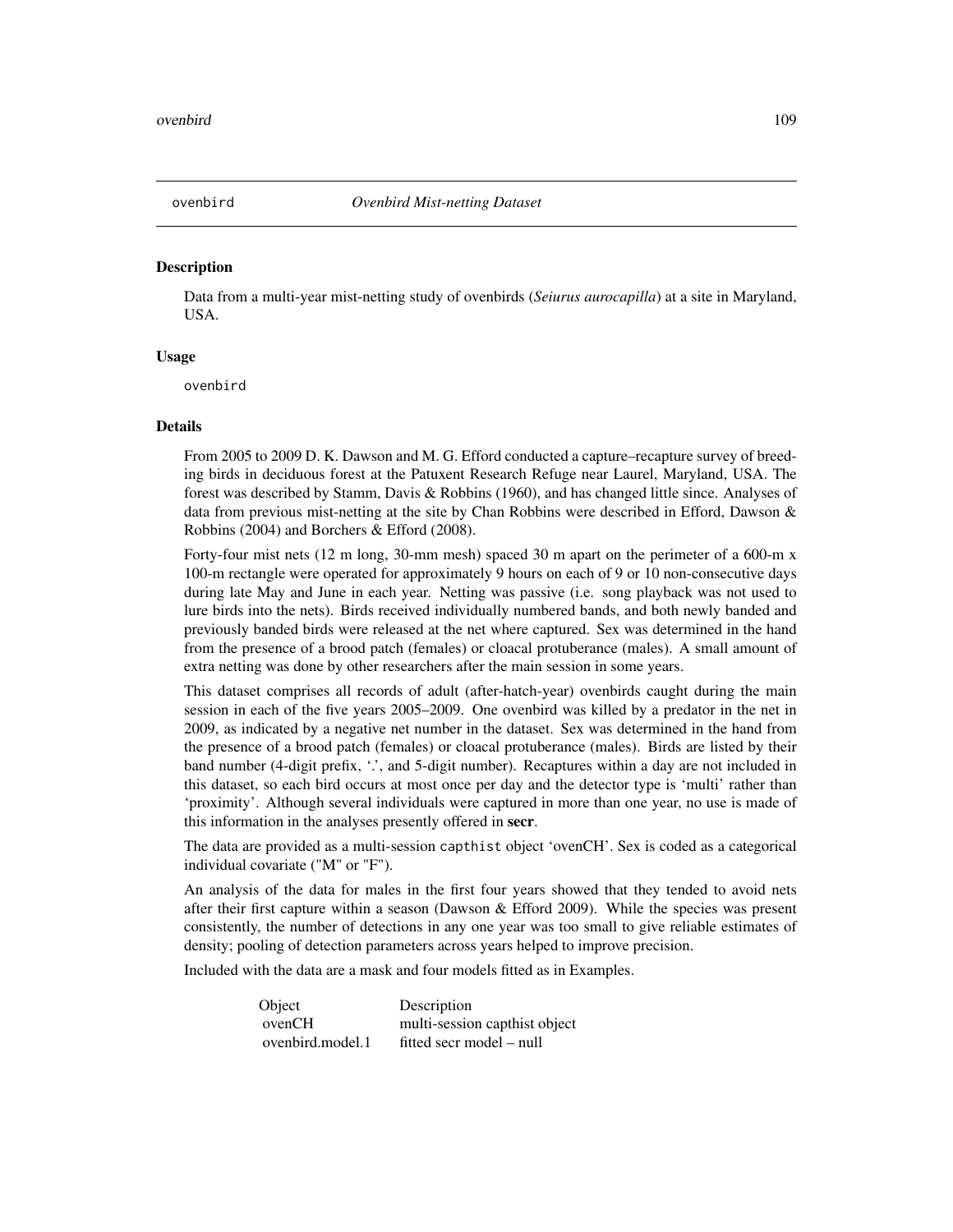#### 110 overbird

| ovenbird.model.1b | fitted secr model – $g0$ net shyness              |
|-------------------|---------------------------------------------------|
| ovenbird.model.1T | fitted secr model $-$ g0 time trend within years  |
| ovenbird.model.h2 | fitted secr model $-$ g0 finite mixture           |
| ovenbird.model.D  | fitted secr model – trend in density across years |
| ovenmask          | mask object                                       |

## Source

D. K. Dawson (<ddawson@usgs.gov>) and M. G. Efford unpublished data.

#### References

Borchers, D. L. and Efford, M. G. (2008) Spatially explicit maximum likelihood methods for capture-recapture studies. *Biometrics* 64, 377–385.

Dawson, D. K. and Efford, M. G. (2009) Bird population density estimated from acoustic signals. *Journal of Applied Ecology* 46, 1201–1209.

Efford, M. G., Dawson, D. K. and Robbins C. S. (2004) DENSITY: software for analysing capturerecapture data from passive detector arrays. *Animal Biodiversity and Conservation* 27, 217–228.

Stamm, D. D., Davis, D. E. and Robbins, C. S. (1960) A method of studying wild bird populations by mist-netting and banding. *Bird-Banding* 31, 115–130.

#### See Also

[capthist](#page-17-0)

# Examples

```
## Not run:
## commands used to create ovenCH from the input files
## "netsites0509.txt" and "ovencapt.txt"
## for information only - these files not distributed
netsites0509 <- read.traps(file = "netsites0509.txt",
    skip = 1, detector = "multi")
temp <- read.table("ovencapt.txt", colClasses=c("character",
    "character", "numeric", "numeric", "character"))
ovenCH <- make.capthist(temp, netsites0509, covnames=c("Sex"))
```
## End(Not run)

```
oldpar <- par(mfrow = c(1,5), mar = c(1,1,4,1))
plot(ovenCH, tracks = TRUE, varycol = TRUE)
par(oldpar)
```
counts(ovenCH, "n")

## Not run: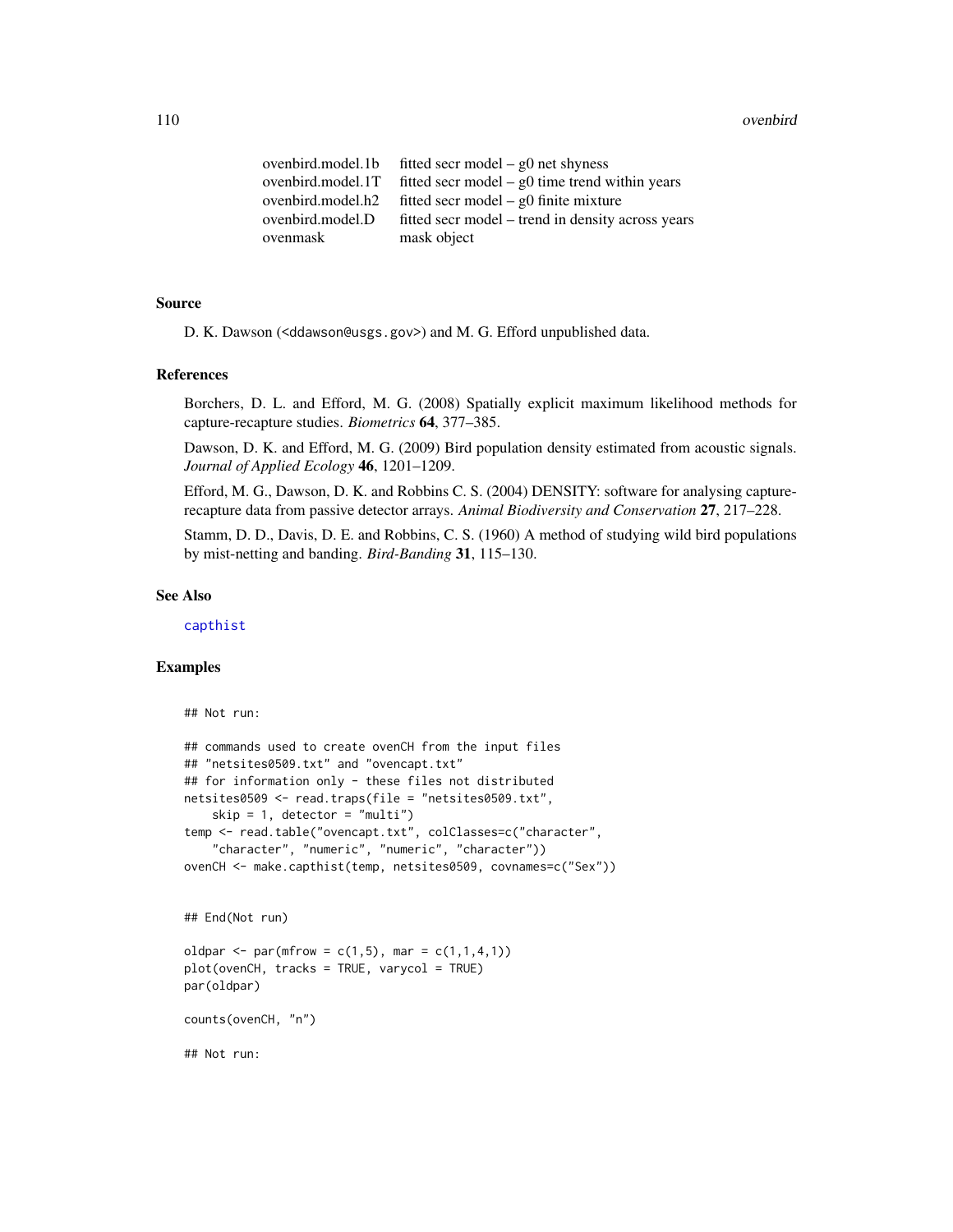#### ovensong 111

```
## array constant over years, so build mask only once
ovenmask <- make.mask(traps(ovenCH)[["2005"]], type="pdot", buffer=400,
    spacing=15, detectpar=list(g0=0.03, sigma=90), nocc=10)
## fit constant-density model
ovenbird.model.1 <- secr.fit(ovenCH, mask = ovenmask)
ovenbird.model.1
## fit net avoidance model
ovenbird.model.1b <- secr.fit(ovenCH, mask = ovenmask, model =
    list(g0<sub>o</sub>b))ovenbird.model.1b
## fit model with time trend in detection
ovenbird.model.1T <- secr.fit(ovenCH, mask = ovenmask, model =
    list(g0 ~ ~ T))ovenbird.model.1T
## fit model with 2-class mixture for g0
ovenbird.model.h2 <- secr.fit(ovenCH, mask = ovenmask, model =
    list(g0~h2))
ovenbird.model.h2
## End(Not run)
## compare & average pre-fitted models
AIC (ovenbird.model.1, ovenbird.model.1b, ovenbird.model.1T,
    ovenbird.model.h2)
model.average (ovenbird.model.1,ovenbird.model.1b, ovenbird.model.1T,
   ovenbird.model.h2, realnames = "D")
## select one year to plot
plot(ovenbird.model.1b, newdata = data.frame(session = "2005",
   b = 0)
```
ovensong *Ovenbird Acoustic Dataset*

## Description

Data from an acoustic survey of ovenbirds (*Seiurus aurocapilla*) at a site in Maryland, USA.

## Usage

ovensong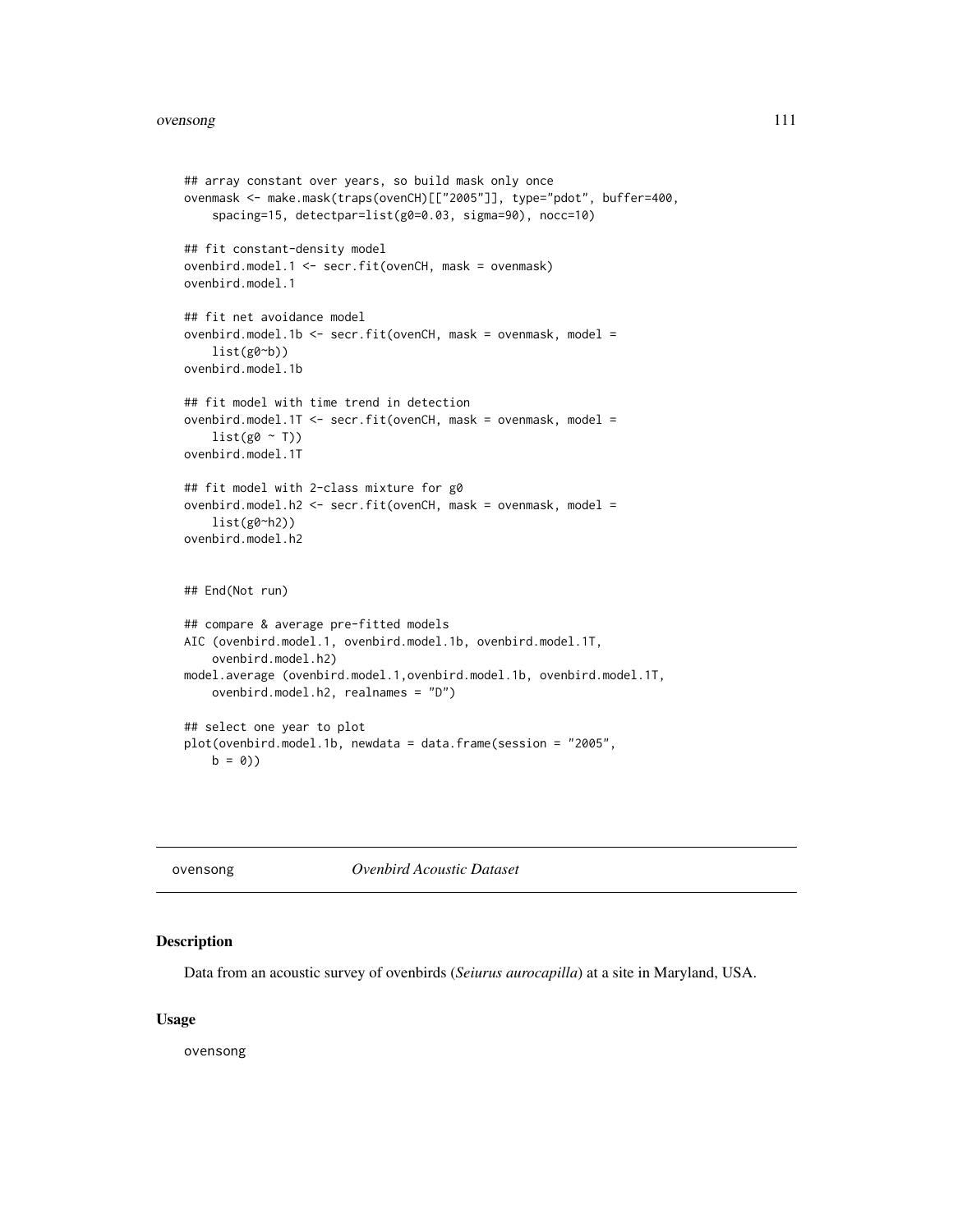#### Details

In June 2007 D. K. Dawson and M. G. Efford used a moving 4-microphone array to survey breeding birds in deciduous forest at the Patuxent Research Refuge near Laurel, Maryland, USA. The data for ovenbirds were used to demonstrate a new method for analysing acoustic data (Dawson and Efford 2009). See [ovenbird](#page-108-0) for mist-netting data from the same site over 2005–2009, and for other background.

Over five days, four microphones were placed in a square (21-m side) centred at each of 75 points in a rectangular grid (spacing 50 m); on each day points 100 m apart were sampled sequentially. Recordings of 5 minutes duration were made in .wav format on a 4-channel digital sound recorder.

The data are estimates of average power on each channel (microphone) for the first song of each ovenbird distinguishable in a particular 5-minute recording. Power was estimated with the sound analysis software Raven Pro 1.4 (Charif et al. 2008), using a window of 0.7 s duration and frequencies between 4200 and 5200 Hz, placed manually at the approximate centre of each ovenbird song. Sometimes this frequency range was obscured by insect noise so an alternative 1000-Hz range was measured and the values were adjusted by regression.

The data are provided as a single-session, single-occasion capthist object signalCH. The 'signal' attribute contains the power measurement in decibels for each detected sound on each channel where the power threshold is exceeded. As the threshold signal (attribute cutval  $=$  35) is less than any signal value in this dataset, all detection histories are complete  $(1,1,1,1)$  across microphones. For analysis Dawson and Efford applied a higher threshold that treated weaker signals as 'not detected' (see Examples).

The row names of signalCH (e.g. "3755AX") are formed from a 4-digit number indicating the sampling location (one of 75 points on a 50-m grid) and a letter A–D to distinguish individual ovenbirds within a 5-minute recording; 'X' indicates power values adjusted by regression.

The default model for sound attenuation is a log-linear decline with distance from the source (linear decline on dB scale). Including a spherical spreading term in the sound attenuation model causes the likelihood surface to become multimodal in this case. Newton-Raphson, the default maximization method in secr.fit, is particularly inclined to settle on a local maximum; in the example below we use a set of starting values that have been found by trial and error to yield the global maximum.

Two fitted models are included (see Examples for details).

| Object           | Description                                |
|------------------|--------------------------------------------|
| signalCH         | capthist object                            |
| ovensong.model.1 | fitted secr model – spherical spreading    |
| ovensong.model.2 | fitted secr model – no spherical spreading |

## Source

D. K. Dawson (<ddawson@usgs.gov>) and M. G. Efford unpublished data.

## References

Charif, R. A., Waack, A. M. and Strickman, L. M. (2008) Raven Pro 1.3 User's Manual. Cornell Laboratory of Ornithology, Ithaca, New York.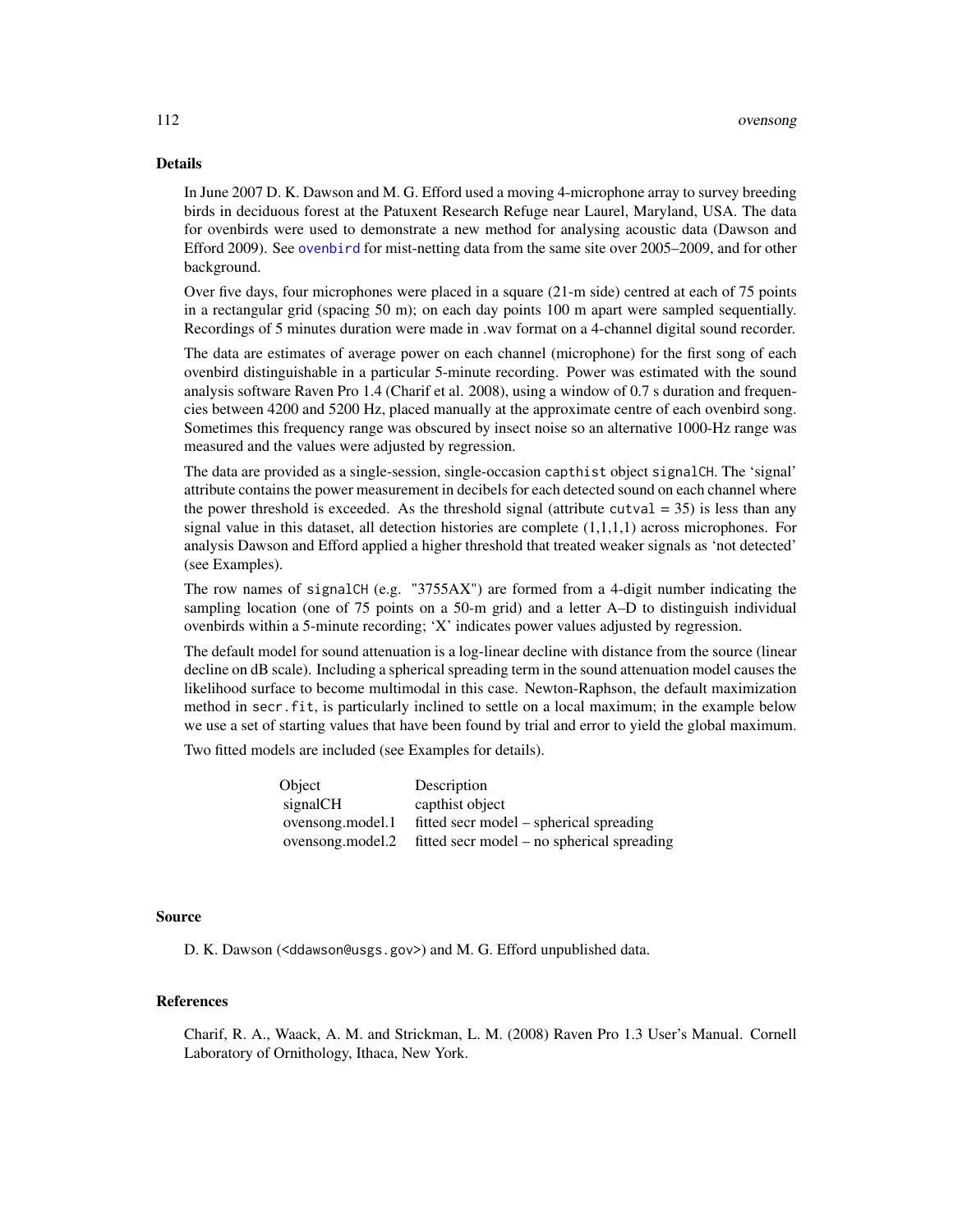#### ovensong 113

Dawson, D. K. and Efford, M. G. (2009) Bird population density estimated from acoustic signals. *Journal of Applied Ecology* 46, 1201–1209.

Efford, M. G., Dawson, D. K. and Borchers, D. L. (2009) Population density estimated from locations of individuals on a passive detector array. *Ecology* 90, 2676–2682.

# See Also

[capthist](#page-17-0), [ovenbird](#page-108-0), [Detection functions](#page-0-0)

```
summary(signalCH)
traps(signalCH)
signal(signalCH)
## apply signal threshold
signalCH.525 <- subset(signalCH, cutval = 52.5)
## Not run:
## models with and without spherical spreading
omask <- make.mask(traps(signalCH), buffer = 200)
ostart \leq c(\log(20), 80, \log(0.1), \log(2))ovensong.model.1 <- secr.fit( signalCH.525, mask = omask,
   start = ostart, detectfn = 11 )
ovensong.model.2 <- secr.fit( signalCH.525, mask = omask,
    start = ostart, detectfn = 10 )
## End(Not run)
## compare fit of models
AIC(ovensong.model.1, ovensong.model.2)
## density estimates, dividing by 75 to allow for replication
collate(ovensong.model.1, ovensong.model.2)[1,,,"D"]/75
## plot attenuation curves cf Dawson & Efford (2009) Fig 5
pars1 <- predict(ovensong.model.1)[c("beta0", "beta1"), "estimate"]
pars2 <- predict(ovensong.model.2)[c("beta0", "beta1"), "estimate"]
attenuationplot(pars1, xval=0:150, spherical = TRUE, ylim = c(40,110))
attenuationplot(pars2, xval=0:150, spherical = FALSE, add = TRUE,
    col = "red")## spherical spreading only
pars1[2] <- 0
attenuationplot(pars1, xval=0:150, spherical = TRUE, add = TRUE, lty=2)
```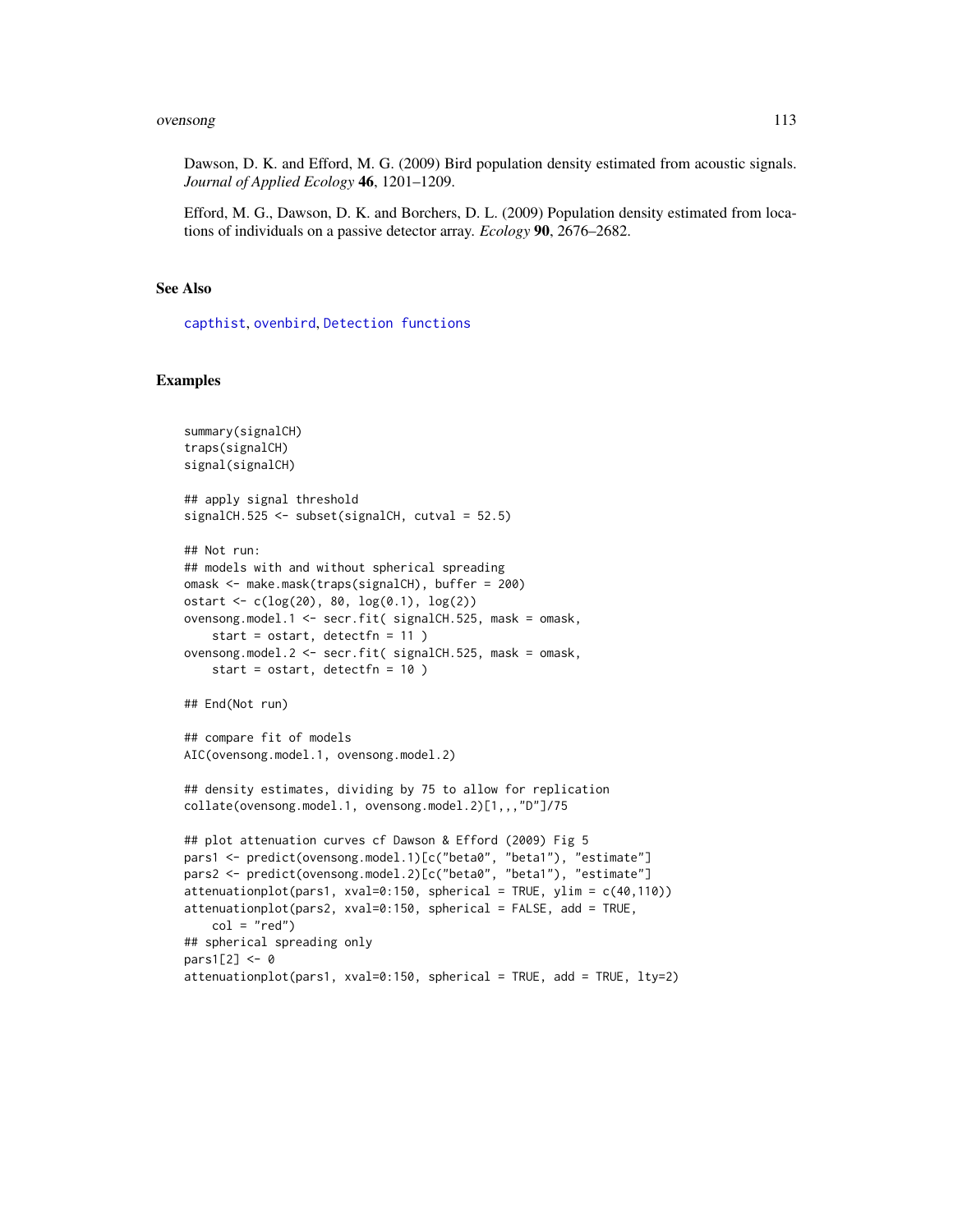## **Description**

A dataset from long-term capture-recapture trapping of brushtail possums *Trichosurus vulpecula* in New Zealand.

## Usage

OVpossumCH

## Format

A multi-session capthist object of 6 sessions. Sessions are labeled 49–54, corresponding to February 1996, June 1996, September 1996, February 1997, June 1997 and September 1997.

## Details

Brushtail possums are 2-4 kg largely arboreal marsupials that have become pests of forests and farmland in New Zealand since their introduction from Australia in the nineteenth century. Their population dynamics in mixed native forest have been studied by capture-recapture in the Orongorongo Valley near Wellington since 1966 (e.g. Crawley 1973, Efford 1998, Efford and Cowan 2004).

From 1996 to 2006, a grid of 167 traps set on the ground at 30-m spacing was operated in an area of about 14 ha for 5 consecutive days three times each year (Efford and Cowan 2004). Each trap could catch only one animal, with rare exceptions when a young 'backrider' entered the trap with its mother. All animals were tagged and tattooed for individual identification and released at the site of capture.

A broad shingle riverbed forms a natural boundary on two sides of the study grid. Much of the grid lies on a gently sloping old alluvial fan and recent terraces, but to the southeast the valley side rises steeply and, except where cut by streams, supports beech forest (*Nothofagus truncata* and *Nothofagus solandri solandri*) rather than the mixed broadleaf forest of the valley floor.

This dataset relates to six five-day trapping sessions in 1996 and 1997, a time of high and declining density. Possums are long-lived (up to about 15 years) and as adults restrict their movements to a home range of 1-10 ha. Breeding is seasonal, resulting in an influx of newly independent juveniles in the first trapping of each calendar year.

The dataset includes individual covariates not provided by Efford (2012): 'sex' (F or M) and 'Ageclass' (1 for first year, 2 for older).

A coarse habitat map is provided for the immediate vicinity of the trapping grid as the shapefile 'OVforest.shp' in the package 'extdata' folder. This distinguishes two forest classes ('beech' and 'non-beech'), and leaves out the shingle riverbed. The distinction between 'beech' and 'non-beech' is mapped only to a distance of about 120 m from the outermost traps. A text file 'leftbank.txt' in the same folder contains the x- and y- coordinates of the adjoining bank of the Orongorongo River. All coordinates relate to the old New Zealand Map Grid (NZMG), since replaced by the New Zealand Transverse Mercator grid ((NZTM2000).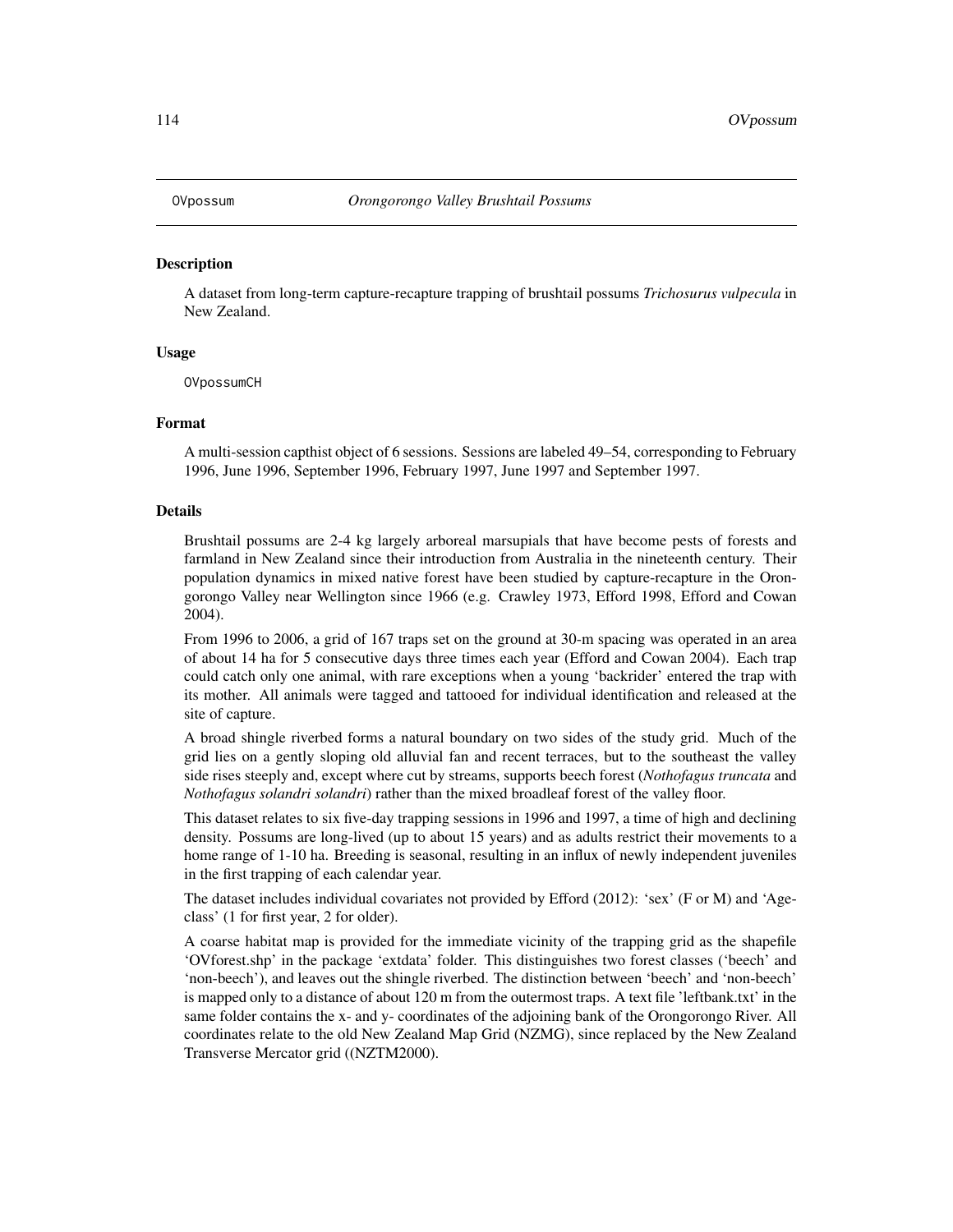#### OVpossum 115

The example code shows how to import the shapefile as a sp SpatialPolygonsDataFrame object and use it to construct a mask for secr.fit.

# Source

Efford (2012) and unpublished data.

## References

Crawley, M. C. (1973) A live-trapping study of Australian brush-tailed possums, *Trichosurus vulpecula* (Kerr), in the Orongorongo Valley, Wellington, New Zealand. *Australian Journal of Zoology* 21, 75–90.

Efford, M. G. (1998) Demographic consequences of sex-biased dispersal in a population of brushtail possums. *Journal of Animal Ecology* 67, 503–517.

Efford, M. G. (2012) DENSITY 5.0: software for spatially explicit capture-recapture. Department of Mathematics and Statistics, University of Otago, Dunedin, New Zealand. [http://www.otago.](http://www.otago.ac.nz/density) [ac.nz/density](http://www.otago.ac.nz/density)

Efford, M. G. and Cowan, P. E. (2004) Long-term population trend of *Trichosurus vulpecula* in the Orongorongo Valley, New Zealand. In: *The Biology of Australian Possums and Gliders*. Edited by R. L. Goldingay and S. M. Jackson. Surrey Beatty & Sons, Chipping Norton. Pp. 471–483.

```
summary(OVpossumCH, terse = TRUE)
ovtrap <- traps(OVpossumCH[[1]])
## retrieve and plot the forest map
library(maptools)
setwd (system.file('extdata', package = 'secr'))
OVforest <- readShapeSpatial ('OVforest')
forestcol <- terrain.colors(6)[c(4,2,2)]
plot(OVforest, col = forestcol)
plot(ovtrap, add = TRUE)
## construct a mask
## we omit forest across the river by selecting only
## forest polygons 1 and 2
ovmask <- make.mask(ovtrap, buffer = 120, type = 'trapbuffer',
   poly = 0Vforest[1:2,], spacing = 7.5, keep.poly = FALSE)
ovmask <- addCovariates(ovmask, OVforest[1:2,])
## display mask
par(mar=c(0,0,0,8))
plot(ovmask, covariate = 'forest', dots = FALSE, col = forestcol)
plot(ovtrap, add = TRUE)
## add the left bank of the Orongorongo River
lines(read.table('leftbank.txt'))
```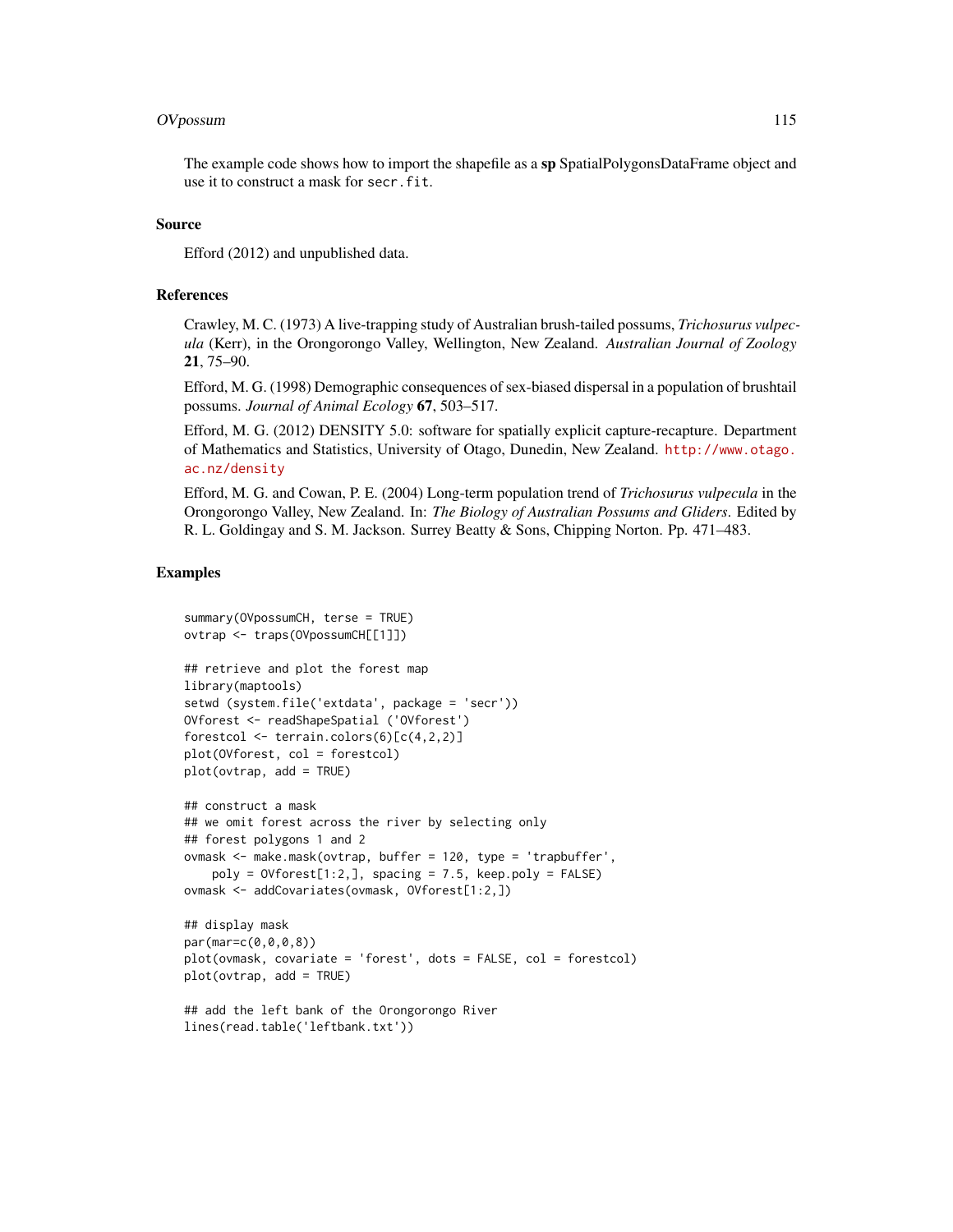<span id="page-115-0"></span>

## <span id="page-115-1"></span>Description

These functions are wrappers for [secr.fit](#page-176-0), [region.N](#page-164-0) and [derived](#page-39-0) that allow multiple models to be fitted simultaneously on multi-core machines.

## Usage

```
par.secr.fit (arglist, ncores = 1, seed = 123, trace = TRUE, logfile = "logfile.txt")
par.derived (secrlist, ncores = 1, ...)
par.region.N (secrlist, ncores = 1, ...)
```
## Arguments

| arglist  | list of argument lists for secr. fit or a character vector naming such lists |
|----------|------------------------------------------------------------------------------|
| ncores   | integer number of cores to be used for parallel processing                   |
| seed     | integer pseudorandom number seed                                             |
| trace    | logical; if TRUE intermediate output may be logged                           |
| logfile  | character name of file to log progress reports                               |
|          | other arguments passed to derived or region. N                               |
| secrlist | secriist object                                                              |

## Details

Any attempt in arglist to set ncores > 1 for a particular secr fit is ignored.

trace overrides any settings in arglist. Reporting of intermediate results is unreliable on Windows when ncores > 1.

It is convenient to provide the names of the capthist and mask arguments in each component of arglist as character values; objects thus named are exported from the workspace to each worker process (see Examples).

## Value

For par. secr.fit - [secrlist](#page-10-0) of model fits (see [secr.fit](#page-176-0)). Names are created by prefixing "fit." to the names of argslist. If trace is TRUE then the total execution time and finish time are displayed.

For par.[derived](#page-39-0) - a list of dataframes output from derived, applied to each model in turn.

For par.[region.N](#page-164-0) - a list of dataframes output from region.N, applied to each model in turn.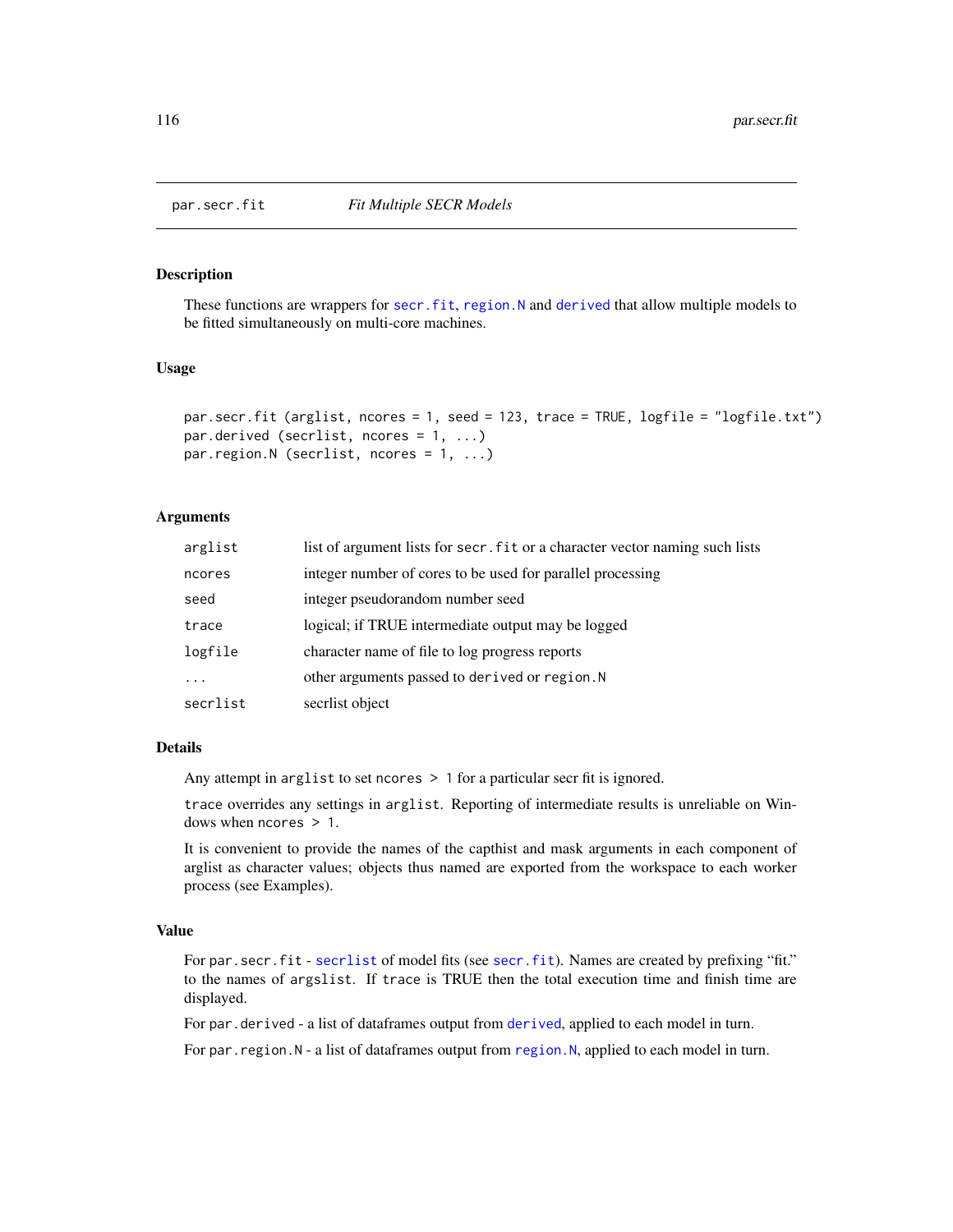#### Parallel 117

# See Also

[secr.fit](#page-176-0), [region.N](#page-164-0), [derived](#page-39-0), [AIC.secr](#page-10-1), [predict.secr](#page-139-0), [Parallel](#page-116-0)

#### Examples

```
## Not run:
```

```
fit0 <- list(capthist = 'captdata', model = g0^{\sim}1)
fitb \le list(capthist = 'captdata', model = g0\simb)
fits <- par.secr.fit (c('fit0','fitb'), ncores = 2)
AIC(fits)
par.derived(fits, ncores = 2, se.esa = FALSE)
par.region.N(fits, ncores = 2)
## End(Not run)
```
<span id="page-116-0"></span>Parallel *Multi-core Processing*

## Description

From version 2.4.0 secr makes limited use of multiple cores (CPUs) through the package **[parallel](#page-0-0)**. Only the few secr functions listed below make any use of parallel processing. Increased speed can be expected with sim.secr (e.g., x3 with 4 cores), but gains in secr.fit are much smaller and may be negative.

The function [par.secr.fit](#page-115-0) added in 2.7.1 is useful if you have a set of different models you wish to fit: if you have as many cores as models then all will complete in about the time required to run the longest.

| <b>Function</b> | Unit                  | <b>Benefit</b> | <b>Notes</b>                        |
|-----------------|-----------------------|----------------|-------------------------------------|
| secr.fit        | session likelihood    | small-moderate | multi-session models only           |
| score.test      | model                 | moderate       | multi-model comparisons only        |
| derived         | session               | moderate       | SE by parameter if one session      |
| mask.check      | spacing x buffer      | moderate-large | no file output, suppresses messages |
| sim.secr        | replicate             | large          | all models, suppresses messages     |
| ip.secr         | replicate             | large          |                                     |
| LLsurface.secr  | parameter combination | large          |                                     |
| par.secr.fit    | model                 | large          |                                     |
| par.derived     | fitted model          | large          |                                     |
| par.region.N    | fitted model          | large          |                                     |

'Unit' refers to the unit of work sent to each worker process. As a guide, a 'large' benefit means >60% reduction in process time with 4 CPUs.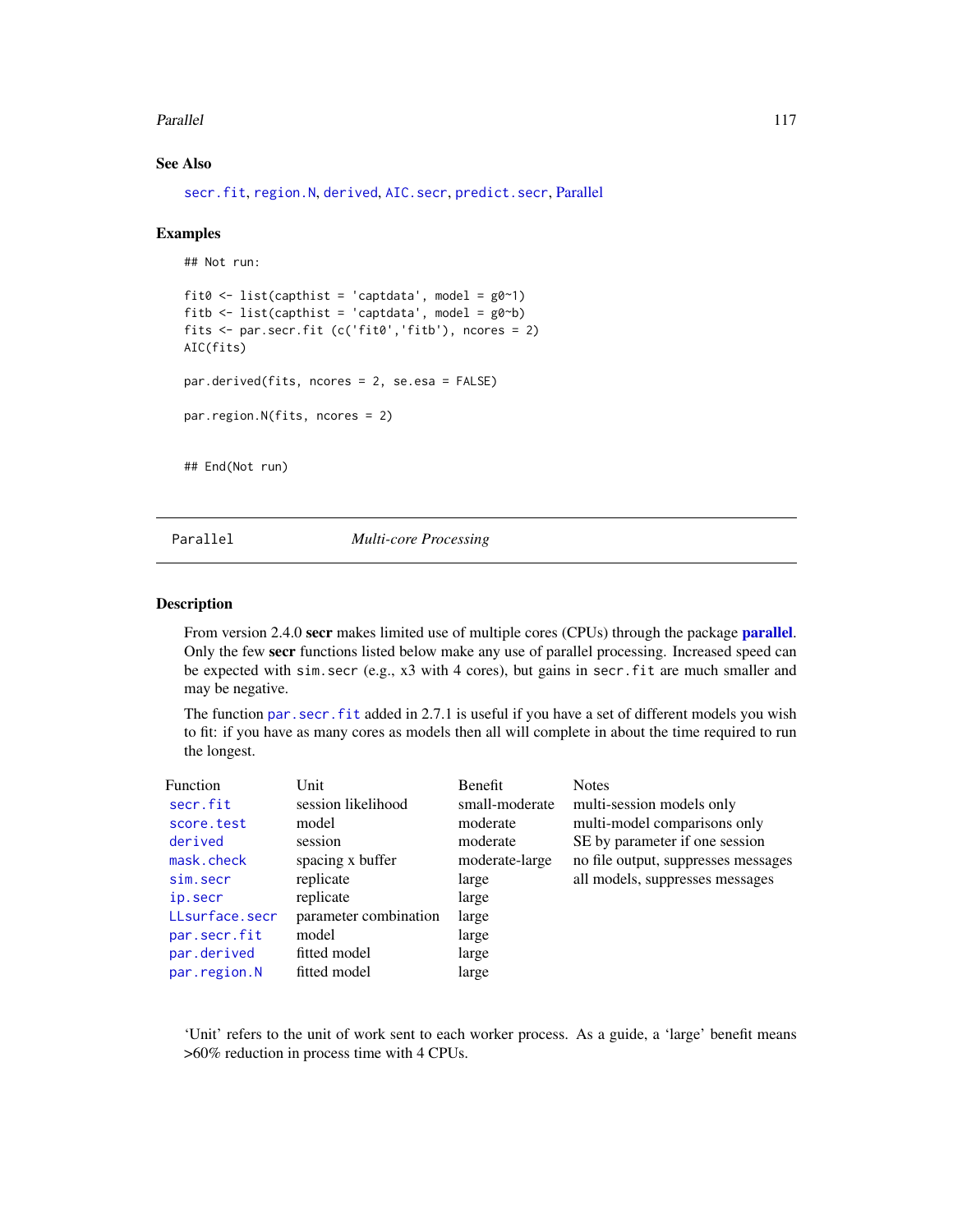parallel offers several different mechanisms, bringing together the functionality of multicore and snow. The mechanism used by secr is the simplest available, and is expected to work across all operating systems. Technically, it relies on Rscript and communication between the master and worker processes is *via* sockets. As stated in the parallel documentation "Users of Windows and Mac OS X may expect pop-up dialog boxes from the firewall asking if an R process should accept incoming connections".

To use multiple cores, install **parallel** from CRAN and set ncores  $> 1$  in the function call. Use detectCores() to get an idea of how many cores are available on your machine; this may (in Windows) include virtual cores over and above the number of physical cores. See RShowDoc("parallel", package = "parallel") in core R for explanation.

You may possibly get warnings from R about closing unused connections. These can safely be ignored.

In sim.secr, new datasets are generated in the master process, so there is no need to manage the random number streams in the worker processes.

In secr.fit the output component 'proctime' misrepresents the elapsed processing time when multiple cores are used.

Worker processes are created in secr.fit with makeCluster and the options methods = FALSE, useXDR = FALSE. This has been tested only on Windows systems.

The code used internally by secr is quite simple and could be adapted as a wrapper for user-defined simulations. See Examples.

## Examples

## Not run:

```
# R version 2.15.2 (2012-10-26)
# Platform: x86_64-w64-mingw32/x64 (64-bit)
# quad-core i7 CPU
library(parallel)
detectCores()
# [1] 8
# ovenCH is a 5-session dataset
# multiple cores help a little here
system.time(f5 <- secr.fit(ovenCH, buffer = 400, trace = FALSE, ncores = 1))
# user system elapsed
# 61.21 0.95 62.28
system.time(f5 <- secr.fit(ovenCH, buffer = 400, trace = FALSE, ncores = 5))
   user system elapsed
# 8.51 8.66 35.81
# however, there is substantial benefit when simulating
system.time(s1 <- sim.secr(secrdemo.0, nsim = 20))
# user system elapsed
# 789.90 4.41 795.07
```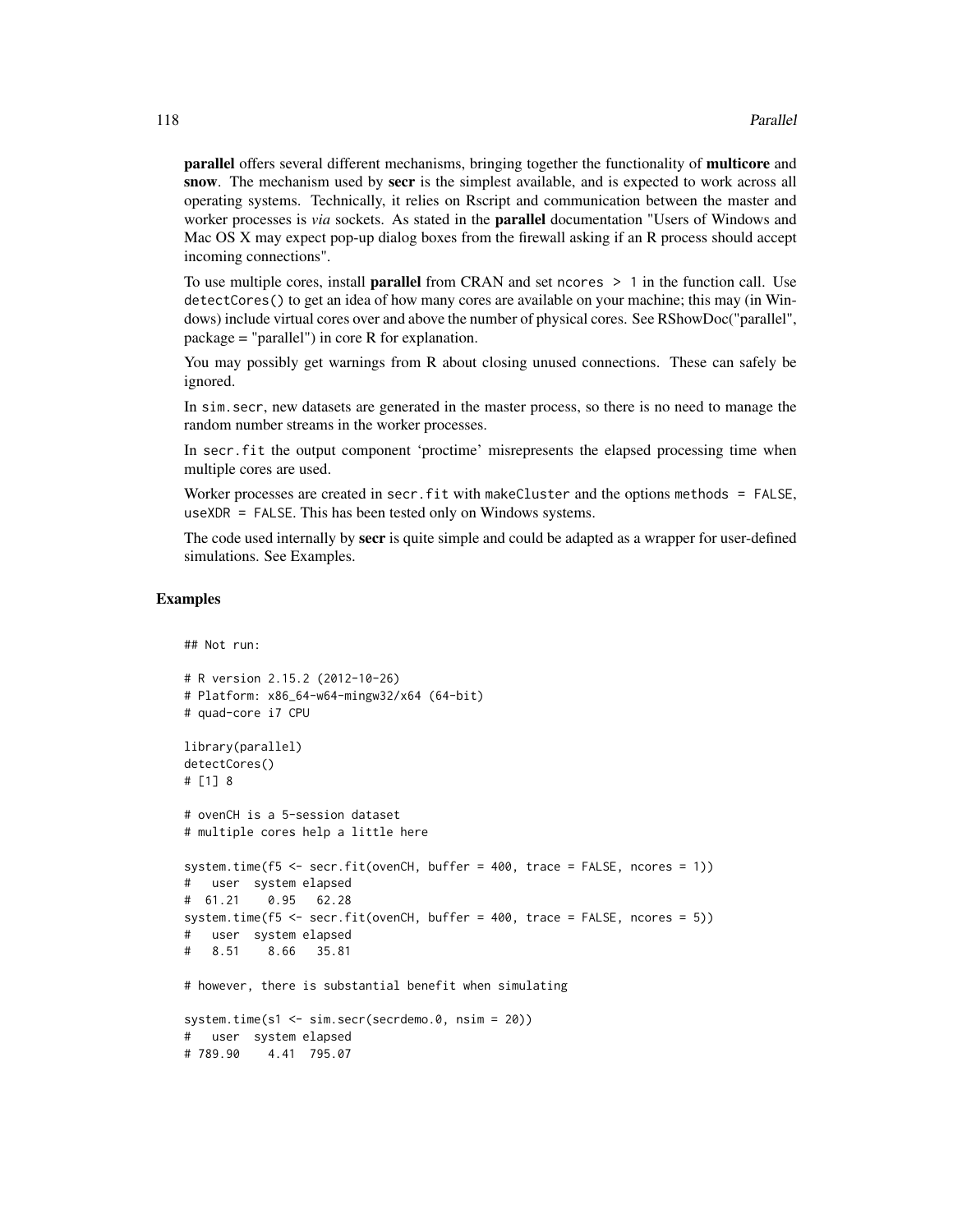## Parallel 119

```
system.time(s4 <- sim.secr(secrdemo.0, nsim = 20, ncores = 4))
# user system elapsed
# 26.91 0.34 276.15
system.time(ip.secr (captdata, ncores = 1))
# user system elapsed
# 149.93 0.01 150.72
system.time(ip.secr (captdata, ncores = 6))
# user system elapsed
# 0.47 0.19 41.06
system.time(score.test (secrdemo.0, g0 \sim b, g0\simt, g0 \sim bk, ncores = 1))
# user system elapsed
# 130.73 0.45 131.34
system.time(score.test (secrdemo.0, g0 \sim b, g0\simt, g0 \sim bk, ncores = 4))
# user system elapsed
# 0.04 0.01 109.69
system.time(derived(ovenbird.model.D, ncores=1))
# user system elapsed
# 7.99 0.02 8.00
system.time(derived(ovenbird.model.D, ncores=5))
# user system elapsed
# 0.05 0.04 4.06
system.time( LLsurface.secr(secrdemo.0, ncores=1))
# user system elapsed
# 40.97 0.64 41.66
system.time( LLsurface.secr(secrdemo.0, ncores=4))
# user system elapsed
# 0.05 0.06 13.82
system.time( LLsurface.secr(secrdemo.0, ncores=8))
# user system elapsed
# 0.03 0.11 11.14
## the code used in LLsurface.secr() looks like this
if (ncores > 1) {
    require(parallel)
   clust <- makeCluster(ncores)
    # load 'secr' in each worker process
   clusterEvalQ(clust, library(secr))
    # send data to each worker process from master process
   clusterExport(clust, c("object", "details"), environment())
    # run function LL for each row of matrix 'grid'
    # LL accepts one argument, a vector of parameter values
    # (can also use parLapply, parSapply etc.)
    temp <- parRapply (clust, grid, LL)
   stopCluster(clust)
}
```
## End(Not run)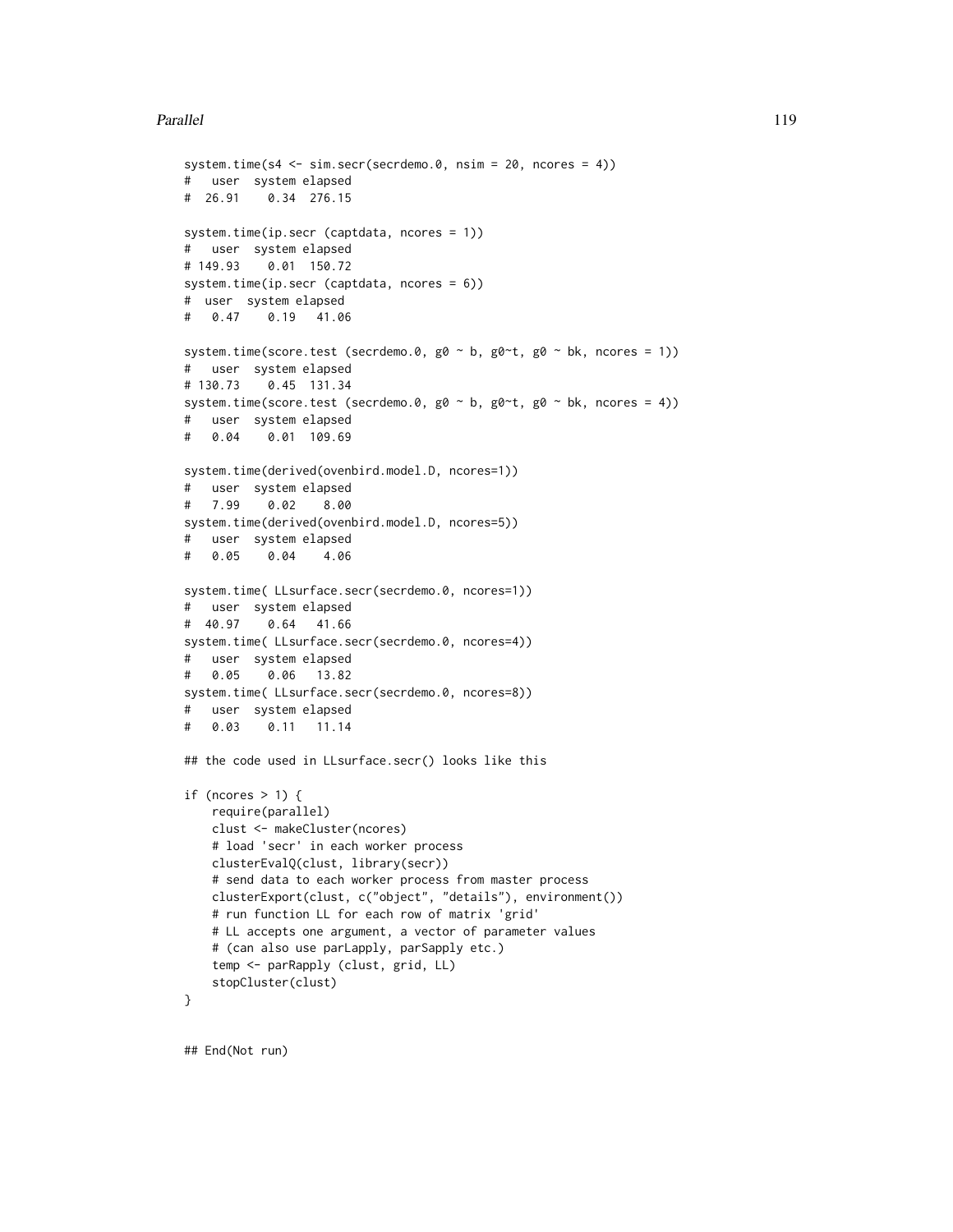## **Description**

Compute spatially explicit net probability of detection for individual(s) at given coordinates.

#### Usage

```
pdot(X, traps, detectfn = 0, detectpar = list(g0 = 0.2,sigma = 25, z = 1), noccasions = NULL, binomN = NULL,
   userdist = NULL)
```
## Arguments

| X.         | vector or 2-column matrix of coordinates                             |
|------------|----------------------------------------------------------------------|
| traps      | traps object                                                         |
| detectfn   | integer code for detection function q.v.                             |
| detectpar  | a list giving a value for each named parameter of detection function |
| noccasions | number of sampling intervals (occasions)                             |
| binomN     | integer code for discrete distribution (see secr.fit)                |
| userdist   | user-defined distance function or matrix (see details)               |

# Details

If traps has a [usage](#page-249-0) attribute then noccasions is set accordingly; otherwise it must be provided. The probability computed is  $p.(\mathbf{X}) = 1 - \prod_{i} \{1 - p_s(\mathbf{X}, k)\}^S$  where the product is over the detectors

in traps, excluding any not used on a particular occasion. The per-occasion detection function  $p_s$ is halfnormal (0) by default, and is assumed not to vary over the S occasions.

For detection functions (10) and (11) the signal threshold 'cutval' should be included in detectpar, e.g., detectpar = list(beta $0 = 103$ , beta1 = -0.11, sdS = 2, cutval = 52.5).

The calculation is not valid for single-catch traps because  $p(\mathbf{X})$  is reduced by competition between animals.

userdist cannot be set if 'traps' is any of polygon, polygonX, transect or transectX.

# Value

A vector of probabilities, one for each row in X.

## See Also

[secr](#page-4-0), [make.mask](#page-91-0), [Detection functions](#page-0-0), [pdot.contour](#page-31-0)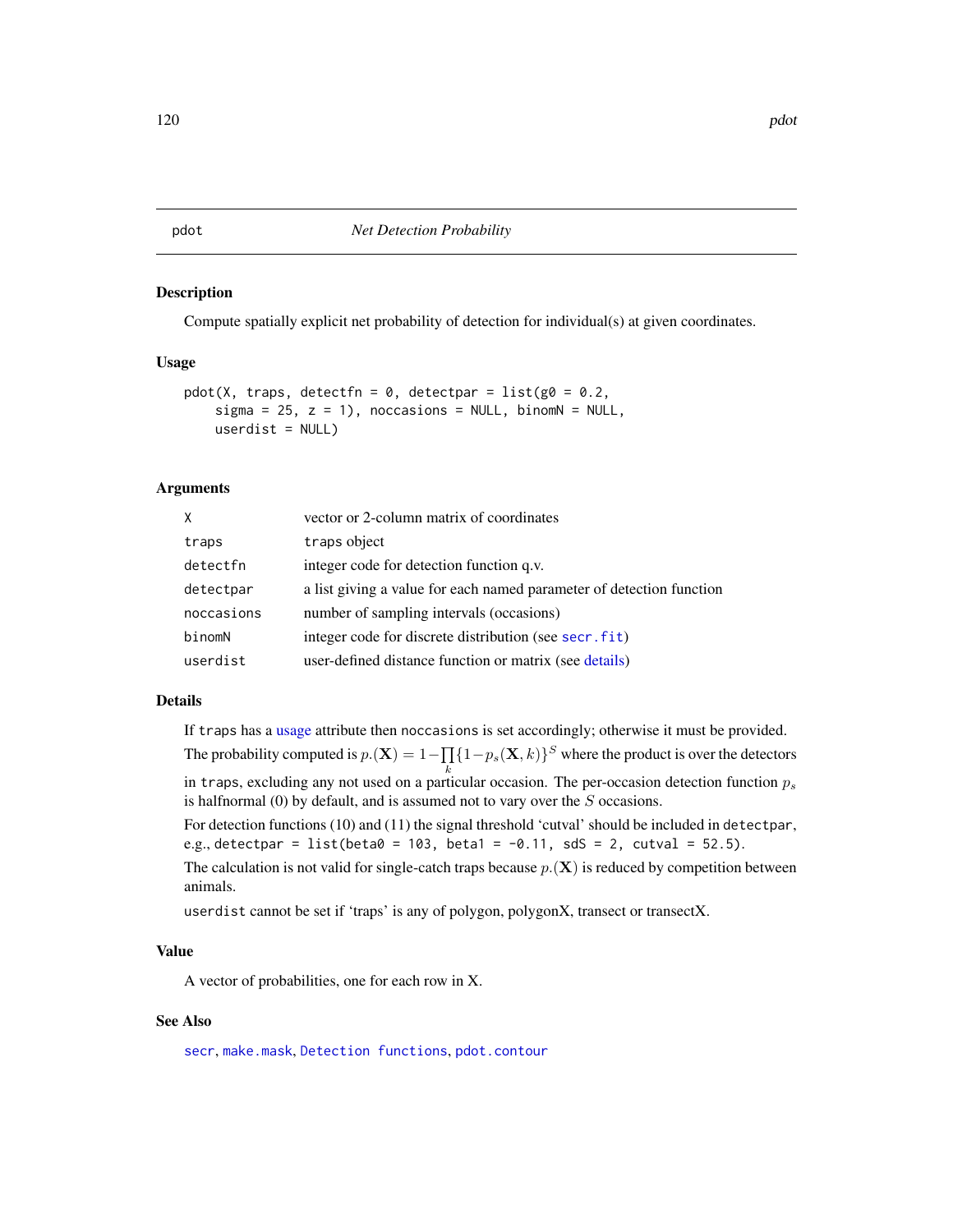# Examples

```
temptrap <- make.grid()
## per-session detection probability for an individual centred
# at a corner trap. By default, noccasions = 5.
pdot (c(\theta, \theta)), temptrap, detectpar = list(g\theta = 0.2, sigma = 25),
  noccasions = 5)
```
# PG *Telemetry Fixes in Polygons*

## Description

For a telemetry dataset, either as a standalone capthist object with detector type 'telemetry' or the xylist attribute of a combined capthist object resulting from addTelemetry, determine the proportion of fixes of each individual that lie within a set of polygons. Typically used to obtain the proportion of fixes on a trapping grid, hence 'proportion on grid'.

## Usage

 $PG(CH, poly = NULL, include NULL = FALSE, plt = FALSE, ...)$ 

# Arguments

| CH          | capthist object including telemetry locations                                           |
|-------------|-----------------------------------------------------------------------------------------|
| poly        | SpatialPolygonsDataFrame object from sp                                                 |
| includeNULL | logical; if TRUE then missing values are returned for animals without telemetry<br>data |
| plt         | logical; if TRUE then poly and telemetry locations are plotted                          |
| $\cdots$    | other arguments passed to buffer, contour                                               |

## Details

By default poly is obtained by applying [buffer.contour](#page-31-0) with arguments . . . to the traps attribute of CH. Note that either a positive buffer argument or convex = TRUE is needed for the polygon to have area  $> 0$ .

If  $plt = TRUE$ , buffer. contour is used to plot poly and the points are overplotted (open circles outside, filled circles inside). To control the framing of the plot, create an initial plot (e.g., with plot.traps, setting the border argument) and use add = TRUE (see Examples).

## Value

Numeric vector of proportions. If includeNULL = TRUE length equal to number of animals (rows) in CH; otherwise length is the number of animals for which there is telemetry data (because xylist may cover only a subset of animals in CH).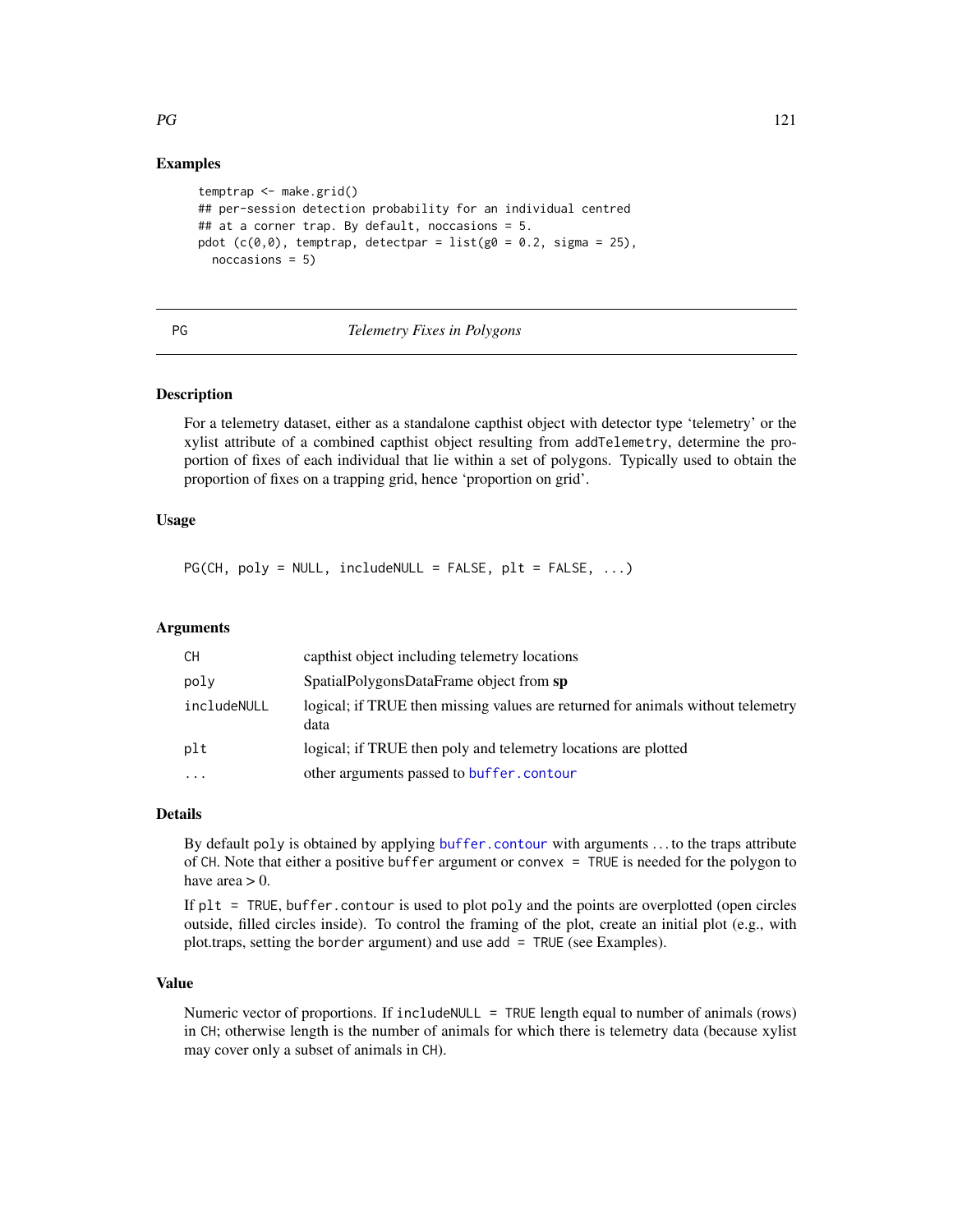### 122 PG

## References

Grant, T. J. and Doherty, P. F. (2007) Monitoring of the flat-tailed horned lizard with methods incorporating detection probability. *Journal of Wildlife Management* 71, 1050–1056

## See Also

[addTelemetry](#page-8-0), [buffer.contour](#page-31-0), [SpatialPolygonsDataFrame](#page-0-0), [pointsInPolygon](#page-134-0)

```
## Not run:
setwd('d:/density communication/combining telemetry and secr/possums')
CvilleCH <- read.capthist('CVILLE summer captures 4occ.txt',
                           'CVILLE detectors summer 4occ.txt',
                           detector = 'single')
CvilleGPS <- read.telemetry('CVILLE GPS Combined 4occ.txt')
CvilleGPSnew <- read.telemetry('CVILLE summer GPS New occasions.txt')
CvilleBoth <- addTelemetry(CvilleCH, CvilleGPSnew)
plot(CvilleBoth, border = 400)
PG(CvilleBoth, buffer = 100, convex = TRUE, plt = TRUE, add = T, col = 'red')###################################################################
## this code computes an area-adjusted density estimate
## cf Grant and Doherty 2007
PGD \leftarrow function (CH, estimator = 'h2', ...)pg \leq PG(CH, \ldots)PGbar <- mean(pg)
    N <- closedN(CH, estimator)
    A <- polyarea(buffer.contour(traps(CH), ...)[[1]])
    Dhat <- N$Nhat / A * PGbar
    varDhat <- (N$Nhat^2 * var(pg) + PGbar^2 * N$seNhat^2) / A^2c(Dhat = Dhat, seDhat = sqrt(varDhat))
}
plot(traps(CvilleBoth), border = 400)
PGD(CvilleBoth, buffer = 0, convex = TRUE, plt = TRUE, add = TRUE)PGD(CvilleBoth, est='null', buffer = 0, convex = TRUE, plt = FALSE)
###################################################################
## this code generates a PG summary for telemetry records randomly
## translated and rotated, keeping the centres within a habitat mask
randomPG \le function(CH, poly = NULL, mask, reorient = TRUE, nrepl = 1,
                      seed = 12345, ...) { }moveone <- function(xy, newcentre) {
        xy \leftarrow \text{ sweep}(xy, 2, \text{apply}(xy, 2, \text{mean}))if (reorient) ## random rotation about centre
            xy \leftarrow \text{rotate}(xy, \text{runif}(1)*360)sweep(xy,2,unlist(newcentre), "+")
    }
    onerepl \leq function(r) { ## r is dummy for replicate
        centres \leq sim.popn(D = D, core = mask, model2D = "IHP",
```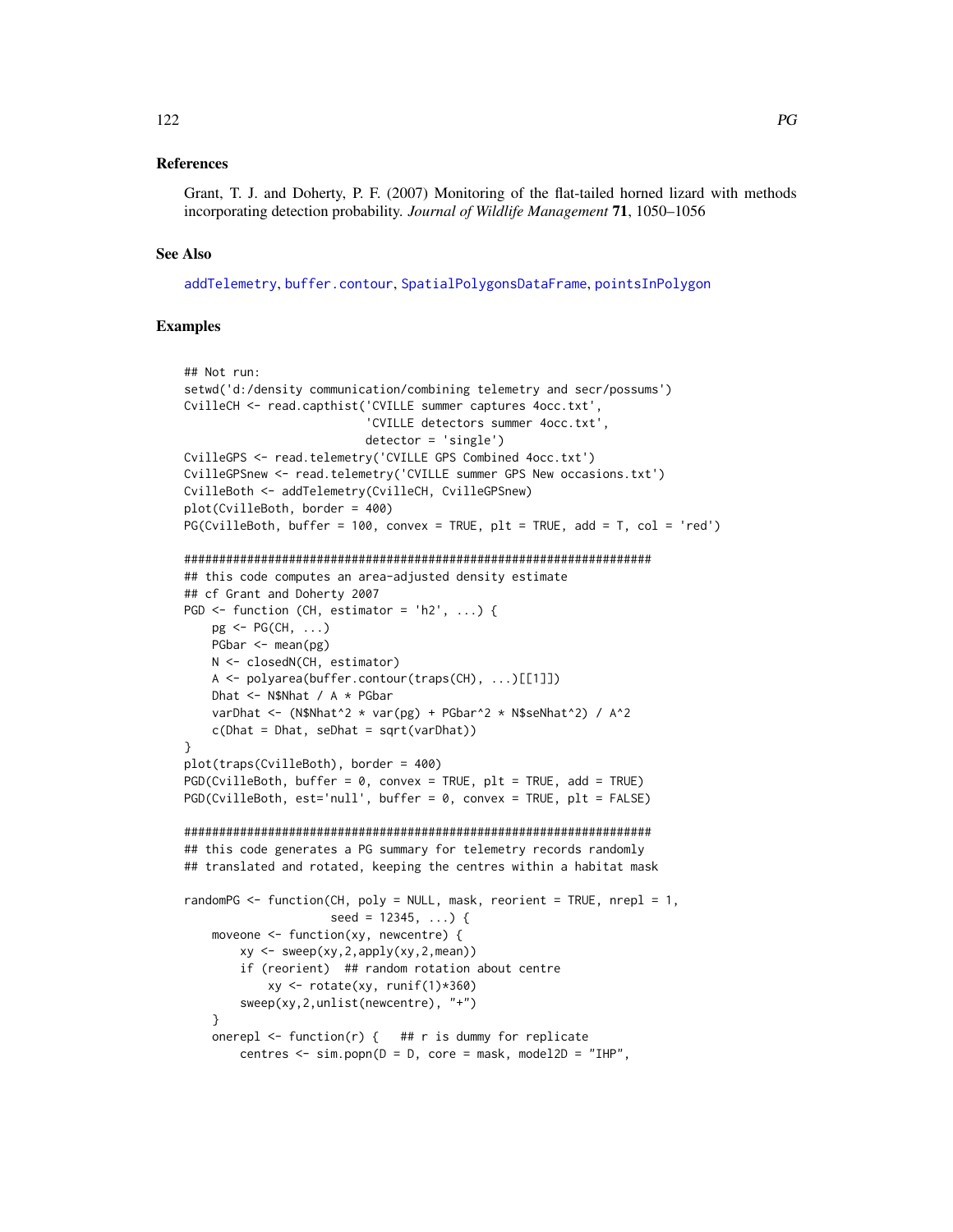```
Ndist = "fixed")
        xyl <- mapply(moveone, xyl, split(centres, rownames(centres)))
        attr(CH, 'xylist') <- xyl ## substitute random placement
        PG(CH = CH, poly = poly, plt = FALSE, ...)}
    set.seed(seed)
    require(sp)
    if (is.null(poly)) {
        poly <- buffer.contour (traps(CH), ...)
        srl <- lapply(poly, function(x) Polygon(as.matrix(x)))
        tmp <- Polygons(srl,1)
        poly <- SpatialPolygons(list(tmp))
        poly <- SpatialPolygonsDataFrame(poly, data = data.frame(ID =
                                               names(poly)))
    }
    xyl <- telemetryxy(CH)
    maskarea <- nrow(mask) * attr(mask, 'area')
   D <- length(xyl) / maskarea
   sapply(1:nrepl, onerepl)
}
mask <- make.mask (traps(CvilleBoth), buffer = 400, type = "trapbuffer")
require(sp)
pg <- randomPG (CvilleBoth, mask = mask, buffer = 100, convex = TRUE,
    nrep1 = 20apply(pg, 1, mean)
###################################################################
```
## End(Not run)

plot.capthist *Plot Detection Histories*

## Description

Display a plot of detection (capture) histories or telemetry data over a map of the detectors.

#### Usage

```
## S3 method for class 'capthist'
plot(x, rad = 5,hidetraps = FALSE, tracks = FALSE,
   title = TRUE, subtitle = TRUE, add = FALSE, varycol = TRUE,
   icolours = NULL, randcol = FALSE,
   lab1cap = FALSE, laboffset = 4, ncap = FALSE,splitocc = NULL, col2 = "green",type = c("petal", "n.per.detector", "n.per.cluster"),
   cappar = list(cex = 1.3, pch = 16, col = "blue"),
```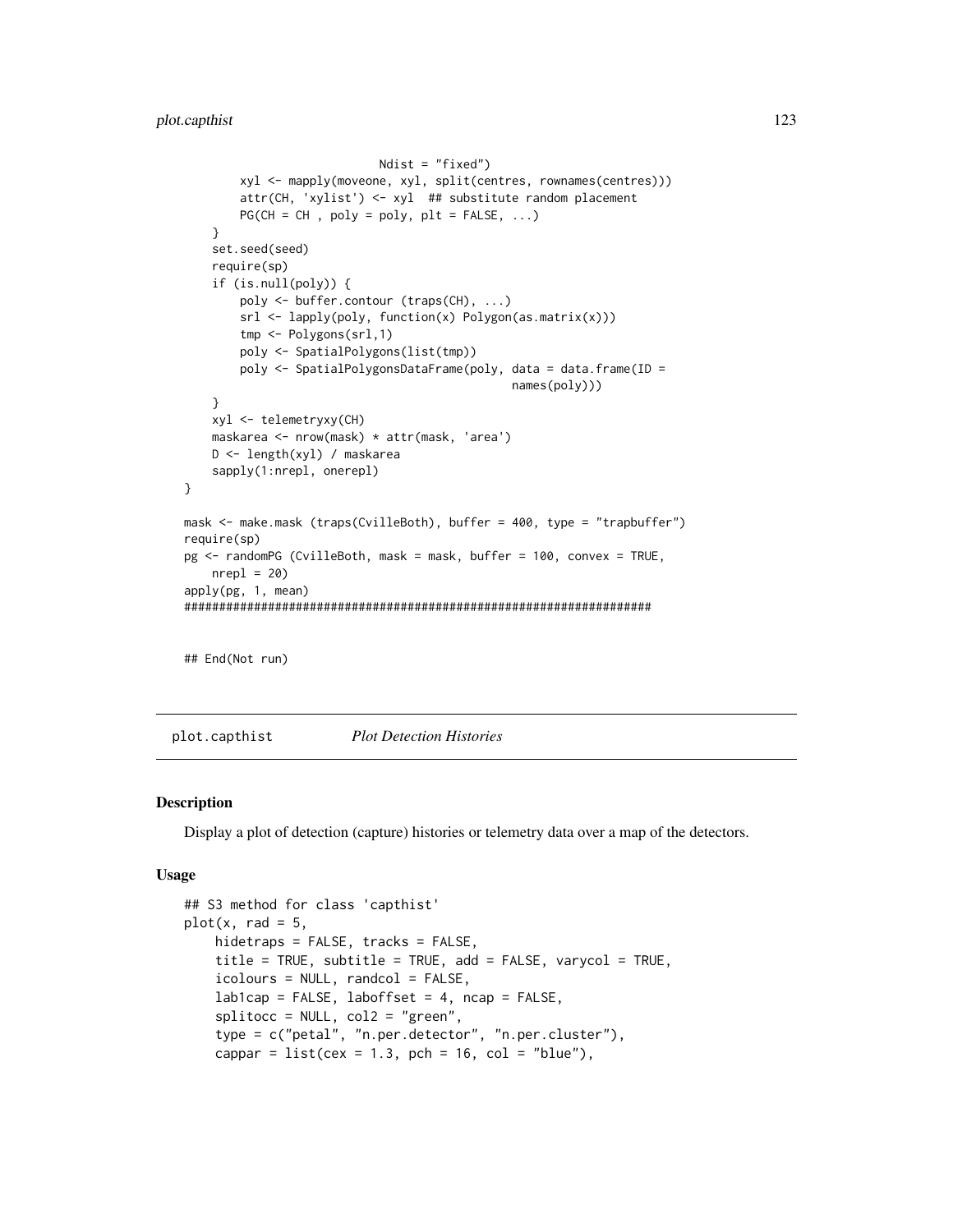```
trkpar = list(col = "blue", lw = 1),labpar = list(cex = 0.7, col = "black"), ...)
plotMCP(x, add = FALSE, col = "black", fill = NA, lab1cap = FALSE,laborfset = 4, ncap = FALSE, ...
```
# Arguments

| x         | an object of class capthist                                                                                                    |
|-----------|--------------------------------------------------------------------------------------------------------------------------------|
| rad       | radial displacement of dot indicating each capture event from the detector loca-<br>tion (used to separate overlapping points) |
| hidetraps | logical indicating whether trap locations should be displayed                                                                  |
| tracks    | logical indicating whether consecutive locations of individual animals should be<br>joined by a line                           |
| title     | logical or character string for title                                                                                          |
| subtitle  | logical or character string for subtitle                                                                                       |
| add       | logical for whether to add to existing plot                                                                                    |
| varycol   | logical for whether to distinguish individuals by colour                                                                       |
| icolours  | vector of individual colours (when varycol = TRUE), or colour scale (non-petal<br>plots)                                       |
| randcol   | logical to use random colours (varyco $1 = TRUE$ )                                                                             |
| lab1cap   | logical for whether to label the first capture of each animal                                                                  |
| laboffset | distance by which to offset labels from points                                                                                 |
| ncap      | logical to display the number of detections per trap per occasion                                                              |
| splitocc  | optional occasion from which second colour is to be used                                                                       |
| col2      | second colour (used with splitocc)                                                                                             |
| type      | character string ("petal", "n.per.detector" or "n.per.cluster")                                                                |
| cappar    | list of named graphical parameters for detections (passed to par)                                                              |
| trkpar    | list of named graphical parameters for tracks (passed to par)                                                                  |
| labpar    | list of named graphical parameters for labels (passed to par)                                                                  |
| .         | arguments to be passed to plot. traps                                                                                          |
| col       | vector of line colour numbers or names (plotMCP only)                                                                          |
| fill      | vector of fill colour numbers or names (plotMCP only)                                                                          |

# Details

By default, a 'petal' plot is generated in the style of Density (Efford 2012) using eqscplot from the MASS library. If type = "n.per.detector" or type = "n.per.cluster" the result is a colour-coded plot of the number of individuals at each unit, pooled over occasions.

If title = FALSE no title is displayed; if title = TRUE, the session identifer is used for the title.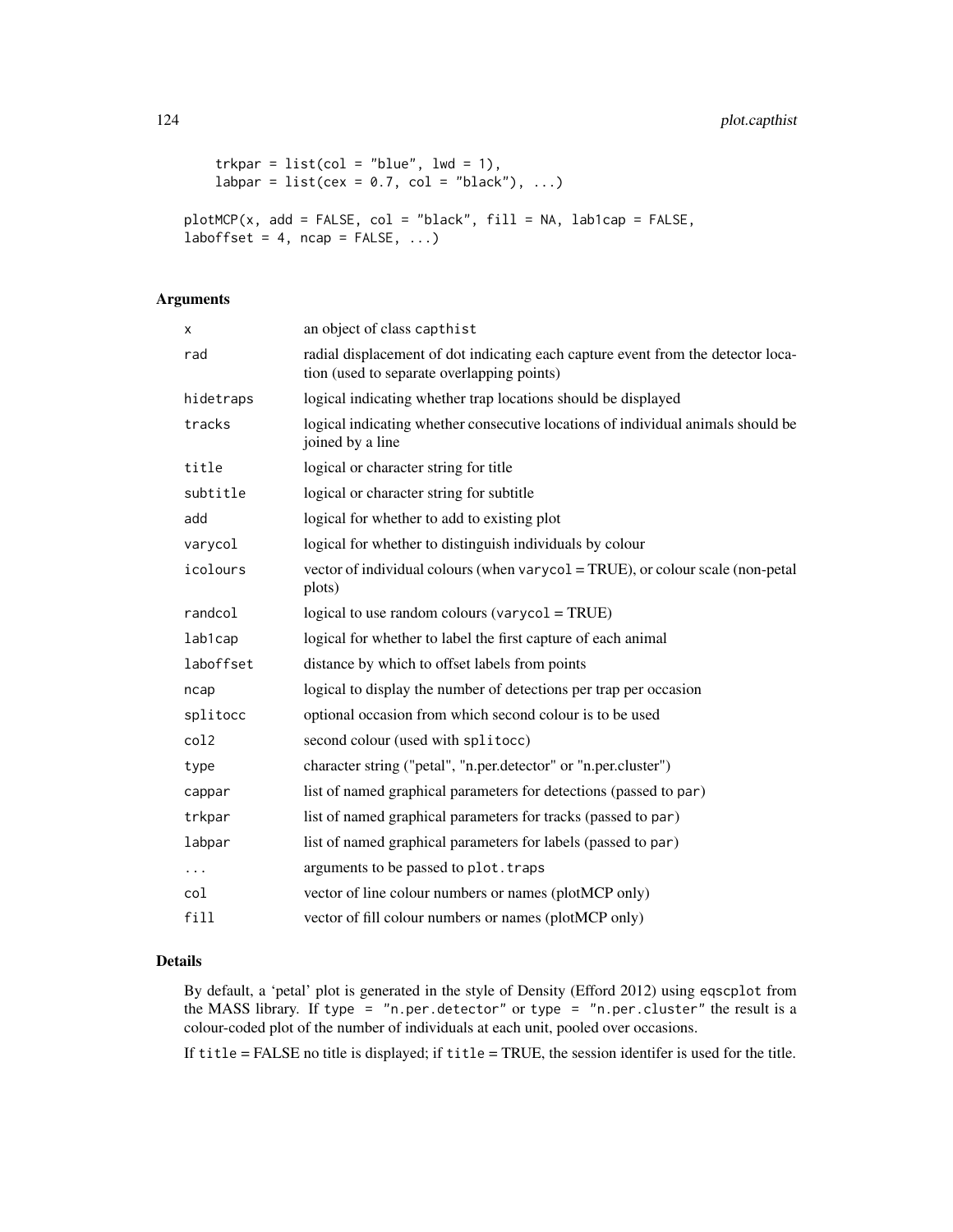## plot.capthist 125

If subtitle  $=$  FALSE no subtitle is displayed; if subtitle  $=$  TRUE, the subtitle gives the numbers of occasions, detections and individuals.

If  $x$  is a multi-session capthist object then a separate plot is produced for each session. Use par( $m$ frow = c(nr, nc)) to allow a grid of plots to be displayed simultaneously (nr rows x nc columns).

These arguments are used only for petal plots: rad, tracks, varycol, randcol, lab1cap, laboffset, ncap, splitocc, col2, trkpar, and labpar.

If icolours = NULL and varycol = TRUE then a vector of colours is generated automatically as topo.colors( $(nrow(x)+1)$  \* 1.5). If there are too few values in icolours for the number of individuals then colours will be re-used.

plotMCP plots minimum convex polygons of individual location data over a base plot of detector locations. Usually the data are telemetry locations in the xylist attribute of the capthist object; if this is not present and x is a polygon search capthist then the individual xy data are plotted.

To overplot the point telemetry locations use [xy2CH](#page-8-1) to first convert the xylist attribute to a full telemetry capthist object (see Examples).

## Value

For type = "petal", the number of detections in x. For type = "n.per.detector" or type = "n.per.cluster", a dataframe with data for a legend (see Examples).

plotMCP invisibly returns a list in which each component is a 2-column  $(x,y)$  dataframe of boundary coordinates for one individual.

# References

Efford, M. G. (2012) *DENSITY 5.0: software for spatially explicit capture–recapture*. Department of Mathematics and Statistics, University of Otago, Dunedin, New Zealand. [http://www.otago.](http://www.otago.ac.nz/density) [ac.nz/density](http://www.otago.ac.nz/density).

## See Also

[capthist](#page-17-0)

```
demotrap <- make.grid()
tempcapt <- sim.capthist(demotrap,
   popn = list(D = 5, buffer = 50),
   detectpar = list(g0 = 0.15, sigma = 30)plot(tempcapt, border = 10, rad = 3, tracks = TRUE,
   lab1cap = TRUE, laboffset = 2.5)## type = n.per.cluster
## generate some captures
testregion <- data.frame(x = c(0, 2000, 2000, 0),
   y = c(0, 0, 2000, 2000)popn \le sim.popn (D = 10, core = testregion, buffer = 0,
```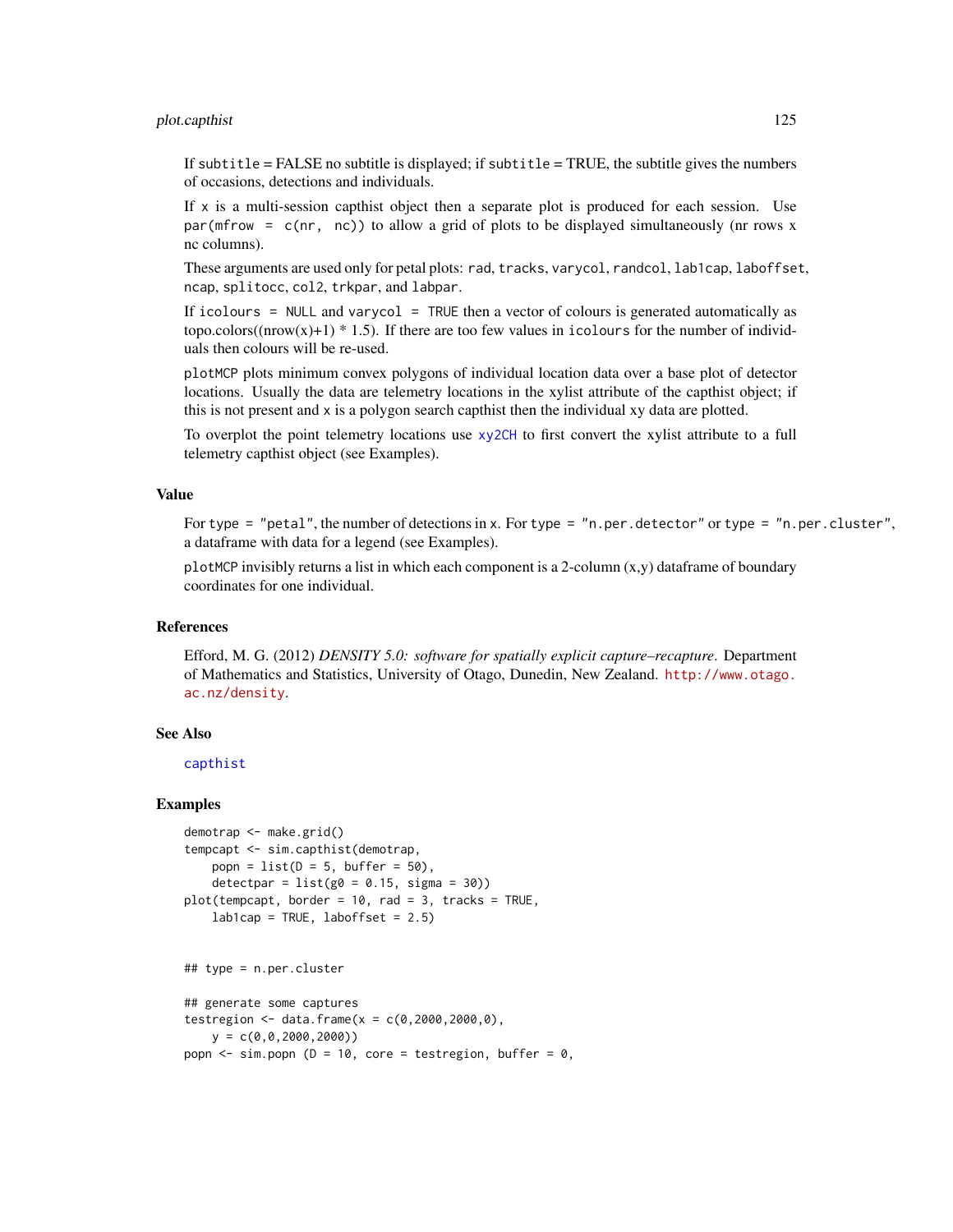```
model2D = "hills", details = list(hills = c(-2,3)))
t1 \le make.grid(nx = 1, ny = 1)
t1.100 <- make.systematic (cluster = t1, spacing = 100,
   region = testregion)
capt <- sim.capthist(t1.100, popn = popn, noccasions = 1)
## now plot captures ...
temp <- plot(capt, title = "Individuals per cluster",
    type = "n.per.cluster", hidetraps = FALSE,
    gridlines = FALSE, cappar = list(cex = 1.5))## Not run:
## add legend; click on map to place top left corner
legend (locator(1), pch = 21, pt.bg = temp$colour,
    pt.cex = 1.3, legend = temp$legend, cex = 0.8)
## End(Not run)
## Not run:
## try varying individual colours - requires RColorBrewer
library(RColorBrewer)
plot(infraCH[[2]], icolours = brewer.pal(12, "Set3"), tracks = T,
    bg = "black", cappar = list(cex = 2), border = 10, rad = 2,
    gridlines=F)
## End(Not run)
## Not run:
## generate telemetry data
## as in ?addTelemetry
te <- make.telemetry()
tr <- make.grid(detector = "proximity")
totalpop \le sim.popn(tr, D = 20, buffer = 100)
tepop <- subset(totalpop, runif(nrow(totalpop)) < 0.05)
trCH <- sim.capthist(tr, popn = totalpop, renumber = FALSE, detectfn = "HHN")
teCH <- sim.capthist(te, popn = tepop, renumber=FALSE, detectfn = "HHN",
    detectpar = list(lambda0 = 3, sigma = 25))
combinedCH <- addTelemetry(trCH, teCH)
plotMCP(combinedCH)
plot(xy2CH(combinedCH), add=T)
## End(Not run)
```
<span id="page-125-0"></span>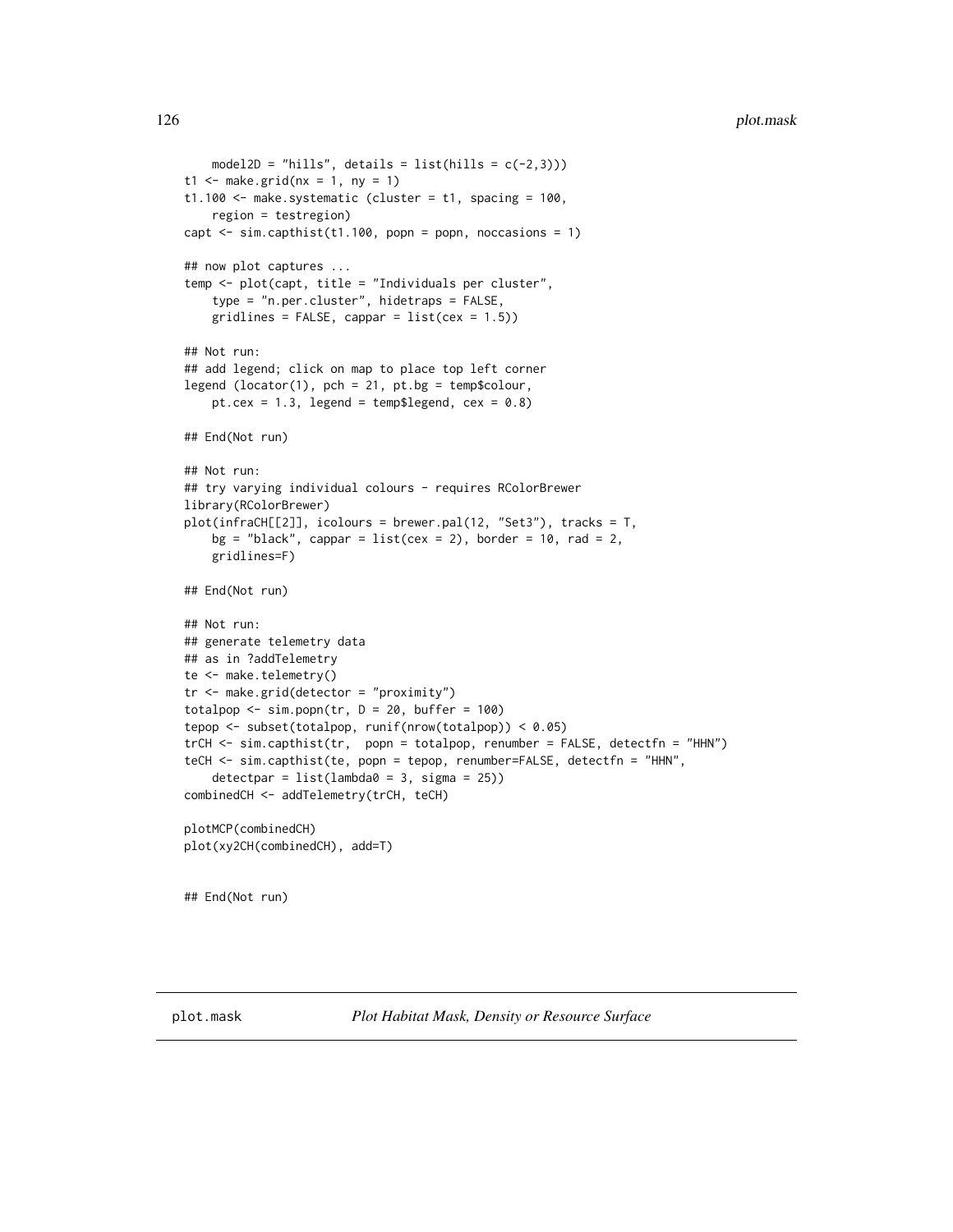#### plot.mask 127

## Description

Plot a habitat mask either as points or as an image plot. Colours maybe used to show the value of one mask covariate.

## Usage

```
## S3 method for class 'mask'
plot(x, border = 20, add = FALSE, covariate = NULL, axes = FALSE,dots = TRUE, col = "grey", breaks = 10, meshcol = NA, ppoly = TRUE,
   polycol = "red", legend = TRUE, ...)## S3 method for class 'Dsurface'
plot(x, covariate = "D", group = NULL, plottype ="shaded", scale = 1, ...## S3 method for class 'Rsurface'
plot(x, covariate = "Resource", plottype ="shaded", scale = 1, ...spotHeight (object, prefix = NULL, dec = 2, point = FALSE, text = TRUE,
    sep = ", ", session = 1, scale = 1, ...)
```
## Arguments

| x, object | mask or Dsurface object                                                                                                                                                           |
|-----------|-----------------------------------------------------------------------------------------------------------------------------------------------------------------------------------|
| border    | width of blank display border (metres)                                                                                                                                            |
| add       | logical for adding mask points to an existing plot                                                                                                                                |
| covariate | name (as character string in quotes) or column number of a covariate to use for<br>colouring                                                                                      |
| axes      | logical for plotting axes                                                                                                                                                         |
| dots      | logical for plotting mask points as dots, rather than as square pixels                                                                                                            |
| col       | $colour(s)$ to use for plotting                                                                                                                                                   |
| breaks    | an integer or a numeric vector $-$ see cut                                                                                                                                        |
| meshcol   | colour for pixel borders (NA for none)                                                                                                                                            |
| ppoly     | logical for whether the bounding polygon should be plotted (if 'poly' specified)                                                                                                  |
| polycol   | colour for outline of polygon ( $ppoly = TRUE$ )                                                                                                                                  |
| legend    | logical; if TRUE a legend is plotted                                                                                                                                              |
|           | other arguments passed to eqscplot (in the case of plot.mask), plot.mask (in<br>the case of plot. Dsurface and plot. Rsurface), and points or text (in the<br>case of spotheight) |
| group     | group for which plot required, if more than 1                                                                                                                                     |
| plottype  | character string c("dots", "shaded", "contour", "persp")                                                                                                                          |
| scale     | numeric multiplier for density or other numeric covariate (see Dsurface)                                                                                                          |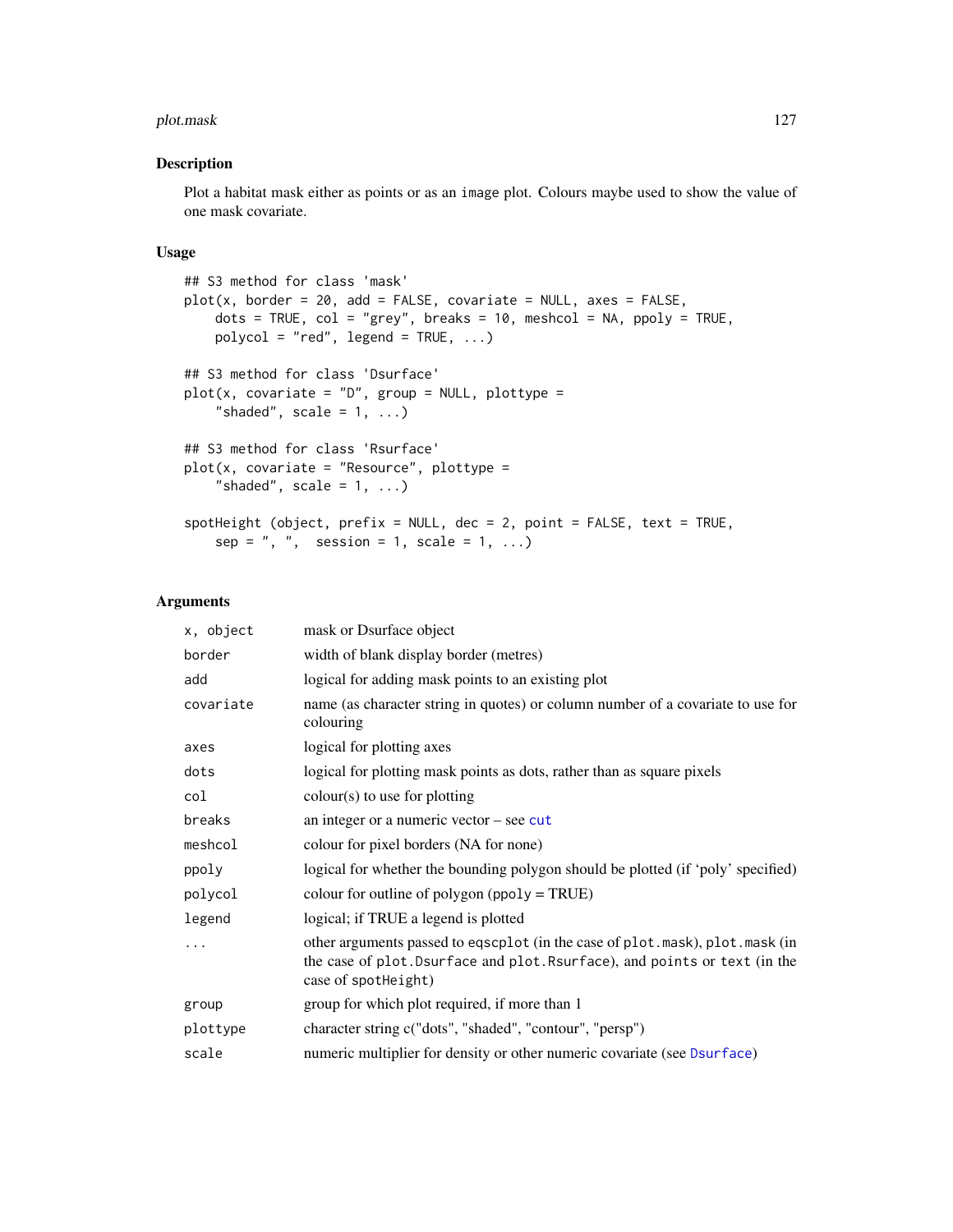128 **plot.mask** 

| prefix  | character vector for name(s) of covariate(s) to retrieve |
|---------|----------------------------------------------------------|
| dec     | number of decimal places for rounding density            |
| point   | logical for whether to plot point                        |
| text    | logical for whether to place density label on plot       |
| sep     | character separator for elements if $length(prefix) > 1$ |
| session | session number or identifier                             |

#### Details

The argument dots of plot.mask selects between two distinct types of plot (dots and shaded (coloured) pixels).

plot.Dsurface and plot.Rsurface offer contour and perspective plots in addition to the options in plot.mask. It may take some experimentation to get what you want - see [contour](#page-31-1) and [persp](#page-0-0).

If using a covariate or Dsurface or Rsurface to colour dots or pixels, the col argument should be a colour vector of length equal to the number of levels (the default palette from 2.9.0 is terrain.colors, and this palette will also be used whenever there are too few levels in the palette provided; see Notes for more on palettes). Border lines around pixels are drawn in 'meshcol'. Set this to NA to eliminate pixel borders.

If a covariate is specified in a call to plot.Dsurface then that covariate will be plotted instead of density. This is a handy way to contour a covariate (contouring is not available in plot.mask).

If 'breaks' is an integer then the range of the covariate is divided into this number of equal intervals. Alternatively, 'breaks' may be a vector of break points (length one more than the number of intervals). This gives more control and often 'prettier'

spotHeight may be used to interrogate a plot produced with plot. Dsurface or plot. Rsurface, or by plot.mask if the mask has covariates. prefix defaults to 'density.' for Dsurface objects and to '' (all covariates) for mask objects. The predicted density or covariate at the nearest point is returned when the user clicks on the plot. Multiple values may be displayed (e.g.,  $prefix = c("lcl", "ucl")$  if Dsurface includes confidence limits). Click outside the mask or hit the Esc key to end. spotHeight deals with one session at a time.

Legend plotting is enabled only when a covariate is specified. It uses [legend](#page-0-0) when dots = TRUE and [strip.legend](#page-221-0) otherwise.

#### Value

If covariate is specified and plottype = shaded then plot.mask invisibly returns a character vector of the intervals defined by 'breaks' (useful for plotting a legend).

If 'plottype  $=$  persp' then plot. mask invisibly returns a the perspective matrix that may be used to add to the plot with [trans3d](#page-0-0).

spotHeight invisibly returns a dataframe of the extracted values and their coordinates.

#### Note

plot.mask() acquired the argument 'legend' in version 2.9.0, and other chages (e.g., breaks = 10) may alter the output.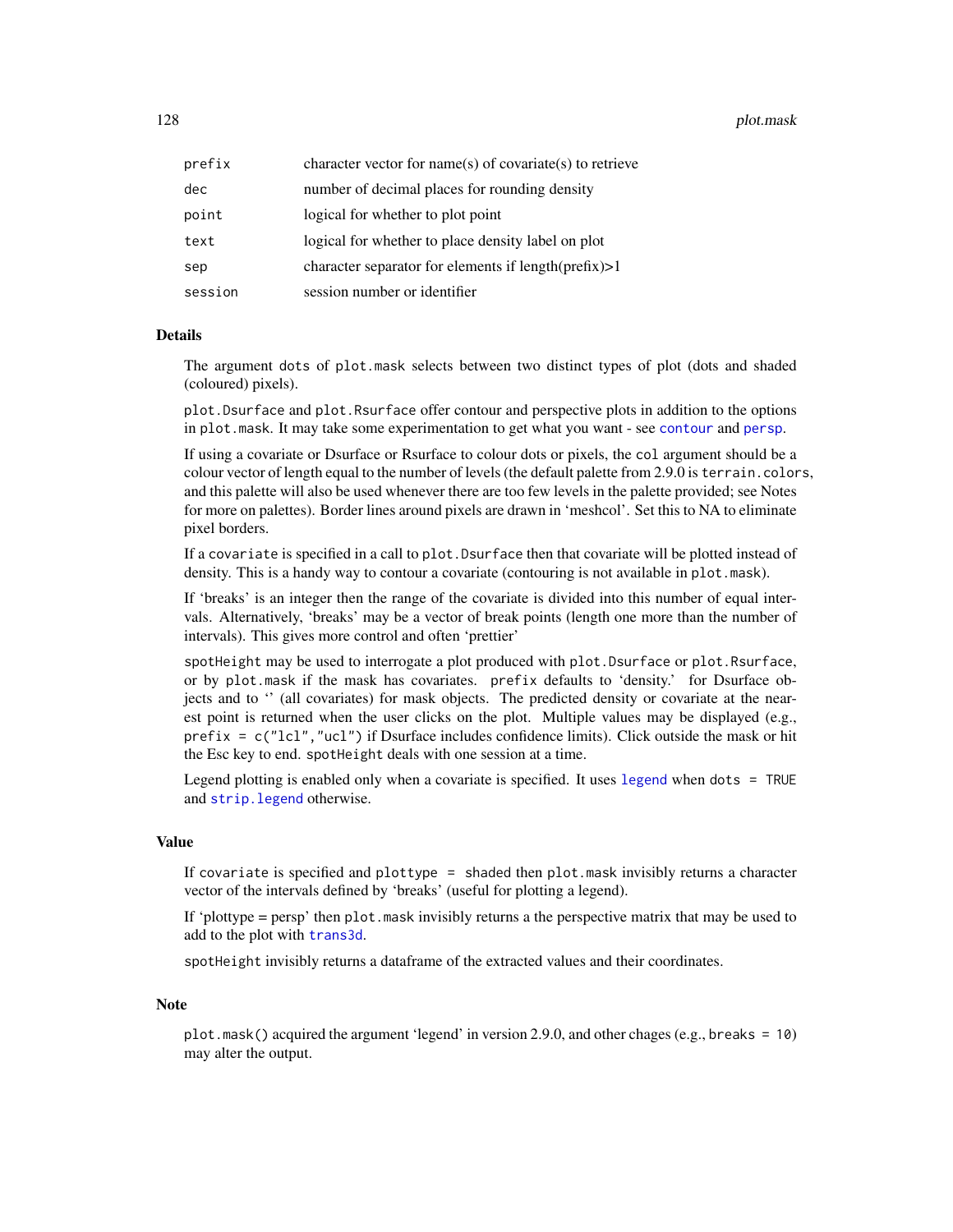#### plot.mask 129

Contouring requires a rectangular grid; if a Dsurface is not rectangular then plot.Dsurface with plottype = contour triggers a call to [rectangularMask](#page-160-0).

The colour palettes topo.colors, heat.colors and terrain.colors may be viewed with the demo.pal function in the Examples code of their help page [palettes.](#page-0-0)

The package **RColorBrewer** is a good source of palettes. Try display.brewer.all() and e.g.,  $col = b$ rewer.pal $(7, "YlGn").$ 

## See Also

[colours](#page-0-0), [mask](#page-100-0), [Dsurface](#page-49-0), [rectangularMask](#page-160-0), [contour](#page-31-1) [persp](#page-0-0) [strip.legend](#page-221-0)

```
# simple
```

```
temptrap <- make.grid()
tempmask <- make.mask(temptrap)
plot (tempmask)
## restrict to points over an arbitrary detection threshold,
## add covariate, plot image and overlay traps
tempmask <- subset(tempmask, pdot(tempmask, temptrap,
   noccasions = 5)>0.001)
covariates (tempmask) <- data.frame(circle =
   exp(-(tempmask$x^2 + tempmask$y^2)/10000) )
plot (tempmask, covariate = "circle", dots = FALSE, axes = TRUE,
    add = TRUE, breaks = 8, col = terrain.colors(8), mesh = NA)
plot (temptrap, add = TRUE)
## add a legend
par(cex = 0.9)covrange <- range(covariates(tempmask)$circle)
step <- diff(covrange)/8
colourlev <- terrain.colors(9)
zlev <- format(round(seq(covrange[1],covrange[2],step),2))
legend (x = "topright", fill = colourlev, legend = zlev,y.intersp = 0.8, title = "Covariate")
title("Colour mask points with p.(X) > 0.001")mtext{text(side=3, line=-1, "g0 = 0.2, sigma = 20, noc = 5")## Not run:
## Waitarere possum density surface extrapolated across region
regionmask <- make.mask(traps(possumCH), buffer = 1000, spacing = 10,
   poly = possumremovalarea)
dts <- distancetotrap(regionmask, possumarea)
covariates(regionmask) <- data.frame(d.to.shore = dts)
shorePossums <- predictDsurface(possum.model.Ds, regionmask)
```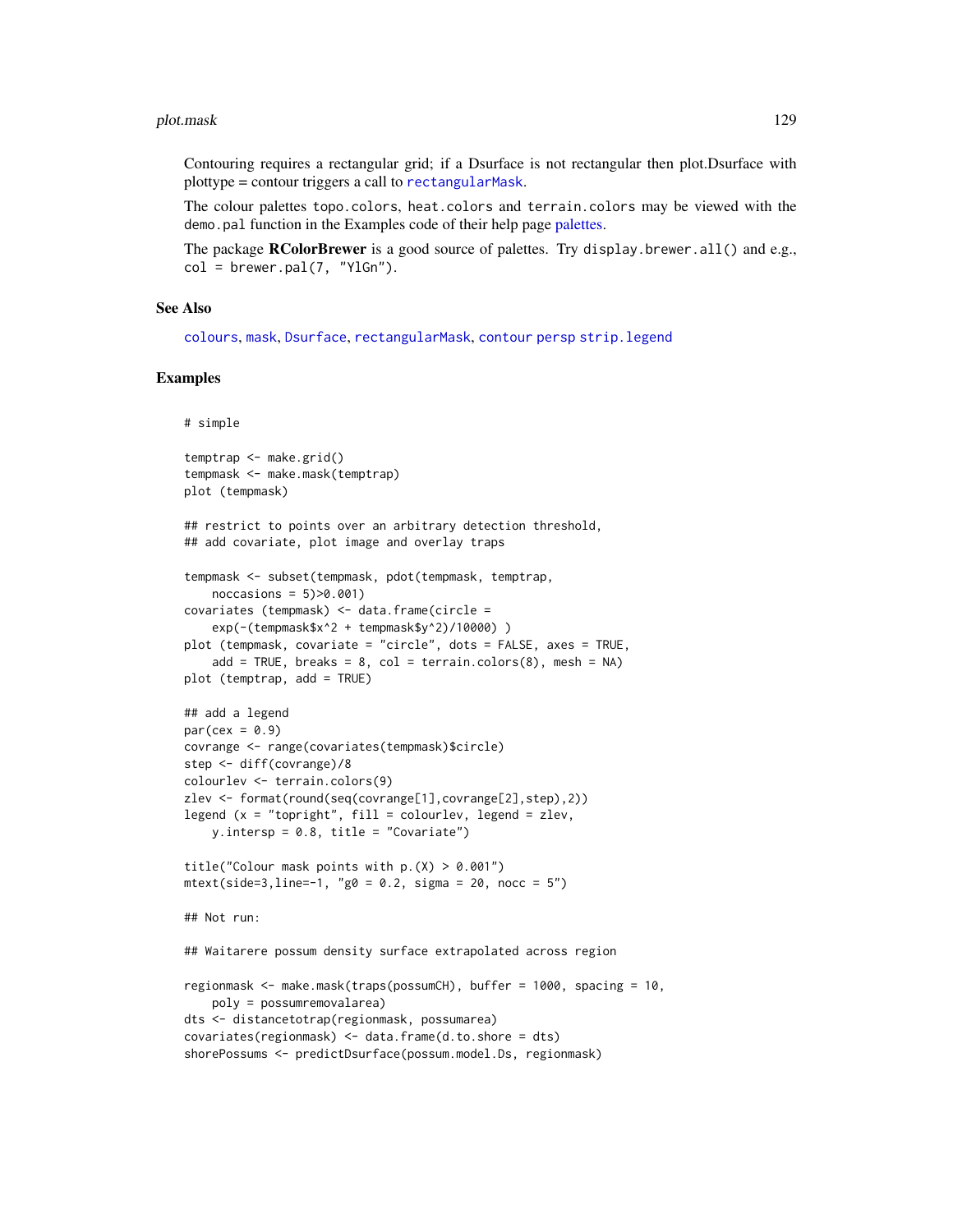```
## plot as coloured pixels with white lines
colourlev <- terrain.colors(7)
plot(shorePossums, breaks = seq(0, 3.5, 0.5), plottype = "shaded",poly = FALSE, col = colourlev, mesh = NA)
plot(traps(possumCH), add = TRUE, detpar = list(col = "black"))
polygon(possumremovalarea)
## check some point densities
spotHeight(shorePossums, dec = 1, col = "black")
## add a legend
zlev \le format(seq(0,3,0.5), digits = 1)
legend (x = "topright", fill = colourlev, legend =paste(zlev,"--"), y.intersp = 1, title = "Density / ha")
## End(Not run)
```
<span id="page-129-0"></span>plot.popn *Plot popn Object*

## Description

Display animal locations from a popn object.

## Usage

## S3 method for class 'popn'  $plot(x, add = FALSE, frame = TRUE,$  $circles = NULL, ...$ 

## Arguments

| $\mathsf{x}$ | object of class popn                                               |
|--------------|--------------------------------------------------------------------|
| add          | logical to add points to an existing plot                          |
| frame        | logical to add frame or polygon within which points were simulated |
| circles      | vector giving the radii if circles are to be plotted               |
|              | arguments passed to eqscplot and points or symbols                 |

## Details

If circles is provided then a circle of the given radius is plotted for each animal using the symbols function. The arguments fg and bg may be used to control the colour of the perimeter and the fill of each circle (see Examples).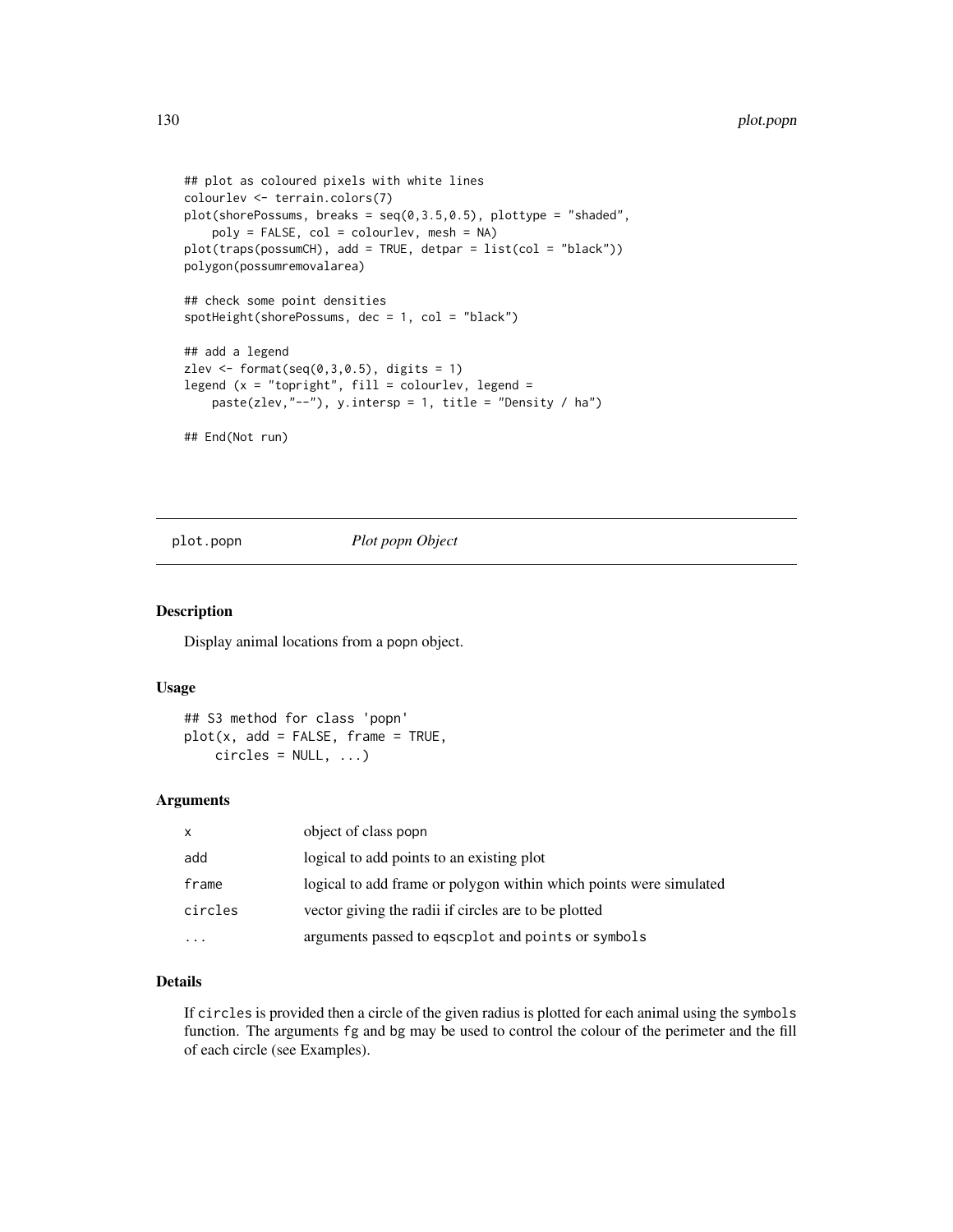#### plot.secr 131

## See Also

[popn](#page-136-0), [sim.popn](#page-200-0)

## Examples

```
temppopn \leq sim.popn(D = 5, expand.grid(
   x = c(0,100), y = c(0,100))plot(temppopn, pch = 16, col = "blue")
plot(temppopn, circles = 20, bg = "tan", fg =
    "white")
plot(temppop, pch = 16, cex = 0.5, add = TRUE)
```
## plot.secr *Plot Detection Functions*

## Description

Plot detection functions using estimates of parameters in an secr object, or as provided by the user.

#### Usage

```
## S3 method for class 'secr'
plot(x, newdata = NULL, add = FALSE,sigmatick = FALSE, rgr = FALSE, limits = FALSE, alpha = 0.05,
   xval = 0:200, ylim = NULL, xlab = NULL, ylab = NULL, ...)
## S3 method for class 'secrlist'
plot(x, newdata = NULL, add = FALSE,sigmatick = FALSE, rgr = FALSE, limits = FALSE, alpha = 0.05,
   xval = 0:200, ylim = NULL, xlab = NULL, ylab = NULL, ...,
   overlay = TRUE)
detectfnplot (detectfn, pars, details = NULL, add = FALSE,
   sigmatick = FALSE, rgr = FALSE, xval = 0:200, ylim = NULL,
   xlab = NULL, ylab = NULL, ...)attenuationplot (pars, add = FALSE, spherical = TRUE,
   xval = 0:200, ylim = NULL, xlab = NULL, ylab = NULL, ...)
```
## Arguments

| X       | an secr object                      |
|---------|-------------------------------------|
| newdata | dataframe of data to form estimates |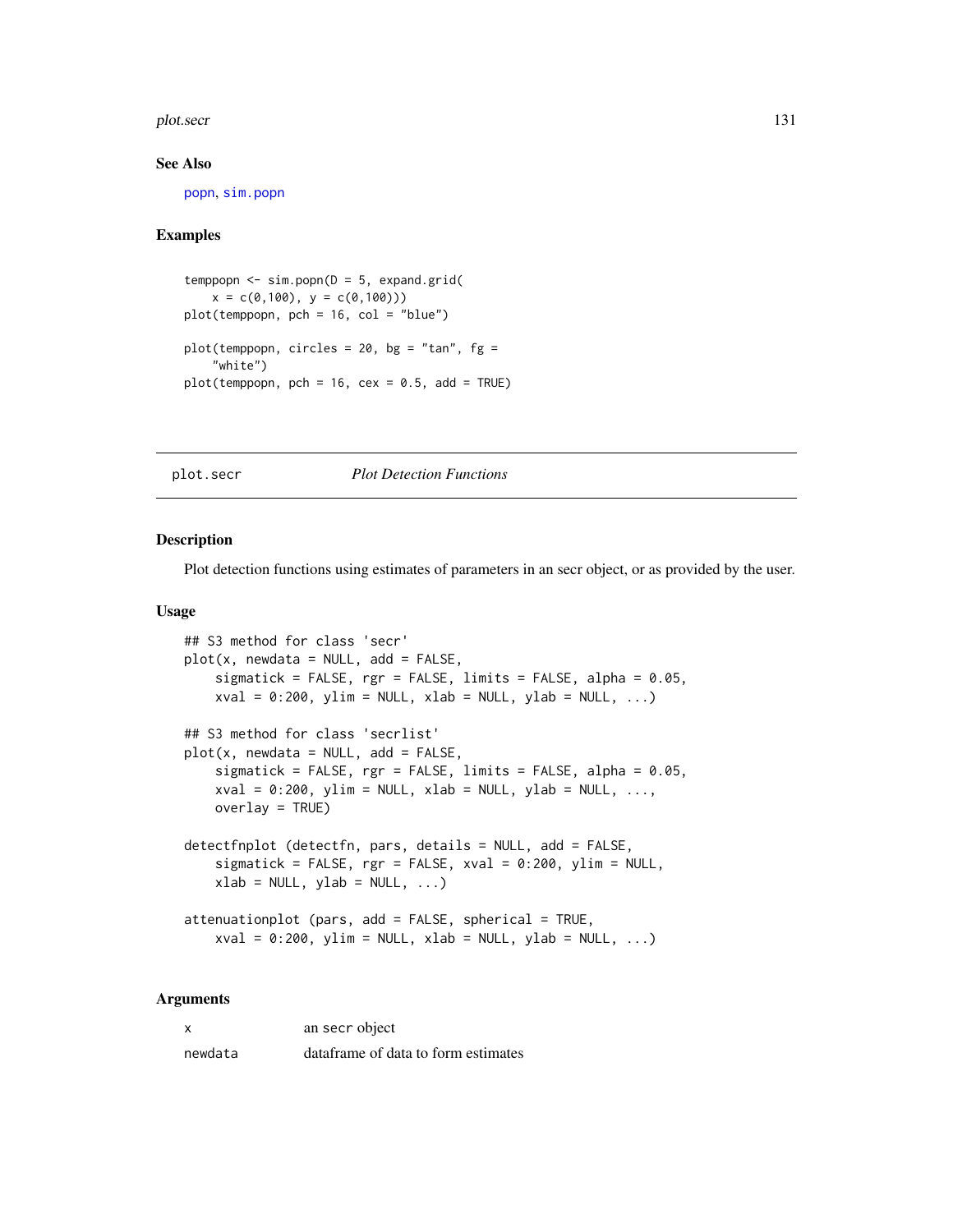| add       | logical to add curve(s) to an existing plot                                                                     |
|-----------|-----------------------------------------------------------------------------------------------------------------|
| sigmatick | logical; if TRUE the scale parameter sigma is shown by a vertical line                                          |
| rgr       | logical; if TRUE a scaled curve r.g(r) is plotted instead of $g(r)$                                             |
| limits    | logical; if TRUE pointwise confidence limits are drawn                                                          |
| alpha     | alpha level for confidence intervals                                                                            |
| xval      | vector of distances at for which detection to be plotted                                                        |
| ylim      | vector length 2 giving limits of y axis                                                                         |
| xlab      | label for x axis                                                                                                |
| ylab      | label for y axis                                                                                                |
| $\cdots$  | arguments to pass to lines                                                                                      |
| overlay   | logical; if TRUE then automatically $add = TRUE$ for plots after the first                                      |
| detectfn  | integer code or character string for shape of detection function $0 = \text{halfnormal}$<br>$etc. - see detect$ |
| pars      | list, vector or matrix of parameter values                                                                      |
| details   | list of ancillary parameters                                                                                    |
| spherical | logical for whether to include spherical spreading term                                                         |

# Details

newdata is usually NULL, in which case one curve is plotted for each session and group. Otherwise, predict.secr is used to form estimates and plot a curve for each row in newdata.

If axis labels are not provided they default to 'Distance (m)' and 'Detection probability' or 'Detection lambda'.

detectfnplot is an alternative in which the user nominates the type of function and provides parameter values. pars maybe a list as from [detectpar](#page-139-1); it is first coerced to a numeric vector with unlist. Parameter values must be in the expected order (e.g.  $g0$ , sigma, z). If pars is a matrix then a separate curve is plotted with the parameter values in each row.

For detectfnplot the signal threshold parameters 'cutval' and 'spherical' should be provided in details (see examples).

Approximate confidence limits for g(r) are calculated using a numerical first-order delta-method approximation to the standard error at each xval. The distribution is assumed to be normal on the logit scale; limits are back-transformed from that scale.

attenuationplot plots the expected decline in signal strength with distance, given parameters  $\beta_0$ and  $\beta_1$  for a log-linear model of sound attenuation.

# Value

plot.secr invisibly returns a dataframe of the plotted values (or a list of dataframes in the case that newdata has more than one row).

## See Also

[Detection functions](#page-0-0), [plot](#page-0-0), [secr](#page-4-0)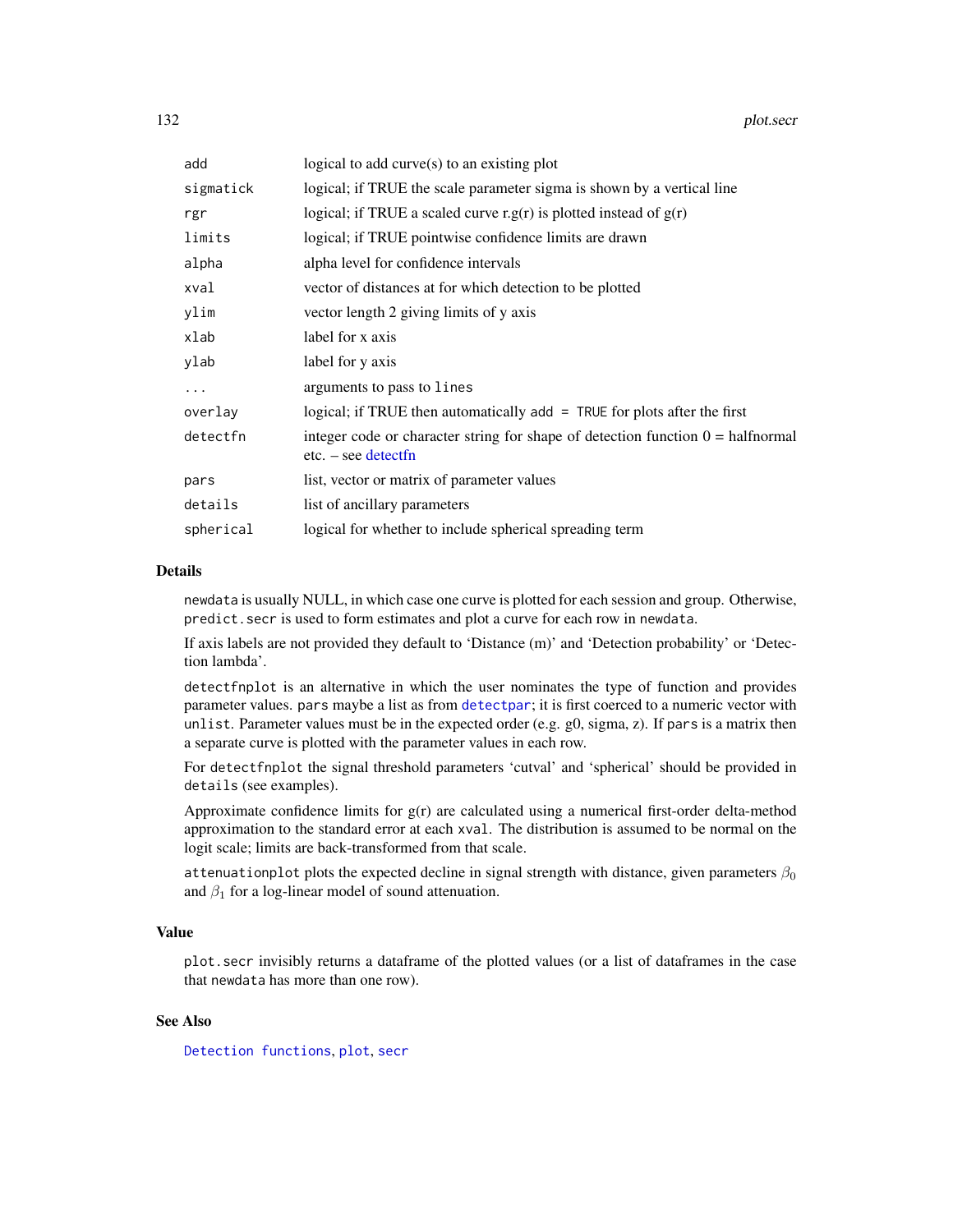#### plot.traps 133

## Examples

```
plot (secrdemo.b, xval = 0:100, ylim = c(0, 0.4))
## Add recapture probability
plot (secrdemo.b, newdata = data.frame(b = 1), add = TRUE,
    col = "red")## signal strength detection: 70dB at source, attenuation
## 0.3dB/m, sdS 5dB; detection threshold 40 dB.
detectfnplot (detectfn = 10, c(70, -0.3, 5), details =
    list(cutval = 40)## add a function with louder source and spherical spreading...
detectfnplot (detectfn = 11, c(110, -0.3, 5), details =
    list(cutval = 40), add = TRUE, col = "red")## matching sound attenuation curves; `spherical-only' dashed line
attenuationplot (c(70, -0.3)), spherical = FALSE, ylim=c(-10,110))
attenuationplot (c(110, 0), spherical = TRUE, add=TRUE, lty=2)attenuationplot (c(110, -0.3)), spherical = TRUE, add = TRUE,
    col = "red")
```
plot.traps *Plot traps Object*

# Description

Map the locations of detectors (traps).

## Usage

```
## S3 method for class 'traps'
plot(x, border = 100, label = FALSE, offset = c(6,6), add = FALSE,hidetr = FALSE, detpar = list(), txtpar = list(), bg = "white",
  gridlines = TRUE, gridspace = 100, gridcol = "grey",
 markused = FALSE, markvarying = FALSE, markvertices = FALSE,
  labelclusters = FALSE, ...)
```
## Arguments

| X      | a traps object                                                         |
|--------|------------------------------------------------------------------------|
| border | width of blank margin around the outermost detectors                   |
| label  | logical indicating whether a text label should appear by each detector |
| offset | vector displacement of label from point on x and y axes                |
| add    | logical to add detectors to an existing plot                           |
| hidetr | logical to suppress plotting of detectors                              |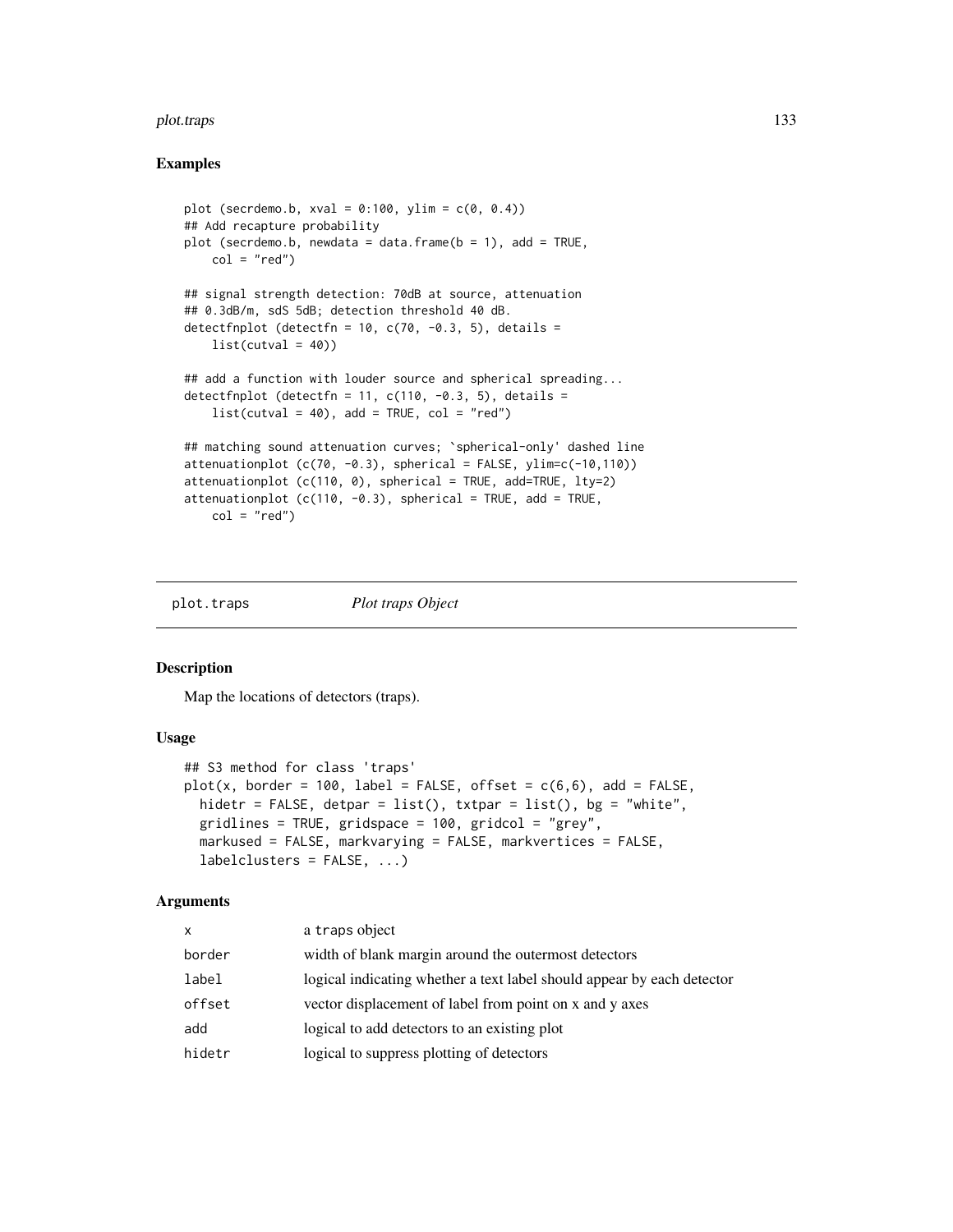134 plot.traps

| detpar        | list of named graphical parameters for detectors (passed to par)    |
|---------------|---------------------------------------------------------------------|
| txtpar        | list of named graphical parameters for labels (passed to par)       |
| bg            | background colour                                                   |
| gridlines     | logical for plotting grid lines                                     |
| gridspace     | spacing of gridlines                                                |
| gridcol       | colour of gridlines                                                 |
| markused      | logical to distinguish detectors used on at least one occasion      |
| markvarying   | logical to distinguish detectors whose usage varies among occasions |
| markvertices  | logical or $0,1,2$ for plotting transect or polygon points          |
| labelclusters | logical to label clusters                                           |
| $\cdots$      | arguments to pass to eqscplot                                       |

# Details

offset may also be a scalar value for equal displacement on the x and y axes. The hidetr option is most likely to be used when plot.traps is called by plot.capthist. See [par](#page-0-0) and [colours](#page-0-0) for more information on setting graphical parameters. The initial values of graphical parameters are restored on exit.

Axes are not labeled. Use [axis](#page-0-0) and [mtext](#page-0-0) if necessary.

markvertices determines whether the vertices of each transect or polygon will be emphasised by overplotting a point symbol (detpar\$pch). Value may be logical (TRUE, FALSE) or integer ( $0 = no$ points,  $1 =$  terminal vertices only,  $2 =$  all vertices).

labelclusters requires x to have attributes 'clusterID' and 'clustertrap'.

# Value

None

# See Also

[plot](#page-0-0), [traps](#page-243-0), [clusterID](#page-27-0)

```
temptrap <- make.grid()
plot (temptrap, detpar = list(pch = 16, col = "blue"),
  label = TRUE, offset = 7)
```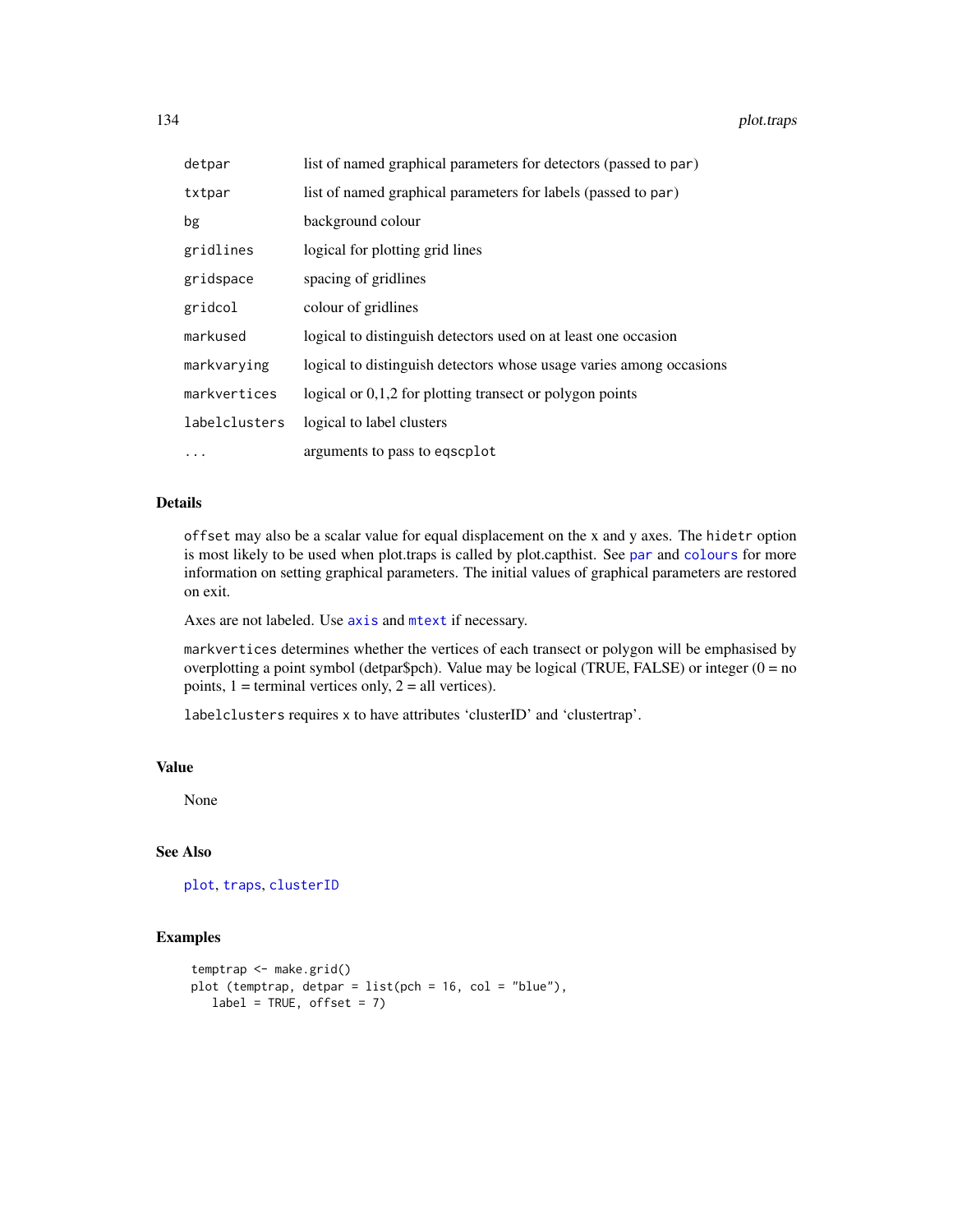<span id="page-134-0"></span>pointsInPolygon *Points Inside Polygon*

## Description

Determines which of a set of points lie inside a closed polygon or at least one of a set of polygons

## Usage

```
pointsInPolygon(xy, poly, logical = TRUE)
```
## Arguments

| XV      | 2-column matrix or dataframe of x-y coordinates for points to assess                                                                                                  |
|---------|-----------------------------------------------------------------------------------------------------------------------------------------------------------------------|
| poly    | 2-column matrix or dataframe containing perimeter points of polygon, or a Spa-<br>tialPolygonsDataFrame object from package sp, or a 'mask' object (see Warn-<br>inp) |
| logical | logical to control the output when 'poly' is a mask (see Details)                                                                                                     |

## Details

If poly is a SpatialPolygonsDataFrame object then the method over is used from sp. This allows multiple polygons and polygons with holes.

If poly is an secr 'mask' object then xy is discretized and matched to the cells in poly. If logical = FALSE then the returned value is a vector of integer indices to the row in 'poly' corresponding to each row of 'xy'; otherwise the result is a vector of logical values.

Otherwise, the algorithm is adapted from some code posted on the S-news list by Peter Perkins (23/7/1996). The polygon should be closed (last point same as first).

# Value

Vector of logical or integer values, one for each row in xy

## Warning

If poly is a mask object then its cells must be aligned to the x- and y- axes

#### See Also

[over](#page-0-0)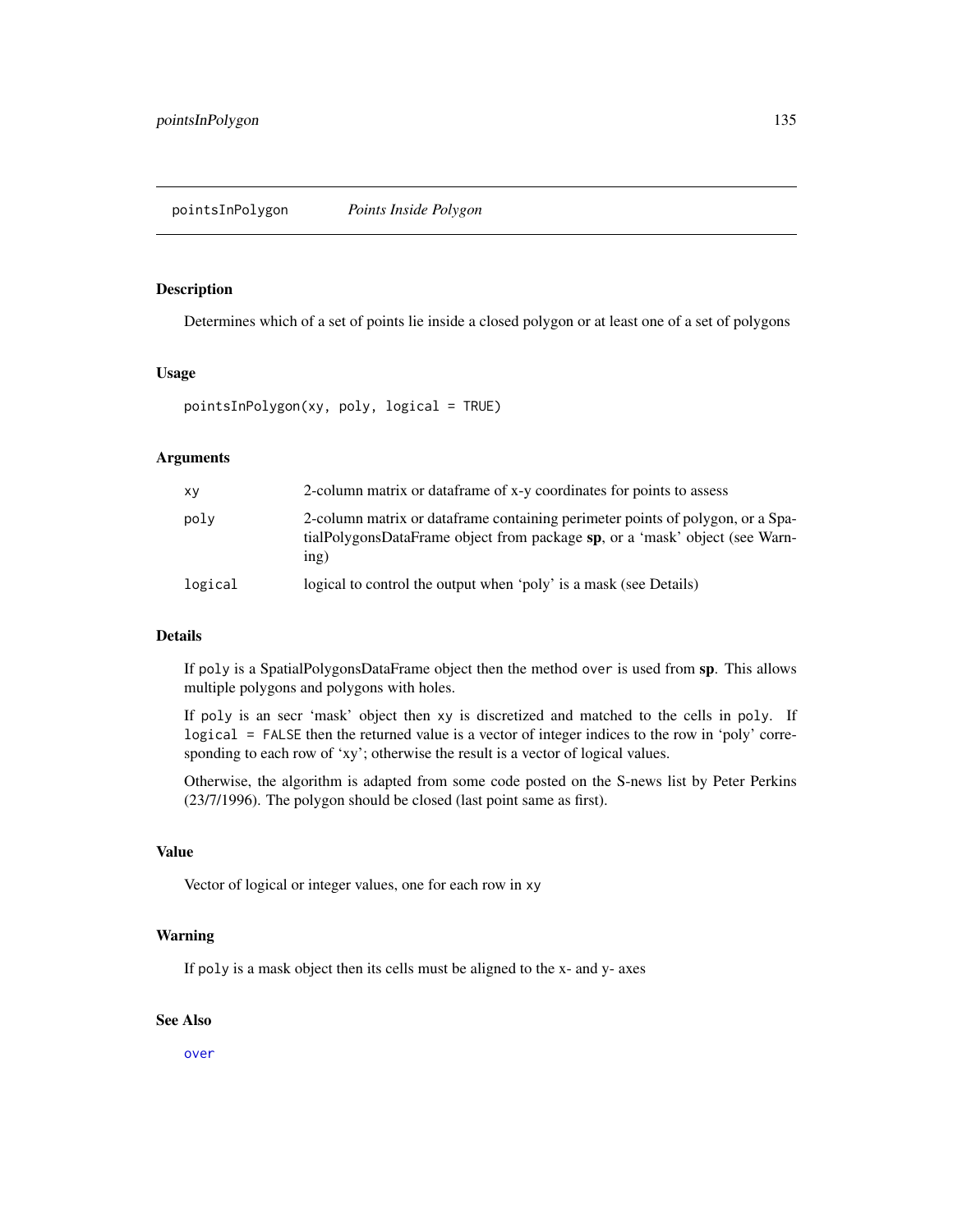# Examples

```
## 100 random points in unit square
xy \leftarrow matrix(runif(200), ncol = 2)## triangle centred on (0.5, 0.5)
poly <- data.frame(x = c(0.2,0.5,0.8,0.2), y = c(0.2,0.8,0.2,0.2))
plot(xy, pch = 1 + pointsInPolygon(xy, poly))lines(poly)
```
polyarea *Area of Polygon(s)*

# Description

Area of a single closed polygon (simple x-y coordinate input) or of multiple polygons, possibly with holes.

# Usage

polyarea(xy, ha = TRUE)

## Arguments

| xy | dataframe or list with components 'x' and 'y', or a SpatialPolygons or Spa-<br>tialPolygonsDataFrame object from package sp |
|----|-----------------------------------------------------------------------------------------------------------------------------|
| ha | logical if TRUE output is converted from square metres to hectares                                                          |

# Details

For SpatialPolygons or SpatialPolygonsDataFrame objects, the packages sp and rgeos are used.

## Value

A scalar.

# See Also

[buffer.contour](#page-31-0)

#### Examples

polyarea(make.grid(hollow = TRUE))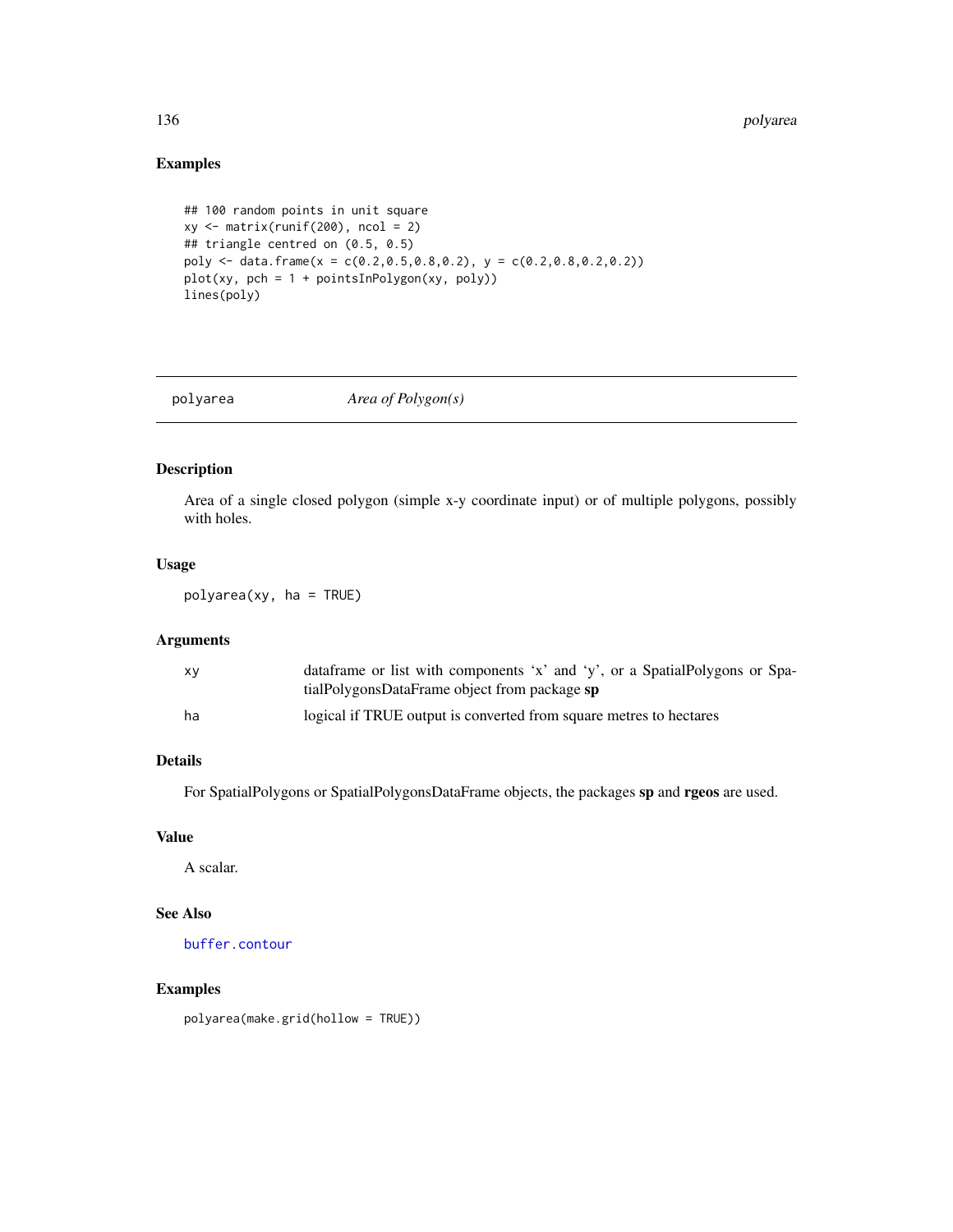<span id="page-136-0"></span>

## Description

Encapsulate the locations of a set of individual animals.

# Details

An object of class popn records the locations of a set of individuals, together with ancillary data such as their sex. Often used for a realisation of a spatial point process (e.g. homogeneous Poisson) with known density (intensity). Locations are stored in a data frame with columns 'x' and 'y'.

A popn object has attributes

| covariates   | data frame with numeric, factor or character variables to be used as individual covariates |
|--------------|--------------------------------------------------------------------------------------------|
| model2D      | 2-D distribution ("poisson", "cluster", "IHP", "linear" etc.)                              |
| <b>Ndist</b> | distribution of number of individuals ("poisson", "fixed")                                 |
| boundingbox  | data frame of 4 rows, the vertices of the rectangular area                                 |

The number of rows in covariates must match the length of  $x$  and  $y$ . See [sim.popn](#page-200-0) for more information on Ndist and model2D.

## Note

The popn class is used only occasionally: it is not central to spatially explicit capture recapture.

## See Also

[sim.popn](#page-200-0), [plot.popn](#page-129-0), [transformations](#page-237-0)

possum *Brushtail Possum Trapping Dataset*

# Description

Data from a trapping study of brushtail possums at Waitarere, North Island, New Zealand.

# Usage

possum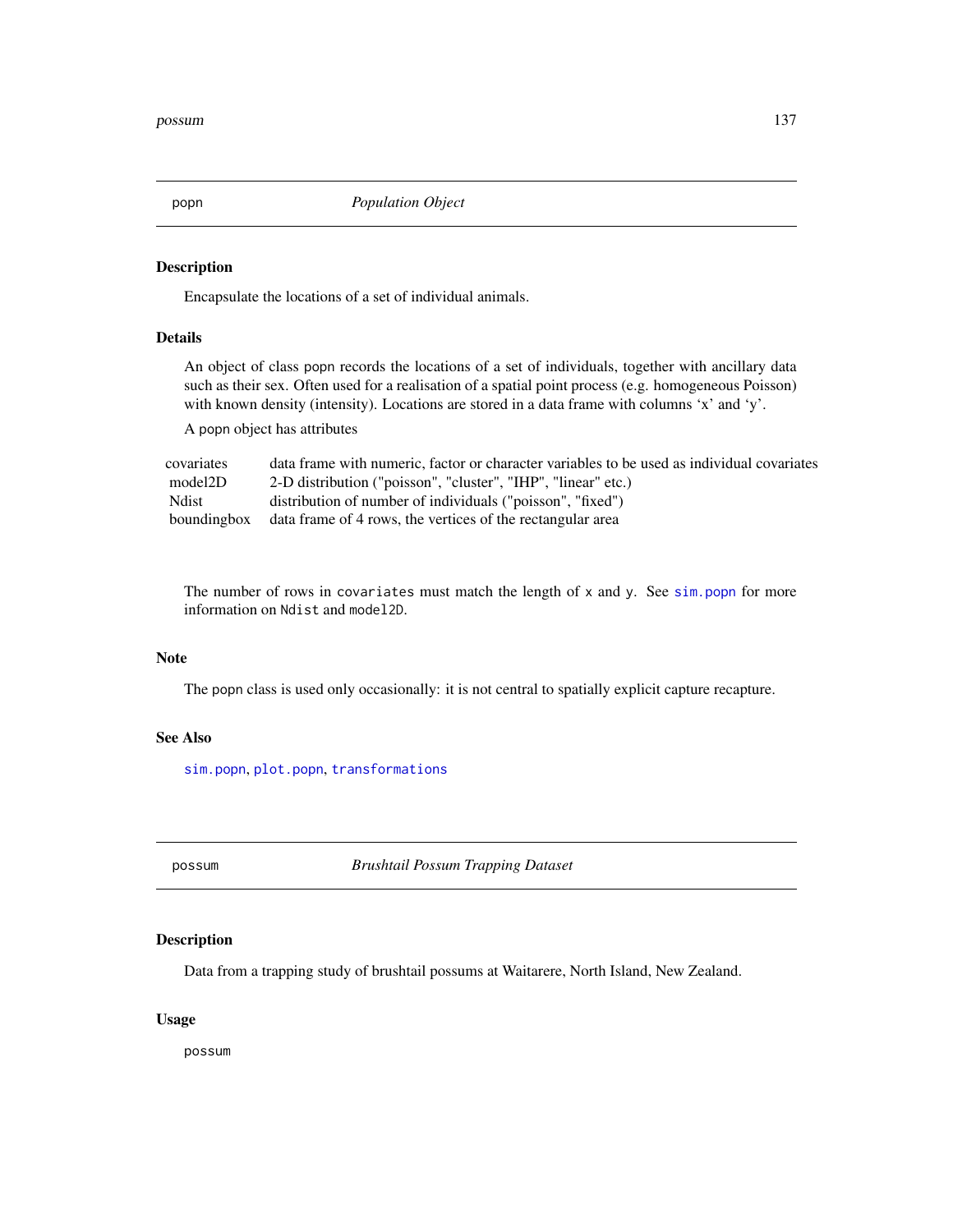#### Details

Brushtail possums (*Trichosurus vulpecula*) are an unwanted invasive species in New Zealand. Although most abundant in forests, where they occasionally exceed densities of 15 / ha, possums live wherever there are palatable food plants and shelter.

Efford et al. (2005) reported a live-trapping study of possums in *Pinus radiata* plantation on coastal sand dunes. The 300-ha site at Waitarere in the North Island of New Zealand was a peninsula, bounded on one side by the sea and on two other sides by the Manawatu river. Cage traps were set in groups of 36 at 20-m spacing around the perimeter of five squares, each 180 m on a side. The squares ('hollow grids') were centred at random points within the 300-ha area. Animals were tagged and released daily for 5 days in April 2002. Subsequently, leg-hold trapping was conducted on a trapping web centred on each square (data not reported here), and strenuous efforts were made to remove all possums by cyanide poisoning and further leghold trapping across the entire area. This yielded a density estimate of 2.26 possums / ha.

Traps could catch at most one animal per day. The live-trapped animals comprised 46 adult females, 33 adult males, 10 immature females and 11 immature males; sex and/or age were not recorded for 4 individuals (M. Coleman unpubl. data). These counts do not sum to the number of capture histories - see Note. One female possum was twice captured at two sites on one day, having entered a second trap after being released; one record in each pair was selected arbitrarily and discarded.

The data are provided as a single-session capthist object 'possumCH'. 'possummask' is a matching mask object - see Examples. Several fitted models are provided for illustration.

The dataframe possumarea contains boundary coordinates of a habitat polygon that is used to clip possummask at the shore (from secr 1.5). possumarea comprises a single polygon representing the extent of terrestrial vegetation to the west, north and east, and an arbitrary straight southern boundary. The boundary is also included as a shapefile and as a text file ('possumarea.shp' etc. and 'possumarea.txt' in the package 'extdata' folder). See Examples in [make.mask](#page-91-0).

The dataframe possumremovalarea contains boundary coordinates of another polygon, the nominal removal area of Efford et al. (2005 Fig. 1) (from secr 2.3).

| Object            | Description                            |
|-------------------|----------------------------------------|
| possumCH          | capthist object                        |
| possummask        | mask object                            |
| possumarea        | habitat perimeter                      |
| possumremovalarea | nominal boundary of removal region     |
| possum.model.0    | fitted secr model – null               |
| possum.model.b    | fitted secr model – trap response $g0$ |
| possum.model.Ds   | fitted secr model – distance to shore  |

## Note

A significant problem with the data used by Efford et al. (2005) was noticed recently. Five capture histories in possumCH are for animals that had lost a previous tag. A further three histories may also have been animals that were tagged previously or mis-recorded. Analyses that treat each previously tagged animal as a new individual are in error (this includes the published analyses, the pre-fitted models described here, and those in the vignette secr-densitysurfaces.pdf). All eight questionable histories are now indicated in possumCH with the logical covariate 'prev.tagged'.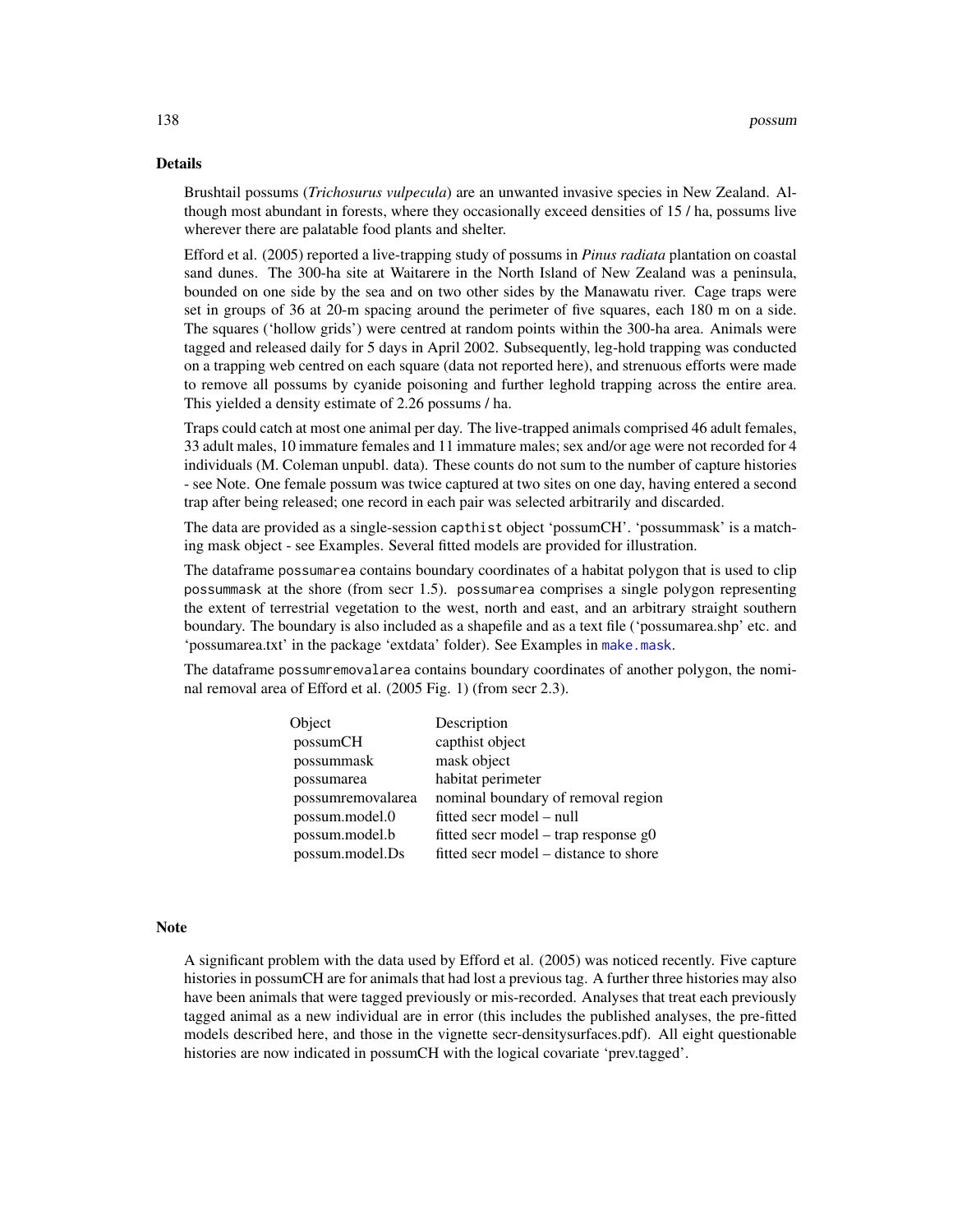#### possum 139

Methods have not yet been developed to adjust for tag loss in SECR models.

#### Note

Models combining h2 and density were dropped from secr 2.9.0

## Source

Landcare Research, New Zealand.

### References

Borchers, D.L. and Efford, M.G. (2008) Spatially explicit maximum likelihood methods for capturerecapture studies. *Biometrics* 64, 377–385.

Efford, M. G., Dawson, D. K. and Robbins C. S. (2004) DENSITY: software for analysing capturerecapture data from passive detector arrays. *Animal Biodiversity and Conservation* 27, 217–228.

Efford, M. G., Warburton, B., Coleman, M. C. and Barker, R. J. (2005) A field test of two methods for density estimation. *Wildlife Society Bulletin* 33, 731–738.

## See Also

[capthist](#page-17-0)

## Examples

```
plot(possummask)
plot(possumCH, tracks = TRUE, add = TRUE)
plot(traps(possumCH), add = TRUE)
lines(possumarea)
summary(possumCH)
## compare & average pre-fitted models
AIC(possum.model.0, possum.model.b, possum.model.Ds)
model.average(possum.model.0, possum.model.b, possum.model.Ds)
## Not run:
## Roughly estimate tag-loss error by dropping dubious histories
## i.e. restrict to "not previously tagged"
NPT <- !covariates(possumCH)$prev.tagged
possum.model.0.NPT <- secr.fit(subset(possumCH,NPT), mask =
    possummask, trace = FALSE)
predict(possum.model.0)[1,2]/ predict(possum.model.0.NPT)[1,2]
## ...about 9%
```
## End(Not run)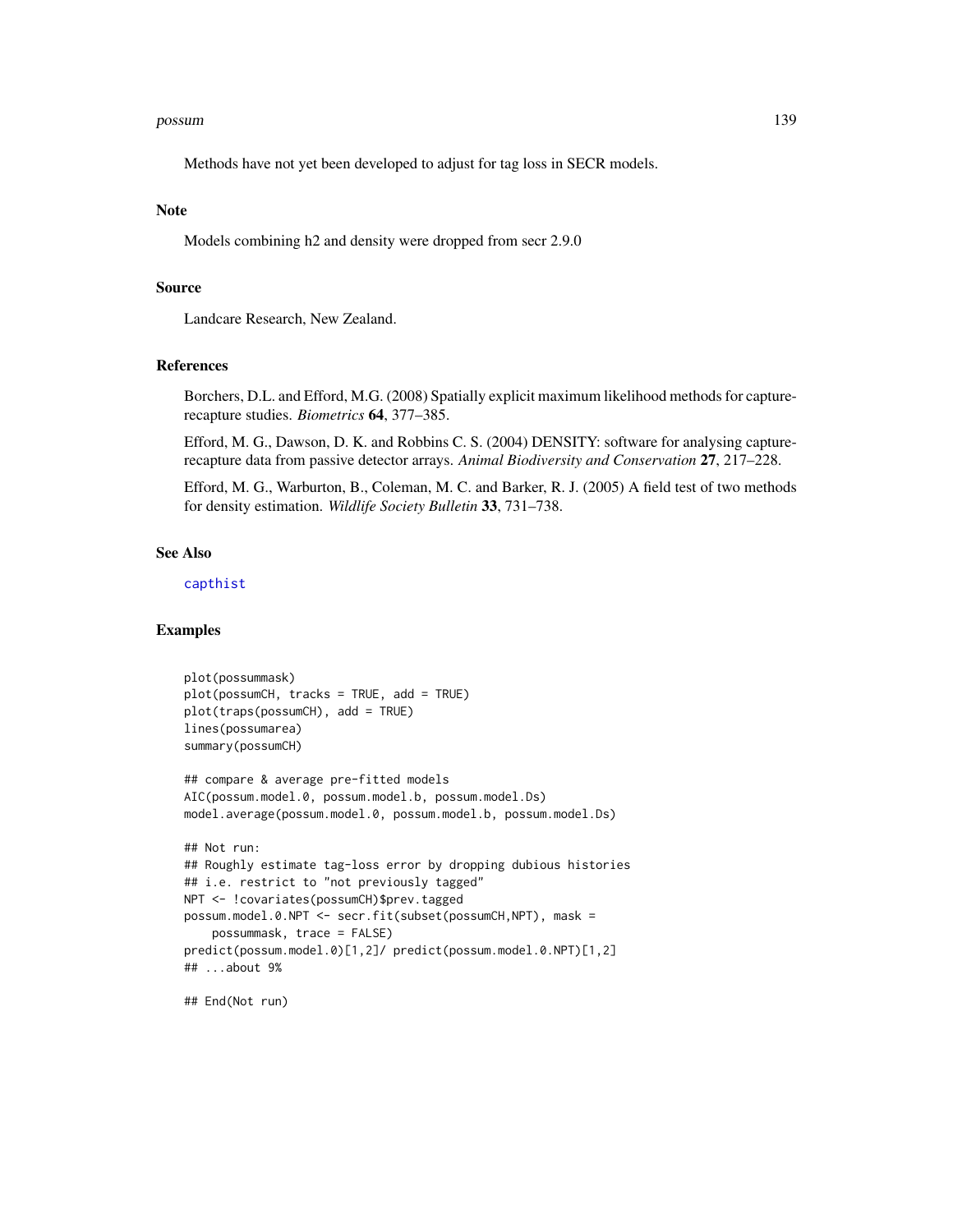<span id="page-139-0"></span>

#### <span id="page-139-1"></span>Description

Evaluate a spatially explicit capture–recapture model. That is, compute the 'real' parameters corresponding to the 'beta' parameters of a fitted model for arbitrary levels of any variables in the linear predictor.

#### Usage

```
## S3 method for class 'secr'
predict(object, newdata = NULL, type = c("response", "link"), se.fit = TRUE,
    alpha = 0.05, savenew = FALSE, scaled = FALSE, ...)
## S3 method for class 'secrlist'
predict(object, newdata = NULL, type = c("response", "link"), se.fit = TRUE,
    alpha = 0.05, savenew = FALSE, scaled = FALSE, ...)
## S3 method for class 'secr'
detectpar(object, ..., byclass = FALSE)
```
## Arguments

| object   | secr object output from secr. fit, or list of secr objects (secriist)                                                       |
|----------|-----------------------------------------------------------------------------------------------------------------------------|
| newdata  | optional dataframe of values at which to evaluate model                                                                     |
| type     | character; type of prediction required. The default ("response") provides esti-<br>mates of the 'real' parameters.          |
| se.fit   | logical for whether output should include SE and confidence intervals                                                       |
| alpha    | alpha level for confidence intervals                                                                                        |
| savenew  | logical for whether newdata should be saved                                                                                 |
| scaled   | logical for scaling of sigma and g0 (see Details)                                                                           |
| $\cdots$ | other arguments                                                                                                             |
| byclass  | logical; if TRUE values are returned for each latent class in a mixture model, or<br>class in a hybrid mixture (hcov) model |

## Details

The variables in the various linear predictors are described in [secr models](#page-182-0) and listed for the particular model in the vars component of object.

Optional newdata should be a dataframe with a column for each of the variables in the model (see 'vars' component of object). If newdata is missing then a dataframe is constructed automatically. Default newdata are for a naive animal on the first occasion; numeric covariates are set to zero and factor covariates to their base (first) level.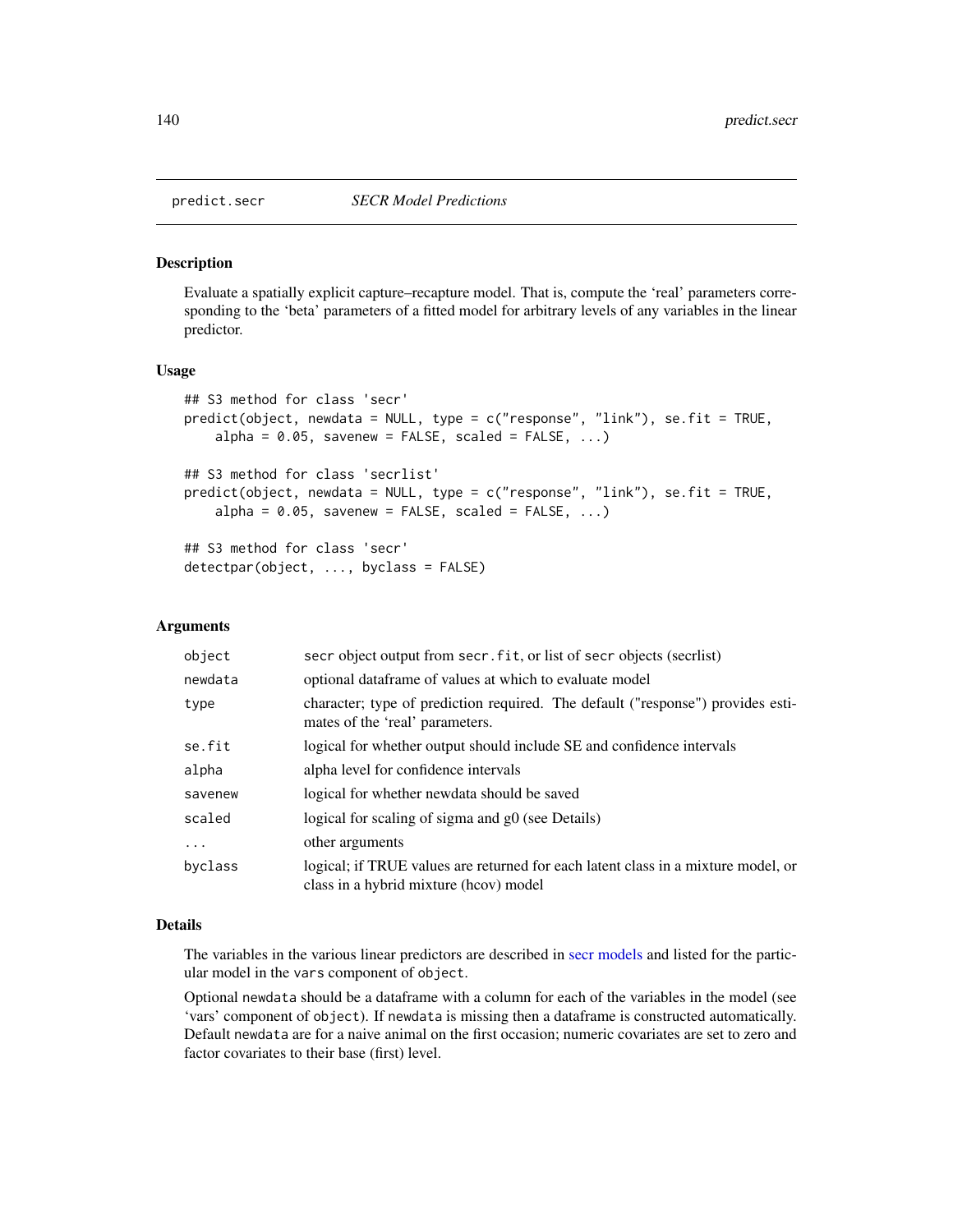#### predict.secr and the secret of the secret of the secret of the secret of the secret of the secret of the secret of the secret of the secret of the secret of the secret of the secret of the secret of the secret of the secre

Standard errors for parameters on the response (real) scale are by the delta method (Lebreton et al. 1992), and confidence intervals are backtransformed from the link scale.

The argument scaled applies only to the detection parameters g0 and sigma, and only to models fitted with scalesigma or scaleg0 switched on. If scaled is TRUE then each estimate is multiplied by its scale factor (1/D^0.5 and 1/sigma^2 respectively).

The value of newdata is optionally saved as an attribute.

detectpar is used to extract the detection parameter estimates from a simple model to pass to functions such as esa.plot. detectpar calls predict.secr. Parameters will be evaluated by default at base levels of the covariates, although this may be overcome by passing a one-line newdata to predict via the . . . argument. Groups and mixtures are a headache for detectpar: it merely returns the estimated detection parameters of the first group or mixture.

If the 'a0' parameterization has been used in secr.fit (i.e., object \$details \$param == 3) then detectpar automatically backtransforms (a0, sigma) to (g0, sigma) or (lambda0, sigma) depending on the value of object\$detectfn.

# Value

When se. fit = FALSE, a dataframe identical to newdata except for the addition of one column for each 'real' parameter. Otherwise, a list with one component for each row in newdata. Each component is a dataframe with one row for each 'real' parameter (density, g0, sigma, b) and columns as below

| link             | link function                        |
|------------------|--------------------------------------|
| estimate         | estimate of real parameter           |
| SE estimate      | standard error of the estimate       |
| 1 <sub>c</sub> l | lower 100(1-alpha)% confidence limit |
| ucl              | upper 100(1-alpha)% confidence limit |

When newdata has only one row, the structure of the list is 'dissolved' and the return value is one data frame.

For detectpar, a list with the estimated values of detection parameters (e.g., g0 and sigma if detectfn = "halfnormal"). In the case of multi-session data the result is a list of lists (one list per session).

#### Note

[predictDsurface](#page-141-0) should be used for predicting density at many points from a model with spatial variation. This deals automatically with scaling of x- and y-coordinates, and is much is faster than predict.secr. The resulting Dsurface object has its own plot method.

## References

Lebreton, J.-D., Burnham, K. P., Clobert, J. and Anderson, D. R. (1992) Modeling survival and testing biological hypotheses using marked animals: a unified approach with case studies. *Ecological Monographs* 62, 67–118.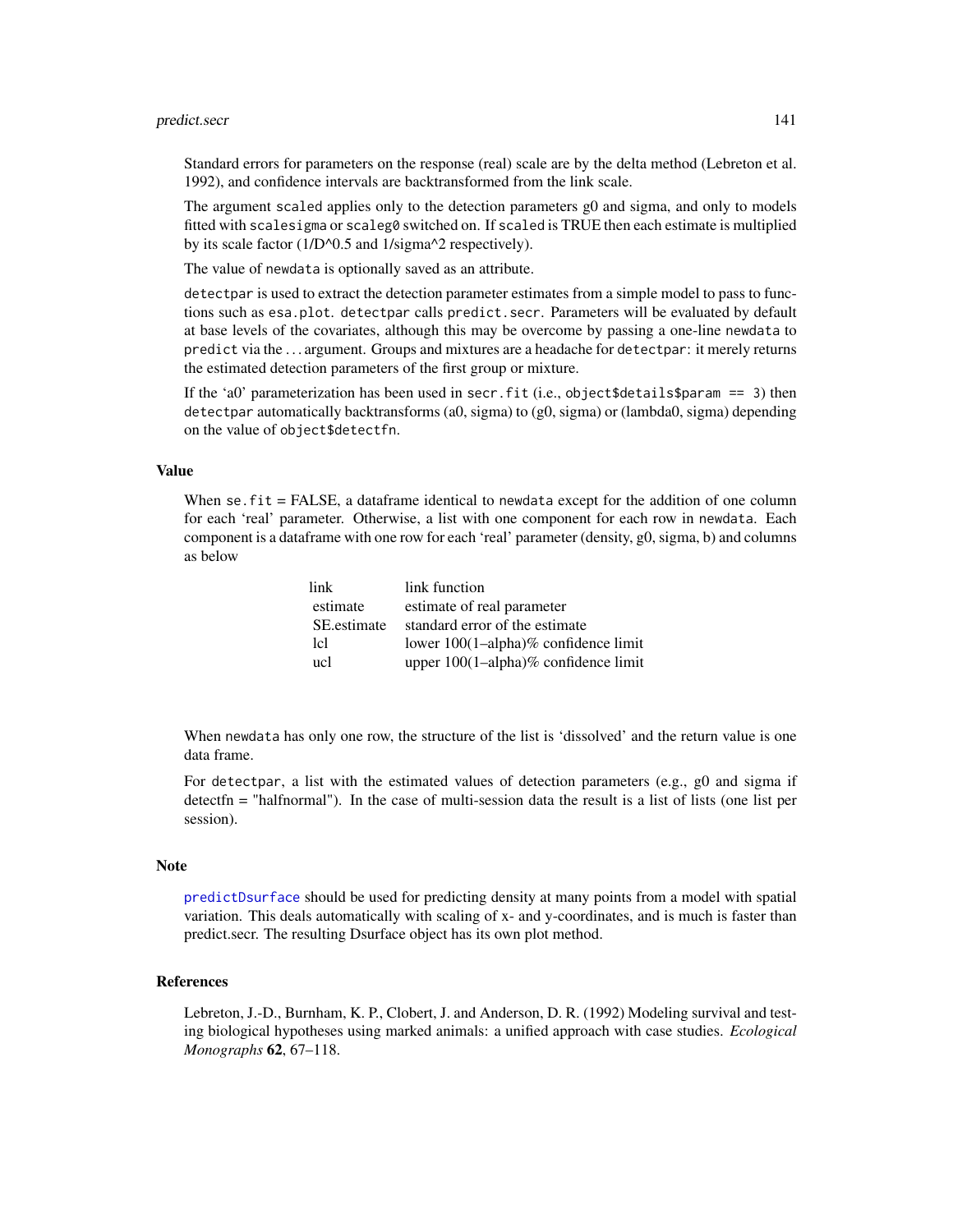# See Also

[secr.fit](#page-176-0), [predictDsurface](#page-141-0)

## Examples

```
## load previously fitted secr model with trap response
## and extract estimates of `real' parameters for both
## naive (b = 0) and previously captured (b = 1) animals
predict (secrdemo.b, newdata = data.frame(b=0:1))
temp <- predict (secrdemo.b, newdata = data.frame(b=0:1),
   save = TRUE)
attr(temp, "newdata")
detectpar(secrdemo.0)
```
<span id="page-141-0"></span>predictDsurface *Predict Density Surface*

## Description

Predict density at each point on a raster mask from a fitted secr model.

#### Usage

```
predictDsurface(object, mask = NULL, se.D = FALSE, cl.D = FALSE, alpha =
0.05)
```
#### Arguments

| object | fitted secr object                                      |
|--------|---------------------------------------------------------|
| mask   | secr mask object                                        |
| se.D   | logical for whether to compute prediction SE            |
| cl.D   | logical for whether to compute confidence limits        |
| alpha  | alpha level for $100(1 - alpha)\%$ confidence intervals |

## Details

Predictions use the linear model for density on the link scale in the fitted secr model 'object', or the fitted user-defined function, if that was specified in secr.fit.

If 'mask' is NULL then predictions are for the mask component of 'object'.

SE and confidence limits are computed only if specifically requested. They are not available for user-defined density functions.

Density is adjusted automatically for the number of clusters in 'mashed' models (see [mash](#page-239-0)).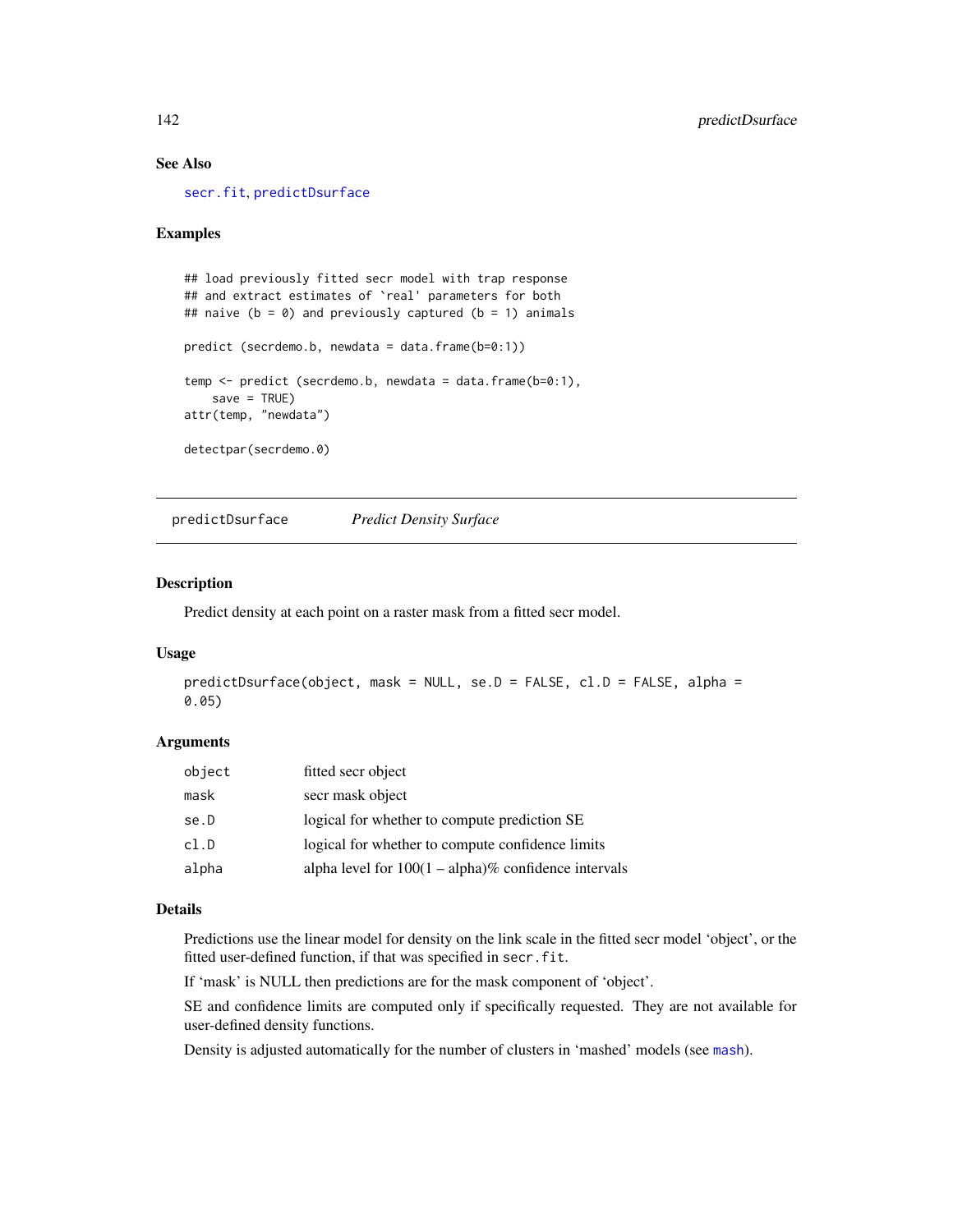#### Value

Object of class 'Dsurface' inheriting from 'mask'. Predicted densities are added to the covariate dataframe (attribute 'covariates') as column(s) with prefix 'D.' If the model uses multiple groups, multiple columns will be distinguished by the group name  $(e.g., "D.F"$  and " $D.M"$ ). If groups are not defined the column is named "D.0".

For multi-session models the value is a multi-session mask.

The pointwise prediction SE is saved as a covariate column prefixed 'SE.' (or multiple columns if multiple groups). Confidence limits are likewise saved with prefixes 'lcl.' and 'ucl.'.

## See Also

[plot.Dsurface](#page-125-0), [secr.fit](#page-176-0), [predict.secr](#page-139-0)

```
## use canned possum model
shorePossums <- predictDsurface(possum.model.Ds)
par(max = c(1, 1, 1, 6))plot(shorePossums, plottype = "shaded", polycol = "blue", border = 100)
plot(traps(possumCH), detpar = list(col = "black"), add = TRUE)
## extract and summarise
summary(covariates(shorePossums))
## Not run:
## extrapolate to a new mask; add covariate needed by model; plot
regionmask <- make.mask(traps(possumCH), buffer = 1000, spacing = 10,
   poly = possumremovalarea)
dts <- distancetotrap(regionmask, possumarea)
covariates(regionmask) <- data.frame(d.to.shore = dts)
regionPossums <- predictDsurface(possum.model.Ds, regionmask,
    se.D = TRUE, cl.D = TRUEpar(mfrow = c(1,2))plot(regionPossums, plottype = "shaded", mesh = NA, breaks = 20)
plot(regionPossums, plottype = "contour", add = TRUE)
plot(regionPossums, covariate = "SE", plottype = "shaded",
    mesh = NA, breaks = 20)
plot(regionPossums, covariate = "SE", plottype = "contour",
   add = TRUE)
## confidence surfaces
plot(regionPossums, covariate = "lcl", breaks = seq(0,3,0.2),
    plottype = "shaded")
plot(regionPossums, covariate = "lcl", plottype = "contour",
    add = TRUE, levels = seq(0, 2.7, 0.2))title("lower 95% surface")
plot(regionPossums, covariate = "ucl", breaks=seq(0,3,0.2),
   plottype = "shaded")
plot(regionPossums, covariate = "ucl", plottype = "contour",
```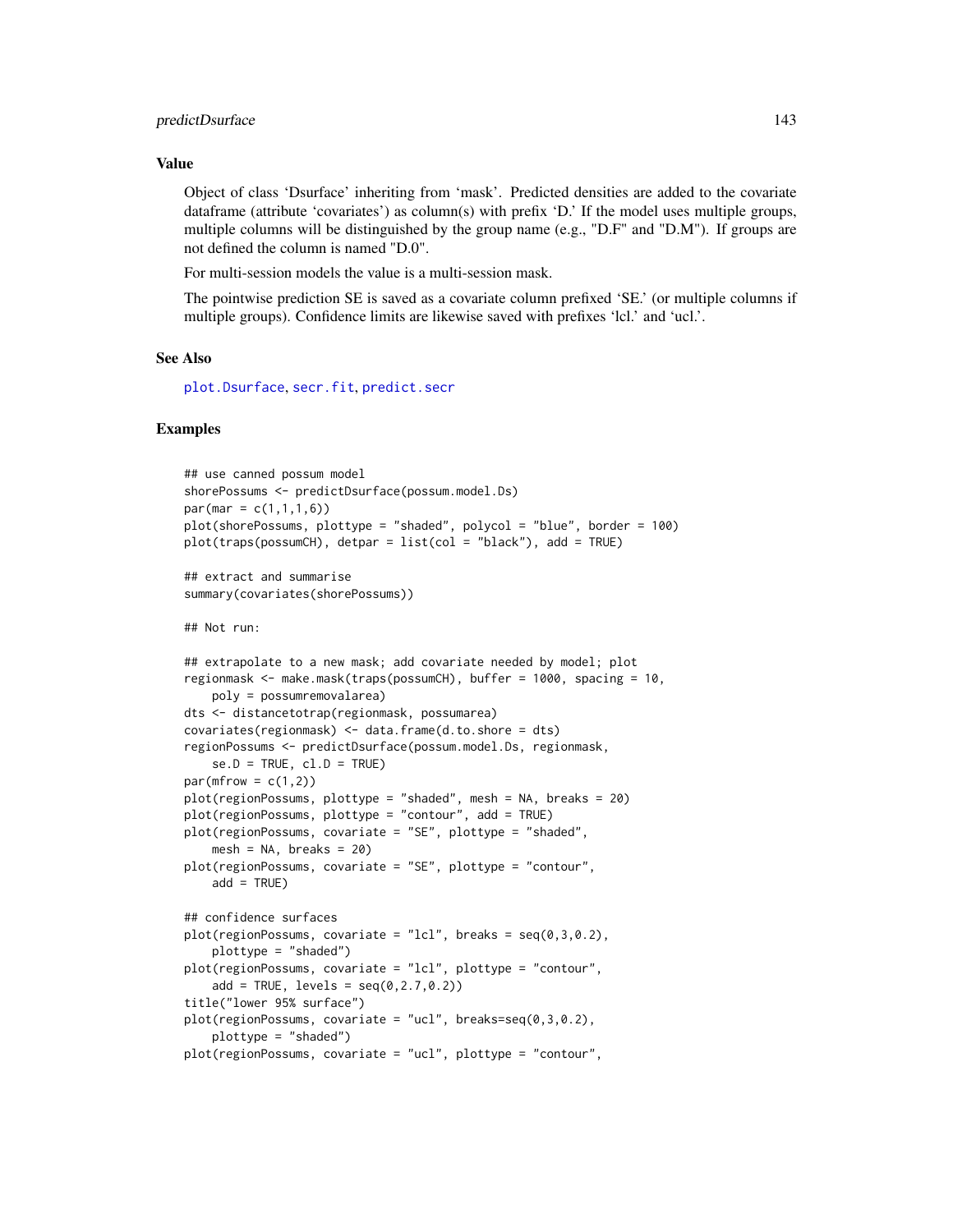```
add = TRUE, levels = seq(0, 2.7, 0.2))title("upper 95% surface")
## annotate with CI
par(mfrow = c(1,1))plot(regionPossums, plottype = "shaded", mesh = NA, breaks = 20)
plot(traps(possumCH), add = TRUE, detpar = list(col = "black"))
spotHeight(regionPossums, dec = 1, pre = c("lcl", "ucl"), cex = 0.8)## perspective plot
pm <- plot(regionPossums, plottype = "persp", box = FALSE, zlim =
    c(0,3), phi=30, d = 5, col = "green", shade = 0.75, border = NA)
lines(trans3d (possumremovalarea$x, possumremovalarea$y,
     rep(1,nrow(possumremovalarea)), pmat = pm))
## compare estimates of region N
## grid cell area is 0.01 ha
sum(covariates(regionPossums)[,"D.0"]) * 0.01
region.N(possum.model.Ds, regionmask)
```
## End(Not run)

print.capthist *Print Detections*

## Description

Print method for capthist objects.

## Usage

```
## S3 method for class 'capthist'
print(x, ..., condense = FALSE, sortrows = FALSE)
```
#### Arguments

| $\mathsf{x}$            | capthist object                                         |
|-------------------------|---------------------------------------------------------|
| $\cdot$ $\cdot$ $\cdot$ | arguments to pass to print.default                      |
| condense                | logical, if true then use condensed format for 3-D data |
| sortrows                | logical, if true then sort output by animal             |

# Details

The condense option may be used to format data from proximity detectors in a slightly more readable form. Each row then presents the detections of an individual in a particular trap, dropping rows (traps) at which the particular animal was not detected.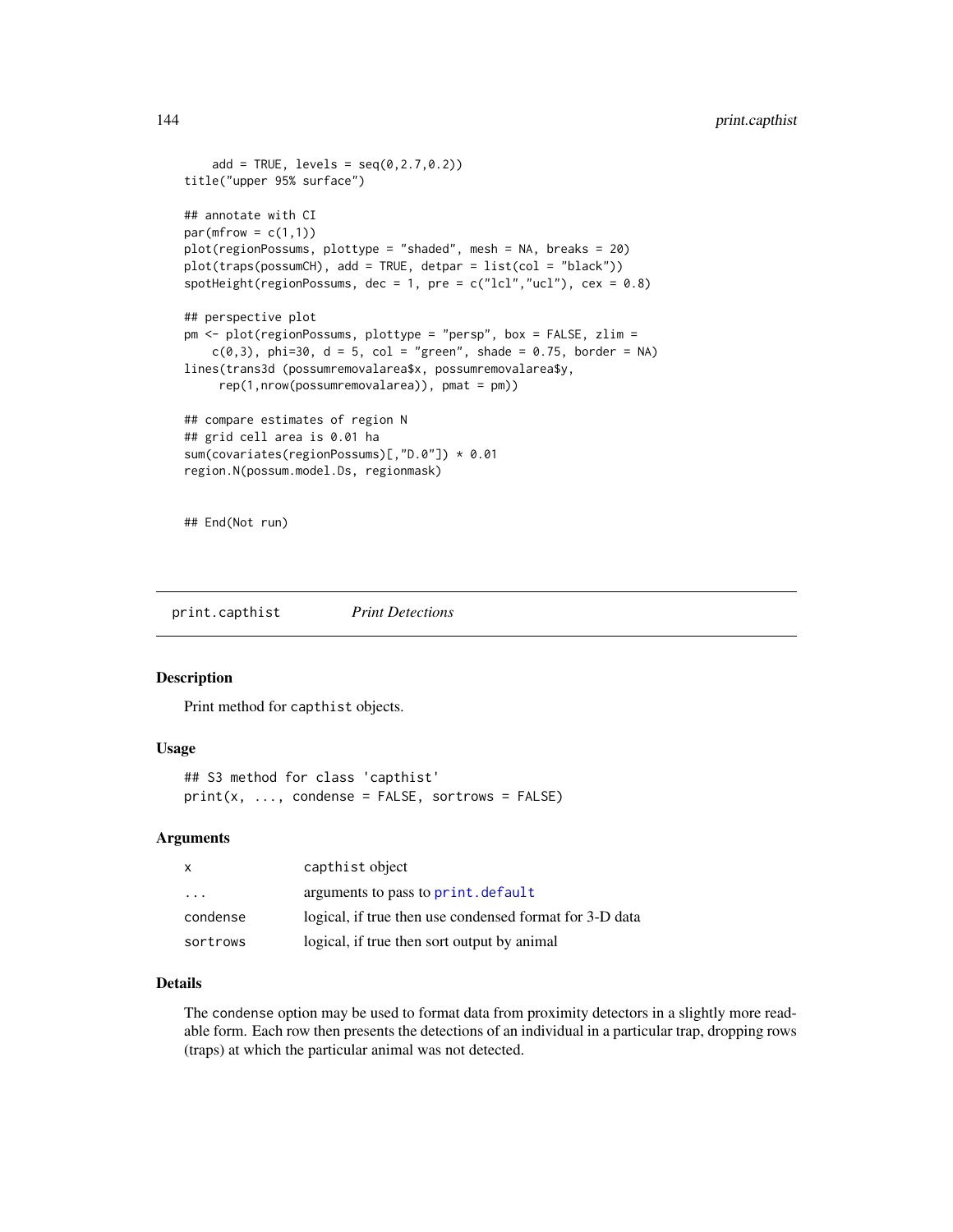#### print.secr 145

# Value

Invisibly returns a dataframe (condense = TRUE) or array in the format printed.

#### See Also

[print](#page-0-0), [capthist](#page-17-0)

## Examples

```
## simulated detections of simulated default population of 5/ha
print(sim.capthist(make.grid(nx=5,ny=3)))
```
print.secr *Print secr Object*

# Description

Print results from fitting a spatially explicit capture–recapture model.

## Usage

```
## S3 method for class 'secr'
print(x, newdata = NULL, alpha = 0.05, deriv = FALSE, ...)
```
#### Arguments

| X       | secr object output from secr. fit                       |
|---------|---------------------------------------------------------|
| newdata | optional dataframe of values at which to evaluate model |
| alpha   | alpha level                                             |
| deriv   | logical for calculation of derived D and esa            |
|         | other arguments (not used currently)                    |

# Details

Results are potentially complex and depend upon the analysis (see below). Optional newdata should be a dataframe with a column for each of the variables in the model. If newdata is missing then a dataframe is constructed automatically. Default newdata are for a naive animal on the first occasion; numeric covariates are set to zero and factor covariates to their base (first) level. Confidence intervals are  $100 (1 - alpha) \%$  intervals.

| call        | the function call                   |
|-------------|-------------------------------------|
| time        | date and time fitting started       |
| N animals   | number of distinct animals detected |
| N captures  | number of detections                |
| N occasions | number of sampling occasions        |
| N detectors | number of detectors                 |
|             |                                     |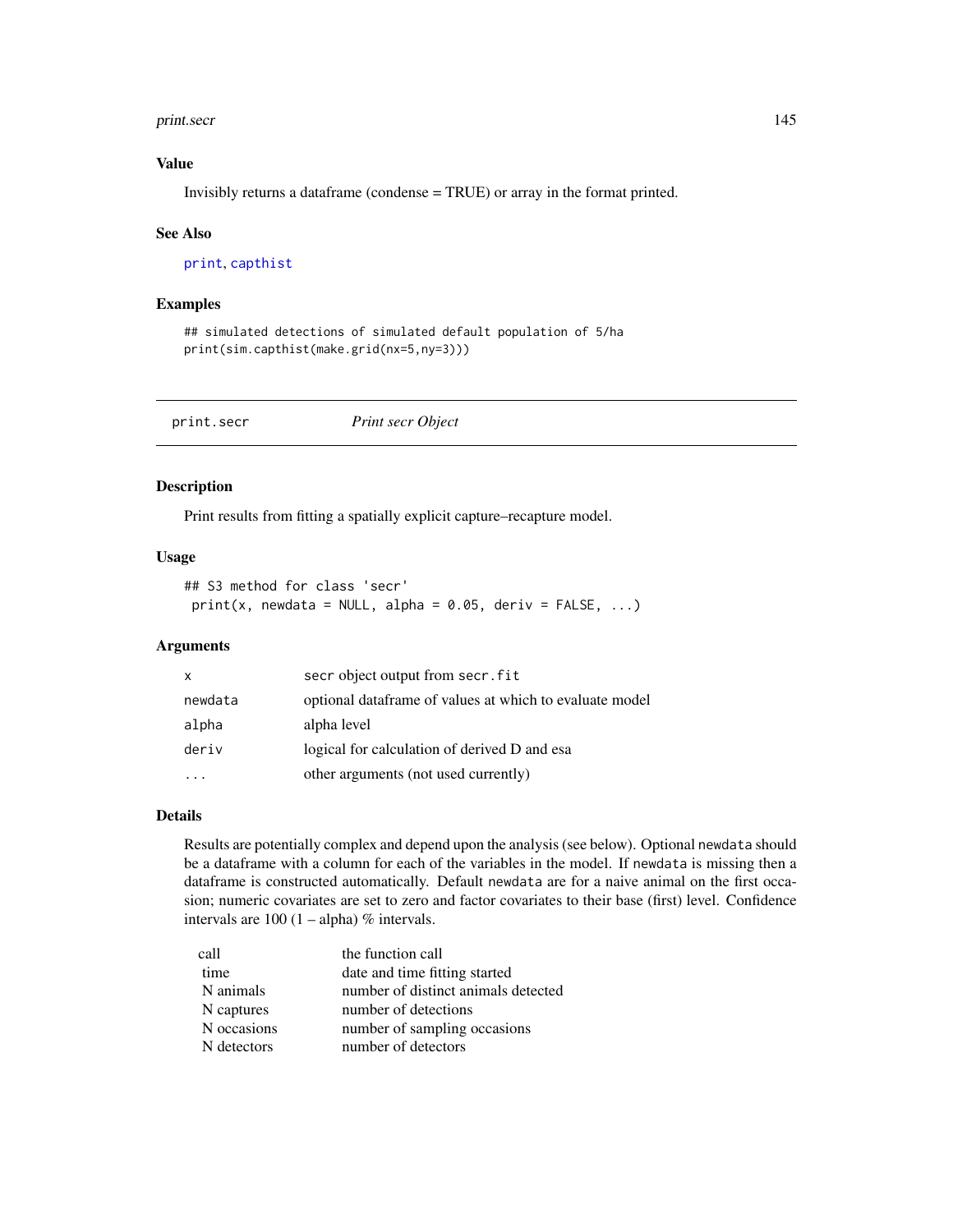| Detector type      | 'single', 'multi', 'proximity' etc.                             |
|--------------------|-----------------------------------------------------------------|
| Model              | model formula for each 'real' parameter                         |
| Fixed              | fixed real parameters                                           |
| Detection fn       | detection function type (halfnormal or hazard-rate)             |
| N parameters       | number of parameters estimated                                  |
| Log likelihood     | log likelihood                                                  |
| AIC                | Akaike's information criterion                                  |
| AICc               | AIC with small sample adjustment (Burnham and Anderson 2002)    |
| Beta parameters    | coef of the fitted model, SE and confidence intervals           |
| vcov               | variance-covariance matrix of beta parameters                   |
| Real parameters    | fitted (real) parameters evaluated at base levels of covariates |
| Derived parameters | derived estimates of density and mean effective sampling area   |

Derived parameters (see [derived](#page-39-0)) are computed only for models fitted by maximizing the conditional likelihood (CL = TRUE).

#### References

Burnham, K. P. and Anderson, D. R. (2002) *Model selection and multimodel inference: a practical information-theoretic approach*. Second edition. New York: Springer-Verlag.

# See Also

[AIC.secr](#page-10-0), [secr.fit](#page-176-0)

# Examples

## load & print previously fitted null (constant parameter) model print(secrdemo.0)

## Not run: print(secrdemo.CL, deriv = TRUE)

## End(Not run)

print.traps *Print Detectors*

## Description

Print method for traps objects.

# Usage

```
## S3 method for class 'traps'
print(x, \ldots)
```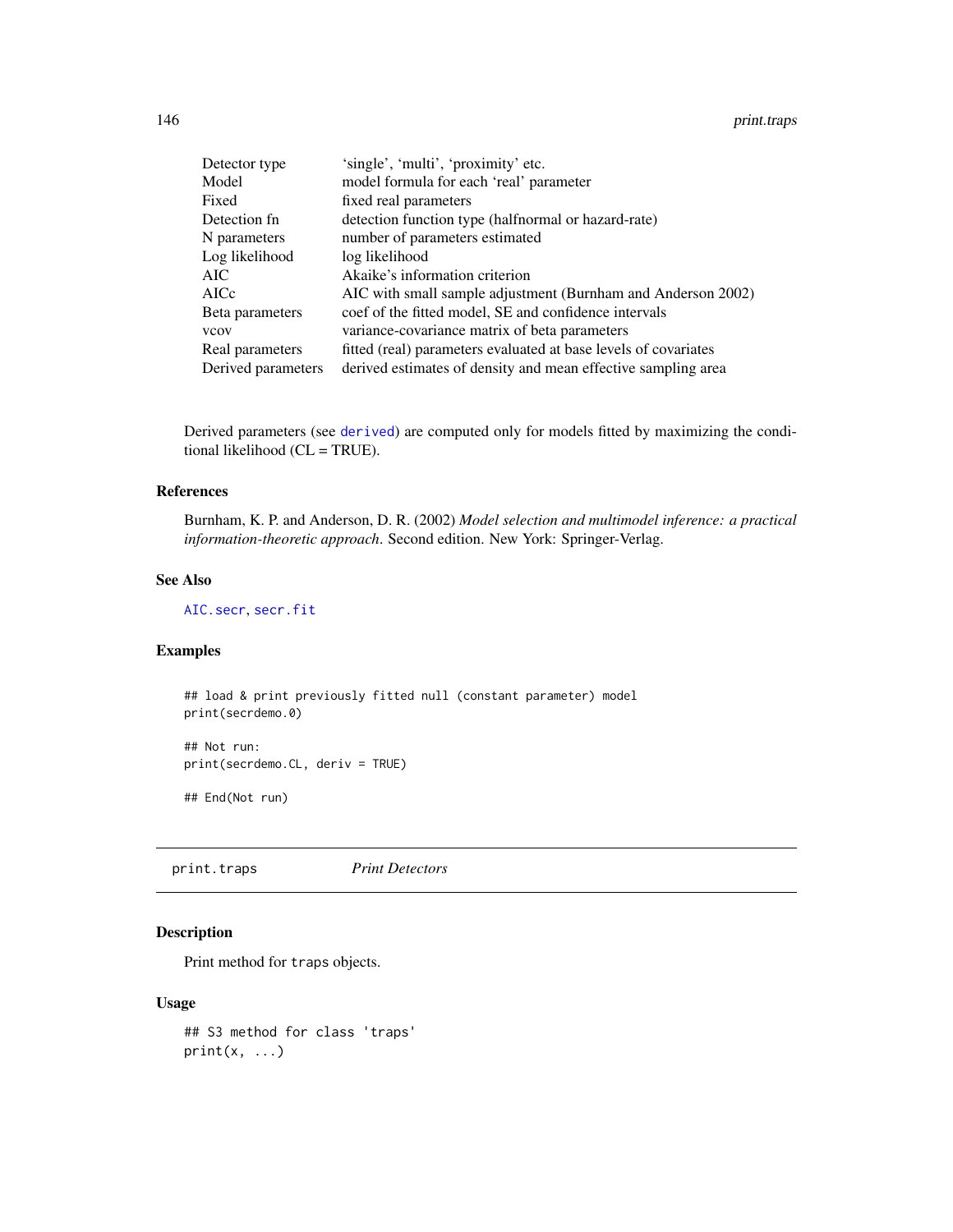# randomHabitat 147

## Arguments

|          | traps object                        |
|----------|-------------------------------------|
| $\cdots$ | arguments to pass to print. default |

# See Also

[print](#page-0-0), [traps](#page-243-0)

# Examples

 $print(make.grid(nx = 5, ny = 3))$ 

randomHabitat *Random Landscape*

## Description

The Modified Random Cluster algorithm of Saura and Martinez-Millan (2000) is used to generate a mask object representing patches of contiguous 'habitat' cells (pixels) within a 'non-habitat' matrix ('non-habitat' cells are optionally dropped). Spatial autocorrelation (fragmentation) of habitat patches is controlled via the parameter 'p'. 'A' is the expected proportion of 'habitat' cells.

## Usage

randomHabitat(mask,  $p = 0.5$ ,  $A = 0.5$ , directions = 4, minpatch = 1, drop = TRUE, covname = "habitat", plt = FALSE)

#### Arguments

| mask       | secr mask object to use as template                          |
|------------|--------------------------------------------------------------|
| p          | parameter to control fragmentation                           |
| A          | parameter for expected proportion of habitat                 |
| directions | integer code for adjacency (rook's move 4 or queen's move 8) |
| minpatch   | integer minimum size of patch                                |
| drop       | logical for whether to drop non-habitat cells                |
| covname    | character name of covariate when $drop = FALSE$              |
| plt        | logical for whether intermediate stages should be plotted    |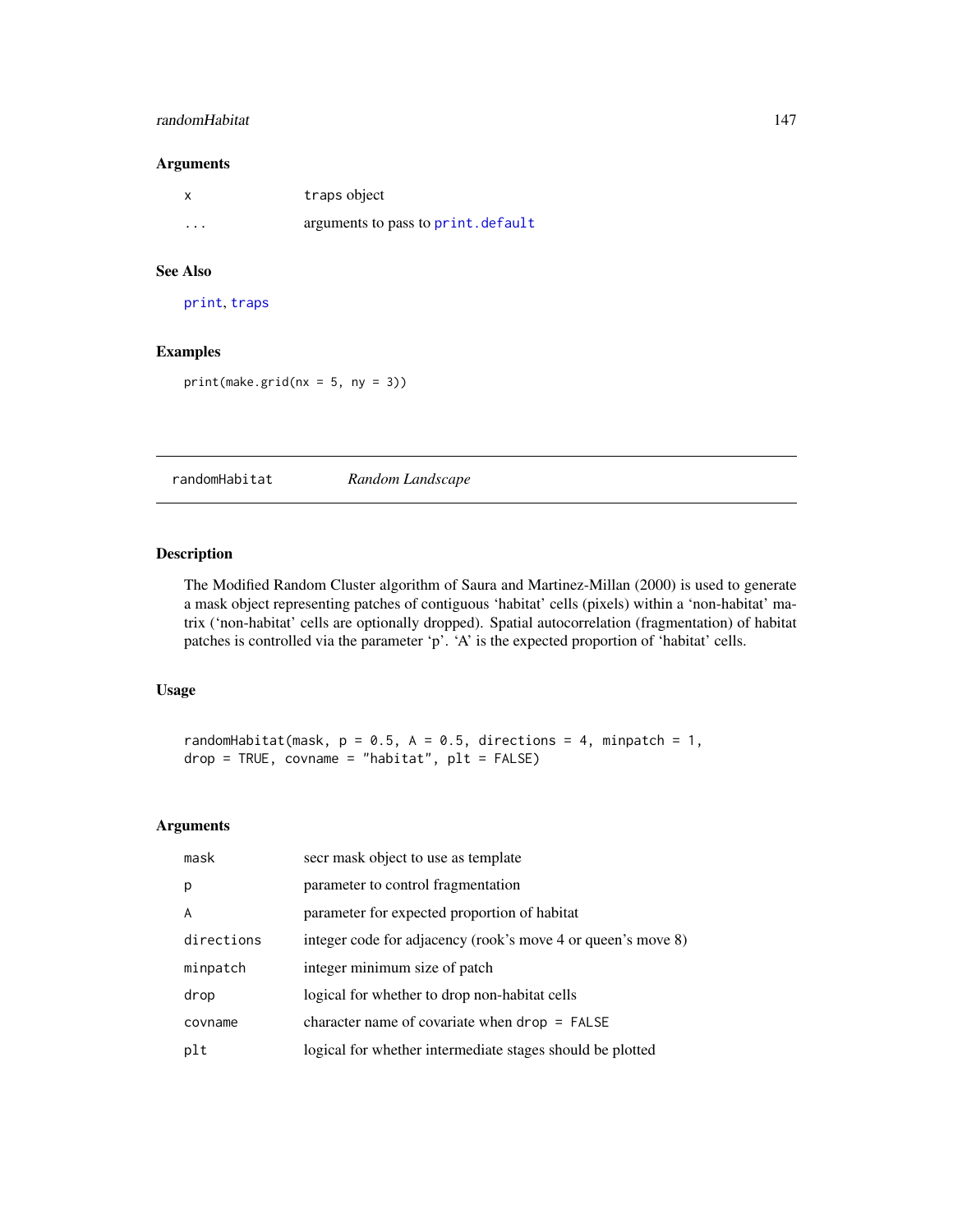#### Details

Habitat is simulated within the region defined by the cells of [mask.](#page-100-0) The region may be nonrectangular.

The algorithm comprises stages A-D:

A. Randomly select proportion p of cells from the input mask

B. Cluster selected cells with any immediate neighbours as defined by directions

C. Assign clusters to 'non-habitat' (probability  $1-A$ ) and 'habitat' (probability A)

D. Cells not in any cluster from  $(B)$  receive the habitat class of the majority of the  $\leq 8$  adjacent cells assigned in (C), if there are any; otherwise they are assigned at random (with probabilities 1–A, A).

Fragmentation declines, and cluster size increases, as p increases up to the 'percolation threshold' which is about 0.59 in the default case (Saura and Martinez-Millan 2000 p.664).

If minpatch > 1 then habitat patches of less than minpatch cells are converted to non-habitat, and vice versa. This is likely to cause the proportion of habitat to deviate from A.

If drop = FALSE a binary-valued (0/1) covariate with the requested name is included in the output mask, which has the same extent as the input. Otherwise, non-habitat cells are dropped and no covariate is added.

# Value

An object of class 'mask'. By default (drop = TRUE) this has fewer rows (points) than the input mask.

#### **Note**

Single-linkage clustering and adjacency operations use functions 'clump' and 'adjacency' of the package raster; 'clump' also requires package igraph0 (raster still uses this decrecated version). Optional plotting of intermediate stages ( $plt = TRUE$ ) uses the plot method for rasterLayers in raster.

A non-rectangular input mask is padded out to a rectangular rasterLayer for operations in **raster**; cells added as padding are ultimately dropped.

The procedure of Saura and Martinez-Millan (2000) has been followed as far as possible, but this implementation may not match theirs in every detail.

This implementation allows only two habitat classes. The parameter A is the *expected* value of the habitat proportion; the *realised* habitat proportion may differ quite strongly from A, especially for large p (e.g.,  $p > 0.5$ ).

Anisotropy is not implemented; it would require skewed adjacency filters (i.e. other than rook- or queen-move filters) that are not available in **raster**.

# References

Hijmans, R. J. and van Etten, J. (2011) raster: Geographic analysis and modeling with raster data. R package version 1.9-33. <http://CRAN.R-project.org/package=raster>.

Saura, S. and Martinez-Millan, J. (2000) Landscape patterns simulation with a modified random clusters method. *Landscape Ecology*, 15, 661–678.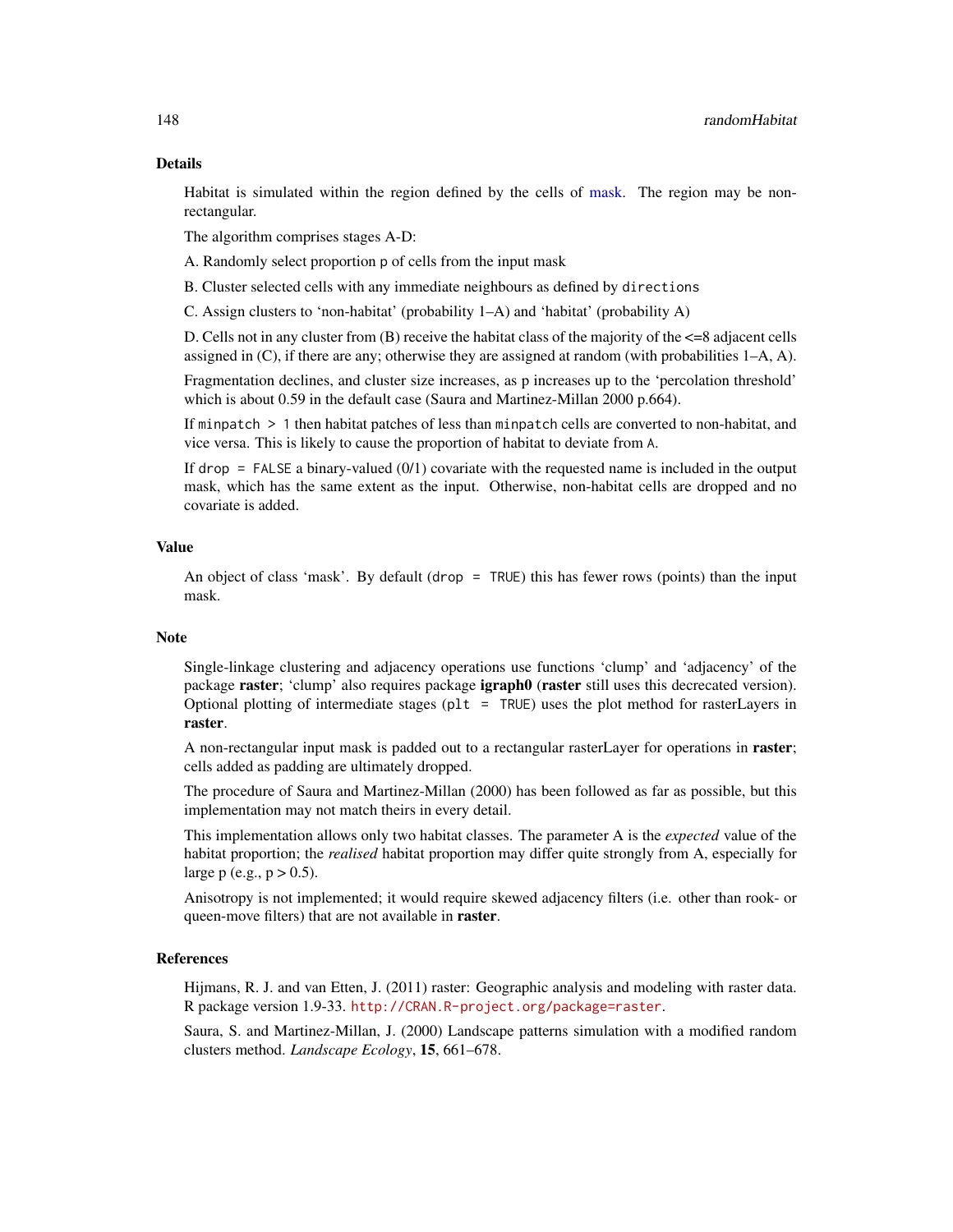# rbind.capthist 149

## See Also

[mask](#page-100-0), [make.mask](#page-91-0), [sim.popn](#page-200-0)

# Examples

```
## Not run:
tempmask \leq make.mask(nx = 100, ny = 100, spacing = 20)
mrcmask \leq randomHabitat(tempmask, p = 0.4, A = 0.4)
plot(mrcmask, dots = FALSE, col = "green")
pop <- sim.popn(10, mrcmask, model2D = "IHP")
plot(pop, add = TRUE)
## plot intermediate steps A, C, D
opar \leq par(mfrow = c(1,3))
mrcmask <- randomHabitat(tempmask, p = 0.4, A = 0.4, plt = TRUE)
par(opar)
## keep non-habitat cells
mrcmask \le randomHabitat(tempmask, p = 0.4, A = 0.4, drop = FALSE)
plot(mrcmask, covariate = "habitat", dots = FALSE,
    col = c("grey", "green"), breaks = 2)
## effect of purging small patches
opar <- par(mfrow=c(1,2))
mrcmask \le randomHabitat(tempmask, p = 0.4, A = 0.4, minpatch = 1)
plot(mrcmask, dots = FALSE, col ="green")
mrcmask <- randomHabitat(tempmask, p = 0.4, A = 0.4, minpatch = 5)
plot(mrcmask, dots = FALSE, col ="green")
par(opar)
```

```
## End(Not run)
```
rbind.capthist *Combine capthist Objects*

# Description

Form a single capthist object from two or more compatible capthist objects.

#### Usage

```
MS.capthist(...)
rbind.capthist(..., renumber = TRUE, pool = NULL, verify = TRUE)
```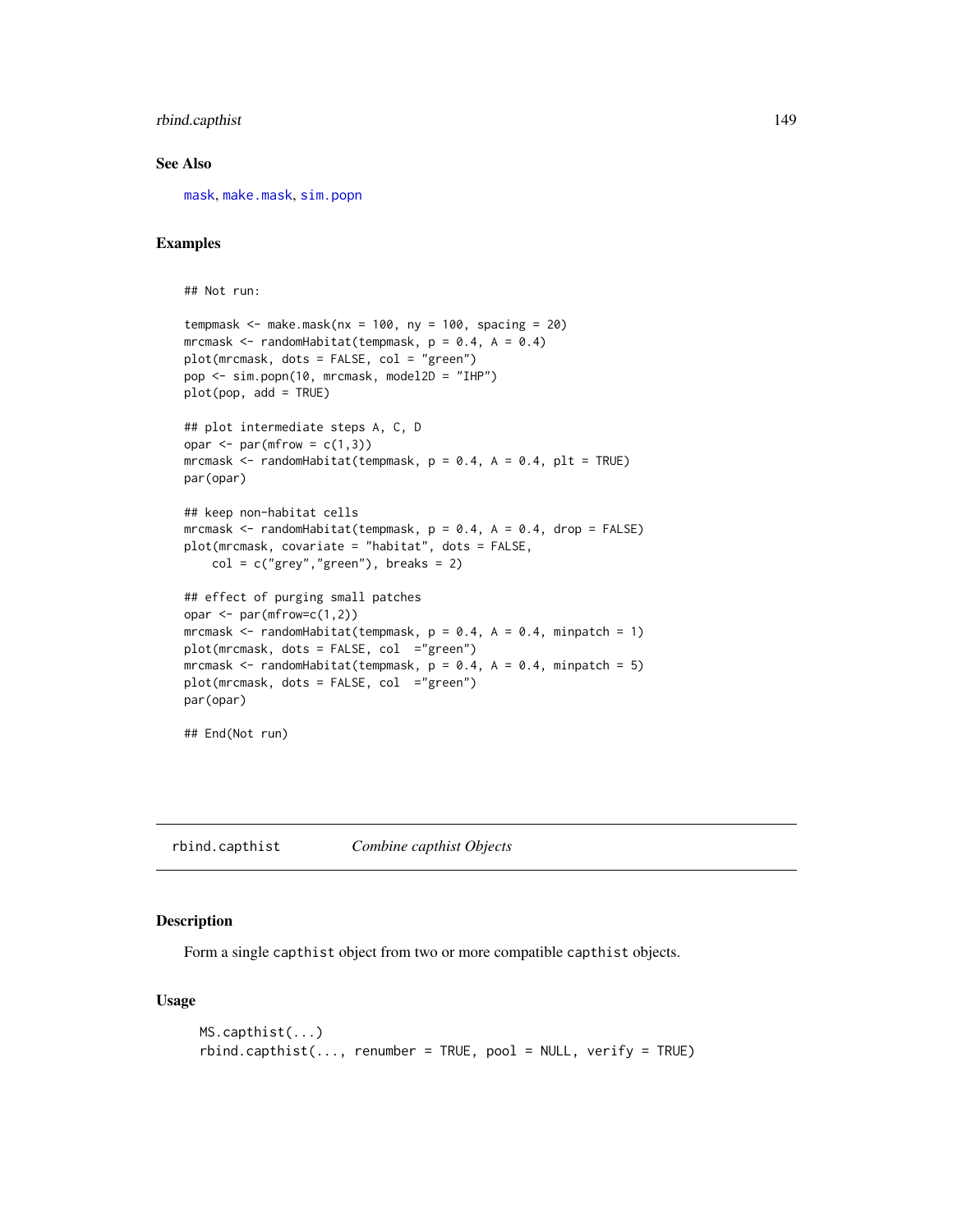150 rbind.capthist

## Arguments

| $\cdot$ $\cdot$ $\cdot$ | one or more capthist objects or lists of capthist objects |
|-------------------------|-----------------------------------------------------------|
| renumber                | logical, if TRUE assigns new composite individual ID      |
| pool                    | list of vectors of session indices or names               |
| verify                  | logical, if TRUE the output is checked with verify        |

## Details

MS.capthist concatenates the sessions in the input objects as one multi-session capthist object. Each session may use a different detector array (traps) and a different number of sampling occasions. Session names are derived implicitly from the inputs, or may be given explicitly (see Examples); if any name is duplicated, all will be replaced with sequential integers. The . . . argument may include lists of single-session capthist objects.

rbind.capthist is used to pool capture data from more than one session into a single session. The number of rows in the output session is the sum of the number of rows in the input sessions (i.e. each animal appears in only one session).

For rbind.capthist, the . . . argument may be

- 1. A series of single-session capthist objects, which are pooled to form one new single-session object, or
- 2. One multi-session capthist object, when the components of 'pool' are used to define combinations of old sessions; e.g. pool = list( $A=1:3$ ,  $B=4:5$ ) produces an object with two sessions (named 'A' and 'B') from 5 old ones. If pool = NULL (the default) then all the sessions are pooled to form one single-session capthist object.

Sessions to be pooled must have the same number of capture occasions and use the same detectors (traps). At present there is no function to pool capthist data from different detector arrays. For this it is recommended that you merge the input files and rebuild the capthist object from scratch.

The names of arguments other than  $\dots$  should be given in full. If renumber = TRUE (the default), the session name will be prepended to the animal ID before pooling: animals 1, 2 and 3 in Session A will become A.1, A.2 and A.3, while those in Session B become B.1, B.2 and B.3. This ensures that each animal has a unique ID. If renumber  $=$  FALSE, the animal IDs will not change.

Other attributes (xy, signal) are handled appropriately. If the signal threshold (attribute 'cutval') differs among sessions, the maximum is used and detections of lower signal strength are discarded.

The use of rbind.capthist to concatenate sessions is now deprecated: use MS.capthist.

Although MS.capthist and rbind.capthist look like S3 methods, they aren't. The full function names must be used.

# Value

For MS.capthist, a multi-session object of class 'capthist' with number of sessions equal to the number of sessions in the objects in ....

For rbind.capthist, either an object of class 'capthist' with one session formed by pooling the sessions in the input objects, or a capthist object with more than one session, each formed by pooling groups of sessions defined by the 'pool' argument. Covariate columns that appear in all input sessions are retained in the output.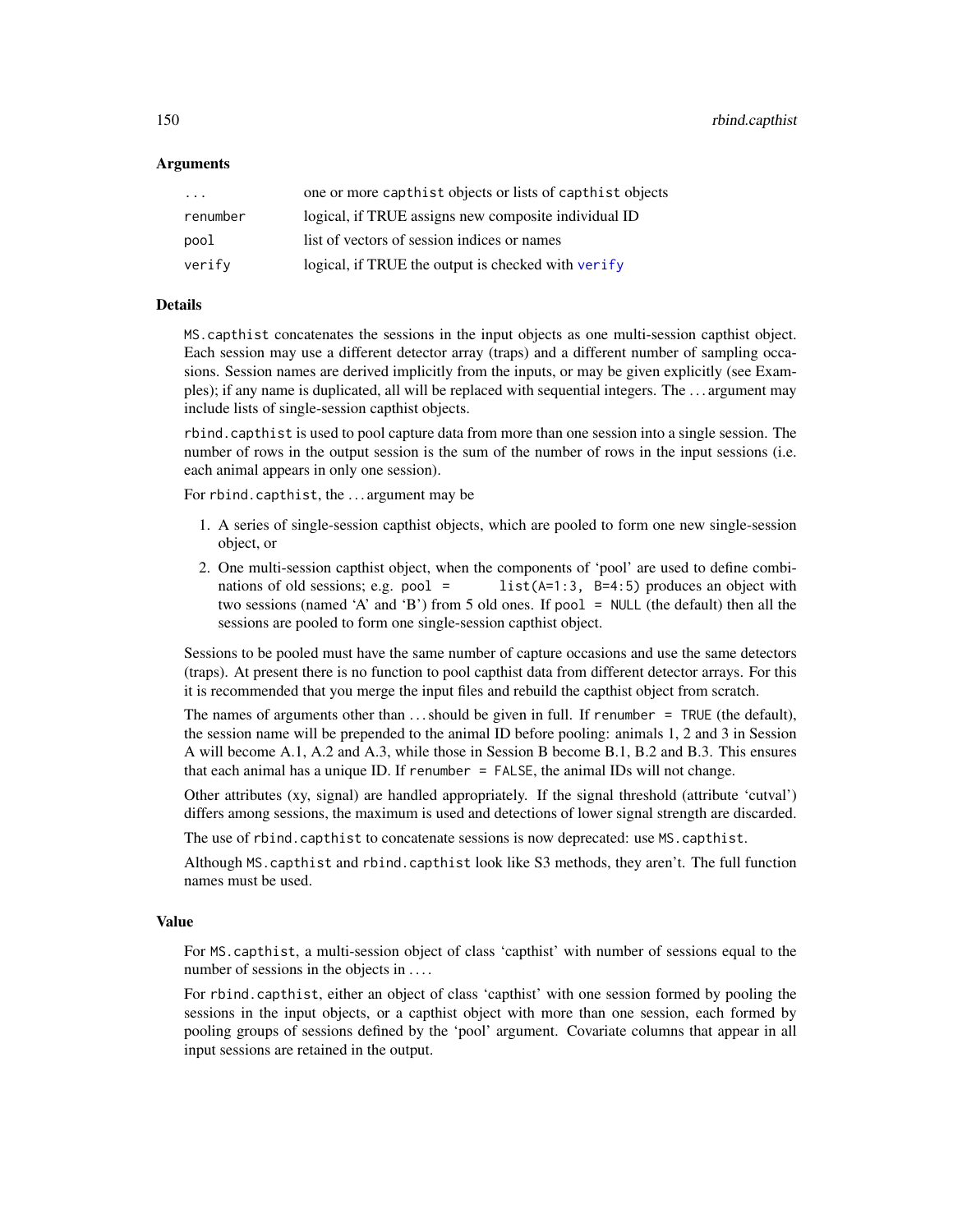# rbind.capthist 151

#### See Also

[capthist](#page-17-0), [subset.capthist](#page-223-0)

```
## extend a multi-session object
## we fake the 2010 data by copying from 2005
## note how we name the appended session
fakeCH <- ovenCH[["2005"]]
MS.capthist(ovenCH, "2010" = fakeCH)
## simulate sessions for 2-part mixture
temptrap \leq make.grid(nx = 8, ny = 8)
temp1 <- sim.capthist(temptrap,
   detectpar = list(g0 = 0.1, sigma = 40))
temp2 <- sim.capthist(temptrap,
   detectpar = list(g0 = 0.2, sigma = 20))
## concatenate sessions
temp3 <- MS.capthist(large.range = temp1, small.range = temp2)
summary(temp3)
## session-specific movement statistic
RPSV(temp3)
## pool sessions
temp4 <- rbind.capthist(temp1, temp2)
summary(temp4)
RPSV(temp4)
## compare mixture to sum of components
## note `detectors visited' is not additive for 'multi' detector
## nor is `detectors used'
(summary(temp1)$counts + summary(temp2)$counts) -
    summary(temp4)$counts
## Not run:
## compare two different model fits
tempfit3 <- secr.fit(temp3, CL = TRUE, buffer = 150, model = list
    (g0 \sim session, sigma \sim session), trace = FALSE)
predict(tempfit3)
## if we can tell which animals had large ranges...
covariates(temp4) <- data.frame(range.size = rep(c("large",
    "small"), c(nrow(temp1), nrow(temp2))))
tempfit4 <- secr.fit(temp4, CL = TRUE, buffer = 150, model = list
    (g0 ~ range.size, sigma ~ range.size), trace = FALSE)
predict(tempfit4, newdata = data.frame(range.size = c("large",
    "small")))
```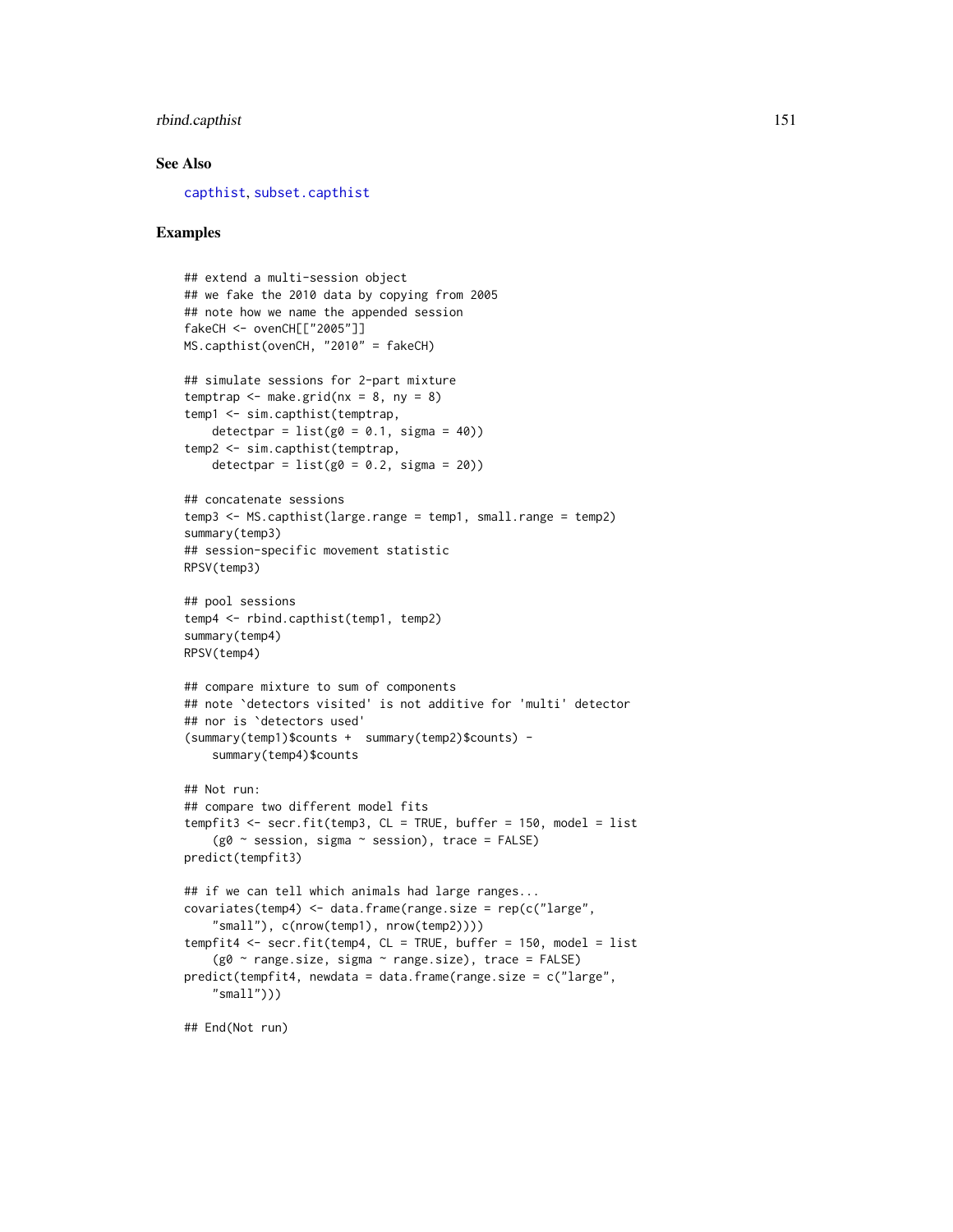Form a single popn object from two or more existing popn objects, or a list.

#### Usage

```
rbind.popn(..., renumber = TRUE)
```
# Arguments

| $\cdot$ $\cdot$ $\cdot$ | one or more popn objects, or a single list of popn objects                       |
|-------------------------|----------------------------------------------------------------------------------|
| renumber                | logical for whether row names in the new object should be set to the row indices |

# Details

An attempt to combine objects will fail if they conflict in their covariates attributes. This is not an S3 method.

# Value

An object of class popn with number of rows equal to the sum of the rows in the input objects.

#### See Also

[popn](#page-136-0)

```
## generate and combine two subpopulations
trapobj <- make.grid()
p1 \le -\sin.popn(D = 3, core = trapobj)p2 \le -\sin.popn(D = 2, core = trapobj)covariates(p1) < -data frame(size = rep("small", nrow(p1)))covariates(p2) < - data.frame(size = rep("large", nrow(p2)))
pop <- rbind.popn(p1,p2)
```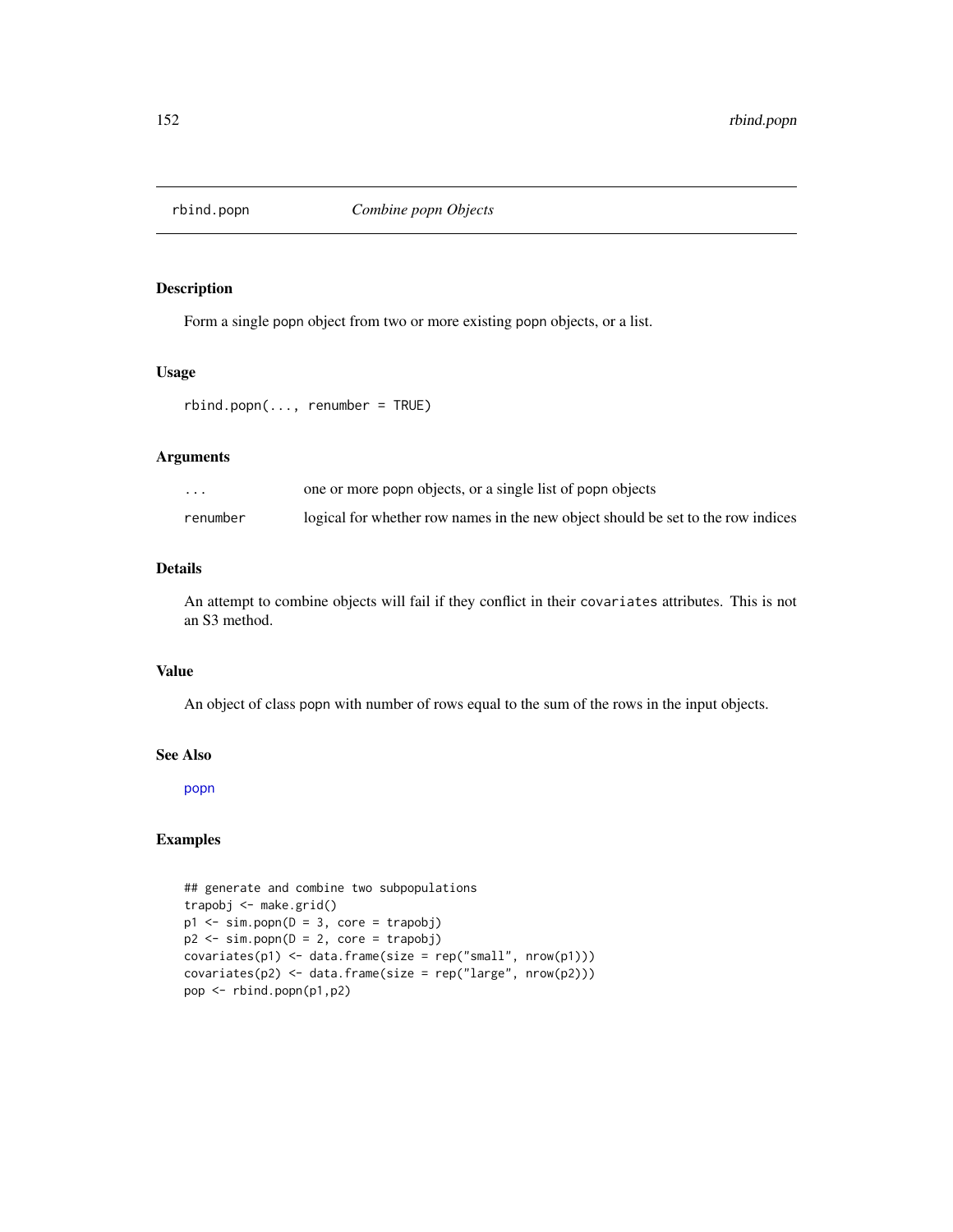Form a single traps object from two or more existing traps objects.

## Usage

## S3 method for class 'traps'  $rbind(...,$  renumber = TRUE, addusage)

## Arguments

| $\cdots$ | one or more traps objects                                                                                                                                                 |
|----------|---------------------------------------------------------------------------------------------------------------------------------------------------------------------------|
| renumber | logical for whether row names in the new object should be set to the row indices                                                                                          |
| addusage | integer vector; if specified and the inputs lack usage attributes then a binary<br>usage attribute will be generated with the given number of occasions for each<br>input |

#### Details

An attempt to combine objects will fail if they conflict in their covariates attributes. Differences in the usage attribute are handled as follows. If usage is missing for all inputs and addusage = TRUE is specified then usage codes are generated automatically (positive for the specified number of occasions). If usage is specified for one input but not other(s), the missing values are constructed assuming all detectors were operated for the maximum number of occasions in any input. If inputs differ in the number of 'usage' columns (occasions), the smaller matrices are padded with 'zero' columns to the maximum number of columns in any input.

# Value

An object of class traps with number of rows equal to the sum of the rows in the input objects.

## See Also

[traps](#page-243-0), [subset.traps](#page-228-0)

```
## nested hollow grids
hollow1 \leq make.grid(nx = 8, ny = 8, hollow = TRUE)
hollow2 <- shift(make.grid(nx = 6, ny = 6, hollow = TRUE),
   c(20, 20))
nested <- rbind (hollow1, hollow2)
plot(nested, gridlines = FALSE, label = TRUE)
```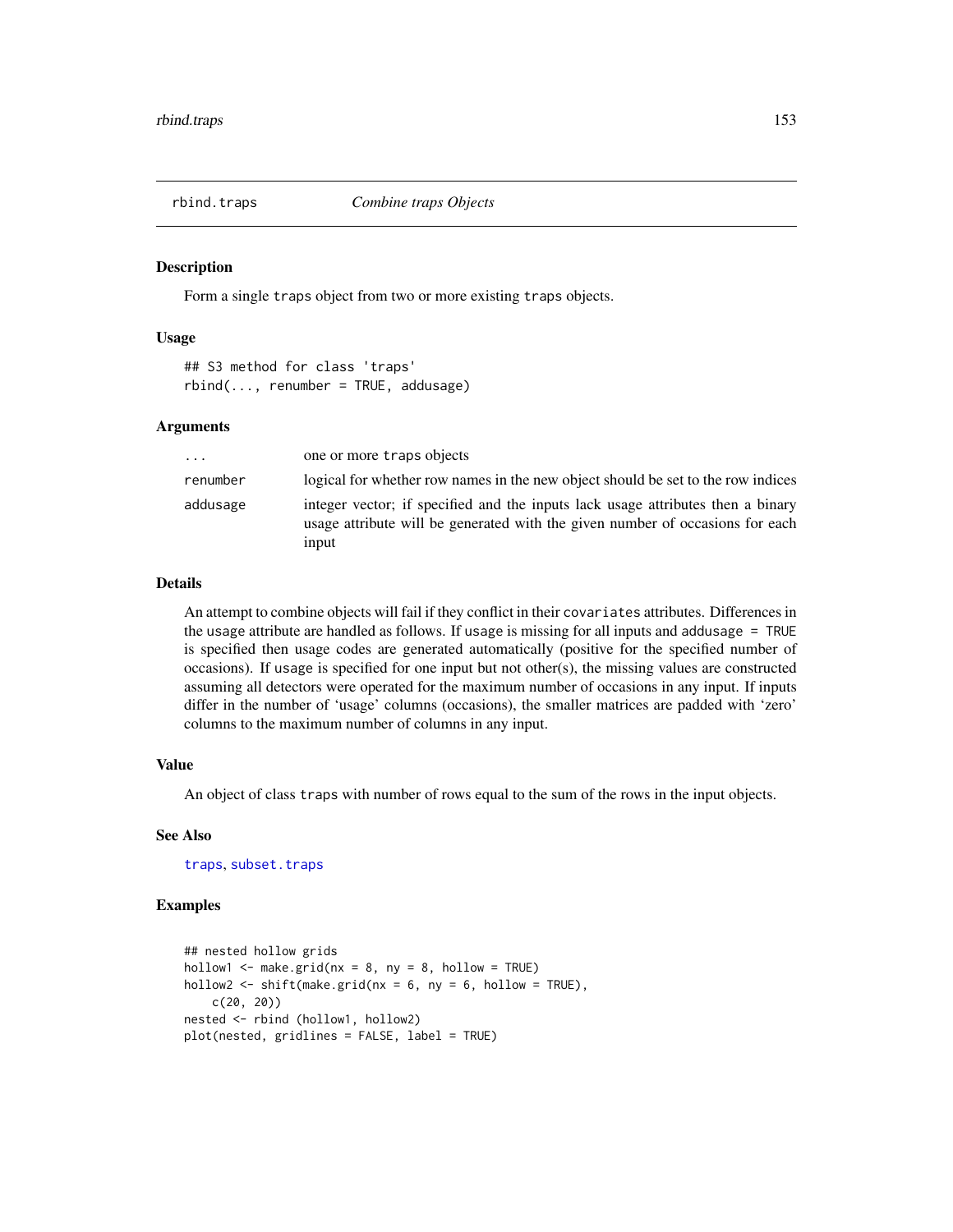<span id="page-153-0"></span>

Data in the DENSITY formats for capture data and trap layouts may be imported as a capthist object for analysis in secr. Data in a capthist object may also be exported in these formats for use in DENSITY (Efford 2009). read.capthist inputs data from text files and constructs a capthist object in one step using the functions read.traps and make.capthist.

#### Usage

```
read.capthist(captfile, trapfile, detector = "multi", fmt = c("trapID","XY"),
   noccasions = NULL, covnames = NULL, trapcovnames = NULL,
   cutval = NULL, verify = TRUE, noncapt = "NONE", ...)
```

```
write.capthist(object, filestem = deparse(substitute(object)),
     sess = "1", ndec = 2, covariates = FALSE, tonumeric = TRUE, ...)
```
# Arguments

| captfile     | name of capture data file                                                                                |
|--------------|----------------------------------------------------------------------------------------------------------|
| trapfile     | name of trap layout file                                                                                 |
| detector     | character value for detector type ('single', 'multi', 'proximity', etc.)                                 |
| fmt          | character value for capture format ('trapID' or 'XY')                                                    |
| noccasions   | number of occasions on which detectors were operated                                                     |
| covnames     | character vector of names for individual covariate fields in 'captfile'                                  |
| trapcovnames | character vector of names for detector covariate fields in 'trapfile'                                    |
| cutval       | numeric, threshold of signal strength for 'signal' detector type                                         |
| verify       | logical if TRUE then the resulting capthist object is checked with verify                                |
| noncapt      | character value; animal ID used for 'no captures'                                                        |
| $\cdots$     | other arguments passed to read. table, write. table and count. fields                                    |
| object       | capthist object with the captures and trap locations to export                                           |
| filestem     | character value used to form names of output files                                                       |
| sess         | character session identifier                                                                             |
| ndec         | number of digits after decimal point for x,y coordinates                                                 |
| covariates   | logical or a character vector of covariates to export                                                    |
| tonumeric    | logical for whether factor and character covariates should be converted to nu-<br>meric values on output |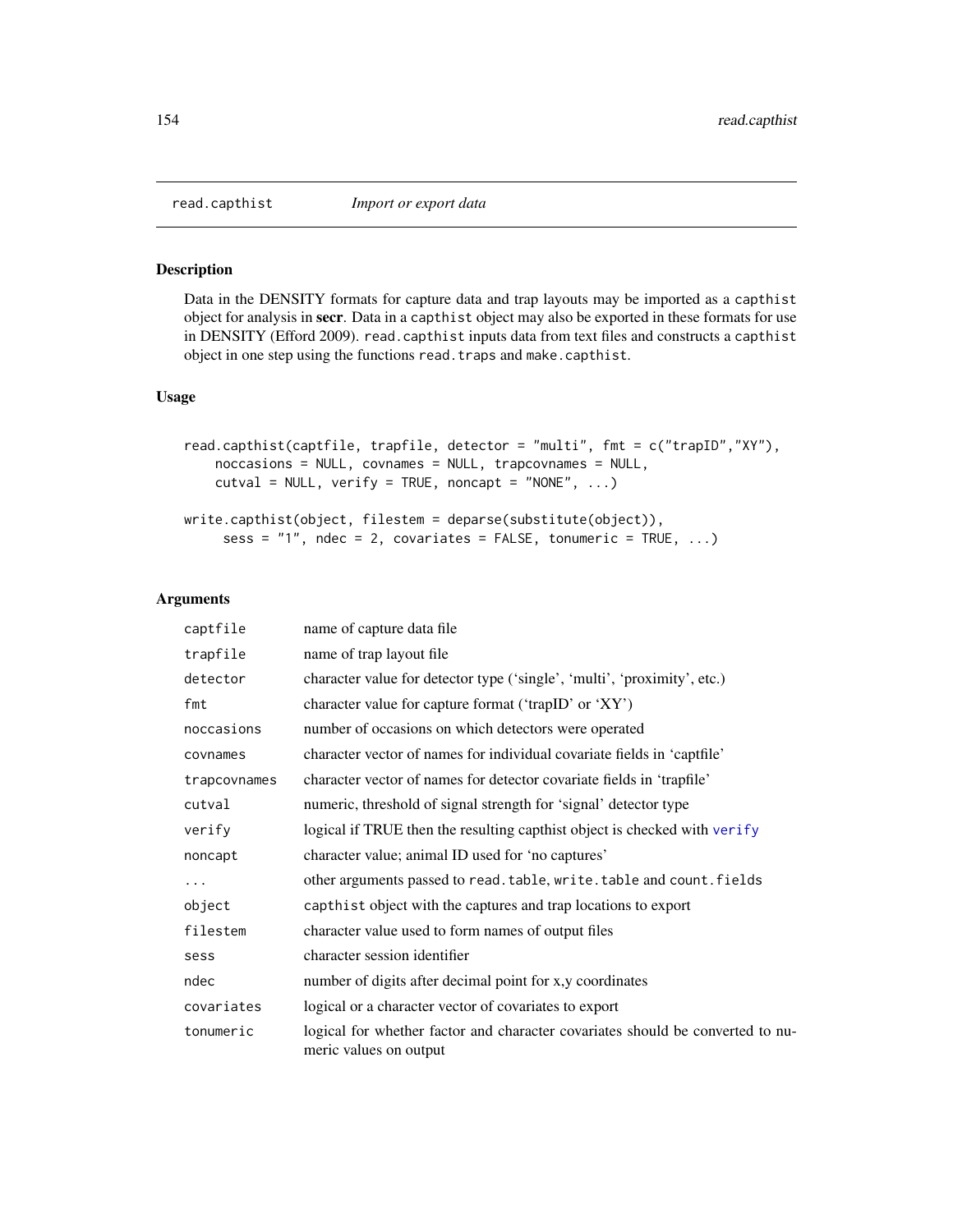#### read.capthist 155

#### Details

read.capthist

captfile should record one detection on each line. A detection comprises a session identifier, animal identifier, occasion number (1, 2,...,*S* where *S* is the number of occasions), and a detector identifier (fmt = "trapID") or X- and Y-coordinates (fmt = "XY"). Each line of trapfile has a detector identifier and its X- and Y-coordinates. In either file type the identifiers (labels) may be numeric or alphanumeric values. Values should be separated by blanks or tabs unless (i) the file name ends in '.csv' or (ii) sep =  $"$ , " is passed in ..., in which case commas are assumed. Blank lines and any text after '#' are ignored. For further details see <../doc/secr-datainput.pdf>, [make.capthist](#page-88-0) and 'Data formats' in the help for DENSITY.

The noccasions argument is needed only if there were no detections on the final occasion; it may be a positive integer (constant across all sessions) or a vector of positive integers, one for each session. covnames is needed only when captfile includes individual covariates. Likewise for trapcovnames and detector covariates. Values of noccasions and covnames are passed directly to make.capthist, and trapcovnames is passed to read.traps.

A session identifier is required even for single-session capture data. In the case of data from multiple sessions, trapfile may be a vector of file names, one for each session.

Additional data may be coded as for DENSITY. Specifically, captfile may include extra columns of individual covariates, and trapfile may code varying usage of each detector over occasions and detector covariates.

write.capthist

For a single-session analysis, DENSITY requires one text file of capture data and one text file with detector coordinates (the 'trap layout' file). write.capthist constructs names for these files by appending 'capt.txt' and 'trap.txt' to filestem which defaults to the name of the capthist object. If filestem is empty then output goes to the console.

If object contains multiple sessions with differing traps then a separate trap layout file is exported for each session and each file name includes the session name. All capture data are exported to one file regardless of the number of sessions. The DENSITY format used is 'TrapID' except when x-y coordinates are specific to a detection (i.e., polygon and transect detectors).

covariates controls the export of both detector and individual covariates. If it is TRUE or FALSE then it is taken to apply to both. A vector of covariate names is used as a lookup for both detector and capthist covariate fields: covariates are exported if their name matches; this may be used to export any combination of (uniquely named) detector and capthist covariates.

Existing text files will be replaced without warning. In the case of a multi-session capthist file, session names are taken from object rather than sess. Session names are truncated to 17 characters with blanks and commas removed.

To export data in comma-delimited ('.csv') format, pass sep =  $\theta$ ," in .... The resulting files have extension '.csv' rather than '.txt' and may be opened with spreadsheet software.

#### Note

The original DENSITY formats accommodate 'single', 'multi' and 'proximity' data. Data for the newer detector types ('count', 'signal', 'polygon', 'polygonX', 'transect', 'transectX' and 'telemetry') may be input using the DENSITY formats with minor variations. They may also be output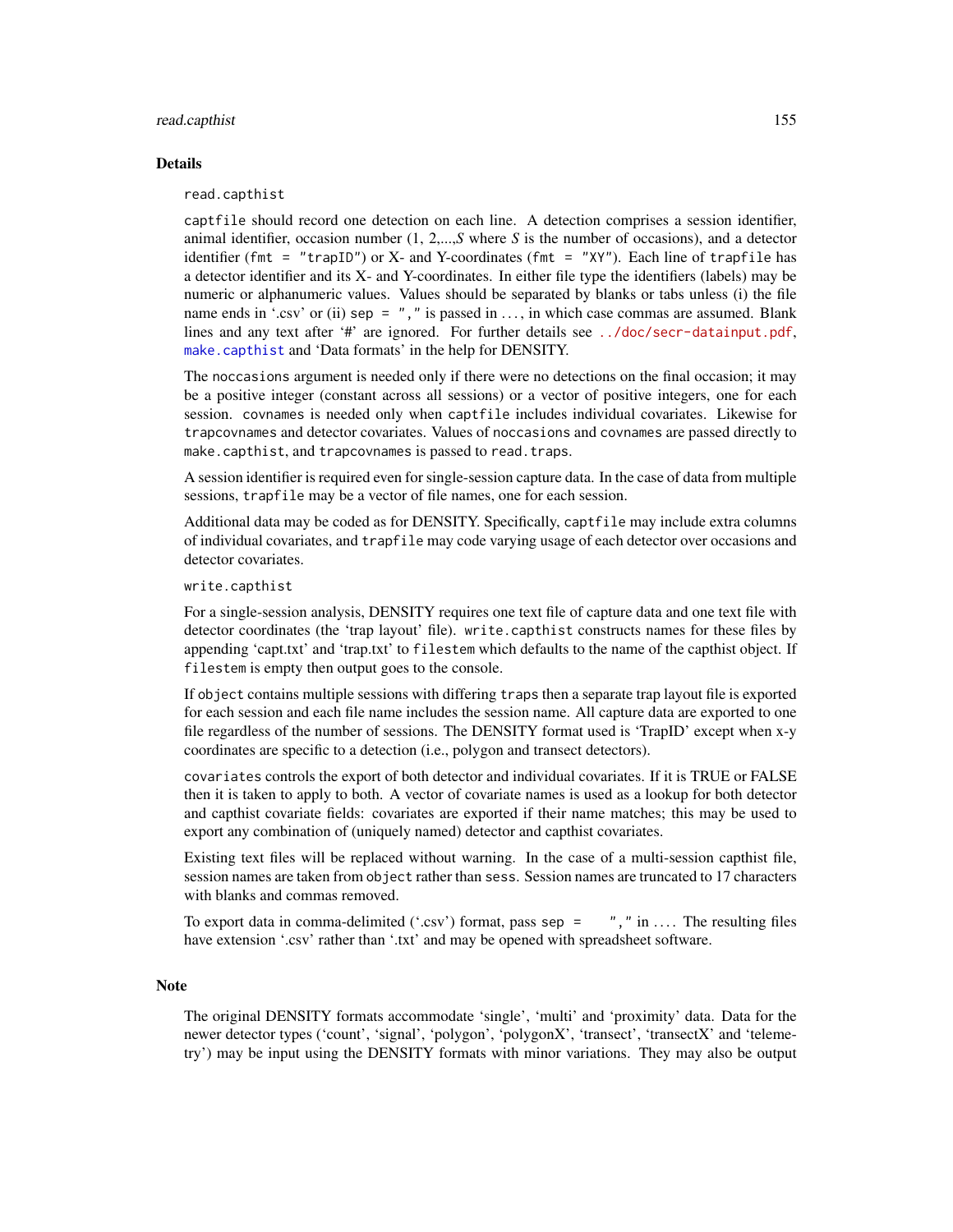with write.capthist, but a warning is given that DENSITY does not understand these data types. See [detector](#page-46-0) and <../doc/secr-datainput.pdf> for more.

The ... argument is useful for some special cases. For example, if your input uses ';' instead of '#' for comments ( $\cdot$ ; is also valid in DENSITY) then set comment.char =  $"$ ;  $"$  in read.capthist.

In a similar fashion, write comma- or tab-separated values by setting sep =  $","$  or sep = "\t" respectively.

The arguments of count.fields are a subset of those of read.table so . . . is limited to any of {sep, quote, skip, blank.lines.skip, comment.char}.

If you fail to set fmt correctly in read.capthist then the error message from verify may be uninformative.

# References

Efford, M. G. (2012) *DENSITY 5.0: software for spatially explicit capture–recapture*. Department of Mathematics and Statistics, University of Otago, Dunedin, New Zealand [http://www.otago.](http://www.otago.ac.nz/density) [ac.nz/density](http://www.otago.ac.nz/density).

# See Also

[read.telemetry](#page-157-0), [read.traps](#page-158-0), [make.capthist](#page-88-0), [write.captures](#page-255-0), [write.traps](#page-255-1), [read.table](#page-0-0)

## Examples

```
## export ovenbird capture histories
## the files "ovenCHcapt.txt" and "ovenCHtrap.txt" are
## placed in the current folder (check with dir())
```
write.capthist(ovenCH)

read.mask *Read Habitat Mask From File*

## **Description**

Read coordinates of points on a habitat mask from a text file.

#### Usage

```
read.mask(file = NULL, data = NULL, spacing = NULL, columns = NULL, ...)
```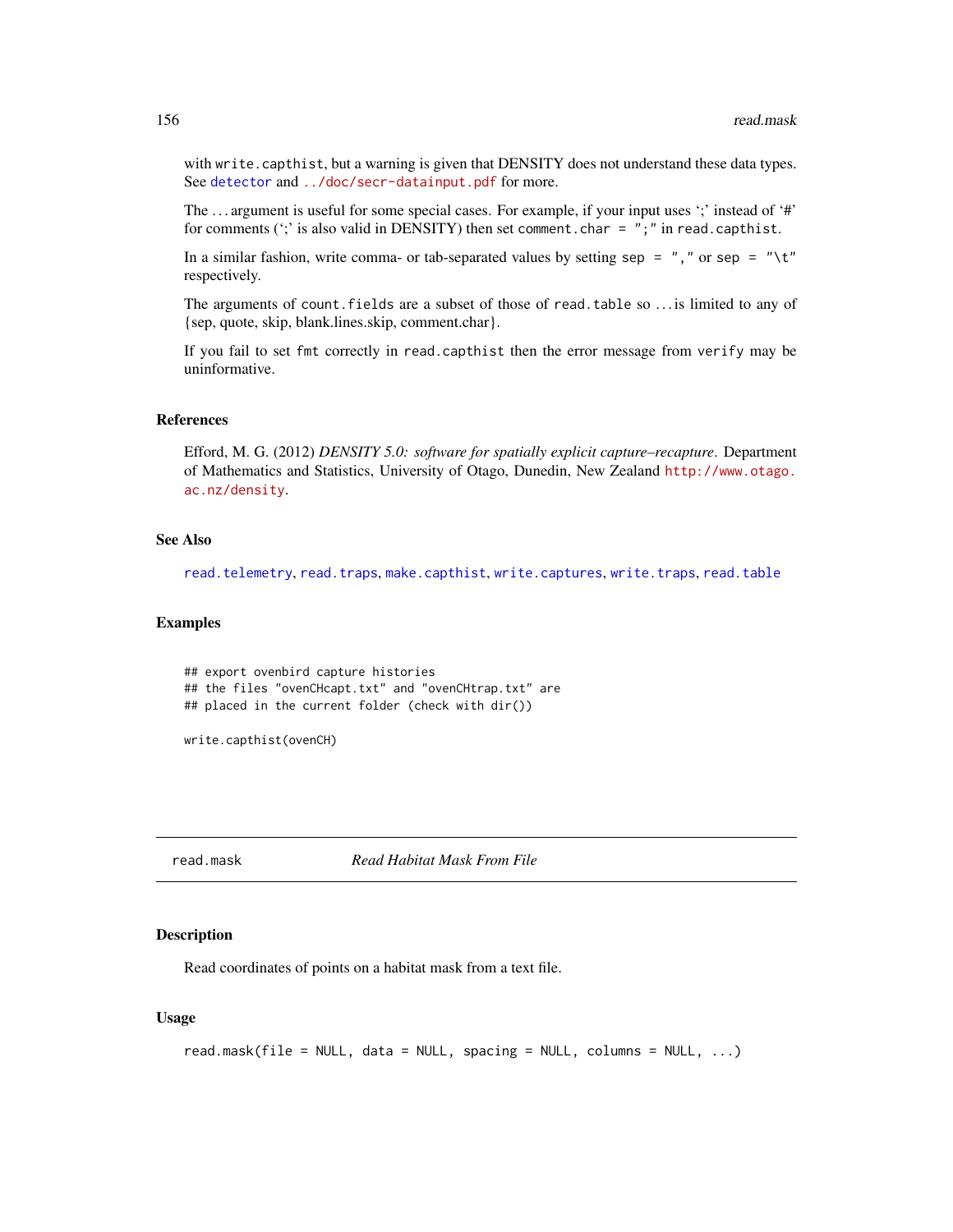#### read.mask 157

#### Arguments

| file    | character string with name of text file                   |
|---------|-----------------------------------------------------------|
| data    | dataframe                                                 |
| spacing | spacing of grid points in metres                          |
| columns | character vector naming the columns to save as covariates |
|         | other arguments to pass to read. table                    |

# Details

For file input, the x and y coordinates are usually the first two values on each line, separated by white space. If the file starts with a line of column headers and 'header = TRUE' is passed to read.table in the ... argument then 'x' and 'y' need not be the first two fields.

data is an alternative input route if the x and y coordinates already exist in  $R$  as columns in a dataframe. Only one of data or file should be specified.

The grid cell size spacing should be provided if known. If it is not provided then an attempt is made to infer it from the minimum spacing of points. This can be slow and may demand more memory than is available. In rare cases (highly fragmented masks) it may also yield the wrong answer.

From 2.3.0, additional columns in the input are saved as covariates. The default (columns = NULL) is to save all columns.

## Value

object of class mask with type 'user'

#### Note

read.mask creates a single-session mask. If used in [secr.fit](#page-176-0) with a multi-session capthist object a single-session mask will be replicated to the number of sessions. This is appropriate if all sessions relate to the same geographical region. If the 'sessions' relate to different regions you will need to construct a multi-session mask as a list of single-session masks (e.g. mask <- list (mask1, mask2, mask3)).

The package SPACECAP uses a 'state-space' file in 'csv' text format with columns 'X\_COORD', 'Y\_COORD' and 'HABITAT'. Such a file may be input directly to read.mask; rows with HABI-TAT != 1 are dropped.

## See Also

[mask](#page-100-0)

```
## Replace file name with a valid local name and remove `#'
# read.mask (file = "c:\\myfolder\\mask.txt",
# spacing = 3, header = TRUE)
## "mask.txt" should have lines like this
# x y
# 265 265
```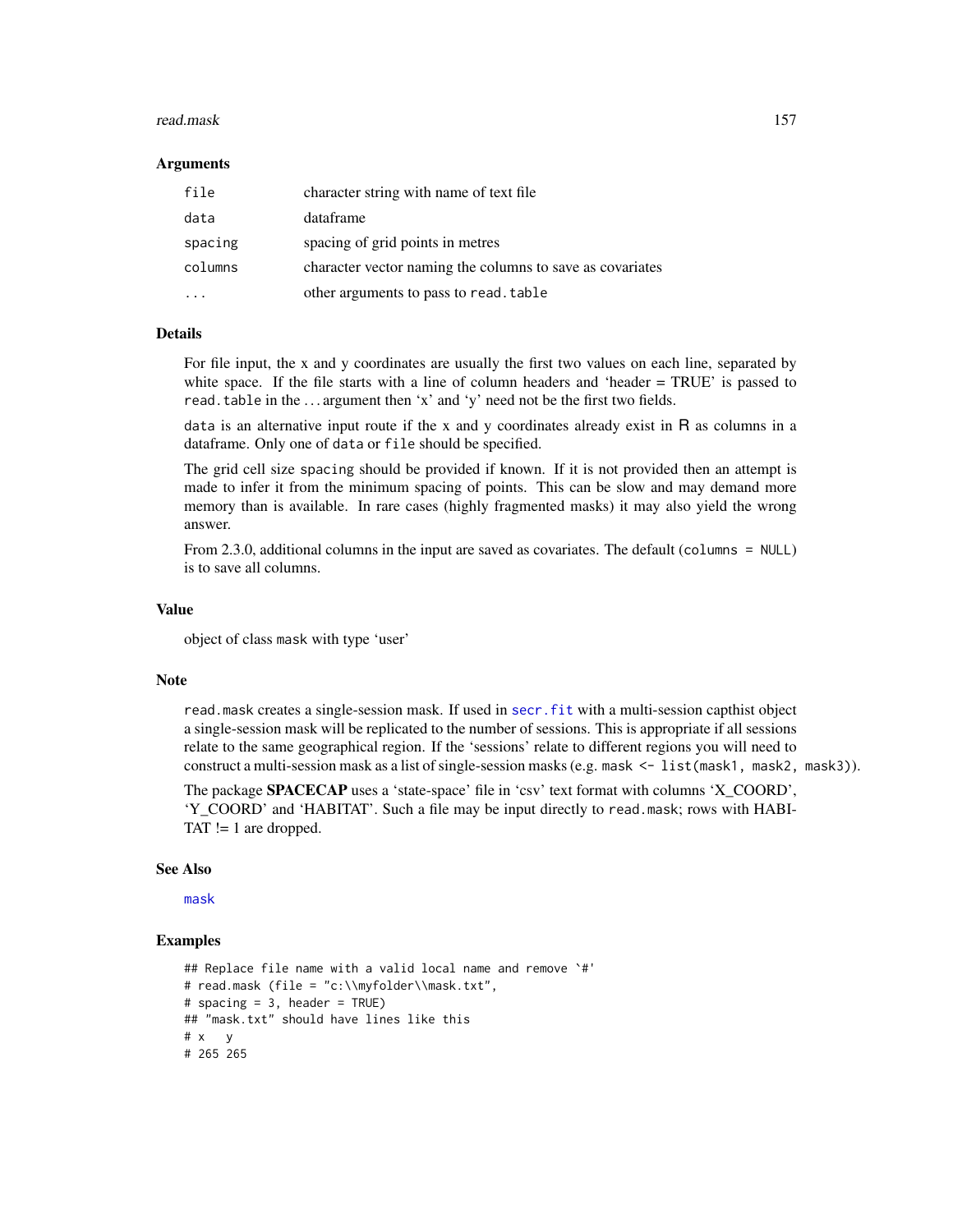# 268 265  $#$  ...

<span id="page-157-0"></span>read.telemetry *Import Radio Fixes*

## Description

A shortcut function for constructing a telemetry capthist object from a file of telemetry fixes. Telemetry data are generally similar in format to polygon data (see [addTelemetry](#page-8-0)).

#### Usage

read.telemetry(file = NULL, data = NULL, noccasions = NULL, covnames = NULL, verify = TRUE,  $\ldots$ )

# Arguments

| file       | character name of text file                            |
|------------|--------------------------------------------------------|
| data       | data.frame containing fixes                            |
| noccasions | number of occasions (optional)                         |
| covnames   | character vector of names for individual covariates    |
| verify     | logical for whether to check input                     |
|            | other arguments passed to countfields, read.table etc. |

#### Details

Input data may be in a text file (argument file) or a dataframe (argument data). Data should be in the XY format for that function i.e. the first 5 columns should be Session, ID, Occasion, X, Y. Further columns are treated as individual covariates.

No 'traps' input is required. A traps object is generated automatically from the convex hull of the fixes, inflated by a tiny fraction (1e-8) in all directions to ensure all fixes lie inside.

# Value

An secr capthist object including attribute 'detectedXY' with the x-y coordinates, and a 'traps' object with detector type = 'telemetry'

# See Also

[addTelemetry](#page-8-0), [read.capthist](#page-153-0)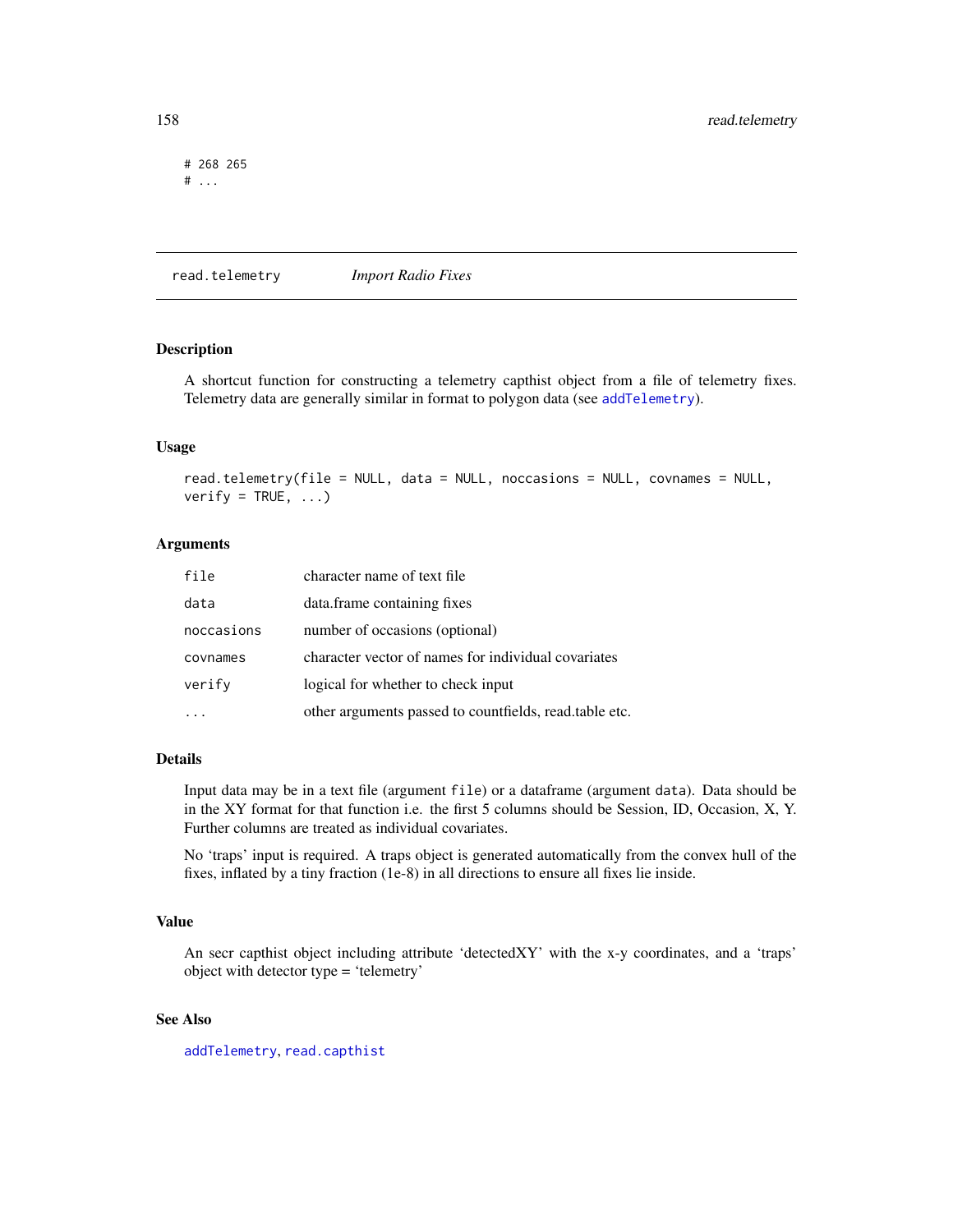#### read.traps 159

## Examples

```
## Not run:
setwd('D:/bears/alberta')
## peak at raw data
head(readLines('gps2008.txt'))
gps2008CH <- read.telemetry("gps2008.txt")
plot( gps2008CH, gridsp = 10000)
head(gps2008CH)
secr.fit(gps2008CH, start = log(4000), detectfn = 'HHN')
## End(Not run)
```
<span id="page-158-0"></span>

read.traps *Read Detector Data From File*

#### Description

Construct an object of class traps with detector locations from a text file or data frame. Usage per occasion and covariates may be included.

#### Usage

```
read.traps(file = NULL, data = NULL, detector = "multi", covnames =
NULL, binary.usage = TRUE, ...)
```
#### Arguments

| file         | character string with name of text file                       |
|--------------|---------------------------------------------------------------|
| data         | data frame of detector coordinates                            |
| detector     | character string for detector type                            |
| covnames     | character vector of names for detector covariate fields       |
| binary.usage | logical; if FALSE will read usage fields as continuous effort |
|              | other arguments to pass to read. table                        |

# Details

Reads a text file in which the first column is a character string (see Note) identifying a detector and the next two columns are its x- and y-coordinates, separated by white space. The coordinates optionally may be followed by a string of codes '0' or '1' indicating whether the detector was operated on each occasion. Trap-specific covariates may be added at the end of the line preceded by '/'. This format is compatible with the Density software (Efford 2012), except that all detectors are assumed to be of the same type (usage codes greater than 1 are treated as 1), and more than one covariate may be specified.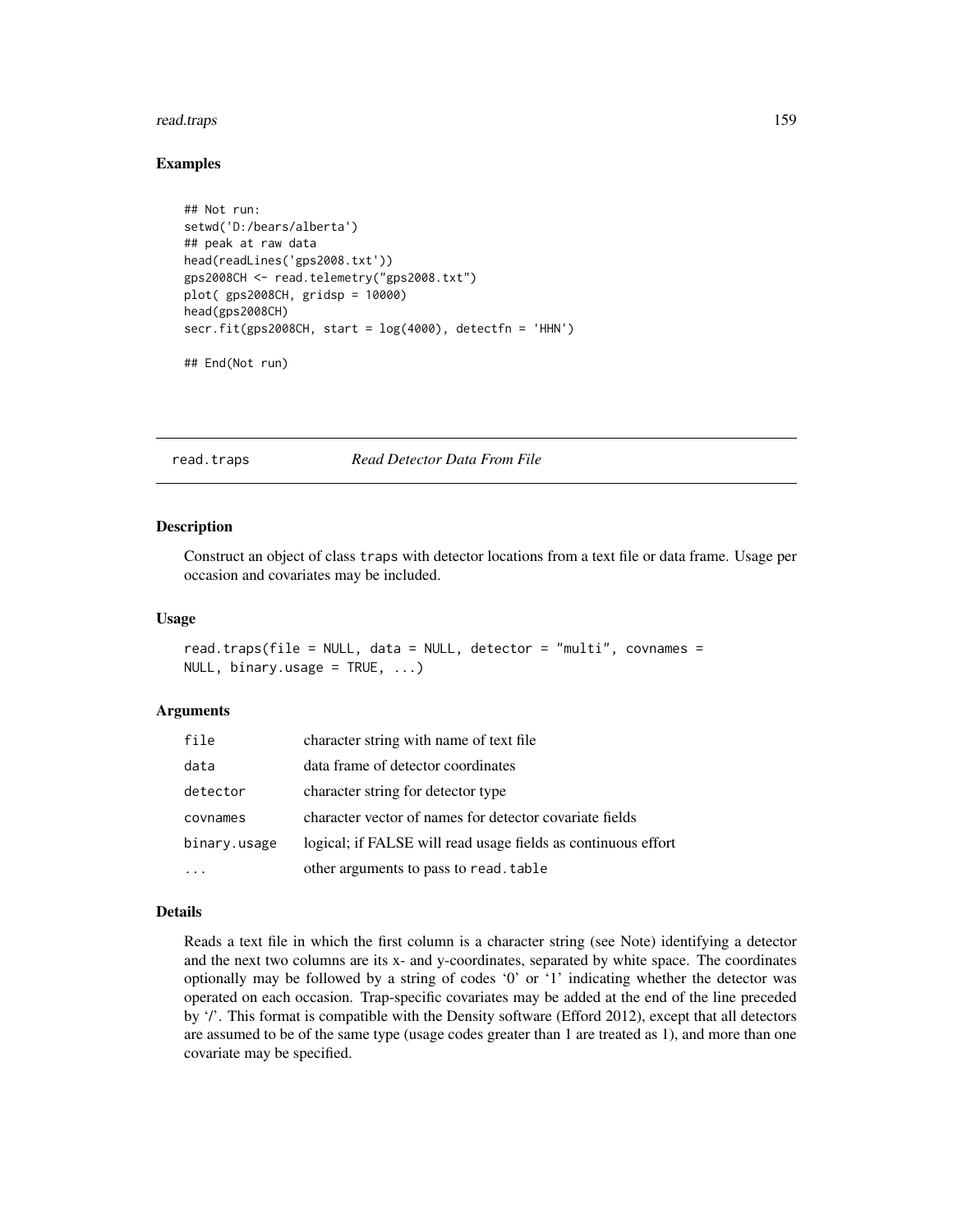If file is missing then x-y coordinates will be taken instead from data. This option does not allow for covariates or usage, but they maybe added later.

detector specifies the behaviour of the detector following Efford et al. (2009). 'single' refers to a trap that is able to catch at most one animal at a time; 'multi' refers to a trap that may catch more than one animal at a time. For both 'single' and 'multi' detectors a trapped animals can appear at only one detector per occasion. Detectors of type 'proximity', such as camera traps and hair snags for DNA sampling, allow animals to be recorded at several detectors on one occasion. See [detector](#page-46-0) for further detector types.

For polygon and transect detector types, each line corresponds to a vertex and starts with a code to identify the polygon or transect (hence the same code appears on 2 or more lines). For input from a dataframe the code column should be named 'polyID'. Also, usage and covariates are for the polygon or transect as a whole and not for each vertex. Usage and covariates are appended to the end of the line, just as for point detectors (traps etc.). The usage and covariates for each polygon or transect are taken from its first vertex. Although the end-of-line strings of other vertices are not used, they cannot be blank and should use the same spacing as the first vertex.

#### Value

An object of class traps comprising a data frame of x- and y-coordinates, the detector type ('single', 'multi', 'proximity', 'count', 'polygon' etc.), and possibly other attributes.

#### **Note**

Detector names, which become row names in the traps object, should not contain underscores.

#### References

Efford, M. G. (2012) *DENSITY 5.0: software for spatially explicit capture–recapture*. Department of Mathematics and Statistics, University of Otago, Dunedin, New Zealand. [http://www.otago.](http://www.otago.ac.nz/density) [ac.nz/density](http://www.otago.ac.nz/density).

Efford, M. G., Borchers D. L. and Byrom, A. E. (2009) Density estimation by spatially explicit capture-recapture: likelihood-based methods. In: D. L. Thomson, E. G. Cooch and M. J. Conroy (eds) *Modeling Demographic Processes in Marked Populations*. Springer, New York. Pp. 255–269.

#### See Also

[traps](#page-243-0), [make.grid](#page-95-0), [detector](#page-46-0)

#### Examples

## Not run: ## Replace file name with a valid local name read.traps ("c:/myfolder/mytraps.txt", detector = "proximity") ## "mytraps.txt" should have lines like this # 1 365 365 # 2 365 395 # 3 365 425 # etc.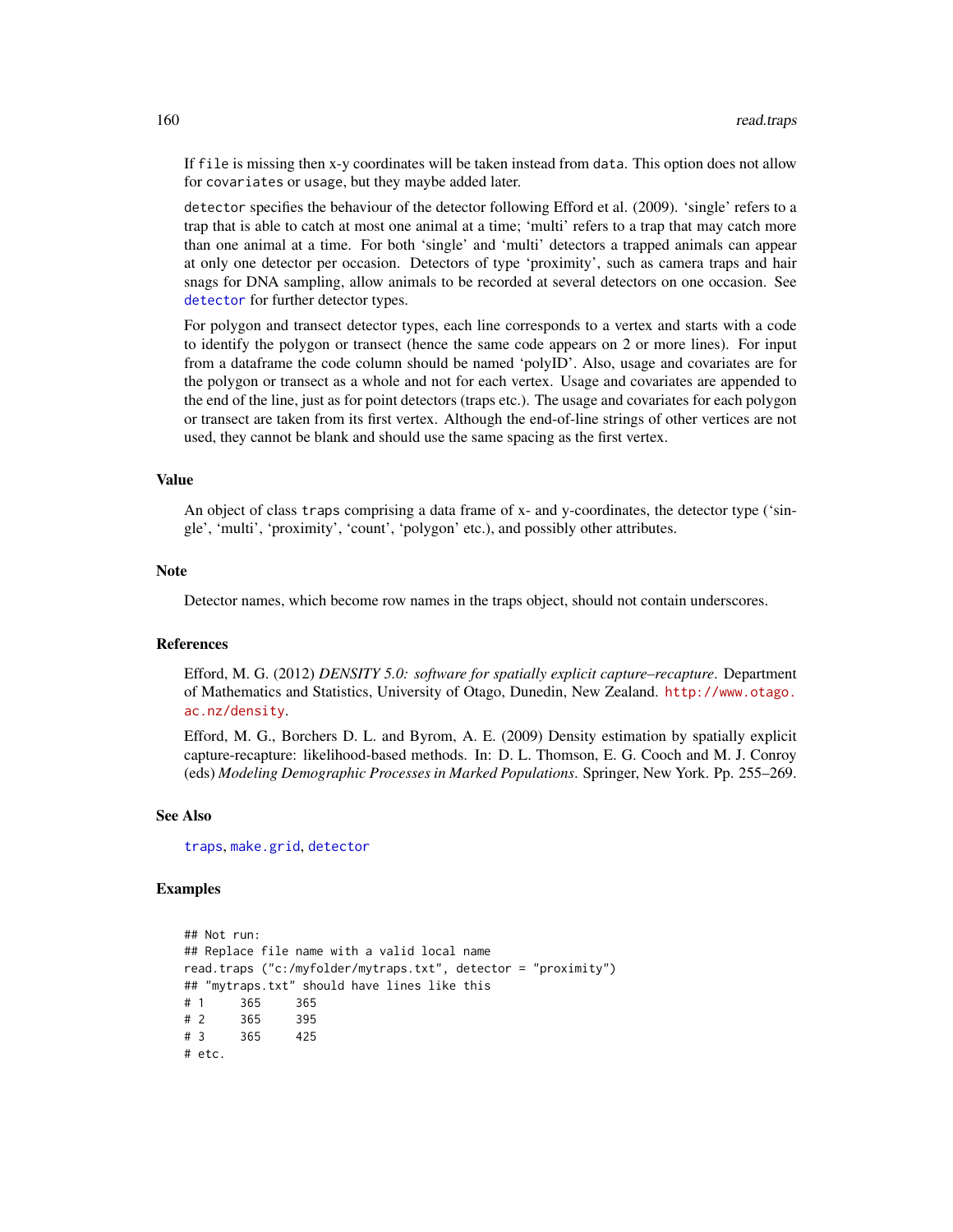## End(Not run)

rectangularMask *Rectangular Mask*

# Description

Convert a mask or Dsurface with an irregular outline into a mask or Dsurface with a rectangular outline and the same bounding box. This enables contour plotting.

# Usage

```
rectangularMask(mask)
```
# Arguments

mask object of class mask or Dsurface

## Details

The covariates of new points are set to missing. The operation may be reversed (nearly) with subset(rectmask, attr(rectmask, "OK")).

The results are unpredictable if the mask has been rotated.

# Value

A rectangular mask or Dsurface with the same 'area', 'boundingbox', 'meanSD', 'polygon' and 'polygon.habitat' attributes as mask. A logical vector attribute 'OK' is added identifying the points inherited from mask.

# See Also

[plot.Dsurface](#page-125-0)

```
rMask <- rectangularMask(possummask)
plot(rMask)
plot(possummask, add = TRUE, col = "blue")
```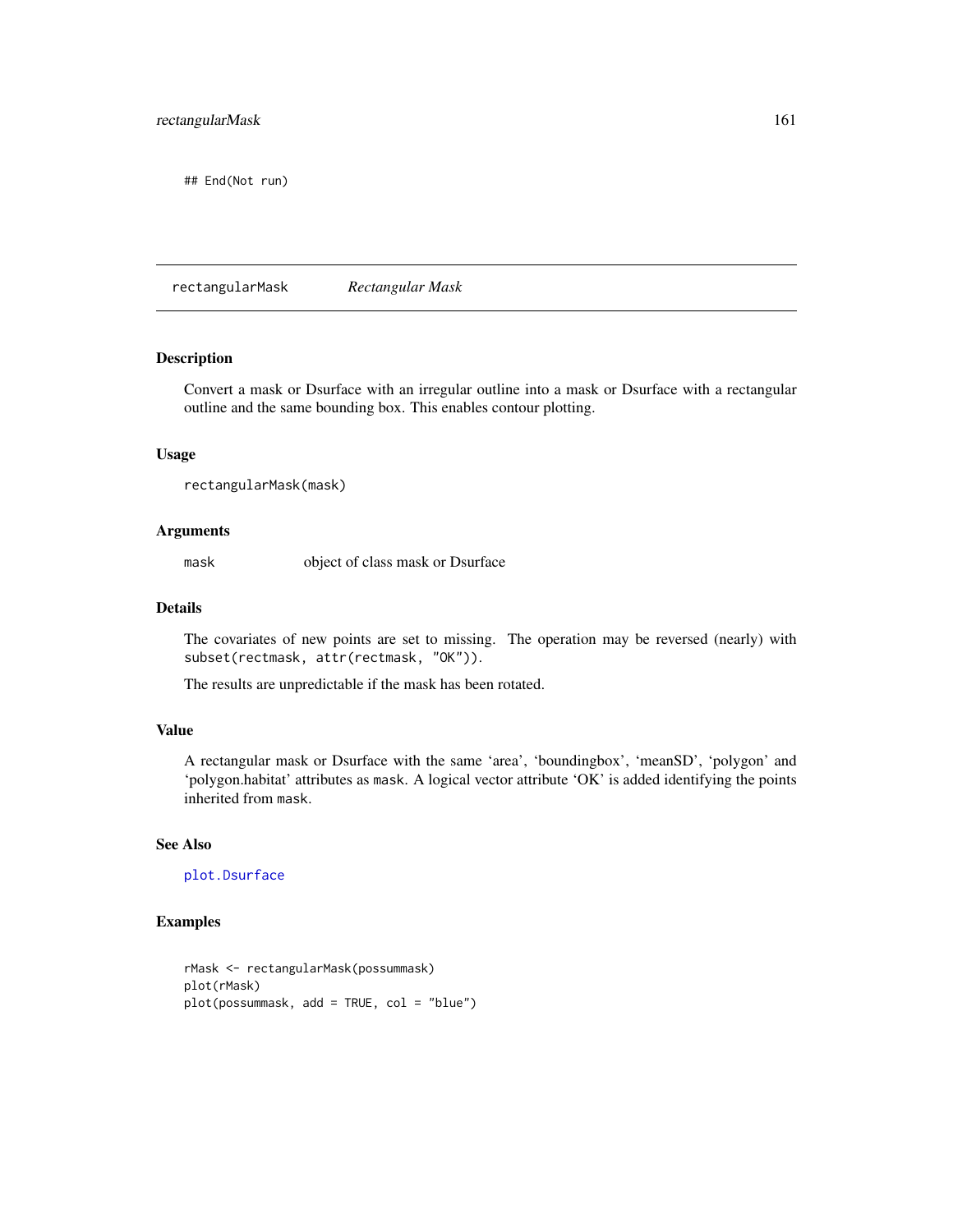Combine columns in a matrix-like object to create a new data set using the first non-zero value.

#### Usage

```
reduce (object, ...)
## Default S3 method:
reduce(object, columns, ...)
```
# Arguments

| object                  | object that may be coerced to a matrix                                          |
|-------------------------|---------------------------------------------------------------------------------|
| columns                 | list in which each component is a vector of subscripts for columns to be pooled |
| $\cdot$ $\cdot$ $\cdot$ | other arguments (not used currently)                                            |

# Details

The first element of columns defines the columns of object for the first new column, the second for the second new column etc. This is a generic method. More useful methods exist for capthist and traps objects.

# Value

A matrix with number of columns equal to length(columns).

## See Also

[capthist](#page-17-0), [reduce.capthist](#page-162-0), [reduce.traps](#page-162-1)

```
## matrix with random zeros
temp \leq matrix(runif(20), nc = 4)
temp[sample(20,10)] <- 0
temp
reduce(temp, list(1:2, 3:4))
```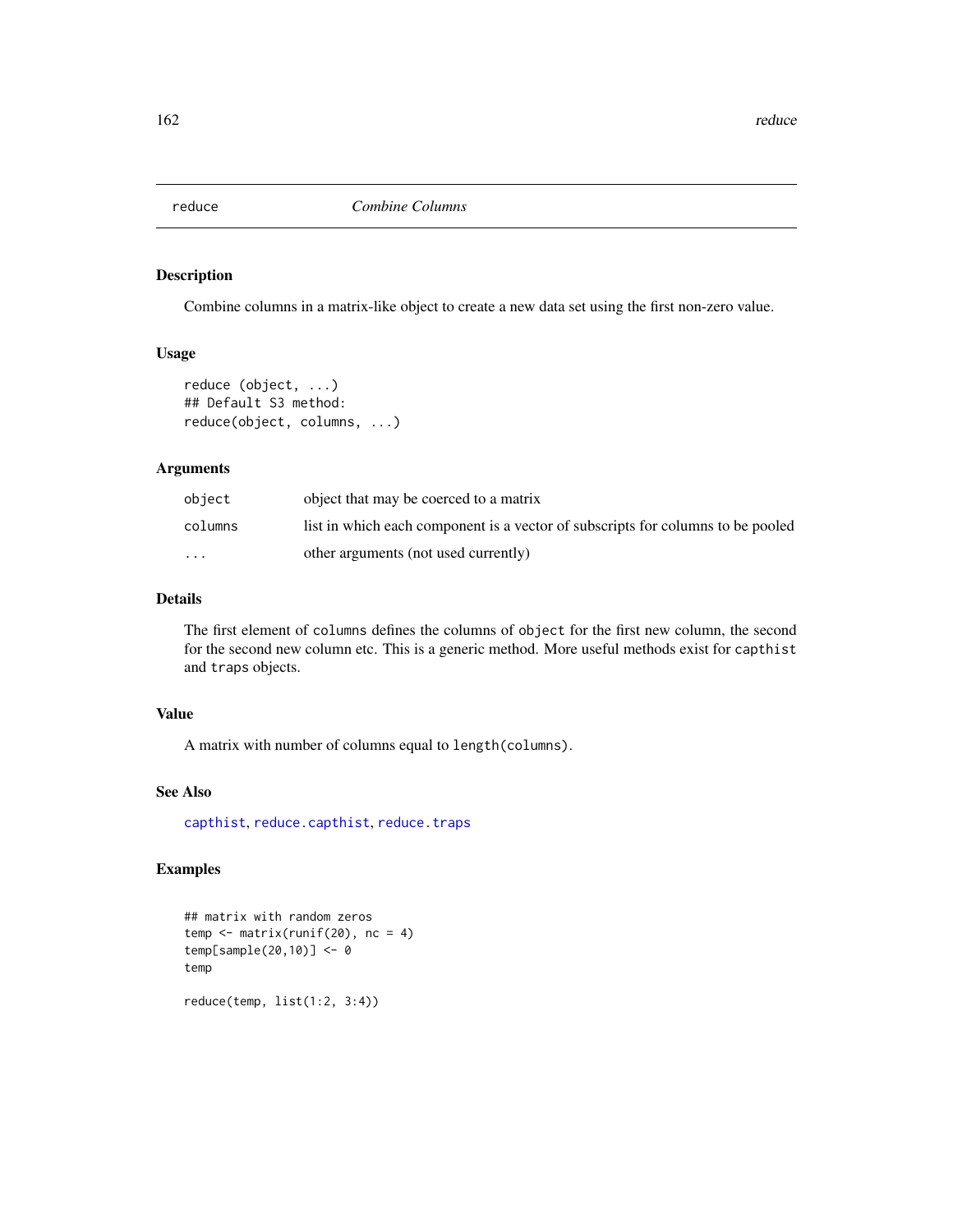<span id="page-162-1"></span><span id="page-162-0"></span>

Use these methods to combine data from multiple occasions or multiple detectors in a capthist or traps object, creating a new data set and possibly converting between detector types.

# Usage

```
## S3 method for class 'traps'
reduce(object, newtraps = NULL, span = NULL, remain = FALSE, ...)## S3 method for class 'capthist'
reduce(object, newtraps = NULL, span = NULL, rename =
   FALSE, newoccasions = NULL, by = 1, outputdetector =
   detector(traps(object)), select = "last", dropunused = TRUE, verify
   = TRUE, sessions = NULL, ...)
```
## Arguments

| object         | traps or capthist object                                                                                                        |
|----------------|---------------------------------------------------------------------------------------------------------------------------------|
| newtraps       | list in which each component is a vector of subscripts for detectors to be pooled                                               |
| span           | numeric maximum span in metres of new detector                                                                                  |
| rename         | logical; if TRUE the new detectors will be numbered from 1, otherwise a name<br>will be constructed from the old detector names |
| newoccasions   | list in which each component is a vector of subscripts for occasions to be pooled                                               |
| by             | number of old occasions in each new occasion                                                                                    |
| outputdetector | character value giving detector type for output                                                                                 |
| select         | character value for method to resolve conflicts                                                                                 |
| dropunused     | logical, if TRUE any never-used detectors are dropped                                                                           |
| verify         | logical, if TRUE the verify function is applied to the output                                                                   |
| sessions       | vector of session indices or names (optional)                                                                                   |
|                | other arguments passed by reduce.traps to holust                                                                                |

#### Details

reduce.traps –

Grouping may be specified explicitly via newtraps, or implicitly by span.

If span is specified a clustering of detector sites will be performed with [hclust](#page-0-0) and detectors will be assigned to groups with [cutree](#page-0-0). The default algorithm in hclust is complete linkage, which tends to yield compact, circular clusters; each will have diameter less than or equal to span.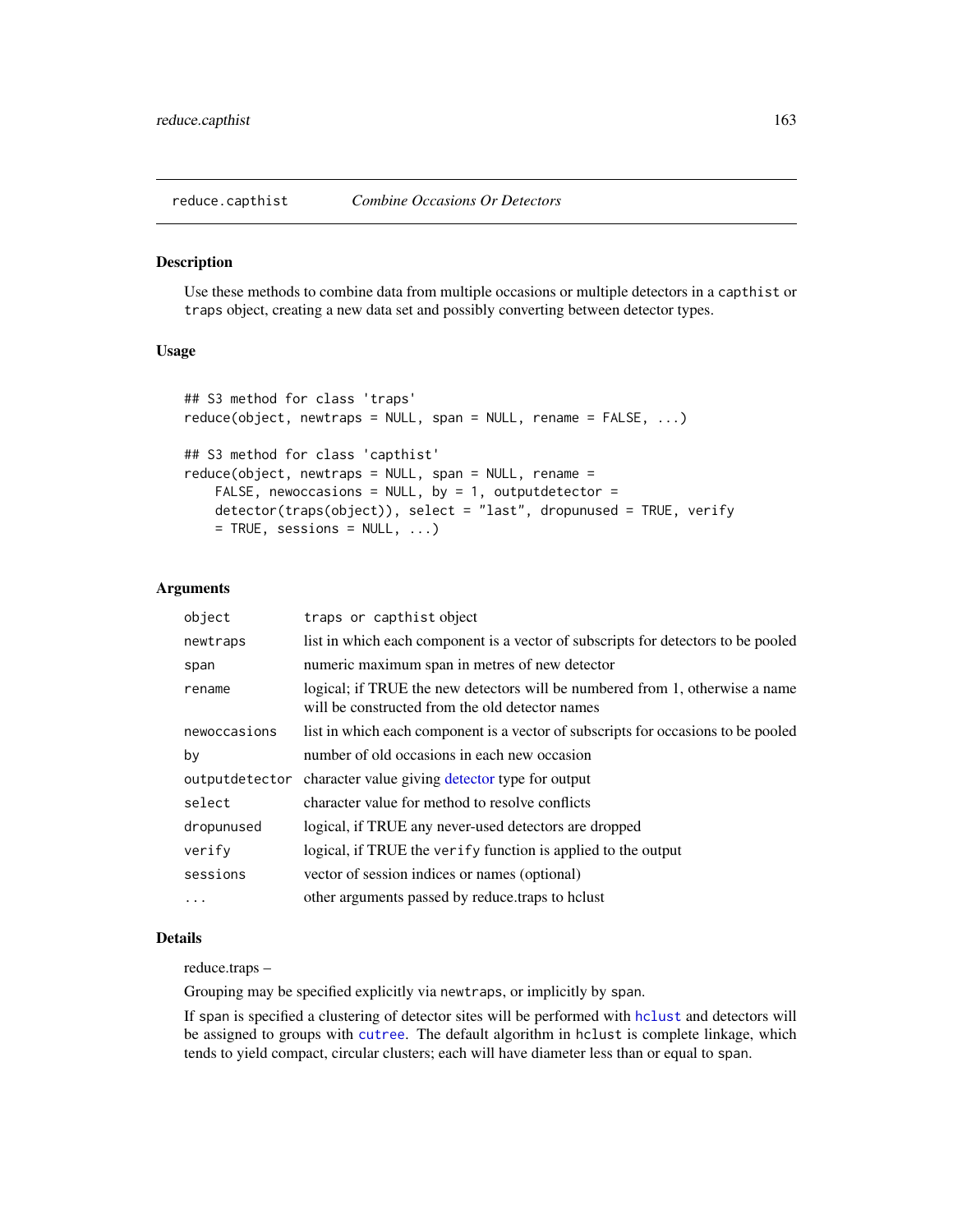reduce.capthist –

The first component of newoccasions defines the columns of object for new occasion 1, the second for new occasion 2, etc. If newoccasions is NULL then all occasions are output. Subscripts in a component of newoccasions that do not match an occasion in the input are ignored. When the output detector is one of the trap types ('single', 'multi'), reducing capture occasions can result in locational ambiguity for individuals caught on more than one occasion, and for single-catch traps there may also be conflicts between individuals at the same trap. The method for resolving conflicts among 'multi' detectors is determined by select which should be one of 'first', 'last' or 'random'. With 'single' detectors select is ignored and the method is: first, randomly select\* one trap per animal per day; second, randomly select\* one animal per trap per day; third, when collapsing multiple days use the first capture, if any, in each trap.

Usage data in the traps attribute are also pooled if present; usage is summed over contributing occasions and detectors.

\* i.e., in the case of a single capture, use that capture; in the case of multiple 'competing' captures draw one at random.

If newoccasions is not provided then old occasions are grouped into new occasions as indicated by the by argument. For example, if there are 15 old occasions and by  $= 5$  then new occasions will be formed from occasions 1:5, 6:10, and 11:15. A warning is given when the number of old occasions is not a multiple of by as then the final new occasion will comprise fewer old occasions.

dropunused = TRUE has the possibly unintended effect of dropping whole occasions on which there were no detections.

A special use of the by argument is to combine all occasions into one for each session in a multisession dataset. This is done by setting by  $=$  "all".

## Value

reduce.traps –

An object of class traps with detectors combined according to newtraps or span. The new object has an attribute 'newtrap', a vector of length equal to the original number of detectors. Each element in newtrap is the index of the new detector to which the old detector was assigned (see Examples).

The object has no clusterID or clustertrap attribute.

reduce.capthist –

An object of class capthist with number of occasions (columns) equal to length(newoccasions); detectors may simulataneously be aggregated as with reduce. traps. The detector type is inherited from object unless a new type is specified with the argument outputdetector.

# Warning

The argument named 'columns' was renamed to 'newoccasions' in version 2.5.0, and arguments were added to reduce.capthist for the pooling of detectors. Old code should work as before if all arguments are named and 'columns' is changed.

#### **Note**

The reduce method may be used to re-assign the detector type (and hence data format) of a capthist object without combining occasions or detectors. Set the object and outputdetector arguments and leave others at their default values.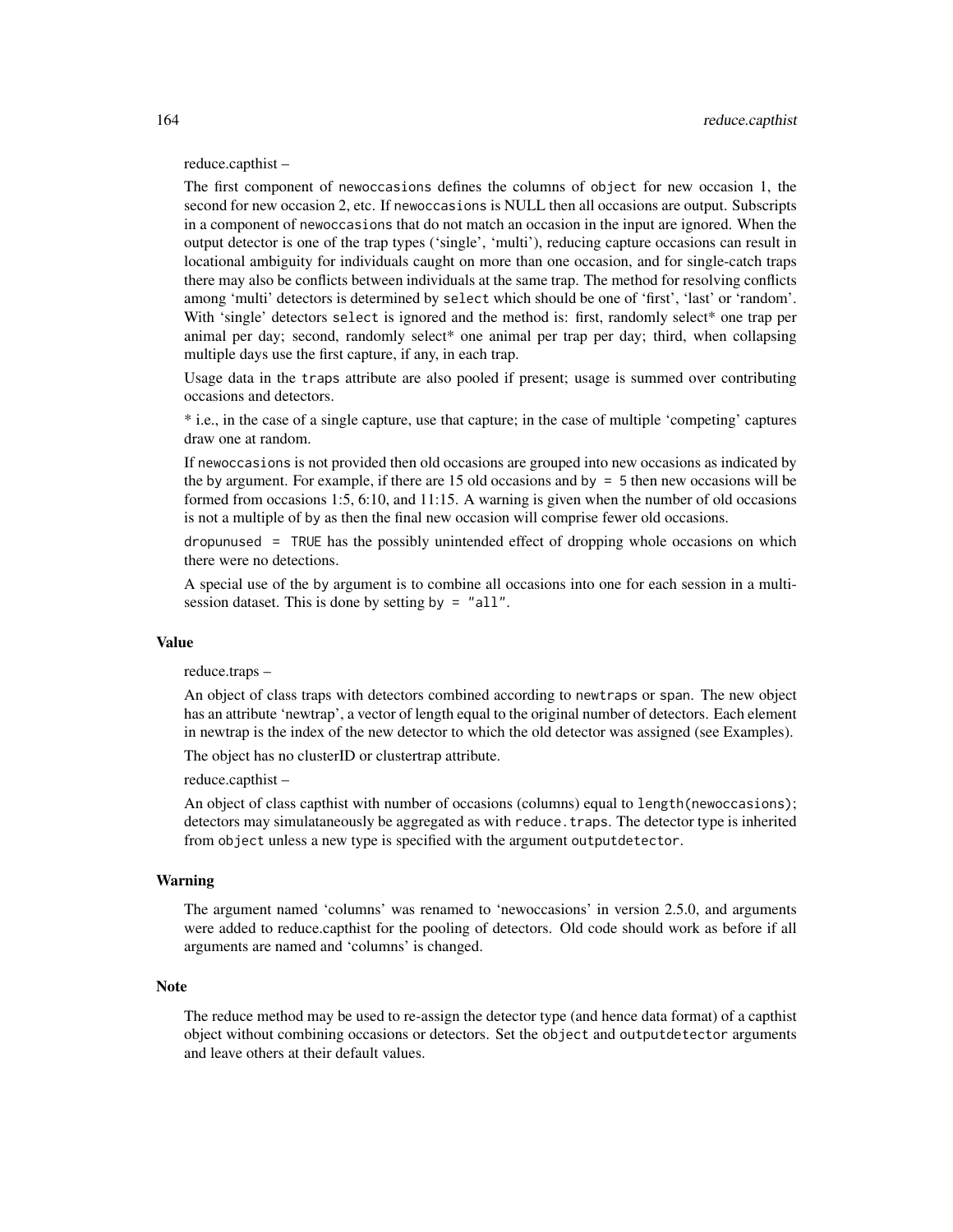#### region.N  $165$

Automated clustering can produce unexpected outcomes. In particular, there is no guarantee that clusters will be equal in size. You should inspect the results of reduce.traps especially when using span.

reduce.traps is not implemented for polygons or transects.

# See Also

[capthist](#page-17-0), [subset.capthist](#page-223-0), [hclust](#page-0-0), [cutree](#page-0-0)

## Examples

```
tempcapt \leq sim.capthist (make.grid(nx = 6, ny = 6), nocc = 6)
class(tempcapt)
pooled.tempcapt \leq reduce(tempcapt, newocc = list(1,2:3,4:6))
summary (pooled.tempcapt)
pooled.tempcapt2 <- reduce(tempcapt, by = 2)
summary (pooled.tempcapt2)
## collapse multi-session dataset to single-session 'open population'
onesess <- join(reduce(ovenCH, by = "all"))
summary(onesess)
# group detectors within 60 metres
plot (traps(captdata))
plot (reduce(captdata, span = 60), add = TRUE)
# plot linking old and new
old <- traps(captdata)
new <- reduce(old, span = 60)
newtrap <- attr(new, "newtrap")
plot(old, border = 10)
plot(new, add = TRUE, detpar = list(pch = 16), label = TRUE)segments (new$x[newtrap], new$y[newtrap], old$x, old$y)
```
region.N *Population Size*

#### Description

Estimate the expected and realised populations in a region, using a fitted spatially explicit capture– recapture model. Density is assumed to follow an inhomogeneous Poisson process in two dimensions. Expected N is the volume under a fitted density surface; realised N is the number of individuals within the region for the current realisation of the process (cf Johnson et al. 2010; see Note).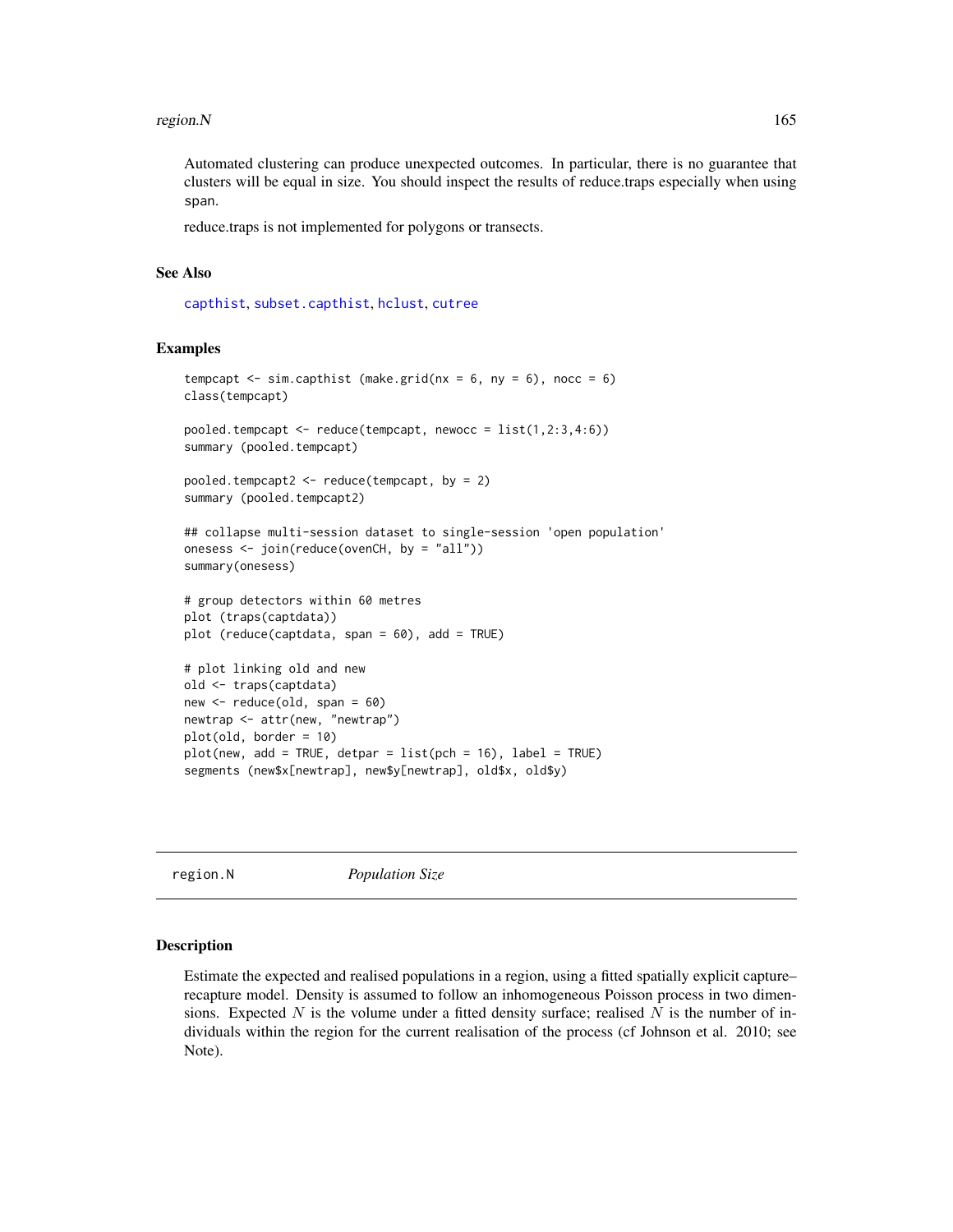```
region.N (object, region = NULL, spacing = NULL, session = NULL,
   group = NULL, se.N = TRUE, alpha = 0.05, loginterval = TRUE,
   keep.region = FALSE, nlowerbound = TRUE, RN.method = "poisson",
   pooled.RN = FALSE)
```
## Arguments

| object      | secr object output from secr. fit                                                                                                                   |
|-------------|-----------------------------------------------------------------------------------------------------------------------------------------------------|
| region      | mask object defining the possibly non-contiguous region for which population<br>size is required, or vector polygon(s) (see Details)                |
| spacing     | spacing between grid points (metres) if region mask is constructed on the fly                                                                       |
| session     | character session                                                                                                                                   |
| group       | $group - for future use$                                                                                                                            |
| se.N        | logical for whether to estimate $SE(\hat{N})$ and confidence interval                                                                               |
| alpha       | alpha level for confidence intervals                                                                                                                |
| loginterval | logical for whether to base interval on log(N)                                                                                                      |
| keep.region | logical for whether to save the raster region                                                                                                       |
| nlowerbound | logical for whether to use n as lower bound when computing log interval for<br>realised N                                                           |
| RN.method   | character string for method used to calculate realised $N(RN)$ and its sampling<br>variance. 'poisson' or 'MSPE'.                                   |
| pooled.RN   | logical; if TRUE the estimate of realised N for a multi-session model is com-<br>puted as if for combined sampling with all detectors (see Details) |
|             |                                                                                                                                                     |

## Details

If the density surface of the fitted model is flat (i.e. object $\text{smodel}\$ ) == ~1 or object $\text{SCL}$  == TRUE) then  $E(N)$  is simply the density multiplied by the area of region, and the standard error is also a simple product. In the conditional likelihood case, the density and standard error are obtained by first calling derived.

If, on the other hand, the density has been modelled then the density surface is predicted at each point in region and  $E(N)$  is obtained by discrete summation. Pixel size may have a minor effect on the result - check by varying spacing. Sampling variance is determined by the delta method, using a numerical approximation to the gradient of  $E(N)$  with respect to each beta parameter.

The region may be defined as a mask object (if omitted, the mask component of object will be used). Alternatively, region may be a SpatialPolygonsDataFrame object (see package sp), and a raster mask will be constructed on the fly using the specified spacing. See [make.mask](#page-91-0) for an example importing a shapefile to a SpatialPolygonsDataFrame.

Note: The option of specifying a polygon rather than a mask for region does not work if the density model in object uses spatial covariates: these must be passed in a mask.

Group-specific N has yet to be implemented.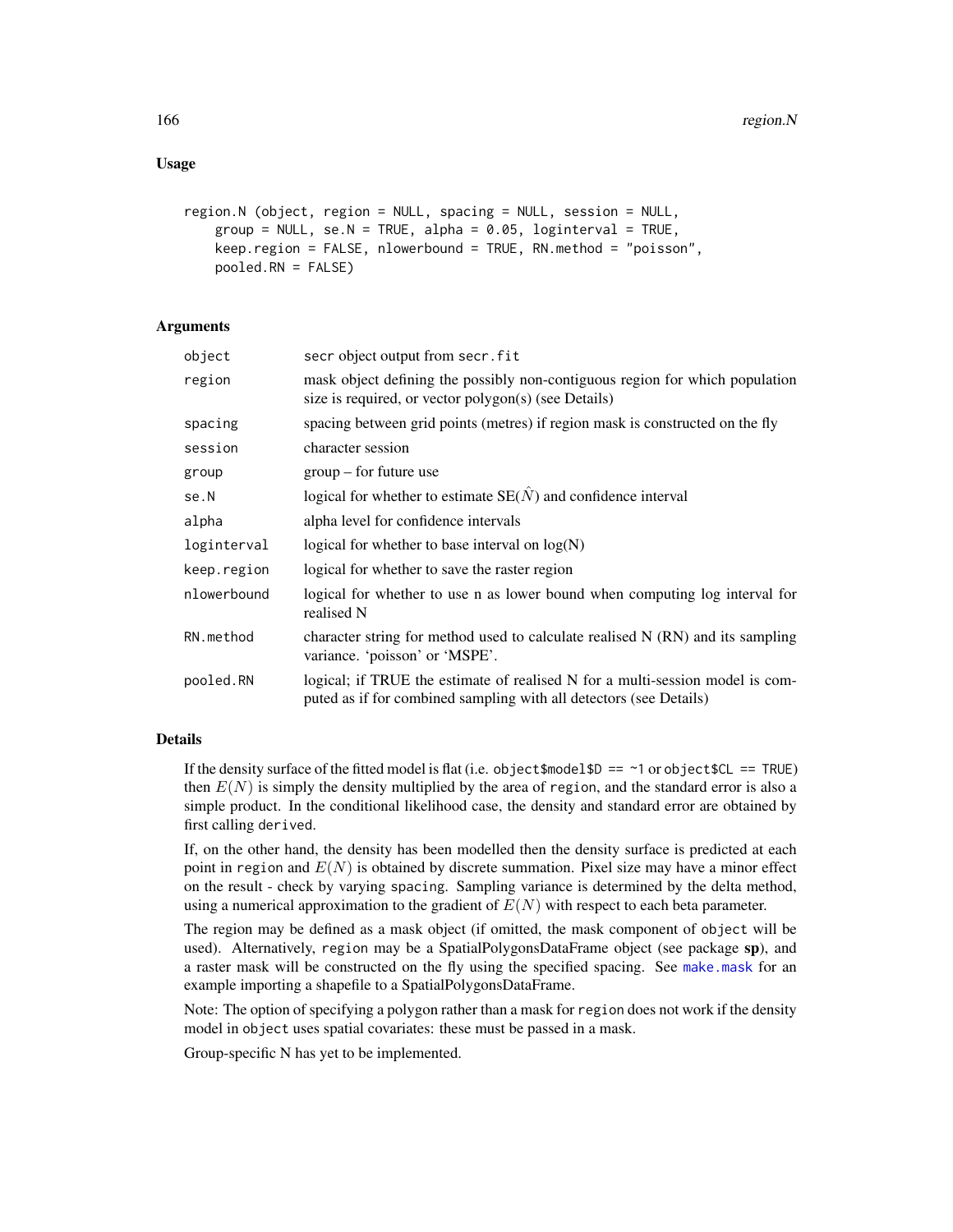#### region.N  $167$

Population size is adjusted automatically for the number of clusters in 'mashed' models (see [mash](#page-239-0)). However, the population size reported is that associated with a single cluster unless regionmask is specified.

pooled.RN = TRUE handles the special case of a multi-session model in which the region of interest spans several patches (i.e., sampling in each session is localised within region. This is not yet fully implemented.

Use par. region. N to apply region. N in parallel to several models.

#### Value

If se.N = FALSE, the numeric value of expected population size, otherwise, a dataframe with rows 'E.N' and 'R.N', and columns as below.

| estimate    | estimate of N (expected or realised, depending on row) |
|-------------|--------------------------------------------------------|
| SE estimate | standard error of estimated N                          |
| 1c1         | lower $100(1–alpha)$ % confidence limit                |
| ucl         | upper $100(1-\alpha)$ alpha $\%$ confidence limit      |
| n           | total number of individuals detected                   |
|             |                                                        |

For multiple sessions, the value is a list with one component per session, each component as above.

If keep.region = TRUE then the mask object for the region is saved as the attribute 'region' (see Examples).

The area in hectares of the region is saved as attribute 'regionarea'.

#### Note

The estimates of expected and realised  $N$  are generally very similar, or identical, but realised  $N$ usually has lower estimated variance, especially if the  $n$  detected animals comprise a large fraction.

Realised N is given by  $R(N) = n + \int_B(1-p.(X))D(X)dX$  (the second term represents undetected animals). This definition strictly holds only when region B is at least as large as the region of integration used to fit the model; only with this condition can we be sure all  $n$  detected animals have centres within B. The sampling variance of  $R(N)$ , technically a mean square prediction error (Johnson et al. 2010), is approximated by summing the expected Poisson variance of the true number of undetected animals and a delta-method estimate of its sampling variance, obtained as for  $E(N)$ .

By default, a shortcut is used to compute the sampling variance of realised  $N$ . With this option (RN.method = 'poisson') the sampling variance is the sampling variance of  $E(N)$  minus the estimate of  $E(N)$  (representing Poisson process variance). This has been found to give reliable confidence intervals in simulations (Efford and Fewster 2012).

If RN.method is neither 'MSPE' nor 'poisson' (ignoring case) then the estimate of expected  $N$  is also used for realised N, and the 'poisson' shortcut variance is used.

Johnson et al. (2010) use the notation  $\mu(B)$  for expected N and  $N(B)$  for realised N in region B.

In our case, the relative SE (CV) of  $\mu(B)$  is the same as that for the estimated density D if D has been estimated using the Poisson distribution option in secr. fit or derived(). If  $D$  has been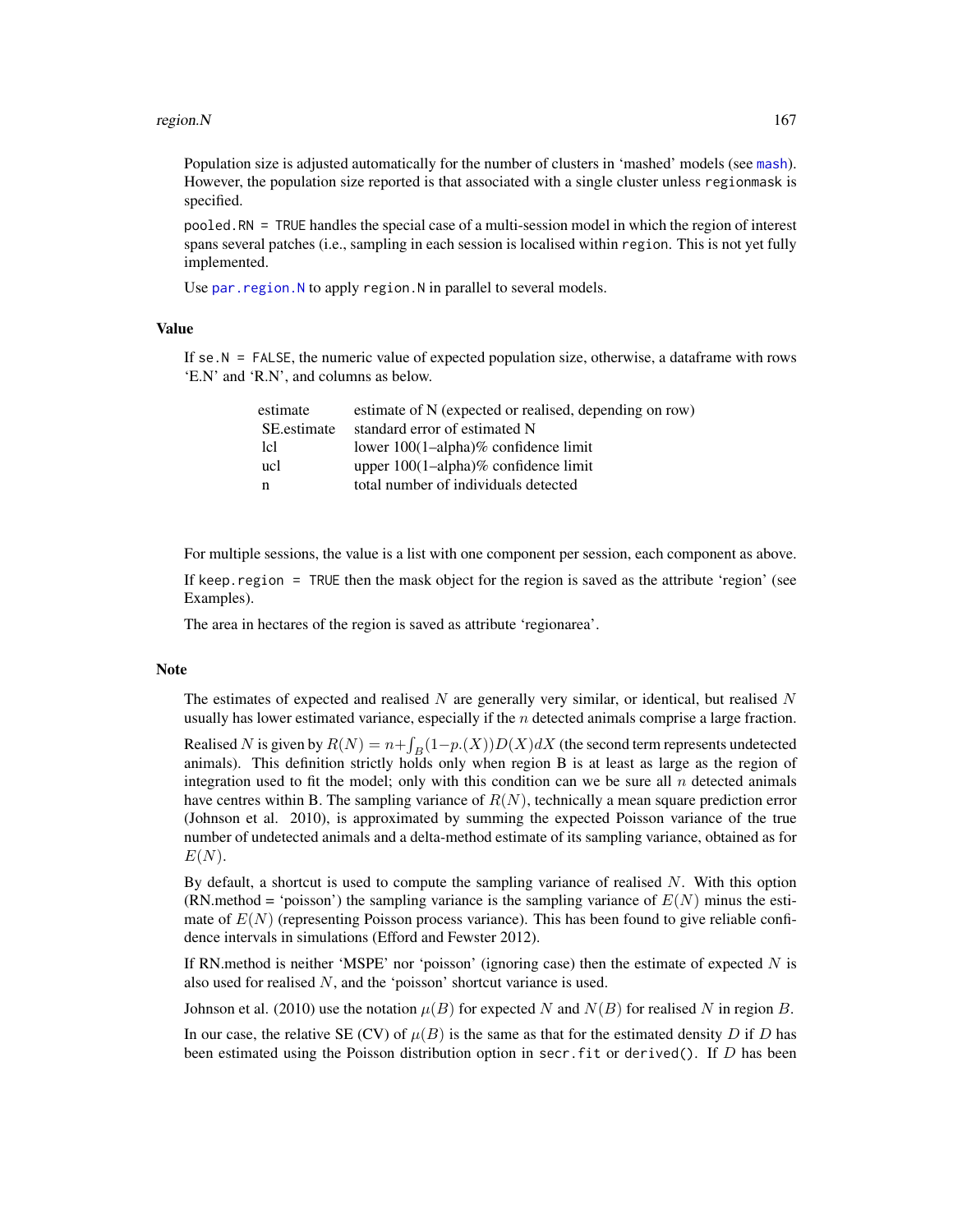estimated with the binomial distribution option, its relative SE for simple models will be the same as that of  $N(B)$ , assuming that B is the full extent of the original mask.

# References

Borchers, D. L. and Efford, M. G. (2008) Spatially explicit maximum likelihood methods for capture–recapture studies. *Biometrics* 64, 377–385.

Efford, M. G. and Fewster, R. M. (2013) Estimating population size by spatially explicit capture– recapture. *Oikos* 122, 918–928.

Johnson, D. S., Laake, J. L. and Ver Hoef, J. M. (2010) A model-based approach for making ecological inference from distance sampling data. *Biometrics* 66, 310–318.

#### See Also

[secr.fit](#page-176-0), [derived](#page-39-0), [make.mask](#page-91-0), [expected.n](#page-59-0), [closedN](#page-23-0)

## Examples

```
region.N(secrdemo.0)
```

```
## Not run:
## a couple more routine examples
region.N(secrdemo.CL)
region.N(ovenbird.model.D)
## region defined as vector polygon
## retain and plot region mask
temp <- region.N(possum.model.0, possumarea, spacing = 40,
   keep.region = TRUE)
temp
plot (attr(temp, "region"), type = "l")
## End(Not run)
```
RMarkInput *Convert Data to RMark Input Format*

# **Description**

A single-session capthist object is formed by RMarkInput into a dataframe that may be passed directly to RMark.

## Usage

```
RMarkInput(object, grouped = FALSE, covariates = TRUE)
unRMarkInput(df, covariates = TRUE)
```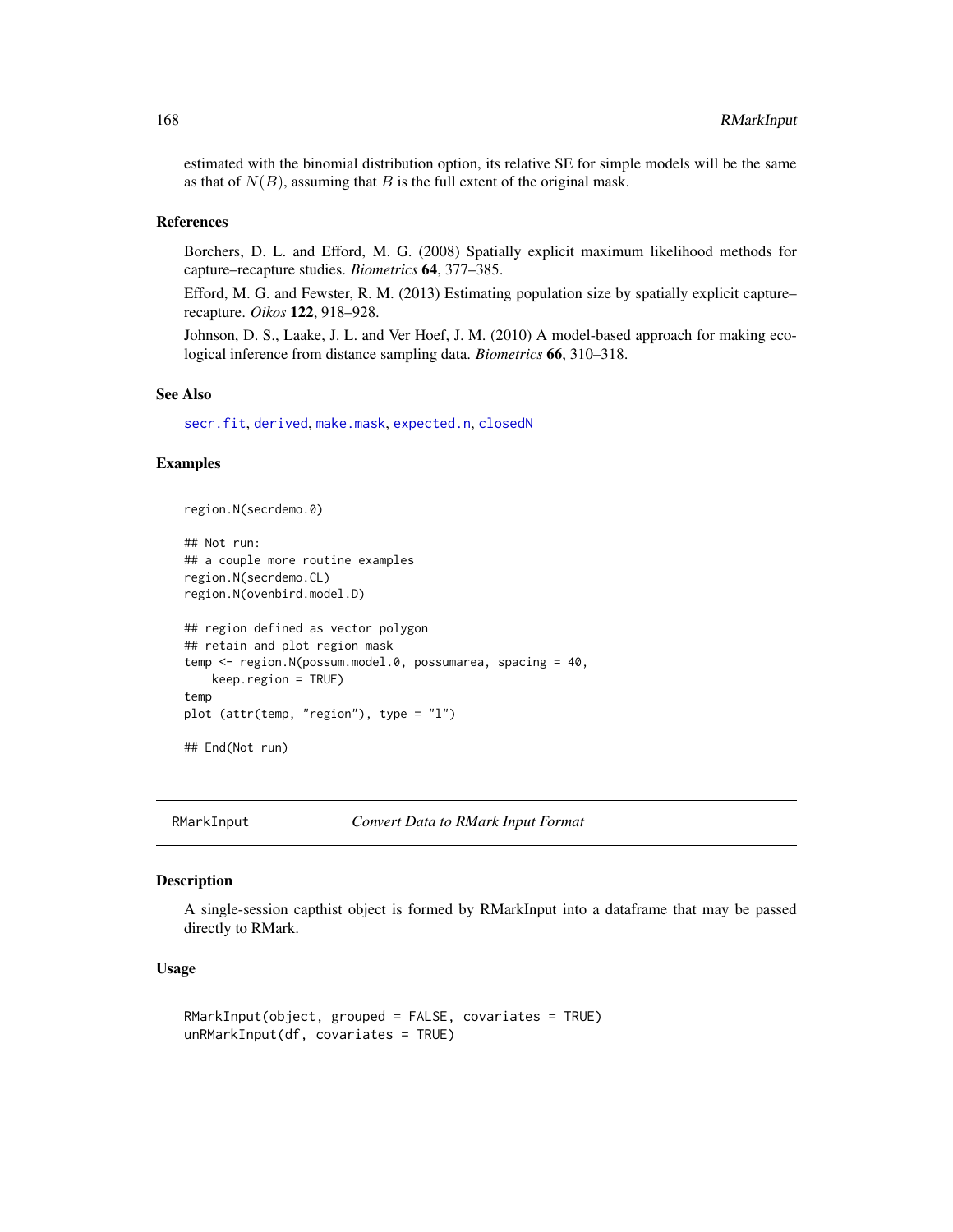# RMarkInput 169

#### Arguments

| object     | secr capthist object                                                                           |
|------------|------------------------------------------------------------------------------------------------|
| grouped    | logical for whether to replace each group of identical capture histories with a<br>single line |
| covariates | logical or character vector; see Details                                                       |
| df         | dataframe with fields 'ch' and 'freq'                                                          |

## Details

To convert a multi-session object first collapse the sessions with [join](#page-82-0).

If covariates is TRUE the all columns of individual covariates in the input are appended as columns in the output. If covariates is a character-valued vector then only the specified covariates will be appended.

If both grouped and covariates are specified in RMarkInput, grouped will be ignored, with a warning.

# Value

For RMarkInput –

Dataframe with fields ch and freq. 'ch' is a character string of 0's and 1's. If grouped  $=$  FALSE the rownames are retained and the value of 'freq' is 1 or -1. Negative values of 'freq' indicate removal.

The dataframe also includes individual covariates specified with covariates.

The attribute 'interval' is copied from 'object', if present; otherwise it is set to a vector of zeros (indicating a closed-population sample).

For unRMarkInput –

A single-session capthist object with no traps attribute and hence no detector type (i.e. non-spatial capture histories). Covariates are copied as requested.

# Note

In versions before 2.4.0, a spurious occasion was added by RMarkInput when grouped = FALSE. Thanks to Jeff Stetz for spotting this.

The default value for grouped changed to FALSE in secr 2.4.0

# References

Laake, J. and Rexstad E. (2008) Appendix C. RMark - an alternative approach to building linear models in MARK. In: Cooch, E. and White, G. (eds) Program MARK: A Gentle Introduction. 6th edition. Available at <http://www.phidot.org/software/mark/docs/book/>.

# See Also

[join](#page-82-0)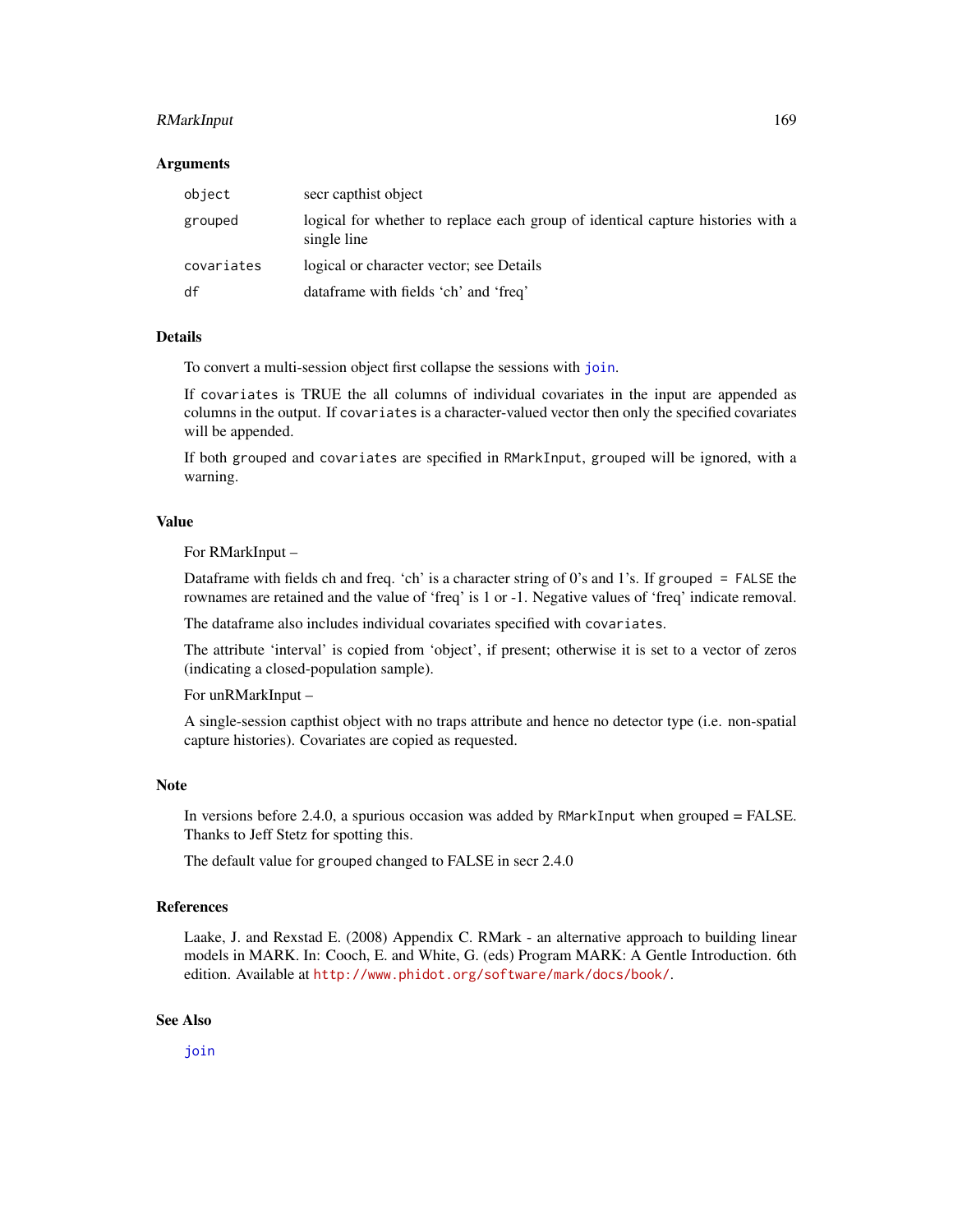# Examples

```
## ovenCH is a 5-year mist-netting dataset
ovenRD <- RMarkInput (join(ovenCH))
head(ovenRD)
unRMarkInput(ovenRD)
RMarkInput(deermouse.ESG, grouped = TRUE)
RMarkInput(deermouse.ESG, covariates = TRUE)
## Not run:
## fit robust-design model in RMark (MARK must be installed)
library(RMark)
ovenRD.data <- process.data(ovenRD, model = "Robust",
    time.interval = attr(ovenRD, "interval"))
ovenRD.model <- mark(data = ovenRD.data, model = "Robust",
    model.parameters = list(p = list(fromula = -1, share = TRUE),GammaDoublePrime = list(formula = ~1),
   GammaPrime = list(fromula = ~1),
    N = list(fromula = ~1)))cleanup(ask = FALSE)
## End(Not run)
```
Rsurface *Smoothed Resource Surface*

# Description

Creates a smoothed resource surface from a covariate of a mask. Smoothing entails summing the value in each pixel weighted by a detection kernel centred on the focal pixel. The detection kernel represents home-range utilization with spatial scale sigma. The resulting surface is equivalent to the denominator used by Royle et al. (2013) to normalize site-specific detection.

# Usage

```
Rsurface(mask, sigma, usecov = NULL, alpha2 = 1, detectfn = 'HHN', z = 1,
inverse = FALSE, scale = TRUE)
```
#### Arguments

| mask  | secr habitat mask object (single-session) |
|-------|-------------------------------------------|
| sigma | numeric spatial scale of home range model |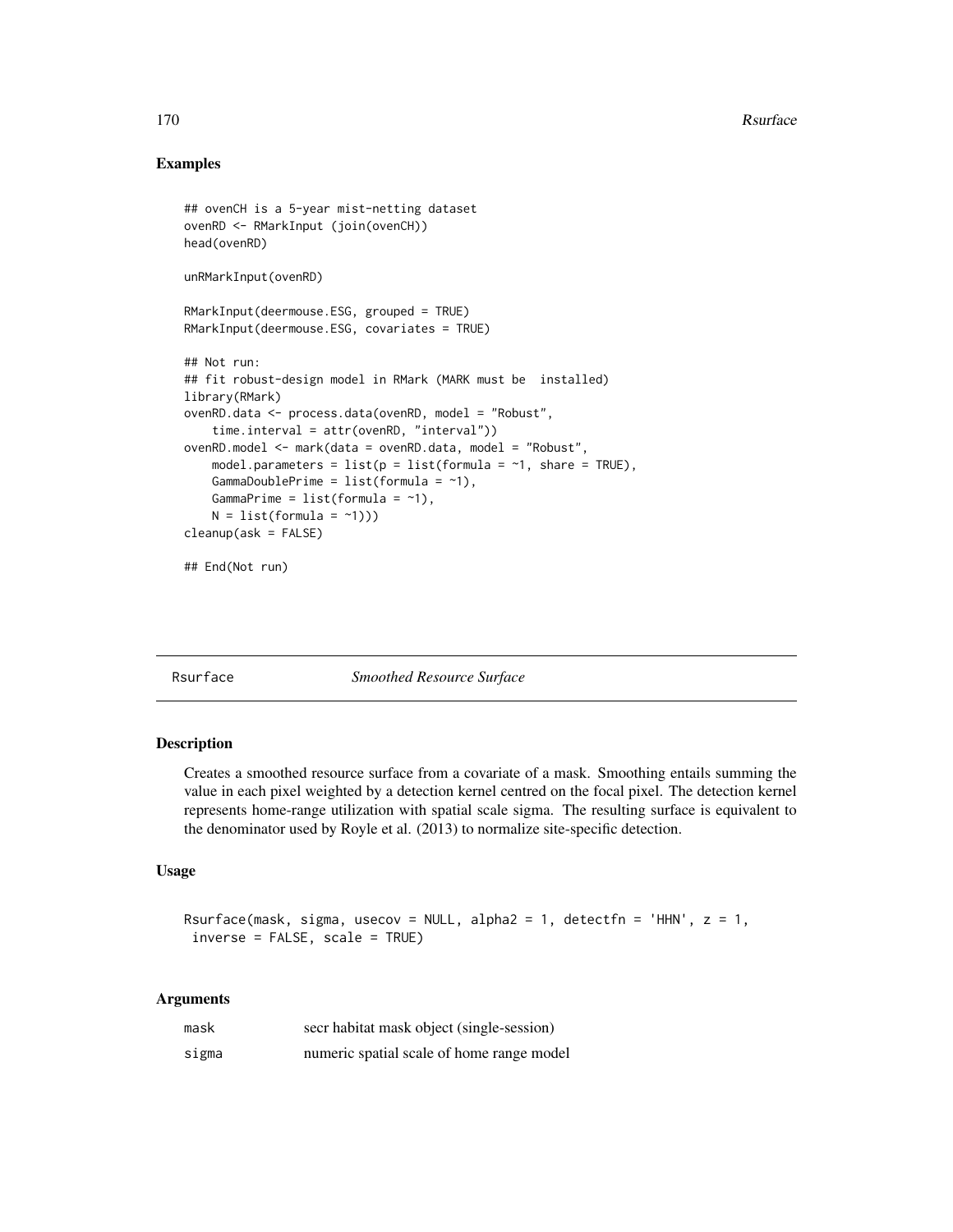#### Rsurface 171

| alpha2   | numeric coefficient of spatial covariate                         |
|----------|------------------------------------------------------------------|
| usecov   | character name of resource covariate                             |
| detectfn | integer or character code for detection function                 |
| Z        | numeric shape parameter of home range model                      |
| inverse  | logical; if TRUE the reciprocal of smoothed resource is returned |
| scale    | logical; not used                                                |

### Details

detectfn may be uniform ('UN') or one of the cumulative-hazard functions ('HHN', 'HHR', 'HEX', 'HAN', 'HCG') (or integer codes 4, 14:18; see [detectfn\)](#page-44-0).

The default 'HHN' corresponds to a halfnormal function on the hazard scale, or a bivariate circular normal home range.

If usecov is not named then it takes the value 1.0 for all points on the mask and zero otherwise.

The Rsurface can be used implicitly to normalize detection probability when fitting a model with detector-specific covariate equal to usecov (see [details,](#page-42-0) but the process is intricate and not fully documented).

## Value

An object with class c('Rsurface', 'mask', 'data.frame') and covariate 'Resource' (other covariates are retained from the input mask). The attribute 'scale' is 1.0 if scale = FALSE; otherwise it is the average of the resource over the masked area.

#### Note

Consider a focal pixel s and another point in the habitat mask x, with distance  $d = |\mathbf{x} - \mathbf{s}|$ . Weights are given by a kernel  $f(d)$ . Typically the kernel will be halfnormal  $f(d) = \exp(-\frac{d^2}{2\sigma^2})$ ([detectfn](#page-44-0) = 'HHN') or exponential  $f(d) = \exp(-d/\sigma)$  (detectfn = 'HEX') (see detectfn for other possibilities).

If  $z(\mathbf{x})$  represents the covariate value at point **x**, the summed resource availability at **s** is given by

$$
R(\mathbf{s}) = \sum_{x} f(d) \exp(\alpha_2 z(\mathbf{x})).
$$

This corresponds to the denominator of eqn 4 in Royle et al. (2013).

By default, the numerical values reported by Rsurface are not raw R values. If scale = TRUE, values are standardized by dividing by the mean:  $R'(\mathbf{s}) = R(\mathbf{s})/(\sum_{s} R(\mathbf{s})/n)$  where n is the number of pixels. Values of  $R'(\mathbf{s})$  are centred on 1.0.

If inverse = TRUE, the numeric values are  $1/R'(s)$  or  $1/R(s)$  as determined by scale.

## References

Royle, J. A., Chandler, R. B., Sun, C. C. and Fuller, A. K. (2013) Integrating resource selection information with spatial capture–recapture. *Methods in Ecology and Evolution* 4, 520–530.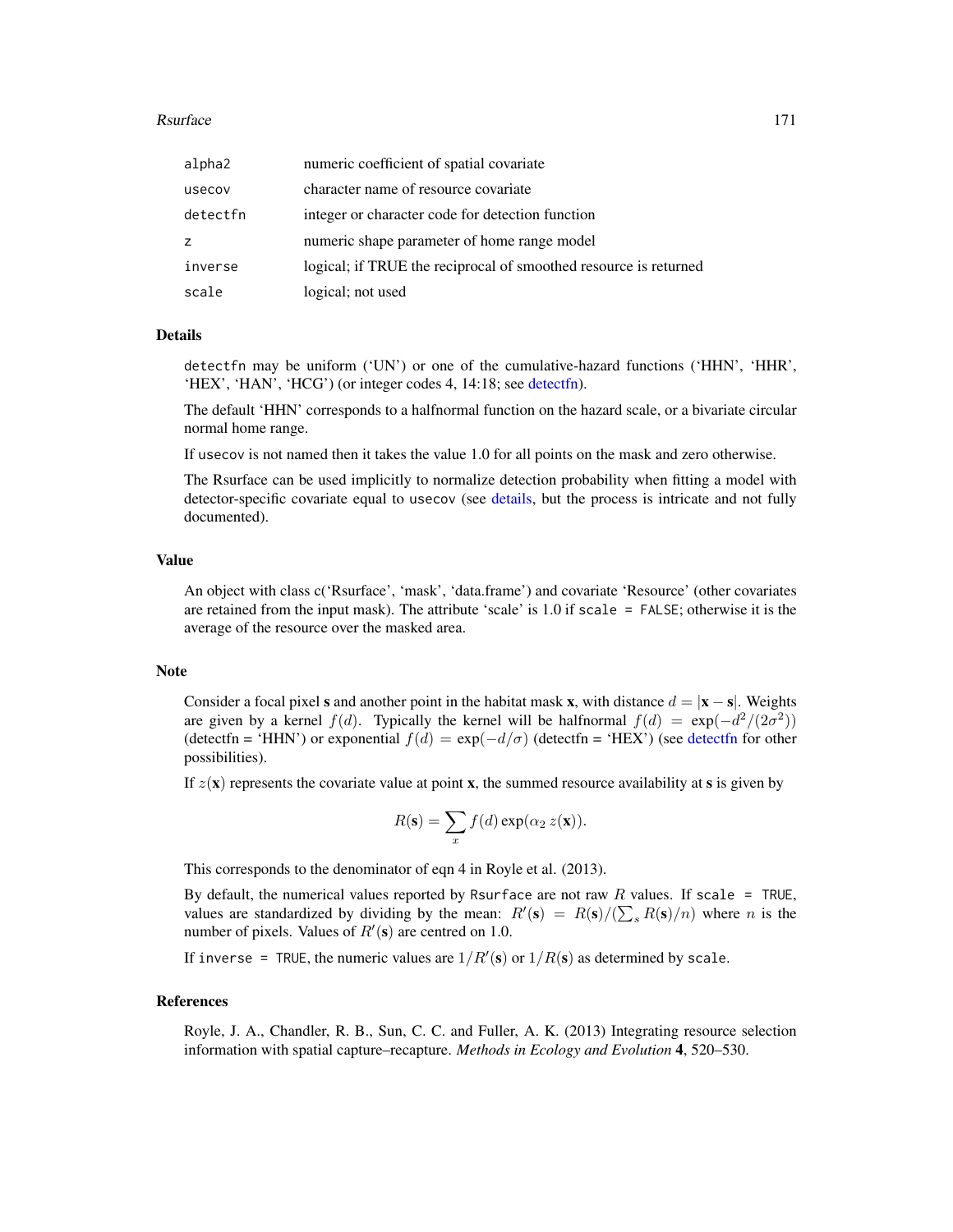# See Also

[mask](#page-100-0), [plot.Rsurface](#page-125-0), [spotHeight](#page-125-0), [details](#page-42-0)

## Examples

```
## create binary covariate (0 outside habitat)
msk <- make.mask(traps(possumCH), buffer = 800)
covariates(msk) <- data.frame(z = as.numeric(pointsInPolygon
    (msk,possumarea)))
## derive and plot "resource availability"
Rs <- Rsurface(msk, sigma = 100, usecov = 'z')
plot(Rs, plottype = 'contour', col = topo.colors(10))lines(possumarea)
## Not run:
spotHeight(Rs, dec = 2)
## End(Not run)
```
<span id="page-171-0"></span>score.test *Score Test for SECR Models*

# Description

Compute score tests comparing a fitted model and a more general alternative model.

# Usage

```
score.test(secr, ..., betaindex = NULL, trace = FALSE, ncores = 1, .relStep = 0.001,
   minAbsPar = 0.1)
```
score.table(object,  $\ldots$ , sort = TRUE, dmax = 10)

# Arguments

| secr      | fitted secr model                                                                       |
|-----------|-----------------------------------------------------------------------------------------|
| $\ddotsc$ | one or more alternative models OR a fitted secr model                                   |
| trace     | logical. If TRUE then output one-line summary at each evaluation of the likeli-<br>hood |
| ncores    | integer number of cores available for parallel processing                               |
| .relStep  | see fdHess                                                                              |
| minAbsPar | see fdHess                                                                              |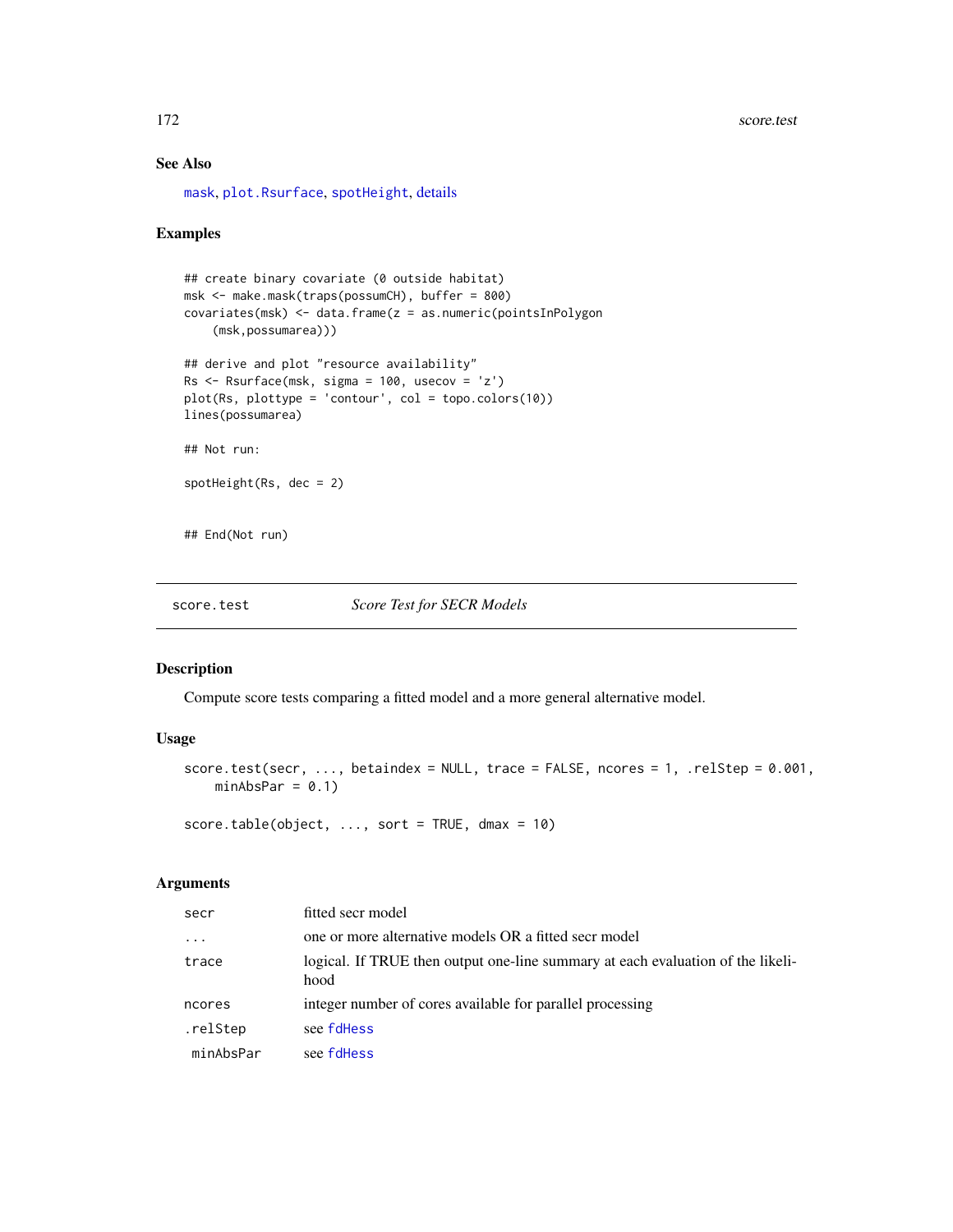| betaindex | vector of indices mapping fitted values to parameters in the alternative model |
|-----------|--------------------------------------------------------------------------------|
| object    | score test object or list of such objects                                      |
| sort      | logical for whether output rows should be in descending order of AICc          |
| dmax      | threshold of dAICc for inclusion in model set                                  |

# Details

Score tests allow fast model selection (e.g. Catchpole & Morgan 1996). Only the simpler model need be fitted. This implementation uses the observed information matrix, which may sometimes mislead (Morgan et al. 2007). The gradient and second derivative of the likelihood function are evaluated numerically at the point in the parameter space of the second model corresponding to the fit of the first model. This operation uses the function fdHess of the **nlme** package; the likelihood must be evaluated several times, but many fewer times than would be needed to fit the model. The score statistic is an approximation to the likelihood ratio; this allows the difference in AIC to be estimated.

Covariates are inferred from components of the reference model secr. If the new models require additional covariates these may usually be added to the respective component of secr.

Mapping of parameters between the fitted and alternative models sometimes requires user intervention via the betaindex argument. For example betaindex =  $c(1,2,4)$  is the correct mapping when comparing the null model (D $\sim$  ~1, g0 $\sim$  ~1, sigma $\sim$  ~1) to one with a behavioural effect on g0 (D∼ ~1, g0∼ ~b, sigma $\sim$  ~1).

The arguments .relStep and minAbsPar control the numerical gradient calculation and are passed directly to [fdHess](#page-0-0). More investigation is needed to determine optimal settings.

score.table summarises one or more score tests in the form of a model comparison table. The . . . argument here allows the inclusion of additional score test objects (note the meaning differs from score.test). Approximate AICc values are used to compute relative AIC model weights for all models within dmax AICc units of the best model.

Multiple cores provide some speed improvment in score.test when comparing more than two models.

## Value

An object of class 'score.test' that inherits from 'htest', a list with components

| statistic | the value the chi-squared test statistic (score statistic)                                                                            |
|-----------|---------------------------------------------------------------------------------------------------------------------------------------|
| parameter | degrees of freedom of the approximate chi-squared distribution of the test statis-<br>tic (difference in number of parameters H0, H1) |
| p.value   | probability of test statistic assuming chi-square distribution                                                                        |
| method    | a character string indicating the type of test performed                                                                              |
| data.name | character string with null hypothesis, alternative hypothesis and arguments to<br>function call from fit of HO                        |
| H0        | simpler model                                                                                                                         |
| np0       | number of parameters in simpler model                                                                                                 |
| H1        | alternative model                                                                                                                     |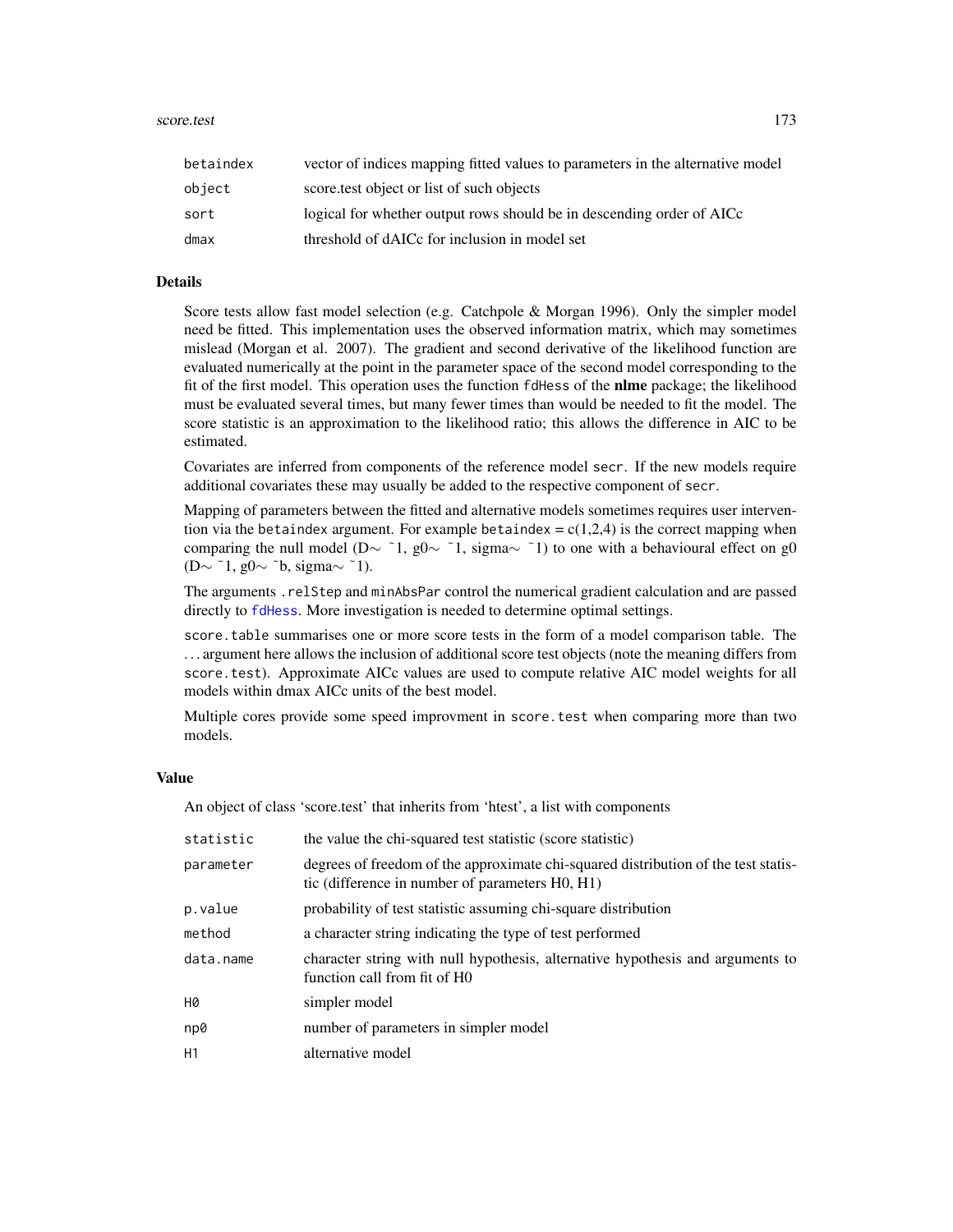| H1.beta | coefficients of alternative model                                 |
|---------|-------------------------------------------------------------------|
| AIC.    | Akaike's information criterion, approximated from score statistic |
| AICc    | AIC with small-sample adjustment of Hurvich $&$ Tsai 1989         |

If . . . defines several alternative models then a list of score.test objects is returned.

The output from score.table is a dataframe with one row per model, including the reference model.

#### Note

This implementation is experimental. The AIC values, and values derived from them, are approximations that may differ considerably from AIC values obtained by fitting and comparing the respective models. Use of the observed information matrix may not be optimal.

score. test cannot be used to compare models that differ in the arguments scalesigma or scaleg0.

# References

Catchpole, E. A. and Morgan, B. J. T. (1996) Model selection of ring-recovery models using score tests. *Biometrics* 52, 664–672.

Hurvich, C. M. and Tsai, C. L. (1989) Regression and time series model selection in small samples. *Biometrika* 76, 297–307.

McCrea, R. S. and Morgan, B. J. T. (2011) Multistate mark-recapture model selection using score tests. *Biometrics* 67, 234–241.

Morgan, B. J. T., Palmer, K. J. and Ridout, M. S. (2007) Negative score test statistic. *American statistician* 61, 285–288.

#### See Also

#### [AIC](#page-0-0), [LR.test](#page-87-0)

# Examples

```
## Not run:
   AIC (secrdemo.0, secrdemo.b)
   st <- score.test (secrdemo.0, g0 ~ b)
   st
   score.table(st)
   ## adding a time covariate to separate occasions (1,2) from (3,4,5)
   secrdemo.0$timecov <- data.frame(t2 = factor(c(1,1,2,2,2)))st2 <- score.test (secrdemo.0, g0 ~ t2)
   score.table(st,st2)
```
## End(Not run)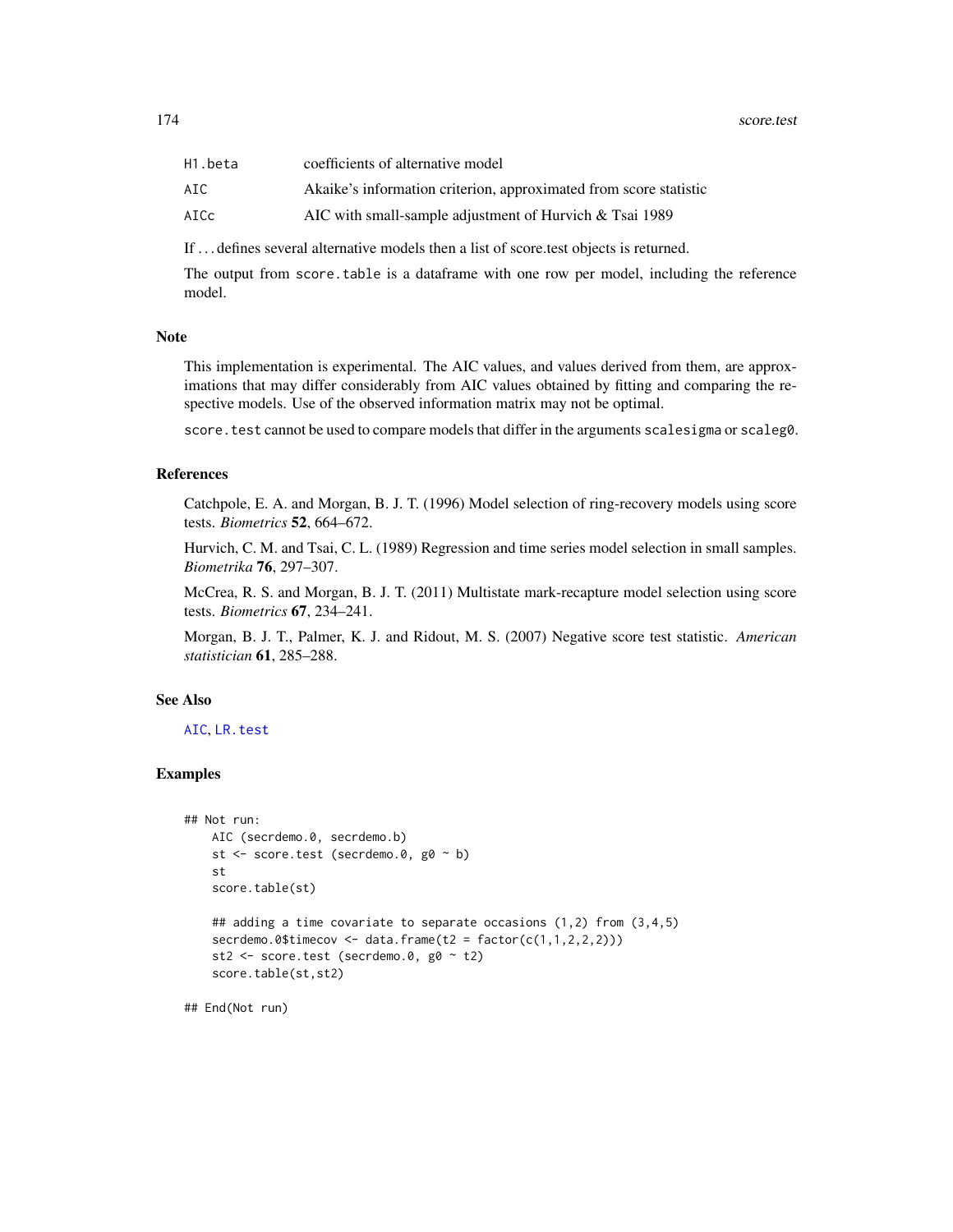<span id="page-174-0"></span>

Internal functions used by [secr.fit](#page-176-0).

# Usage

```
secr.design.MS (capthist, models, timecov = NULL, sessioncov = NULL,
   groups = NULL, hcov = NULL, dframe = NULL, naive = FALSE, bygroup = FALSE,
   keep.dframe = FALSE, full.dframe = FALSE, ignoreusage = FALSE, ...)
```
make.lookup (tempmat)

# Arguments

| capthist    | capthist object                                                                                                                                                                                           |
|-------------|-----------------------------------------------------------------------------------------------------------------------------------------------------------------------------------------------------------|
| models      | list of formulae for parameters of detection                                                                                                                                                              |
| timecov     | optional dataframe of values of time (occasion-specific) covariate(s).                                                                                                                                    |
| sessioncov  | optional dataframe of values of session-specific covariate(s).                                                                                                                                            |
| groups      | optional vector of one or more variables with which to form groups. Each el-<br>ement should be the name of a factor variable in the covariates attribute of<br>capthist.                                 |
| hcov        | character name of an individual (capthist) covariate for known class membership<br>in h <sub>2</sub> models                                                                                               |
| dframe      | optional data frame of design data for detection parameters                                                                                                                                               |
| naive       | logical if TRUE then modelled detection probability is for a naive animal (not<br>caught previously); if FALSE then detection probability is contingent on indi-<br>vidual's history of detection         |
| bygroup     | logical if TRUE then the individual dimension of the parameter matrix is auto-<br>matically collapsed to one row per group; if FALSE then the full dimensionality<br>is retained (one row per individual) |
| keep.dframe | logical; if TRUE the dataframe of design data is included in the output                                                                                                                                   |
| full.dframe | logical; if FALSE then padding rows are purged from output dframe (ignored if<br>$keep.dframe = FALSE)$                                                                                                   |
| ignoreusage | logical; if TRUE any usage attribute of traps(capthist) is ignored                                                                                                                                        |
|             | other arguments passed to the R function model. matrix                                                                                                                                                    |
| tempmat     | matrix for which row lookup required                                                                                                                                                                      |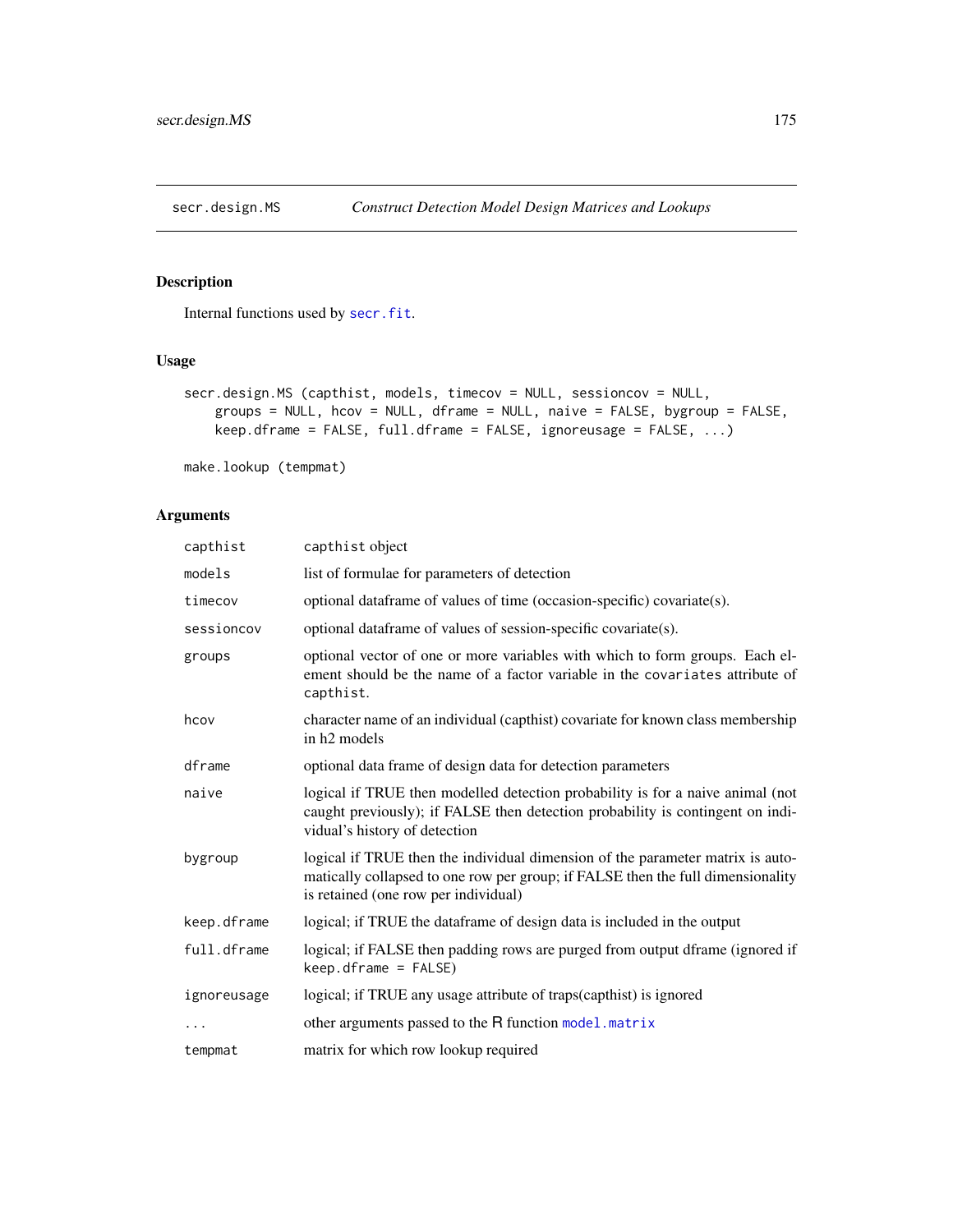# Details

This is an internal secr function that you are unlikely ever to use. ... may be used to pass contrasts. arg to model.matrix.

Each real parameter is notionally different for each unique combination of session, individual, occasion, detector and latent class, i.e., for  $R$  sessions,  $n$  individuals,  $S$  occasions and  $K$  detectors there are *potentially*  $R \times n \times S \times K$  different values. Actual models always predict a *much* reduced set of distinct values, and the number of rows in the design matrix is reduced correspondingly; a parameter index array allows these to retrieved for any combination of session, individual, occasion and detector.

The keep.dframe option is provided for the rare occasions that a user may want to check the data frame that is an intermediate step in computing each design matrix with [model.matrix](#page-0-0) (i.e. the data argument of model.matrix).

# Value

For secr.design.MS, a list with the components

|                                          | designMatrices list of reduced design matrices, one for each real detection parameter                                                                                                                                                                                                                                    |  |
|------------------------------------------|--------------------------------------------------------------------------------------------------------------------------------------------------------------------------------------------------------------------------------------------------------------------------------------------------------------------------|--|
|                                          | parameterTable index to row of the reduced design matrix for each real detection parameter;<br>$dim(parameterTable) = c(uniquepar, np)$ , where uniquepar is the number of<br>unique combinations of paramater values (unique par $\langle RnSKM\rangle$ ) and np is<br>the number of parameters in the detection model. |  |
| PIA                                      | Parameter Index Array - index to row of parameterTable for a given session,<br>animal, occasion and detector; $dim(PIA) = c(R,n,S,K,M)$                                                                                                                                                                                  |  |
| R                                        | number of sessions                                                                                                                                                                                                                                                                                                       |  |
| to $1$ ).                                | If models is empty then all components are NULL except for PIA which is an array of 1's (M set                                                                                                                                                                                                                           |  |
|                                          | Optionally (keep. dframe = $TRUE$ ) -                                                                                                                                                                                                                                                                                    |  |
| dframe                                   | data frame of design data, one column per covariate, one row for each $c(R, n, S, K, M)$ .<br>For multi-session models n, S, and K refer to the maximum across sessions                                                                                                                                                  |  |
| validdim                                 | list giving the valid dimensions $(n, S, K, M)$ before padding                                                                                                                                                                                                                                                           |  |
| For make. lookup, a list with components |                                                                                                                                                                                                                                                                                                                          |  |
| lookup                                   | matrix of unique rows                                                                                                                                                                                                                                                                                                    |  |
| index                                    | indices in lookup of the original rows                                                                                                                                                                                                                                                                                   |  |

# See Also

[D.designdata](#page-36-0), [model.matrix](#page-0-0)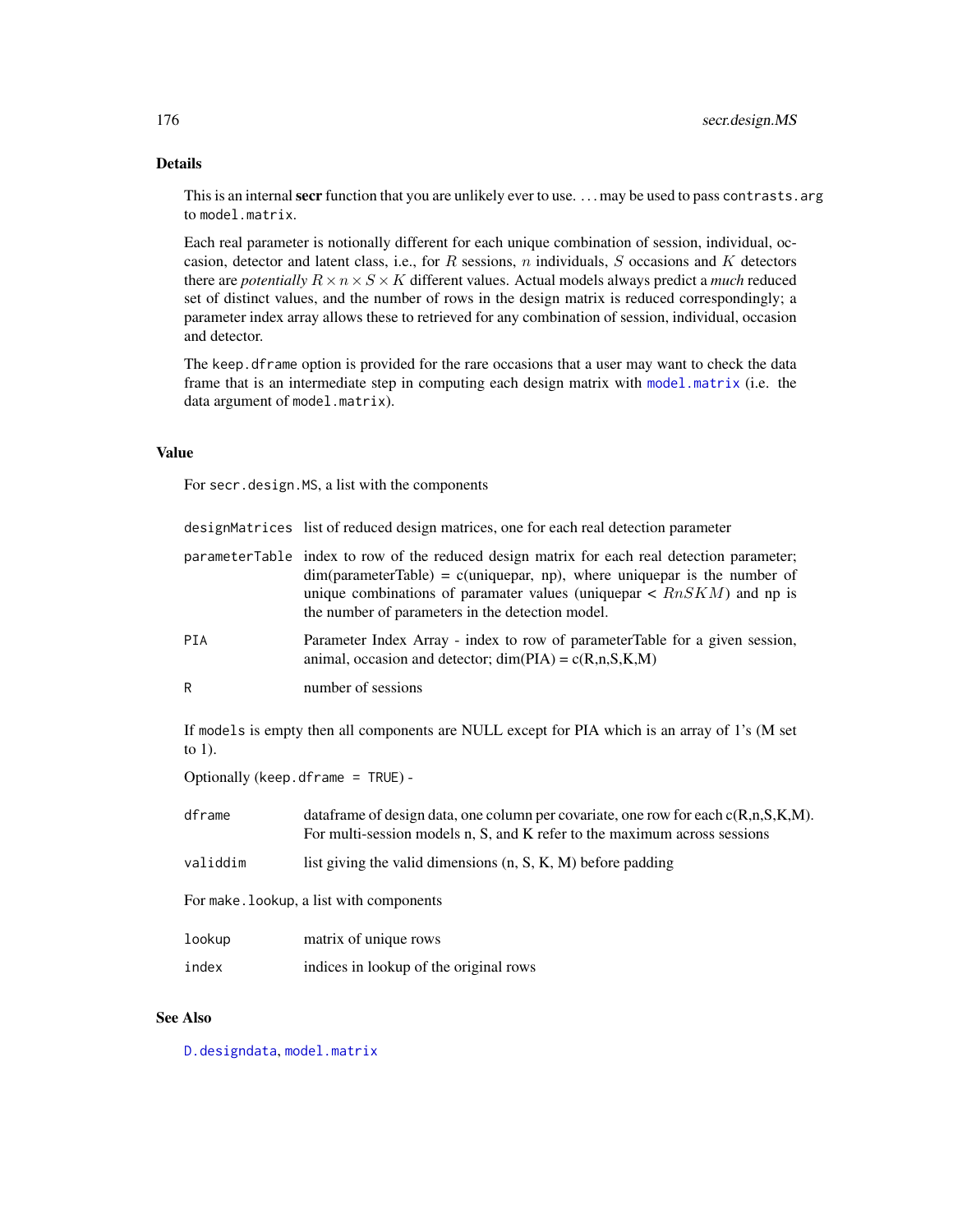#### secr.fit the secretive contract of the secretive contract of the secretive contract of the secretive contract of the secretive contract of the secretive contract of the secretive contract of the secretive contract of the s

# Examples

```
secr.design.MS (captdata, models = list(g0 = ^{b}))$designMatrices
secr.design.MS (captdata, models = list(g0 = b))$parameterTable
## peek at design data constructed for learned response model
head(captdata)
temp \leq secr.design.MS (captdata, models = list(g0 = \negb),
   keep.dframe = TRUE)
a1 <- temp$dframe$animal == 1 & temp$dframe$detector %in% 8:10
temp$dframe[a1,]
## ... and trap specific learned response model
temp \le secr.design.MS (captdata, models = list(g0 = \negbk),
   keep.dframe = TRUE)
a1 <- temp$dframe$animal == 1 & temp$dframe$detector %in% 8:10
temp$dframe[a1,]
```
## secr.fit *Spatially Explicit Capture–Recapture*

## Description

Estimate animal population density with data from an array of passive detectors (traps) by fitting a spatial detection model by maximizing the likelihood. Data must have been assembled as an object of class capthist. Integration is by summation over the grid of points in mask.

## Usage

```
secr.fit (capthist, model = list(D~1, g0~1, sigma~1), mask = NULL, buffer = NULL,
   CL = FALSE, detectfn = NULL, binomN = NULL, start = NULL, link = list(),
    fixed = list(), timecov = NULL, sessioncov = NULL, hcov = NULL,
   groups = NULL, dframe = NULL, details = list(), method =
    "Newton-Raphson", verify = TRUE, biasLimit = 0.01, trace = NULL,
   ncores = 1, ...
```
# Arguments

| capthist | capthist object including capture data and detector (trap) layout                                                                     |
|----------|---------------------------------------------------------------------------------------------------------------------------------------|
| mask     | mask object                                                                                                                           |
| buffer   | scalar mask buffer radius if mask not specified (default 100 m)                                                                       |
| СL       | logical, if true then the model is fitted by maximizing the conditional likelihood                                                    |
| detectfn | integer code or character string for shape of detection function $0 = \text{halfnormal}$ ,<br>$1 =$ hazard rate etc. $-$ see detectfn |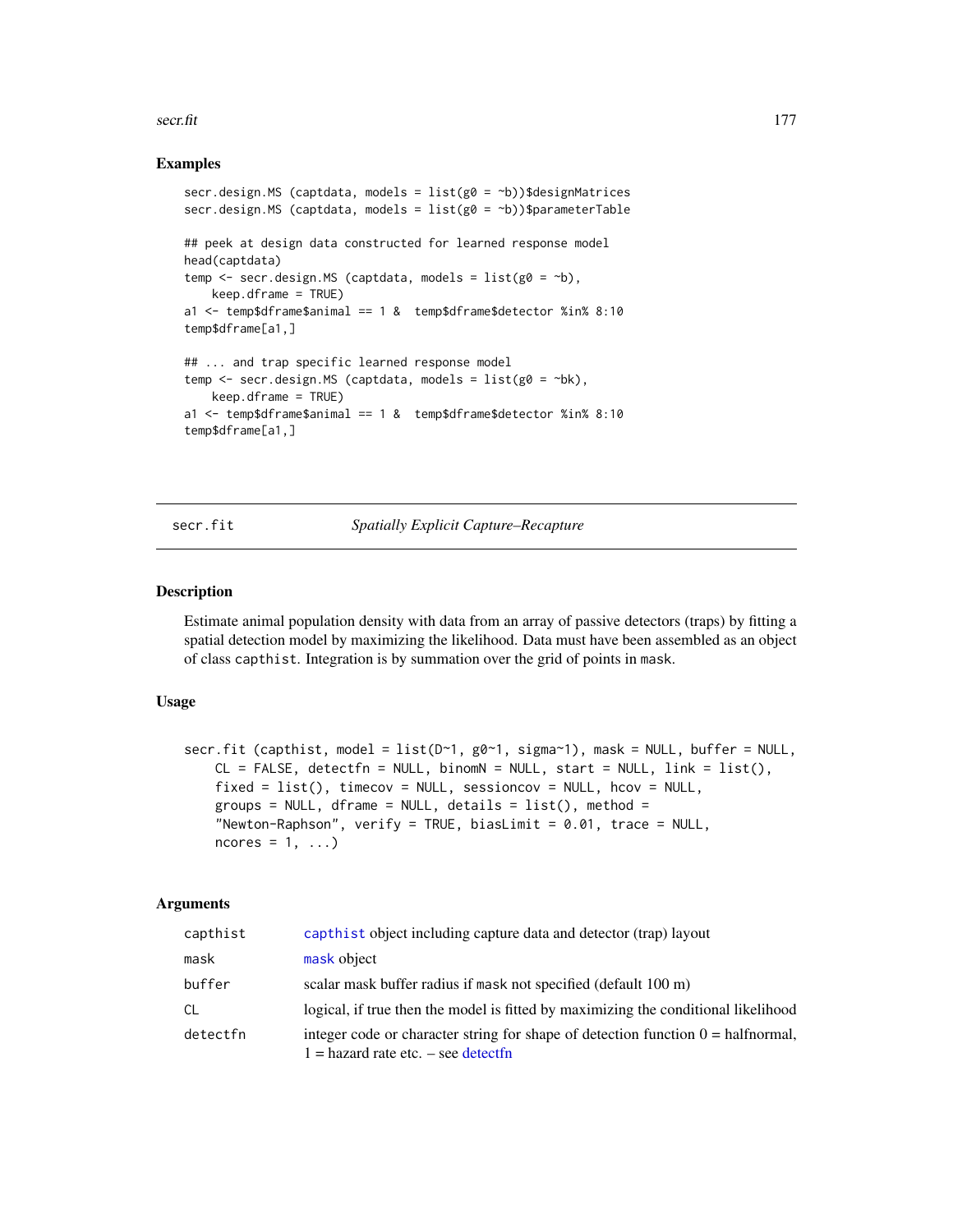| binomN     | integer code for distribution of counts (see Details)                                                                                                                                                         |
|------------|---------------------------------------------------------------------------------------------------------------------------------------------------------------------------------------------------------------|
| start      | vector of initial values for beta parameters, or secr object from which they may<br>be derived                                                                                                                |
| link       | list with optional components corresponding to 'real' parameters (e.g., 'D', 'g0',<br>'sigma'), each a character string in {"log", "logit", "identity", "sin"} for the link<br>function of one real parameter |
| fixed      | list with optional components corresponding to real parameters giving the scalar<br>value to which the parameter is to be fixed                                                                               |
| model      | list with optional components each symbolically defining a linear predictor for<br>one real parameter using formula notation                                                                                  |
| timecov    | optional dataframe of values of time (occasion-specific) covariate(s).                                                                                                                                        |
| sessioncov | optional dataframe of values of session-specific covariate(s).                                                                                                                                                |
| hcov       | character name of individual covariate for known membership of mixture classes.                                                                                                                               |
| groups     | optional vector of one or more variables with which to form groups. Each el-<br>ement should be the name of a factor variable in the covariates attribute of<br>capthist.                                     |
| dframe     | optional data frame of design data for detection parameters                                                                                                                                                   |
| details    | list of additional settings, mostly model-specific (see Details)                                                                                                                                              |
| method     | character string giving method for maximizing log likelihood                                                                                                                                                  |
| verify     | logical, if TRUE the input data are checked with verify                                                                                                                                                       |
| biasLimit  | numeric threshold for predicted relative bias due to buffer being too small                                                                                                                                   |
| trace      | logical, if TRUE then output each evaluation of the likelihood, and other mes-<br>sages                                                                                                                       |
| ncores     | integer number of cores to be used for parallel processing                                                                                                                                                    |
| .          | other arguments passed to the maximization function                                                                                                                                                           |

# Details

secr.fit fits a SECR model by maximizing the likelihood. The likelihood depends on the detector type ("multi", "proximity", "count", "polygon" etc.) of the traps attribute of capthist (Borchers and Efford 2008, Efford, Borchers and Byrom 2009, Efford, Dawson and Borchers 2009, Efford 2011). The 'multi' form of the likelihood is also used, with a warning, when detector type  $=$ "single" (see Efford et al. 2009 for justification).

The default model is null (model = list( $D \sim 1$ , g $\theta \sim 1$ , sigma $\sim 1$ ) for detectfn = 'HN' and CL = FALSE), meaning constant density and detection probability). The set of variables available for use in linear predictors includes some that are constructed automatically  $(t, T, b, B, bk, Bk, k, K)$ , group (g), and others that appear in the covariates of the input data. See also [usage](#page-249-0) for varying effort, [timevaryingcov](#page-235-0) to construct other time-varying detector covariates, and [secr models](#page-182-0) and <../doc/secr-overview.pdf> for more on defining models.

buffer and mask are alternative ways to define the region of integration (see [mask\)](#page-100-0). If mask is not specified then a mask of type "trapbuffer" will be constructed automatically using the specified buffer width in metres.

hcov is used to define a hybrid mixture model, used especially to model sex differences (see [hcov](#page-68-0)).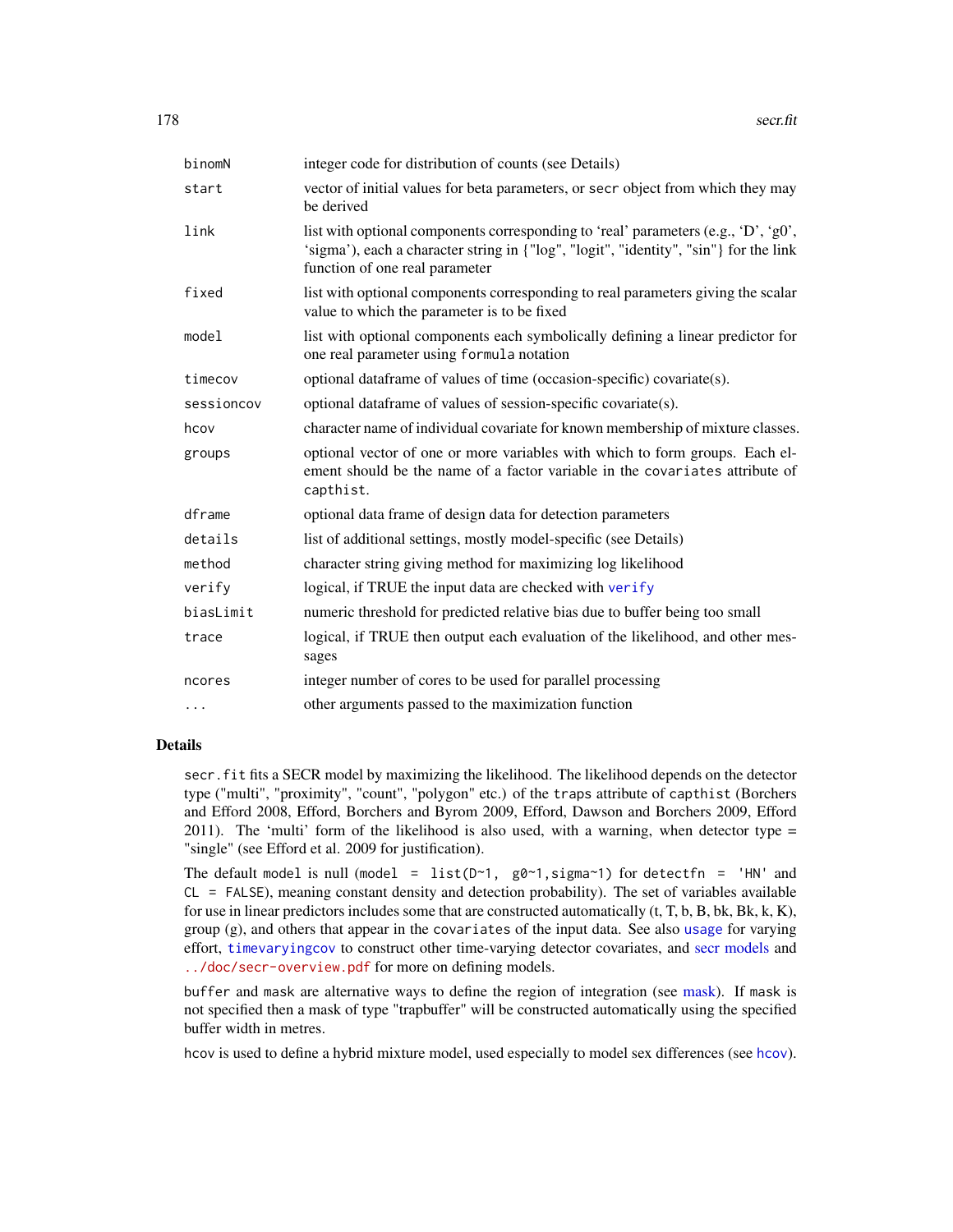#### secr.fit 279

The length of timecov should equal the number of sampling occasions (ncol(capthist)). Arguments timecov, sessioncov and groups are used only when needed for terms in one of the model specifications. Default link is list(D="log",g0="logit", sigma="log").

If start is missing then [autoini](#page-13-0) is used for D, g0 and sigma, and other beta parameters are set initially to arbitrary values, mostly zero. start may be a previously fitted nested model. In this case, a vector of starting beta values is constructed from the nested model and additional betas are set to zero. Mapping of parameters follows the default in score . test, but user intervention is not allowed.

binomN (previously a component of details) determines the distribution that is fitted for the number of detections of an individual at a particular detector, on a particular occasion, when the detectors are of type 'count', 'polygon' or 'transect':

- binomN > 1 binomial with size binomN
- $\bullet$  binom $N = 1$  binomial with size determined by [usage](#page-249-0)
- $\bullet$  binom $N = 0$  Poisson
- binom $N < 0$  negative binomial with size abs(binom $N$ ) see [NegBinomial](#page-0-0)

The default with these detectors is to fit a Poisson distribution. The 'size' parameter of the negative binomial is not estimated: it must be supplied. binomN should be an integer unless negative.

details is used for various specialized settings listed below. These are described separately - see [details](#page-42-0).

| centred        | centre x-y coordinates                                        |
|----------------|---------------------------------------------------------------|
| distribution   | binomial vs Poisson N                                         |
| fixedbeta      | specify fixed beta parameter(s)                               |
| hessian        | variance method                                               |
| ignoreusage    | override usage in traps object of capthist                    |
| intwidth2      | controls optimise when only one parameter                     |
| LLonly         | compute one likelihood for values in start                    |
| param          | optional parameterisation for multi-catch detectors           |
| scaleg0        | structural relationshp between g0 and sigma                   |
| scalesigma     | structural relationship between sigma and density             |
| telemetrytype  | treat telemetry data as independent, dependent or concurrent  |
| telemetrysigma | use coordinate information from telemetry                     |
| telemetrybvn   | use bivariate normal prior for centres of telemetered animals |
| normalize      | rescale detection to individual range use                     |
| usecov         | spatial covariate of use for normalization                    |
| userdist       | user-provided distance function or matrix                     |
|                |                                                               |

If method = "Newton-Raphson" then  $n \ln n$  is used to maximize the log likelihood (minimize the negative log likelihood); otherwise [optim](#page-0-0) is used with the chosen method ("BFGS", "Nelder-Mead", etc.). If maximization fails a warning is given appropriate to the method.

From secr 2.5.1, method = "none" may be used to skip likelihood maximization and compute only the hessian for the current dataset at the values in start, and the corresponding variance-covariance matrix of beta parameters. The computation uses fdHess from nlme.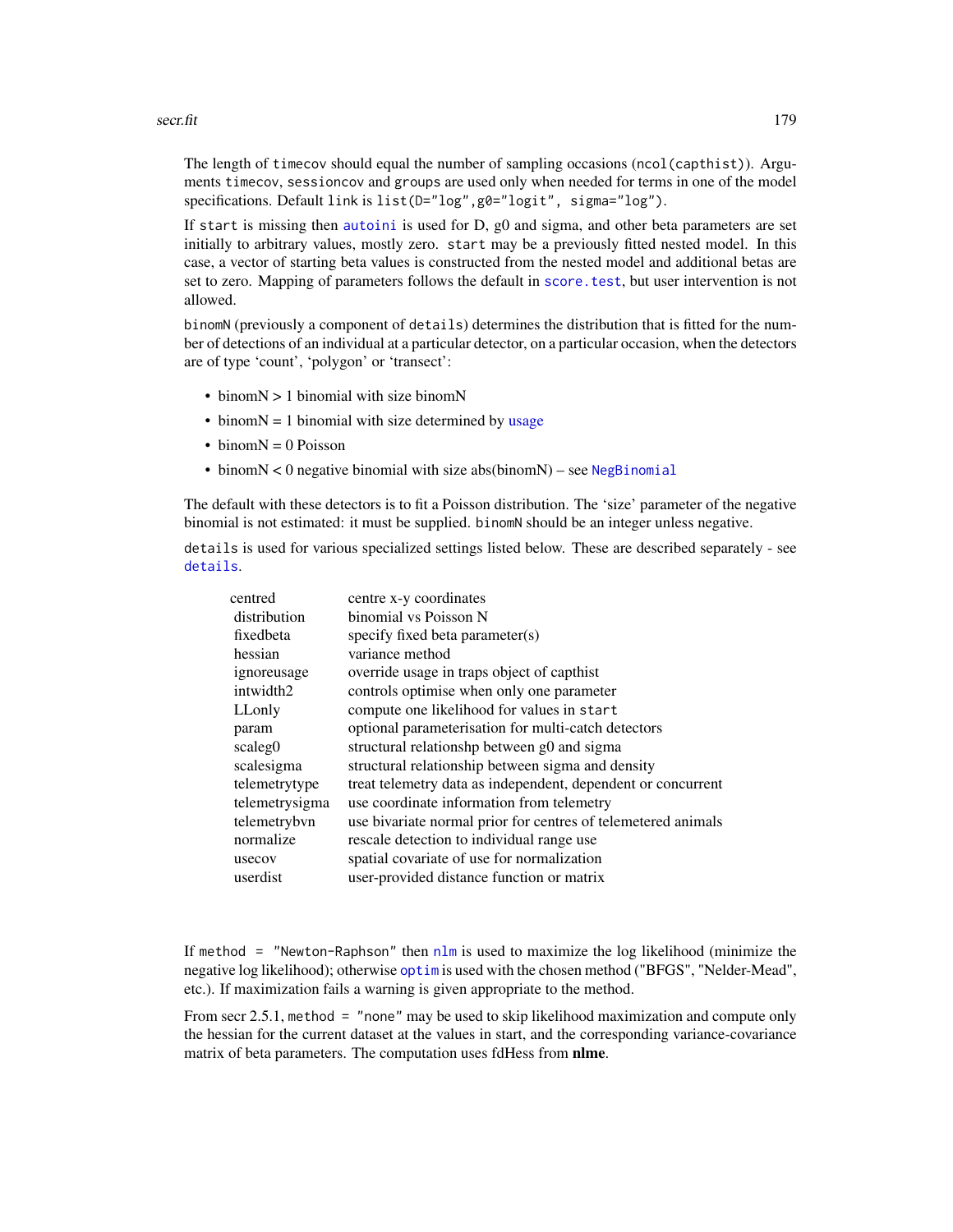If [verify](#page-253-0)  $=$  TRUE then verify is called to check capthist and mask; analysis is aborted if "errors" are found. Some conditions that trigger an "error" are benign (e.g., no detections in some sessions of a multi-session study of a sparse population); use verify = FALSE to avoid the check. See also Note.

If buffer is used rather than mask, and biasLimit is valid, then the estimated density is checked for bias due to the choice of buffer. A warning is generated when buffer appears to be too small (predicted RB(D-hat) > biasLimit, default 1% relative bias). The prediction uses [bias.D](#page-229-0). No check is performed when mask is specified, when biasLimit is 0, negative or NA, or when the detector type is "polygon", "transect", "polygonX" or "transectX".

If ncores > 1 the parallel package will be used to create processes on multiple cores (see [Parallel](#page-116-0) for more). Specifying extra cores may improve the speed of multi-session analyses (it may also slow them down, as data must be copied back and forth). There is presently no benefit for single-session analyses.

Function par. secr. fit is an alternative and more effective way to take advantage of multiple cores when fitting several models.

# Value

The function secr. fit returns an object of class secr. This has components

| call       | function call (as character string prior to secr 1.5)                                                                                                 |
|------------|-------------------------------------------------------------------------------------------------------------------------------------------------------|
| capthist   | saved input                                                                                                                                           |
| mask       | saved input                                                                                                                                           |
| detectfn   | saved input                                                                                                                                           |
| <b>CL</b>  | saved input                                                                                                                                           |
| timecov    | saved input                                                                                                                                           |
| sessioncov | saved input                                                                                                                                           |
| hcov       | saved input (from 2.6.0)                                                                                                                              |
| groups     | saved input                                                                                                                                           |
| dframe     | saved input                                                                                                                                           |
| design     | reduced design matrices, parameter table and parameter index array for actual<br>animals (see secr.design.MS)                                         |
| design0    | reduced design matrices, parameter table and parameter index array for 'naive'<br>animal (see secr.design.MS)                                         |
| start      | vector of starting values for beta parameters                                                                                                         |
| link       | list with one component for each real parameter (typically 'D', 'g0', 'sigma'), giving<br>the name of the link function used for each real parameter. |
| fixed      | saved input                                                                                                                                           |
| parindx    | list with one component for each real parameter giving the indices of the 'beta'<br>parameters associated with each real parameter                    |
| model      | saved input                                                                                                                                           |
| details    | saved input                                                                                                                                           |
|            |                                                                                                                                                       |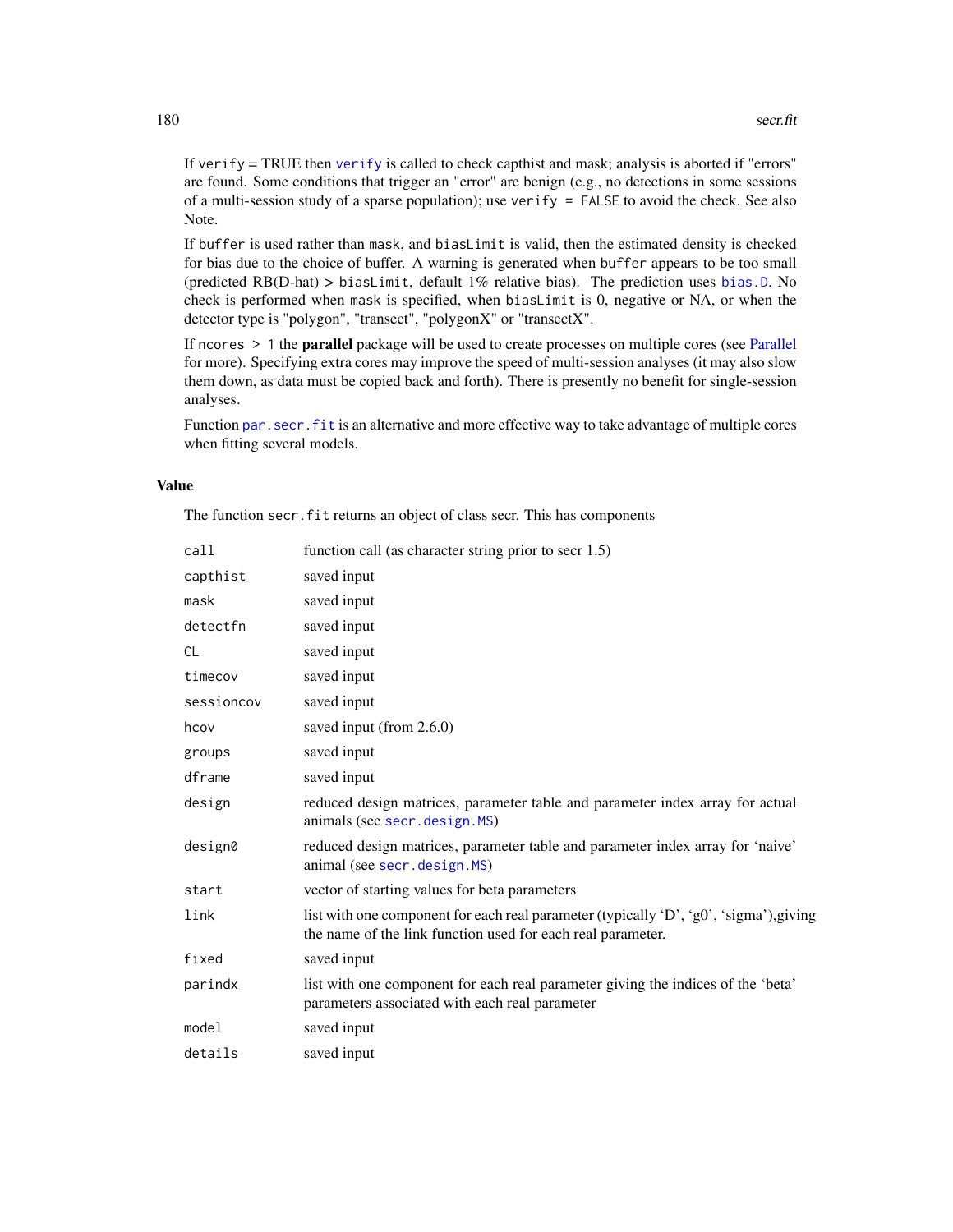#### secr.fit 181

| vars      | vector of unique variable names in model                                                                                                              |
|-----------|-------------------------------------------------------------------------------------------------------------------------------------------------------|
| betanames | names of beta parameters                                                                                                                              |
| realnames | names of fitted (real) parameters                                                                                                                     |
| fit       | list describing the fit (output from nlm or optim)                                                                                                    |
| beta.vcv  | variance-covariance matrix of beta parameters                                                                                                         |
| N         | if $CL = FALSE$ , array of predicted number in each group at in each session,<br>summed across mask, $dim(N) = c(ngroup, nsessions)$ , otherwise NULL |
| version   | secr version number                                                                                                                                   |
| starttime | character string of date and time at start of fit                                                                                                     |
| proctime  | processor time for model fit, in seconds                                                                                                              |

#### Note

One system of units is used throughout secr. Distances are in metres and areas are in hectares (ha). The unit of density is animals per hectare. 1 ha =  $10000$  m<sup> $\Delta$ </sup> = 0.01 km<sup> $\Delta$ </sup>. To convert density to animals / km^2, multiply by 100.

When you display an 'secr' object by typing its name at the command prompt, you implicitly call its 'print' method [print.secr](#page-144-0), which in turn calls [predict.secr](#page-139-0) to tabulate estimates of the 'real' parameters. Confidence limits (lcl, ucl) are for a 100(1-alpha)% interval, where alpha defaults to 0.05 (95% interval); alpha may be varied in print.secr or predict.secr.

AIC, logLik and vcov methods are also provided. Take care with using AIC: not all models are comparable (see Notes section of [AIC.secr](#page-10-0)) and large differences in AIC may relate to trivial differences in estimated density.

derived is used to compute the derived parameters 'esa' (effective sampling area) and 'D' (density) for models fitted by maximizing the conditional likelihood (CL = TRUE).

Components 'version' and 'starttime' were introduced in version 1.2.7, and recording of the completion time in 'fitted' was discontinued.

The Newton-Raphson algorithm is fast, but it sometimes fails to compute the information matrix correctly, causing some or all standard errors to be set to NA. This usually indicates a major problem in fitting the model, and parameter estimates should not be trusted. See [Troubleshooting.](#page-247-0)

The component D in output was replaced with N from version 2.3. Use region. N to obtain SE or confidence intervals for N-hat, or to infer N for a different region.

Prior to version 2.3.2 the buffer bias check could be switched off by setting verify = FALSE. This is now done by setting biasLimit =  $\theta$ .

## References

Borchers, D. L. and Efford, M. G. (2008) Spatially explicit maximum likelihood methods for capture–recapture studies. *Biometrics* 64, 377–385.

Efford, M. G. (2004) Density estimation in live-trapping studies. *Oikos* 106, 598–610.

Efford, M. G. (2011) Estimation of population density by spatially explicit capture–recapture with area or transect searches. Unpublished manuscript.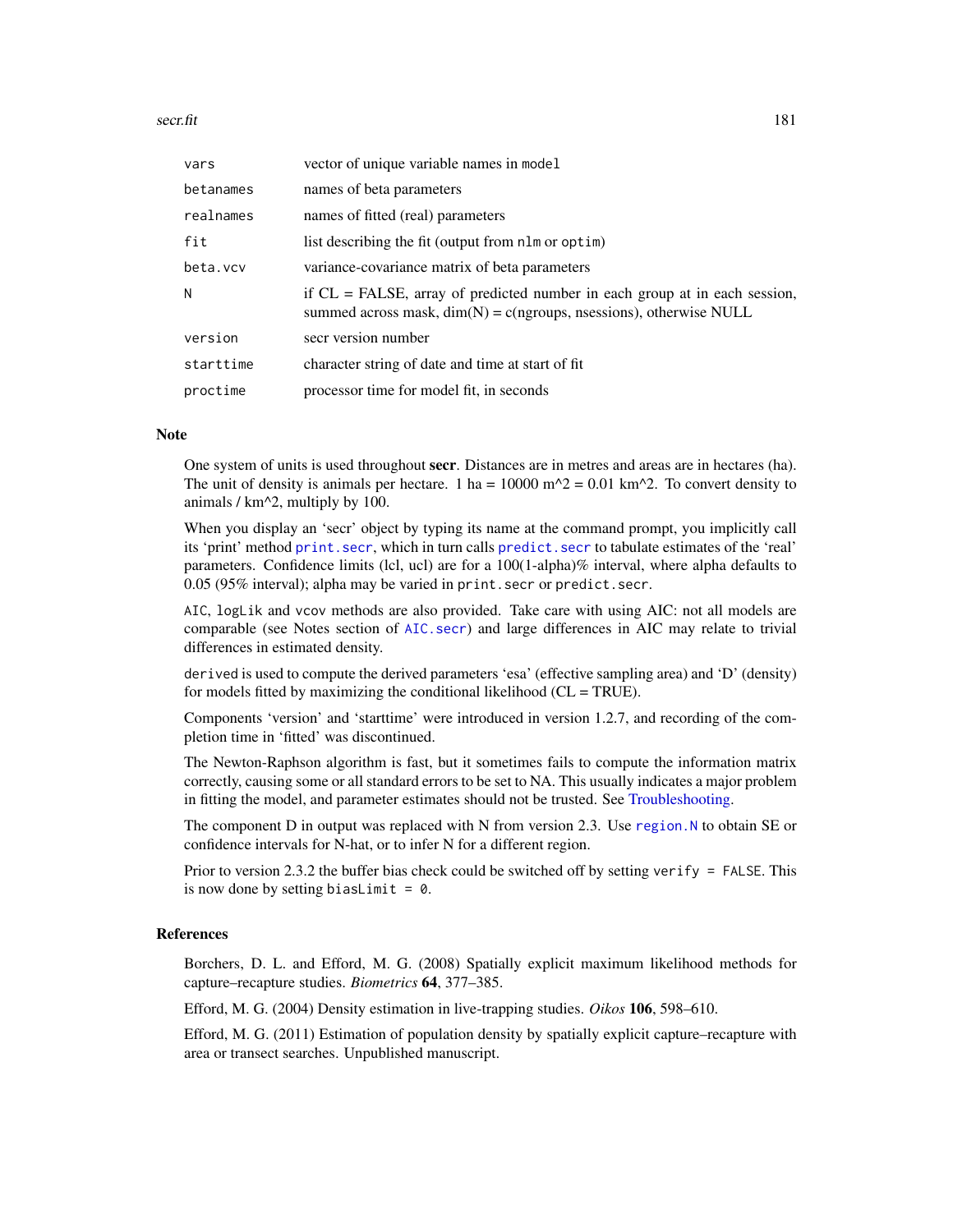Efford, M. G., Borchers D. L. and Byrom, A. E. (2009) Density estimation by spatially explicit capture–recapture: likelihood-based methods. In: D. L. Thompson, E. G. Cooch and M. J. Conroy (eds) *Modeling Demographic Processes in Marked Populations*. Springer. Pp. 255–269.

Efford, M. G., Dawson, D. K. and Borchers, D. L. (2009) Population density estimated from locations of individuals on a passive detector array. *Ecology* 90, 2676–2682.

#### See Also

[Detection functions,](#page-44-0) [AIC.secr](#page-10-0), [capthist](#page-17-0), [details](#page-42-0), [derived](#page-39-0), [hcov](#page-68-0), [mask](#page-100-0), [par.secr.fit](#page-115-0), [predict.secr](#page-139-0), [print.secr](#page-144-0), [region.N](#page-164-0), [Speed tips](#page-216-0) [Troubleshooting](#page-247-0) [usage](#page-249-0), [vcov.secr](#page-252-0), [verify](#page-253-0),

#### Examples

```
## Not run:
## construct test data (array of 48 `multi-catch' traps)
detectors \leq make.grid (nx = 6, ny = 8, detector = "multi")
detections <- sim.capthist (detectors, popn = list(D = 10,
   buffer = 100), detectpar = list(g0 = 0.2, sigma = 25))
## fit & print null (constant parameter) model
secr0 <- secr.fit (detections)
secr0 ## uses print method for secr
## compare fit of null model with learned-response model for g0
secrb <- secr.fit (detections, model = g0~b)
AIC (secr0, secrb)
## typical result
## model detectfn npar logLik AIC AICc dAICc AICwt
## secr0 D~1 g0~1 sigma~1 halfnormal 3 -347.1210 700.242 700.928 0.000 0.7733
## secrb D~1 g0~b sigma~1 halfnormal 4 -347.1026 702.205 703.382 2.454 0.2267
## End(Not run)
```
secr.make.newdata *Create Default Design Data*

# Description

Internal function used to generate a dataframe containing design data for the base levels of all predictors in an secr object.

#### Usage

```
secr.make.newdata(object)
```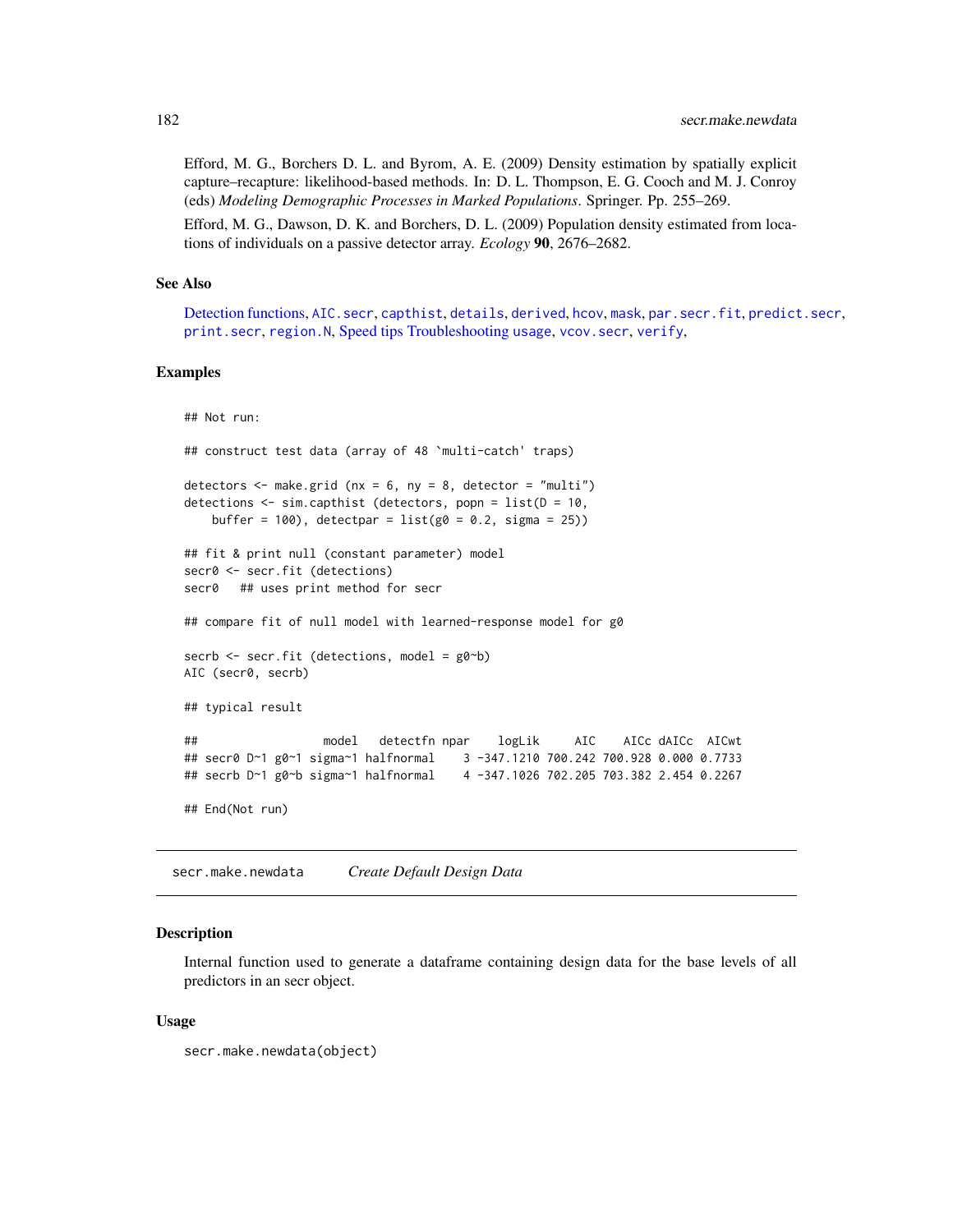#### secr.model and the secretary contract to the secretary contract of the secretary contract of the secretary contract of the secretary contract of the secretary contract of the secretary contract of the secretary contract of

#### Arguments

object fitted secr model object

#### Details

secr.make.newdata is used by predict in lieu of user-specified 'newdata'. There is seldom any need to call secr.make.newdata directly.

## Value

A dataframe with one row for each session and group, and columns for the predictors used by object\$model.

#### See Also

[predict.secr](#page-139-0), [secr.fit](#page-176-0)

## Examples

## from previously fitted model secr.make.newdata(secrdemo.b)

secr.model *Spatially Explicit Capture–Recapture Models*

#### **Description**

A family of capture–recapture models (e.g. SECR) may include submodels that constrain variation in core parameters and include the effects of covariates. The language of generalised linear models is convenient for describing submodels (e.g., Huggins 1989, Lebreton et al. 1992). Each parameter is treated as a linear combination of effects on its transformed ('link') scale. This is useful for combining effects because, given a suitable link function, any combination maps to a feasible value of the parameter. The logit scale has this property for probabilities in (0,1), and the natural log scale works for positive parameters i.e. (0, +Inf).

Submodels for spatially explicit capture–recapture in secr are defined symbolically using the R formula notation. A separate linear predictor is used for each core parameter. Core parameters are 'real' parameters in the terminology of MARK, and secr uses that term to reduce confusion. Four real parameters are commonly modelled in secr: D (density), g0, sigma and z. Only the last three real parameters, the ones jointly defining detection probability as a function of location, can be estimated directly when the model is fitted by maximizing the conditional likelihood. D is then a derived parameter. 'z' is a shape parameter used only when the detection function requires three parameters. Other real parameters are used for acoustic models (beta0, beta1;  $\ldots$ /doc/secr-sound.pdf) and for the mixture proportion (pmix) in finite mixture models (<../doc/secr-finitemixtures.pdf>).

Each real parameter has a linear predictor of the form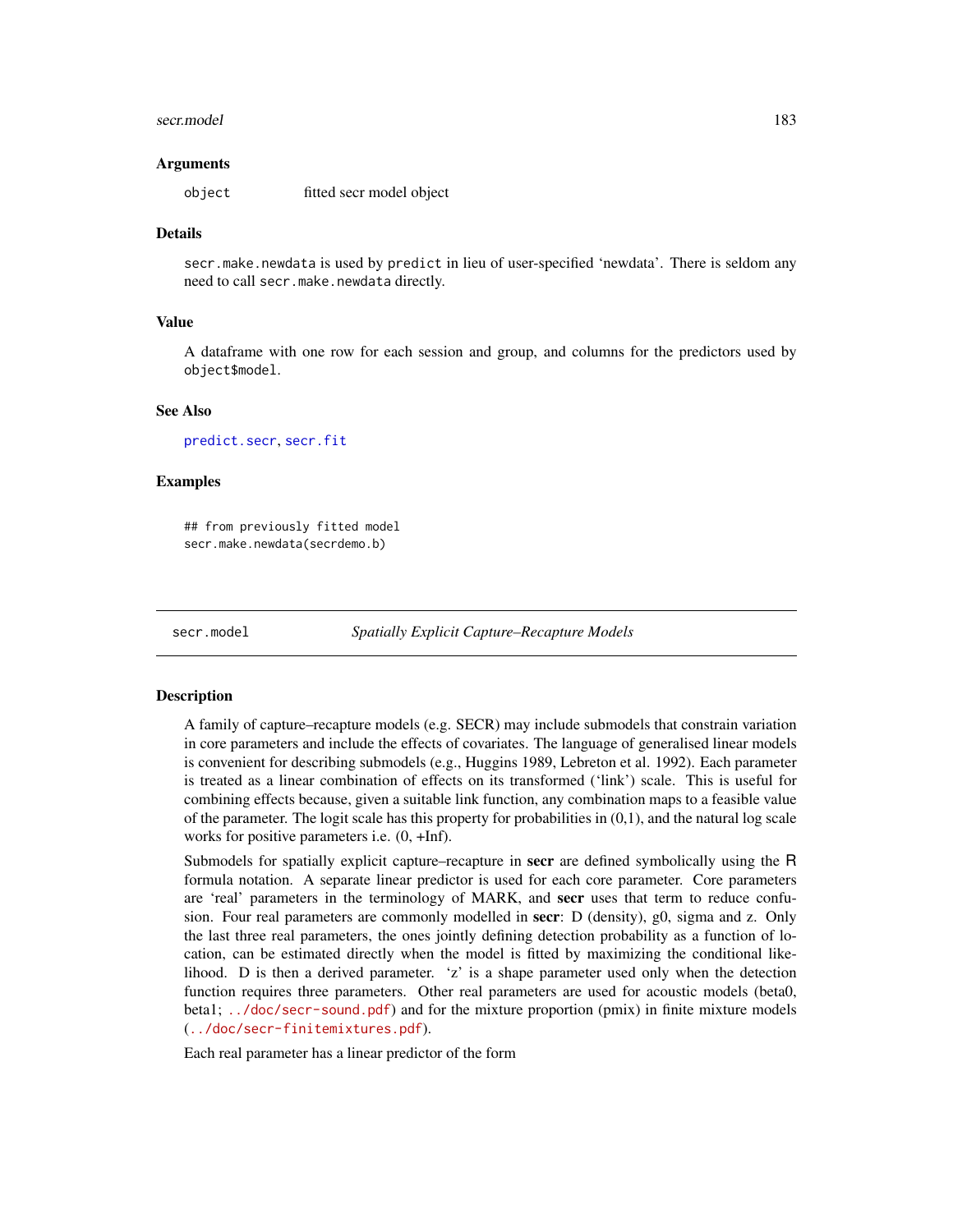# $y = X * beta$ ,

where y is vector of parameter values on the link scale, X is a design matrix of predictor values, beta is a vector of coefficients, and '\*' stands for matrix multiplication. The elements of beta are estimated when we fit the model; in MARK these are called 'beta parameters' to distinguish them from the 'real' parameter values in y. X has one column for each element of beta. To repeat: there is an X and a beta for each real parameter; elsewhere in the documentation we use 'beta' to refer to the vector got by concatenating *all* the parameter-specific beta's. We now describe design matrices in more detail.

[Some variations on the basic SECR model do not fit easily into this framework. An example is the choice of detection function (halfnormal vs hazard-rate). These are treated as higher-level choices.]

## Design matrices

The design matrix contains a column of '1's (for the constant or intercept term) and additional columns as needed to describe the effects in the submodel. Depending on the model, these may be continuous predictors (e.g. air temperature to predict occasion-to-occasion variation in g0), indicator variables (e.g. 1 if animal i was caught before occasion s, 0 otherwise), or coded factor levels.

Within secr.fit, a design matrix is constructed automatically from the input data (capthist) and the model formula (e.g. model \$g0) in a 2-stage process. First, a data frame is built containing 'design data' with one column for each variable in the formula. Second, the R function model.matrix() is used to construct the design matrix. This process is hidden from the user. The design matrix will have at least one more column than the design data, and more if the formula includes interactions or factors with more than two levels. For a good description of the general approach see the documentation for RMark (Laake and Rexstad 2008). The key point is that the necessary design data can be either extracted from the inputs (capthist and mask) or generated automatically (e.g. indicator of previous capture, mentioned in the previous paragraph).

Real parameters fall into two groups: density (D) and detection (g0, sigma and z). Density and detection parameters are subject to different types of effect, so they use different design matrices and are described separately here [secr detection models](#page-0-0) and here [secr density models](#page-0-0).

### Note

The structure of **secr** precludes certain types of model. Unlike density, detection parameters (g0, sigma etc.) cannot be modelled as varying in space *per se*, whether continuously or discretely (e.g. as a function of habitat class). However, such variation may be modelled between detectors or between sessions. As an example, consider a measure of vegetation cover in a 50-m circle centred on each detector. This may be used as a detector covariate in models for g0 or sigma. A 'detectorcentred' view of habitat effects is almost as sensible as an 'animal-centred' view; the one reservation is that the spatial scale (radius of the circle) is arbitrary rather than being driven by sigma as you might like. Perhaps this could be fixed in future versions by computing the trap covariate 'on the fly' from covariates in the habitat mask, given the current magnitude of sigma.

## **References**

Laake, J. and Rexstad E. (2008) Appendix C. RMark - an alternative approach to building linear models in MARK. In: Cooch, E. and White, G. (eds) *Program MARK: A Gentle Introduction.* 6th edition. Available online at <http://www.phidot.org>.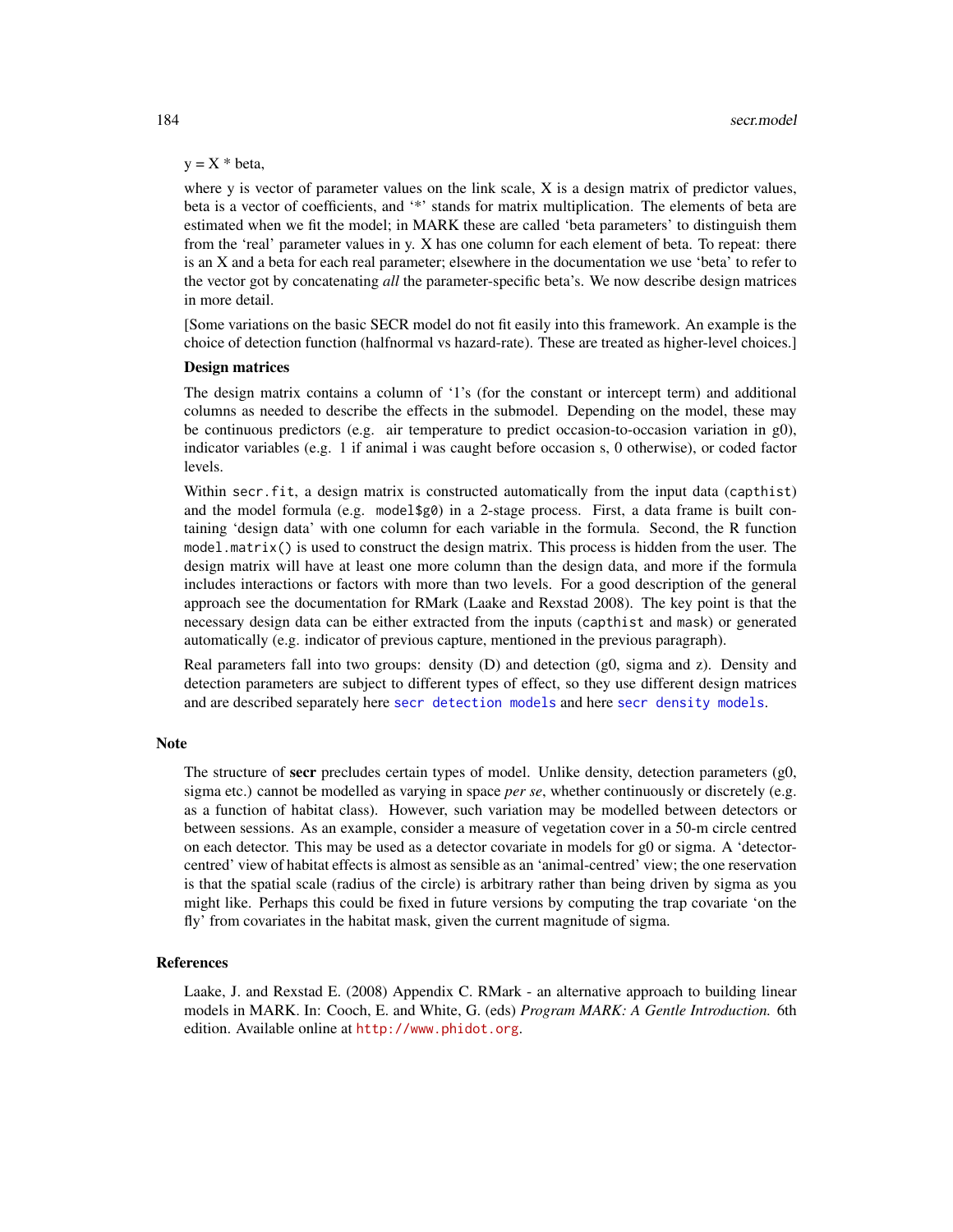## secr.model.density *Density Models*

## Description

SECR can fit an inhomogeneous Poisson model to describe the distribution of animals. This may be viewed as a surface of expected density across the study area.

The log likelihood is evaluated in secr.fit by summing values at points on a 'habitat mask'. Each point in a habitat mask represents a grid cell of potentially occupied habitat (their combined area may be almost any shape and may include disjunct patches).

The density model may take one of two forms: a user-provided R function or a linear model on the link scale (see the link argument of [secr.fit](#page-176-0); the default link for density is 'log'). User-provided functions are described in the accompanying vignette <../doc/secr-densitysurfaces.pdf>. Here we focus on linear models.

The full design matrix for density (D) has one row for each point in the mask. The design matrix has one column for the intercept (constant) term and one for each predictor. Predictors may be based on Cartesian coordinates (e.g. 'x' for an east-west trend), a continuous habitat variable (e.g. vegetation cover) or a categorical (factor) habitat variable. Predictors must be known for all points in the mask (non-habitat excluded). The variables 'x', 'y', 'x2', 'y2', 'xy', 'session', 'Session' and 'g' are provided automatically. Other covariates should be named columns in the 'covariates' attribute of the habitat mask.

| Variable | Description                                      | Data source                          |
|----------|--------------------------------------------------|--------------------------------------|
| X        | x-coordinate                                     | automatic                            |
| y        | y-coordinate                                     | automatic                            |
| $x^2$    | $x$ -coordinate <sup><math>\lambda</math>2</sup> | automatic                            |
| y2       | y-coordinate <sup><math>\lambda</math>2</sup>    | automatic                            |
| xy       | x-coordinate * y-coordinate                      | automatic                            |
| session  | session factor                                   | automatic                            |
| Session  | session number $0:(R-1)$                         | automatic                            |
| g        | group factor                                     | automatic                            |
| [user]   | mask covariate                                   | covariates(mask) as named in formula |

The submodel for density (D) is a named component of the list used in the model argument of secr. fit. It is expressed in R formula notation by appending terms to  $\sim$   $\tilde{\ }$ .

Density surfaces resulting from the fitting of SECR models are manipulated in secr as objects of class 'Dsurface'. See the vignette <../doc/secr-densitysurfaces.pdf> for details and examples, including functions for prediction and plotting.

## **Note**

Note that no density model is fitted when secr.  $fit$  is called with  $CL = TRUE$ .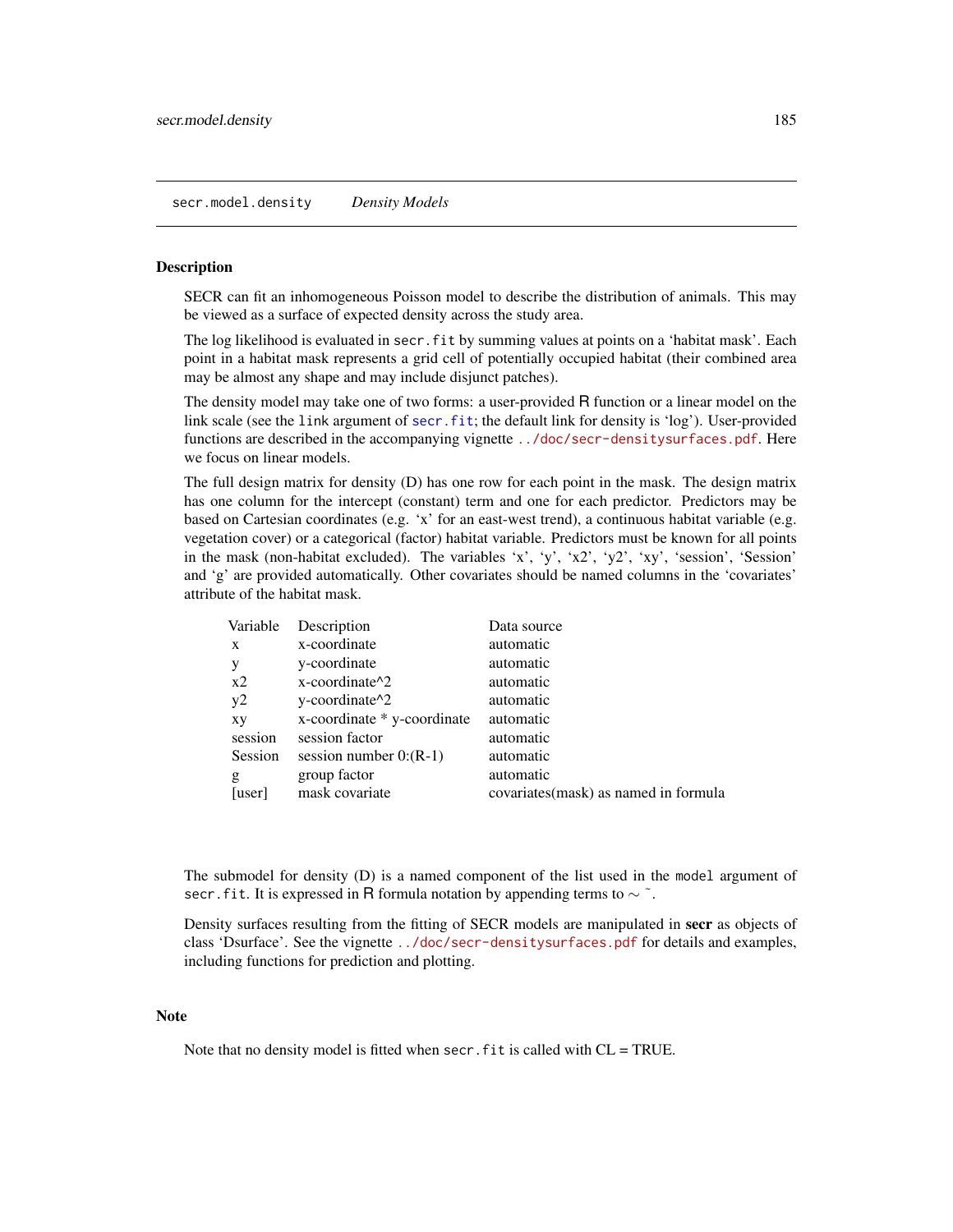## References

Borchers, D. L. and Efford, M. G. (2008) Spatially explicit maximum likelihood methods for capture–recapture studies. *Biometrics* 64, 377–385.

## See Also

[secr models](#page-0-0), [secr detection models](#page-0-0), [secr.fit](#page-176-0), [Dsurface](#page-49-0), [predictDsurface](#page-141-0), [plot.Dsurface](#page-125-0)

# Examples

 $D = \sim 1$  ## constant density (homogeneous Poisson)  $D = -x$  ## east-west trend  $D = \sim$  cover ## requires 'cover' as a mask covariate

secr.model.detection *Models for Detection Parameters*

## **Description**

For spatially explicit capture–recapture estimation of a closed population, we model the detection of individual i on occasion s at detector k. Given n observed individuals on S occasions at K detectors there are therefore  $n.S.K$  detection probabilities of interest. We can think of these as elements of a 3-dimensional array. Strictly, we are also interested in the detection probabilities of unobserved individuals, but these are estimated only by extrapolation from those observed so we do not consider them in the array.

In a null (constant) model, all  $n.S.K$  detection probabilities are the same. The conventional sources of variation in capture probability (Otis et al. 1978) appear as variation in the n dimension ('individual heterogeneity' h), in the S dimension ('time variation' t) or as a particular interaction in these two dimensions ('behavioural response to capture' b). Combined effects are possible.

Spatially explicit capture–recapture introduces two sorts of additional complexity. Firstly, detection probability is no longer a scalar (even for a particular animal, occasion and detector combination); it is described by the detection function, which may have two parameters (e.g. g0, sigma for halfnormal), three parameters (e.g. g0, sigma, z for the hazard-rate function), or potentially more.

Secondly, many more types of variation are possible. Any of the parameters of the detection function may vary with respect to individual  $(i)$ , occasion  $(s)$  or detector  $(k)$ . For example, there may be a covariate associated with trap location that influences detection probability, and this effect may vary between occasions (see [timevaryingcov](#page-235-0).

The full design matrix for each detection submodel has one row for each combination of  $i$ , s and k (animal, occasion and trap). Allowing a distinct probability for each animal (the 'n' dimension) may seem excessive, as continuous individual-specific covariates are feasible only when a model is fitted by maximizing the conditional likelihood (cf Huggins 1989). However, the full  $n.S.K$  array is convenient for coding both group membership (Lebreton et al. 1992, Cooch and White 2008) and experience of capture, even when individual-level heterogeneity cannot be modelled.

Variation between 'sessions' and between latent classes in a finite mixture adds two further dimensions: in principle there is an  $n.S.K$  array for each latent class (classes are numbered 1..*M*), and an  $n.S.K.M$  array for each session (sessions are numbered  $1..R$ ). The full design matrix has  $n.S.K.M.R$  rows. We do not expand on this here.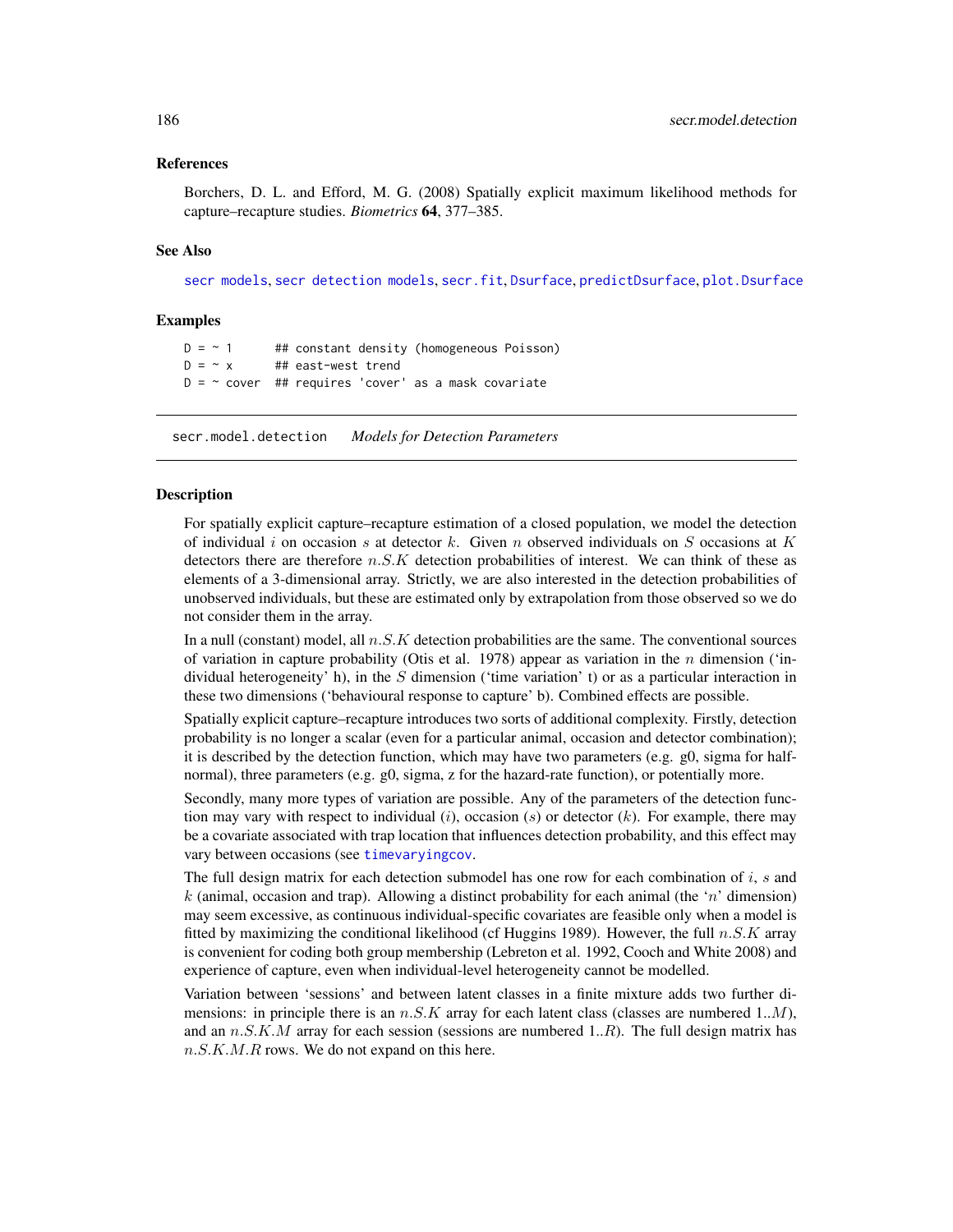#### Specifying effects on detection parameters

Effects on parameters of detection probability are specified with R formulae using standard variable names or named covariates supplied by the user. The formula for each detection parameter (g0, sigma, z) may be constant ( $\sim$  ~1, the default) or some combination of terms in standard R formula notation (see [formula](#page-0-0)).

| Variable       | Description                                 | Data source            | Dim              |
|----------------|---------------------------------------------|------------------------|------------------|
| t              | time factor (one level for each occasion)   | automatic              | S                |
| T              | time trend (integer covariate $0:(S-1))$ )  | automatic              | S                |
| tcov           | default time covariate                      | timecov[,1]            | $\cal S$         |
| kcov           | default trap covariate                      | covariates (traps)[,1] | К                |
| b              | learned response                            | capthist               | n.S              |
| B              | transient (Markovian) response              | capthist               | n.S              |
| bk             | animal x site learned response              | capthist               | n.S.K            |
| Bk             | animal x site transient response            | capthist               | n.S.K            |
| k              | site learned response                       | capthist               | S.K              |
| K              | site transient response                     | capthist               | S.K              |
| g              | group                                       | see below              | $\boldsymbol{n}$ |
| h2             | 2-class mixture                             |                        | $\overline{c}$   |
| h <sub>3</sub> | 3-class mixture                             |                        | 3                |
| session        | session factor (one level for each session) | automatic              | R                |
| Session        | session number $0:(R-1)$                    | automatic              | R                |
| [user]         | individual covariate                        | covariates (capthist)  | $\boldsymbol{n}$ |
| [user]         | session covariate                           | sessioncov             | R                |
| [user]         | time covariate                              | timecov                | S                |
| [user]         | detector covariate                          | covariates (traps)     | Κ                |

The classic 'learned response' is a step change following first detection; this is implemented with the predictor variable 'b' which is FALSE up to and including the time of first capture and TRUE afterwards. An alternative is a response that depends only on detection at the last opportunity ('B').

The site-specific learned and transient responses 'bk' and 'Bk' imply that an individual becomes trap happy or trap shy in relation to a particular detector, as in the wolverine example of Royle et al. (2011).

Groups ('g') are defined by the interaction of the capthist categorical (factor) individual covariates identified in secr.fit argument 'groups'. Groups are redundant with conditional likelihood because individual covariates of whatever sort (continuous or categorical) may be included freely in the model.

Individual heterogeneity ('h' in the notation of Otis et al. 1978) may modelled by treating any detection parameter as a 2-part or 3-part finite mixture e.g.  $g0 \sim$  ~ h2. See [../doc/secr-finitemixture](../doc/secr-finitemixtures.pdf)s. [pdf](../doc/secr-finitemixtures.pdf).

Any other variable name appearing in a formula is assumed to refer to a user-defined predictor. These will be interpreted by searching for name matches in the dataframes of individual, session, time and trap covariates, in that order (remembering that individual covariates other than groups are allowed only when the model is fitted by maximizing the conditional likelihood). The type of the predictor is inferred from the data frame in which it first occurs. Thus if the model included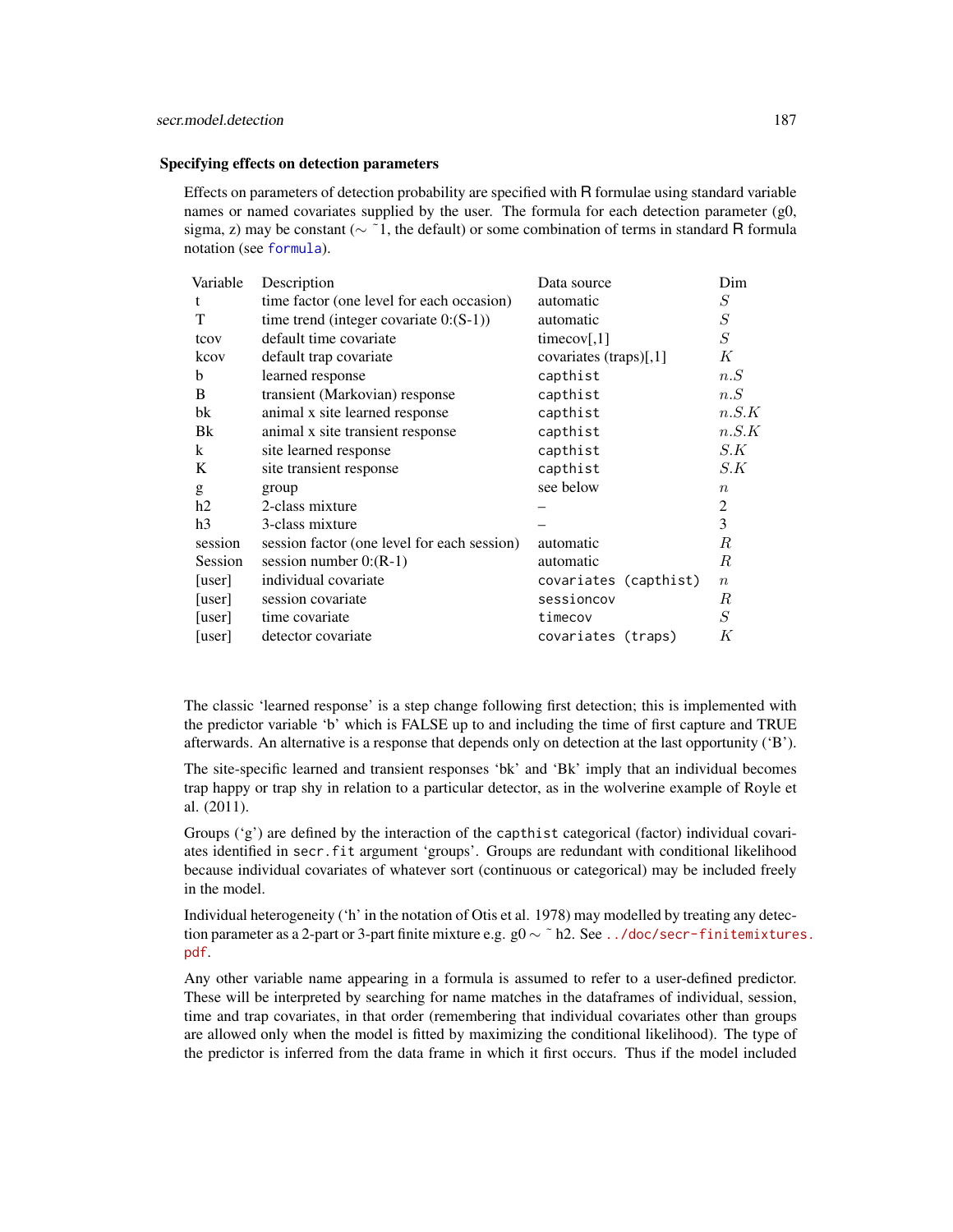the formula 'g0  $\sim$  wetness', and 'wetness' was a column in the data frame of time covariates (timecov), then 'wetness' would be interpreted as a time covariate, and a column of the same name in covariates(traps) would be ignored. In this case, renaming the column in timecov would expose the traps covariate, and 'wetness' would be interpreted as an attribute of detectors, rather than sample intervals. This is a good reason to give covariates distinctive names!

The design matrix for detection parameters may also be provided manually in the argument dframe. This feature requires some care and is better avoided.

The submodels for 'g0', 'sigma' and 'z' are named components of the model argument of secr.fit. They are expressed in R formula notation by appending terms to  $\sim \tilde{\ }$ . The name of the response may optionally appear on the left hand side of the formula (e.g. g0 $\sim$  ~b).

## Note

The parameter 'z' was previously called 'b'; it was renamed to avoid confusion with the predictor b used in a formula for a learned trap response.

## References

Cooch, E. and White, G. (eds) (2008) *Program MARK: A Gentle Introduction.* 6th edition. Available online at <http://www.phidot.org>.

Hayes, R. J. and Buckland, S. T. (1983) Radial-distance models for the line-transect method. *Biometrics* 39, 29–42.

Huggins, R. M. (1989) On the statistical analysis of capture experiments. *Biometrika* 76, 133–140.

Lebreton, J.-D., Burnham, K. P., Clobert, J. and Anderson, D. R. (1992) Modeling survival and testing biological hypotheses using marked animals: a unified approach with case studies. *Ecological Monographs* 62, 67–118.

Royle, J. A., Magoun, A. J., Gardner, B., Valkenburg, P. and Lowell, R. E. (2011) Density estimation in a wolverine population using spatial capture–reecapture models. *Journal of Wildlife Management* 75, 604–611.

## See Also

[secr models](#page-0-0), [secr density models](#page-0-0), [secr.fit](#page-176-0)

# Examples

```
## constant (null) model
list(g0 = -1, sigma = -1)## both detection parameters change after first capture
list(g0 = -b, sigma = -b)## group-specific parameters; additive time effect on g0
## groups are defined via the '`groups' argument of secr.fit
list(g0 = -g + t, sigma = - g)
## g0 depends on trap-specific covariate
list(g0 = ~ kcov)
```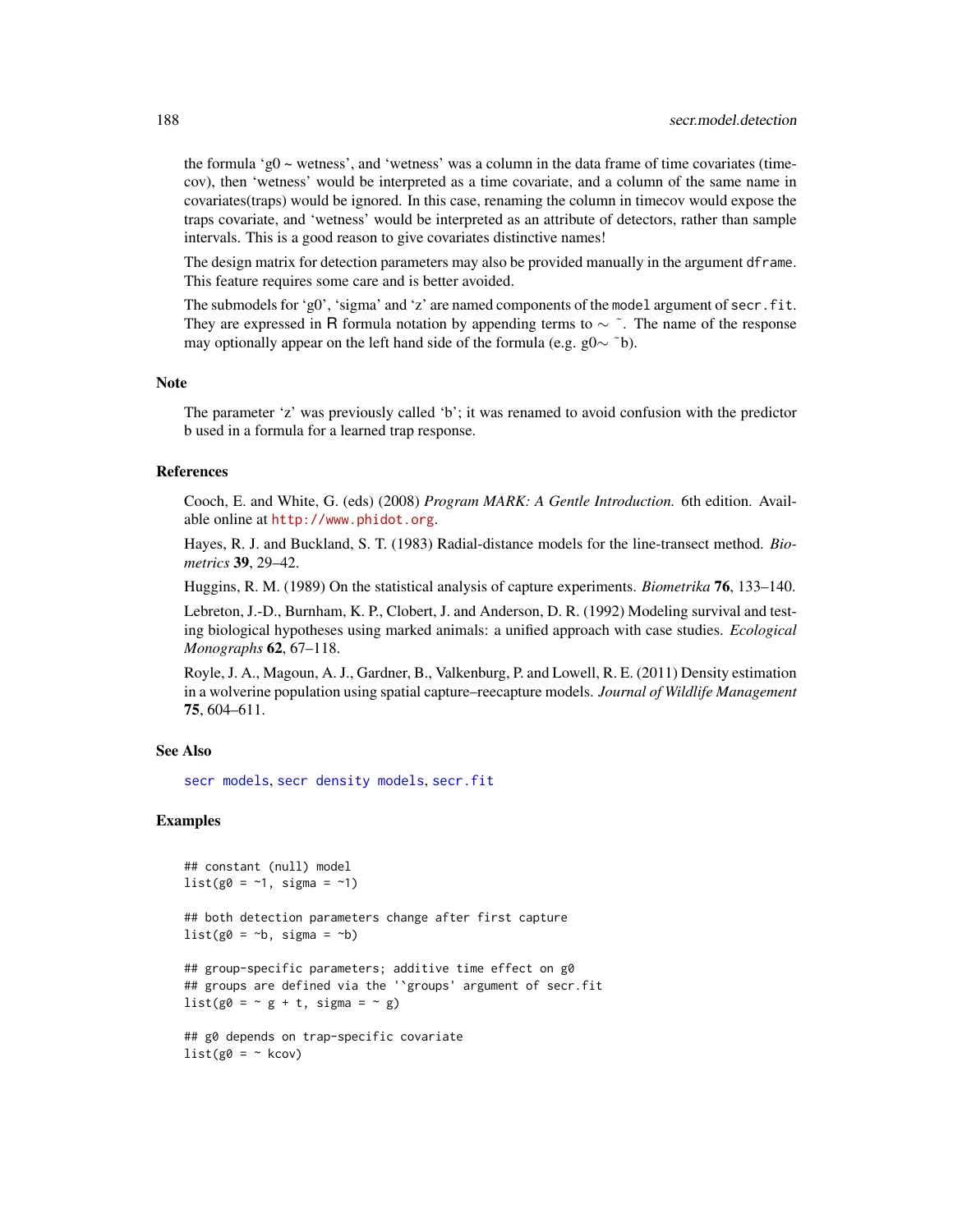<span id="page-188-0"></span>secr.test *Goodness-of-Fit Test*

## Description

Simple Monte-Carlo goodness-of-fit tests for full-likelihood SECR models. The approach is to calculate a statistic from either the raw data or a fitted model, and to relate this to the distribution of the statistic under the original fitted model. The distribution is estimated by simulating data from the model, and possibly re-fitting the model to each simulated dataset.

The suitability of different test statistics has yet to be assessed.

#### Usage

```
secr.test(object, nsim = 99, statfn, fit = FALSE, seed =
NULL, ncores = 1, tracelevel = 1)
```
#### Arguments

| object     | a fitted secr model                                                                                                                             |
|------------|-------------------------------------------------------------------------------------------------------------------------------------------------|
| nsim       | integer number of replicates                                                                                                                    |
| statfn     | function to compute a numeric vector of one or more statistics from a single-<br>session 'capthist' object or from a fitted model (see Details) |
| fit        | logical; if TRUE the model is re-fitted to each simulated dataset                                                                               |
| seed       | value for setting .Random.seed - either NULL or an integer                                                                                      |
| ncores     | integer number of cores available for parallel processing                                                                                       |
| tracelevel | see sim. secr                                                                                                                                   |

#### Details

The test statistic(s) may be computed either on a dataset or on a fitted model, as determined by the argument fit. The single argument expected by statfn should be either a 'capthist' object  $(fit = FALSE)$  or an 'secr' object  $(fit = TRUE)$ .

The default statistic when  $fit = FALSE$  is the proportion of individuals observed on only one occasion, which is equivalent to statfn = function(CH) c(f1 = sum(apply(abs(CH) > 0,1, sum) == 1) / nrow(CH)). Repeat detections on one occasion at the same or different detectors are not counted. The default statistic is therefore not appropriate for some data, specifically from 'count' or 'polygon' detectors with few occasions or only one.

The default statistic when fit = TRUE is the deviance divided by the residual degrees of freedom (i.e., statfn = function(object) c(devdf = deviance(object) / df.residual(object))).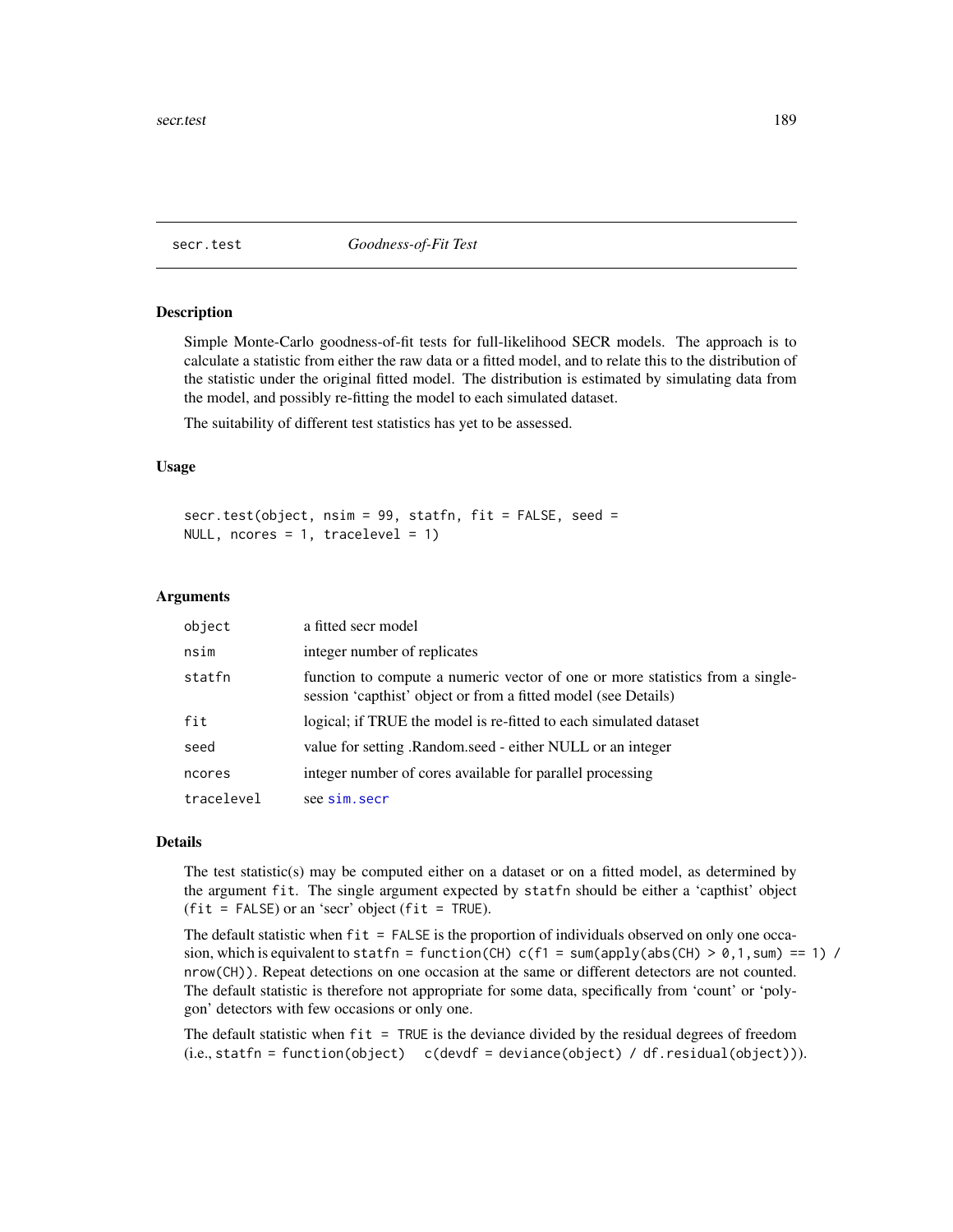The reported probability (p) is the rank of the observed value in the vector combining the observed value and simulated values, divided by  $(n\sin + 1)$ . Ranks are computed with [rank](#page-0-0) using the default ties.method = "average".

Simulations take account of the usage attribute of detectors in the original capthist object, given that usage was defined and ignoreusage was not set.

statfn may return a vector of statistics for each observed or simulated dataset or model: then the value of each statistic will be calculated for every simulated dataset, and summarised. If fit = TRUE the vector of statistics may include both those computed on the raw data (object\$capthist) and the fitted model.

#### Value

An object of class c('secrtest','list') with components:

| object | as input                                                                                      |
|--------|-----------------------------------------------------------------------------------------------|
| nsim   | as input                                                                                      |
| statfn | as input                                                                                      |
| fit    | as input                                                                                      |
| seed   | as input                                                                                      |
| output | list comprising the simulated values, the observed value(s), and estimated prob-<br>abilities |

For multi-session input when fit = FALSE, 'output' is a list in which each session provides one component.

Print and plot methods are provided for 'secrtest' objects.

#### Note

simulate.secr is always used to simulate the raw data, but simulate.secr does not work for all types of fitted model. Models fitted by maximizing the likelihood conditional on  $n$  (CL = TRUE in secr.fit) potentially include individual covariates whose distribution in the population is unknown. This precludes simulation, and conditional-likelihood models in general are therefore not covered by secr.test.

Other exclusions include exotic non-binary behavioural responses ("bn", "bkn", "bkc", "Bkc" - but these are generally undocumented in any case).

If  $fit = TRUE$  then sim. secr is used.

At each simulation a new population is generated across the extent of the original mask. If the extent is unduly large then time will be wasted simulating the possibility of detection for many essentially undetectable animals. This is an argument for keeping the mask tight - large enough only to avoid mask-induced bias.

# See Also

[print.secrtest](#page-192-0), [plot.secrtest](#page-192-0), [simulate.secr](#page-204-1), [sim.secr](#page-204-0), [deviance.secr](#page-47-0)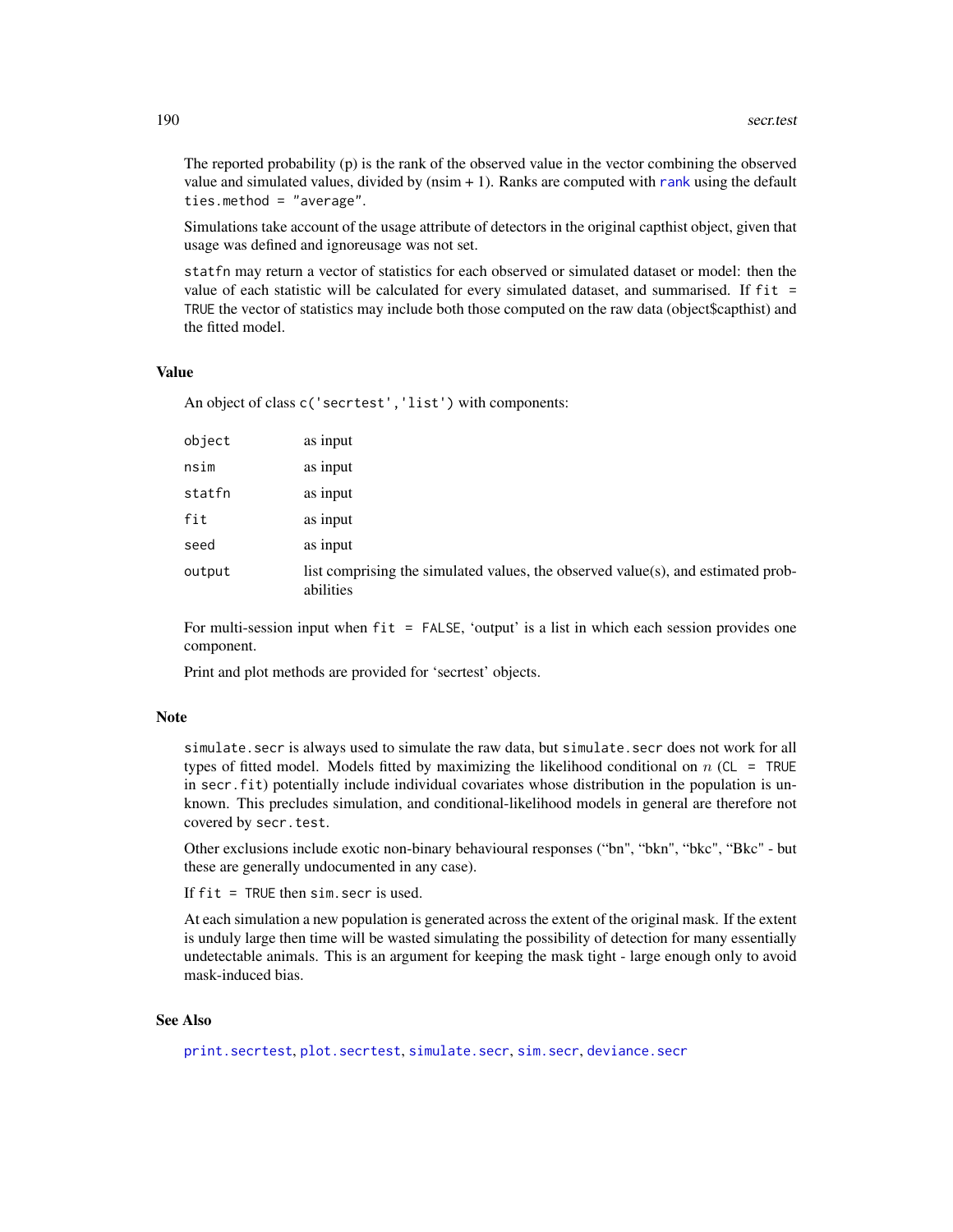#### secrdemo antico a contra a secretario de la contra de la contra de la contra de la contra de la contra de la contra de la contra de la contra de la contra de la contra de la contra de la contra de la contra de la contra de

## Examples

```
## Not run:
secr.test(secrdemo.0, nsim = 99)
secr.test(ovenbird.model.1, nsim = 20)
## example combining raw data summary and model fit
## assumes single-session
bothfn <- function(object) {
   CH <- object$capthist
   f1 <- sum(apply(abs(CH) > 0, 1, sum) == 1) / nrow(CH)
   devdf <- deviance(object) / df.residual(object)
   c(f1 = f1, devdf = devdf)}
test <- secr.test (secrdemo.0, nsim = 19, statfn = bothfn, fit = TRUE)
test
plot(test, main = '')
## End(Not run)
```
secrdemo *SECR Models Fitted to Demonstration Data*

## Description

Demonstration data from program Density are provided as text files in the 'extdata' folder, as raw dataframes (trapXY, captXY), and as a combined capthist object (captdata) ready for input to secr.fit.

The fitted models are objects of class secr formed by

secrdemo.0 <- secr.fit (captdata)

secrdemo.b  $\leq$  secr.fit (captdata, model = list(g0 =  $\sim$ b))

secrdemo.CL <- secr.fit (captdata, CL = TRUE)

# Usage

data(secrdemo)

#### Details

The raw data are 235 fictional captures of 76 animals over 5 occasions in 100 single-catch traps 30 metres apart on a square grid with origin at (365,365).

Dataframe trapXY contains the data from the Density input file 'trap.txt', and captXY contains the data from 'capt.txt' (Efford 2012).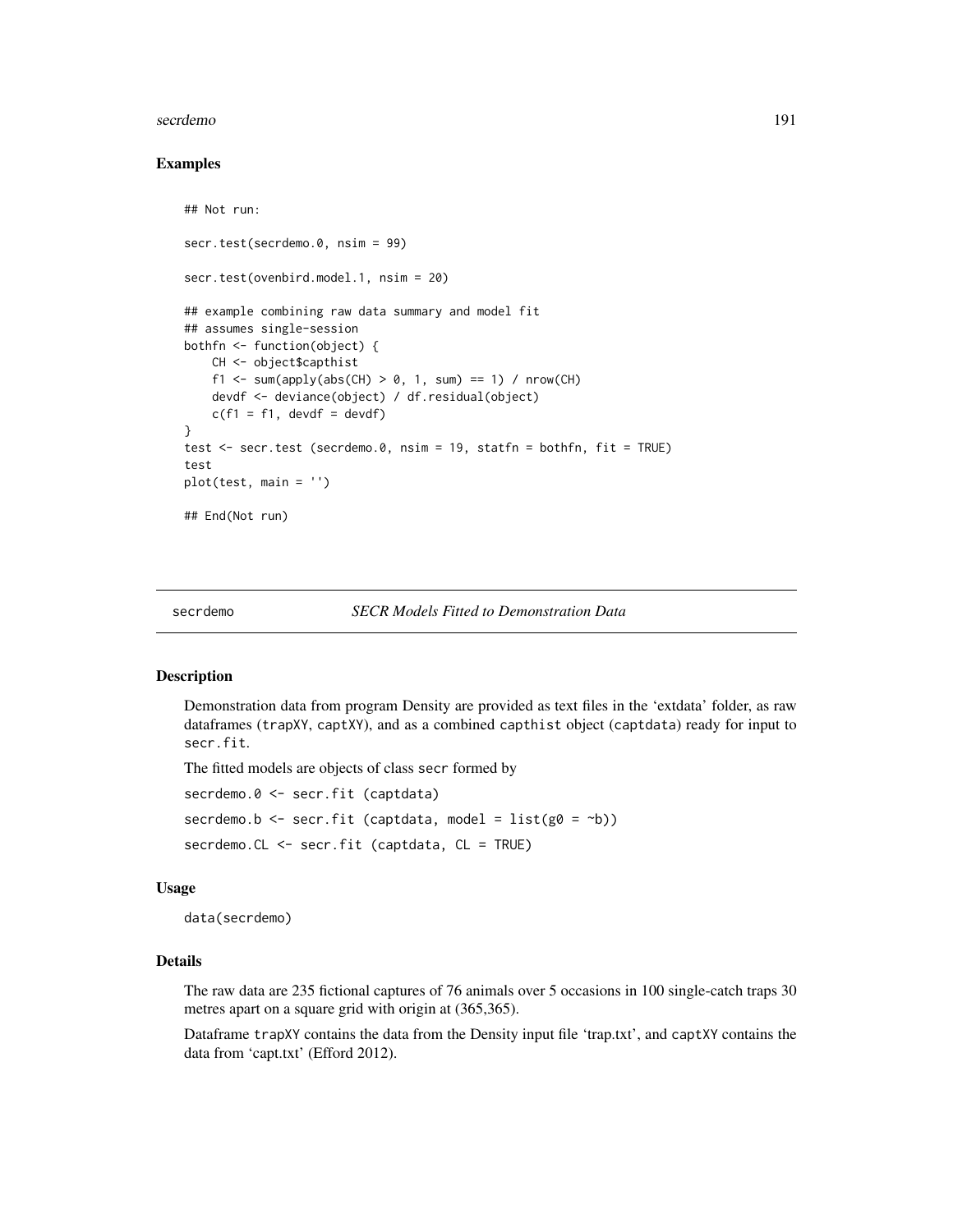The fitted models use a halfnormal detection function and the likelihood for multi-catch traps (expect estimates of g0 to be biased because of trap saturation Efford et al. 2009). The first is a null model (i.e. parameters constant) and the second fits a learned trap response.

| Object      | Description                                      |
|-------------|--------------------------------------------------|
| captXY      | data.frame of capture data                       |
| trapXY      | data.frame of trap locations                     |
| captdata    | capthist object                                  |
| secrdemo.0  | fitted secr model – null                         |
| secrdemo.b  | fitted secr model $-$ g0 trap response           |
| secrdemo.CL | fitted secr model – null, conditional likelihood |

# References

Efford, M. G. (2012) *DENSITY 5.0: software for spatially explicit capture–recapture*. Department of Mathematics and Statistics, University of Otago, Dunedin, New Zealand. [http://www.otago.](http://www.otago.ac.nz/density) [ac.nz/density](http://www.otago.ac.nz/density).

Efford, M. G., Borchers D. L. and Byrom, A. E. (2009) Density estimation by spatially explicit capture-recapture: likelihood-based methods. In: D. L. Thomson, E. G. Cooch and M. J. Conroy (eds) *Modeling Demographic Processes in Marked Populations*. Springer, New York. Pp. 255–269.

## See Also

[capthist](#page-17-0), [read.capthist](#page-153-0)

# Examples

## Not run:

```
## navigate to folder with raw data files
olddir <- setwd (system.file("extdata", package="secr"))
## construct capthist object from raw data
captdata <- read.capthist ("capt.txt", "trap.txt", fmt = "XY")
## generate demonstration fits
secrdemo.0 <- secr.fit (captdata)
secrdemo.CL <- secr.fit (captdata, CL = TRUE)
secrdemo.b <- secr.fit (captdata, model = list(g0 \sim b))## restore previous setting
setwd(olddir)
## End(Not run)
## display the null model fit, using the print method for secr
secrdemo.0
## compare fit of models
```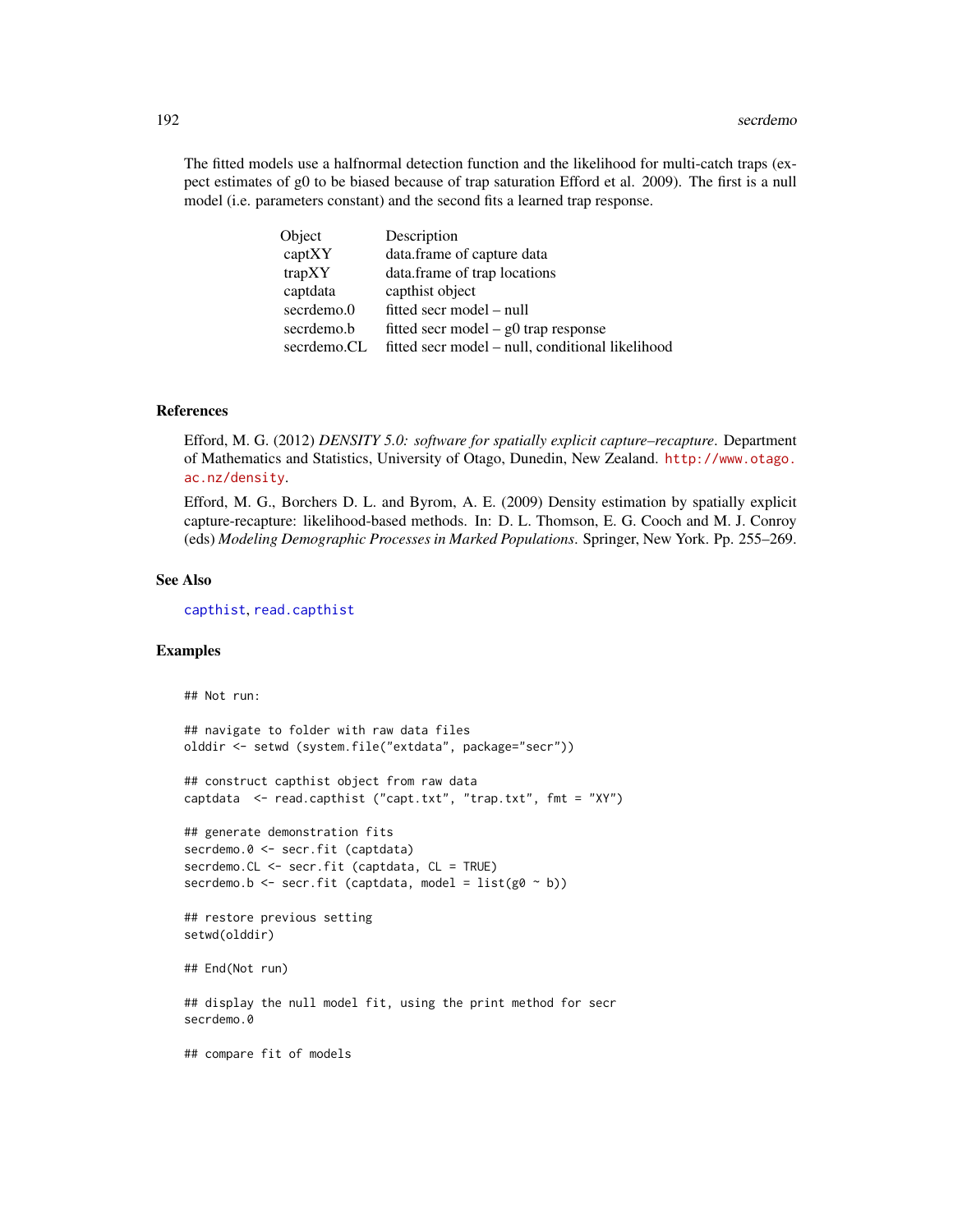#### secrtest 193

```
AIC(secrdemo.0, secrdemo.b)
## display estimates for the two models (single session)
collate(secrdemo.0, secrdemo.b)[1,,,]
```
# secrtest *Goodness-of-fit Test Results*

# <span id="page-192-0"></span>Description

S<sub>3</sub> class for results from [secr.test](#page-188-0).

# Usage

```
## S3 method for class 'secrtest'
print(x, \text{terse} = TRUE, ...)## S3 method for class 'secrtest'
plot(x, stat, ...)
```
#### Arguments

| x     | secriest object from secr. test                       |
|-------|-------------------------------------------------------|
| terse | logical; if TRUE only p values are displayed          |
| stat  | character; names of statistics to plot (default: all) |
|       | other arguments passed to hist by plot. secritest     |

## Details

An 'secrtest' object is output from [secr.test](#page-188-0).

plot.secrtest plots a histogram of the simulated values.

If plot.secrtest is applied to an object with more than one statistic then multiple plots are produced, so a multi-figure layout should be prepared (par (mfrow =  $c(1,2)$ ) for 2 plots side by side). Include the hist argument main = '' to suppress the ugly plot labels, and ensure each statistic is named by statfn so that the x-axis is labelled correctly (See the Examples in help for [secr.test](#page-188-0)).

#### See Also

[secr.test](#page-188-0)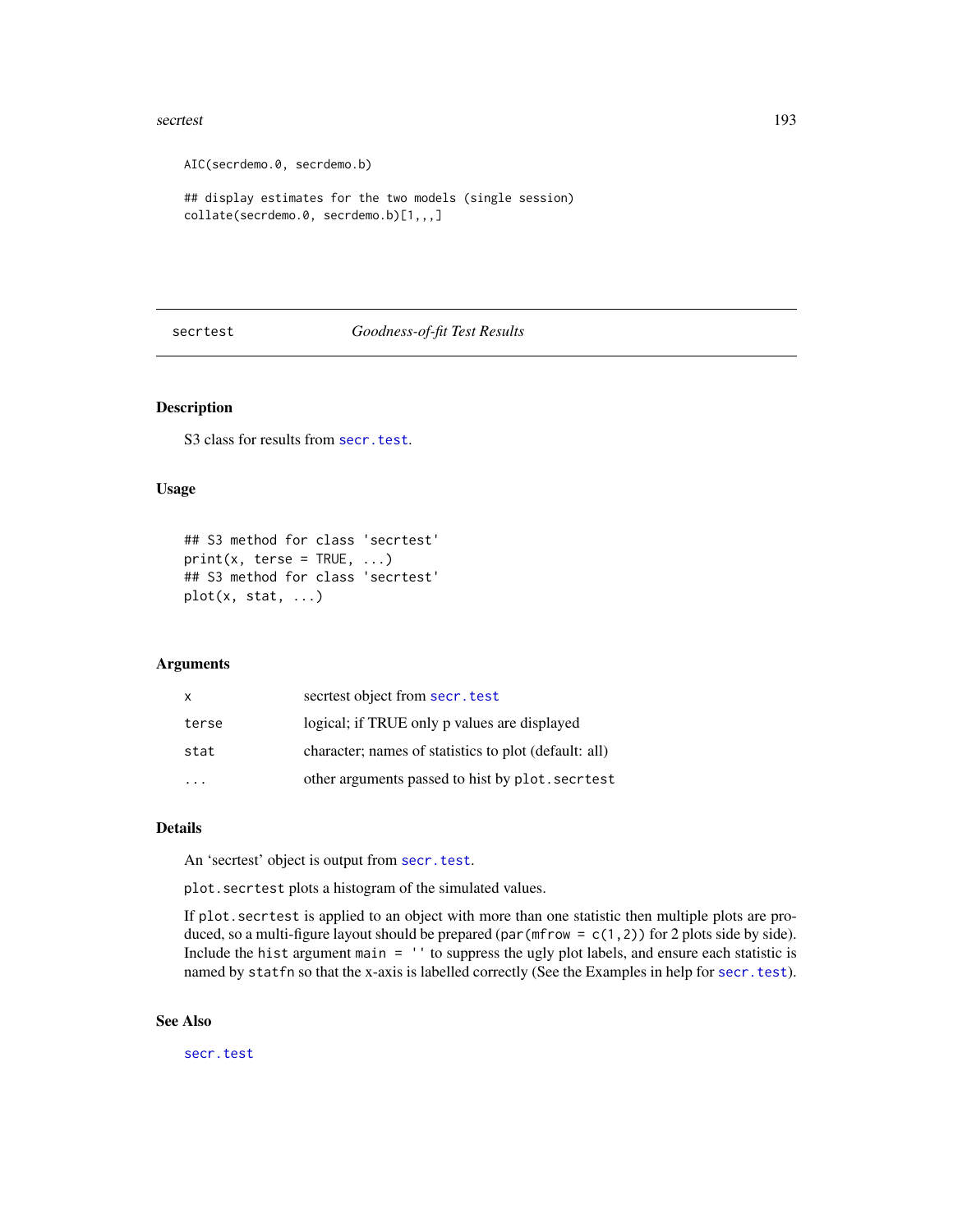#### 194 session

## Examples

```
## Not run:
tmp <- secr.test(ovenbird.model.1)
tmp ## terse print
print(tmp, terse = FALSE)
par(mfrow=c(1,5))
plot(tmp, main = '' , xlim=c(0,1), breaks=seq(0,1,0.05))
```
## End(Not run)

session *Session Vector*

# Description

Extract or replace the session names of a capthist object.

## Usage

session(object, ...) session(object) <- value

## Arguments

| object                  | object with 'session' attribute e.g. capthist                                      |
|-------------------------|------------------------------------------------------------------------------------|
| value                   | character vector or vector that may be coerced to character, one value per session |
| $\cdot$ $\cdot$ $\cdot$ | other arguments (not used)                                                         |

# Details

Replacement values will be coerced to character.

# Value

a character vector with one value for each session in capthist

## Note

Like Density, secr uses the term 'session' for a closed-population sample. A session usually includes data from several closely-spaced capture occasions (often consecutive days). Each 'primary session' in the 'robust' design of Pollock (1982) would be treated as a session in secr. secr also uses 'session' for independent subsets of the capture data distinguished by characteristics other than sampling time (as above). For example, two grids trapped simultaneously could be analysed as distinct sessions if (i) they were far enough apart that there was negligible prospect of the same animal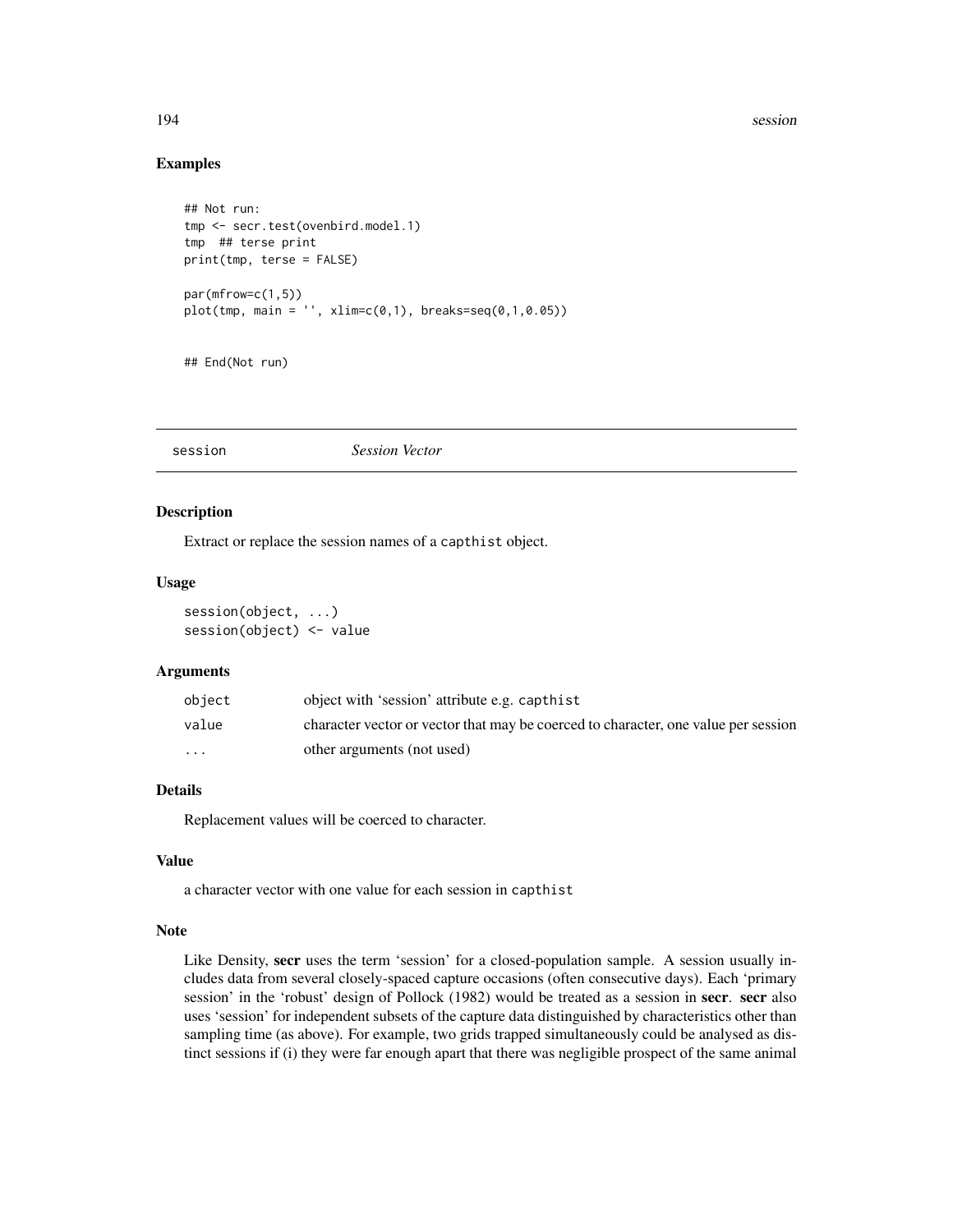#### signal 195

being caught on both grids, and (ii) there was interest in comparing estimates from the two grids, or fitting a common detection model.

The log likelihood for a session model is the sum of the separate session log likelihoods. Although this assumes independence of sampling, parameters may be shared across sessions, or sessionspecific parameter values may be functions of session-level covariates. For many purposes, 'sessions' are equivalent to 'groups'. For multi-session models the detector array and mask are specified separately for each session. Group models are therefore generally simpler to implement. On the other hand, sessions offer more flexibility in defining and evaluating between-session models, including trend models.

Sessions are a recent addition to secr and the documentation and testing of session capability is therefore less advanced than for other features.

# References

Pollock, K. H. (1982) A capture-recapture design robust to unequal probability of capture. *Journal of Wildlife Management* 46, 752–757.

## See Also

[capthist](#page-17-0)

#### Examples

session(captdata)

signal *Signal Fields*

#### Description

Extract or replace signal attributes of a 'capthist' object.

## Usage

```
signalframe(object)
signalframe(object) <- value
## S3 method for class 'capthist'
signal(object, ...)
## S3 method for class 'capthist'
noise(object, ...)
signal(object) <- value
noise(object) <- value
```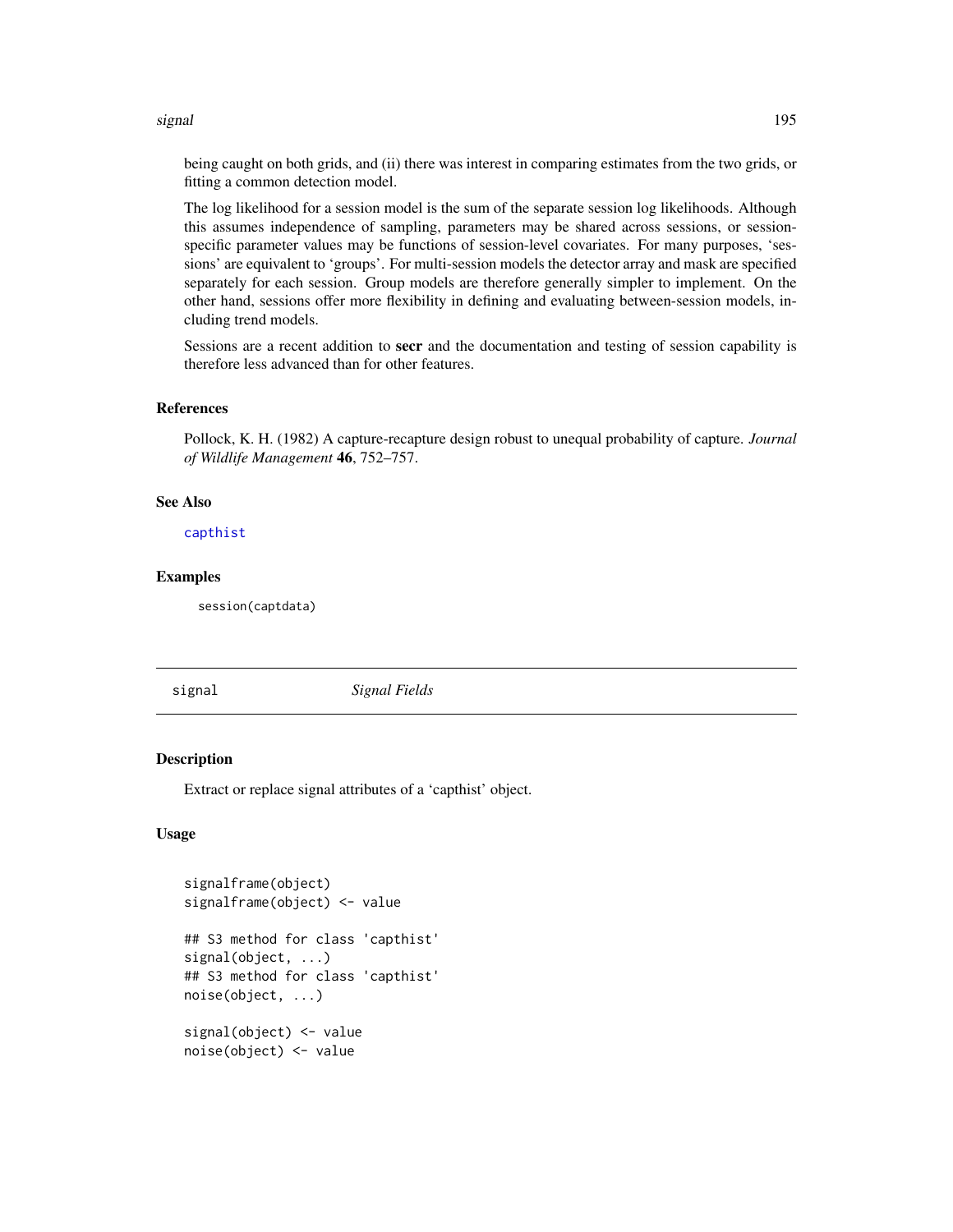#### **Arguments**

| object                  | a 'capthist' object             |
|-------------------------|---------------------------------|
| value                   | replacement value (see Details) |
| $\cdot$ $\cdot$ $\cdot$ | other arguments (not used)      |

# Details

Signal attributes of a 'capthist' object are stored in a dataframe called the signalframe. This has one row per detection. The signalframe includes the primary field 'signal' and an unlimited number of other fields. To extract the signal field alone use the signal method.

These functions extract data on detections, ignoring occasions when an animal was not detected. Detections are ordered by occasion, animalID and trap.

Replacement values must precisely match object in number of detections and in their order.

#### Value

For signalframe , a dataframe containing signal data and covariates, one row per detection. The data frame has one row per detection. See [signalmatrix](#page-195-0) for a matrix with one row per cue and columns for different microphones.

For signal and noise, a numeric vector with one element per detection.

If object has multiple sessions, the result is a list with one component per session.

## See Also

[capthist](#page-17-0), [signalmatrix](#page-195-0)

## Examples

## ovensong dataset has very simple signalframe head(signalframe(signalCH))

<span id="page-195-0"></span>signalmatrix *Reformat Signal Data*

## Description

Produce sound x microphone matrix, possibly with sound covariates as extra columns.

#### Usage

```
signalmatrix(object, noise = FALSE, recodezero = FALSE,
   prefix = "Ch", signalcovariates = NULL, names = NULL)
```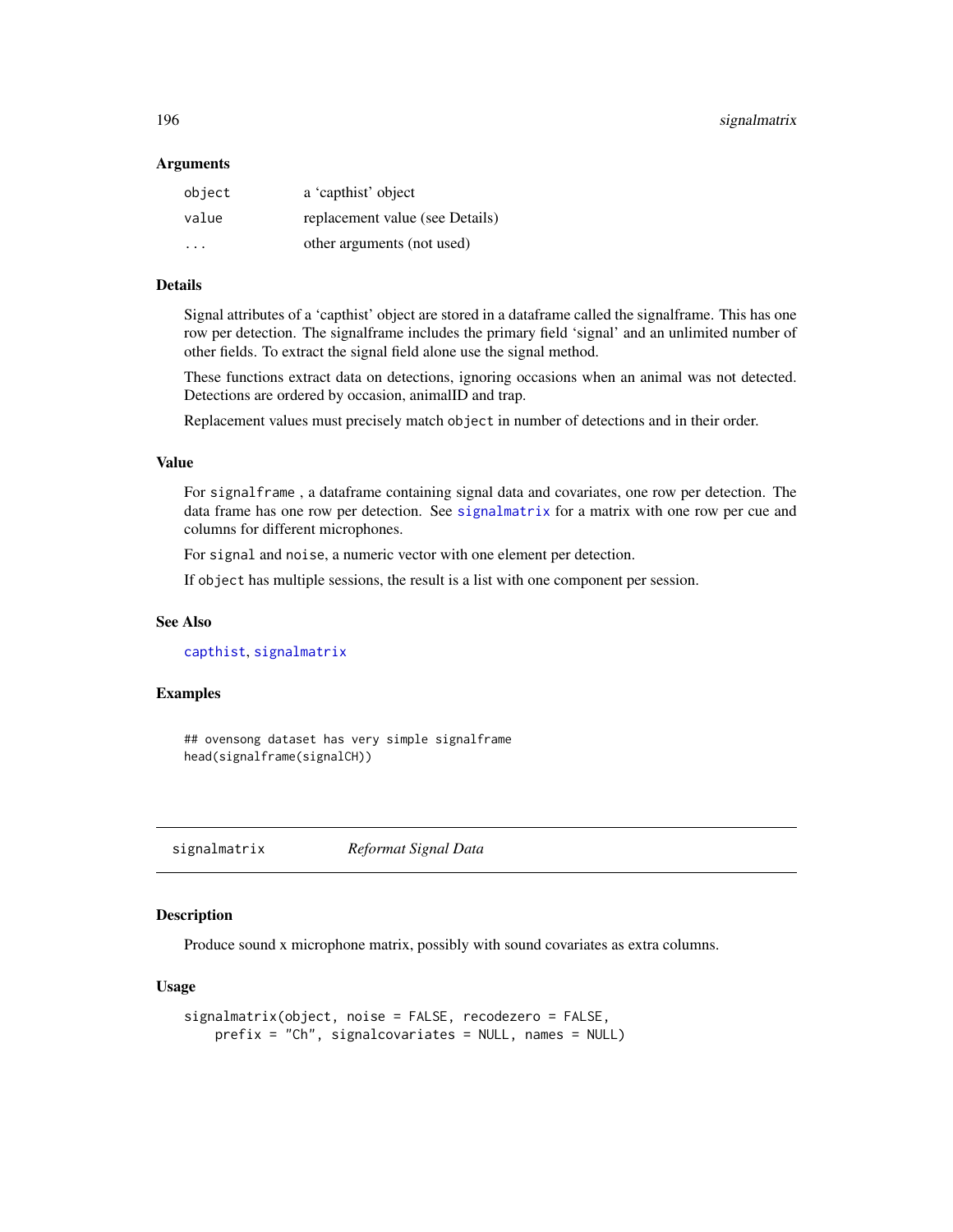# sim.capthist 197

#### Arguments

| object           | object inheriting from secr class 'capthist'                           |  |
|------------------|------------------------------------------------------------------------|--|
| noise            | logical; if TRUE, noise is extracted instead of signal                 |  |
| recodezero       | logical; if TRUE zero signals are set to NA                            |  |
| prefix           | character value used to form channel names                             |  |
| signalcovariates |                                                                        |  |
|                  | character vector of covariate names from signalframe to add as columns |  |
| names            | character vector of column names                                       |  |

## Details

This function extracts signal or noise data from a capthist object where is stored in the 'signalframe' attribute. in a natural sound x microphone table. There is no equivalent replacement function.

The signalcovariates argument may be used to specify additional columns of the signal frame to collapse and add as columns to the right of the actual signal data. Ordinarily there will be multiple rows in signalframe for each row in the output; the covariate value is taken from the first matching row.

If names is not provided, column names are constructed from the detector names. If the length of names is less than the number of columns, simple numerical names are constructed.

## Value

A dataframe with dim =  $c(n,K+j)$  where n is the number of separate sounds, K is the number of microphones, and j is the number of covariates (by default  $j = 0$ ).

## See Also

[ovensong](#page-110-0)

# Examples

```
## use 'secr' ovenbird data
signalmatrix(signalCH)
```
<span id="page-196-0"></span>sim.capthist *Simulate Detection Histories*

## Description

Create a set of capture or marking-and-resighting histories by simulated sampling of a 2-D population using an array of detectors.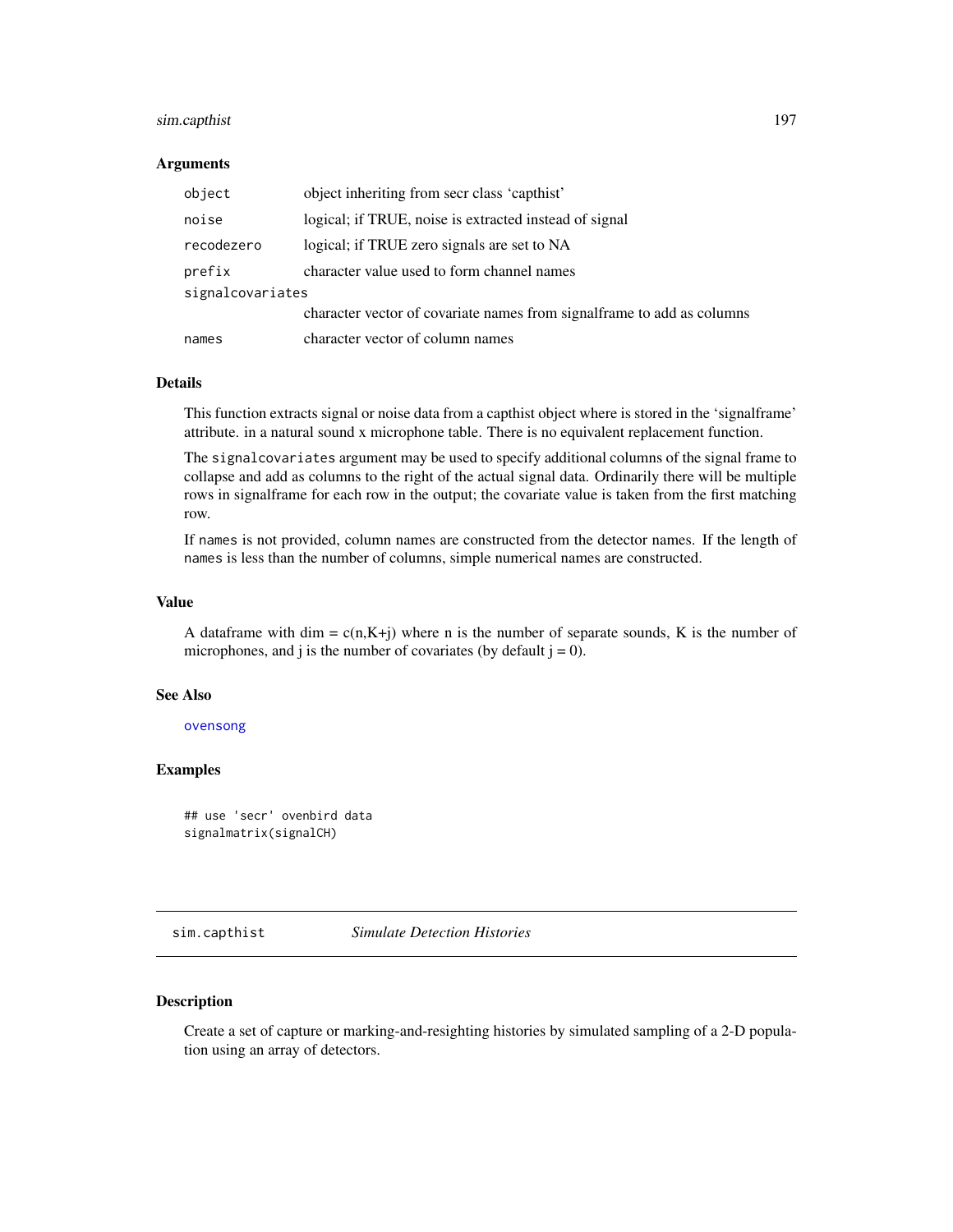# Usage

```
sim.capthist(traps, popn = list(D = 5, buffer = 100,Ndist = "poisson"), detectfn = 0, detectpar = list(),
   noccasions = 5, nsessions = 1, binomN = NULL, exactN = NULL,
   p.available = 1, renumber = TRUE, seed = NULL,
   maxperpoly = 100, chulltol = 0.001, userdist = NULL, savepopn = FALSE)
sim.resight(traps, ..., q = 1, pID = 1, unmarked = TRUE,
   nonID = TRUE)
```
# Arguments

| traps       | traps object with the locations and other attributes of detectors                                                                                  |
|-------------|----------------------------------------------------------------------------------------------------------------------------------------------------|
| popn        | locations of individuals in the population to be sampled, either as a popn object<br>or a list with named components 'D' (density) and 'buffer'    |
| detectfn    | integer code or character string for shape of detection function $0 = \text{halfnormal}$<br>$etc. - see detect$                                    |
| detectpar   | list of values for named parameters of detection function                                                                                          |
| noccasions  | number of occasions to simulate                                                                                                                    |
| nsessions   | number of sessions to simulate                                                                                                                     |
| binomN      | integer code for distribution of counts (see Details)                                                                                              |
| exactN      | integer number of telemetry fixes per occasion                                                                                                     |
| p.available | vector of one or two probabilities (see Details)                                                                                                   |
| renumber    | logical for whether output rows should labeled sequentially (TRUE) or retain<br>the numbering of the population from which they were drawn (FALSE) |
| seed        | an object specifying if and how the random number generator should be initial-<br>ized ('seeded')                                                  |
| maxperpoly  | integer maximum number of detections of an individual in one polygon or tran-<br>sect on any occasion                                              |
| chulltol    | numeric buffer (m) for polygon around telemetry locations                                                                                          |
| userdist    | user-defined distance function or matrix (see details)                                                                                             |
| savepopn    | logical; if TRUE then the popn (input or simulated) is saved as an attribute                                                                       |
| $\cdots$    | arguments to pass to sim. capthist                                                                                                                 |
| q           | number of marking occasions                                                                                                                        |
| pID         | probability of individual identification for marked animals                                                                                        |
| unmarked    | logical, if true unmarked individuals are not recorded during 'sighting'                                                                           |
| nonID       | logical, if true then unidentified marked individuals are not recorded during<br>'sighting'                                                        |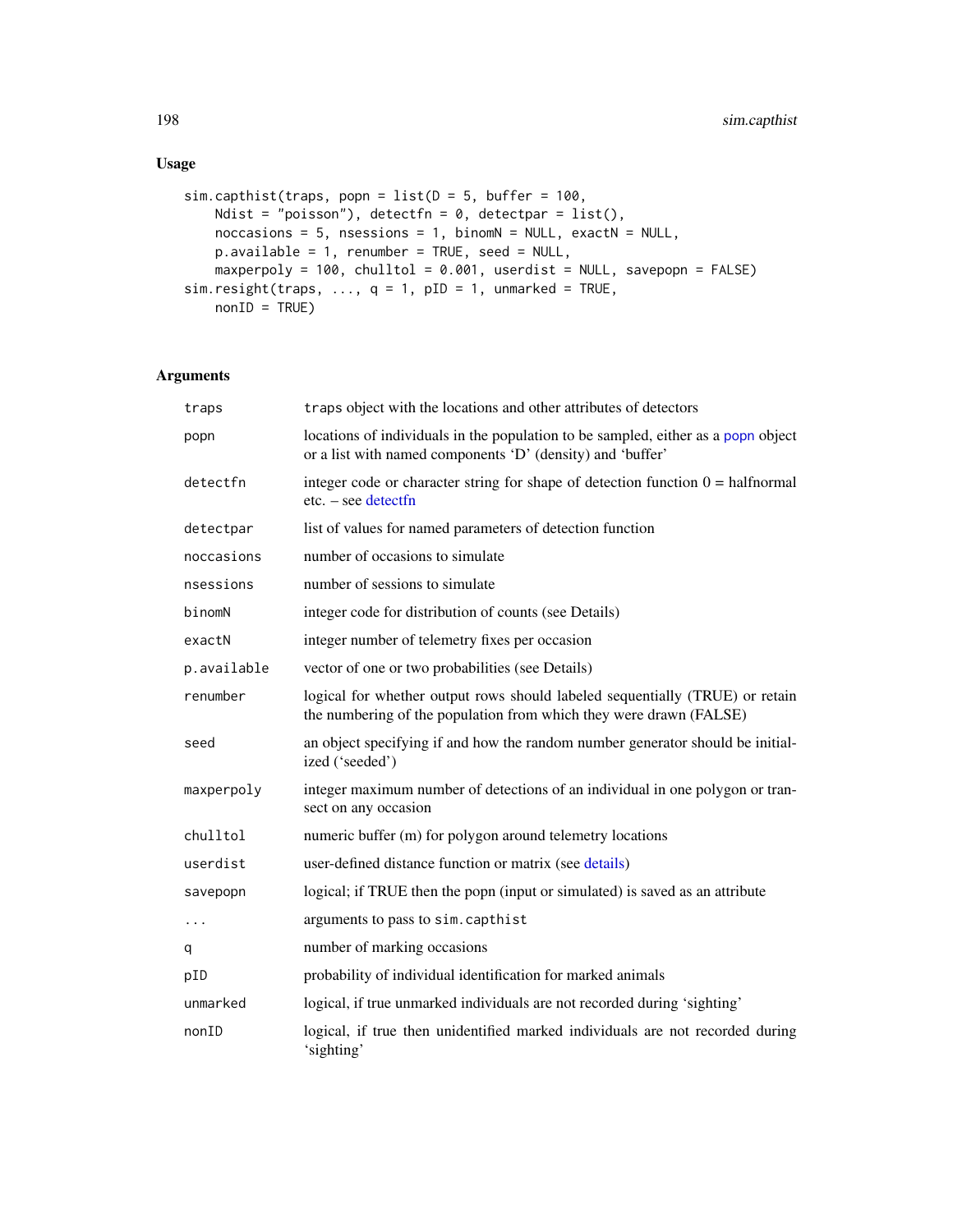## sim.capthist 199

#### Details

If popn is not of class 'popn' then a homogeneous Poisson population with the desired density (animals/ha) is first simulated over the rectangular area of the bounding box of traps plus a buffer of the requested width (metres). The detection algorithm depends on the detector type of traps. For 'proximity' detectors, the actual detection probability of animal *i* at detector *j* is the naive probability given by the detection function. For 'single' and 'multi' detectors the naive probability is modified by competition between detectors and, in the case of 'single' detectors, between animals. See Efford (2004) and other papers below for details.

Detection parameters in detectpar are specific to the detection function, which is indicated by a numeric code ([detectfn](#page-44-1)). Parameters may vary with time - for this provide a vector of length noccasions. The g0 parameter may vary both by time and detector - for this provide a matrix with noccasions rows and as many columns as there are detectors. The default detection parameters are  $list(g0 = 0.2, sigma = 25, z = 1).$ 

The default is to simulate a single session. This may be overridden by providing a list of populations to sample (argument popn) or by specifying nsessions  $> 1$  (if both then the number of sessions must match). Using nsessions > 1 results in replicate samples of populations with the same density etc. as specified directly in the popn argument.

binomN determines the statistical distribution of the number of detections of an individual at a particular 'count' detector or polygon on a particular occasion. A Poisson distribution is indicated by binomN =  $\theta$ ; see secr. fit for more. The distribution is always Bernoulli (binary) for 'proximity' and 'signal' detectors.

If exactN is not specified or zero then the number of telemetry fixes is a random variable determined by the other detection settings.

p.available specifies temporary non-availability for detection in multi-session simulations. If a single probability is specified then temporary non-availability is random (independent from session to session). If two probabilities are given then non-availability is Markovian (dependent on previous state) and the two values are for animals available and not available at the preceding session. In the Markovian case, availability in the first session is assigned at random according to the equilibrium probability  $p2 / (1 - p1 + p2)$ . Incomplete availability is not implemented for sampling lists of populations.

detectpar may include a component 'truncate' for the distance beyond which detection probability is set to zero. By default this value is NULL (no specific limit).

detectpar may also include a component 'recapfactor' for a general learned trap response. For 'single' and 'multi' detector types the probability of detection changes by this factor for all occasions after the occasion of first capture. Attempted use with other detector types causes an error. If recapfactor x  $g(d) > 1.0$ ,  $g(d)$  is truncated at 1.0. Other types of response (site-specific bk, Markovian B) are not allowed.

If popn is specified by an object of class 'popn' then any individual covariates will be passed on; the covariates attribute of the output is otherwise set to NULL.

The random number seed is managed as in [simulate](#page-204-1).

chulltol is used only when simulating telemetry locations. By default, a new 'traps' polygon is generated as the convex hull of the simulated locations, with a slight (1 mm) added buffer to ensure boundary points are within the polygon. Buffering is suppressed if chulltol is NA or negative.

userdist cannot be set if 'traps' is any of polygon, polygonX, transect or transectX.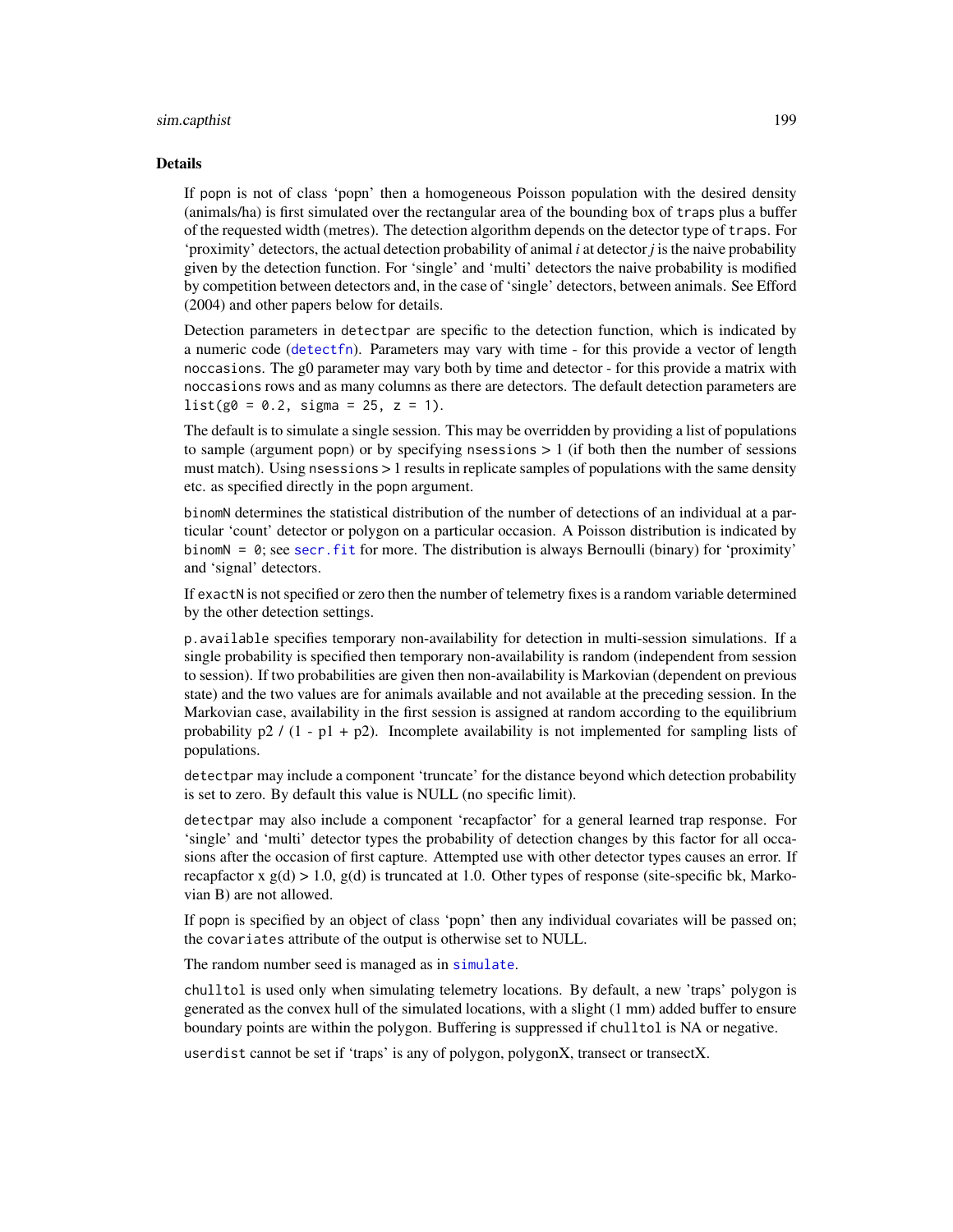sim.resight generates mark-resight data for 'q' marking occasions followed by 'noccasions – q' sighting occasions.  $\sin$  capthist is first called with the arguments 'traps' and  $\dots$ . The detector type must be 'proximity'. The 'usage' attribute of traps is ignored at present, so the same detectors are operated on all occasions. Any detection-parameter vector of length 2 in . . . is interpreted as providing differing constant values for the marking and sighting phases.

# Value

For sim.capthist, an object of class capthist, a matrix or 3-dimensional array with additional attributes. Rows represent individuals and columns represent occasions; the third dimension, used when detector type = 'proximity', codes presence or absence at each detector. For trap detectors ('single', 'multi') each entry in capthist is either zero (no detection) or the sequence number of the trap.

The initial state of the R random number generator is stored in the 'seed' attribute.

For sim.resight, an object of class capthist, always a 3-dimensional array, with additional attributes Tu and Tm containing counts of 'unmarked' and 'marked, not identified' sightings.

#### Note

External code is called to speed the simulations. The present version assumes a null model, i.e., naive detection probability is constant except for effects of distance and possibly time (using vectorvalued detection parameters from 1.2.10). You can, however, use [rbind.capthist](#page-148-0) to combine detections of population subclasses (e.g. males and females) simulated with different parameter values. This is not valid for detector type "single" because it fails to allow for competition for traps between subclasses. Future versions may allow more complex models.

truncate has no effect (i) when using a uniform detection function with radius (sigma)  $\leq$  truncate and (ii) with signal strength detection (detectfn 10, 11). Note that truncated detection functions are provided for de novo simulation, but are not available when fitting models with in secr.fit or simulating from a fitted model with sim.secr.

maxperpoly limits the size of the array allocated for detections in C code; an error results if the is number is exceeded.

# References

Borchers, D. L. and Efford, M. G. (2008) Spatially explicit maximum likelihood methods for capture–recapture studies. *Biometrics* 64, 377–385.

Efford, M. G. (2004) Density estimation in live-trapping studies. *Oikos* 106, 598–610.

Efford, M. G., Borchers D. L. and Byrom, A. E. (2009) Density estimation by spatially explicit capture-recapture: likelihood-based methods. In: D. L. Thomson, E. G. Cooch and M. J. Conroy (eds) *Modeling Demographic Processes in Marked Populations*. Springer, New York. Pp. 255–269.

Efford, M. G., Dawson, D. K. and Borchers, D. L. (2009) Population density estimated from locations of individuals on a passive detector array. *Ecology* 90, 2676–2682.

## See Also

[sim.popn](#page-200-0), [capthist](#page-17-0), [traps](#page-243-0), [popn](#page-136-0), [Detection functions](#page-0-0), [simulate](#page-204-1)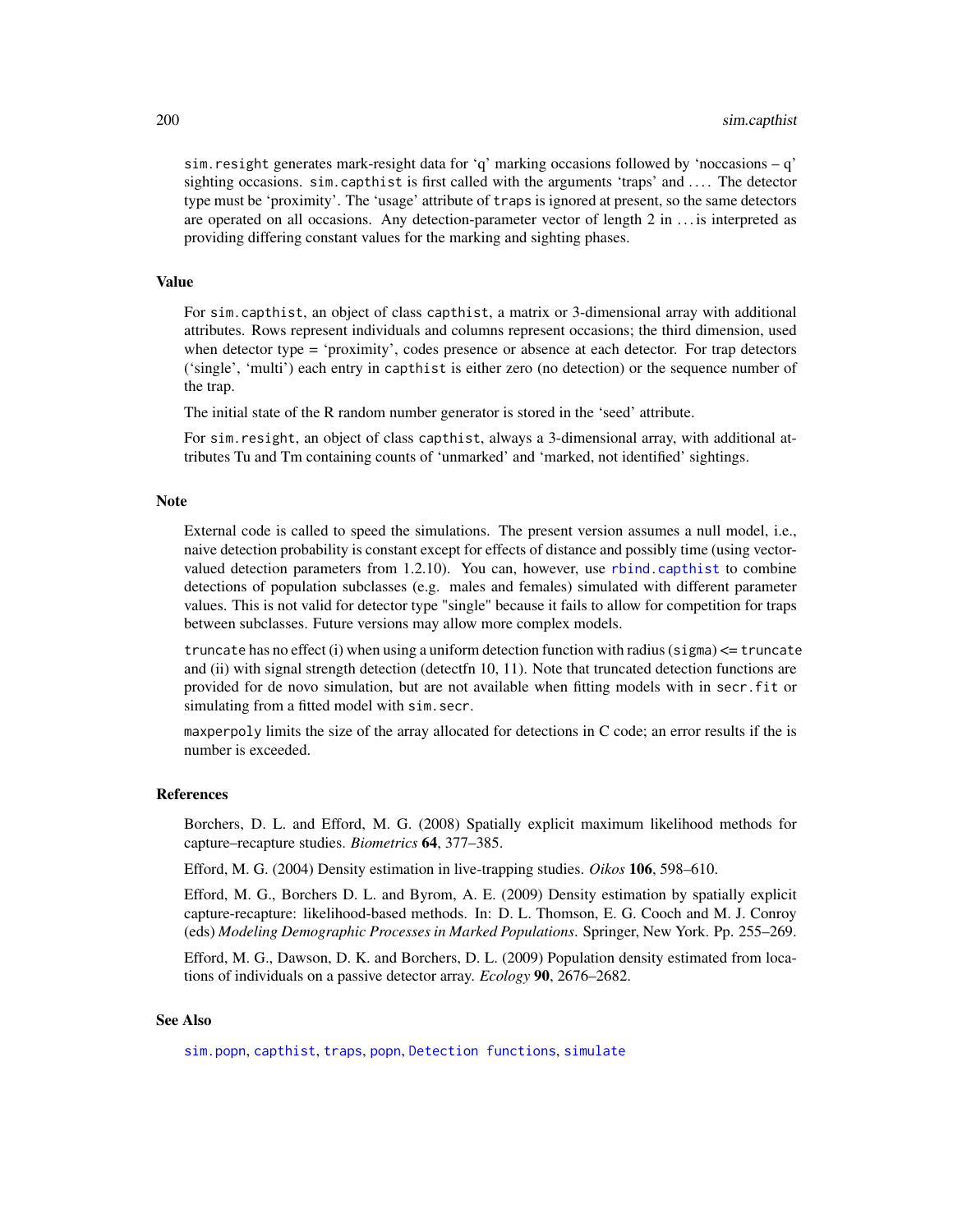#### sim.popn 201

## Examples

```
## simple example
## detector = "multi" (default)
temptrap \leq make.grid(nx = 6, ny = 6, spacing = 20)
sim.capthist (temptrap, detectpar = list(g0 = 0.2, sigma = 20))
## with detector = "proximity", there may be more than one
## detection per individual per occasion
temptrap \leq make.grid(nx = 6, ny = 6, spacing = 20, detector =
    "proximity")
summary(sim.capthist (temptrap, detectpar =
   list(g0 = 0.2, sigma = 20))## multiple sessions
grid4 \leq make.grid(nx = 2, ny = 2)
temp \le sim.capthist (grid4, popn = list(D = 1), nsessions = 20)
summary(temp, terse = TRUE)
## unmarked or presence types
grid \leq make.grid(nx = 10, ny = 10, detector = "unmarked")
CH <- sim.capthist (grid, noccasions = 5)
CH
## "presence" and "unmarked" data are stored as "count" data
## behaviour is controlled by detector type, e.g.
detector(traps(CH)) <- "presence"
CH
```
<span id="page-200-0"></span>sim.popn *Simulate 2-D Population*

## Description

Simulate a Poisson process representing the locations of individual animals.

## Usage

```
sim.popn (D, core, buffer = 100, model2D = c("poisson", "cluster",
 "IHP", "coastal", "hills", "linear"), buffertype = "rect", poly =
 NULL, covariates = list(sex = c(M = 0.5, F = 0.5)), number.from = 1,
 Ndist = c("poisson", "fixed", "specified"), nsession = 1, details =NULL, seed = NULL, ...)tile(popn, method = "reflect")
```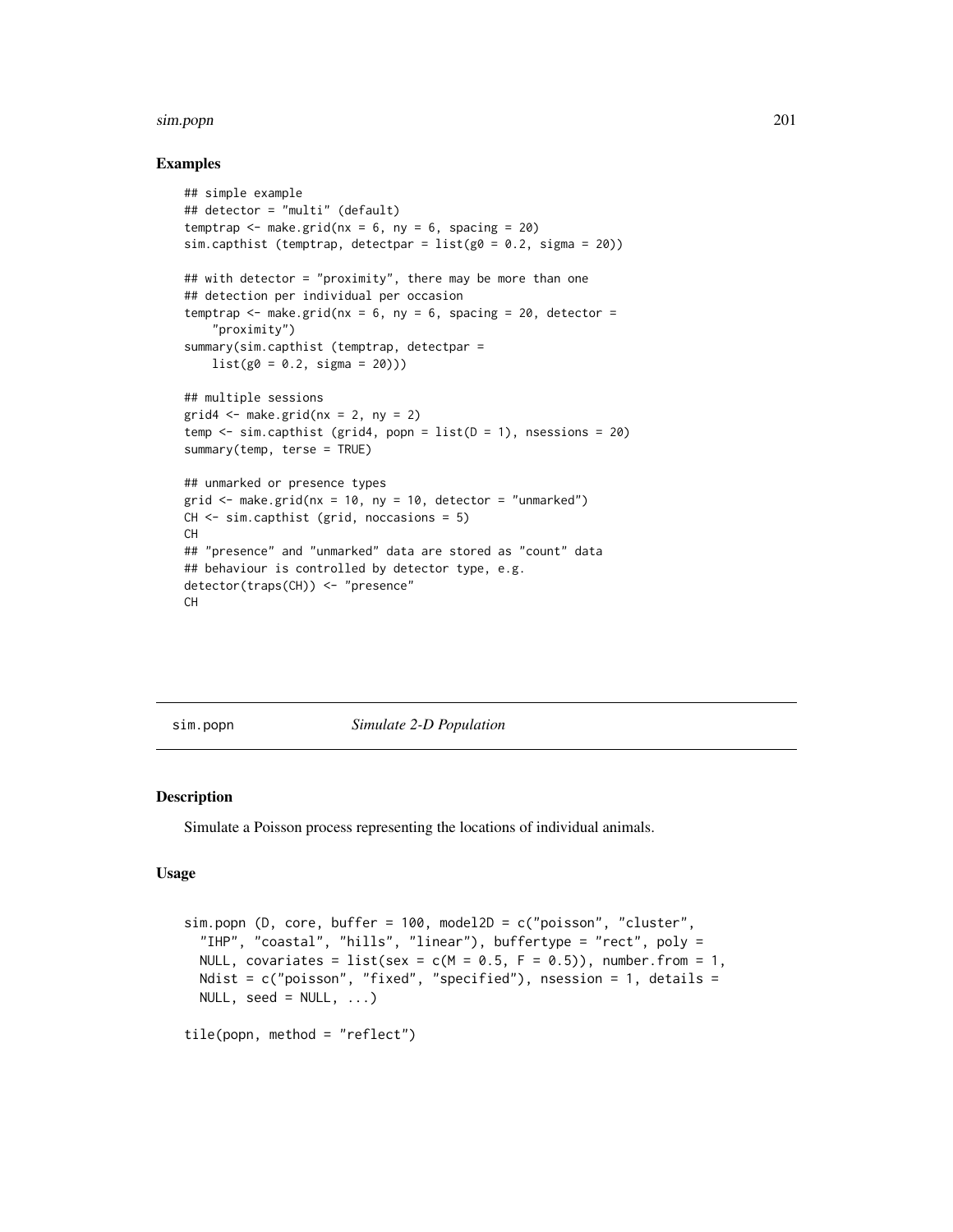## **Arguments**

| D           | density animals / hectare $(10\ 000\ \text{m}^2)$ (see Details for IHP case) |
|-------------|------------------------------------------------------------------------------|
| core        | data frame of points defining the core area                                  |
| buffer      | buffer radius about core area                                                |
| model2D     | character string for 2-D distribution                                        |
| buffertype  | character string for buffer type                                             |
| poly        | bounding polygon (see Details)                                               |
| covariates  | list of named covariates                                                     |
| number.from | integer ID for animal                                                        |
| Ndist       | character string for distribution of number of individuals                   |
| nsession    | number of sessions to simulate                                               |
| details     | optional list with additional parameters                                     |
| seed        | value for setting . Random.seed - either NULL or an integer                  |
| .           | arguments passed to subset if poly is not NULL                               |
| popn        | popn object                                                                  |
| method      | character string "reflect" or "copy"                                         |

# Details

core must contain columns 'x' and 'y'; a traps object is suitable. For buffertype = "rect", animals are simulated in the rectangular area obtained by extending the bounding box of core by buffer metres to top and bottom, left and right. This box has area  $A$ .

A notional random covariate 'sex' is generated by default.

Each element of covariates defines a categorical (factor) covariate with the given probabilities of membership in each class. No mechanism is provided for generating continuous covariates, but these may be added later (see Examples).

Ndist should usually be 'poisson' or 'fixed'. The number of individuals N has expected value  $DA$ . If DA is non-integer then Ndist = "fixed" results in  $N \in \{\text{trunc}(DA), \text{trunc}(DA) + 1\}$ , with probabilities set to yield  $DA$  individuals on average. The option 'specified' is undocumented; it is used in some open-population simulations.

If model2D = "cluster" then the simulated population approximates a Neyman-Scott clustered Poisson distribution. Ancillary parameters are passed as components of details: details\$mu is the fixed number of individuals per cluster and details\$hsigma is the spatial scale ( $\sigma$ ) of a 2-D kernel for location within each cluster. The algorithm is

- 1. Determine the number of clusters (parents) as a random Poisson variate with  $\lambda = DA/\mu$
- 2. Locate each parent by drawing uniform random x- and y-coordinates
- 3. Generate mu offspring for each parent and locate them by adding random normal error to each parent coordinate
- 4. Apply toroidal wrapping to ensure all offspring locations are inside the buffered area Function tile replicates a popn pattern by either reflecting or copying and translating it to fill a 3 x 3 grid.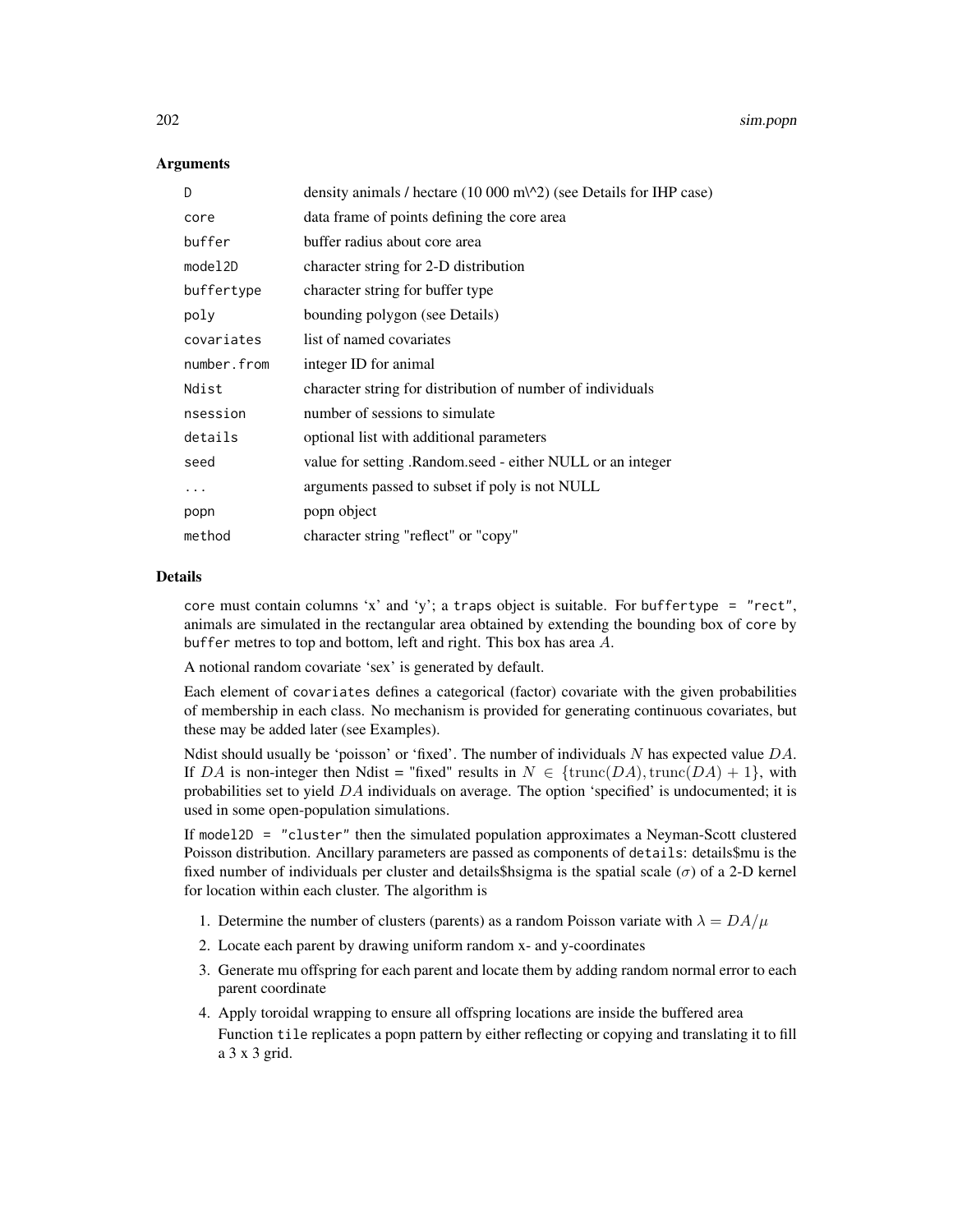#### sim.popn 203

Toroidal wrapping is a compromise. The result is more faithful to the Neyman-Scott distribution if the buffer is large enough that only a small proportion of the points are wrapped.

If model2D = "IHP" then an inhomogeneous Poisson distribution is simulated. core should be a habitat [mask](#page-100-0) and D should be either a vector of length equal to the number of cells (rows) in core or the name of a covariate in core that contains cell-specific densities (animals / hectare), or a constant. The number of individuals in each cell is either (i) Poisson-distributed with mean  $DA$ where A is the cell area (an attribute of the mask) (Ndist  $=$  "poisson") or (ii) multinomial with size DA and relative cell probabilities given by D (Ndist = "fixed"). buffertype and buffer are ignored, as the extent of the population is governed entirely by the mask in core.

If model2D = "linear" then a linear population is simulated as for model2D = "IHP", except that core should be a linearmask object from package **secrlinear**, and density (D) is expressed in animals per km. The documentation of **secrlinear** should be consulted for further detail (e.g. the wrapper function sim.linearpopn).

If model2D = "coastal" then a form of inhomogeneous Poisson distribution is simulated in which the x- and y-coordinates are drawn from independent Beta distributions. Default parameters generate the 'coastal' distribution used by Fewster and Buckland (2004) for simulations of line-transect distance sampling  $(x \sim Beta(1, 1.5), y \sim Beta(5, 1))$ , which places 50% of the population in the 'northern' 13% of the rectangle). The four Beta parameters may be supplied in the vector component Beta of the 'details' list (see Examples). The Beta parameters (1,1) give a uniform distribution. Coordinates are scaled to fit the limits of a sampled rectangle, so this method assumes buffertype = "rect".

If model2D = "hills" then a form of inhomogeneous Poisson distribution is simulated in which intensity is a sine curve in the x- and y- directions (density varies symmetrically between 0 and  $2 \times D$ along each axis). The number of hills in each direction (default 1) is determined by the 'hills' component of the 'details' list (e.g. details = list(hills= $c(2,3)$ ) for 6 hills). If either number is negative then alternate rows will be offset by half a hill. Displacements of the entire pattern to the right and top are indicated by further elements of the 'hills' component (e.g. details = list(hills= $c(1,1,0.5,0.5)$ ) for 1 hill shifted half a unit to the top right; coordinates are wrapped, so the effect is to split the hill into the four corners). Negative displacements are replaced by runif(1). Density is zero at the edge when the displacement vector is  $(0,0)$  and rows are not offset.

If poly is specified, points outside poly are dropped. poly may be either

- a matrix or dataframe of two columns interpreted as x and y coordinates, or
- a SpatialPolygonsDataFrame object as defined in the package 'sp', possibly from reading a shapefile with readShapePoly() from package 'maptools'.

The [subset](#page-0-0) method is called internally when poly is used; the . . . argument may be used to pass values for keep.poly and poly.habitat.

Multi-session populations may be generated with nsession > 1, but documentation is incomplete. In the 'no-turnover' case (details\$lambda not specified) D may be a vector of length equal to nsession. Turnover is controlled by components of details.

The random number seed is managed as in simulate.lm.

## Value

An object of class c("popn", "data.frame") a data frame with columns 'x' and 'y'. Rows correspond to individuals. Individual covariates (optional) are stored as a data frame attribute. The initial state of the R random number generator is stored in the 'seed' attribute.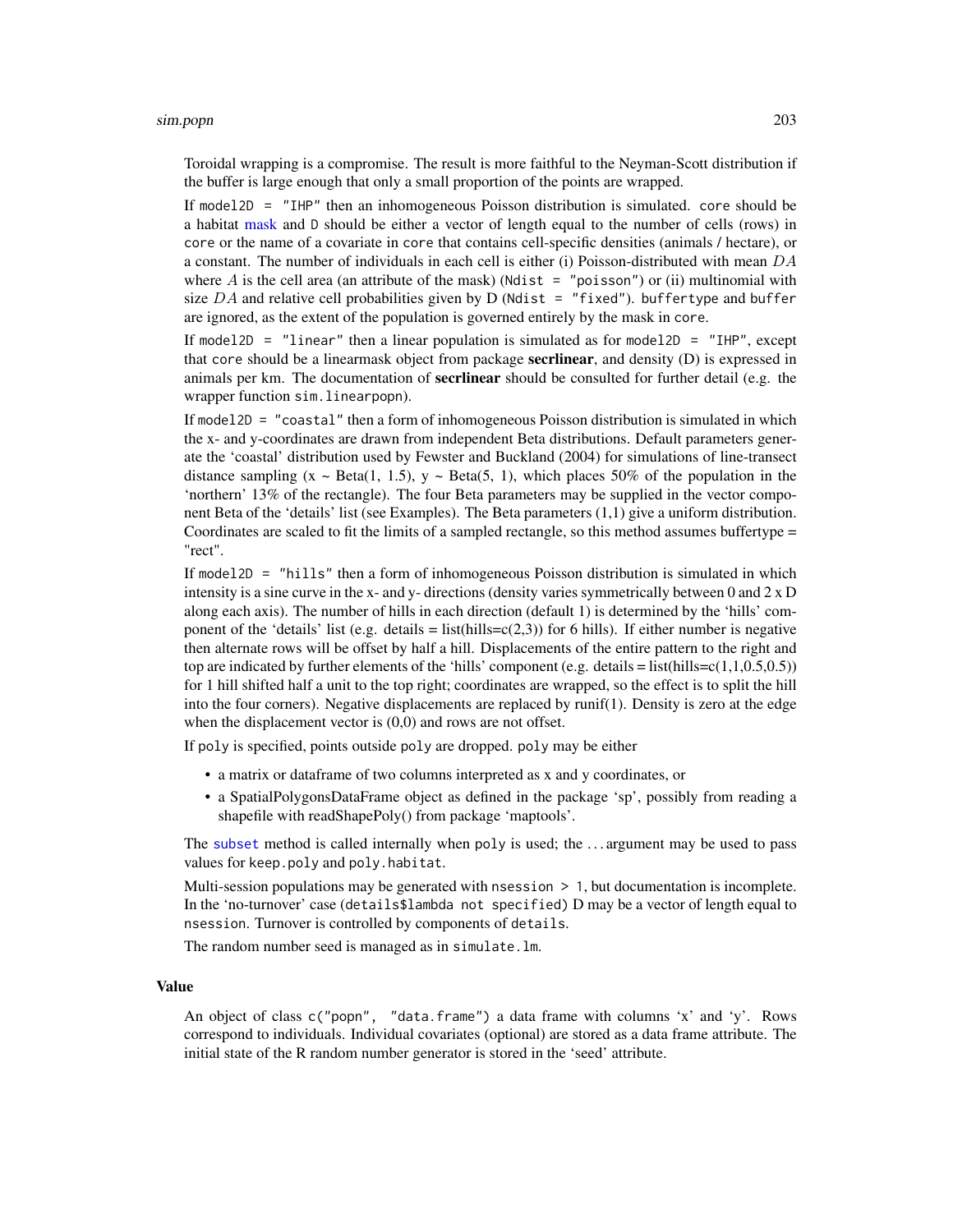If model2D = "linear" the output is of class c("linearpopn","popn", "data.frame"), and the value of core is stored in the 'mask' attribute.

#### Note

Other buffertypes will be defined later (e.g. convex hull, concave)

## **References**

Fewster, R. M. and Buckland, S. T. 2004. Assessment of distance sampling estimators. In: S. T. Buckland, D. R. Anderson, K. P. Burnham, J. L. Laake, D. L. Borchers and L. Thomas (eds) *Advanced distance sampling*. Oxford University Press, Oxford, U. K. Pp. 281–306.

## See Also

[popn](#page-136-0), [plot.popn](#page-129-0), [randomHabitat](#page-146-0), [simulate](#page-204-1)

## Examples

```
temppop \le sim.popn (D = 10, expand.grid(x = c(0,100), y =
   c(0,100), buffer = 50)
## plot, distinguishing "M" and "F"
plot(temppop, pch = 1, cex= 1.5,
   col = c("green","red")[covariates(temppop)$sex])
## add a continuous covariate
## assumes covariates(temppop) is non-null
covariates(temppop)$size <- rnorm (nrow(temppop), mean = 15, sd = 3)
summary(covariates(temppop))
## Neyman-Scott cluster distribution
oldpar \leq par(xpd = TRUE, mfrow=c(2,3))
for (h in c(5,15))
for (m in c(1,4,16)) {
    temppop \le sim.popn (D = 10, expand.grid(x = c(0,100),
        y = c(0,100), model2D = "cluster", buffer = 100,
        details = list(mu = m, hsigma = h))plot(temppop)
    text (50,230,paste(" mu =",m, "hsigma =",h))
}
par(oldpar)
## Inhomogeneous Poisson distribution
xy <- secrdemo.0$mask$x + secrdemo.0$mask$y - 900
tempD <- xy^2 / 1000
plot(sim.popn(tempD, secrdemo.0$mask, model2D = "IHP"))
## Coastal distribution in 1000-m square, homogeneous in
## x-direction
arena <- data.frame(x = c(0, 1000, 1000, 0),
```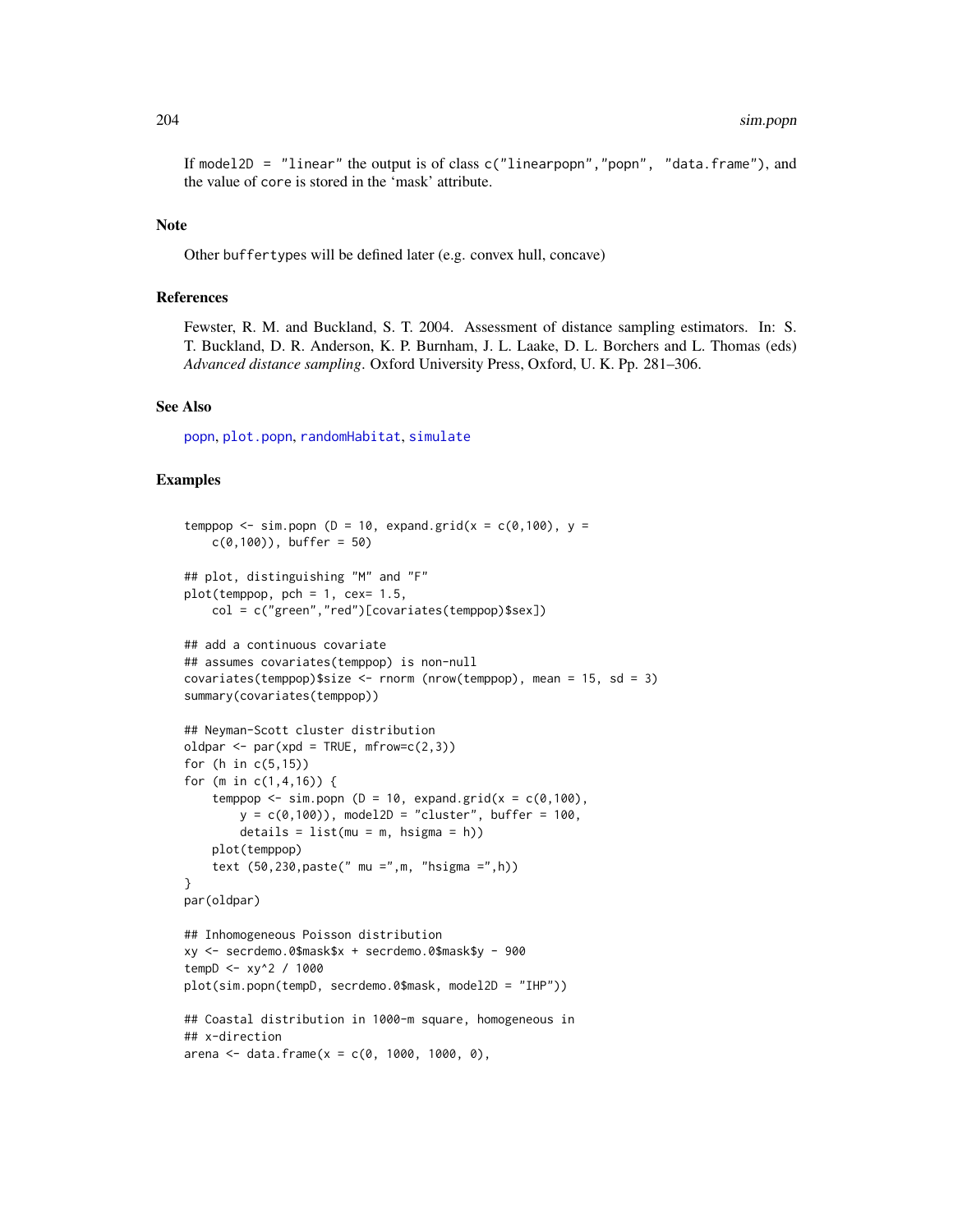sim.secr 205

```
y = c(0, 0, 1000, 1000)plot(sim.popn(D = 5, core = arena, buffer = 0, model2D ="coastal", details = list(Beta = c(1, 1, 5, 1))))
## Hills
plot(sim.popn(D = 100, core = arena, model2D = "hills",
   buffer = 0, details = list(hills = c(-2, 3, 0, 0))),
    cex = 0.4## tile demonstration
pop <- sim.popn(D = 100, core = make.grid(), model2D = "coastal")
par(mfrow = c(1,2), mar = c(2,2,2,2))plot(tile(pop, "copy"))
polygon(cbind(-100,200,200,-100), c(-100,-100,200,200),
    col = "red", density = 0)title("copy")
plot(tile(pop, "reflect"))
polygon(cbind(-100,200,200,-100), c(-100,-100,200,200),
    col = "red", density = 0)title("reflect")
## Not run:
## simulate from inhomogeneous fitted density model
regionmask <- make.mask(traps(possumCH), type = "polygon",
    spacing = 20, poly = possumremovalarea)
dsurf <- predictDsurface(possum.model.Dh2, regionmask)
possD <- covariates(dsurf)$D.0
posspop <- sim.popn(D = possD, core = dsurf, model = "IHP")
plot(regionmask, dots = FALSE, ppoly = FALSE)
plot(posspop, add = TRUE, frame = FALSE)
plot(traps(possumCH), add = TRUE)
```
## End(Not run)

<span id="page-204-0"></span>

sim.secr *Simulate From Fitted secr Model*

## <span id="page-204-1"></span>Description

Simulate a spatially distributed population, sample from that population with an array of detectors, and optionally fit an SECR model to the simulated data.

## Usage

```
## S3 method for class 'secr'
simulate(object, nsim = 1, seed = NULL, maxperpoly = 100,
   chat = 1, ncores = 1, ...)
```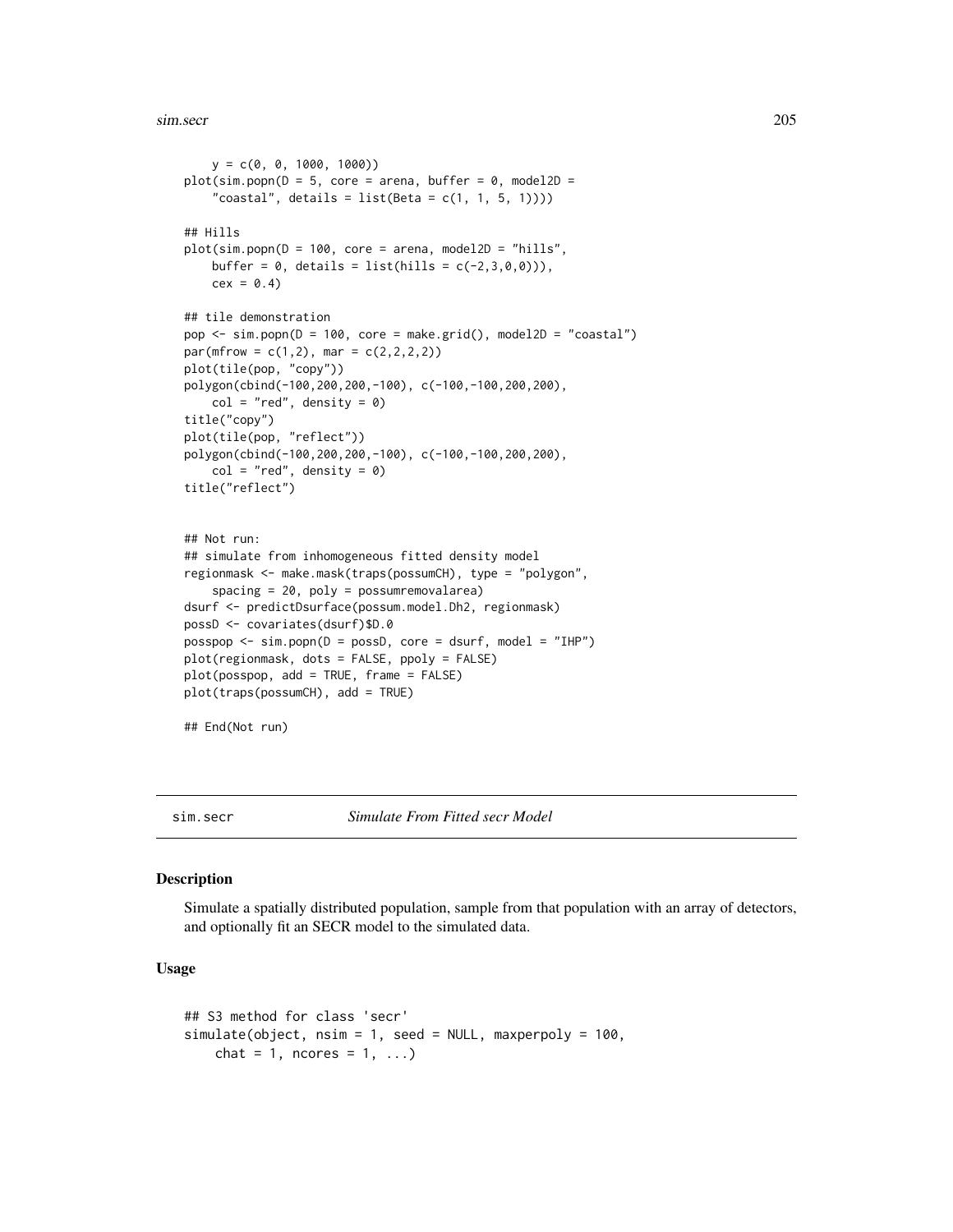```
sim. secr(object, nsim = 1, extractfn = function(x) c(deviance =
    deviance(x), df = df</math>.residual(x)), seed = NULL, maxperpoly = 100,data = NULL, tracelevel = 1, hessian = c("none", "auto", "fdHess"),start = object$fit$par, ncores = 1)
```

```
sim.detect(object, popnlist, maxperpoly = 100, renumber = TRUE)
```
# Arguments

| a fitted secr model                                                                                   |
|-------------------------------------------------------------------------------------------------------|
| integer number of replicates                                                                          |
| value for setting . Random.seed - either NULL or an integer                                           |
| integer maximum number of detections of an individual in one polygon or tran-<br>sect on any occasion |
| real value for overdispersion parameter                                                               |
| integer number of cores available for parallel processing                                             |
| function to extract output values from fitted model                                                   |
| optional list of simulated data saved from previous call to simulate. secr                            |
| integer for level of detail in reporting $(0,1,2)$                                                    |
| character or logical controlling the computation of the Hessian matrix                                |
| vector of starting 'beta' values for secr. fit                                                        |
| other arguments (not used)                                                                            |
| list of popp objects                                                                                  |
| logical; if TRUE then                                                                                 |
|                                                                                                       |

#### Details

For each replicate, simulate.secr calls [sim.popn](#page-200-0) to generate session- and group-specific realizations of the (possibly inhomogeneous) 2-D Poisson distribution fitted in object, across the habitat  $mask(s)$  in object. Group subpopulations are combined using [rbind.popn](#page-151-0) within each session; information to reconstruct groups is retained in the individual-level factor covariate(s) of the resulting popn object (corresponding to object\$groups). Each population is then sampled using the fitted detection model and detector (trap) array(s) in object.

The random number seed is managed as in simulate.lm.

Certain model types are not supported by simulate.secr. These include models fitted using conditional likelihood (object\$CL = TRUE), telemetry models and exotic behavioural response models.

Detector type is determined by detector(traps(object\$capthist)).

sim.secr is a wrapper function. If data = NULL (the default) then it calls simulate.secr to generate nsim new datasets. If data is provided then nsim is taken to be length(data). secr.fit is called to fit the original model to each new dataset. Results are summarized according to the user-provided function extractfn. The default extractfn returns the deviance and its degrees of freedom; a NULL value for extractfn returns the fitted secr objects after [trim](#page-246-0)ming to reduce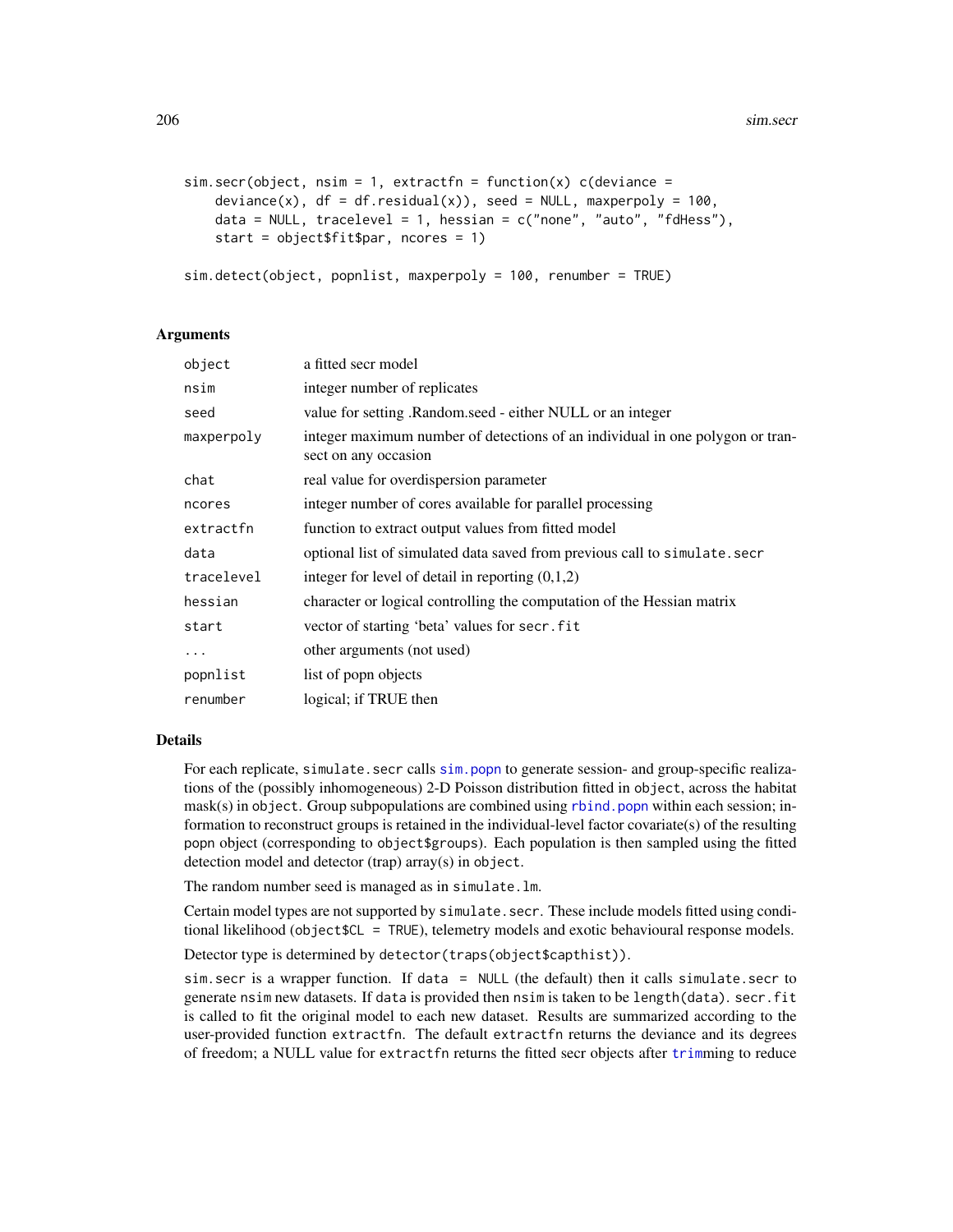#### sim.secr 207

bulk. Simulation uses the detector type of the data, even when another likelihood is fitted (this is the case with single-catch data, for which a multi-catch likelihood is fitted). Warning messages from secr.fit are suppressed.

extractfn should be a function that takes an secr object as its only argument.

tracelevel=0 suppresses most messages; tracelevel=1 gives a terse message at the start of each fit; tracelevel=2 also sets 'details\$trace = TRUE' for secr.fit, causing each likelihood evaluation to be reported.

hessian controls computation of the Hessian matrix from which variances and covariances are obtained. hessian replaces the value in object\$details. Options are "none" (no variances), "auto" (the default) or "fdhess" (see [secr.fit](#page-176-0)). It is OK (and faster) to use hessian="none" unless extractfn needs variances or covariances. Logical TRUE and FALSE are interpreted by secr.fit as "auto" and "none".

If ncores > 1 the parallel package is used to create processes on multiple cores (see [Parallel](#page-116-0) for more) and progress messages are suppressed. New datasets are generated in the master process, so there is no need to manage the random number streams in the worker processes.

sim.capthist is a more direct way to simulate data from a null model (i.e. one with constant parameters for density and detection), or from a time-varying model.

sim.detect is a function used internally that will not usually be called directly.

#### Value

For simulate. secr, a list of data sets ('capthist' objects). This list has class c("list", "secrdata"); the initial state of the random number generator (roughly, the value of .Random.seed) is stored as the attribute 'seed'.

The value from sim.secr depends on extractfn: if that returns a numeric vector of length n.extract then the value is a matrix with  $\dim = c$  (nsim, n.extract) (i.e., the matrix has one row per replicate and one column for each extracted value). Otherwise, the value returned by sim.secr is a list with one component per replicate (strictly, an object of class =  $c("list", "secrlist"))$ ). Each simulated fit may be retrieved *in toto* by specifying extractfn = identity, or slimmed down by specifying extractfn = NULL or extractfn = trim, which are equivalent.

For either form of output from sim.secr the initial state of the random number generator is stored as the attribute 'seed'.

For sim.detect a list of 'capthist' objects.

## **Note**

The value returned by simulate. secr is a list of 'capthist' objects; if there is more than one session, each 'capthist' is itself a sort of list .

The classes 'secrdata' and 'secrlist' are used only to override the ugly and usually unwanted printing of the seed attribute. However, a few other methods are available for 'secrlist' objects (e.g. plot.secrlist).

The default value for start in sim.secr is the previously fitted parameter vector. Alternatives are NULL or object\$start.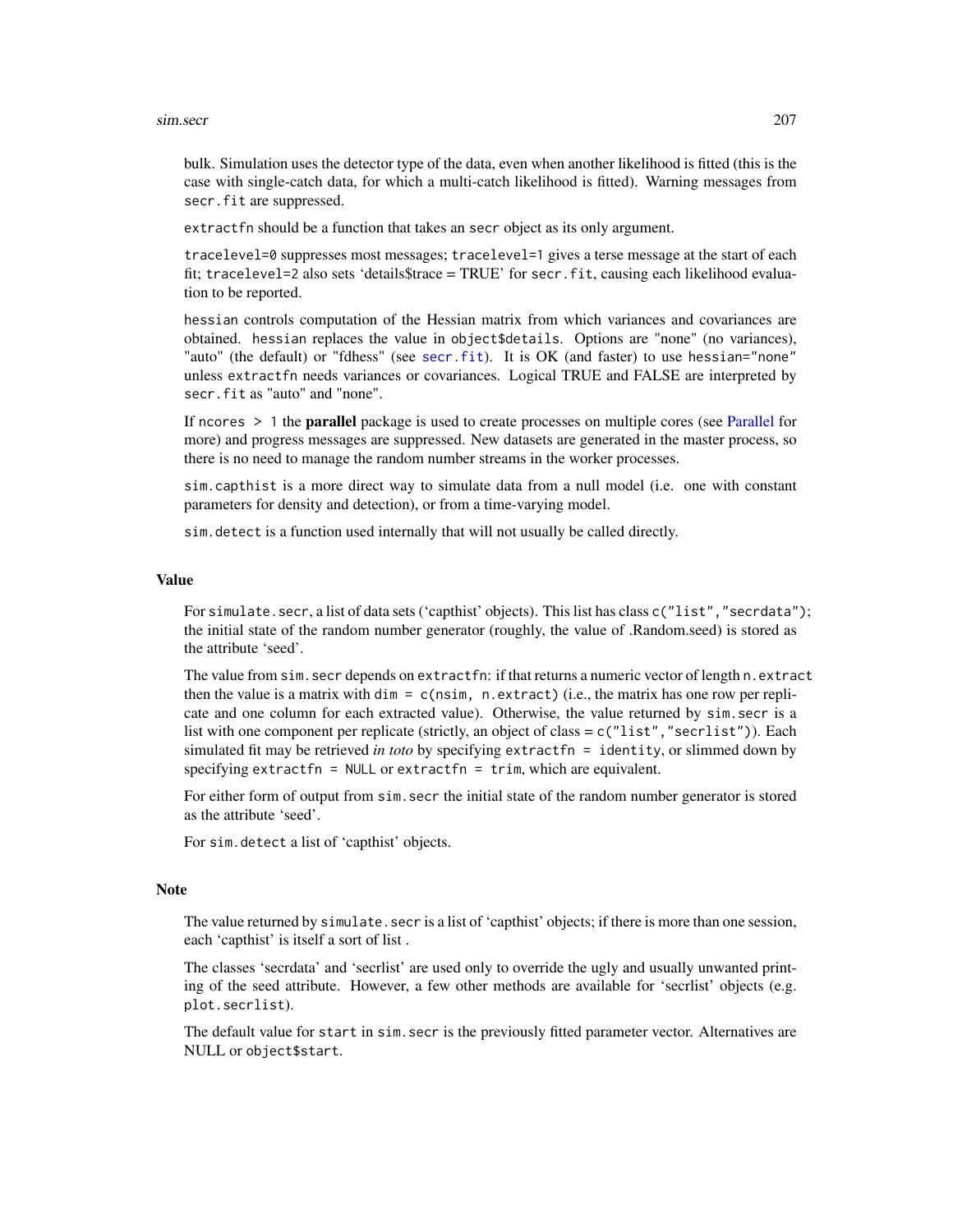208 skink and the set of the set of the set of the set of the set of the set of the set of the set of the set of the set of the set of the set of the set of the set of the set of the set of the set of the set of the set of

# See Also

[sim.capthist](#page-196-0), [secr.fit](#page-176-0), [simulate](#page-204-1), [secr.test](#page-188-0)

## Examples

```
## previously fitted model
simulate(secrdemo.0, nsim = 2)
## Not run:
## The following has been superceded by secr.test()
## this would take a long time...
## adjust ncores for your machine (see ?Parallel)
sims \le sim.secr(secrdemo.0, nsim = 99, ncores = 8)
deviance(secrdemo.0)
devs <- c(deviance(secrdemo.0),sims$deviance)
quantile(devs, probs=c(0.95))
rank(devs)[1] / length(devs)
## to assess bias and CI coverage
## adjust ncores for your machine (see ?Parallel)
extrfn <- function (object) unlist(predict(object)["D",-1])
sims <- sim.secr(secrdemo.0, nsim = 50, hessian = "auto",
   extractfn = extrfn, ncores = 8)
sims
## with a larger sample, could get parametric bootstrap CI
quantile(sims[,1], c(0.025, 0.975))
## End(Not run)
```
skink *Skink Pitfall Data*

#### Description

Data from a study of skinks (*Oligosoma infrapunctatum* and *O. lineoocellatum*) in New Zealand.

## Usage

data(skink)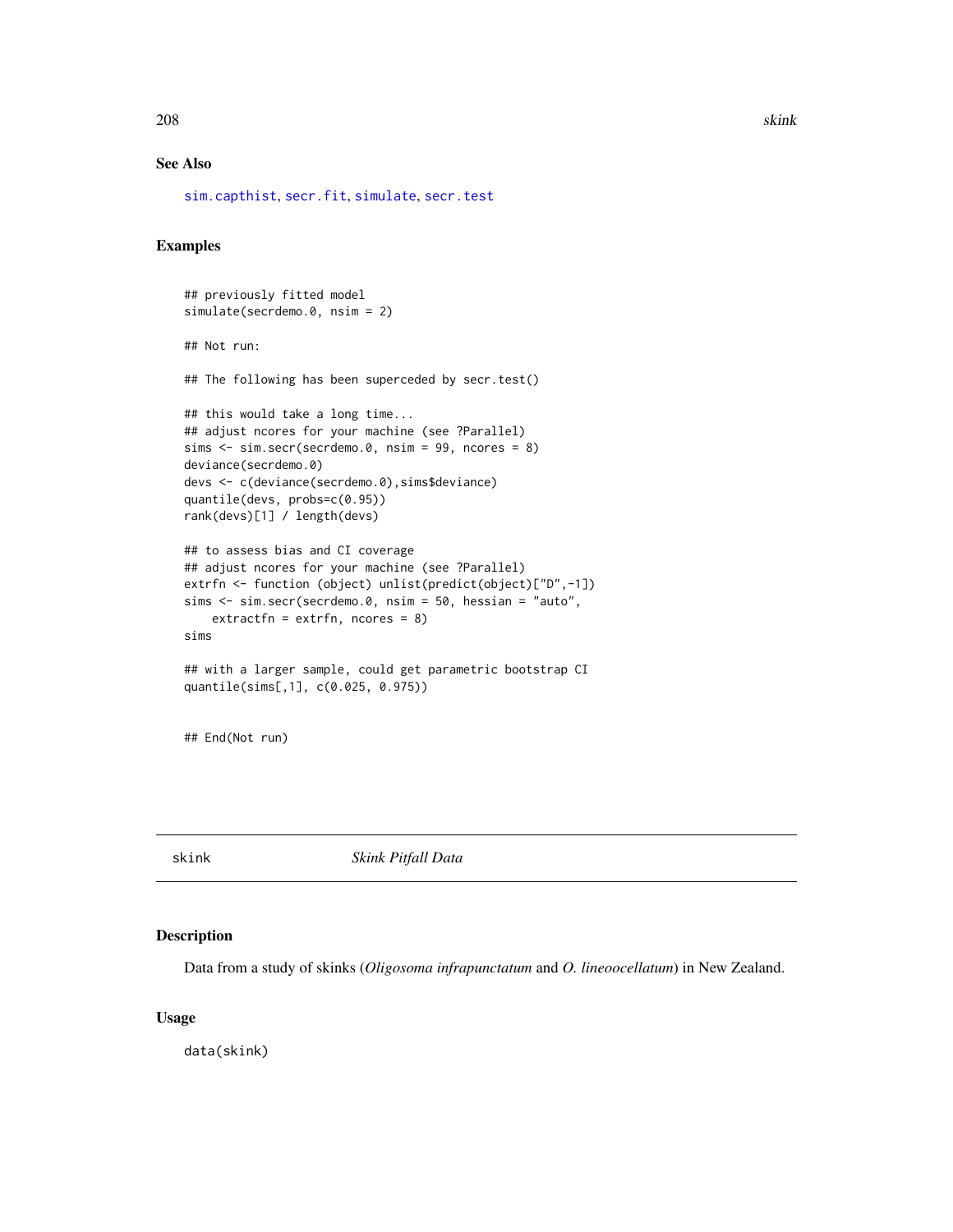## Details

Lizards were studied over several years on a steep bracken-covered hillside on Lake Station in the Upper Buller Valley, South Island, New Zealand. Pitfall traps (sunken cans baited with a morsel of fruit in sugar syrup) were set in two large grids, each 11 x 21 traps nominally 5 meters apart, surveyed by tape and compass (locations determined later with precision surveying equipment - see Examples). Three diurnal lizard species were trapped: *Oligosoma infrapunctatum*, *O. lineoocellatum* and *O. polychroma* (Scincidae). The smallest species *O. polychroma* was seldom caught and these data are not included. The two other species are almost equal in average size (about 160 mm total length); they are long-lived and probably mature in their second or third year. The study aimed to examine their habitat use and competitive interactions.

Traps were set for 12 3-day sessions over 1995–1996, but some sessions yielded very few captures because skinks were inactive, and some sessions were incomplete for logistical reasons. The data are from sessions 6 and 7 in late spring (17–20 October 1995 and 14–17 November 1995). Traps were cleared daily; the few skinks present when traps were closed on the morning of the fourth day are treated as Day 3 captures. Individuals were marked uniquely by clipping one toe on each foot. Natural toe loss caused some problems with long-term identification; captures were dropped from the dataset when identity was uncertain. Released animals were occasionally recaptured in a different trap on the same day; these records were also discarded.

The data are provided as two two-session capthist objects 'infraCH' and 'lineoCH'. Also included is 'LStraps', the traps object with the coordinates and covariates of the trap sites (these data are also embedded in each of the capthist objects). Pitfall traps are multi-catch traps so detector(LStraps) = 'multi'.

Habitat data for each trap site are included as a dataframe of trap covariates in LStraps. Ground cover and vegetation were recorded for a 1-m radius plot at each trap site. The dataframe also gives the total number of captures of each species by site on 31 days between April 1995 and March 1996, and the maximum potential annual solar radiation calculated from slope and aspect (Frank and Lee 1966). Each site was assigned to a habitat class by fuzzy clustering (Kaufman and Rousseauw 1990; package cluster) of a distance matrix using the ground cover, vegetation and solar radiation variables. Sites in class 1 were open with bare ground or low-canopy vegetation including the heath-like *Leucopogon fraseri* and grasses; sites in class 2 had more-closed vegetation, lacking *Leucopogon fraseri* and with a higher canopy that often included *Coriaria arborea*. Site variables are listed with definitions in the attribute habitat.variables of LStraps (see Examples).

| Object         | Description                                        |
|----------------|----------------------------------------------------|
| infraCH        | multi-session capthist object $O$ . infrapunctatum |
| lineoCH        | multi-session capthist object O. lineoocellatum    |
| <b>LStraps</b> | traps object – Lake Station grids                  |

## Source

M. G. Efford, B. W. Thomas and N. J. Spencer unpublished data.

## References

Efford, M. G., Spencer, N. J., Thomas, B. W., Mason, R. F. and Williams, P. In prep. Distribution of sympatric skink species in relation to habitat.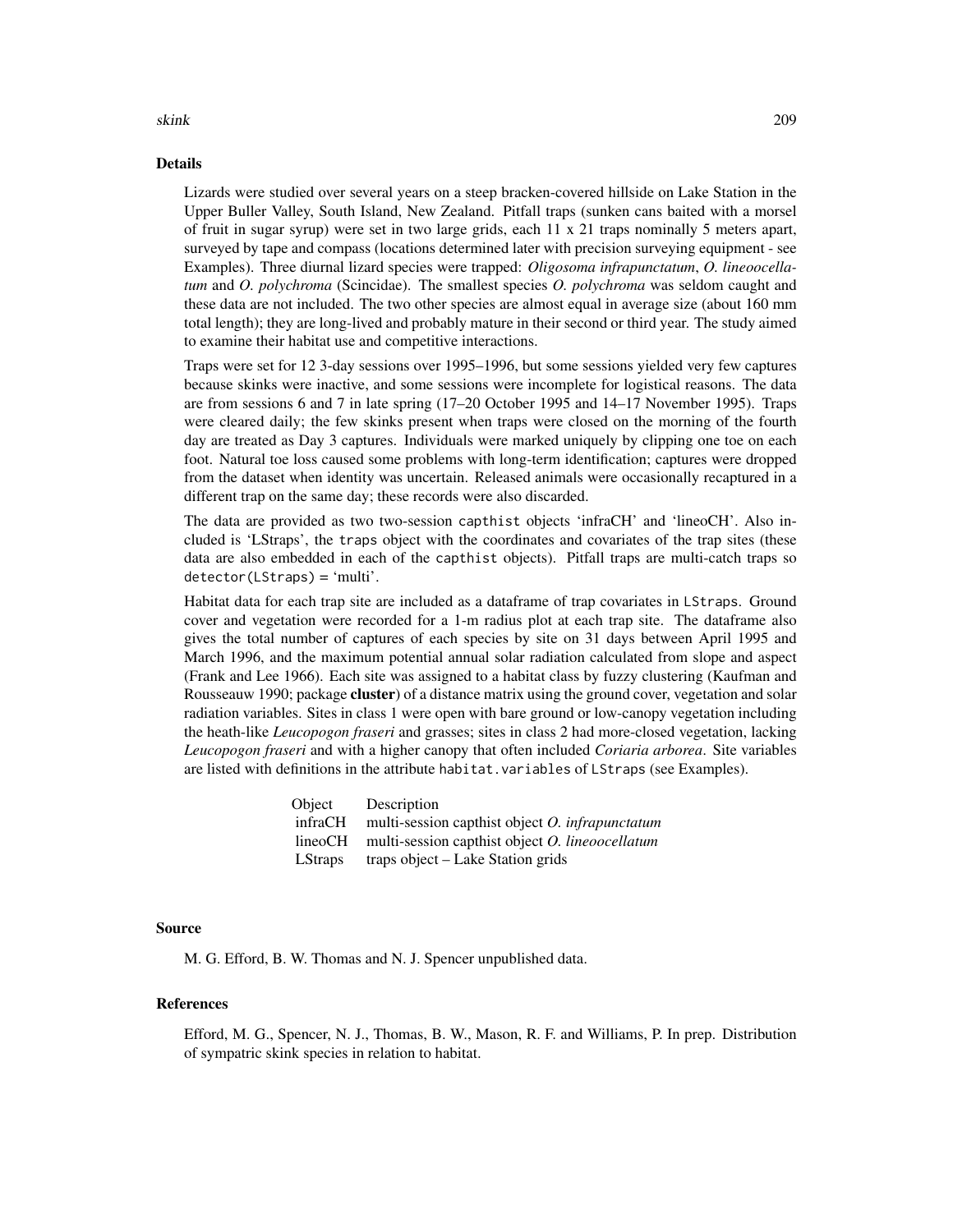Frank, E. C. and Lee , R. (1966) Potential solar beam irradiation on slopes. *United States Forest Service Research Paper* RM-118.

Kaufman, L. and Rousseauw, P. J. (1990) *Finding groups in data: an introduction to cluster analysis.* John Wiley & Sons, New York.

Spencer, N. J., Thomas, B. W., Mason, R. F. and Dugdale, J. S. (1998) Diet and life history variation in the sympatric lizards *Oligosoma nigriplantare polychroma* and *Oligosoma lineoocellatum*. New Zealand Journal of Zoology 25: 457–463.

## See Also

[capthist](#page-17-0), [covariates](#page-33-0)

#### Examples

```
summary (infraCH)
summary (lineoCH)
```
## check mean distance to nearest trap etc. summary(LStraps)

## LStraps has several site covariates; terse descriptions are in ## an extra attribute that may be displayed thus attr(LStraps, "habitat.variables")

## For density modelling we need covariate values at each point in the ## habitat mask. This requires both on-grid interpolation and ## extrapolation beyond the grids. One (crude) possibility is to ## extrapolate a mask covariate from a covariate of the nearest trap:

```
LSmask <- make.mask(LStraps, buffer = 30, type = "trapbuffer")
temp <- nearesttrap(LSmask, LStraps)
habclass <- covariates(LStraps)$class[temp]
habclass \le factor (habclass, levels = c(1,2))
covariates(LSmask) <- data.frame(habclass)
```

```
## plot mask with colour-coded covariate
oldpar <- par(fg="white") ## white pixel borders
plot (LSmask, covariate = "habclass", dots = FALSE, axes = FALSE,
    col = c("yellow", "green"), border = 0)
plot(LStraps, add = TRUE, detpar = list(pch = 16))par(oldpar)
```
smooths *Smooth Terms in SECR Models*

#### Description

From version 2.9.0, the model formulae provided to secr. fit may include smooth terms as specified for the mgcv function 'gam', with some restrictions. Smooth terms may be used for both density and detection parameters.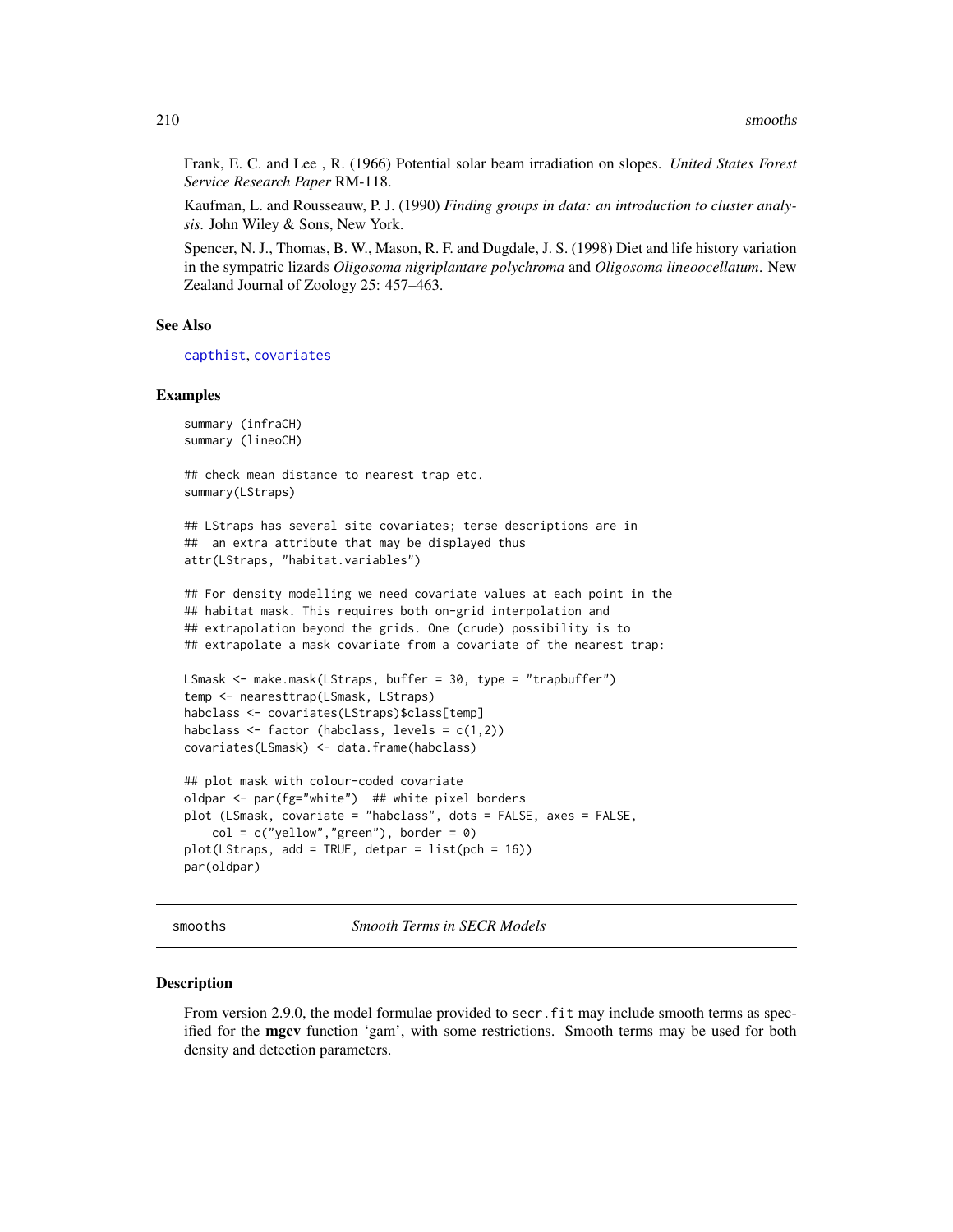#### smooths 211

## Details

The specification of smooth terms is explained in [formula.gam](#page-0-0). Only a subset of options are relevant to 'secr'. Penalized splines are not available. The smooth function may be 's' or 'te'.

The 'wiggliness' of the curve is controlled by the argument k, which in this implementation is set by the user. The argument 'fx' should be set to TRUE.

See also the example in <../doc/secr-densitysurfaces.pdf>.

#### Background

Regression splines are a very flexible way to represent non-linear responses in generalized additive models (e.g., **mgcv**, Wood 2006). Borchers and Kidney (in prep.) have shown how they may be used to model 2-dimensional trend in density in **secrgam**, an R package that extends **secr**. Their approach is to use **mgcv** to construct regression spline basis functions from mask x- and ycoordinates, and possibly additional mask covariates, and to pass these as covariates to secr. The idea of using **mgcv** to construct the basis functions is applied within secr 2.9.

Smooth semi-parametric responses are also useful for modelling variation in detection parameters such as g0 and sigma over time, or in response to individual or detector-level covariates, when (1) a linear or other parametric response is arbitrary or implausible, and (2) sampling spans a range of times or levels of the covariate(s).

For a concrete example, consider a population sampled monthly for a year (i.e., 12 'sessions'). If home range size varies seasonally then the parameter sigma may vary in a more-or-less sinusoidal fashion. A linear trend is obviously inadequate, and a quadratic is not much better. However, a sine curve is hard to fit (we would need to estimate its phase, amplitude, mean and spatial scale) and assumes the increase and decrease phases are equally steep. An extreme solution is to treat month as a factor and estimate a separate parameter for each level (month). A smooth (semi-parametric) curve may capture the main features of seasonal variation with fewer parameters.

## warning

This implementation of results in large fitted objects, on account of the need to store setup information from mgcv. It is also vulnerable to future changes in mgcv.

Expect that the implementation will change in later versions of secr, and that smooth models fitted in the this version will not necessarily be compatible with predict and predictDsurface in later versions.

## **Note**

Setting the intercept of a smooth to zero is not a canned option **mgcv**, and is not offered in **secr**. It may be achieved by placing a knot at zero and hacking the matrix of basis functions to drop the corresponding column, plus some more jiggling (<http://bit.ly/1rcIsQ6>).

#### References

Borchers, D. L. and Kidney, D. J. (2014) Flexible density surface estimation using regression splines with spatially explicit capture-recapture data. In prep.

Wood, S. N. (2006) *Generalized Additive Models: An Introduction with R.* Chapman and Hall/CRC.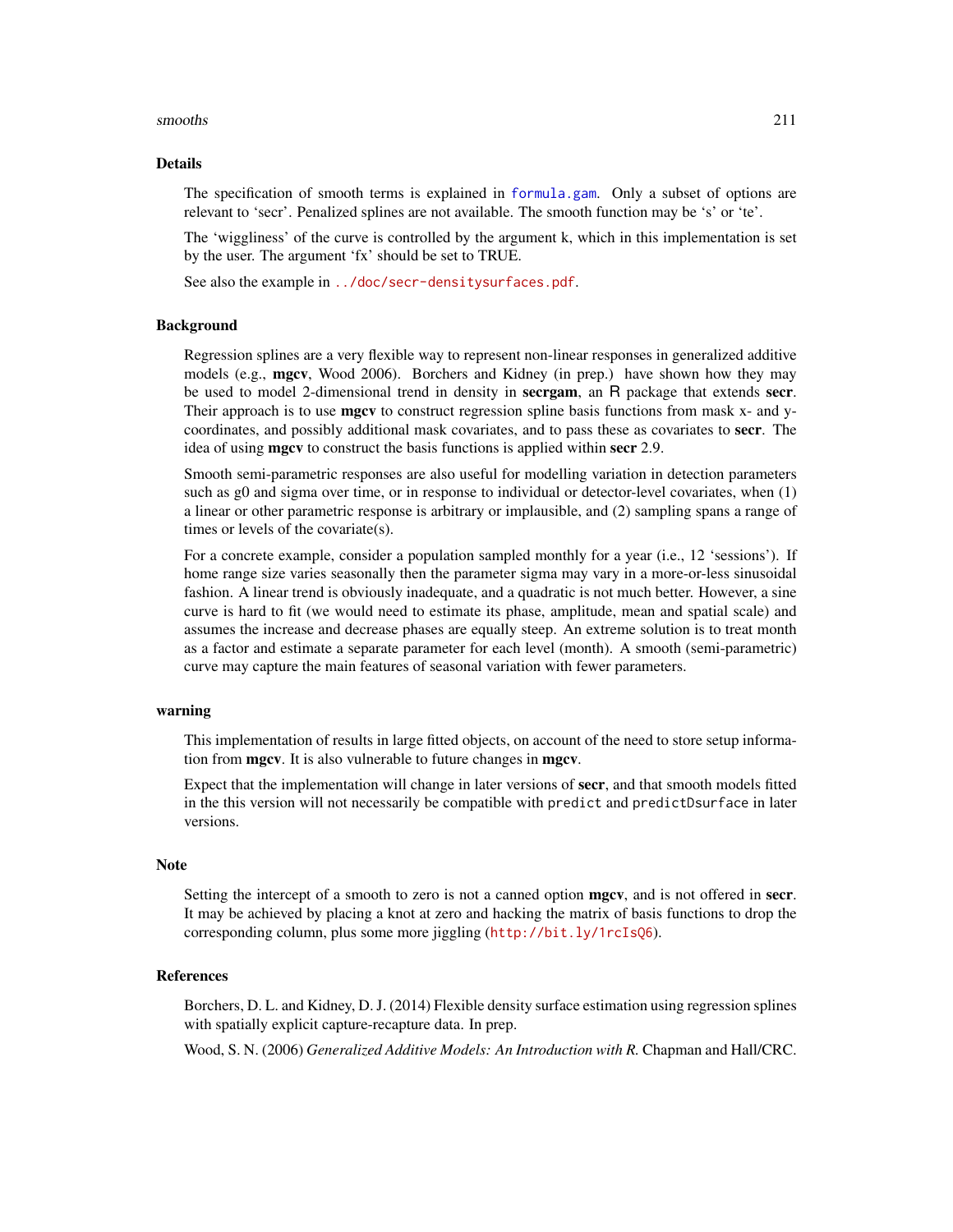# See Also

[formula.gam](#page-0-0)

## Examples

```
## Not run:
## smooth density surface
possum.model.sxy <- secr.fit(possumCH, mask = possummask,
   model = D \sim s(x,y, k = 6, fx = TRUE)fittedsurface <- predictDsurface(possum.model.sxy)
par(max = c(1,1,1,6))plot(fittedsurface)
plot(fittedsurface, plottype = 'contour', add = TRUE)
## Now try smooth on g0
## For the smooth we use 'Session' which is coded numerically (0:4)
## rather than the factor 'session' ('2005', '2006', '2007', '2008',
## '2009')
ovenbird.model.g0 <- secr.fit(ovenCH, mask = ovenmask,
   model = g0 \sim sessionovenbird.model.sg0 <- secr.fit(ovenCH, mask = ovenmask,
   model = g0 \sim s(Session, k = 3, fx = TRUE))
AIC(ovenbird.model.g0, ovenbird.model.sg0)
## Or over occasions within a session...
fit.sT3 <- secr.fit(captdata, model = g0 \sim s(T, k = 3, fx = TRUE))
pred \leq predict(fit.sT3, newdata = data.frame(T = 0:4))
plot(sapply(pred, '[', 'g0', 'estimate'))
## End(Not run)
```
snip *Slice Transect Into Shorter Sections*

## Description

This function splits the transects in a 'transect' or 'transectX' traps object into multiple shorter sections. The function may also be applied directly to a capthist object based on transect data. This makes it easy to convert detection data collected along linear transects to point detection data (see Example).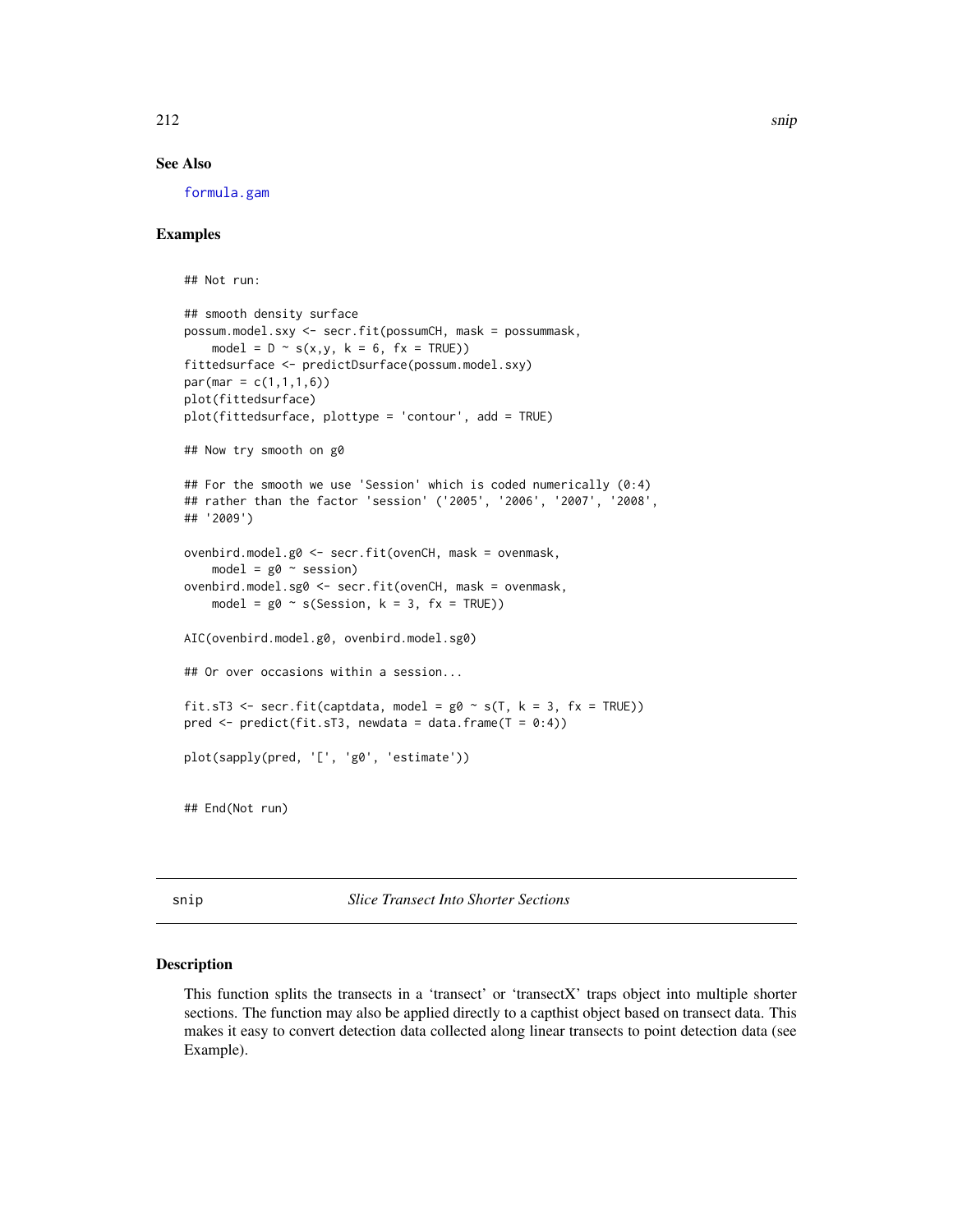# Usage

 $snip(object, from = 0, by = 1000, length.out = NULL, keep.incomplete = TRUE)$ 

## **Arguments**

| object          | secr 'traps' or 'capthist' object based on transects                                                                                   |  |  |  |
|-----------------|----------------------------------------------------------------------------------------------------------------------------------------|--|--|--|
| from            | numeric starting position (m)                                                                                                          |  |  |  |
| bv              | numeric length of new transects (m)                                                                                                    |  |  |  |
| length.out      | numeric number of new transects, as alternative to 'by'                                                                                |  |  |  |
| keep.incomplete |                                                                                                                                        |  |  |  |
|                 | logical; if TRUE then initial or terminal sections of each original transect that<br>are less than 'by' will be retained in the output |  |  |  |

# Details

If a positive length.out is specified, by will be computed as (transectlength(object) - from) / length.out.

# Value

A 'traps' or 'capthist' object, according to the input. If keep.incomplete == FALSE animals and detections from the

# See Also

[transectlength](#page-245-0)

# Examples

```
x \leq -\text{seq}(0, 4 \times \text{pi}, \text{length} = 41)temptrans <- make.transect(x = x*100, y = sin(x)*300, )
plot (snip(temptrans, by = 200), markvertices = 1)
## Not run:
## simulate some captures
tempcapt \leq sim.capthist(temptrans, popn = list(D = 2,
   buffer = 300, detectpar = list(g0 = 0.5, sigma = 50),
   binomN = 0)
## snip capture histories
tempCH \leq -snip(tempcapt, by = 20)## collapse from 'transect' to 'multi', discarding location within transects
tempCH <- reduce(tempCH, outputdetector = "count")
## fit secr model and examine H-T estimates of density
derived(secr.fit(tempCH, buffer = 300, CL = TRUE, trace = FALSE))
```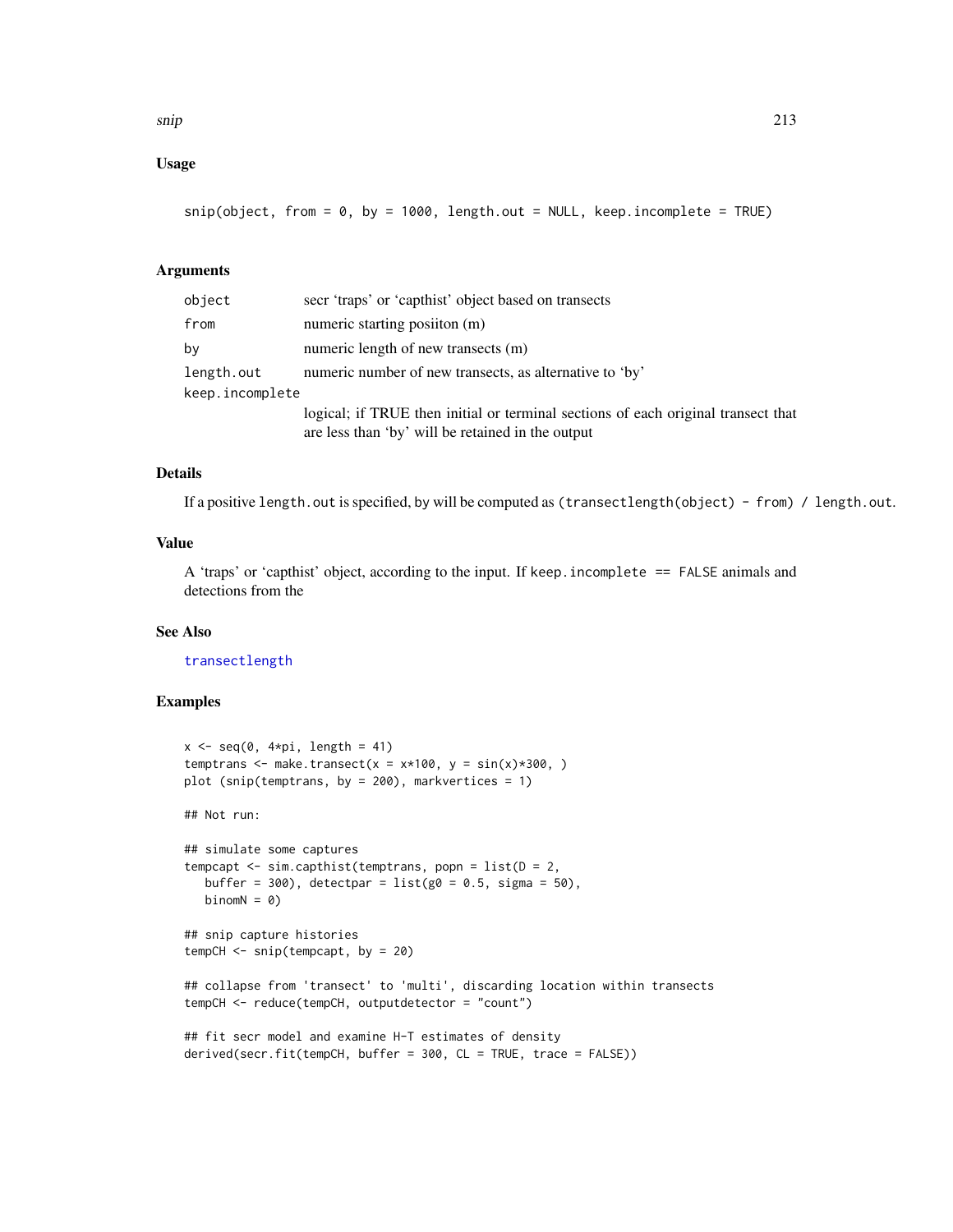```
## also, may split an existing transect into equal lengths
## same result:
plot(snip(temptrans, by = transectlength(temptrans)/10),
    markvertices = 1)
plot(snip(temptrans, length.out = 10), markvertices = 1)
```
## End(Not run)

sort.capthist *Sort Rows of capthist Object*

# Description

Rows are sorted by fields in covariates or by a provided sort key of length equal to the number of rows.

## Usage

## S3 method for class 'capthist' sort(x, decreasing = FALSE, by =  $"$ , byrowname =  $TRUE$ , ...)

# Arguments

| $\mathsf{x}$ | capthist object                                                                                 |
|--------------|-------------------------------------------------------------------------------------------------|
| decreasing   | logical. Should the sort be increasing or decreasing?                                           |
| by           | character vector (names of covariates) or data frame whose columns will be used<br>as sort keys |
| byrowname    | logical. Should row name be used as a final sort key?                                           |
|              | other arguments (not used)                                                                      |

# Details

For multi-session capthist objects only the named covariate form is suitable as the number of rows varies between sessions.

If requested, rows are sorted by rowname within by. The effect of the defaultsis to sort by rowname.

# Value

capthist object with sorted rows; any relevant attributes are also sorted (covariates, signal, xy)

## See Also

[capthist](#page-17-0)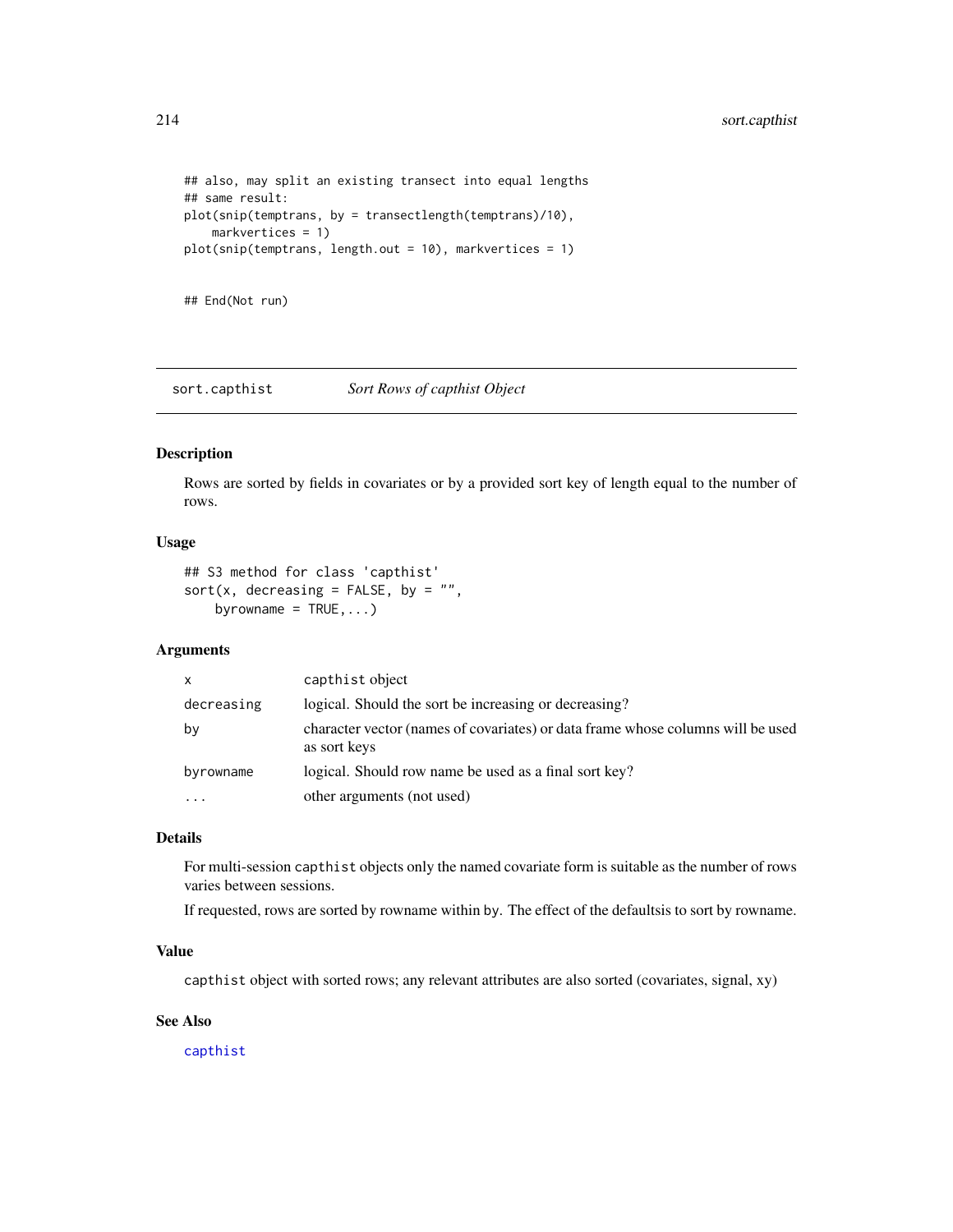#### SPACECAP 215

# Examples

```
sort(ovenCH, by = "Sex")
covariates(ovenCH)[["2005"]]
covariates(sort(ovenCH, by = "Sex"))[["2005"]]
```
## SPACECAP *Exchange data with SPACECAP package*

## Description

Data in a single-session secr capthist object may be written directly to the 'csv' format used by SPACECAP, a package for Bayesian spatially explicit capture–recapture (Singh et al. 2010). Data in csv format may also be read to construct a capthist object for analysis in secr.

## Usage

```
write.SPACECAP(object, mask = NULL, buffer = 100, ndec = 2,
    filestem = "")
read.SPACECAP(AC, TD, detector = "proximity", session = "1")
```
## Arguments

| object    | capthist object with the captures and trap locations to export             |
|-----------|----------------------------------------------------------------------------|
| mask      | mask object to use for state-space file.                                   |
| buffer    | width of buffer in metres to use when creating a mask if none is specified |
| ndec      | number of digits after decimal point for coordinates of mask on output     |
| filestem  | character value used to form names of output files                         |
| AC        | character value giving name of 'animal capture' .csv file                  |
| <b>TD</b> | character value giving name of 'trap deployment' .csv file                 |
| detector  | detector type ('proximity' or 'count')                                     |
| session   | character value to use as session name                                     |

#### Details

If successful, write.SPACECAP creates three output files with names ending in 'AC.csv','TD.csv' and 'SS.csv'. These are respectively the 'Animal Capture', 'Trap Deployment' and 'State-Space' files required by SPACECAP.

# Value

write.SPACECAP is used for its side effect of writing the required csv files. read.SPACECAP returns a capthist object.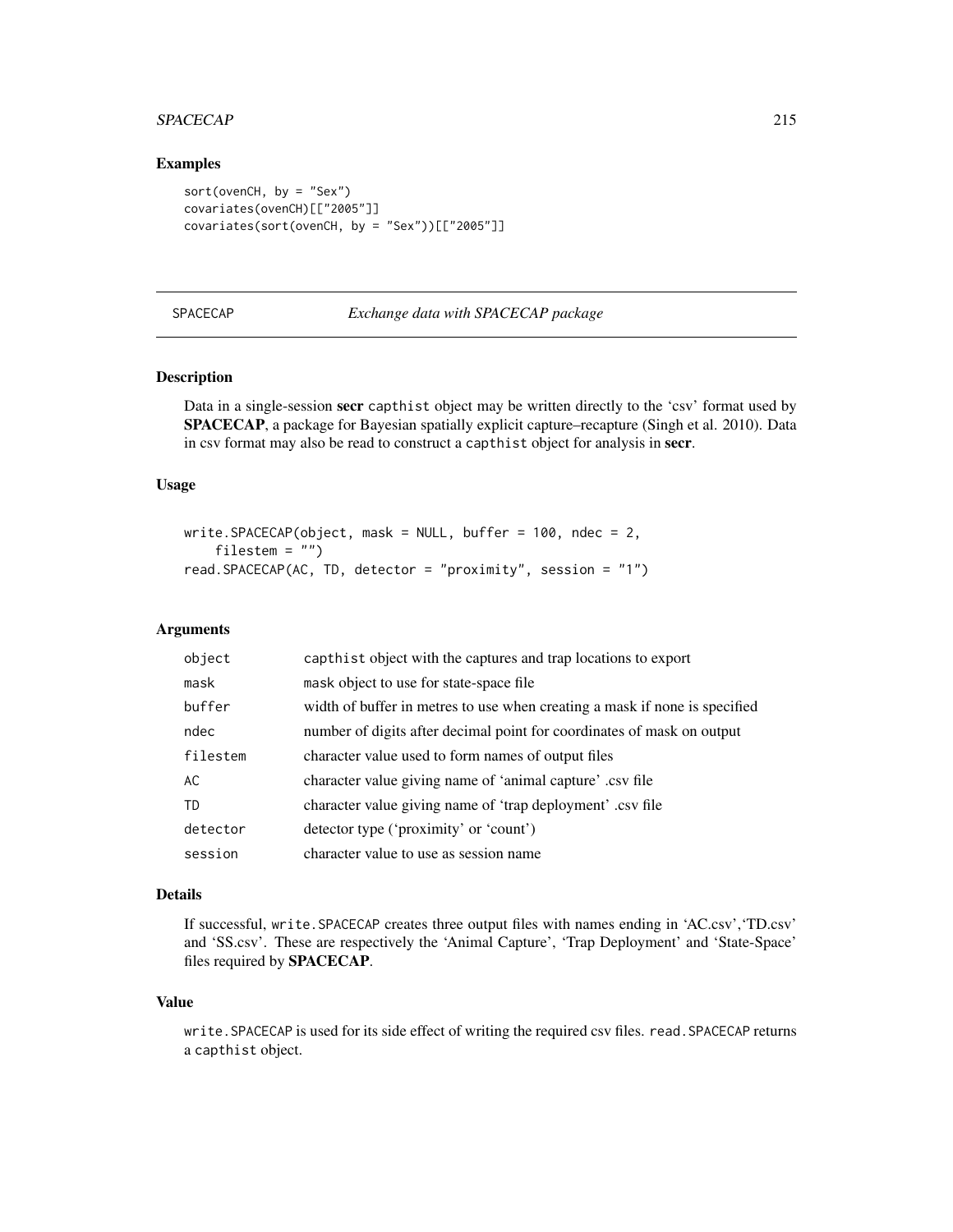## Note

State-space csv files may be imported with read.mask.

## References

Gopalaswamy, A.M., Royle, J.A., Hines, J.E., Singh, P., Jathanna, D., Kumar, N.S. and Karanth, K.U. (2012) Program SPACECAP: software for estimating animal density using spatially explicit capture–recapture models. *Methods in Ecology and Evolution* 3, 1067–1072.

Singh, P., Gopalaswamy, A. M., Royle, A. J., Kumar, N. S. and Karanth, K. U. (2010) SPACECAP: A program to estimate animal abundance and density using Bayesian spatially explicit capturerecapture models. Version 1.0. Wildlife Conservation Society - India Program, Centre for Wildlife Studies, Bangalure, India.

# See Also

[capthist](#page-17-0), [mask](#page-100-0), [read.mask](#page-155-0)

#### Examples

## Not run:

```
## coerce data to proximity detector type for export
demo <- reduce(captdata, output = "proximity")
write.SPACECAP (demo, filestem = "demo")
## now read back the data just exported...
```

```
temp <- read.SPACECAP ("demoAC.csv", "demoTD.csv")
temp <- reduce(temp, output = "single")
summary (temp)
summary (captdata)
```
## should match exactly identical(summary(temp), summary(captdata))

## End(Not run)

spacing *Detector or Mask Spacing*

# Description

Extract or replace the spacing attribute of a detector array or mask.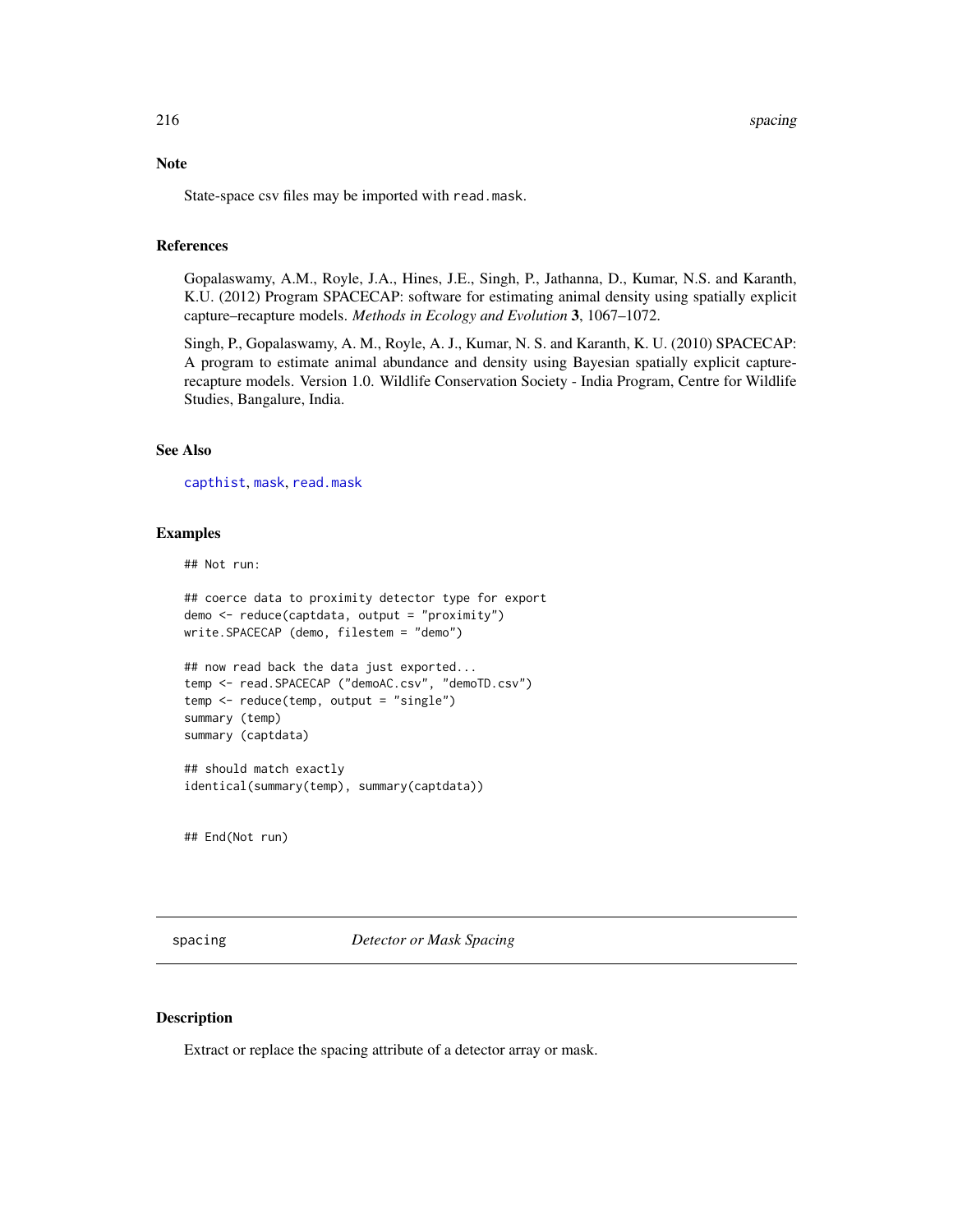speed 217

# Usage

```
spacing(object, ...)
spacing(object) <- value
## S3 method for class 'traps'
spacing(object, ..., recalculate = FALSE)
## S3 method for class 'mask'
spacing(object, ..., recalculate = FALSE)
```
## Arguments

| object      | object with 'spacing' attribute e.g. traps      |
|-------------|-------------------------------------------------|
| value       | numeric value for spacing                       |
| $\cdot$     | other arguments (not used)                      |
| recalculate | logical; if TRUE compute average spacing afresh |

# Details

The 'spacing' attribute of a detector array is the average distance from one detector to the nearest other detector.

The attribute was not always set by make.grid() and read.traps() in versions of secr before 1.5.0. If the attribute is found to be NULL then spacing will compute it on the fly.

# Value

scalar numeric value of mean spacing, or a vector if object has multiple sessions

## See Also

[traps](#page-243-0)

# Examples

```
temptrap \leq make.grid(nx = 6, ny = 8)
spacing(temptrap)
```
speed *Speed Tips*

# Description

A compendium of ways to make secr. fit run faster.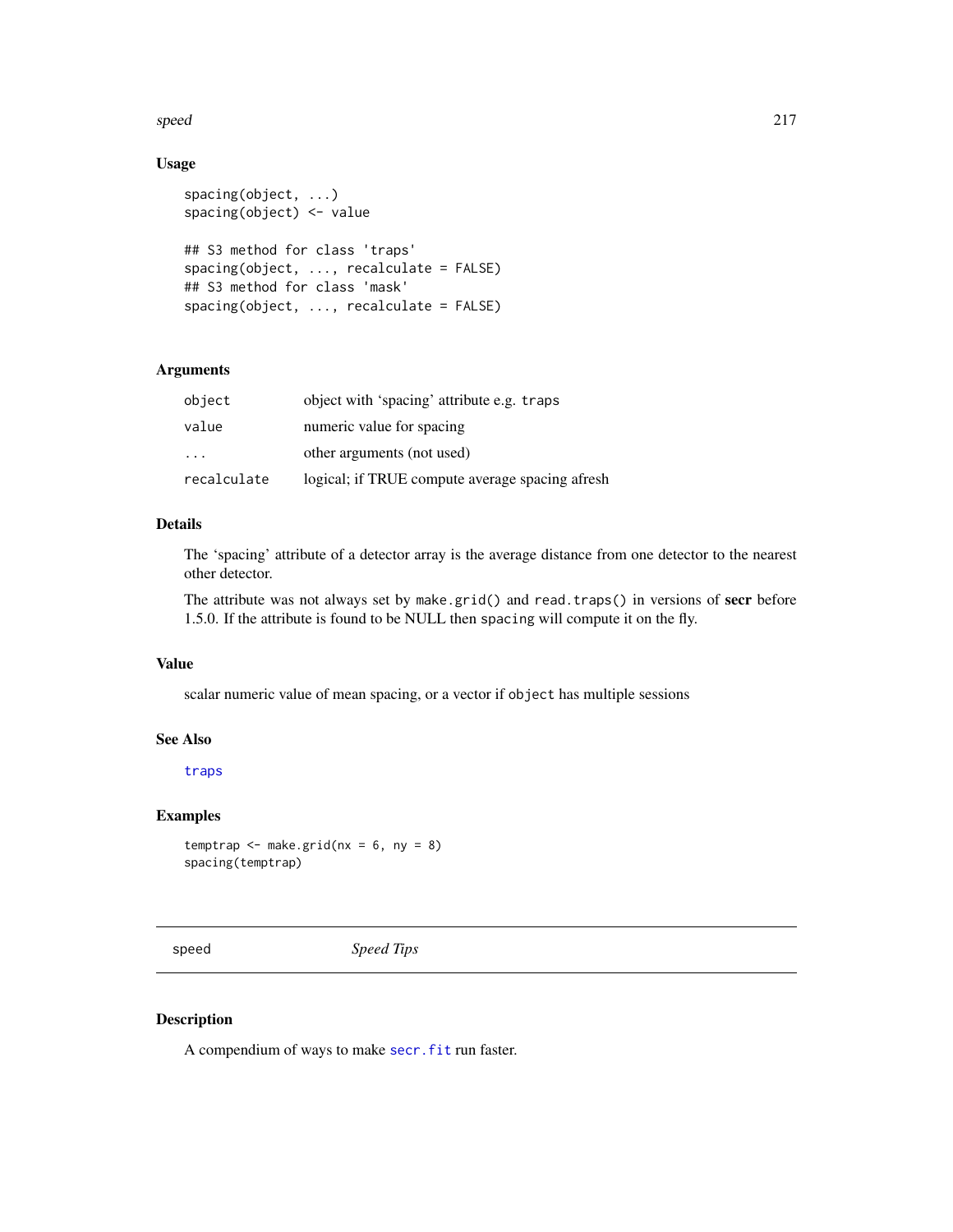#### Use an appropriate mask

Check the extent and spacing of the habitat mask that you are using. Execution time is roughly proportional to the number of mask points (nrow(mymask)). Default settings can lead to very large masks for detector arrays that are elongated 'north-south' because the number of points in the eastwest direction is fixed. Compare results with a much sparser mask (e.g.,  $nx = 32$  instead of  $nx =$ 64).

## Use conditional likelihood

If you don't need to model variation in density over space or time then consider maximizing the conditional likelihood in secr.fit ( $CL = TRUE$ ). This reduces the complexity of the optimization problem, especially where there are several sessions and you want session-specific density estimates (by default, derived() returns a separate estimate for each session even if the detection parameters are constant across sessions).

## Model selection

Do you really need to fit all those complex models? Chasing down small decrements in AIC is so last-century. Remember that detection parameters are mostly nuisance parameters, and models with big differences in AIC may barely differ in their density estimates. This is a good topic for further research - we seem to need a 'focussed information criterion' (Claeskens and Hjort 2008) to discern the differences that matter. Be aware of the effects that can really make a difference: learned responses (b, bk etc.) and massive unmodelled heterogeneity.

Use score.test() to compare nested models. At each stage this requires only the more simple model to have been fitted in full; further processing is required to obtain a numerical estimate of the gradient of the likelihood surface for the more complex model, but this is much faster than maximizing the likelihood. The tradeoff is that the score test is only approximate, and you may want to later verify the results using a full AIC comparison.

## Break problem down

Suppose you are fitting models to multiple separate datasets that fit the general description of 'sessions'. If you are fitting separate detection parameters to each session (i.e., you do not need to pool detection information), and you are not modelling trend in density across sessions, then it is much quicker to fit each session separately than to try to do it all at once. See Examples.

#### Mash replicated clusters of detectors

If your detectors are arranged in similar clusters (e.g., small square grids) then try the function [mash](#page-239-0).

## Reduce sparse 'proximity' data to 'multi'

Full data from 'proximity' detectors has dimensions  $n \times S \times K$  (n is number of individuals, S is number of occasions, K is number of traps). If the data are sparse (i.e. multiple detections of an individual on one occasion are rare) then it is efficient to treat proximity data as multi-catch data (dimension n x S, maximum of one detection per occasion). Use reduce( $proxCH$ , outputdetector = "multi").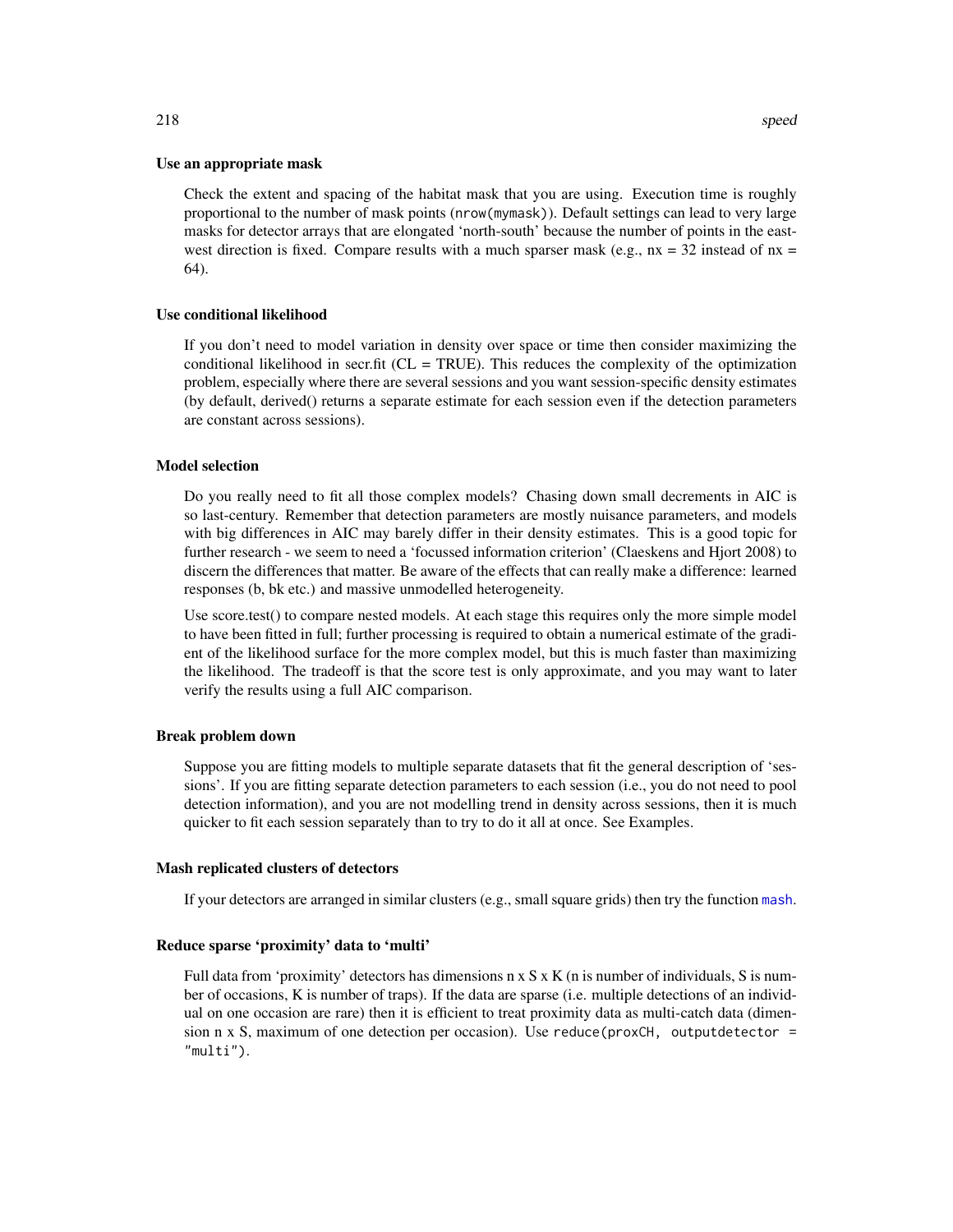## speed 219

#### Use multiple cores when applicable

Some computations can be run in parallel on multiple processors (most desktops these days have multiple cores), but capability is limited. Check the 'ncores' argument of sim.secr() and secr.fit() and ?ncores. The speed gain is significant for parametric bootstrap computations in sim.secr. Parallelisation is also allowed for the session likelihood components of a multi-session model in secr.fit(), but gains there seem to be small or negative.

Functions [par.secr.fit](#page-115-0), [par.derived](#page-115-1), and [par.secr.fit](#page-115-0) are an alternative and more effective way to take advantage of multiple cores when fitting several models.

## Avoid covariates with many levels

Categorical (factor) covariates with many levels and continuous covariates that take many values are not handled efficiently in secr.fit, and can dramatically slow down analyses and increase memory requirements.

# Simulations

Model fitting is not needed to assess power. The precision of estimates from secr.fit can be predicted without laboriously fitting models to simulated datasets. Just use method = "none" to obtain the asymptotic variance at the known parameter values for which data have been simulated (e.g. with sim.capthist()).

Suppress computation of standard errors by derived(). For a model fitted by conditional likelihood (CL = TRUE) the subsequent computation of derived density estimates can take appreciable time. If variances are not needed (e.g., when the aim is to predict the bias of the estimator across a large number of simulations) it is efficient to set  $se.D = FALSE$  in derived().

It is tempting to save a list with the entire 'secr' object from each simulated fit, and to later extract summary statistics as needed. Be aware that with large simulations the overheads associated with storage of the list can become very large. The solution is to anticipate the summary statistics you will want and save only these.

## References

Claeskens, G. and Hjort N. L. (2008) *Model Selection and Model Averaging*. Cambridge: Cambridge University Press.

# Examples

## Not run:

```
## compare timing of combined model with separate single-session models
## for 5-session ovenbird mistnetting data: 2977/78 = 38-fold difference
system.time(fit1 <- secr.fit(ovenCH, buffer = 300, model = list(D \simsession, g0 ~ session, sigma ~ session)))
## user system elapsed
## 2875.06 62.59 2977.26
system.time(fit2 <- lapply (ovenCH, secr.fit, buffer = 300))
```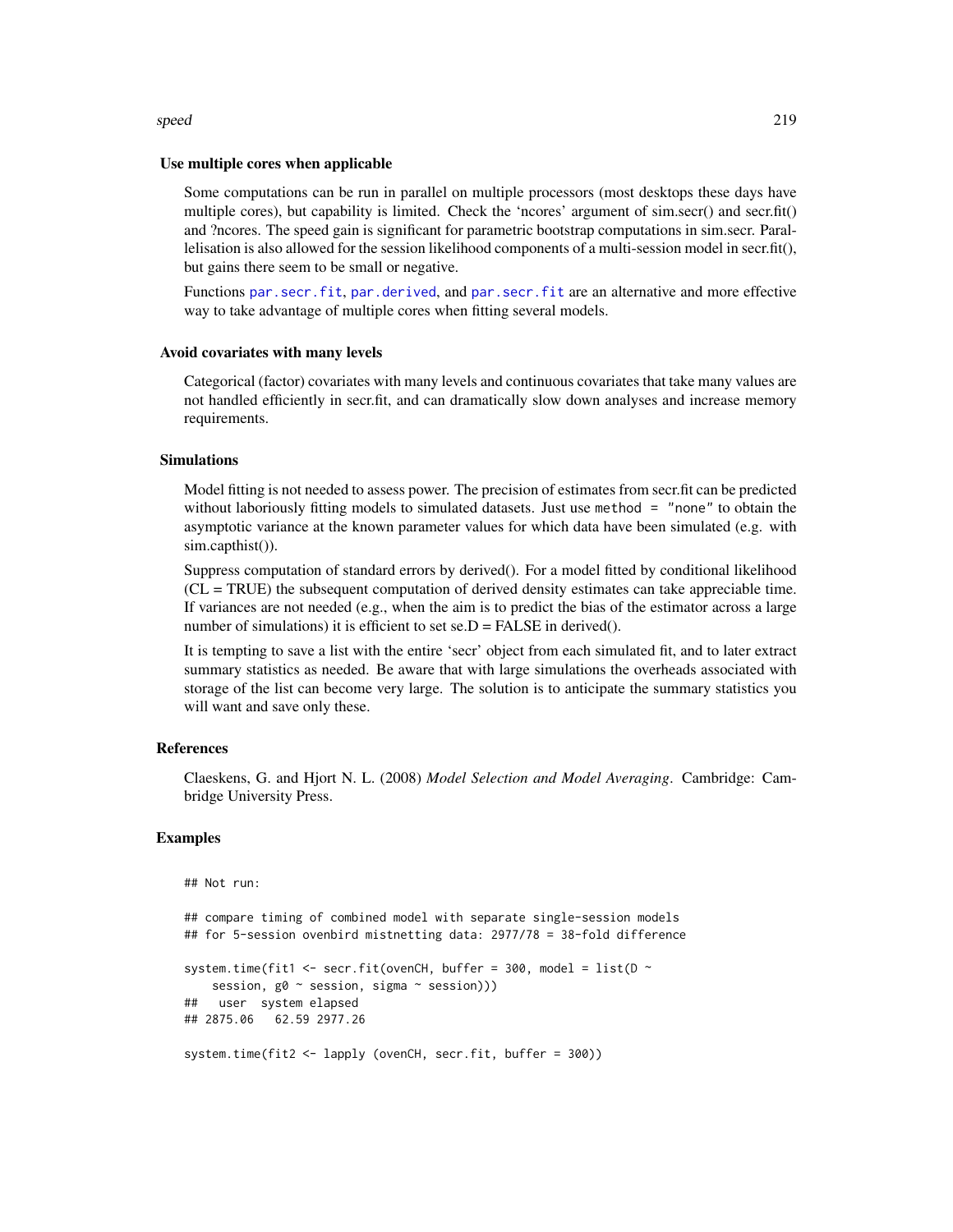```
## user system elapsed
## 75.61 1.95 77.65
## ratio of density estimates
collate(fitt)[1,1,1,"D"] / sapply(fitt2, function(x) predict(x)[TD", "estimate"])## session=2005 session=2006 session=2007 session=2008 session=2009
## 1.0000066 1.0000692 1.0000001 0.9999543 0.9999285
```
## End(Not run)

stoatDNA *Stoat DNA Data*

#### Description

Data of A. E. Byrom from a study of stoats (*Mustela erminea*) in New Zealand. Individuals were identified from DNA in hair samples.

## Usage

stoatDNA

## Details

The data are from a pilot study of stoats in red beech (*Nothofagus fusca*) forest in the Matakitaki Valley, South Island, New Zealand. Sticky hair-sampling tubes  $(n = 94)$  were placed on a 3-km x 3km grid with 500-m spacing between lines and 250-m spacing along lines. Tubes were baited with rabbit meat and checked daily for 7 days, starting on 15 December 2001. Stoat hair samples were identified to individual using DNA microsatellites amplified by PCR from follicular tissue (Gleeson et al. 2010). Six loci were amplified and the mean number of alleles was 7.3 per locus. Not all loci could be amplified in 27% of samples. A total of 40 hair samples were collected (Gleeson et al. 2010), but only 30 appear in this dataset; the rest presumably did not yield sufficient DNA for genotyping.

The data are provided as a single-session capthist object 'stoatCH'. Hair tubes are 'proximity' detectors which allow an individual to be detected at multiple detectors on one occasion (day), but there are no multiple detections in this dataset and for historical reasons the data are provided as detector type 'multi'. Three pre-fitted models are included: stoat.model.HN, stoat.model.HZ, and stoat.model.EX (with halfnormal, hazard-rate and negative exponential detection functions, respectively).

| Object         | Description                                              |
|----------------|----------------------------------------------------------|
| stoatCH        | capthist object                                          |
| stoat.model.EX | fitted secr model – null, exponential detection function |
| stoat.model.HN | fitted secr model – null, halfnormal detection function  |
| stoat.model.HZ | fitted secr model – null, hazard-rate detection function |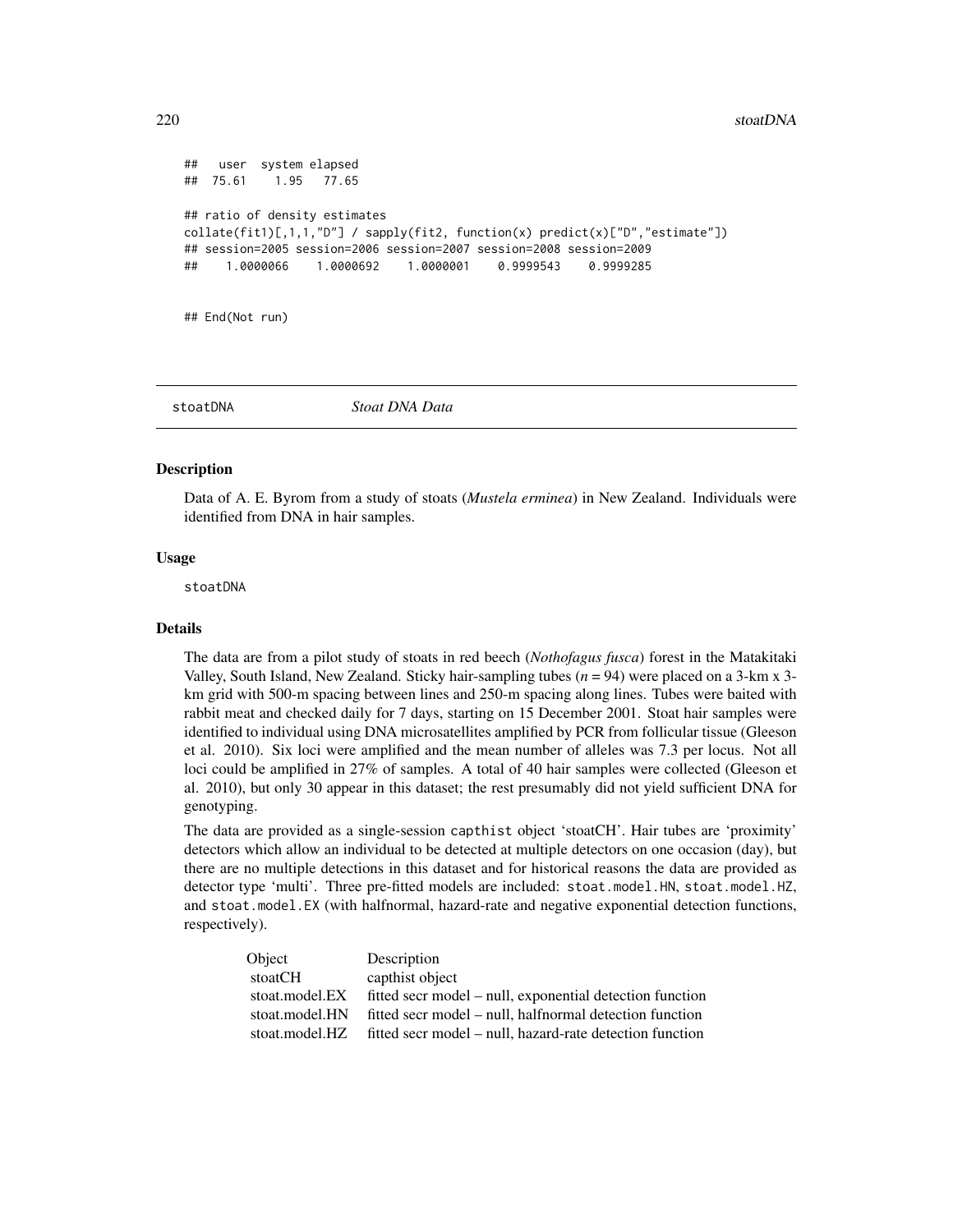## stoatDNA 221

#### **Note**

The log-likelihood values reported for these data by secr.fit differ by a constant from those published by Efford et al. (2009) because the earlier version of DENSITY used in that analysis did not include the multinomial coefficient, which in this case is log(20!) or about +42.336. The previous analysis also used a coarser habitat mask than the default in secr  $(32 \times 32 \text{ rather than } 64 \times \text{m})$ 64) and this slightly alters the log-likelihood and ∆AIC values.

Fitting the hazard-rate detection function previously required the shape parameter z (or b) to be fixed, but the model can be fitted in **secr** without fixing z. However, the hazard rate function can cause problems owing to its long tail, and it is not recommended. The check on the buffer width, usually applied automatically on completion of secr.fit, causes an error and must be suppressed with biasLimit = NA (see Examples).

Gleeson et al. (2010) address the question of whether there is enough variability at the sampled microsatellite loci to distinguish individuals. The reference to 98 sampling sites in that paper is a minor error (A. E. Byrom pers. comm.).

## Source

Efford, M. G., Borchers D. L. and Byrom, A. E. (2009) Density estimation by spatially explicit capture-recapture: likelihood-based methods. In: D. L. Thomson, E. G. Cooch and M. J. Conroy (eds) *Modeling Demographic Processes in Marked Populations*. Springer, New York. Pp. 255–269.

## References

Gleeson, D. M., Byrom, A. E. and Howitt, R. L. J. (2010) Non-invasive methods for genotyping of stoats (*Mustela erminea*) in New Zealand: potential for field applications. *New Zealand Journal of Ecology* 34, 356–359. Available on-line at <http://www.newzealandecology.org>.

## See Also

[capthist](#page-17-0), [Detection functions](#page-0-0), [secr.fit](#page-176-0)

```
summary(stoatCH)
## Not run:
stoat.model.HN <- secr.fit(stoatCH, buffer = 1000, detectfn = 0)
# this generates an error unless we use biasLimit = NA
# to suppress the default bias check
stoat.model.HZ <- secr.fit(stoatCH, buffer = 1000, detectfn = 1,
   biasLimit = NA)
stoat.model.EX <- secr.fit(stoatCH, buffer = 1000, detectfn = 2)
confint(stoat.model.HN, "D")
## Profile likelihood interval(s)...
## lcl ucl
## D 0.01275125 0.04055662
## End(Not run)
```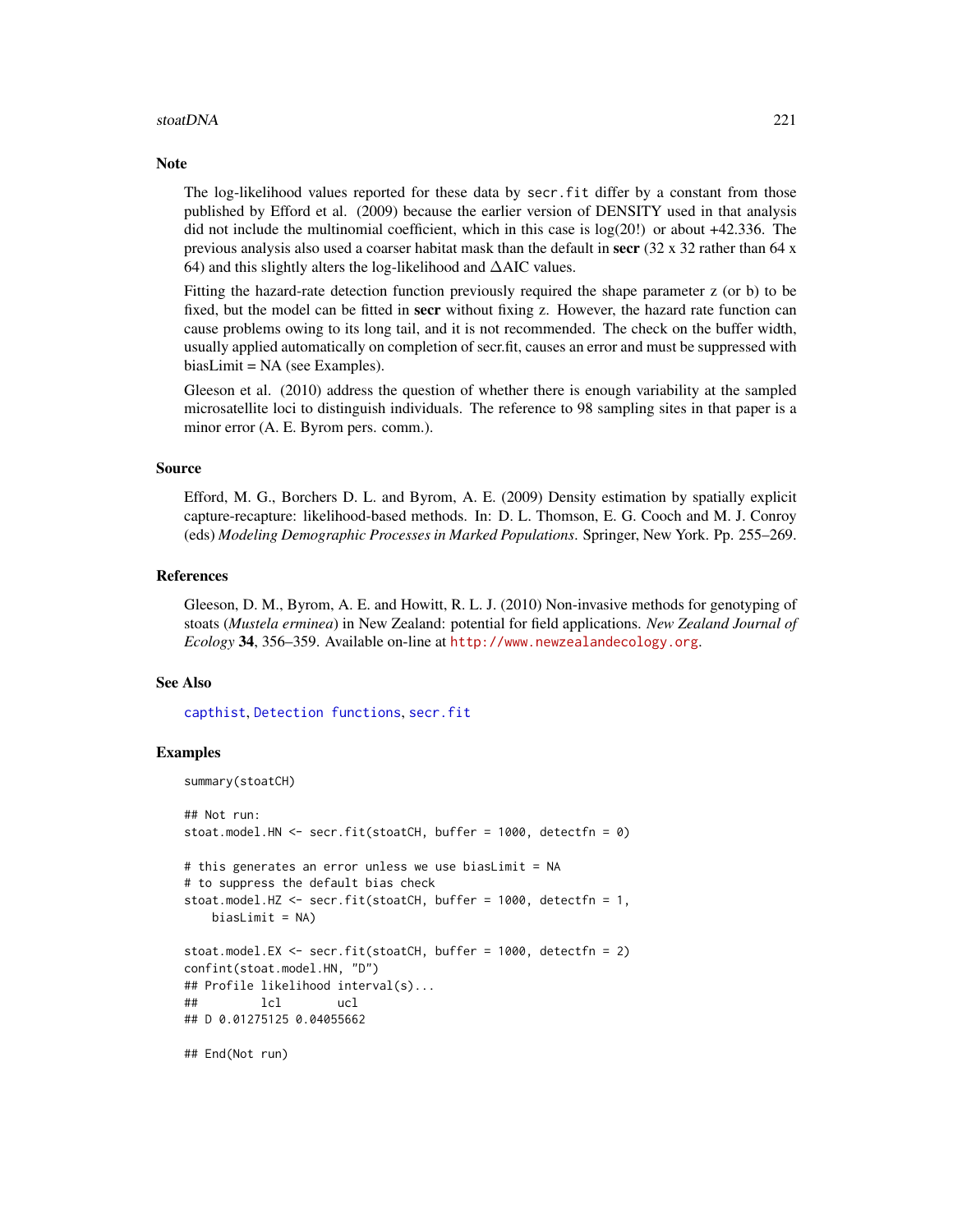```
## plot fitted detection functions
xv <- seq(0,800,10)
plot(stat_model.EX, xval = xv, ylim = c(0, 0.12), limits = FALSE,lty = 2plot(stoat.model.HN, xval = xv, limits = FALSE, lty = 1, add = TRUE)
plot(stoat.model.HZ, xval = xv, limits = FALSE, lty = 3, add = TRUE)
## review density estimates
collate(stoat.model.HZ, stoat.model.HN, stoat.model.EX,
    realnames = "D", perm = c(2,3,4,1))
## use secr:: in case of conflicting model.average from RMark
secr::model.average(stoat.model.HN, stoat.model.EX,
    realnames = "D")
```
strip.legend *Colour Strip Legend*

# Description

This function is used with shaded plots to display a legend.

## Usage

```
strip.legend(xy, legend, col, legendtype = c("breaks", "intervals", "other"),
 tileborder = NA, height = 0.5, width = 0.06, inset = 0.06, text.offset = 0.02,
 text.cex = 0.9, xpd = TRUE, scale = 1, title = "", box = NA, box.col = par()$bg)
```
## Arguments

| XV          | location of legend (see Details)                                                            |
|-------------|---------------------------------------------------------------------------------------------|
| legend      | character vector (see Details)                                                              |
| col         | vector of colour values                                                                     |
| legendtype  | character                                                                                   |
| tileborder  | colour of lines around each tile in the colour strip. Use NA for none.                      |
| height      | height of colour strip as a fraction of the plot dimensions                                 |
| width       | width of colour strip as a fraction of the plot dimensions                                  |
| inset       | spacing between legend and outside plot boundary, as a fraction of the plot di-<br>mensions |
| text.offset | spacing between colour strip and text, as a fraction of the plot dimensions                 |
| text.cex    | size of text font                                                                           |
| xpd         | logical, if TRUE the legend will use the margins of the plot                                |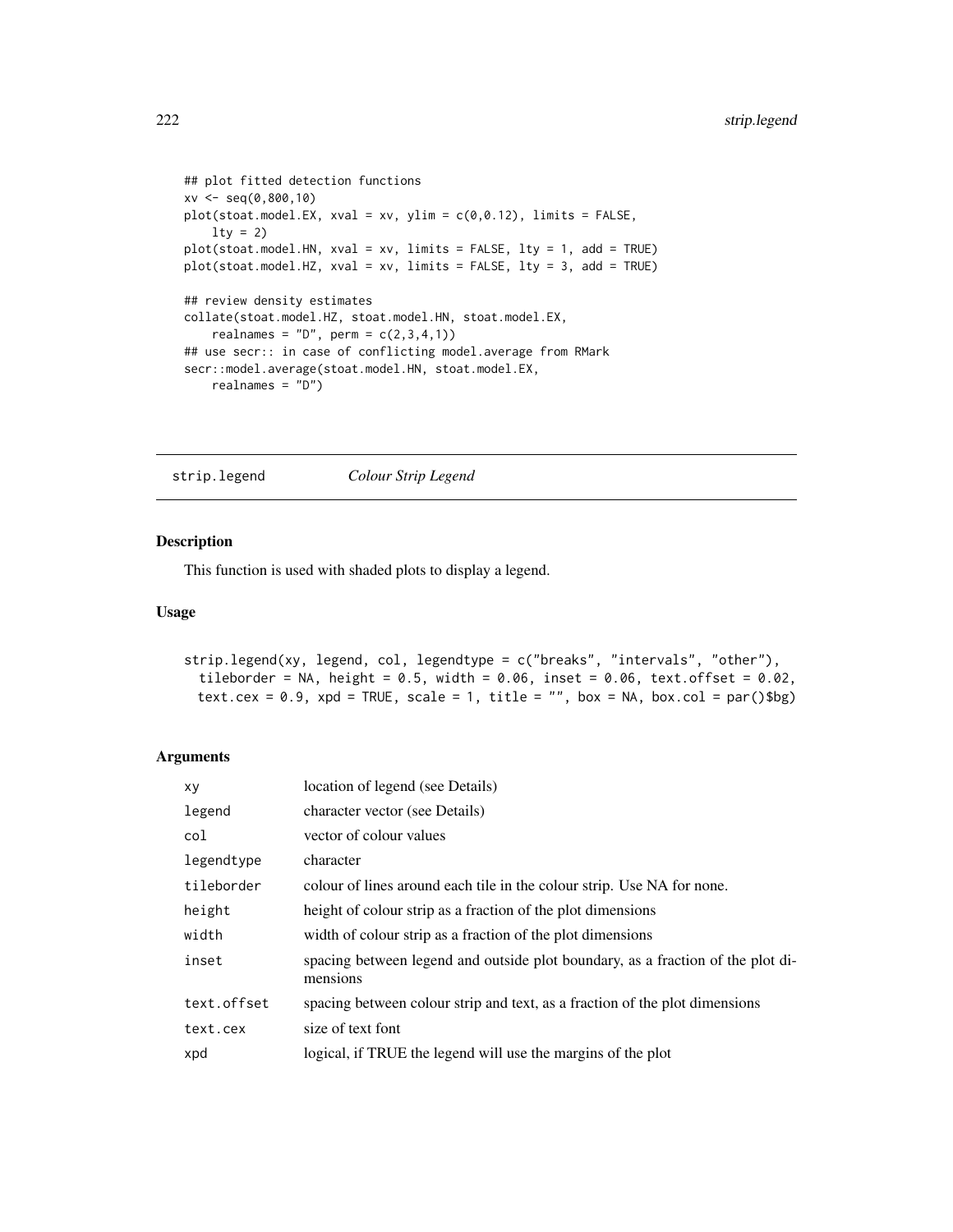| scale   | numeric; each value x will be displayed as scale * x |
|---------|------------------------------------------------------|
| title   | text displayed above legend                          |
| box     | colour of frame, if framed, otherwise NA             |
| box.col | colour of background, if framed, otherwise ignored   |

# Details

The location of the legend is determined by xy which may be one of the character values "topright", "topleft", "bottomright", "bottomleft", "right", "left", or the x-y coordinates (in user units) of the top-left corner of the colour strip. Coordinates may be given as a vector or a list, and the output from  $location(1)$  is suitable.

For more on colours, see notes in [plot.mask](#page-125-0) and [colors](#page-0-0) and [terrain.colors](#page-0-0)

If legendtype = 'breaks' then labels are placed at the class boundaries; otherwise, the labels are centred vertically. If legendtype = 'breaks' or legendtype = 'intervals' then numeric values are extracted from the input, otherwise the text strings in legend are used as provided.

The legend itself may be provided as a vector of values or as the class labels output from [plot.mask](#page-125-0). Class labels are generated by [cut](#page-0-0) in the form  $'(0,20)'$ ,  $'(20,40)'$ , etc. These are parsed to construct either breaks (0,20,40,...) or intervals ('0-20', '20-40',...) as requested in the legendtype argument.

box may also be TRUE/FALSE; if TRUE the foreground colour is used par () \$fg.

#### Value

Invisibly returns a vector of user coordinates for the left, right, bottom and top of the colour strip.

# Note

From secr 2.9.0, the default behaviour of plot.mask is to call strip.legend to display a legend in the top right of the plot, labeled at breaks.

## See Also

[plot.mask](#page-125-0)

```
temptrap <- make.grid()
tempmask <- make.mask(temptrap)
covariates (tempmask) <- data.frame(circle =
    exp(-(tempmask$x^2 + tempmask$y^2)/10000) )
tmpleg <- plot (tempmask, covariate = "circle", dots = FALSE,
   breaks = 10, legend = FALSE)strip.legend (xy = 'topright', col = terrain.colors(10),
   legend = tmpleg, title = "Test plot")
## Not run:
## a custom axis using the returned values
```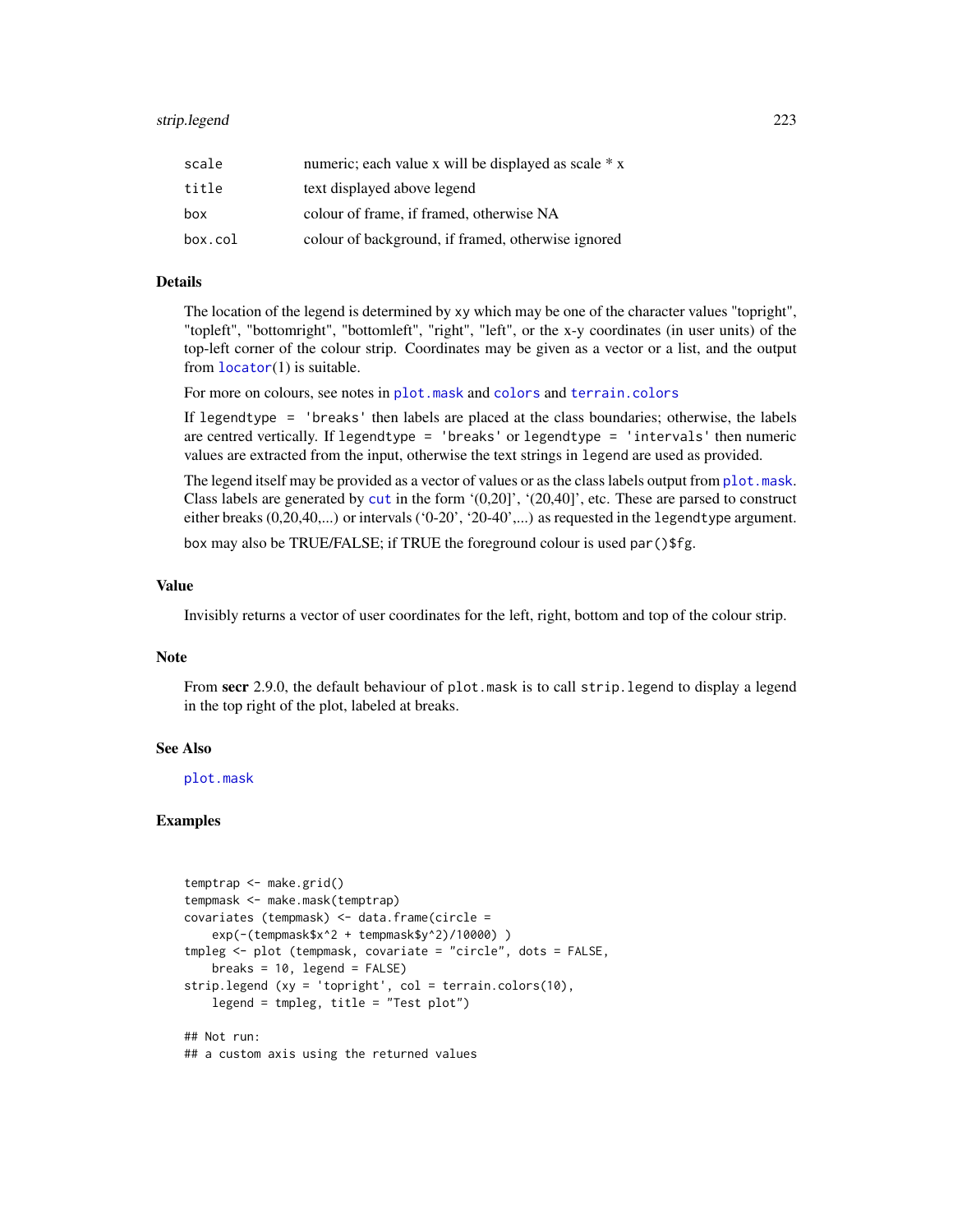```
par(mar=c(2,2,2,6))
plot (tempmask, covariate = "circle", dots = FALSE,
    breaks = 10, legend = FALSE)
b \leftarrow \text{strip.length} (locator(1), col = terrain.colors(10),
    legendtype = "specified", legend = " ", title = "Test plot",
     height = 0.3, box = NA)
axis(side = 4, pos = b[2]+5, at = seq(b[4], b[3], length = 3),lab = seq(0, 1, 0.5), las = 1, tck = -0.02)
## End(Not run)
```
subset.capthist *Subset or Split capthist Object*

# Description

Create a new capthist object or list of objects by selecting rows (individuals), columns (occasions) and traps from an existing capthist object.

# Usage

```
## S3 method for class 'capthist'
subset(x, subset = NULL, occasions = NULL, traps = NULL,sessions = NULL, cutval = NULL, dropnullCH = TRUE, dropnullocc = FALSE,
   dropunused = TRUE, droplowsignals = TRUE, dropNAsignals = FALSE,
   cutabssignal = TRUE, renumber = FALSE, ...)
```

```
## S3 method for class 'capthist'
split(x, f, drop = FALSE, prefix = "S", bytrap = FALSE,byoccasion = FALSE, ...)
```
# Arguments

| $\mathsf{x}$   | object of class capthist                                                                           |
|----------------|----------------------------------------------------------------------------------------------------|
| subset         | vector of subscripts to select rows (individuals)                                                  |
| occasions      | vector of subscripts to select columns (occasions)                                                 |
| traps          | vector of subscripts to select detectors (traps)                                                   |
| sessions       | vector of subscripts to select sessions                                                            |
| cutval         | new threshold for signal strength                                                                  |
| dropnullCH     | logical for whether null (all-zero) capture histories should be dropped                            |
| dropnullocc    | logical for whether occasions with no detections should be dropped                                 |
| dropunused     | logical for whether never-used detectors should be dropped                                         |
| droplowsignals | logical for whether cutval should be applied at each microphone rather than to<br>sound as a whole |
| dropNAsignals  | logical for whether detections with missing signal should be dropped                               |
|                |                                                                                                    |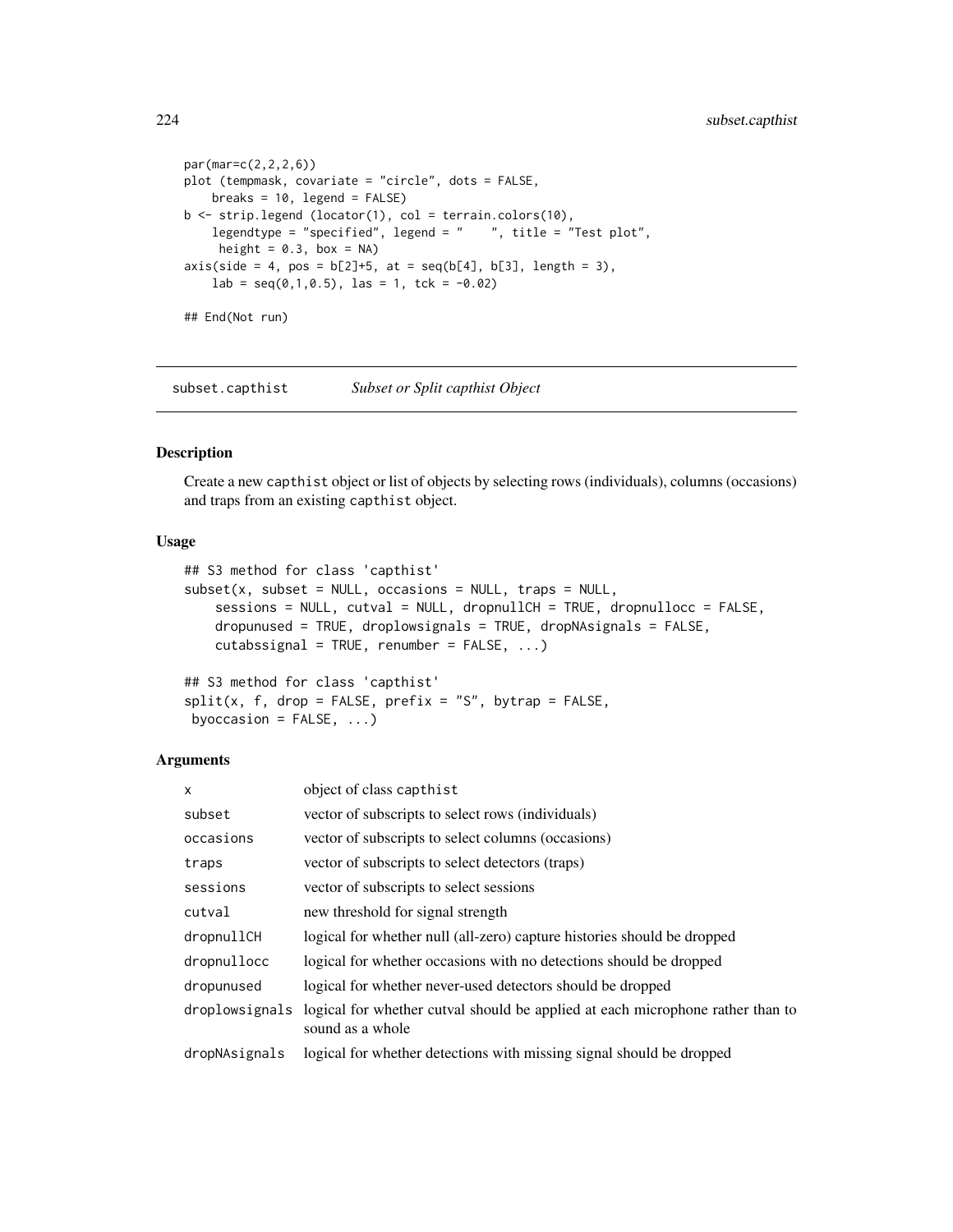# subset.capthist 225

| cutabssignal | logical for whether to apply cutval to absolute signal strength or the difference<br>between signal and noise |
|--------------|---------------------------------------------------------------------------------------------------------------|
| renumber     | logical for whether row.names should be replaced with sequence number in new<br>capthist                      |
| $\mathbf{f}$ | factor or object that may be coerced to a factor                                                              |
| drop         | logical indicating if levels that do not occur should be dropped (if f is a factor)                           |
| prefix       | a character prefix to be used for component names when values of f are numeric                                |
| bytrap       | logical; if TRUE then each level of f identifies traps to include                                             |
| byoccasion   | logical; if TRUE then each level of f identifies occasions to include                                         |
| $\ddotsc$    | other arguments (not used currently)                                                                          |

## Details

Subscript vectors may be either logical- (length equal to the relevant dimension of x), character- or integer-valued. Subsetting is applied to attributes (e.g. covariates, traps) as appropriate. The default action is to include all animals, occasions, and detectors if the relevant argument is omitted.

When traps is provided, detections at other detectors are set to zero, as if the detector had not been used, and the corresponding rows are removed from traps. If the detector type is 'proximity' then selecting traps also reduces the third dimension of the capthist array.

split generates a list in which each component is a capthist object. Each component corresponds to a level of f.

To combine (pool) occasions use [reduce.capthist](#page-162-0). There is no equivalent of unlist for lists of capthist objects.

The effect of droplowsignals  $=$  FALSE is to retain below-threshold measurements of signal strength on all channels (microphones) as long as the signal is above cutval on at least one. In this case all retained sounds are treated as detected on all microphones. This fails when signals are already missing on some channels.

Subsetting is awkward with multi-session input when the criterion is an individual covariate. See the Examples for omne way this can be tackled.

# Value

capthist object with the requested subset of observations, or a list of such objects (i.e., a multisession capthist object). List input results in list output, except when a single session is selected.

#### See Also

[capthist](#page-17-0), [rbind.capthist](#page-148-0), [reduce.capthist](#page-162-0)

# Examples

```
tempcapt <- sim.capthist (make.grid(nx=6, ny=6), nocc=6)
summary(subset(tempcapt, occ=c(1,3,5)))
## Consider `proximity' detections at a random subset of detectors
```
## This would not make sense for `multi' detectors, as the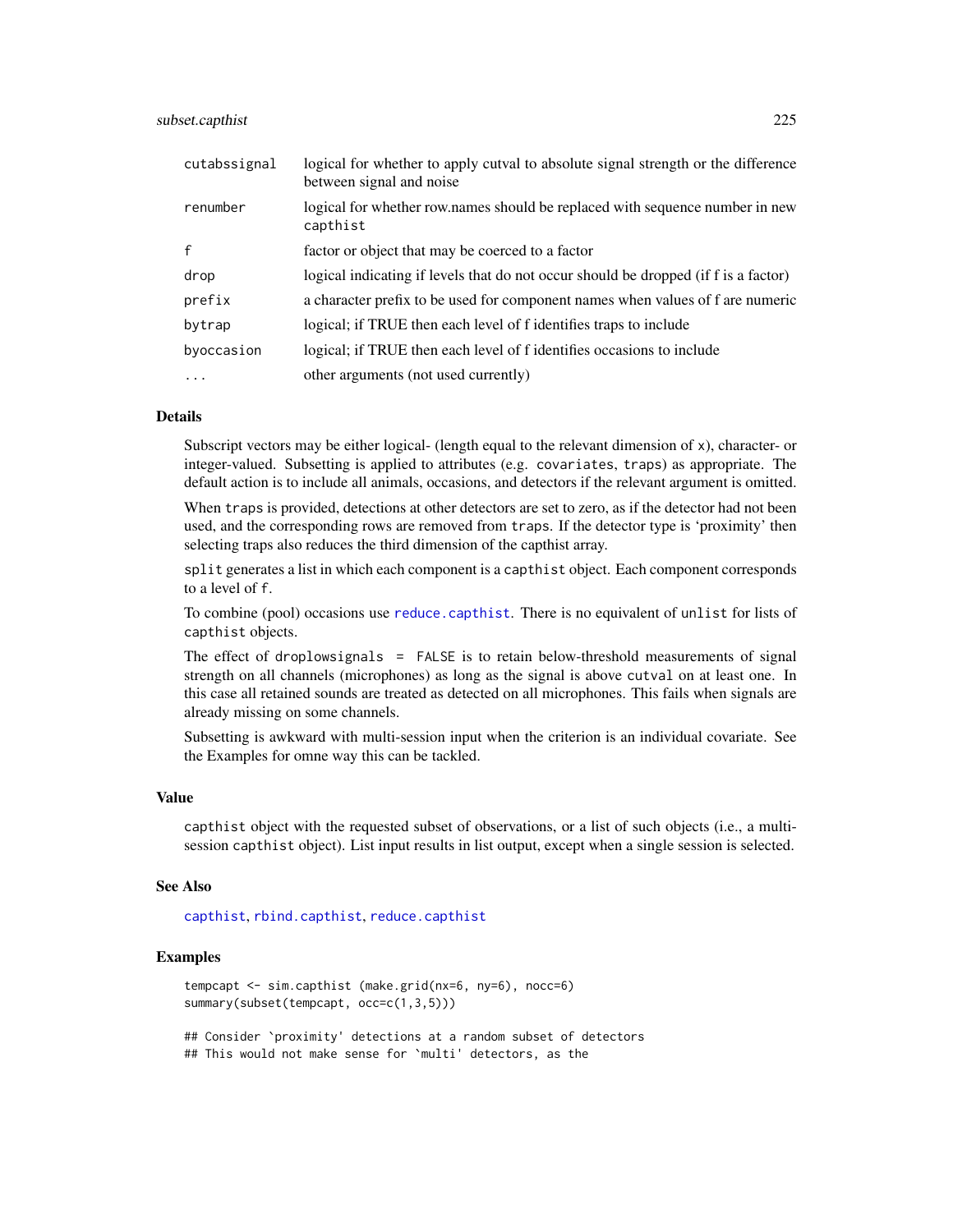```
## excluded detectors influence detection probabilities in
## sim.capthist.
tempcapt2 <- sim.capthist (make.grid(nx = 6, ny = 6,
   detection = "proximity"), nocc = 6)
tempcapt3 <- subset(tempcapt2, traps = sample(1:36, 18,
   replace=FALSE))
summary(tempcapt3)
plot(tempcapt3)
split (tempcapt2, f = sample (c("A","B"), nrow(tempcapt2),
    replace = TRUE))
## split out captures on alternate rows of a grid
split(captdata, f = rep(1:2, 50), bytrap = TRUE)## Applying a covariate criterion across all sessions of a
## multi-session capthist object e.g. selecting male ovenbirds from the
## 2005--2009 ovenCH dataset. We include a resriction on occasions
## to demonstrate the use of 'MoreArgs'. Note that mapply() creates a
## list, and the class of the output must be restored manually.
ovenCH.males <- mapply(subset, ovenCH,
    subset = lapply(ovenCH, function(x) covariates(x)$Sex == "M"),
   MoreArgs = list(occasions = 1:5))
class(ovenCH.males) <- class(ovenCH)
summary(ovenCH.males)
## Divide one session into two by occasion
split(captdata, f = factor(c(1,1,2,2,2)), by occasion = TRUE)
```
subset.mask *Subset Mask Object*

## Description

Retain selected rows of a mask object.

## Usage

```
## S3 method for class 'mask'
subset(x, subset, ...)
## S3 method for class 'mask'
rbind(...)
```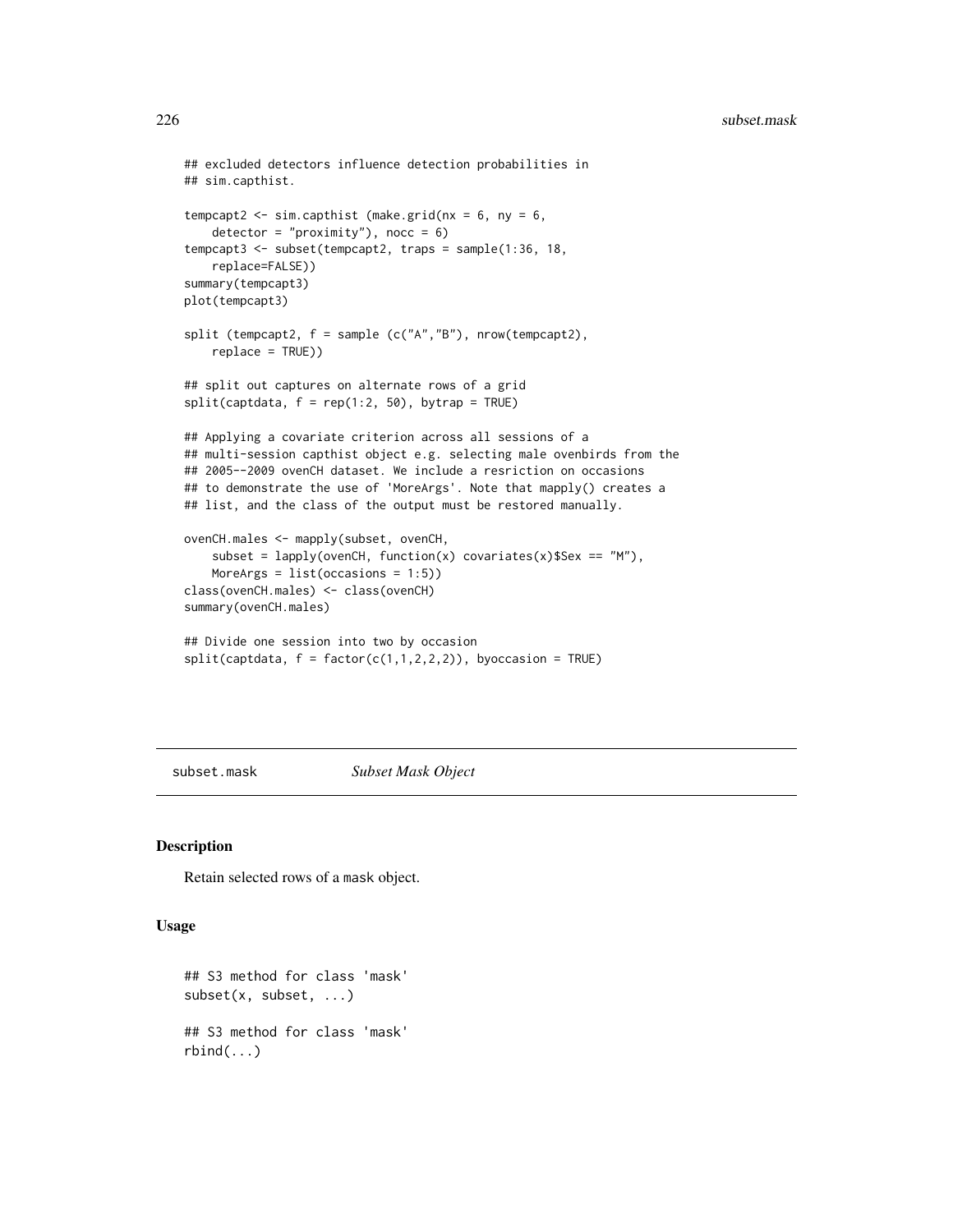# subset.popn 227

#### Arguments

| x       | mask object                                      |
|---------|--------------------------------------------------|
| subset  | numeric or logical vector to select rows of mask |
| $\cdot$ | two or more mask objects (rbind only)            |

# Details

The subscripts in subset may be of type integer, character or logical as described in [Extract](#page-0-0). Covariates are ignored by rbind.mask.

# Value

For subset, an object of class 'mask' with only the requested subset of rows and 'type' attribute set to 'subset'.

For rbind, an object of class 'mask' with all unique rows from the masks in ..., and 'type' attribute set to 'rbind'.

## Warning

The spacing attribute is carried over from the input (it is not updated automatically). In the case of very sparse masks (i.e. those with isolated points) this may lead to an unexpected value for this attribute. (Automatic updating requires excessive computation time and/or memory for very large masks).

## See Also

[mask](#page-100-0)

## Examples

```
tempmask <- make.mask(make.grid())
OK <- (tempmask$x + tempmask$y) > 100
tempmask <- subset(tempmask, subset = OK)
plot(tempmask)
```
subset.popn *Subset popn Object*

# Description

Retain selected rows of a popn object.

## Usage

```
## S3 method for class 'popn'
subset(x, subset = NULL, sessions = NULL, poly = NULL,poly.habitat = TRUE, keep.poly = TRUE, renumber = FALSE, ...)
```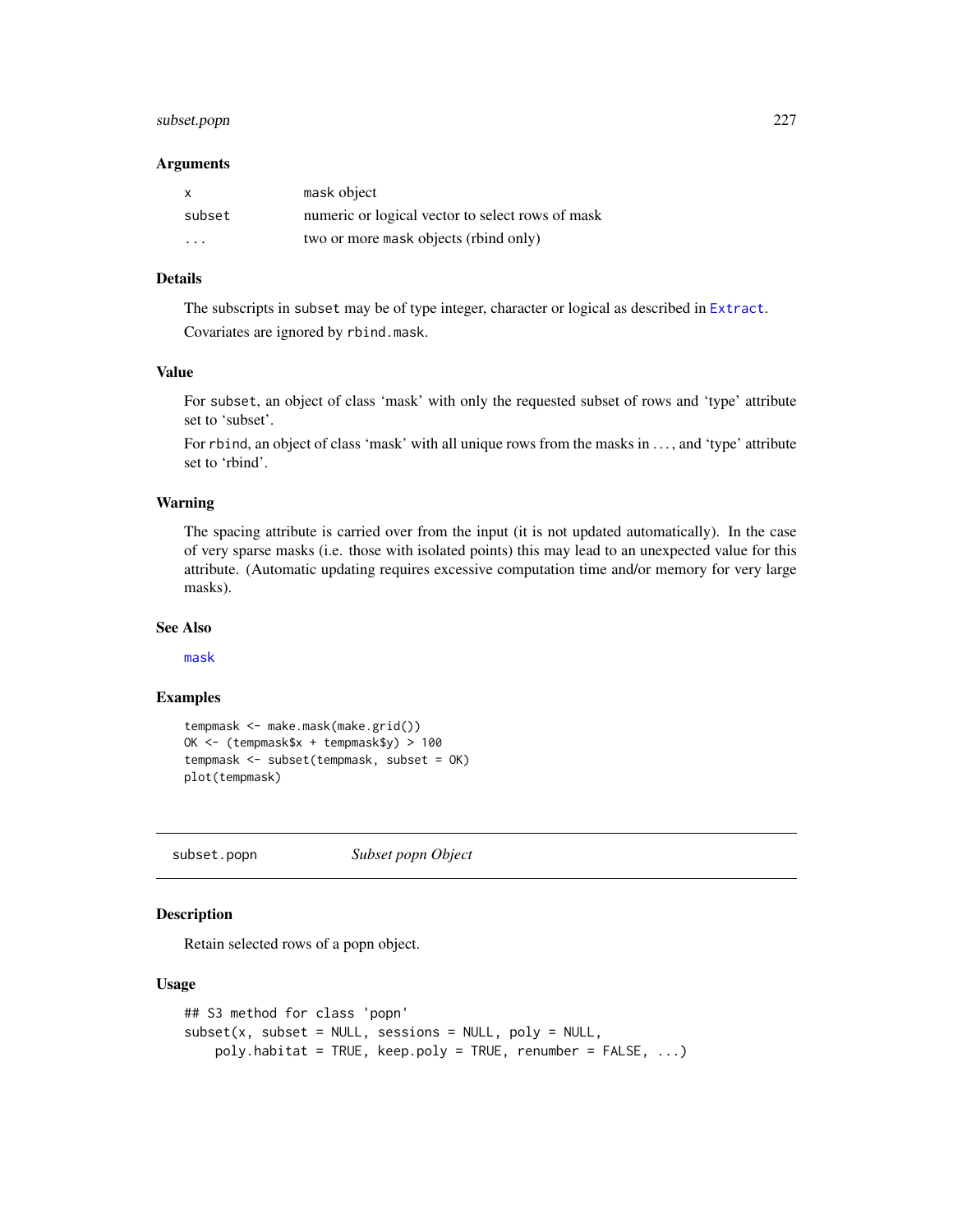## Arguments

| X                 | popn object                                                               |
|-------------------|---------------------------------------------------------------------------|
| subset            | vector to subscript the rows of x                                         |
| sessions          | vector to subscript sessions if x is a multi-session population           |
| poly              | bounding polygon (see Details)                                            |
| poly.habitat      | logical for whether poly represents habitat or its inverse (non-habitat)  |
| keep.poly         | logical; if TRUE any bounding polygon is saved as the attribute 'polygon' |
| renumber          | logical for whether to renumber rows in output                            |
| $\cdot\cdot\cdot$ | arguments passed to other functions                                       |

## Details

The subscripts in subset may be of type integer, character or logical as described in [Extract](#page-0-0). By default, all rows are retained.

In the case of a multi-session popn object (a list of populations), subset may be a list with one component for the subscripts in each new session.

## Value

An object of class popn with only the requested subset of rows. Subsetting is applied to the covariates attribute if this is present. Attributes 'Ndist' and 'model2D' are set to NULL.

If poly is specified, points outside poly are dropped. poly may be either

- a matrix or dataframe of two columns interpreted as x and y coordinates, or
- a SpatialPolygonsDataFrame object as defined in the package 'sp', possibly from reading a shapefile with readShapePoly() from package 'maptools'.

# See Also

[popn](#page-136-0)

```
temppop \le sim.popn (D = 10, expand.grid(x = c(0,100), y =
   c(0,100), buffer = 50)
## 50% binomial sample of simulated population
temppops <- subset(temppop, runif(nrow(temppop)) < 0.5)
plot(temppop)
plot(temppops, add = TRUE, pch = 16)
```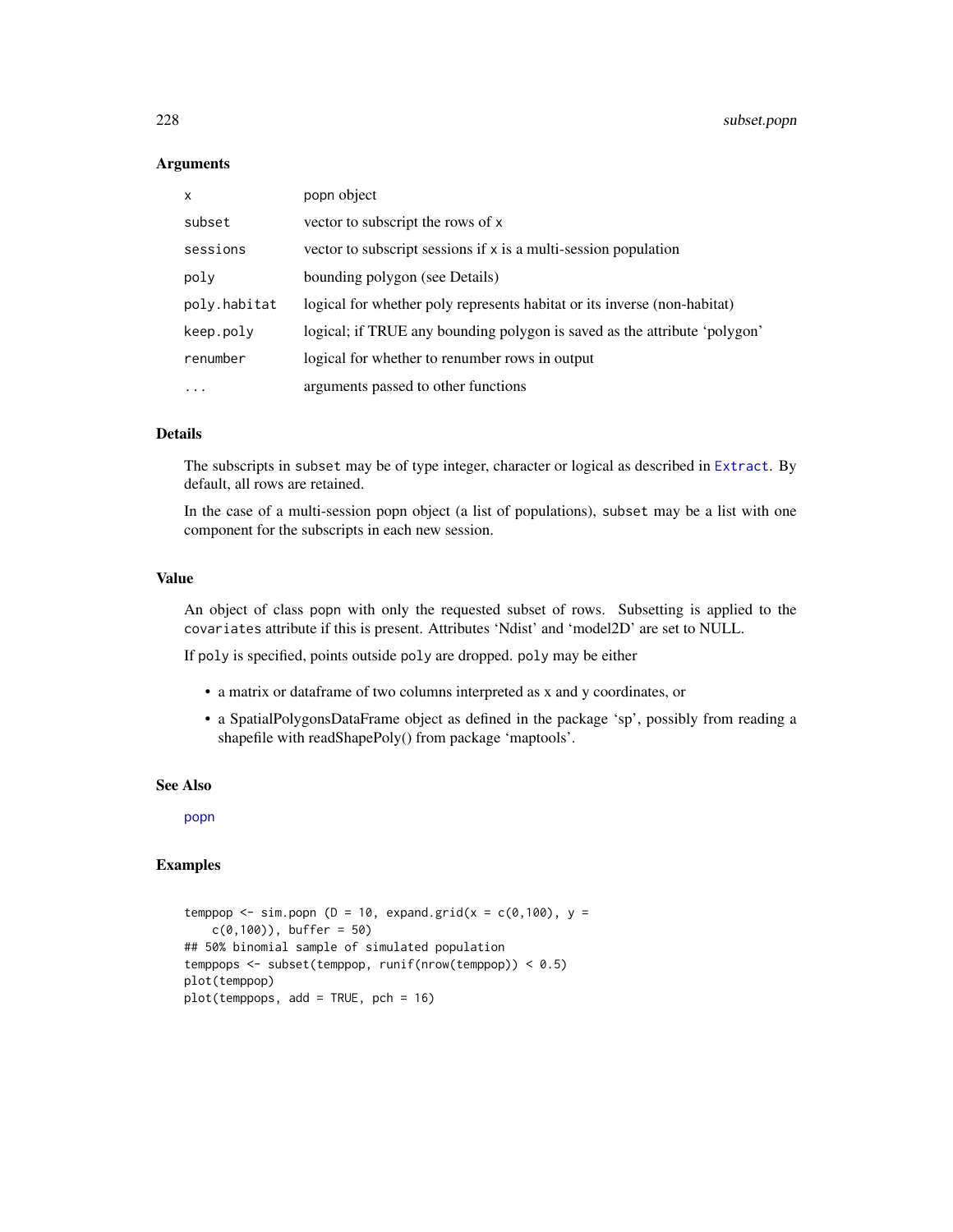<span id="page-228-0"></span>

## Description

Retain selected rows of a traps object.

## Usage

```
## S3 method for class 'traps'
subset(x, subset = NULL, occasions = NULL, ...)## S3 method for class 'traps'
split(x, f, drop = FALSE, prefix = "S", by occasion = FALSE, ...)
```
## Arguments

| x            | traps object                                                                        |
|--------------|-------------------------------------------------------------------------------------|
| subset       | vector to subscript the rows of x                                                   |
| occasions    | vector to subscript columns in usage $(x)$                                          |
| $\ddotsc$    | arguments passed to other functions                                                 |
| $\mathsf{f}$ | factor or object that may be coerced to a factor                                    |
| drop         | logical indicating if levels that do not occur should be dropped (if f is a factor) |
| prefix       | a character prefix to be used for component names when values of f are numeric      |
| byoccasion   | logical; if TRUE then f is used to split occasions                                  |

## Details

The subscripts in subset may be of type integer, character or logical as described in [Extract](#page-0-0). By default, all rows are retained.

In the case of 'polygon' and 'transect' detectors, subsetting is done at the level of whole polygons or transects. subset should therefore have the same length as  $levels(polyID(x))$  or  $levels(trainsectID(x))$ .

split generates a list in which each component is a traps object. Each component corresponds to a level of f. The argument x of split cannot be a list (i.e. x must be a single-session traps object).

# Value

An object of class traps with only the requested subset of rows. Subsetting is applied to usage and covariates attributes if these are present.

Splitting with byoccasion = TRUE produces a list of traps objects, each with usage codes for a subset of occasions. Traps not used on any occasion within a session are automatically dropped from that session.

## See Also

[traps](#page-243-0), [rbind.traps](#page-152-0)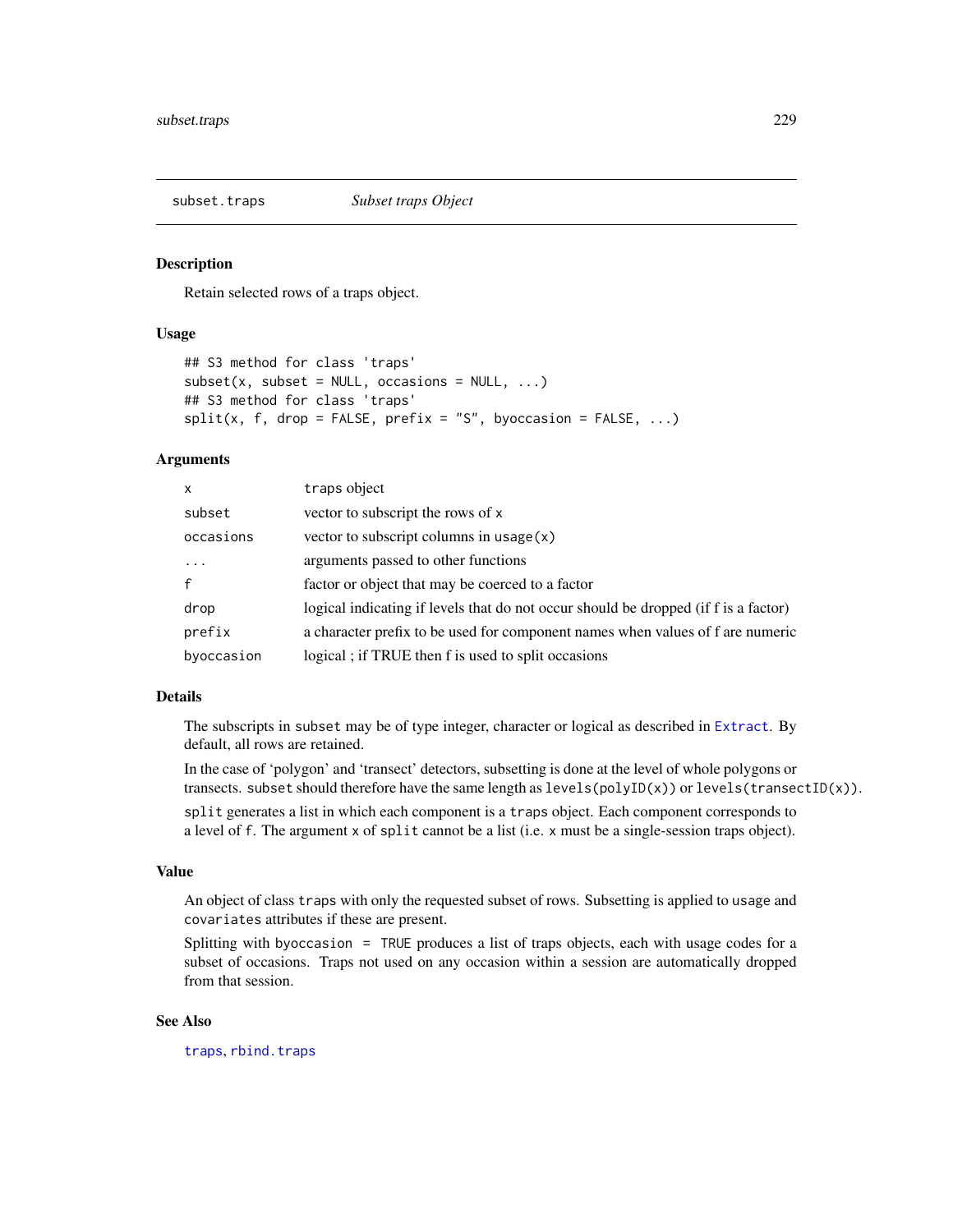# Examples

```
## odd-numbered traps only, using modulo operator
temptrap \leq make.grid(nx = 7, ny = 7)
t2 <- subset(temptrap, as.logical(1:nrow(temptrap) %% 2))
plot(t2)
## this works also for even number of rows, but must change 'outer' call
temptrap \leq make.grid(nx = 8, ny = 8)
t3 <- subset(temptrap, !as.logical(outer(1:8,1:8,'+')%%2))
plot(t3)
```
suggest.buffer *Mask Buffer Width*

# <span id="page-229-0"></span>Description

Determines a suitable buffer width for an integration [mask.](#page-100-0) The 'buffer' in question defines a concave polygon around a detector array constructed using make.mask with type = "trapbuffer". The method relies on an approximation to the bias of maximum likelihood density estimates (M. Efford unpubl).

## Usage

```
suggest.buffer(object, detectfn = NULL, detectpar = NULL,
    noccasions = NULL, ignoreusage = FALSE, RBtarget = 0.001,
    interval = NULL, binomN = NULL, ...bias.D (buffer, traps, detectfn, detectpar, noccasions, binomN = NULL,
    control = NULL)
```
# Arguments

| object      | single-session 'secr', 'traps' or 'capthist' object                                                             |
|-------------|-----------------------------------------------------------------------------------------------------------------|
| detectfn    | integer code or character string for shape of detection function $0 = \text{halfnormal}$<br>$etc. - see detect$ |
| detectpar   | list of values for named parameters of detection function – see detectpar                                       |
| noccasions  | number of sampling occasions                                                                                    |
| ignoreusage | logical for whether to discard usage information from traps (capthist)                                          |
| RBtarget    | numeric target for relative bias of density estimate                                                            |
| interval    | a vector containing the end-points of the interval to be searched                                               |
| binomN      | integer code for distribution of counts (see secr. fit)                                                         |
| $\cdots$    | other argument(s) passed to bias. $D$                                                                           |
| buffer      | vector of buffer widths                                                                                         |
| traps       | 'traps' object                                                                                                  |
| control     | list of mostly obscure numerical settings (see Details)                                                         |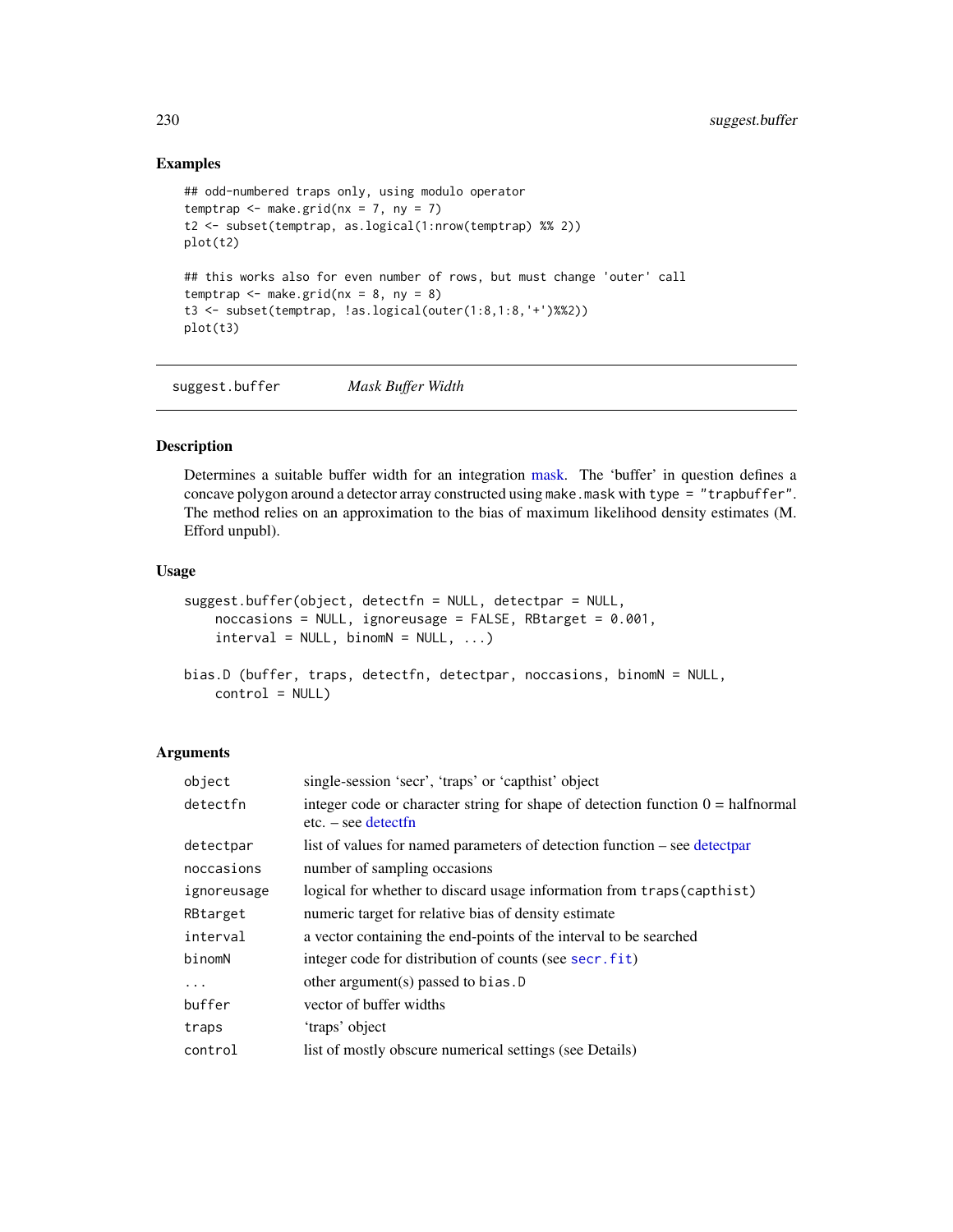## suggest.buffer 231

#### Details

The basic input style of suggest.buffer uses a 'traps' object and a detection model specified by 'detectpar', 'detectfn' and 'noccasions', plus a target relative bias (RB). A numerical search is conducted for the buffer width that is predicted to deliver the requested RB. If interval is omitted it defaults to (1, 100S) where S is the spatial scale of the detection function (usually detectpar\$sigma). An error is reported if the required buffer width is not within interval. This often happens with heavy-tailed detection functions (e.g., hazard-rate): choose another function, a larger RBtarget or a wider interval.

Convenient alternative input styles are –

- secr object containing a fitted model. Values of 'traps', 'detectpar', 'detectfn' and 'noccasions' are extracted from object and any values supplied for these arguments are ignored.
- capthist object containing raw data. If detectpar is not supplied then [autoini](#page-13-0) is used to get 'quick and dirty' values of  $g\theta$  and sigma for a halfnormal detection function. noccasions is ignored. autoini tends to underestimate sigma, and the resulting buffer also tends to be too small.

bias.D is called internally by suggest.buffer.

## Value

suggest.buffer returns a scalar value for the suggested buffer width in metres, or a vector of such values in the case of a multi-session object.

bias.D returns a dataframe with columns buffer and RB.D (approximate bias of density estimate using finite buffer width, relative to estimate with infinite buffer).

#### Note

The algorithm in bias.D uses one-dimensional numerical integration of a polar approximation to site-specific detection probability. This uses a further 3-part linear approximation for the length of contours of distance-to-nearest-detector  $(r)$  as a function of  $r$ .

The approximation seems to work well for a compact detector array, but it should not be taken as an estimate of the bias for any other purpose: do *not* report RB.D as "the relative bias of the density estimate". RB.D addresses only the effect of using a finite buffer. The effect of buffer width on final estimates should be checked with [mask.check](#page-101-0).

The default buffer type in make.mask, and hence in secr.fit, is 'traprect', not 'trapbuffer', but a buffer width that is adequate for 'trapbuffer' is always adequate for 'traprect'.

control contains various settings of little interest to the user.

The potential components of control are –

method = 1 code for method of modelling  $p(x)$  as a function of buffer  $(q(r))$ bfactor = 20  $q(r)$  vs  $p(X)$  calibration mask buffer width in multiples of trap spacing masksample = 1000 maximum number of points sampled from calibration mask spline.df = 10 effective degrees of freedom for smooth.spline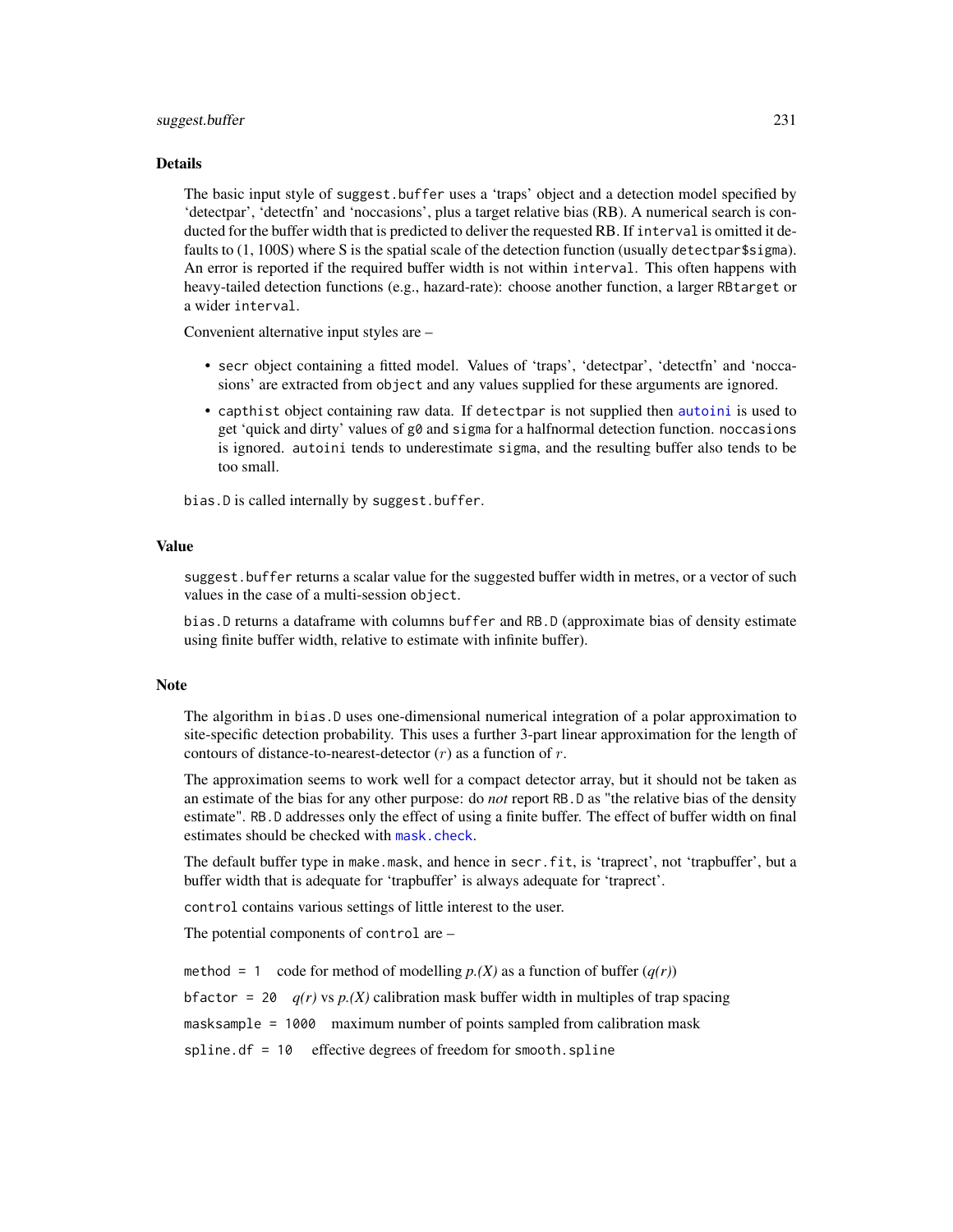# See Also

[mask](#page-100-0), [make.mask](#page-91-0), [mask.check](#page-101-0), [esa.plot](#page-56-0)

# Examples

```
## Not run:
temptraps <- make.grid()
detpar \leftarrow list(g0 = 0.2, sigma = 25)
suggest.buffer(temptraps, "halfnormal", detpar, 5)
RB <- bias.D(50:150, temptraps, "halfnormal", detpar, 5)
plot(RB)
detpar <- list(g0 = 0.2, sigma = 25, z=5)RB <- bias.D(50:150, temptraps, "hazard rate", detpar, 5)
lines(RB)
## compare to esa plot
esa.plot (temptraps, max.buffer = 150, spacing = 4, detectfn = 0,
  detectpar = detpar, noccasions = 5, as.density = F)
## End(Not run)
## compare detection histories and fitted model as input
suggest.buffer(captdata)
suggest.buffer(secrdemo.0)
```
summary.capthist *Summarise Detections*

## Description

Concise description of capthist object.

## Usage

```
## S3 method for class 'capthist'
summary(object, terse = FALSE, ...)
## S3 method for class 'summary.capthist'
print(x, \ldots)counts(CHlist, counts = "M(t+1)")
```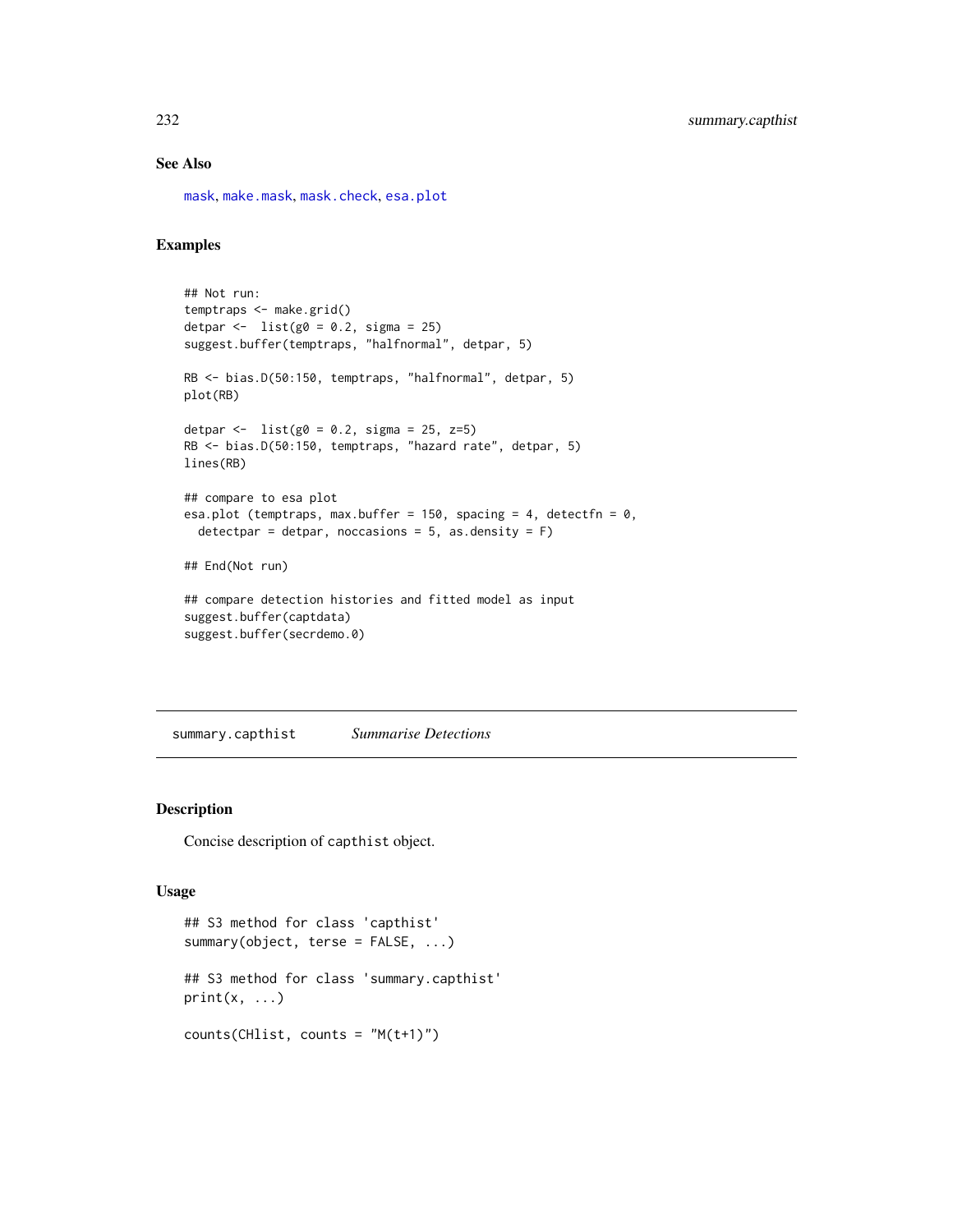# summary.capthist 233

# Arguments

| object   | capthist object                                               |
|----------|---------------------------------------------------------------|
| terse    | logical; provide only summary counts for multi-session object |
| x        | summary.capthistobject                                        |
| $\cdots$ | arguments passed to other functions                           |
| CHlist   | capthist object, especially a multi-session object            |
| counts   | character vector of count names                               |

# Details

These counts are reported by summary.capthist

| n             | number of individuals detected on each occasion                                    |
|---------------|------------------------------------------------------------------------------------|
| u             | number of individuals detected for the first time on each occasion                 |
| f             | number of individuals detected exactly f times                                     |
| $M(t+1)$      | cumulative number of individuals detected                                          |
| losses        | number of individuals reported as not released on each occasion                    |
| detections    | number of detections, including within-occasion 'recaptures'                       |
| traps visited | number of detectors at which at least one detection was recorded                   |
| traps set     | number of detectors, excluding any 'not set' in usage attribute of traps attribute |

counts may be used to return the specified counts in a compact session x occasion table. If more than one count is named then a list is returned with one component for each type of count.

# Value

From summary.capthist, an object of class summary.capthist, a list with at least these components

| detector    | detector type ("single", "multi", "proximity" etc.)                 |
|-------------|---------------------------------------------------------------------|
| ndetector   | number of detectors                                                 |
| xrange      | range of x coordinates of detectors                                 |
| yrange      | range of y coordinates of detectors                                 |
| spacing     | mean distance from each trap to nearest other trap                  |
| counts      | matrix of summary counts (rows) by occasion (columns). See Details. |
| dbar        | mean recapture distance                                             |
| <b>RPSV</b> | root pooled spatial variance                                        |
|             |                                                                     |

or, when terse = TRUE and object contains multiple sessions, a dataframe of counts per session.

# See Also

[dbar](#page-72-0), [RPSV](#page-72-0), [capthist](#page-17-0)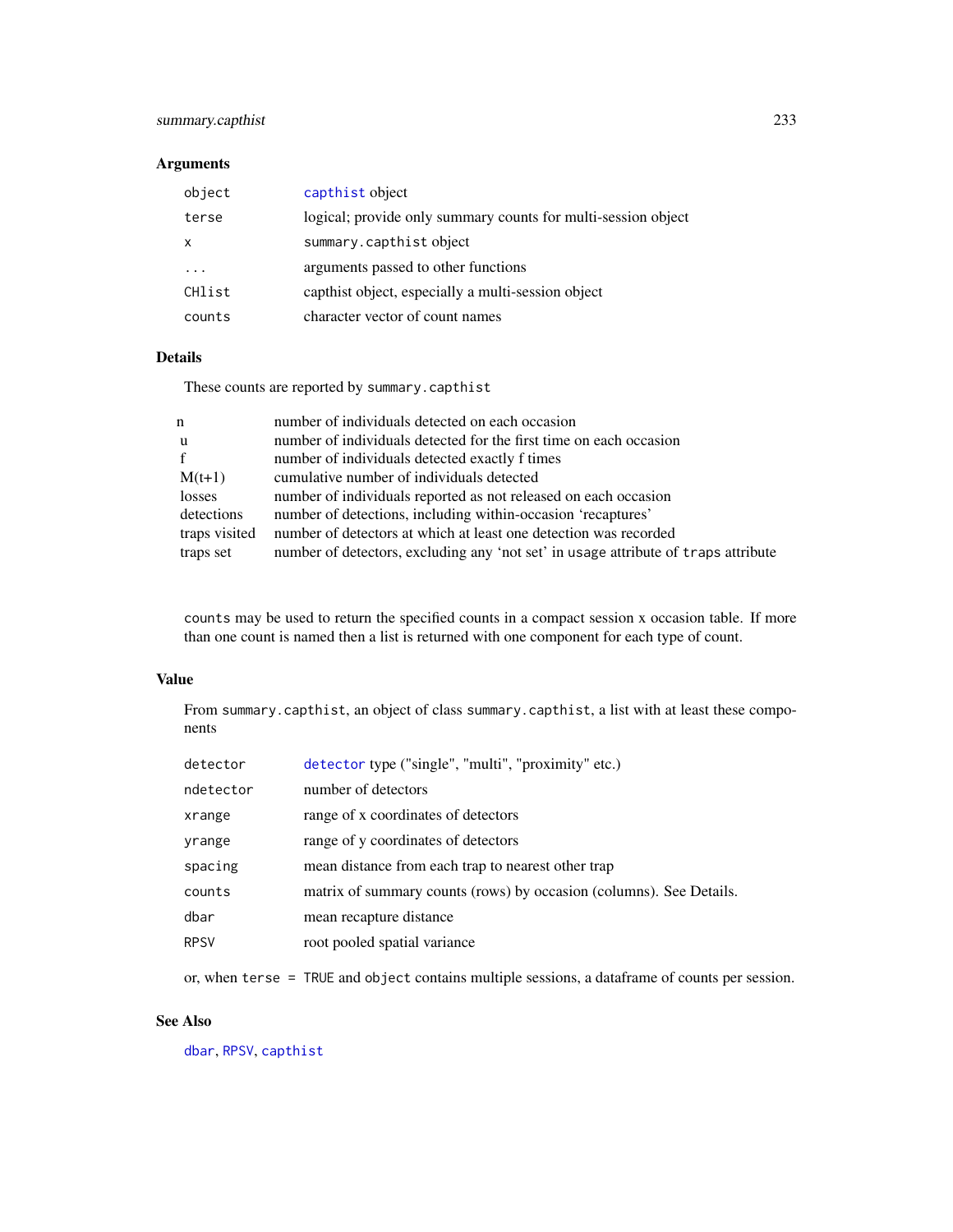# Examples

```
temptrap \leq make.grid(nx = 5, ny = 3)
summary(sim.capthist(temptrap))
summary(sim.capthist(temptrap))$counts["n",]
```
summary.mask *Summarise Habitat Mask*

## Description

Concise summary of a mask object.

# Usage

```
## S3 method for class 'mask'
summary(object, ...)
## S3 method for class 'summary.mask'
print(x, \ldots)
```
# Arguments

| object | mask object                |
|--------|----------------------------|
| X      | summary.maskobject         |
| .      | other arguments (not used) |

# Details

The bounding box is the smallest rectangular area with edges parallel to the x- and y-axes that contains all points and their associated grid cells. A print method is provided for objects of class summary.mask.

## Value

Object of class 'summary.mask', a list with components

| detector     | character string for detector type ("single","multi","proximity")         |
|--------------|---------------------------------------------------------------------------|
| type         | mask type ("traprect", "trapbuffer", "pdot", "polygon", "user", "subset") |
| nmaskpoints  | number of points in mask                                                  |
| xrange       | range of x coordinates                                                    |
| yrange       | range of y coordinates                                                    |
| meanSD       | data frame with mean and SD of x, y, and each covariate                   |
| spacing      | nominal spacing of points                                                 |
| cellarea     | area (ha) of grid cell associated with each point                         |
| bounding box | data frame with x-y coordinates for vertices of bounding box              |
| covar        | summary of each covariate.                                                |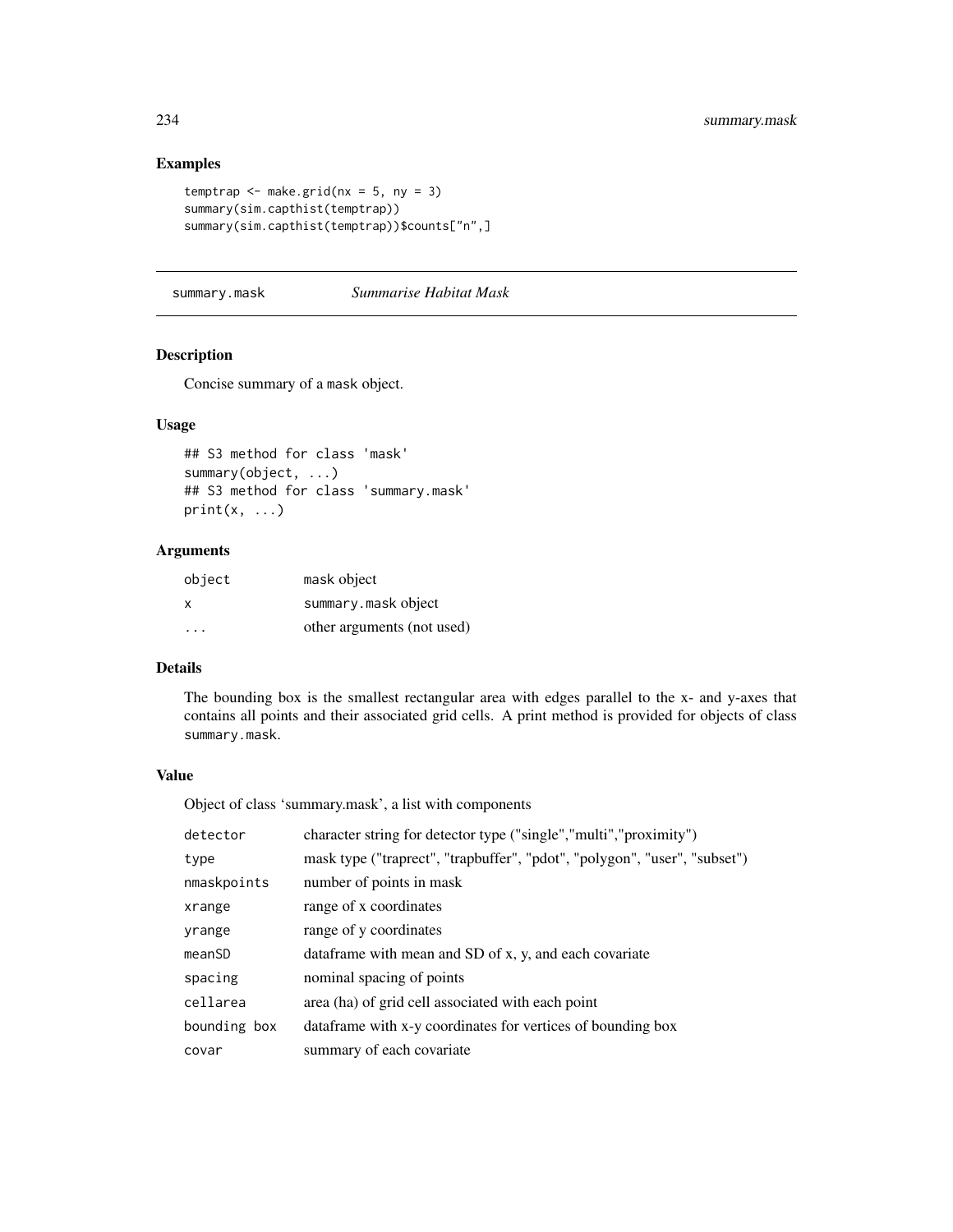# summary.traps 235

# See Also

[mask](#page-100-0)

# Examples

```
tempmask <- make.mask(make.grid())
## left to right gradient
covariates (tempmask) <- data.frame(x = tempmask$x)
summary(tempmask)
```
summary.traps *Summarise Detector Array*

# Description

Concise description of traps object.

# Usage

```
## S3 method for class 'traps'
summary(object, getspacing = TRUE, ...)
## S3 method for class 'summary.traps'
print(x, \text{terse} = \text{FALSE}, \ldots)
```
# Arguments

| object     | traps object                                             |
|------------|----------------------------------------------------------|
| getspacing | logical to calculate spacing of detectors from scratch   |
| x          | summary.trapsobject                                      |
| terse      | if TRUE suppress printing of usage and covariate summary |
|            | arguments passed to other functions                      |

# Details

When object includes both categorical (factor) covariates and usage, usage is tabulated for each level of the covariates.

Computation of spacing (mean distance to nearest trap) is slow and may hit a memory limit when there are many traps. In this case, turn off the computation with getspacing = FALSE.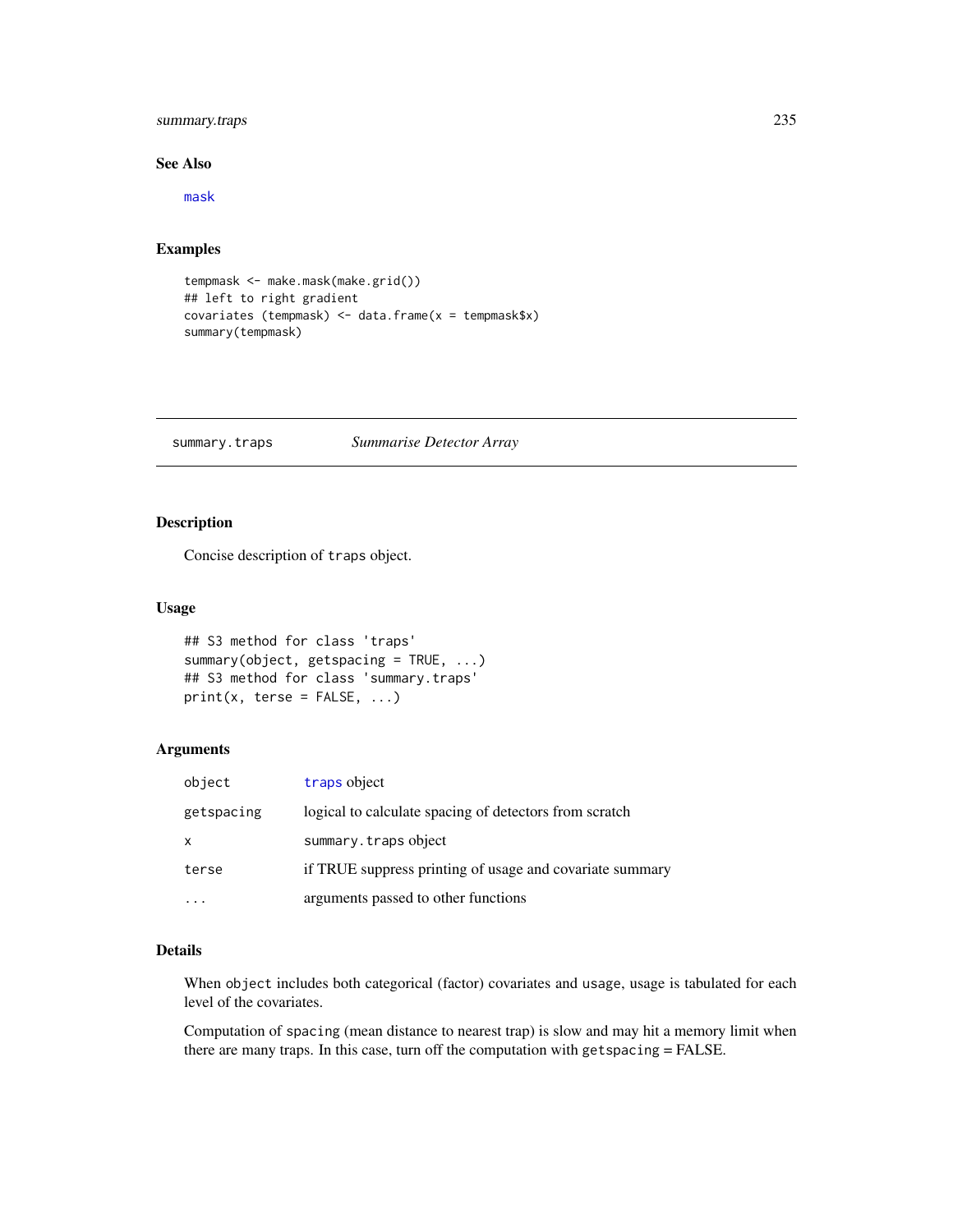# Value

An object of class summary.traps, a list with elements

| detector  | detector type ("single", "multi", "proximity" etc.) |
|-----------|-----------------------------------------------------|
| ndetector | number of detectors                                 |
| xrange    | range of x coordinates                              |
| yrange    | range of y coordinates                              |
| spacing   | mean distance from each trap to nearest other trap  |
| usage     | table of usage by occasion                          |
| covar     | summary of covariates                               |

# See Also

[print](#page-0-0), [traps](#page-243-0)

## Examples

```
demo.traps <- make.grid()
summary(demo.traps) ## uses print method for summary.traps object
```
timevaryingcov *Time-varying Detector Covariates*

#### Description

Extract or replace time varying trap covariates

## Usage

```
timevaryingcov(object, ...)
timevaryingcov(object) <- value
```
#### Arguments

| object | an object of class traps   |
|--------|----------------------------|
| value  | a list of named vectors    |
| .      | other arguments (not used) |

## Details

The timevaryingcov attribute of a traps object is a list of one or more named vectors. Each vector identifies a subset of columns of covariates(object), one for each occasion. If character values are used they should correspond to covariate names.

The name of the vector may be used in a model formula; when the model is fitted, the value of the trap covariate on a particular occasion is retrieved from the column indexed by the vector.

For replacement, if object already has a [usage](#page-249-0) attribute, the length of each vector in value must match exactly the number of columns in usage(object).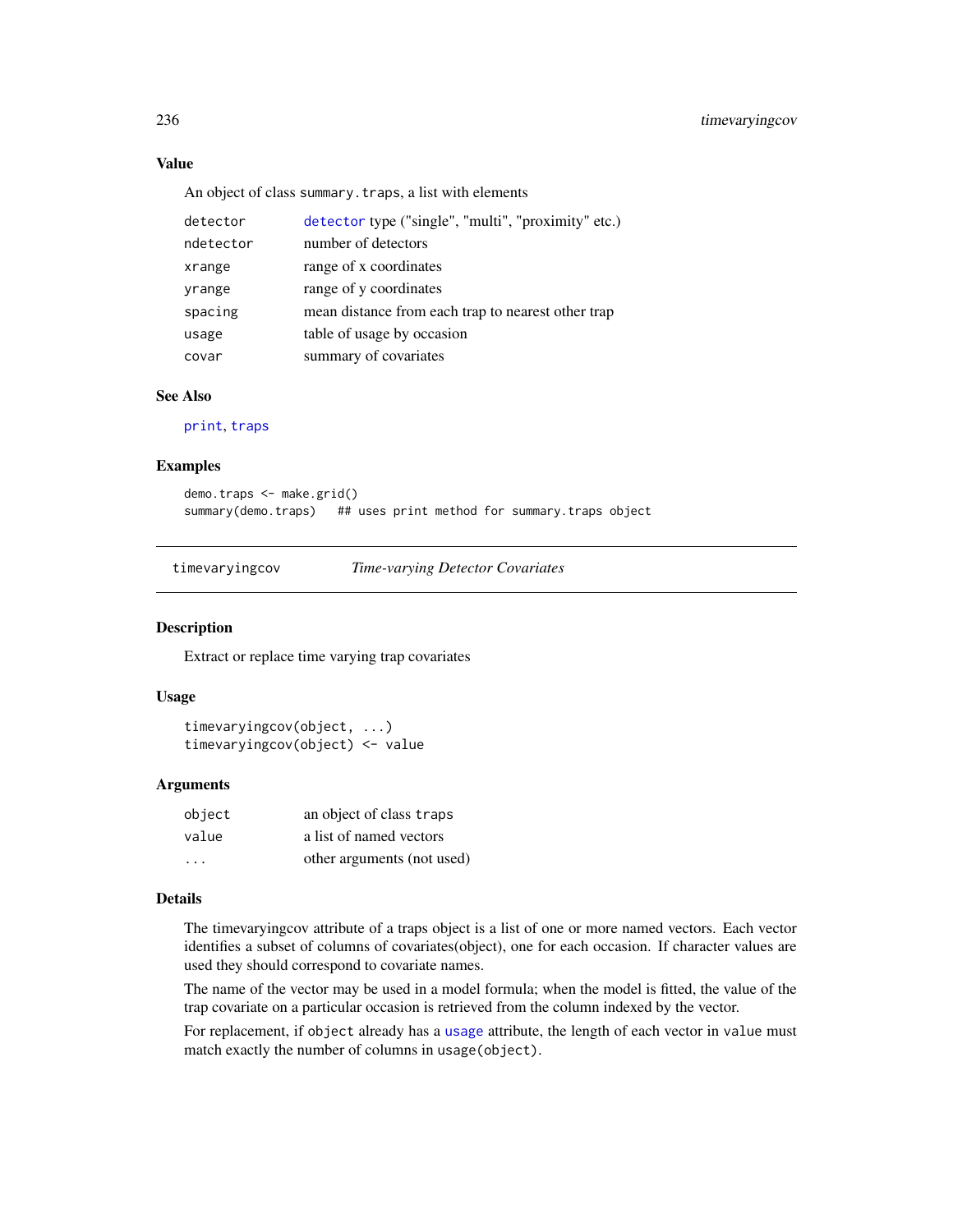# timevaryingcov 237

# Value

timevaryingcov(object) returns the timevaryingcov attribute of object (may be NULL).

## Note

It is usually better to model varying effort directly, via the [usage](#page-249-0) attribute (see [../doc/secr-varying](../doc/secr-varyingeffort.pdf)effort. [pdf](../doc/secr-varyingeffort.pdf)).

Models for data from detectors of type 'multi', 'polygonX' or 'transectX' take much longer to fit when detector covariates of any sort are used.

See <../doc/secr-varyingeffort.pdf> for input of detector covariates from a file.

```
# make a trapping grid with simple covariates
temptrap \leq make.grid(nx = 6, ny = 8, detector = "proximity")
covariates (temptrap) <- data.frame(matrix(
    c(rep(1,48*3),rep(2,48*2)), ncol = 5))
head(covariates (temptrap))
# identify columns 1-5 as daily covariates
timevaryingcov(temptrap) <- list(blockt = 1:5)
timevaryingcov(temptrap)
## Not run:
# default density = 5/ha, noccasions = 5
CH \le sim.capthist(temptrap, detectpar = list(g0 = c(0.15, 0.15,
   0.15, 0.3, 0.3), sigma = 25))
fit.1 <- secr.fit(CH, trace = FALSE)
fit.tvc2 <- secr.fit(CH, model = g0 ~ blockt, trace = FALSE)
# because variation aligns with occasions, we get the same with:
fit.t2 <- secr.fit(CH, model = g0 \sim tcov, timecov = c(1,1,1,2,2),
    trace = FALSE)
predict(fit.t2, newdata = data.frame(tcov = 1:2))predict(fit.tvc2, newdata = data.frame(blockt = 1:2))# now model some more messy variation
covariates (traps(CH))[1:10,] <- 3
fit.tvc3 <- secr.fit(CH, model = g0 \sim blockt, trace = FALSE)
AIC(fit.tvc2, fit.t2, fit.tvc3)
# fit.tvc3 is the 'wrong' model
## End(Not run)
```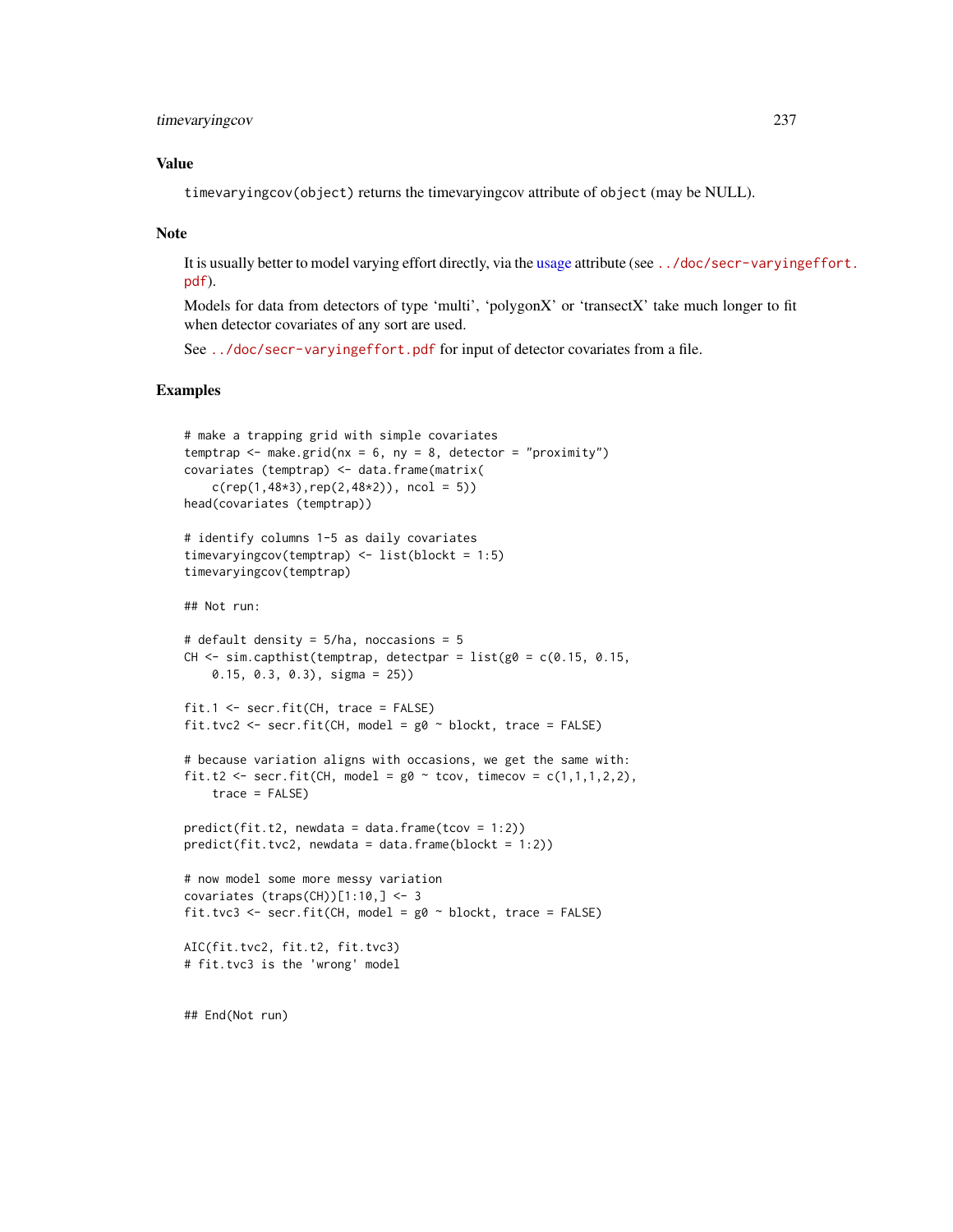#### <span id="page-237-0"></span>Description

Flip (reflect), rotate or slide (translate) an array of points. Methods are provided for 'traps' objects that ensure other attributes are retained. The methods may be used with [rbind.traps](#page-152-0) to create complex geometries.

## Usage

```
flip (object, lr = F, tb = F, ...)
rotate (object, degrees, centrexy = NULL, ...)
shift (object, shiftxy, ...)
## S3 method for class 'traps'
flip(object, lr = F, tb = F, ...)
## S3 method for class 'traps'
rotate(object, degrees, centrexy = NULL, ...)
## S3 method for class 'traps'
shift(object, shiftxy, ...)
## S3 method for class 'popn'
flip(object, lr = F, tb = F, ...)
## S3 method for class 'popn'
rotate(object, degrees, centrexy = NULL, ...)
## S3 method for class 'popn'
shift(object, shiftxy, ...)
## S3 method for class 'mask'
shift(object, shiftxy, ...)
```
## Arguments

| object   | a 2-column matrix or object that can be coerced to a matrix                                                                                             |
|----------|---------------------------------------------------------------------------------------------------------------------------------------------------------|
| 1r       | either logical for whether array should be flipped left-right, or numeric value for<br>x-coordinate of axis about which it should be flipped left-right |
| tb       | either logical for whether array should be flipped top-bottom, or numeric value<br>for y-coordinate of axis about which it should be flipped top-bottom |
| degrees  | clockwise angle of rotation in degrees                                                                                                                  |
| centrexy | vector with xy coordinates of rotation centre                                                                                                           |
| shiftxy  | vector of x and y displacements                                                                                                                         |
| $\ddots$ | other arguments (not used)                                                                                                                              |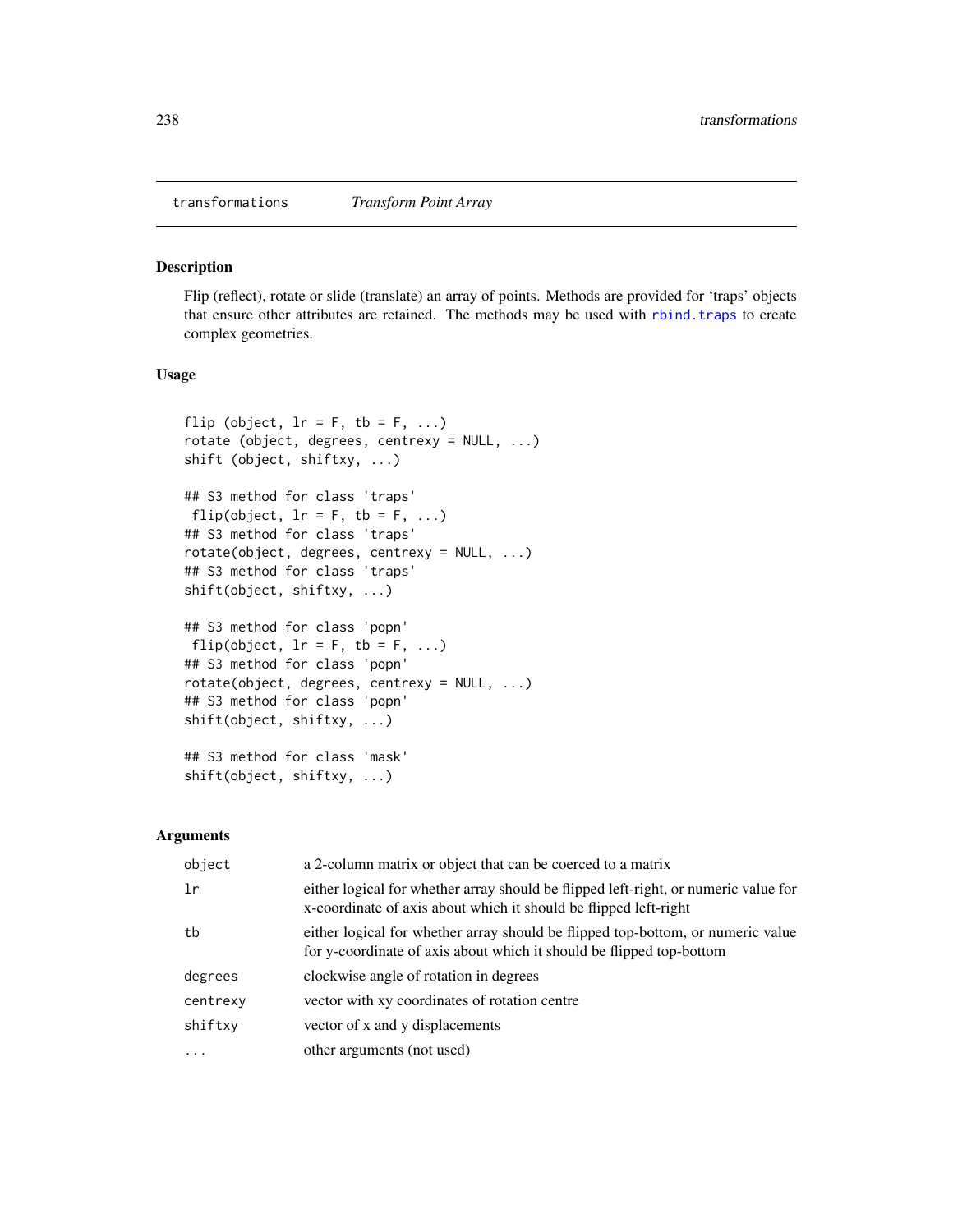## transformations 239

# Details

flip reflects points about a vertical or horizontal axis. Logical values for  $1r$  or tb indicate that points should be flipped about the mean on the relevant axis. Numeric values indicate the particular axis value(s) about which points should be flipped. The default arguments result in no change.

shift shifts the location of each point by the desired amount on each axis.

rotate rotates the array about a designated point. If centrexy is NULL then rotation is about  $(0,0)$  (rotate.default), the array centre (rotate.traps), or the centre of the bounding box (rotate.popn).

## Value

A matrix or object of class 'traps' or 'popn' with the coordinates of each point transformed as requested.

# See Also

[traps](#page-243-0), [popn](#page-136-0)

```
temp \le matrix(runif (20) \star 2 - 1, nc = 2)
## flip
temp2 \leq flip(temp, lr = 1)plot(temp, xlim=c(-1.5,4), ylim = c(-1.5,1.5), pch = 16)
points (temp2, pch = 1)
arrows (temp[,1], temp[,2], temp2[,1], temp2[,2], length = 0.1)
abline(v = 1, lty = 2)## rotate
temp2 <- rotate(temp, 25)
plot(temp, xlim=c(-1.5, 1.5), ylim = c(-1.5, 1.5), pch = 16)points (0,0, pch=2)
points (temp2, pch = 1)
arrows (temp[,1], temp[,2], temp2[,1], temp2[,2], length = 0.1)
## shiftxy
temp2 <- shift(temp, c(0.1, 0.1))
plot(temp, xlim=c(-1.5, 1.5), ylim = c(-1.5, 1.5), pch = 16)points (0,0, pch=2)
points (temp2, pch = 1)
arrows (temp[,1], temp[,2], temp2[,1], temp2[,2], length = 0.1)
## flip.traps
oldpar \leq par(mfrow=c(1,2), xpd = TRUE)
traps1 <- make.grid(nx = 8, ny = 6, ID = "numxb")traps2 <- flip (traps1, lr = TRUE)
plot(traps1, border = 5, label = TRUE, offset = 7, grid = FALSE)plot(traps2, border = 5, label = TRUE, offset = 7, grid1 = FALSE)
```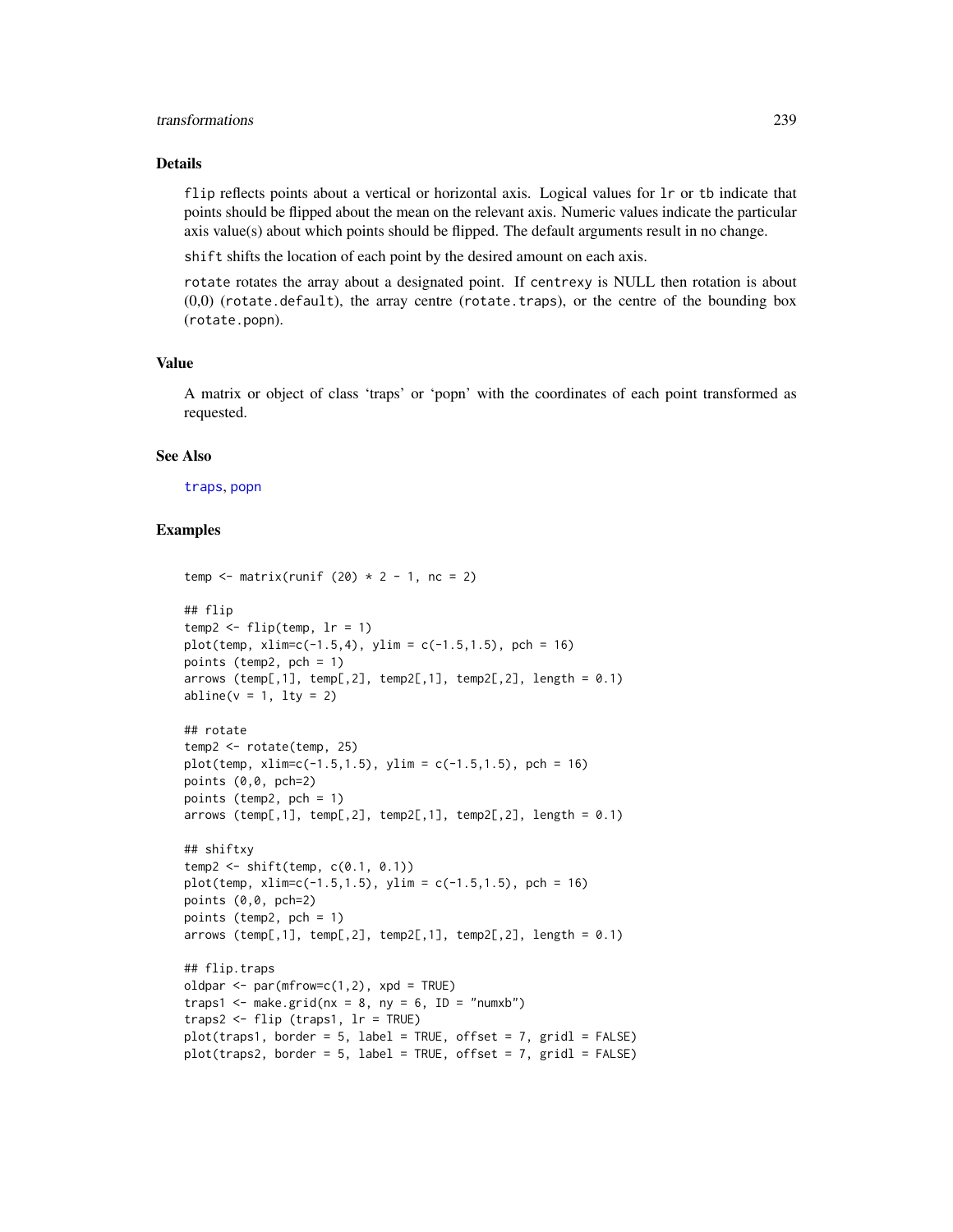```
par(oldpar)
```

```
## rotate.traps
hollow1 \leq make.grid(nx = 8, ny = 8, hollow = TRUE)
nested <- rbind (hollow1, rotate(hollow1, 45, c(70, 70)))
plot(nested, gridlines = FALSE)
## shift.traps
hollow1 \leq make.grid(nx = 8, ny = 8, hollow = TRUE)
hollow2 \le shift(make.grid(nx = 6, ny = 6, hollow = TRUE), c(20, 20))
nested <- rbind (hollow1, hollow2)
plot(nested, gridlines = FALSE, label = TRUE)
```
<span id="page-239-1"></span>trap.builder *Complex Detector Layouts*

# <span id="page-239-0"></span>Description

Construct detector layouts comprising small arrays (clusters) replicated across space, possibly at a probability sample of points.

## Usage

```
trap.builder (n = 10, cluster, region = NULL, frame = NULL, method =
c("SRS", "GRTS", "all", "rank"), edgemethod = c("clip", "allowoverlap",
"allinside"), samplefactor = 2, ranks = NULL, rotation = NULL, detector,
exclude = NULL, exclmethod = c("clip", "alloutside"), plt = FALSE, add =
FALSE)
mash (object, origin = c(0,0), clustergroup = NULL, ...)
```
cluster.counts (object)

cluster.centres (object)

# Arguments

| n          | integer number of clusters (ignored if method = "all") |
|------------|--------------------------------------------------------|
| cluster    | traps object                                           |
| region     | bounding polygon                                       |
| frame      | data frame of points used as a finite sampling frame   |
| method     | character string (see Details)                         |
| edgemethod | character string (see Details)                         |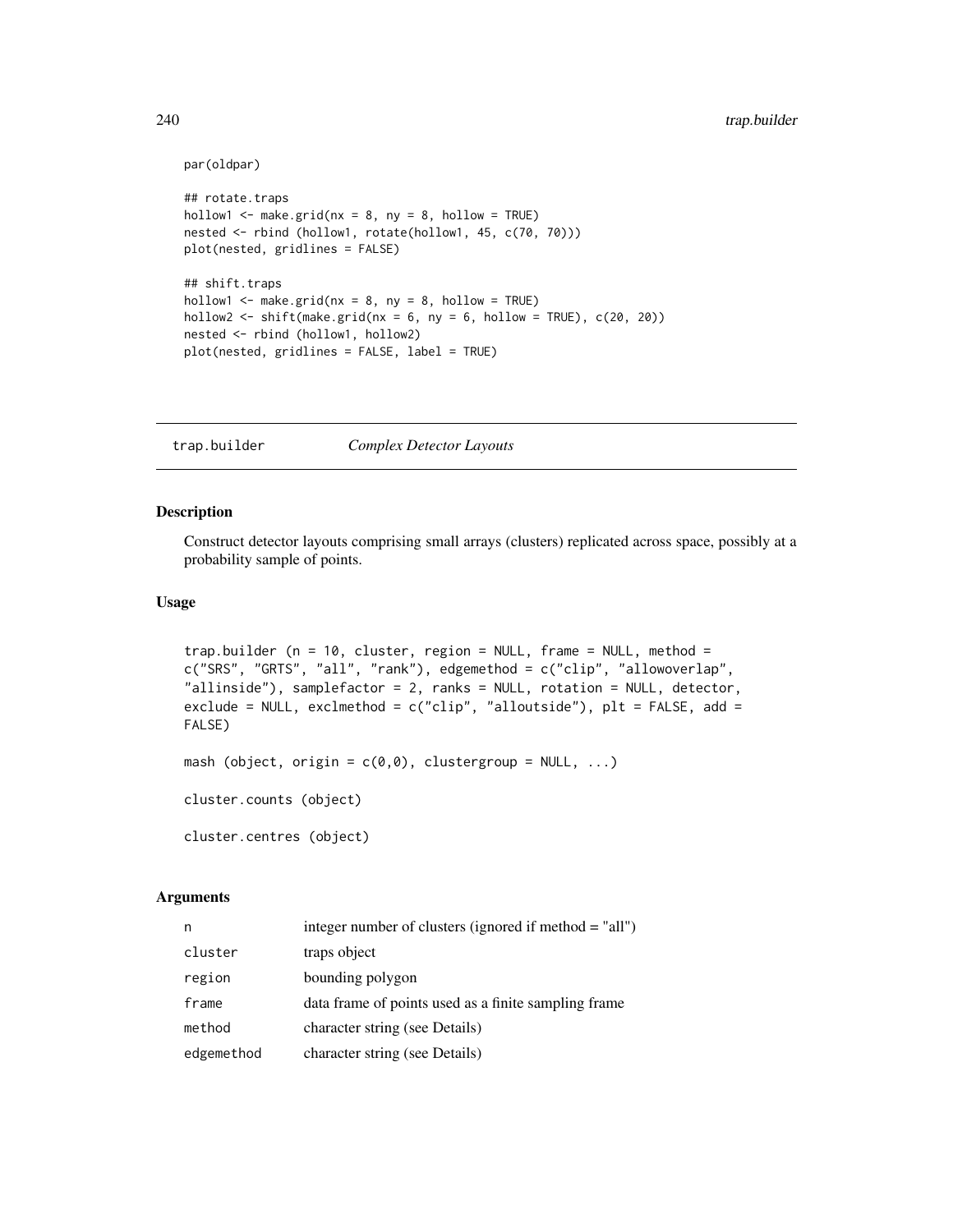## trap.builder 241

| samplefactor | oversampling to allow for rejection of edge clusters (multiple of n)               |
|--------------|------------------------------------------------------------------------------------|
| ranks        | vector of relative importance (see Details)                                        |
| rotation     | angular rotation of each cluster about centre (degrees)                            |
| detector     | character detector type (see detector)                                             |
| exclude      | polygon(s) from which detectors are to be excluded                                 |
| exclmethod   | character string (see Details)                                                     |
| plt          | logical: should array be plotted?                                                  |
| add          | logical: add to existing plot                                                      |
| object       | single-session multi-cluster capthist object, or traps object for cluster. centres |
| origin       | new coordinate origin for detector array                                           |
| clustergroup | list of vectors subscripting the clusters to be mashed                             |
| $\ddots$ .   | other arguments passed by mash to make capthist (e.g., sortrows)                   |

# Details

The detector array in cluster is replicated n times and translated to centres sampled from the area sampling frame in region or the finite sampling frame in frame. Each cluster may be rotated about its centre either by a fixed number of degrees (rotation positive), or by a random angle (rotation negative).

If the cluster argument is not provided then single detectors of the given type are placed according to the design.

The sampling frame is finite (the points in frame) whenever frame is not NULL. If region and frame are both specified, sampling uses the finite frame but sites may be clipped using the polygon.

region and exclude may be a two-column matrix or dataframe of x-y coordinates for the boundary, or a SpatialPolygonsDataFrame object from sp.

method may be "SRS", "GRTS", "all" or "rank". "SRS" takes a simple random sample (without replacement in the case of a finite sampling frame). "GRTS" takes a spatially representative sample using the 'generalized random tessellation stratified' (GRTS) method of Stevens and Olsen (2004). "all" replicates cluster across all points in the finite sampling frame. "rank" selects n sites from frame on the basis of their ranking on the vector 'ranks', which should have length equal to the number of rows in frame; ties are resolved by drawing a site at random.

edgemethod may be "clip" (reject individual detectors), "allowoverlap" (no action) or "allinside" (reject whole cluster if any component is outside region). Similarly, exclmethod may be "clip" (reject individual detectors) or "alloutside" (reject whole cluster if any component is outside exclude). Sufficient additional samples ((samplefactor--1)  $*$  n) must be drawn to allow for replacement of any rejected clusters; otherwise, an error is reported ('not enough clusters within polygon').

The package sp is required. GRTS samples require function grts in package spsurvey of Olsen and Kincaid. Much more sophisticated sampling designs may be specified by using grts directly.

mash collapses a multi-cluster capthist object as if all detections were made on a single cluster. The new detector coordinates in the 'traps' attribute are for a single cluster with  $(\min(x), \min(y))$ given by origin. clustergroup optionally selects one or more groups of clusters to mash; if length(clustergroup) > 1 then a multisession capthist object will be generated, one 'session' per clustergroup. By default, all clusters are mashed.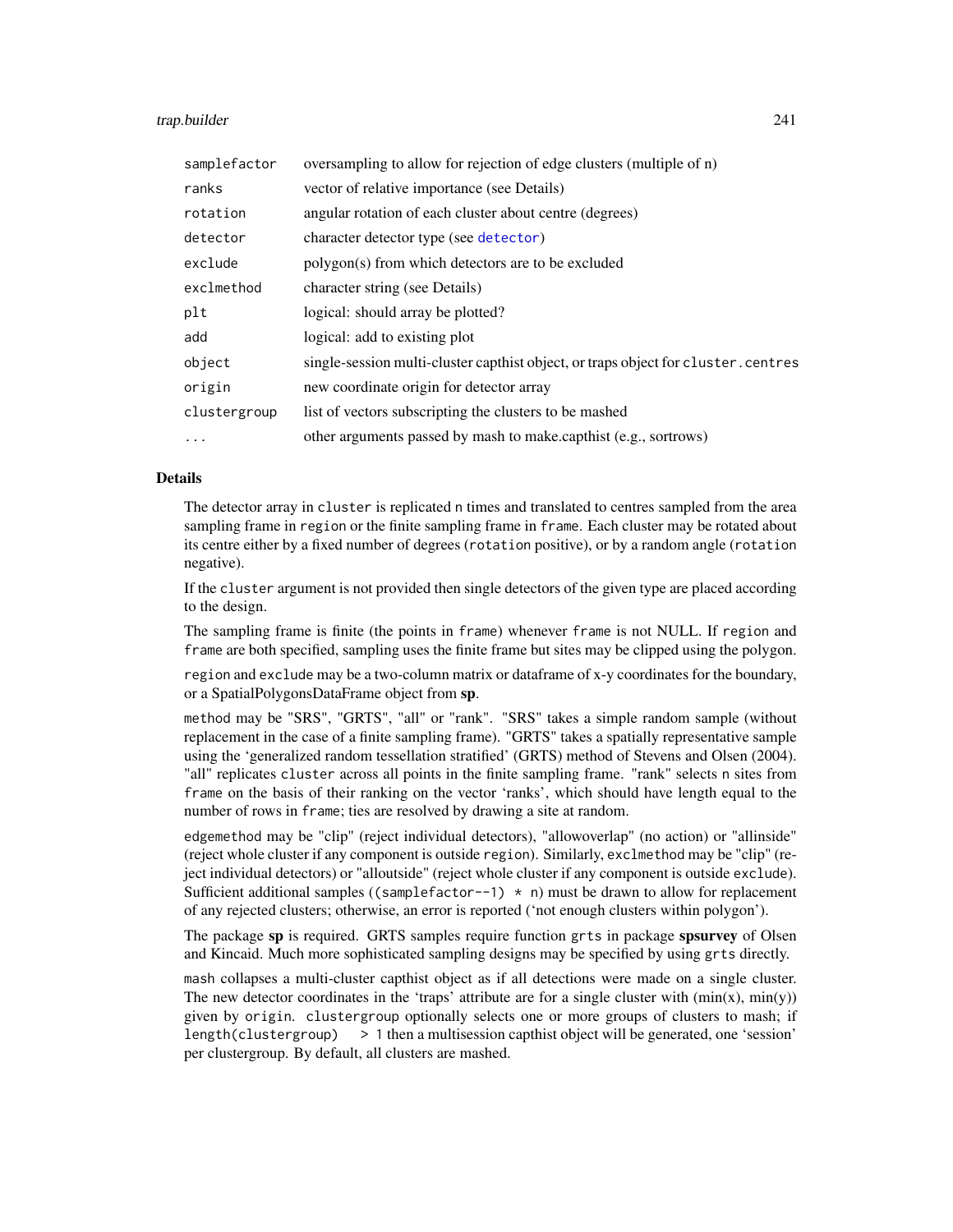mash discards detector-level covariates and occasion-specific 'usage', with a warning.

cluster.counts returns the number of *distinct* individuals detected per cluster in a single-session multi-cluster capthist object.

## Value

trap.builder produces an object of class 'traps'.

method = "GRTS" causes messages to be displayed regarding the stratum (always "None"), and the initial, current and final number of levels from the GRTS algorithm.

plt = TRUE causes a plot to be displayed, including the polygon or finite sampling frame as appropriate.

mash produces a capthist object with the same number of rows as the input but different detector numbering and 'traps'. An attribute 'n.mash' is a vector of the numbers recorded at each cluster; its length is the number of clusters. An attribute 'centres' is a dataframe containing the x-y coordinates of the cluster centres. The predict method for secr objects and the function derived both recognise and adjust for mashing.

cluster.counts returns a vector with the number of individuals detected at each cluster.

cluster.centres returns a dataframe of x- and y-coordinates.

#### Note

The function [make.systematic](#page-93-0) should be used to generate systematic random layouts. It calls trap.builder.

The sequence number of the cluster to which each detector belongs, and its within-cluster sequence number, may be retrieved with the functions [clusterID](#page-27-0) and [clustertrap](#page-27-0).

## References

Stevens, D. L., Jr., and Olsen, A. R. (2004) Spatially-balanced sampling of natural resources. *Journal of the American Statistical Association* 99, 262–278.

## See Also

[make.grid](#page-95-0), [traps](#page-243-0), [make.systematic](#page-93-0), [clusterID](#page-27-0), [clustertrap](#page-27-0)

```
## solitary detectors placed randomly within a rectangle
tempgrid \leq trap.builder (n = 10, method = "SRS",
    region = child(x = c(0, 1000, 1000, 0),
    y = c(0, 0, 1000, 1000), plt = TRUE)
## GRTS sample of mini-grids within a rectangle
## edgemethod = "allinside" avoids truncation at edge
minigrid \leq make.grid(nx = 3, ny = 3, spacing = 50,
    detector = "proximity")
tempgrid \leq trap.builder (n = 20, cluster = minigrid,
```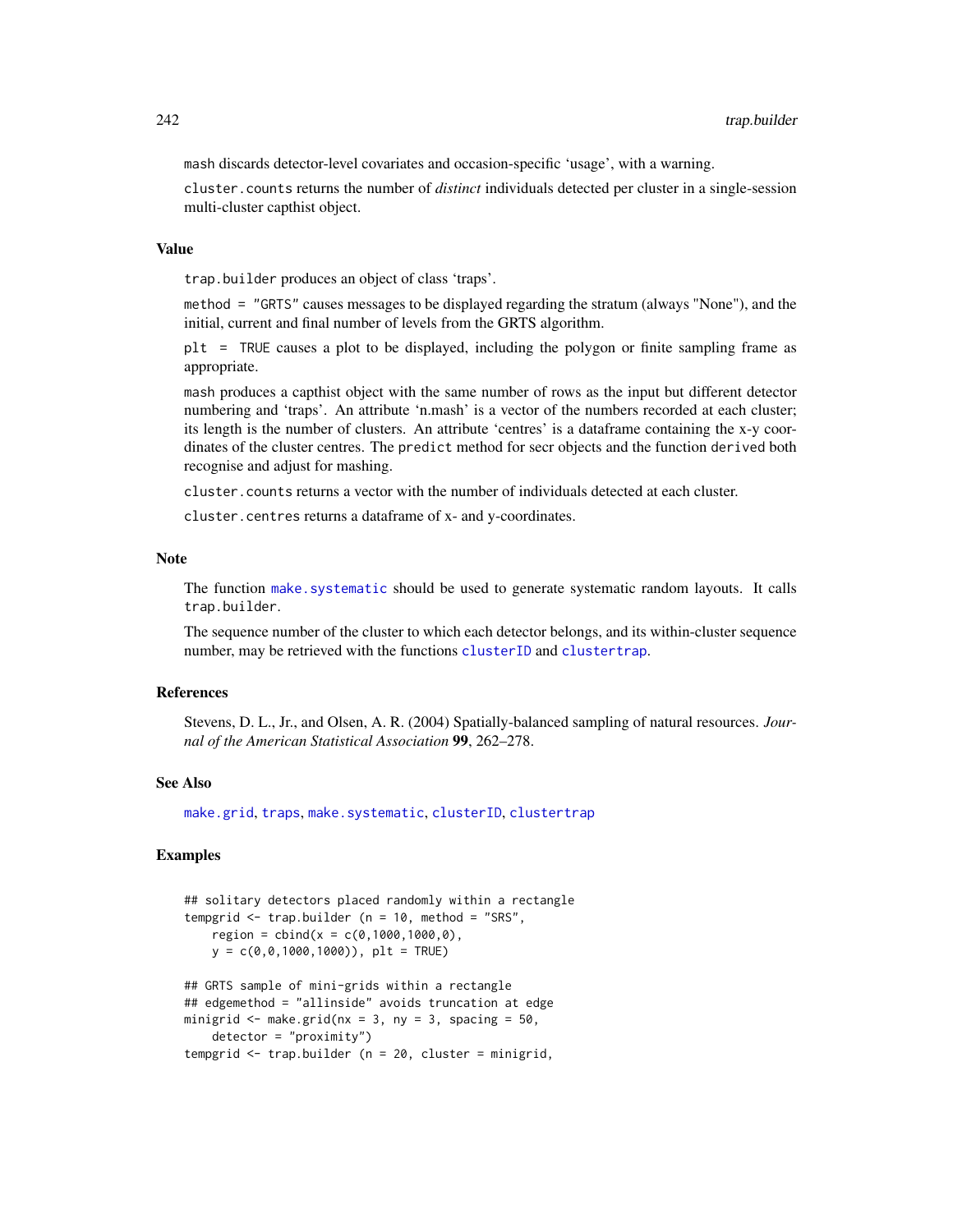```
method = "GRTS", edgemethod = "allinside", region =
    \text{cbind}(x = c(0, 6000, 6000, 0), y = c(0, 0, 6000, 6000)),plt = TRUE)
## as before, but excluding detectors from a polygon
tempgrid <- trap.builder (n = 40, cluster = minigrid,
   method = "GRTS", edgemethod = "allinside", region =
    \text{cbind}(x = c(0, 6000, 6000, 0), y = c(0, 0, 6000, 6000)),exclude = cbind(x = c(3000, 7000, 7000, 3000), y =c(2000,2000,4000,4000)), exclmethod = "alloutside",
    plt = TRUE## one detector in each 100-m grid cell -
## a form of stratified simple random sample
origins \leq expand.grid(x = seq(0, 900, 100),
   y = seq(0, 1100, 100))
XY \le - origins + runif(10 * 12 * 2) * 100
temp <- trap.builder (frame = XY, method = "all",
    detector = "multi")
## same as temp <- read.traps(data = XY)
plot(temp, border = 0) ## default grid is 100 m
## simulate some data
## regular lattice of mini-arrays
minigrid \leq make.grid(nx = 3, ny = 3, spacing = 50,
    detector = "proximity")
tempgrid <- trap.builder (cluster = minigrid , method =
    "all", frame = expand.grid(x = seq(1000, 5000, 2000),
   y = seq(1000, 5000, 2000)), plt = TRUE)
tempcapt <- sim.capthist(tempgrid, popn = list(D = 10))
cluster.counts(tempcapt)
cluster.centres(tempgrid)
## "mash" the CH
summary(mash(tempcapt))
## compare timings (estimates are near identical)
## Not run:
tempmask1 <- make.mask(tempgrid, type = "clusterrect",
    buffer = 200, spacing = 10)
fit1 <- secr.fit(tempcapt, mask = tempmask1, trace = FALSE) ## 680 s
tempmask2 <- make.mask(minigrid, spacing = 10)
fit2 <- secr.fit(mash(tempcapt), mask = tempmask2, trace = FALSE) ## 6.2 s
## density estimate is adjusted automatically
## for the number of mashed clusters (9)
predict(fit1)
predict(fit2)
fit1$proctime
fit2$proctime
## End(Not run)
```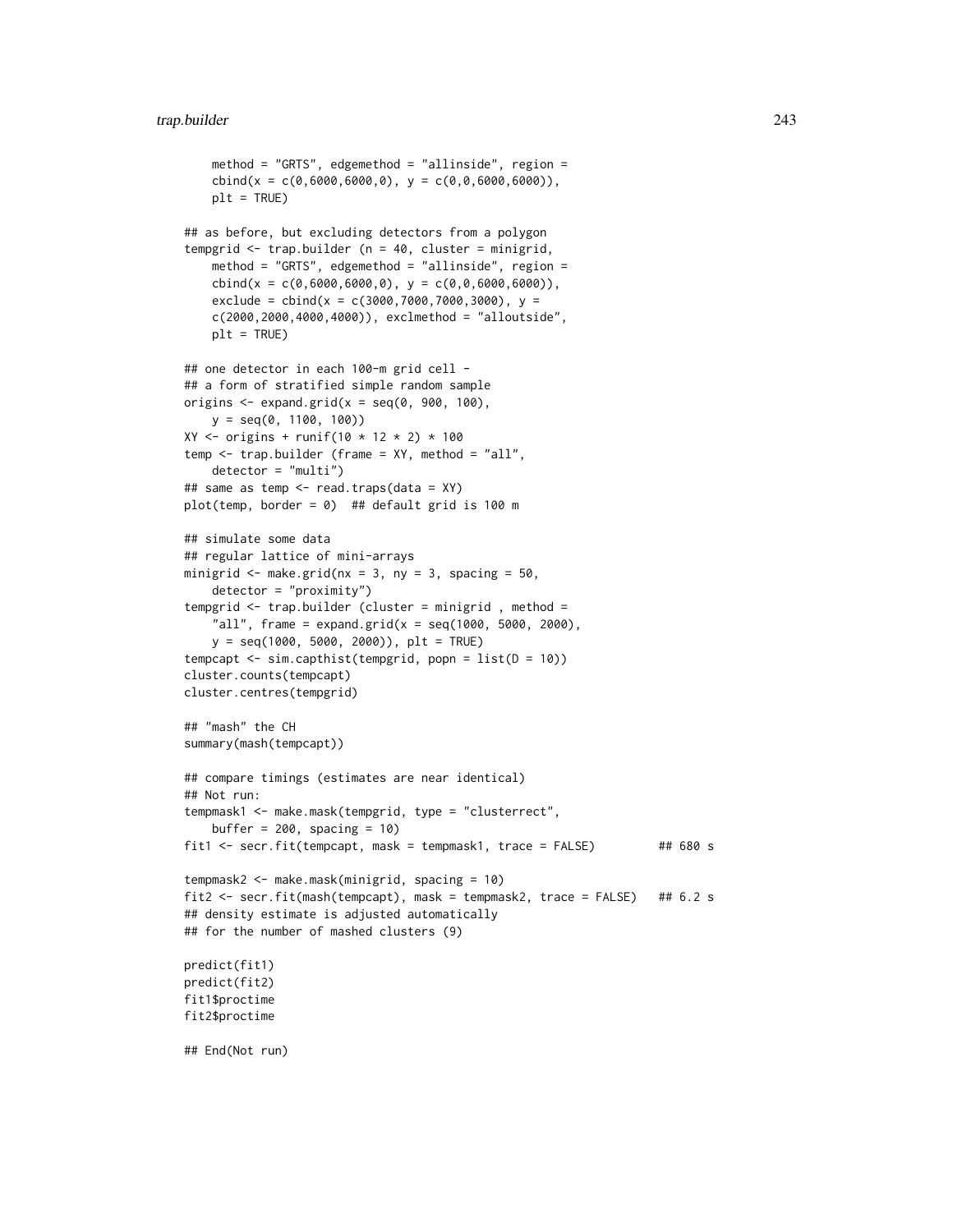```
## two-phase design: preliminary sample across region,
## followed by selection of sites for intensive grids
## Not run:
arena <- data.frame(x = c(0, 2000, 2000, 0), y = c(0, 0, 2500, 2500))
t1 <- make.grid(nx = 1, ny = 1)
t4 \leq - make.grid(nx = 4, ny = 4, spacing = 50)
singletraps \leq make.systematic (n = c(8,10), cluster = t1,
    region = arena)
CH \leftarrow sim.capthist(singletraps, popn = list(D = 2))plot(CH, type = "n.per.cluster", title = "Number per cluster")
temp <- trap.builder(10, frame = traps(CH), cluster = t4,
    ranks = cluster.counts(CH), method = "rank",
    edgemethod = "allowoverlap", plt = TRUE, add = TRUE)
```

```
## End(Not run)
```
<span id="page-243-0"></span>

traps *Detector Array*

## Description

An object of class traps encapsulates a set of detector (trap) locations and related data. A method of the same name extracts or replaces the traps attribute of a capthist object.

#### Usage

traps(object, ...) traps(object) <- value

## Arguments

| object | a capthist object.                |
|--------|-----------------------------------|
| value  | traps object to replace previous. |
| .      | other arguments (not used).       |

#### Details

An object of class traps holds detector (trap) locations as a data frame of x-y coordinates. Trap identifiers are used as row names. The required attribute 'detector' records the type of detector ("single", "multi" or "proximity" etc.; see [detector](#page-46-0) for more).

Other possible attributes of a traps object are:

| spacing | mean distance to nearest detector |
|---------|-----------------------------------|
| spacex  |                                   |
| spacey  |                                   |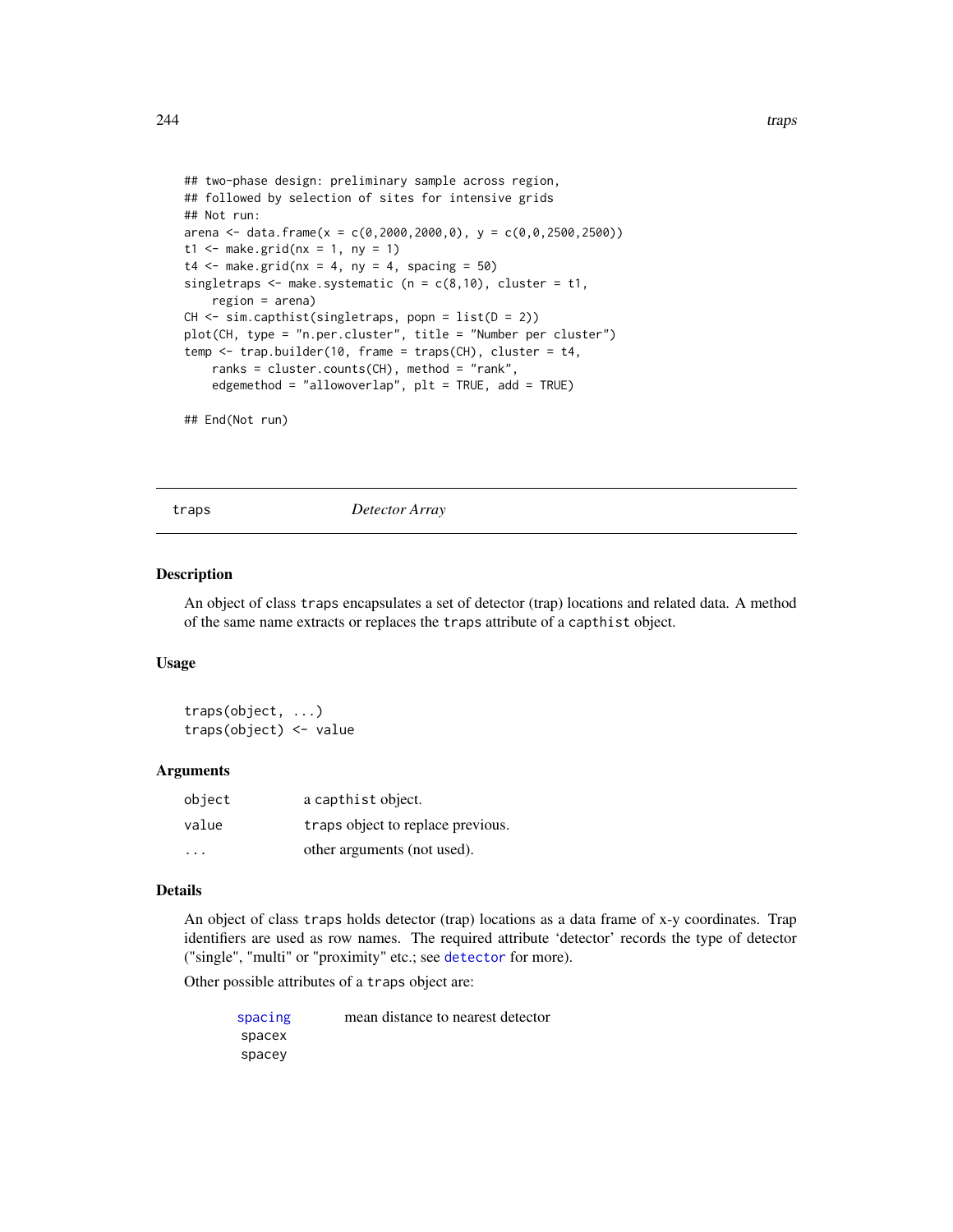| covariates  | data frame of trap-specific covariates                      |
|-------------|-------------------------------------------------------------|
| clusterID   | identifier of the cluster to which each detector belongs    |
| clustertrap | sequence number of each trap within its cluster             |
| usage       | a traps x occasions matrix of effort (may be binary $0/1$ ) |
| newtrap     | vector recording aggregation of detectors by reduce. traps  |

If usage is specified, at least one detector must be 'used' (usage non-zero) on each occasion.

Various array geometries may be constructed with functions such as [make.grid](#page-95-0) and [make.circle](#page-95-0), and these may be combined or placed randomly with [trap.builder](#page-239-1).

## Note

Generic methods are provided to select rows ([subset.traps](#page-228-0)), combine two or more arrays ([rbind.traps](#page-152-0)), aggregate detectors ([reduce.traps](#page-162-1)), shift an array ([shift.traps](#page-237-0)), or rotate an array ([rotate.traps](#page-237-0)).

The attributes usage and covariates may be extracted or replaced using generic methods of the same name.

## References

Efford, M. G. (2012) *DENSITY 5.0: software for spatially explicit capture–recapture*. Department of Mathematics and Statistics, University of Otago, Dunedin, New Zealand. [http://www.otago.](http://www.otago.ac.nz/density) [ac.nz/density](http://www.otago.ac.nz/density).

Efford, M. G., Borchers D. L. and Byrom, A. E. (2009) Density estimation by spatially explicit capture-recapture: likelihood-based methods. In: D. L. Thomson, E. G. Cooch and M. J. Conroy (eds) *Modeling Demographic Processes in Marked Populations*. Springer, New York. Pp. 255–269.

# See Also

[make.grid](#page-95-0), [read.traps](#page-158-0), [rbind.traps](#page-152-0), [reduce.traps](#page-162-1), [plot.traps](#page-132-0), [secr.fit](#page-176-0), [spacing](#page-215-0), [detector](#page-46-0), [covariates](#page-33-0), [trap.builder](#page-239-1)

```
demotraps \leq make.grid(nx = 8, ny = 6, spacing = 30)
demotraps ## uses print method for traps
summary (demotraps)
plot (demotraps, border = 50, label = TRUE, offset = 8,
    gridlines=FALSE)
## generate an arbitrary covariate `randcov'
covariates (demotraps) <- data.frame(randcov = rnorm(48))
## overplot detectors that have high covariate values
temptr <- subset(demotraps, covariates(demotraps)$randcov > 0.5)
plot (temptr, add = TRUE,
   detpar = list (pch = 16, col = "green", cex = 2))
```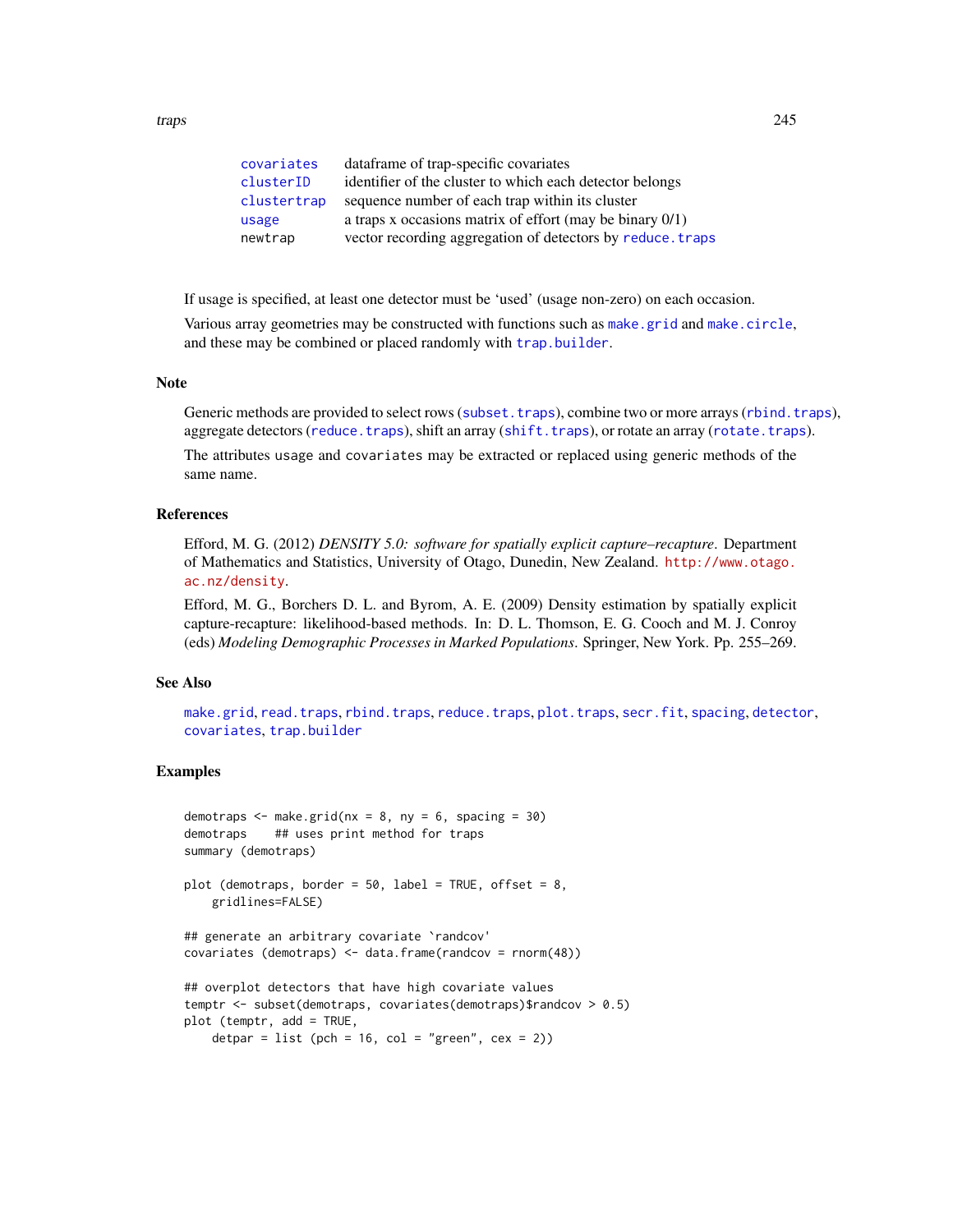## Description

Extract or replace attributes of an object of class 'traps'.

# Usage

```
polyID(object)
polyID(object) <- value
transectID(object)
transectID(object) <- value
searcharea(object)
transectlength(object)
```
# Arguments

| object | a 'traps' object                |
|--------|---------------------------------|
| value  | replacement value (see Details) |

# Details

The 'polyID' and 'transectID' functions assign and extract the attribute of a 'traps' object that relates vertices (rows) to particular polygons or transects. The replacement value should be a factor of length equal to nrow(object).

The 'searcharea' of a 'polygon' traps object is a vector of the areas of the component polygons in hectares. This value is read-only.

The 'transectlength' of a 'transect' traps object is a vector of the lengths of the component transects in metres. This value is read-only.

# Value

polyID - a factor with one level per polygon. searcharea - numeric value of polygon areas, in hectares. transectlength - numeric value of transect lengths, in metres.

## See Also

[traps](#page-243-0)

```
## default is a single polygon
temp <- make.grid(detector = "polygon", hollow = TRUE)
polyID(temp)
plot(temp)
```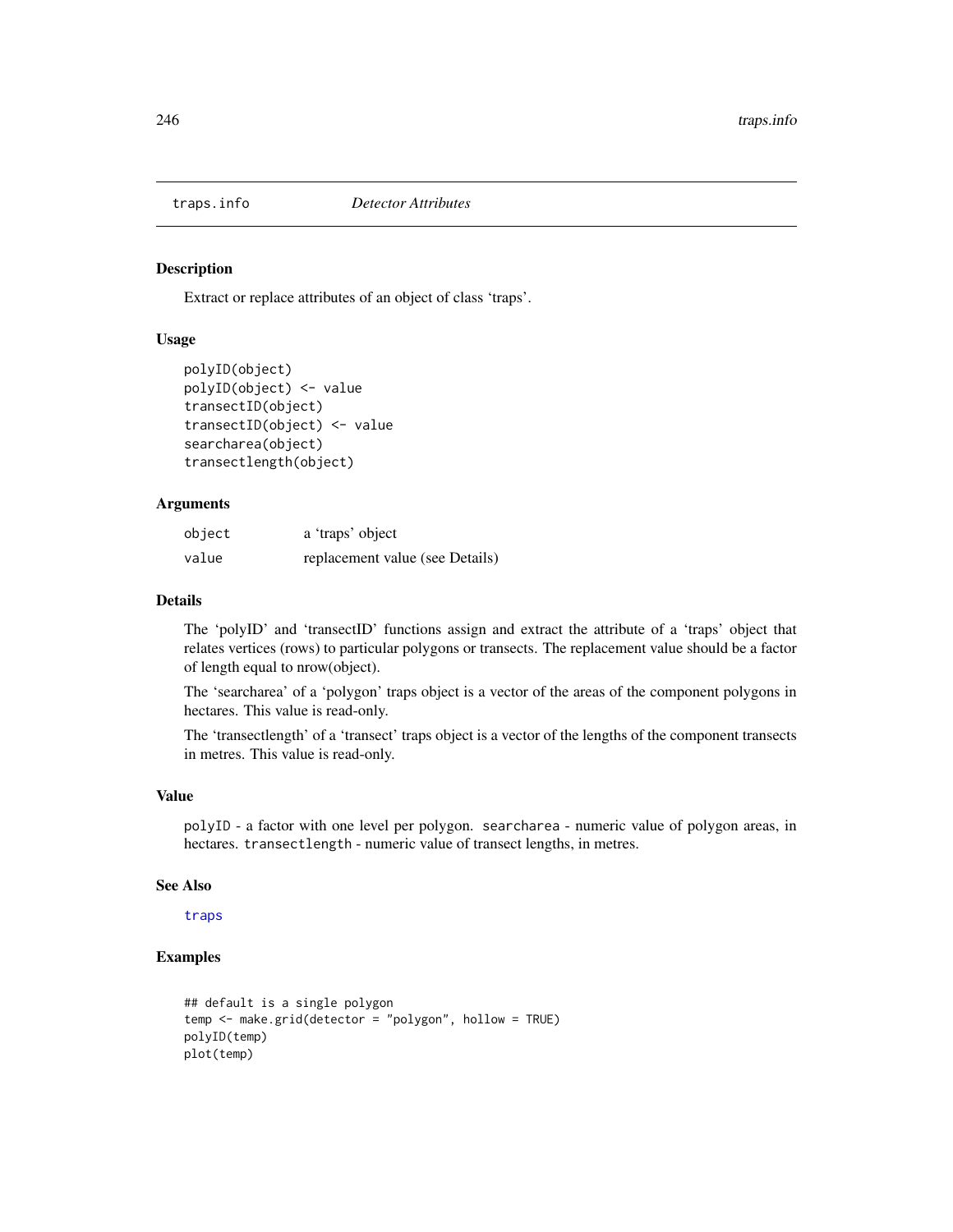```
## split in two
temp <- make.grid(detector = "polygon", hollow = TRUE)
polyID(\text{temp}) \leq factor(\text{rep}(c(1,2),\text{rep}(10,2)))plot(temp)
```
## trim *Drop Unwanted List Components*

# Description

Drop unwanted components from a list object, usually to save space.

# Usage

```
## Default S3 method:
trim(object, drop, keep)
## S3 method for class 'secr'
trim(object, drop = c("call", "mask", "design", "design0"),
    keep = NULL)
```
# Arguments

| object | a list object                               |
|--------|---------------------------------------------|
| drop   | vector identifying components to be dropped |
| keep   | vector identifying components to be kept    |

## Details

drop may be a character vector of names or a numeric vector of indices. If both drop and keep are given then the action is conservative, dropping only components in drop and not in keep.

Be warned that some further operations on fitted secr objects become impossible once you have discarded the default components.

# Value

a list retaining selected components.

```
names(secrdemo.0)
names(trim(secrdemo.0))
object.size(secrdemo.0)
object.size(trim(secrdemo.0))
```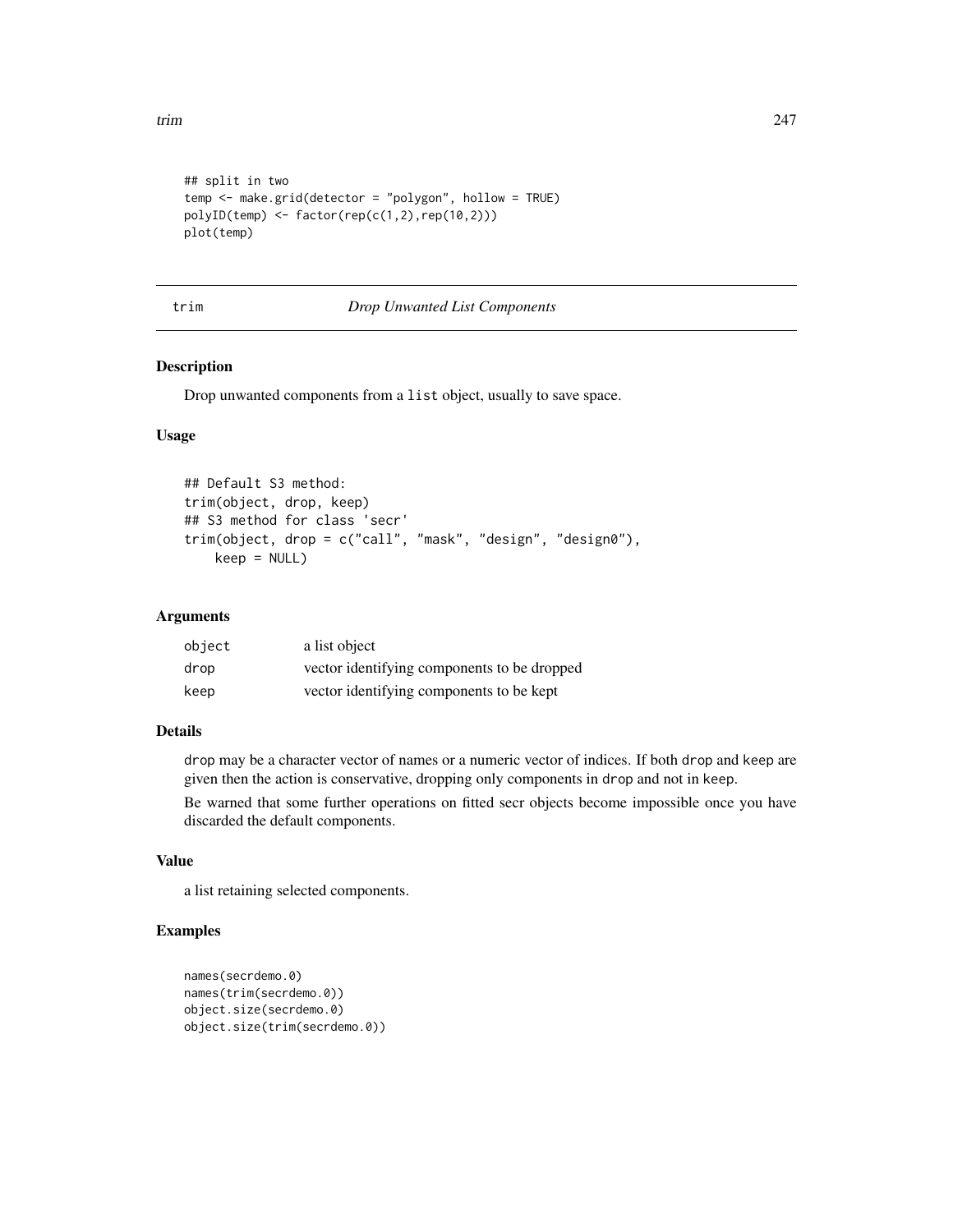## **Description**

Although secr.fit is quite robust, it does not always work. Inadequate data or an overambitious model occasionally cause numerical problems in the algorithms used for fitting the model, or problems of identifiability, as described for capture–recapture models in general by Gimenez et al. (2004). Here are some tips that may help you.

## secr.fit finishes, but some or all of the variances are missing

This usually means the model did not fit and the estimates should not be trusted. Extremely large variances or standard errors also indicate problems.

- Try another maximization method (method = "Nelder-Mead" is more robust than the default). The same maximum likelihood should be found regardless of method, so AIC values are comparable across methods.
- Repeat the maximization with different starting values. You can use secr.fit(..., start = last.model) where last.model is a previously fitted secr object.
- If you think the estimates are right but there was a problem in computing the variances, try re-running secr.fit() with the previous model as starting values (see preceding) and set method = "none". This bypasses maximization and computes the variances afresh using fdHess from nlme.
- Try a finer mask (e.g., vary argument nx in [make.mask](#page-91-0)). Check that the extent of the mask matches your data.
- The maximization algorithms work poorly when the beta coefficients are of wildly different magnitude. This may happen when using covariates: ensure beta coefficients are similar (within a factor of 5–10 seems adequate, but this is not based on hard evidence) by scaling any covariates you provide. This can be achieved by setting the typsize argument of nlm or the parscale control argument of optim.
- Examine the model. Boundary values (e.g., g0 near 1.0) may give problems. In the case of more complicated models you may gain insight by fixing the value of a difficult-to-estimate parameter (argument fixed).

See also the section 'Potential problems' in <../doc/secr-densitysurfaces.pdf>.

## secr.fit finishes with warning nlm code 1 or 3

These conditions do not invariably indicate a failure of model fitting. Proceed with caution, checking as suggested in the preceding section.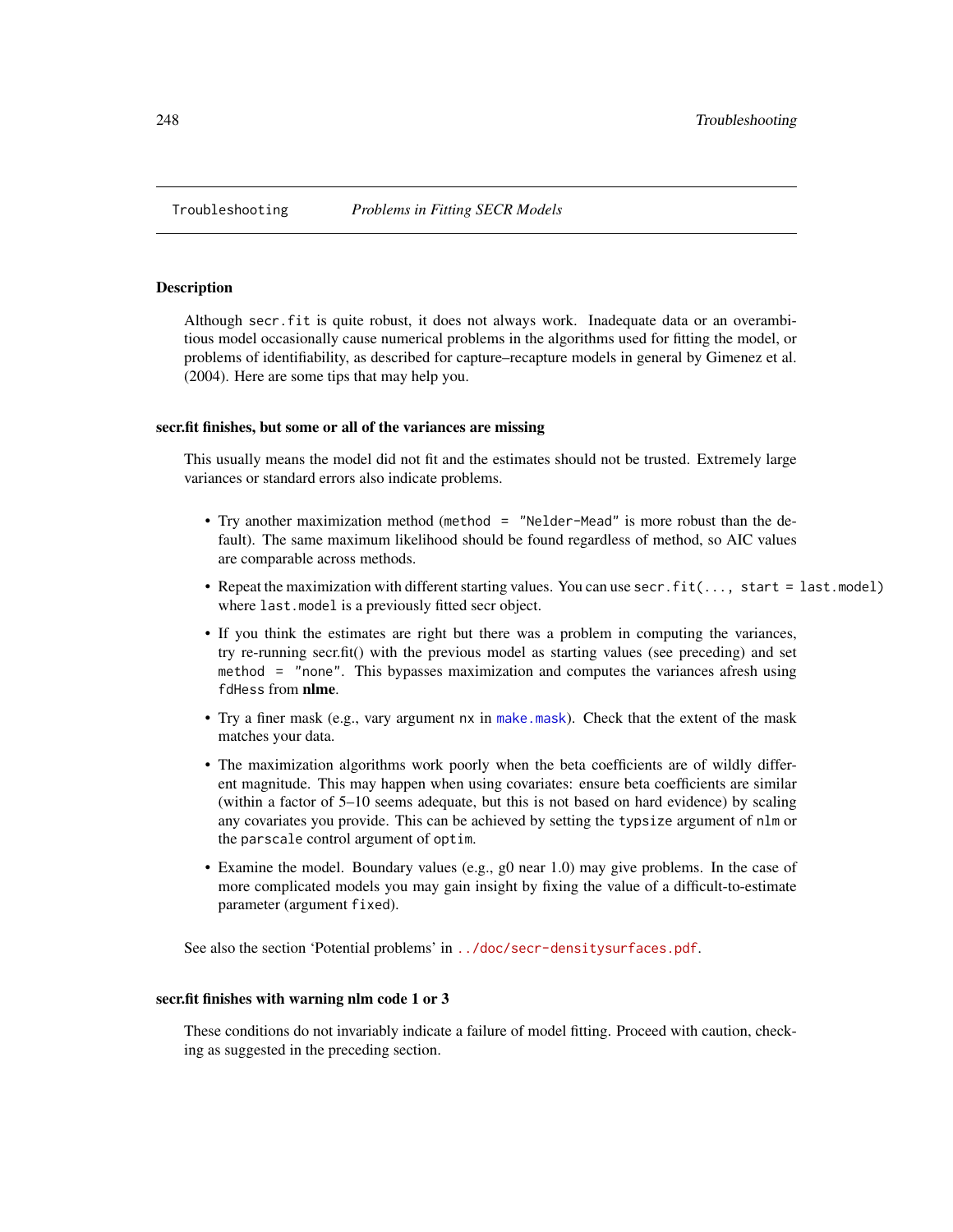## Troubleshooting 249

## secr.fit crashes part of the way through maximization

A feature of the maximization algorithm used by default in nlm is that it takes a large step in the parameter space early on in the maximization. The step may be so large that it causes floating point underflow or overflow in one or more real parameters. This can be controlled by passing the 'stepmax' argument of nlm in the . . . argument of secr.fit (see first example). See also the previous point about scaling of covariates.

## secr.fit crashes near end

When fitting a model with verify = TRUE you see the log likelihood converge (assuming trace = TRUE), but secr.fit crashes without returning, perhaps with an obscure message referring to nls, or "Error in integrate... : the integral is probably divergent". This is most likely due to numerical problems in the optional bias check with [bias.D](#page-229-0). Simply set verify = FALSE and repeat.

#### secr.fit demands more memory than is available

This is a problem particularly when using individual covariates in a model fitted by maximizing the conditional likelihood. The memory required is then roughly proportional to the product of the number of individuals, the number of occasions, the number of detectors and the number of latent classes (for finite-mixture models). When maximizing the full-likelihood, substitute 'number of groups' for 'number of individuals'. [The limit is reached in external C used for the likelihood calculation, which uses the R function 'R\_alloc'.]

The [mash](#page-239-0) function may be used to reduce the number of detectors when the design uses many identical and independent clusters. Otherwise, apply your ingenuity to simplify your model, e.g., by casting 'groups' as 'sessions'. Memory is less often an issue on 64-bit systems (see link below).

## Estimates from mixture models appear unstable

These models have known problems due to multimodality of the likelihood. See [../doc/secr-fini](../doc/secr-finitemixtures.pdf)temixtures. [pdf](../doc/secr-finitemixtures.pdf).

## References

Gimenez, O., Viallefont, A., Catchpole, E. A., Choquet, R. and Morgan, B. J. T. (2004) Methods for investigating parameter redundancy. *Animal Biodiversity and Conservation* 27, 561–572.

# See Also

[secr.fit](#page-176-0), [Memory-limits](#page-0-0)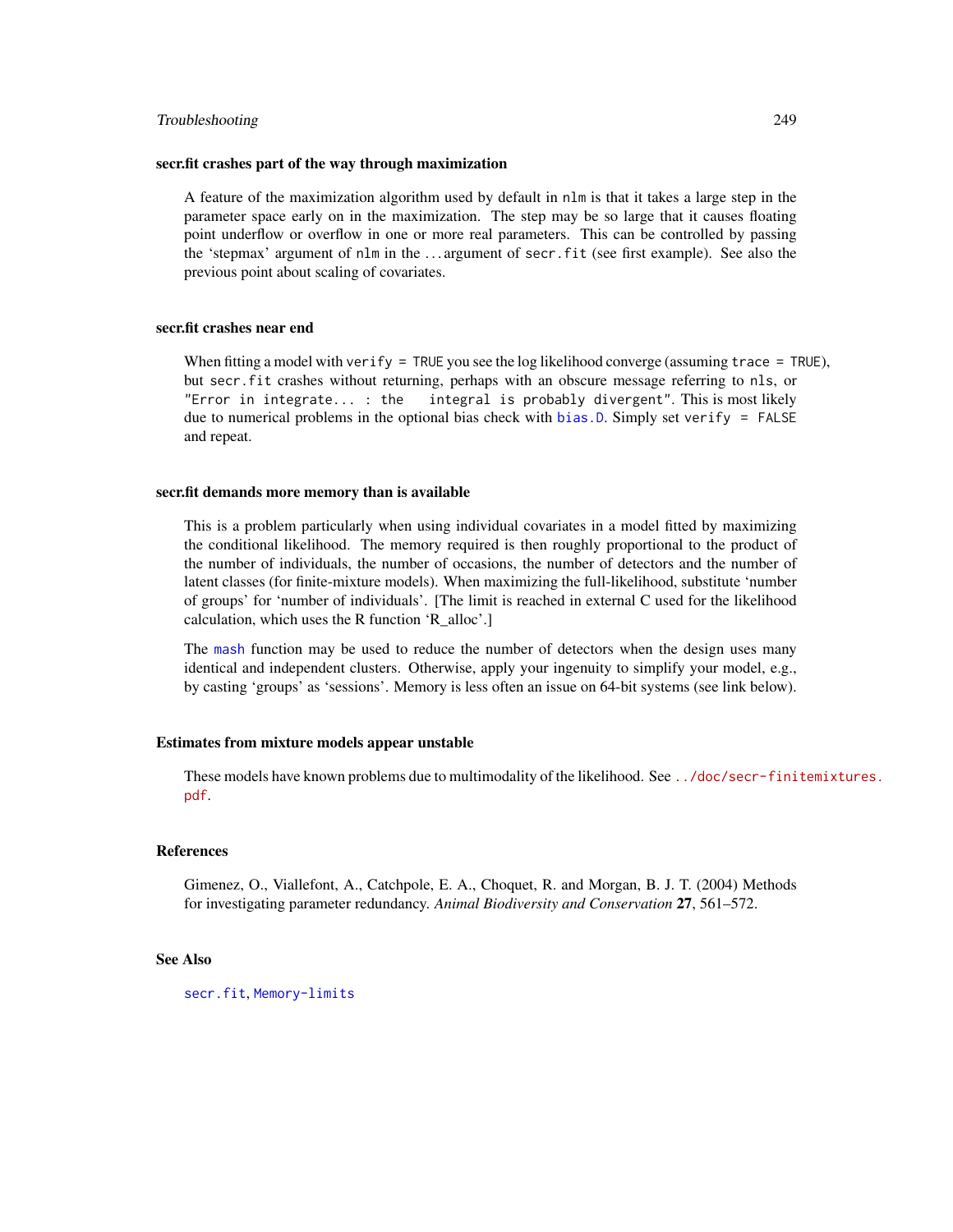<span id="page-249-0"></span>

# **Description**

Extract or replace usage information of a traps object.

## Usage

usage(object, ...) usage(object) <- value

## Arguments

| object  | traps object                                                        |
|---------|---------------------------------------------------------------------|
| value   | numeric matrix of detectors x occasions, or a vector (see Details). |
| $\cdot$ | other arguments (not used)                                          |

## **Details**

In secr versions before 2.5.0, usage was defined as a binary value (1 if trap  $k$  used on occasion  $s$ , zero otherwise).

In later versions, usage may take nonnegative real values and will be interpreted as effort. This corresponds to the constant T\_s used for the duration of sampling by Borchers and Efford (2008). Effort is modelled as a known linear coefficient of detection probability on the hazard scale ([..](../doc/secr-varyingeffort.pdf). [/doc/secr-varyingeffort.pdf](../doc/secr-varyingeffort.pdf); Efford et al. 2013).

For replacement, various forms are possible for value:

- a matrix in which the number of rows of value exactly matches the number of traps *K* in object

- a vector of two values, the usage (typically 1) and the number of occasions *S* (a *K* x *S* matrix will be filled with the first value)

- a vector of *R+1* values where *R* is the number of sessions in a multi-session object and elements *2..R+1* correspond to the numbers of occasions *S1, S2,...* in each session

- the usage only (typically 1) (only works when replacing an existing usage matrix with known number of occasions).

# Value

usage(object) returns the usage matrix of the traps object. usage(object) may be NULL.

## Note

At present, assignment of usage to the traps objects of a multisession capthist object results in the loss of session names from the latter.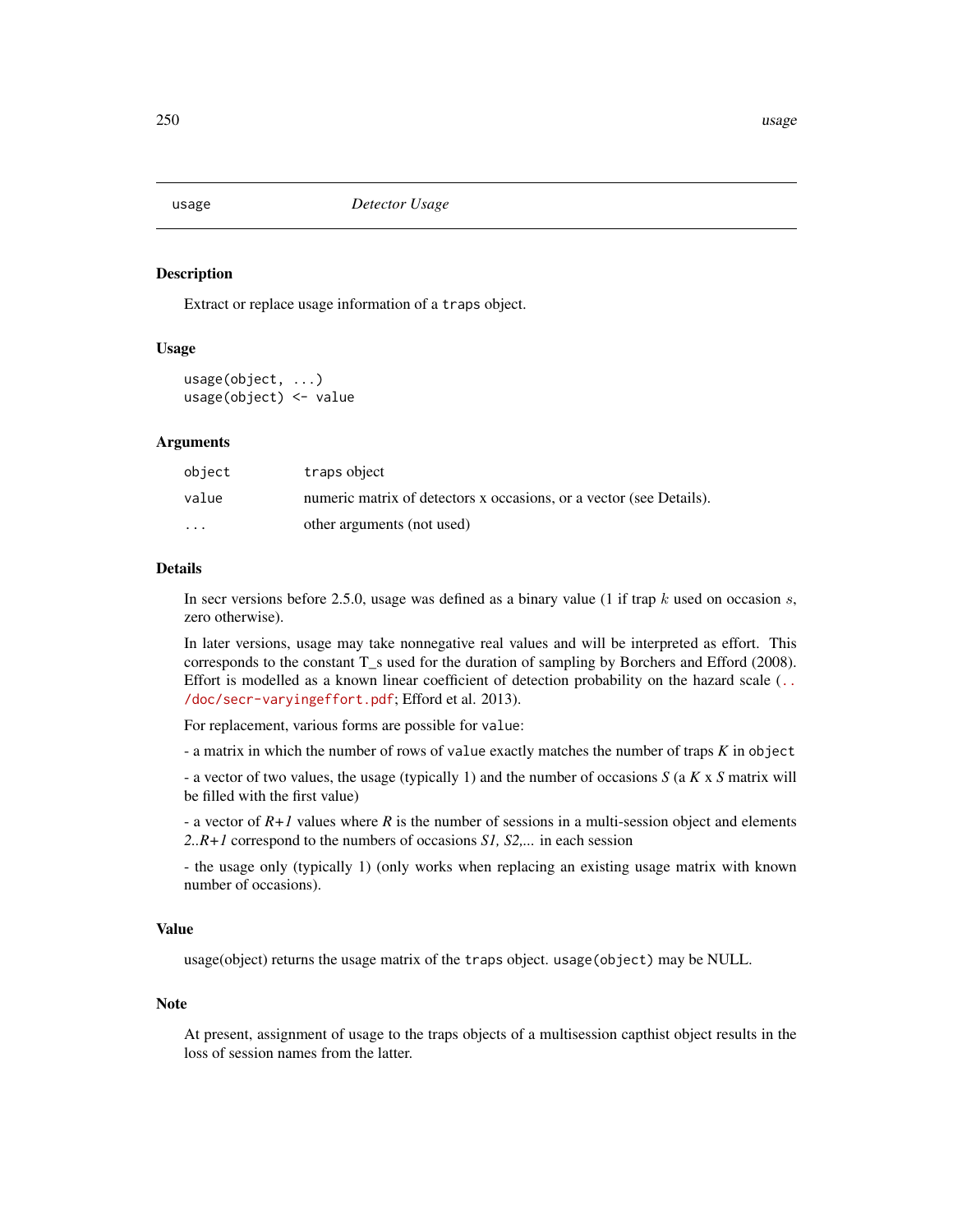## usagePlot 251

# References

Efford, M. G., Borchers D. L. and Mowat, G. (2013) Varying effort in capture–recapture studies. *Methods in Ecology and Evolution* 4, 629–636.

# See Also

[traps](#page-243-0), [usagePlot](#page-250-0)

# Examples

```
demo.traps \leq make.grid(nx = 6, ny = 8)
## random usage over 5 occasions
usage(demo.traps) <- matrix (sample(0:1, 48*5, replace = TRUE,
    p = c(0.5, 0.5), nc = 5)
usage(demo.traps)
summary(demo.traps)
usage(traps(ovenCH)) <- c(1,9,10,10,10,10)
## restore lost names
names(ovenCH) <- 2005:2009
```
<span id="page-250-0"></span>

usagePlot *Plot Usage*

# Description

This function displays variation in effort (usage) over detectors as a bubble plot (circles with radius scaled so that area is proportional to effort).

## Usage

```
usagePlot(object, add = FALSE, occasion = NULL, col = "black", fill =
FALSE, scale = 2, metres = TRUE, rad = 5, ...)
```
## Arguments

| object   | traps object with usage attribute                                             |
|----------|-------------------------------------------------------------------------------|
| add      | logical; if FALSE plot traps is called to create a base plot                  |
| occasion | integer number of the occasion(s) for which effort is plotted, "ALL", or NULL |
| col      | character or integer colour value                                             |
| fill     | logical; if TRUE the circle is filled with the line colour                    |
| scale    | numeric value used to scale radius                                            |
| metres   | logical; if TRUE scale is a value in metres (see Details)                     |
|          |                                                                               |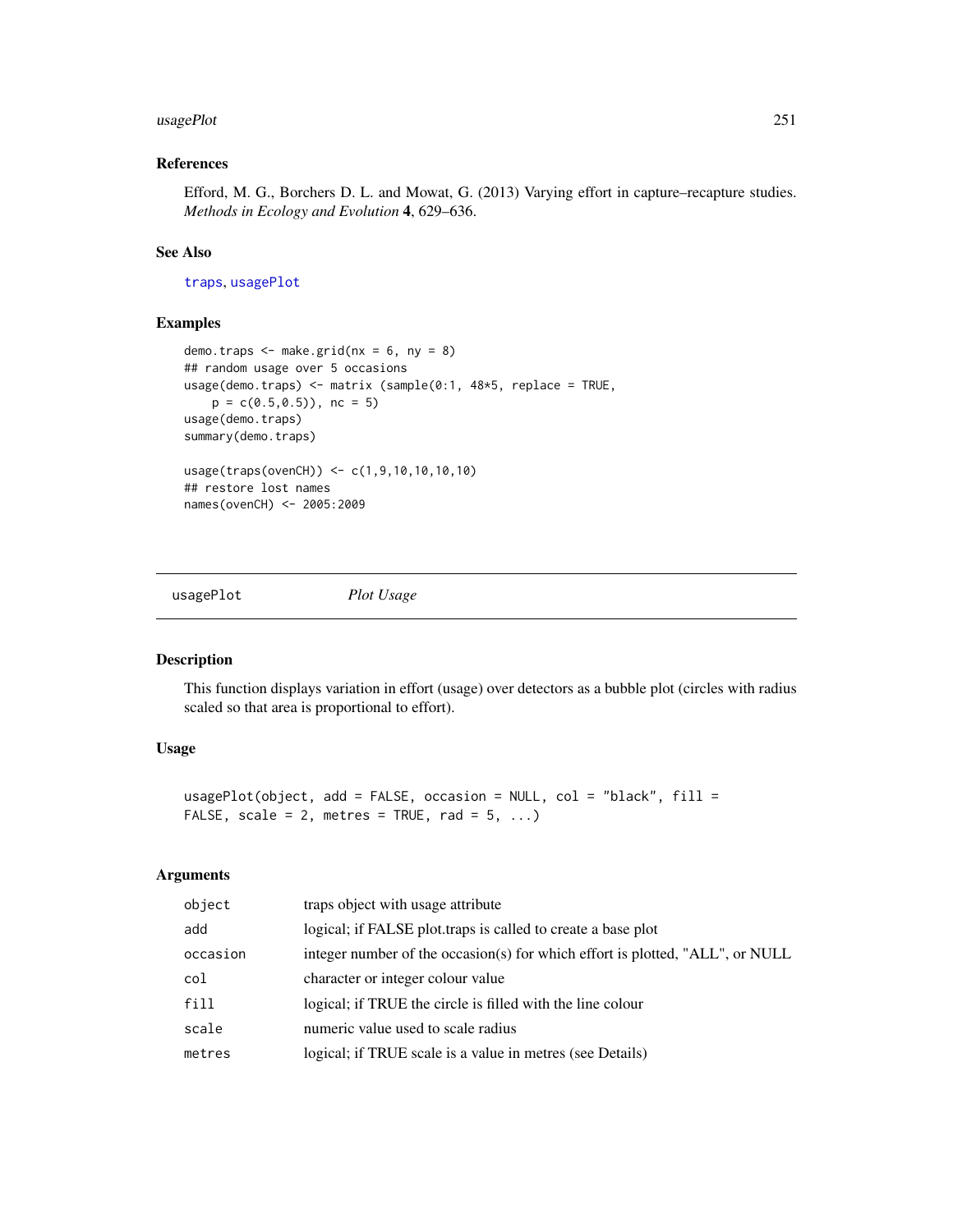252 usagePlot

| rad                  | numeric; radial displacement of symbol centre for each occasion from true de-<br>tector location (metres) |
|----------------------|-----------------------------------------------------------------------------------------------------------|
| $\ddot{\phantom{0}}$ | other arguments passed to plot.traps                                                                      |

# Details

By default (occasion = NULL) circles representing usage on each occasion are plotted around the detector location at distance rad, as in the petal plot of [plot.capthist](#page-122-0). Otherwise, the usage on a single specified occasion, or summed over occasions (length(occasion)>1, or occasion = "ALL"), is plotted as a circle centred at the detector location.

The metres argument switches between two methods. If metres = TRUE, the symbols function is used with inches = FALSE to plot circles with radius scaled in the units of object (i.e. metres; scale is then the radius in metres of the symbol for a detector with usage = 1.0). Otherwise, plotting uses points; this has the advantage of producing better filled circles, but a suitable value of scale must be found by trial and error.

Package sp provides an alternative (see Examples).

## Value

No value is returned.

#### See Also

[usage](#page-249-0), [symbols](#page-0-0), [bubble](#page-0-0)

```
simgrid \leq make.grid(nx = 10, ny = 10, detector = "proximity")
usage(simgrid) \leq matrix(rep(1:10, 50), nrow = 100, ncol = 5)
usagePlot(simgrid, border = 20, scale = 1.5, fill = FALSE,
 metres = FALSE)
# It is hard to get the legend just right
# here is one attempt
legend (x = -50, y = 185, legend = c(1, 2, 5, 10), pch = 1, pt. cex =c(1, 2, 5, 10)^0. 5 * 1.5, x.intersp = 3, y.intersp = 1.8, adj = 1,
 bty = "n", title = "Usage")
usagePlot(simgrid, occasion = NULL, border = 20, scale = 1.5, fill = FALSE,
 metres = FALSE)
## Not run:
# bubble plot in package 'sp'
library(sp)
simgrid$usage <- usage(simgrid)[,1] ## occasion 1
class(simgrid) <- "data.frame"
coordinates(simgrid) <- c("x","y")
bubble(simgrid)
```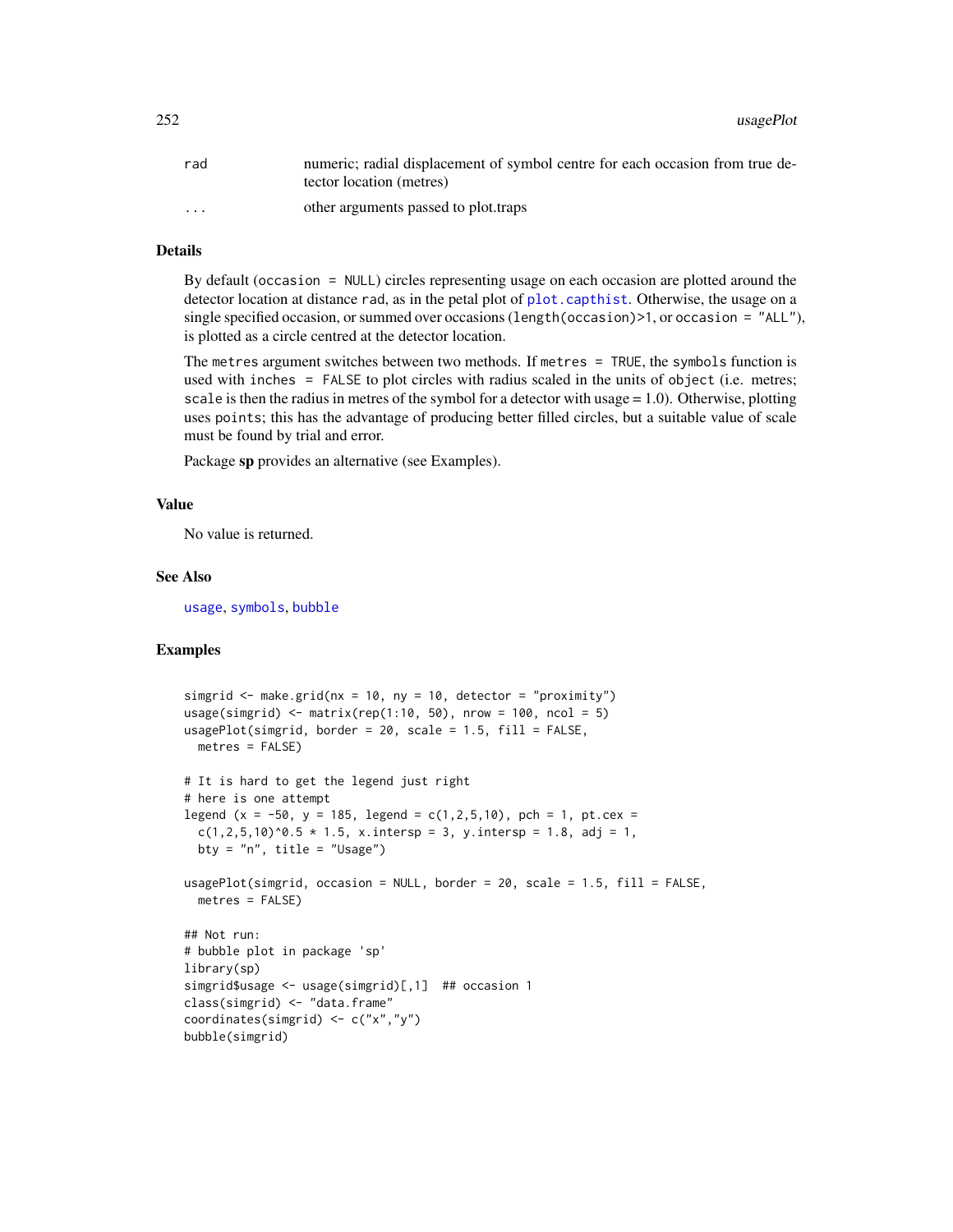#### <span id="page-252-0"></span>vcov.secr 253

## End(Not run)

## Description

Variance-covariance matrix of beta or real parameters from fitted secr model.

#### Usage

```
## S3 method for class 'secr'
vcov(object, realnames = NULL, newdata = NULL,
    byrow = FALSE, \ldots)
```
## Arguments

| object    | secr object output from the function secr. fit                                                                                        |
|-----------|---------------------------------------------------------------------------------------------------------------------------------------|
| realnames | vector of character strings for names of 'real' parameters                                                                            |
| newdata   | data frame of predictor values                                                                                                        |
| byrow     | logical for whether to compute covariances among 'real' parameters for each<br>row of new data, or among rows for each real parameter |
| $\cdots$  | other arguments (not used)                                                                                                            |

# Details

By default, returns the matrix of variances and covariances among the estimated model coefficients (beta parameters).

If realnames and newdata are specified, the result is either a matrix of variances and covariances for each 'real' parameter among the points in predictor-space given by the rows of newdata or among real parameters for each row of newdata. Failure to specify newdata results in a list of variances only.

# Value

A matrix containing the variances and covariances among beta parameters on the respective link scales, or a list of among-parameter variance-covariance matrices, one for each row of newdata, or a list of among-row variance-covariance matrices, one for each 'real' parameter.

# See Also

[vcov](#page-0-0), [secr.fit](#page-176-0), [print.secr](#page-144-0)

# Examples

## previosuly fitted secr model vcov(secrdemo.0)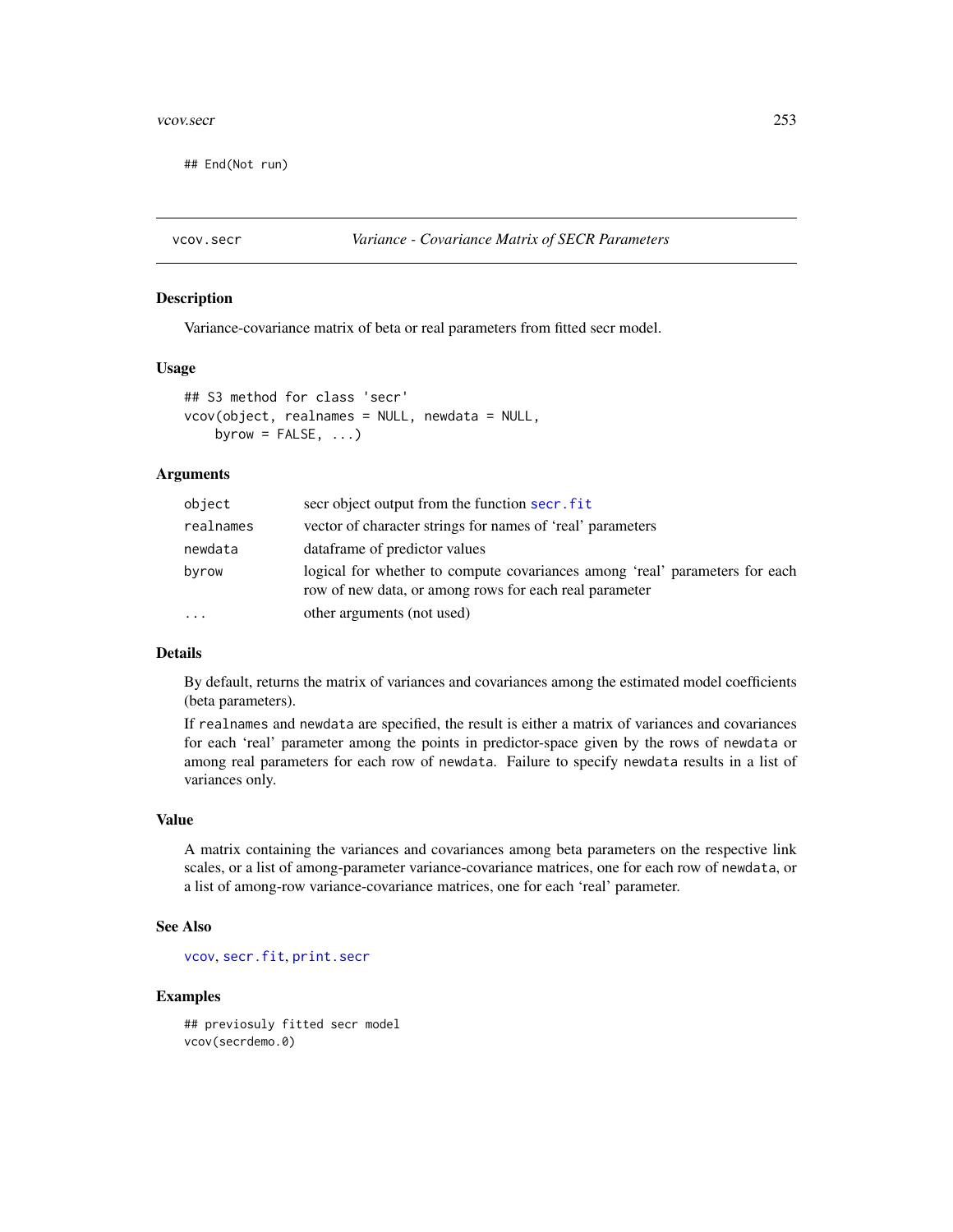<span id="page-253-0"></span>

#### Description

Check that the data and attributes of an object are internally consistent to avoid crashing functions such as secr.fit

# Usage

```
## Default S3 method:
verify(object, report, ...)
## S3 method for class 'traps'
verify(object, report = 2, ...)
## S3 method for class 'capthist'
verify(object, report = 2, tol = 0.01, ...)
## S3 method for class 'mask'
verify(object, report = 2, ...)
```
## Arguments

| object    | an object of class 'traps', 'capthist' or 'mask'                                                               |
|-----------|----------------------------------------------------------------------------------------------------------------|
| report    | integer code for level of reporting to the console. $0 =$ no report, $1 =$ errors only,<br>$2 = \text{full}$ . |
| tol       | numeric tolerance for deviations from transect line (m)                                                        |
| $\ddotsc$ | other arguments (not used)                                                                                     |

# Details

Checks are performed specific to the class of 'object'. The default method is called when no specific method is available (i.e. class not 'traps', 'capthist' or 'mask'), and does not perform any checks.

verify.capthist

- 1. No 'traps' component
- 2. Invalid 'traps' component reported by verify.traps
- 3. No live detections
- 4. Missing values not allowed in capthist
- 5. Live detection(s) after reported dead
- 6. More than one capture in single-catch trap(s)
- 7. More than one detection per detector per occasion at proximity detector(s)
- 8. Signal detector signal(s) less than threshold or invalid threshold
- 9. Number of rows in 'traps' object not compatible with reported detections
- 10. Number of rows in dataframe of individual covariates differs from capthist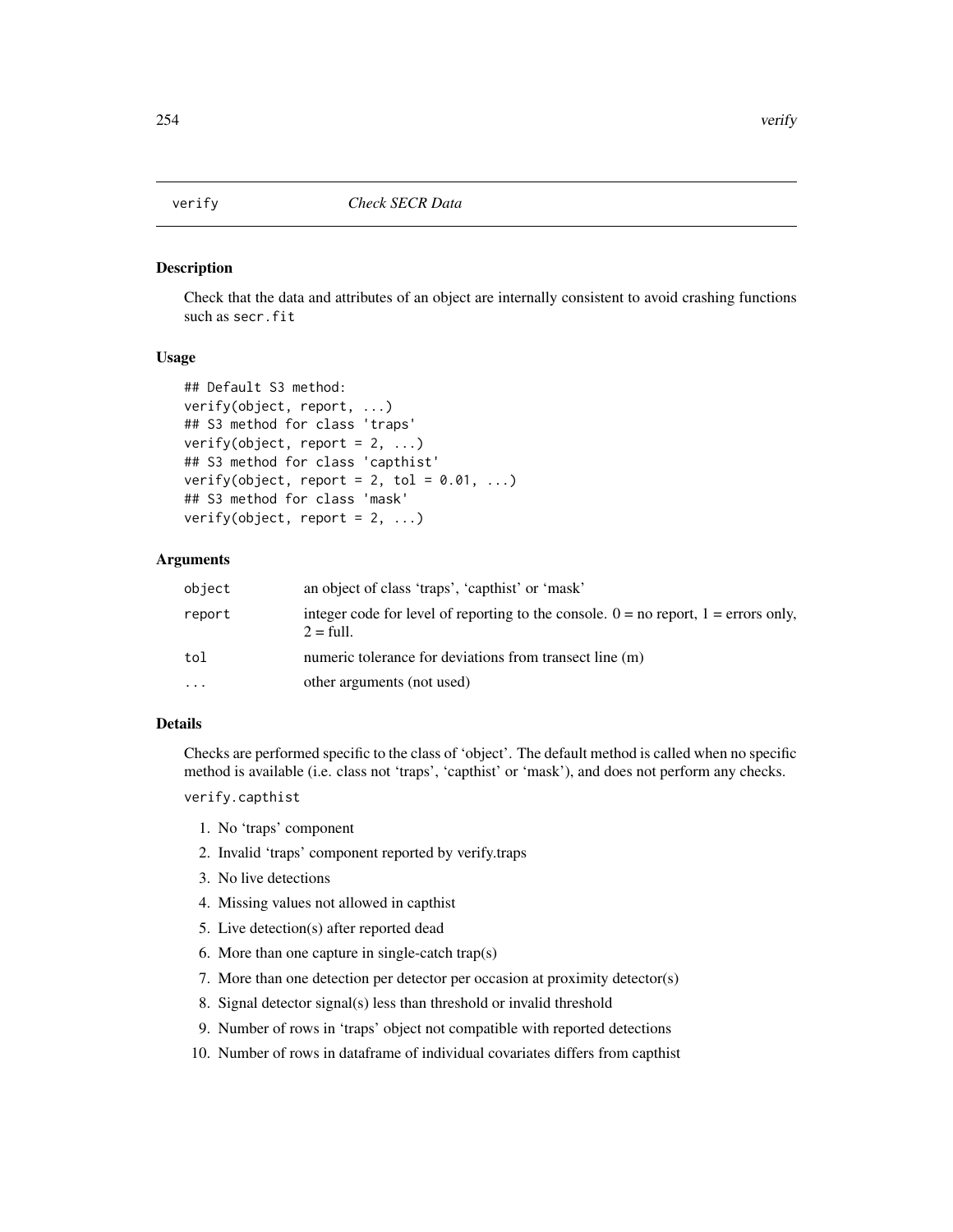#### <span id="page-254-0"></span>verify 255

- 11. Number of occasions in usage matrix differs from capthist
- 12. Detections at unused detectors
- 13. Number of coordinates does not match number of detections ('polygon', 'polygonX', 'transect' or 'transectX' detectors)
- 14. Coordinates of detection(s) outside polygons ('polygon' or 'polygonX' detectors)
- 15. Coordinates of detection(s) do not lie on any transect ('transect' or 'transectX' detectors)
- 16. Row names (animal identifiers) not unique
- 17. Levels of factor covariate(s) differ between sessions

verify.traps

- 1. Missing detector coordinates not allowed
- 2. Number of rows in dataframe of detector covariates differs from expected
- 3. Number of detectors in usage matrix differs from expected
- 4. Occasions with no used detectors
- 5. Polygons overlap
- 6. Polygons concave east-west ('polygon' detectors)
- 7. PolyID missing or not factor
- 8. Polygon detector is concave in east-west direction
- 9. Levels of factor trap covariate(s) differ between sessions

verify.mask

- 1. Valid x and y coordinates
- 2. Number of rows in covariates dataframe differs from expected
- 3. Levels of factor mask covariate(s) differ between sessions

Earlier errors may mask later errors: fix & re-run.

#### Value

A list with the component errors, a logical value indicating whether any errors were found. If object contains multi-session data then session-specific results are contained in a further list component bysession.

Full reporting is the same as 'errors only' except that a message is posted when no errors are found.

# See Also

[capthist](#page-17-0), [secr.fit](#page-176-0)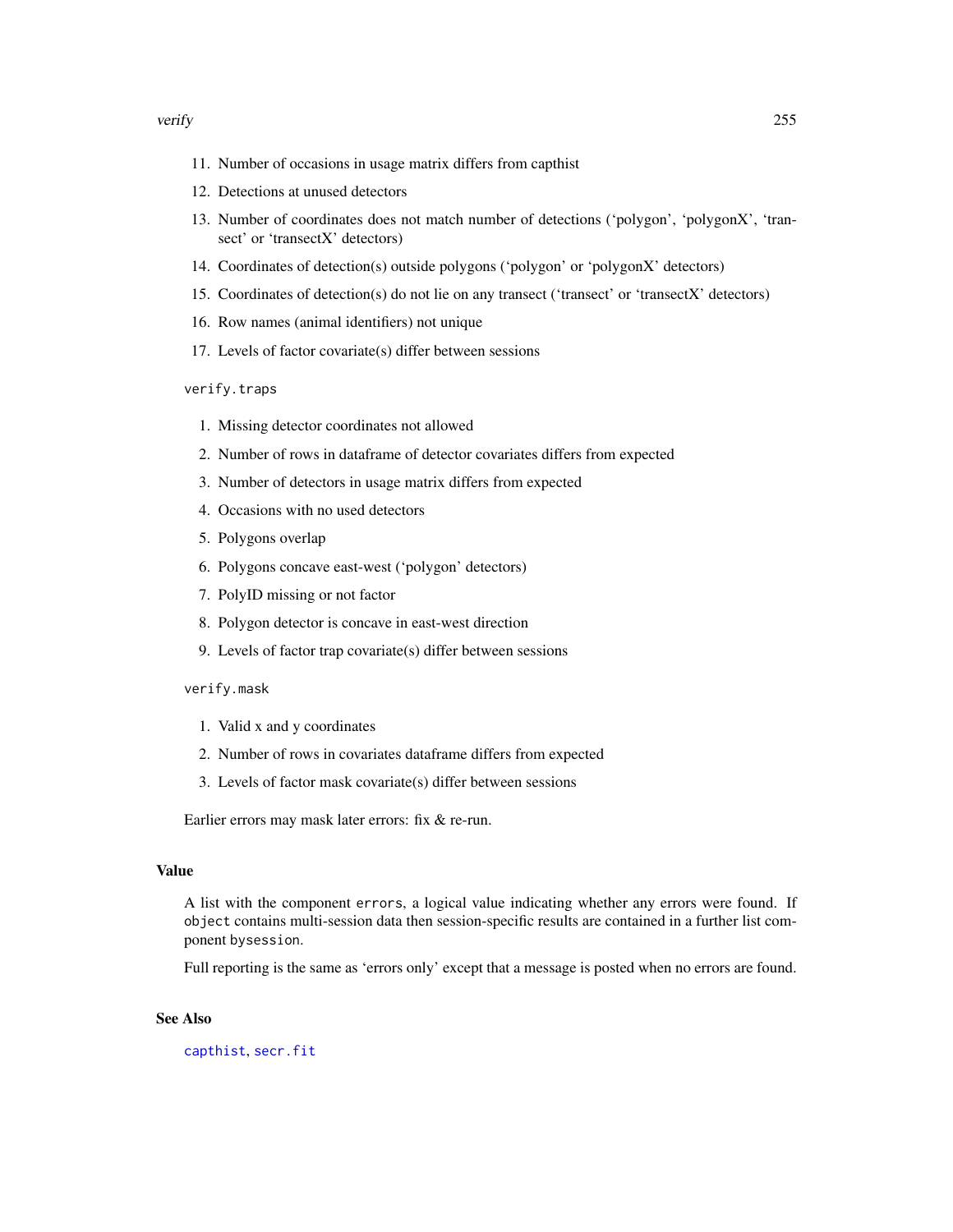# Examples

```
verify(captdata)
```

```
## create null (complete) usage matrix, and mess it up
temptraps <- make.grid()
usage(temptraps) <- matrix(1, nr = nrow(temptraps), nc = 5)
usage(temptraps)[,5] <- 0
verify (temptraps)
## create mask, and mess it up
tempmask <- make.mask(temptraps)
verify(tempmask)
tempmask[1,1] <- NA
verify(tempmask)
```
write.captures *Write Data to Text File*

# Description

Export detections or detector layout to a text file in format suitable for input to DENSITY.

# Usage

```
write.captures(object, file = "", deblank = TRUE, header = TRUE,
    append = FALSE, sess = "1", ndec = 2, covariates = FALSE, tonumeric
   = TRUE, \ldots)
write.traps(object, file = "", deblank = TRUE, header = TRUE,
    ndec = 2, covariates = FALSE, ...)
```
# Arguments

| capthist or traps object                                                                 |
|------------------------------------------------------------------------------------------|
| character name of output file                                                            |
| logical; if TRUE remove any blanks from character string used to identify de-<br>tectors |
| logical; if TRUE output descriptive header                                               |
| logical; if TRUE output is appended to an existing file                                  |
| character session identifier                                                             |
| number of digits after decimal point for x,y coordinates                                 |
| logical or a character vector of covariates to export                                    |
|                                                                                          |

<span id="page-255-0"></span>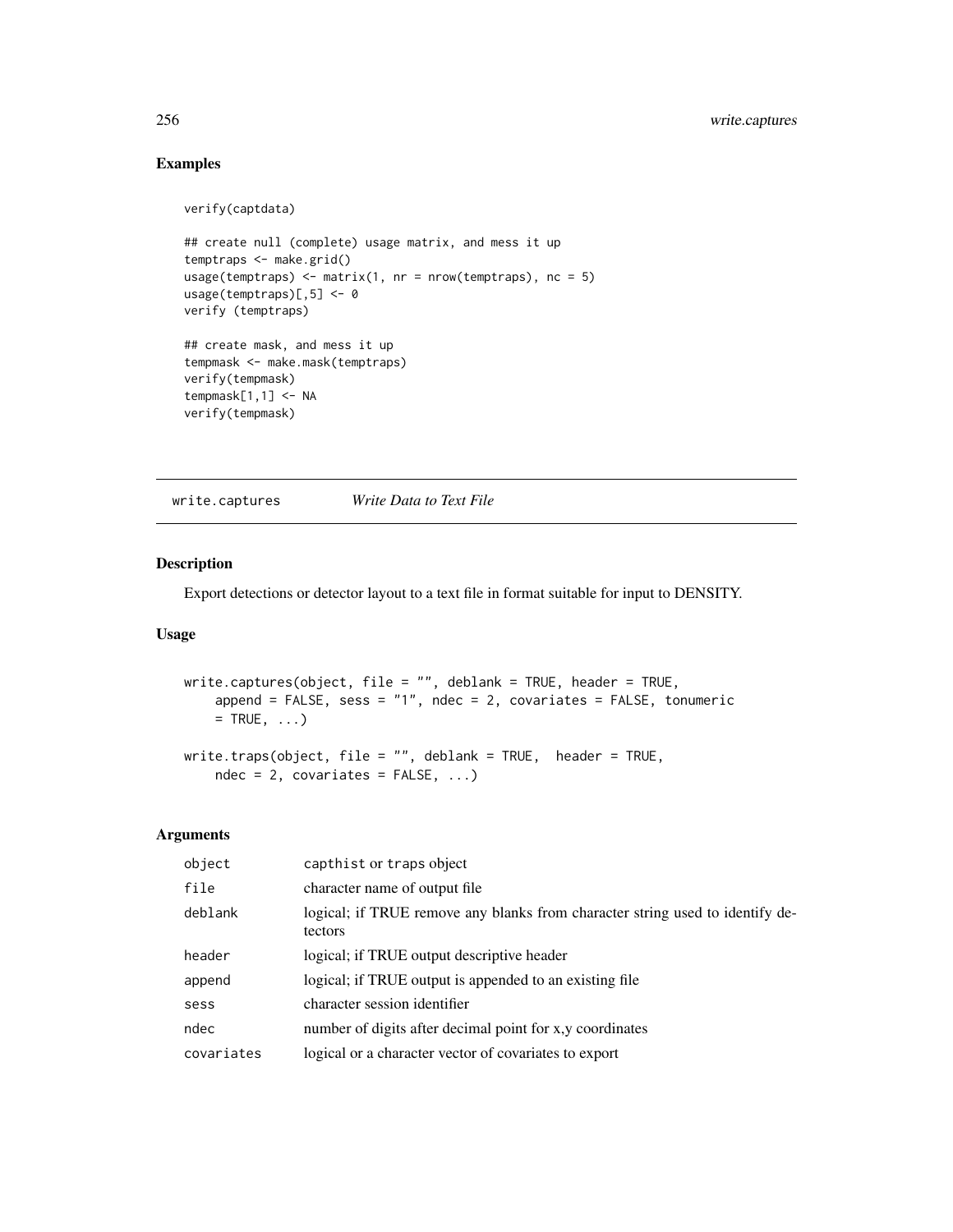#### <span id="page-256-0"></span>writeGPS 257

| tonumeric | logical for whether factor and character covariates should be converted to nu-<br>meric values on output |
|-----------|----------------------------------------------------------------------------------------------------------|
| $\cdots$  | other arguments passed to write.table                                                                    |

# Details

Existing file will be replaced without warning if append = FALSE. In the case of a multi-session capthist file, session names are taken from object rather than sess.

[write.capthist](#page-153-0) is generally simpler to use if you want to export both the capture data and trap layout from a capthist object.

By default individual covariates are not exported. When exported they are repeated for each detection of an individual. Factor covariates are coerced to numeric before export.

# Examples

```
write.captures (captdata)
```
writeGPS *Upload to GPS*

### Description

Upload a set of point locations as waypoints to a GPS unit connected by USB or via a serial port. Intended primarily for detector locations in a traps object. Uses the GPSBabel package which must have been installed. Coordinates are first inverse-projected to latitude and longitude using function project from rgdal.

# Usage

writeGPS(xy, o = "garmin", F = "usb:", proj = "+proj=nzmg")

# Arguments

| XV      | 2-column matrix or dataframe of x-y coordinates      |
|---------|------------------------------------------------------|
| $\circ$ | character output format (see GPSBabel documentation) |
| -F      | character for destination (see Details)              |
| proj    | character string describing projection               |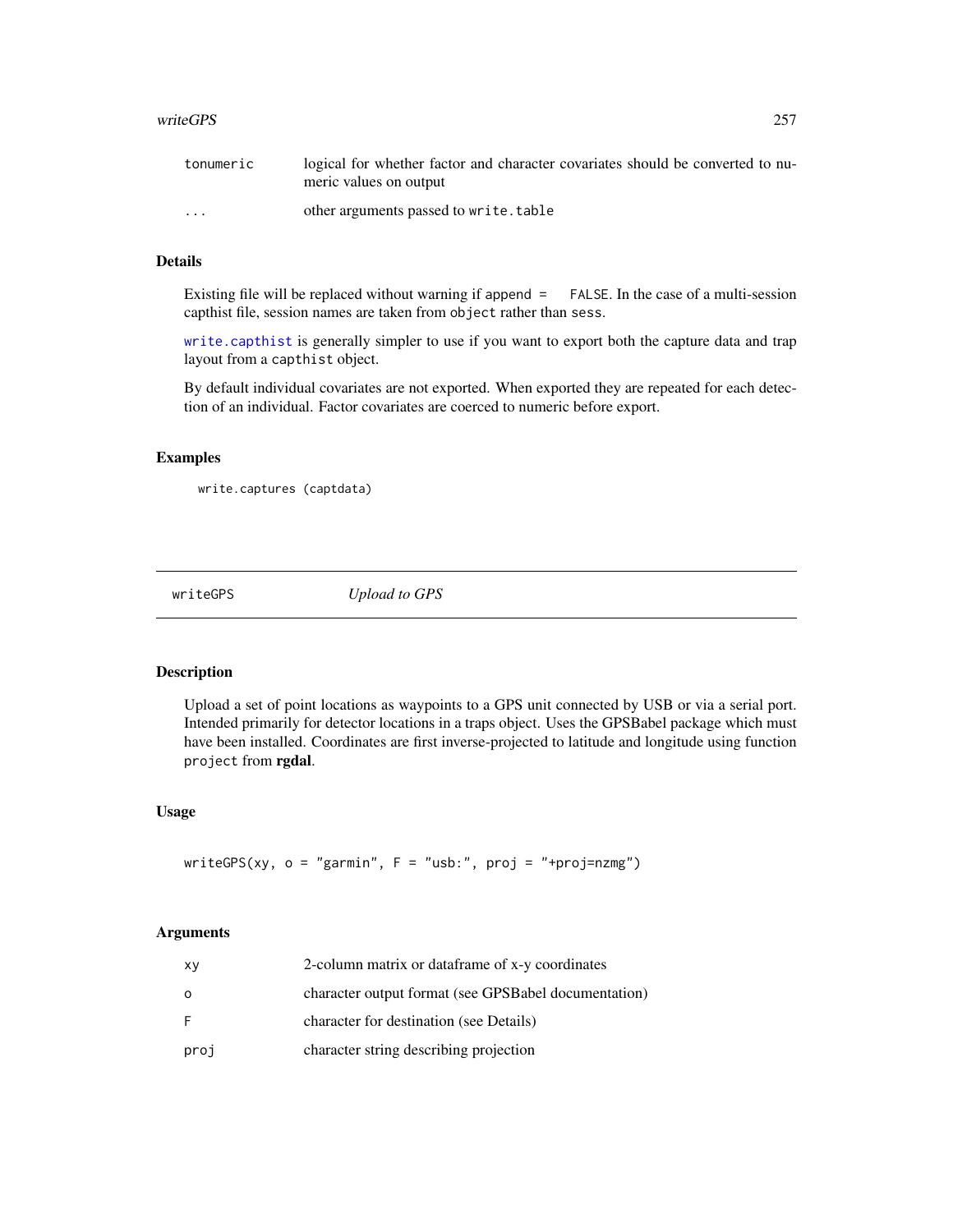## <span id="page-257-0"></span>Details

This function is derived in part from readGPS in maptools.

For users of Garmin GPS units, useful values of o are "garmin" for direct upload via USB or serial ports, and "gdb" for a file in Mapsource database format.

F may be "usb:" or "com4:" etc. for upload via USB or serial ports, or the name of a file to create.

The proj argument may be complex. For further information see the Examples, [http://www.](http://www.remotesensing.org/geotiff/proj_list/) [remotesensing.org/geotiff/proj\\_list/](http://www.remotesensing.org/geotiff/proj_list/) and the help for related package rgdal. If proj is an empty string then coordinates are assumed already to be latitudes (column 1) and longitudes (column 2).

Waypoint names are derived from the rownames of xy.

# Value

No value is returned. The effect is to upload waypoints to an attached GPS or file.

#### Note

GPSBabel is available free from <http://www.gpsbabel.org/>. Remember to add it to the Path. On Windows this means following something like Settings > Control panel > System > Advanced settings > Environment variables > (select Path) Edit and adding ";C:/Program Files (x86)/gpsbabel" to the end (without the quotes). Or ";C:/Program Files/gpsbabel" on 32-bit systems.

# See Also

[make.systematic](#page-93-0), [readGPS](#page-0-0), [project](#page-0-0)

# Examples

```
## Example using shapefile "possumarea.shp" in
## "extdata" folder. As 'cluster' is not specified,
## the grid comprises single multi-catch detectors.
## Not run:
library(maptools)
setwd(system.file("extdata", package = "secr"))
possumarea <- readShapePoly("possumarea")
possumgrid <- make.systematic(spacing = 100, region =
   possumarea, plt = TRUE)
## May upload directly to GPS...
writeGPS(possumgrid, proj = "+proj=nzmg")
## ...or save as Mapsource file
writeGPS(possumgrid, o = "gdb", F = "tempgrid.gdb",
   proj = "+proj=nzmg")## If `region' had been specified in another projection we
```
## would need to specify this as in Proj.4. Here is a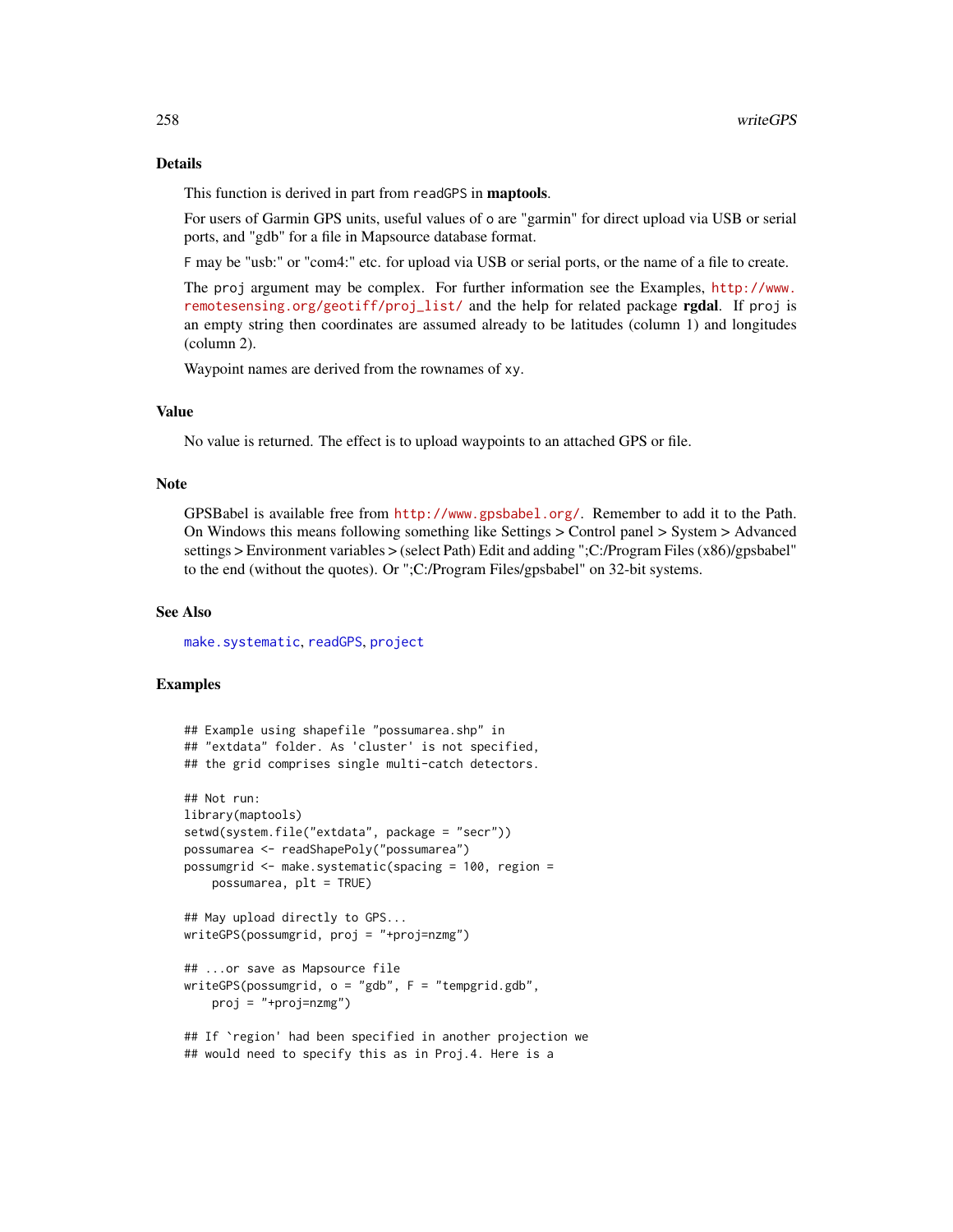#### writeGPS 259

## End(Not run)

```
## hypothetical example for New Zealand Transverse Mercator
## with datum NZGD2000 (EPSG:2193)
NZTM <- paste("+proj=tmerc +lat_0=0 +lon_0=173 +k=0.9996",
    "+x_0=1600000 +y_0=10000000 +ellps=GRS80",
    " +towgs84=0,0,0,0,0,0,0 +units=m +no_defs")
writeGPS(possumgridNZTM, o = "gdb", F = "tempNZTM.txt",
   proj = NZTM)
## Or to upload coordinates from UTM Zone 18 in eastern
## Maryland, USA...
writeGPS(MarylandUTMgrid, proj =
    "+proj=utm +zone=18 +ellps=WGS84")
```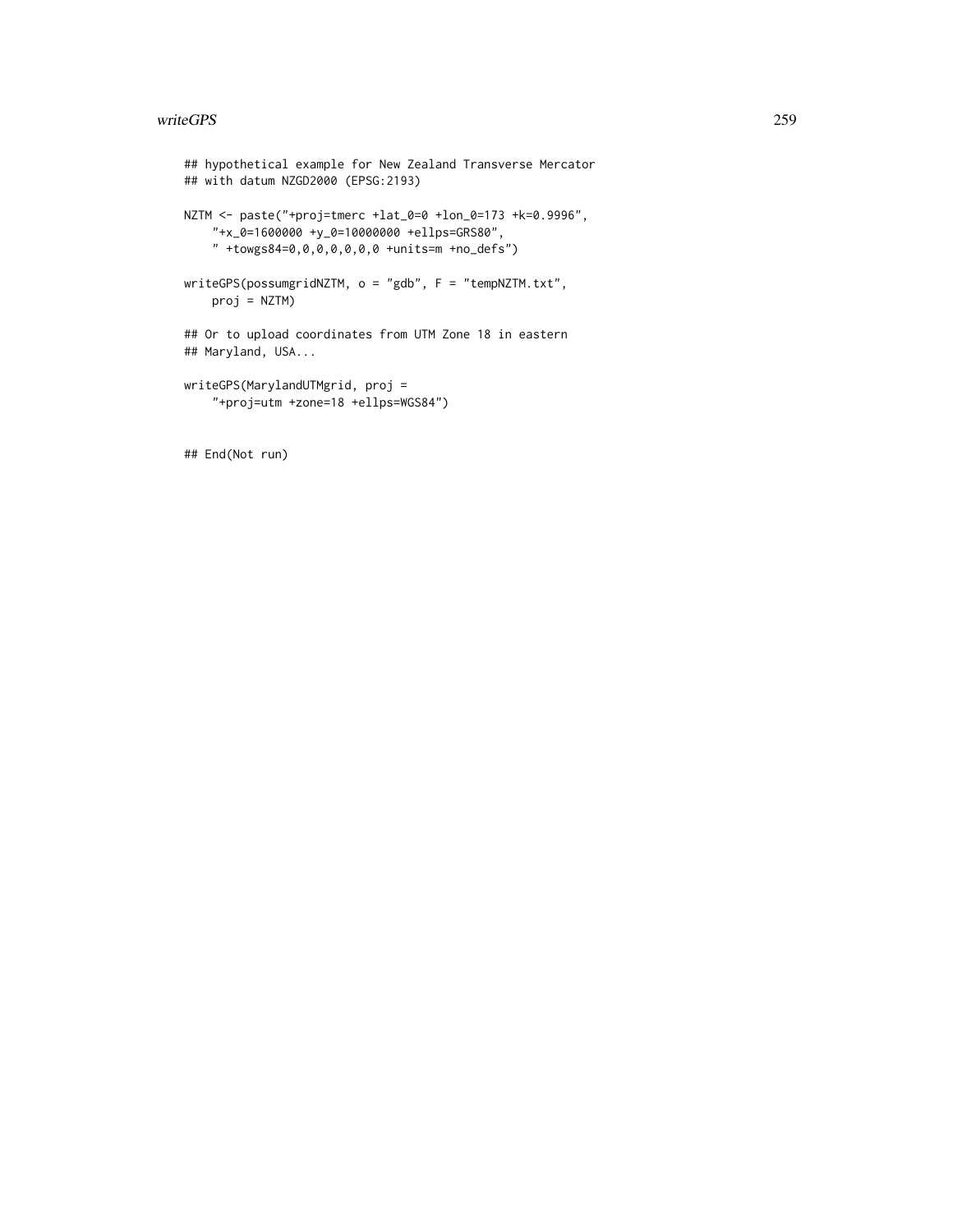# Index

∗Topic IO BUGS, [16](#page-15-0) read.capthist, [154](#page-153-1) read.mask, [156](#page-155-0) read.telemetry, [158](#page-157-0) read.traps, [159](#page-158-0) SPACECAP, [215](#page-214-0) write.captures, [256](#page-255-0) writeGPS, [257](#page-256-0) ∗Topic classes capthist, [18](#page-17-1) Dsurface, [50](#page-49-0) mask, [101](#page-100-0) popn, [137](#page-136-0) secrtest, [193](#page-192-0) traps, [244](#page-243-0) ∗Topic datagen make.mask, [92](#page-91-0) make.traps, [96](#page-95-0) make.tri, [99](#page-98-0) randomHabitat, [147](#page-146-0) sim.capthist, [197](#page-196-0) sim.popn, [201](#page-200-0) sim.secr, [205](#page-204-0) ∗Topic datasets deermouse, [38](#page-37-0) hornedlizard, [75](#page-74-0) housemouse, [77](#page-76-0) ovenbird, [109](#page-108-0) ovensong, [111](#page-110-0) OVpossum, [114](#page-113-0) possum, [137](#page-136-0) secrdemo, [191](#page-190-0) skink, [208](#page-207-0) stoatDNA, [220](#page-219-0) ∗Topic hplot contour, [32](#page-31-0) ellipse.secr, [51](#page-50-0) esa.plot, [57](#page-56-0)

esa.plot.secr, [59](#page-58-0) fxi, [66](#page-65-0) LLsurface.secr, [84](#page-83-0) plot.capthist, [123](#page-122-0) plot.mask, [126](#page-125-0) plot.popn, [130](#page-129-0) plot.secr, [131](#page-130-0) plot.traps, [133](#page-132-0) strip.legend, [222](#page-221-0) usagePlot, [251](#page-250-0) ∗Topic htest closure.test, [27](#page-26-0) LR.test, [88](#page-87-0) score.test, [172](#page-171-0) secr.test, [189](#page-188-0) ∗Topic manip addCovariates, [7](#page-6-0) addTelemetry, [9](#page-8-0) capthist.parts, [19](#page-18-0) clone, [23](#page-22-0) cluster, [28](#page-27-0) covariates, [34](#page-33-0) CV, [35](#page-34-0) D.designdata, [37](#page-36-0) distancetotrap, [49](#page-48-0) FAQ, [62](#page-61-0) head, [72](#page-71-0) join, [83](#page-82-0) logit, [86](#page-85-0) make.capthist, [89](#page-88-0) make.systematic, [94](#page-93-1) mask.check, [102](#page-101-0) ms, [108](#page-107-0) pdot, [120](#page-119-0) PG, [121](#page-120-0) pointsInPolygon, [135](#page-134-0) polyarea, [136](#page-135-0) predictDsurface, [142](#page-141-0) rbind.capthist, [149](#page-148-0)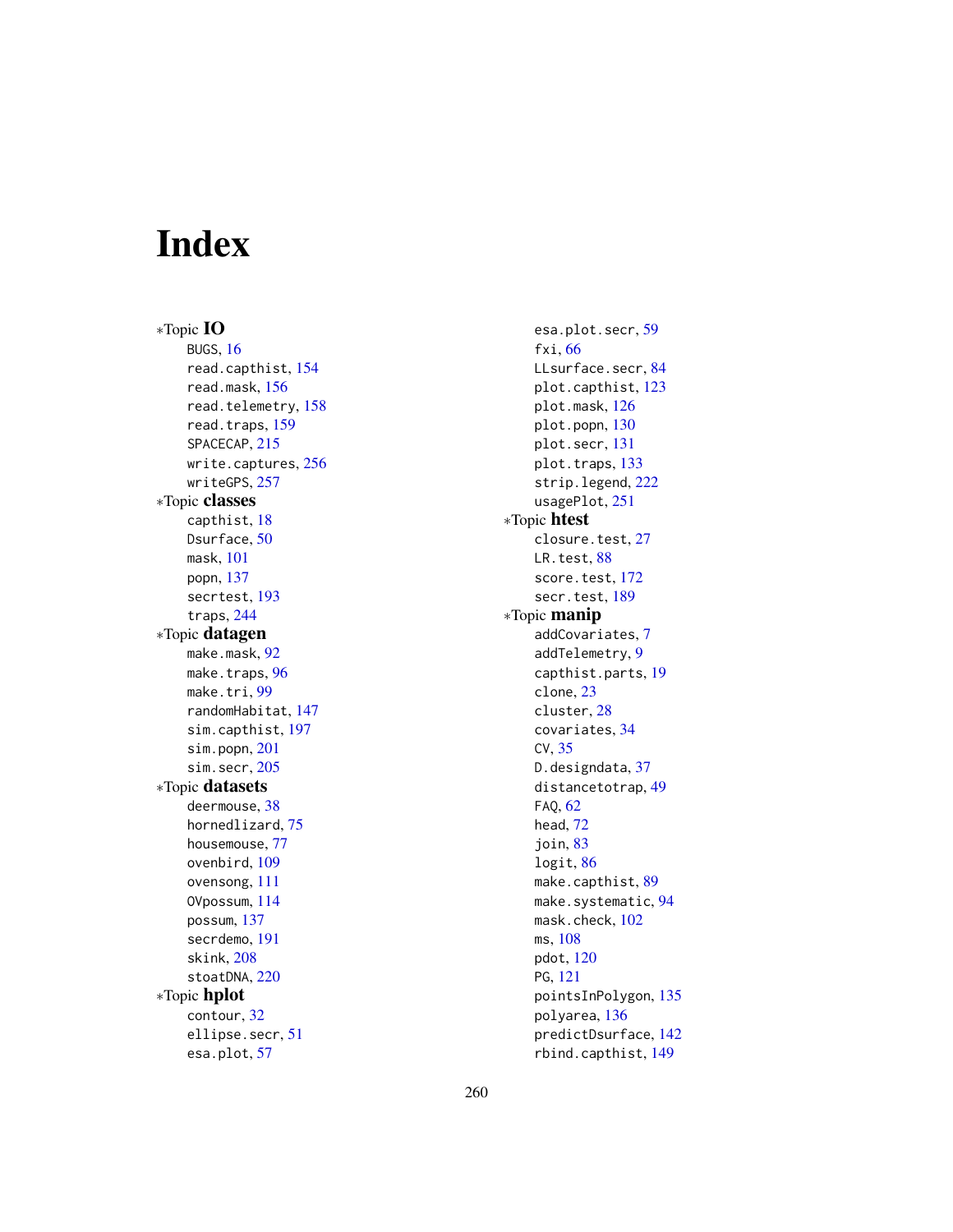rbind.popn, [152](#page-151-0) rbind.traps, [153](#page-152-0) rectangularMask, [161](#page-160-0) reduce, [162](#page-161-0) reduce.capthist, [163](#page-162-0) RMarkInput, [168](#page-167-0) Rsurface, [170](#page-169-0) secr.design.MS, [175](#page-174-0) signal, [195](#page-194-0) signalmatrix, [196](#page-195-0) snip, [212](#page-211-0) sort.capthist, [214](#page-213-0) speed, [217](#page-216-0) subset.capthist, [224](#page-223-0) subset.popn, [227](#page-226-0) subset.traps, [229](#page-228-0) timevaryingcov, [236](#page-235-0) transformations, [238](#page-237-0) trap.builder, [240](#page-239-0) traps.info, [246](#page-245-0) trim, [247](#page-246-0) usage, [250](#page-249-0) verify, [254](#page-253-0) ∗Topic models AIC.secr, [11](#page-10-0) autoini, [14](#page-13-0) circular, [21](#page-20-0) closedN, [24](#page-23-0) coef.secr, [29](#page-28-0) confint.secr, [30](#page-29-0) derived, [40](#page-39-0) details, [43](#page-42-0) detectfn, [45](#page-44-0) detector, [47](#page-46-0) deviance, [48](#page-47-0) empirical.varD, [52](#page-51-0) expected.n, [60](#page-59-0) hcov, [69](#page-68-0) homerange, [73](#page-72-0) ip.secr, [79](#page-78-0) logmultinom, [87](#page-86-0) model.average, [105](#page-104-0) predict.secr, [140](#page-139-0) region.N, [165](#page-164-0) secr.fit, [177](#page-176-1) secr.make.newdata, [182](#page-181-0) secr.model, [183](#page-182-0) secr.model.density, [185](#page-184-0)

secr.model.detection, [186](#page-185-0) session, [194](#page-193-0) sim.secr, [205](#page-204-0) smooths, [210](#page-209-0) spacing, [216](#page-215-0) subset.mask, [226](#page-225-0) suggest.buffer, [230](#page-229-0) summary.capthist, [232](#page-231-0) summary.mask, [234](#page-233-0) summary.traps, [235](#page-234-0) Troubleshooting, [248](#page-247-0) vcov.secr, [253](#page-252-0) ∗Topic model fx.total, [64](#page-63-0) par.secr.fit, [116](#page-115-0) ∗Topic package secr-package, [5](#page-4-0) ∗Topic print print.capthist, [144](#page-143-0) print.secr, [145](#page-144-1) print.traps, [146](#page-145-0) [.secrlist *(*AIC.secr*)*, [11](#page-10-0) addCovariates, [7](#page-6-0)

```
addTelemetry, 9, 44, 99, 122, 158
AIC, 13, 174
AIC.secr, 11, 89, 106, 107, 117, 146, 181, 182
AIC.secrlist (AIC.secr), 11
alive (capthist.parts), 19
alongtransect (capthist.parts), 19
animalID (capthist.parts), 19
ARL (homerange), 73
attenuationplot (plot.secr), 131
autoini, 14, 75, 81, 82, 179, 231
axis, 134
```
bias.D, *[180](#page-179-0)*, *[249](#page-248-0)* bias.D *(*suggest.buffer*)*, [230](#page-229-0) binomN *(*secr.fit*)*, [177](#page-176-1) bubble, *[252](#page-251-0)* buffer.contour, *[93](#page-92-0)*, *[121,](#page-120-0) [122](#page-121-0)*, *[136](#page-135-0)* buffer.contour *(*contour*)*, [32](#page-31-0) BUGS, [16](#page-15-0)

captdata *(*secrdemo*)*, [191](#page-190-0) capthist, *[6](#page-5-0)*, *[10](#page-9-0)*, *[15,](#page-14-0) [16](#page-15-0)*, *[18](#page-17-1)*, [18,](#page-17-1) *[20](#page-19-0)*, *[24](#page-23-0)*, *[26](#page-25-0)*, *[28](#page-27-0)*, *[74](#page-73-0)*, *[76](#page-75-0)*, *[82](#page-81-0)*, *[87](#page-86-0)*, *[90,](#page-89-0) [91](#page-90-0)*, *[108](#page-107-0)*, *[110](#page-109-0)*, *[113](#page-112-0)*, *[125](#page-124-0)*, *[139](#page-138-0)*, *[145](#page-144-1)*, *[151](#page-150-0)*, *[162](#page-161-0)*, *[165](#page-164-0)*, *[177](#page-176-1)*,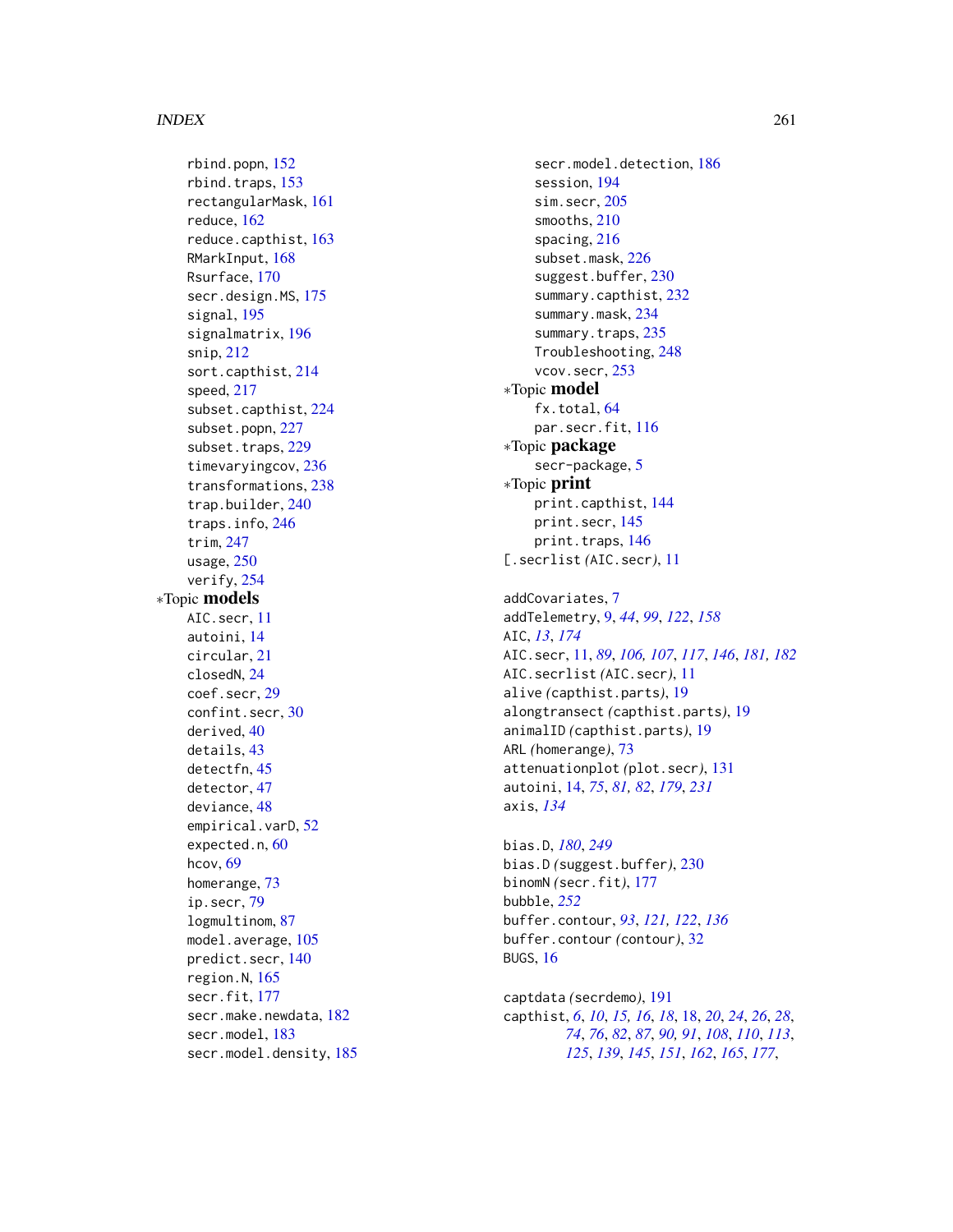*[182](#page-181-0)*, *[192](#page-191-0)*, *[195,](#page-194-0) [196](#page-195-0)*, *[200](#page-199-0)*, *[210](#page-209-0)*, *[214](#page-213-0)*, *[216](#page-215-0)*, *[221](#page-220-0)*, *[225](#page-224-0)*, *[233](#page-232-0)*, *[255](#page-254-0)* capthist.parts, [19](#page-18-0) captXY *(*secrdemo*)*, [191](#page-190-0) circular, [21](#page-20-0) clip.hex, *[98](#page-97-0)* clip.hex *(*make.tri*)*, [99](#page-98-0) clone, [23](#page-22-0) closedN, [24,](#page-23-0) *[168](#page-167-0)* closure.test, *[26](#page-25-0)*, [27,](#page-26-0) *[39](#page-38-0)* cluster, [28,](#page-27-0) *[54](#page-53-0)* cluster.centres, *[29](#page-28-0)*, *[95](#page-94-0)* cluster.centres *(*trap.builder*)*, [240](#page-239-0) cluster.counts, *[29](#page-28-0)* cluster.counts *(*trap.builder*)*, [240](#page-239-0) clusterID, *[134](#page-133-0)*, *[242](#page-241-0)*, *[245](#page-244-0)* clusterID *(*cluster*)*, [28](#page-27-0) clusterID<- *(*cluster*)*, [28](#page-27-0) clustertrap, *[242](#page-241-0)*, *[245](#page-244-0)* clustertrap *(*cluster*)*, [28](#page-27-0) clustertrap<- *(*cluster*)*, [28](#page-27-0) coef.secr, [29](#page-28-0) collate *(*model.average*)*, [105](#page-104-0) colors, *[223](#page-222-0)* colours, *[129](#page-128-0)*, *[134](#page-133-0)* confint.secr, [30,](#page-29-0) *[37](#page-36-0)* contour, [32,](#page-31-0) *[68](#page-67-0)*, *[85](#page-84-0)*, *[128,](#page-127-0) [129](#page-128-0)* Coulombe *(*housemouse*)*, [77](#page-76-0) count *(*detector*)*, [47](#page-46-0) counts *(*summary.capthist*)*, [232](#page-231-0) covariates, [34,](#page-33-0) *[210](#page-209-0)*, *[245](#page-244-0)* covariates<- *(*covariates*)*, [34](#page-33-0) cut, *[127](#page-126-0)*, *[223](#page-222-0)* cutree, *[163](#page-162-0)*, *[165](#page-164-0)* CV, [35](#page-34-0) CVa *(*CV*)*, [35](#page-34-0) CVa0 *(*CV*)*, [35](#page-34-0) D.designdata, [37,](#page-36-0) *[176](#page-175-0)* dbar, *[15](#page-14-0)*, *[233](#page-232-0)* dbar *(*homerange*)*, [73](#page-72-0) deermouse, *[6](#page-5-0)*, [38](#page-37-0)

derived, *[36](#page-35-0)*, [40,](#page-39-0) *[54,](#page-53-0) [55](#page-54-0)*, *[116,](#page-115-0) [117](#page-116-0)*, *[146](#page-145-0)*, *[168](#page-167-0)*, *[182](#page-181-0)* derived.cluster, *[29](#page-28-0)* derived.cluster *(*empirical.varD*)*, [52](#page-51-0) derived.external *(*empirical.varD*)*, [52](#page-51-0) derived.mash *(*empirical.varD*)*, [52](#page-51-0) derived.nj *(*empirical.varD*)*, [52](#page-51-0)

derived.session *(*empirical.varD*)*, [52](#page-51-0) details, *[36](#page-35-0)*, [43,](#page-42-0) *[74](#page-73-0)*, *[120](#page-119-0)*, *[171,](#page-170-0) [172](#page-171-0)*, *[179](#page-178-0)*, *[182](#page-181-0)*, *[198](#page-197-0)* detectfn, *[14](#page-13-0)*, *[21,](#page-20-0) [22](#page-21-0)*, *[32](#page-31-0)*, [45,](#page-44-0) *[57](#page-56-0)*, *[79](#page-78-0)*, *[132](#page-131-0)*, *[171](#page-170-0)*, *[177](#page-176-1)*, *[198,](#page-197-0) [199](#page-198-0)*, *[230](#page-229-0)* detectfnplot, *[22](#page-21-0)*, *[46](#page-45-0)* detectfnplot *(*plot.secr*)*, [131](#page-130-0) Detection functions, *[182](#page-181-0)* Detection functions *(*detectfn*)*, [45](#page-44-0) detector, *[45](#page-44-0)*, [47,](#page-46-0) *[76](#page-75-0)*, *[99](#page-98-0)*, *[101](#page-100-0)*, *[156](#page-155-0)*, *[160](#page-159-0)*, *[163](#page-162-0)*, *[233](#page-232-0)*, *[236](#page-235-0)*, *[241](#page-240-0)*, *[244,](#page-243-0) [245](#page-244-0)* detector<- *(*detector*)*, [47](#page-46-0) detectpar, *[132](#page-131-0)*, *[230](#page-229-0)* detectpar *(*predict.secr*)*, [140](#page-139-0) deviance, [48](#page-47-0) deviance.secr, *[13](#page-12-0)*, *[190](#page-189-0)* df.residual *(*deviance*)*, [48](#page-47-0) distancetotrap, [49](#page-48-0) Dsurface, [50,](#page-49-0) *[127](#page-126-0)*, *[129](#page-128-0)*, *[186](#page-185-0)*

effort *(*usage*)*, [250](#page-249-0) ellipse.bvn *(*ellipse.secr*)*, [51](#page-50-0) ellipse.secr, [51](#page-50-0) empirical.varD, *[42](#page-41-0)*, [52](#page-51-0) esa, *[14](#page-13-0)*, *[55](#page-54-0)* esa *(*derived*)*, [40](#page-39-0) esa.plot, *[30](#page-29-0)*, [57,](#page-56-0) *[60](#page-59-0)*, *[101,](#page-100-0) [102](#page-101-0)*, *[104](#page-103-0)*, *[232](#page-231-0)* esa.plot.secr, [59](#page-58-0) ESG.0 *(*deermouse*)*, [38](#page-37-0) ESG.b *(*deermouse*)*, [38](#page-37-0) ESG.h2 *(*deermouse*)*, [38](#page-37-0) ESG.t *(*deermouse*)*, [38](#page-37-0) expected.n, [60,](#page-59-0) *[168](#page-167-0)* Extract, *[227](#page-226-0)[–229](#page-228-0)*

FAQ, [62](#page-61-0) fdHess, *[172,](#page-171-0) [173](#page-172-0)* flip *(*transformations*)*, [238](#page-237-0) formula, *[187](#page-186-0)* formula.gam, *[211,](#page-210-0) [212](#page-211-0)* fx.total, [64,](#page-63-0) *[68](#page-67-0)* fxi, *[65](#page-64-0)*, [66](#page-65-0) fxi.contour, *[65](#page-64-0)* fxi.secr, *[65](#page-64-0)*

hclust, *[163](#page-162-0)*, *[165](#page-164-0)* hcov, [69,](#page-68-0) *[178](#page-177-0)*, *[182](#page-181-0)* head, [72,](#page-71-0) *[73](#page-72-0)* homerange, [73](#page-72-0)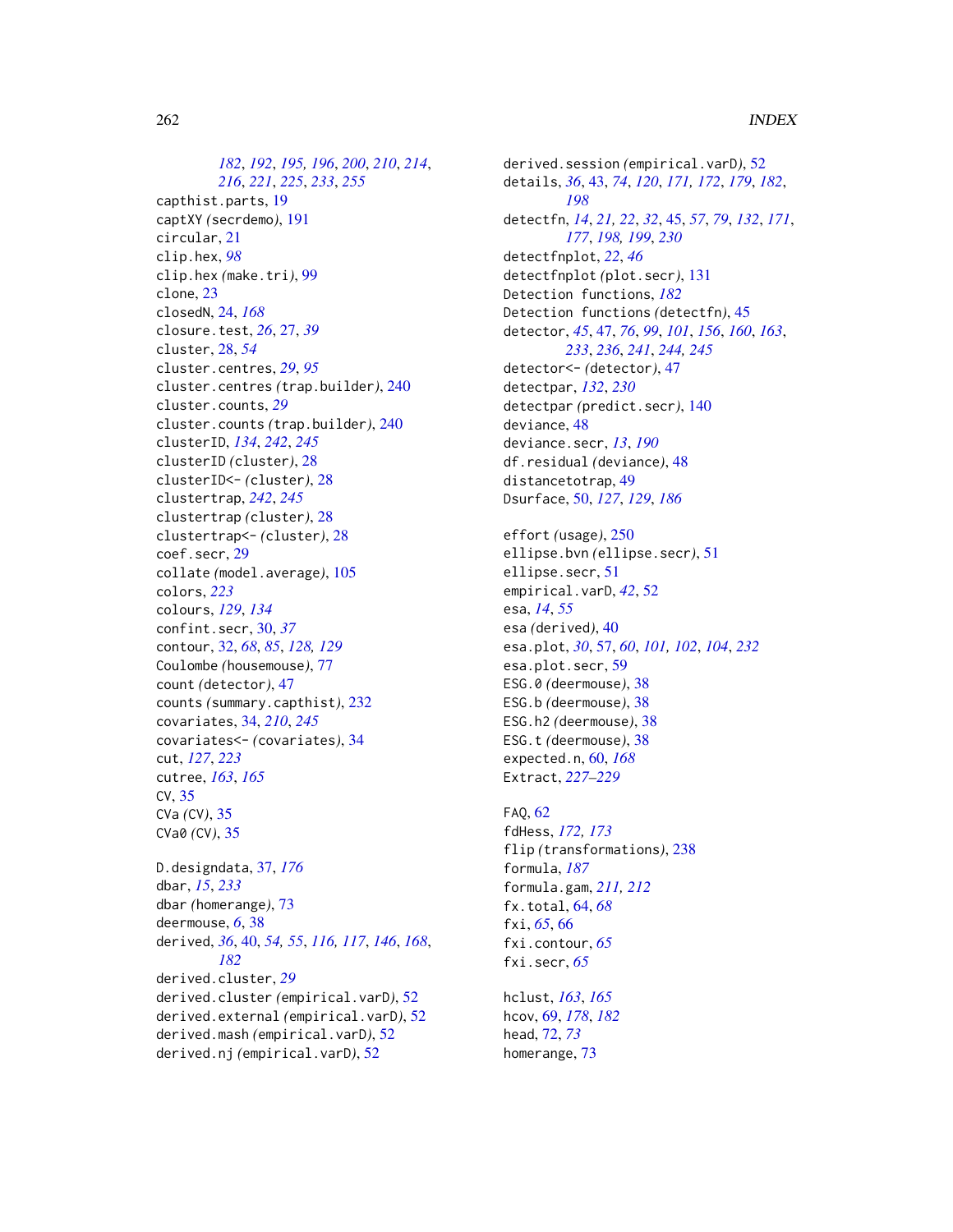hornedlizard, *[6](#page-5-0)*, [75](#page-74-0) hornedlizardCH, *[18](#page-17-1)* hornedlizardCH *(*hornedlizard*)*, [75](#page-74-0) housemouse, *[6](#page-5-0)*, [77](#page-76-0) infraCH *(*skink*)*, [208](#page-207-0) integrate, *[21](#page-20-0)* invlogit *(*logit*)*, [86](#page-85-0) ip.secr, *[74](#page-73-0)*, [79,](#page-78-0) *[117](#page-116-0)* join, [83,](#page-82-0) *[169](#page-168-0)* legend, *[128](#page-127-0)* lineoCH *(*skink*)*, [208](#page-207-0) LLsurface.secr, [84,](#page-83-0) *[117](#page-116-0)* locator, *[223](#page-222-0)* logit, [86](#page-85-0) logLik.secr *(*AIC.secr*)*, [11](#page-10-0) logmultinom, [87](#page-86-0) LR.test, *[13](#page-12-0)*, [88,](#page-87-0) *[174](#page-173-0)* LStraps *(*skink*)*, [208](#page-207-0) make.capthist, *[19](#page-18-0)*, [89,](#page-88-0) *[155,](#page-154-0) [156](#page-155-0)* make.circle, *[245](#page-244-0)* make.circle *(*make.traps*)*, [96](#page-95-0) make.grid, *[95](#page-94-0)*, *[100,](#page-99-0) [101](#page-100-0)*, *[160](#page-159-0)*, *[242](#page-241-0)*, *[245](#page-244-0)* make.grid *(*make.traps*)*, [96](#page-95-0) make.lookup *(*secr.design.MS*)*, [175](#page-174-0) make.mask, *[8](#page-7-0)*, *[33](#page-32-0)*, *[50](#page-49-0)*, *[59,](#page-58-0) [60](#page-59-0)*, [92,](#page-91-0) *[102](#page-101-0)*, *[104](#page-103-0)*, *[120](#page-119-0)*, *[138](#page-137-0)*, *[149](#page-148-0)*, *[166](#page-165-0)*, *[168](#page-167-0)*, *[232](#page-231-0)*, *[248](#page-247-0)* make.poly *(*make.traps*)*, [96](#page-95-0) make.systematic, *[93](#page-92-0)*, [94,](#page-93-1) *[99](#page-98-0)*, *[242](#page-241-0)*, *[258](#page-257-0)* make.telemetry, *[10](#page-9-0)* make.telemetry *(*make.traps*)*, [96](#page-95-0) make.transect *(*make.traps*)*, [96](#page-95-0) make.traps, [96](#page-95-0) make.tri, *[98,](#page-97-0) [99](#page-98-0)*, [99](#page-98-0) mash, *[29](#page-28-0)*, *[54](#page-53-0)*, *[142](#page-141-0)*, *[167](#page-166-0)*, *[218](#page-217-0)*, *[249](#page-248-0)* mash *(*trap.builder*)*, [240](#page-239-0) mask, *[6](#page-5-0)*, *[15](#page-14-0)*, *[19](#page-18-0)*, *[37](#page-36-0)*, *[57](#page-56-0)*, *[59,](#page-58-0) [60](#page-59-0)*, *[93](#page-92-0)*, [101,](#page-100-0) *[108](#page-107-0)*, *[129](#page-128-0)*, *[148,](#page-147-0) [149](#page-148-0)*, *[157](#page-156-0)*, *[172](#page-171-0)*, *[177,](#page-176-1) [178](#page-177-0)*, *[182](#page-181-0)*, *[203](#page-202-0)*, *[216](#page-215-0)*, *[227](#page-226-0)*, *[230](#page-229-0)*, *[232](#page-231-0)*, *[235](#page-234-0)* mask.check, *[59,](#page-58-0) [60](#page-59-0)*, *[101,](#page-100-0) [102](#page-101-0)*, [102,](#page-101-0) *[117](#page-116-0)*, *[231,](#page-230-0) [232](#page-231-0)* MMDM *(*homerange*)*, [73](#page-72-0) model.average, *[12,](#page-11-0) [13](#page-12-0)*, [105](#page-104-0) model.matrix, *[175,](#page-174-0) [176](#page-175-0)* morning.0 *(*housemouse*)*, [77](#page-76-0) morning.0h2 *(*housemouse*)*, [77](#page-76-0)

morning.b *(*housemouse*)*, [77](#page-76-0) morning.h2 *(*housemouse*)*, [77](#page-76-0) morning.h2h2 *(*housemouse*)*, [77](#page-76-0) morning.t *(*housemouse*)*, [77](#page-76-0) moves *(*homerange*)*, [73](#page-72-0) ms, [108](#page-107-0) MS.capthist, *[19](#page-18-0)*, *[84](#page-83-0)* MS.capthist *(*rbind.capthist*)*, [149](#page-148-0) mtext, *[134](#page-133-0)* multi *(*detector*)*, [47](#page-46-0) Multi-core processing *(*Parallel*)*, [117](#page-116-0) ncores *(*Parallel*)*, [117](#page-116-0) nearesttrap *(*distancetotrap*)*, [49](#page-48-0) NegBinomial, *[179](#page-178-0)* nlm, *[67](#page-66-0)*, *[179](#page-178-0)* noise *(*signal*)*, [195](#page-194-0) noise<- *(*signal*)*, [195](#page-194-0) occasion *(*capthist.parts*)*, [19](#page-18-0) optim, *[179](#page-178-0)* ovenbird, *[6](#page-5-0)*, [109,](#page-108-0) *[112,](#page-111-0) [113](#page-112-0)* ovenCH *(*ovenbird*)*, [109](#page-108-0) ovenmask *(*ovenbird*)*, [109](#page-108-0) ovensong, *[6](#page-5-0)*, [111,](#page-110-0) *[197](#page-196-0)* over, *[135](#page-134-0)* OVpossum, [114](#page-113-0) OVpossumCH *(*OVpossum*)*, [114](#page-113-0) palettes, *[129](#page-128-0)* par, *[134](#page-133-0)* par.derived, *[41,](#page-40-0) [42](#page-41-0)*, *[117](#page-116-0)*, *[219](#page-218-0)* par.derived *(*par.secr.fit*)*, [116](#page-115-0) par.region.N, *[117](#page-116-0)*, *[167](#page-166-0)* par.region.N *(*par.secr.fit*)*, [116](#page-115-0) par.secr.fit, [116,](#page-115-0) *[117](#page-116-0)*, *[180](#page-179-0)*, *[182](#page-181-0)*, *[219](#page-218-0)* Parallel, *[41](#page-40-0)*, *[81](#page-80-0)*, *[85](#page-84-0)*, *[103](#page-102-0)*, *[117](#page-116-0)*, [117,](#page-116-0) *[180](#page-179-0)*, *[207](#page-206-0)* parallel, *[117](#page-116-0)* pdot, *[33](#page-32-0)*, *[59](#page-58-0)[–61](#page-60-0)*, *[65](#page-64-0)*, *[92,](#page-91-0) [93](#page-92-0)*, *[101](#page-100-0)*, [120](#page-119-0) pdot.contour, *[68](#page-67-0)*, *[120](#page-119-0)* pdot.contour *(*contour*)*, [32](#page-31-0) persp, *[128,](#page-127-0) [129](#page-128-0)* pfn *(*ip.secr*)*, [79](#page-78-0) PG, [121](#page-120-0) pgamma, *[46](#page-45-0)* plogis, *[86](#page-85-0)* plot, *[132](#page-131-0)*, *[134](#page-133-0)* plot.capthist, [123,](#page-122-0) *[252](#page-251-0)* plot.Dsurface, *[51](#page-50-0)*, *[65](#page-64-0)*, *[143](#page-142-0)*, *[161](#page-160-0)*, *[186](#page-185-0)*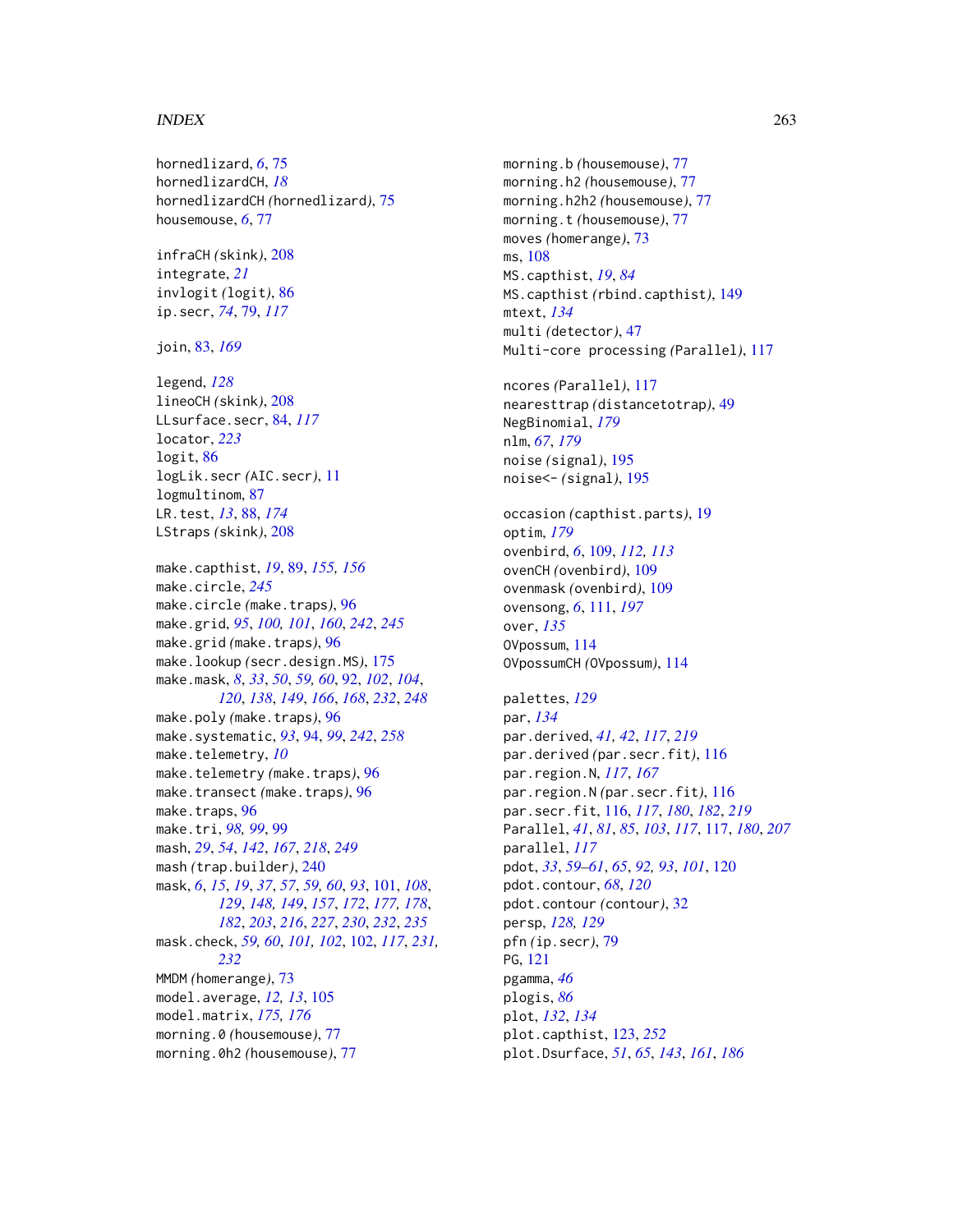plot.Dsurface *(*plot.mask*)*, [126](#page-125-0) plot.mask, [126,](#page-125-0) *[223](#page-222-0)* plot.popn, [130,](#page-129-0) *[137](#page-136-0)*, *[204](#page-203-0)* plot.Rsurface, *[172](#page-171-0)* plot.Rsurface *(*plot.mask*)*, [126](#page-125-0) plot.secr, [131](#page-130-0) plot.secrlist *(*plot.secr*)*, [131](#page-130-0) plot.secrtest, *[190](#page-189-0)* plot.secrtest *(*secrtest*)*, [193](#page-192-0) plot.traps, *[99](#page-98-0)*, [133,](#page-132-0) *[245](#page-244-0)* plotMCP *(*plot.capthist*)*, [123](#page-122-0) pointsInPolygon, *[122](#page-121-0)*, [135](#page-134-0) polyarea, [136](#page-135-0) polygon *(*detector*)*, [47](#page-46-0) polygonX *(*detector*)*, [47](#page-46-0) polyID, *[20](#page-19-0)* polyID *(*traps.info*)*, [246](#page-245-0) polyID<- *(*traps.info*)*, [246](#page-245-0) popn, *[131](#page-130-0)*, [137,](#page-136-0) *[152](#page-151-0)*, *[198](#page-197-0)*, *[200](#page-199-0)*, *[204](#page-203-0)*, *[228](#page-227-0)*, *[239](#page-238-0)* population size *(*region.N*)*, [165](#page-164-0) possum, *[6](#page-5-0)*, [137](#page-136-0) possumarea *(*possum*)*, [137](#page-136-0) possumCH *(*possum*)*, [137](#page-136-0) possummask *(*possum*)*, [137](#page-136-0) possumremovalarea *(*possum*)*, [137](#page-136-0) predict.secr, *[42](#page-41-0)*, *[106](#page-105-0)*, *[117](#page-116-0)*, [140,](#page-139-0) *[143](#page-142-0)*, *[181](#page-180-0)[–183](#page-182-0)* predict.secrlist *(*predict.secr*)*, [140](#page-139-0) predictDsurface, *[51](#page-50-0)*, *[141,](#page-140-0) [142](#page-141-0)*, [142,](#page-141-0) *[186](#page-185-0)* print, *[145](#page-144-1)*, *[147](#page-146-0)*, *[236](#page-235-0)* print.capthist, [144](#page-143-0) print.default, *[144](#page-143-0)*, *[147](#page-146-0)* print.Dsurface *(*Dsurface*)*, [50](#page-49-0) print.secr, *[13](#page-12-0)*, *[42](#page-41-0)*, [145,](#page-144-1) *[181,](#page-180-0) [182](#page-181-0)*, *[253](#page-252-0)* print.secrtest, *[190](#page-189-0)* print.secrtest *(*secrtest*)*, [193](#page-192-0) print.summary.capthist *(*summary.capthist*)*, [232](#page-231-0) print.summary.mask *(*summary.mask*)*, [234](#page-233-0) print.summary.traps *(*summary.traps*)*, [235](#page-234-0) print.traps, *[99](#page-98-0)*, [146](#page-145-0) project, *[258](#page-257-0)* proximity *(*detector*)*, [47](#page-46-0) qlogis, *[86](#page-85-0)*

randomHabitat, [147,](#page-146-0) *[204](#page-203-0)* rank, *[190](#page-189-0)* rbind.capthist, *[19](#page-18-0)*, *[84](#page-83-0)*, [149,](#page-148-0) *[200](#page-199-0)*, *[225](#page-224-0)* rbind.mask *(*subset.mask*)*, [226](#page-225-0) rbind.popn, [152,](#page-151-0) *[206](#page-205-0)* rbind.traps, [153,](#page-152-0) *[229](#page-228-0)*, *[238](#page-237-0)*, *[245](#page-244-0)* read.capthist, *[6](#page-5-0)*, *[9](#page-8-0)*, *[19](#page-18-0)*, *[90,](#page-89-0) [91](#page-90-0)*, [154,](#page-153-1) *[158](#page-157-0)*, *[192](#page-191-0)* read.DA *(*BUGS*)*, [16](#page-15-0) read.mask, *[8](#page-7-0)*, *[93](#page-92-0)*, *[102](#page-101-0)*, [156,](#page-155-0) *[216](#page-215-0)* read.SPACECAP *(*SPACECAP*)*, [215](#page-214-0) read.table, *[156](#page-155-0)* read.telemetry, *[9,](#page-8-0) [10](#page-9-0)*, *[156](#page-155-0)*, [158](#page-157-0) read.traps, *[8](#page-7-0)*, *[99](#page-98-0)*, *[156](#page-155-0)*, [159,](#page-158-0) *[245](#page-244-0)* readGPS, *[258](#page-257-0)* readShapePoly, *[95](#page-94-0)* rectangularMask, *[129](#page-128-0)*, [161](#page-160-0) reduce, [162](#page-161-0) reduce.capthist, *[19](#page-18-0)*, *[76](#page-75-0)*, *[84](#page-83-0)*, *[162](#page-161-0)*, [163,](#page-162-0) *[225](#page-224-0)* reduce.traps, *[162](#page-161-0)*, *[245](#page-244-0)* reduce.traps *(*reduce.capthist*)*, [163](#page-162-0) region.N, *[26](#page-25-0)*, *[61](#page-60-0)*, *[116,](#page-115-0) [117](#page-116-0)*, [165,](#page-164-0) *[181,](#page-180-0) [182](#page-181-0)* RMarkInput, [168](#page-167-0) rotate *(*transformations*)*, [238](#page-237-0) rotate.traps, *[245](#page-244-0)* RPSV, *[14](#page-13-0)*, *[82](#page-81-0)*, *[233](#page-232-0)* RPSV *(*homerange*)*, [73](#page-72-0) RShowDoc, *[47](#page-46-0)* Rsurface, [170](#page-169-0)

save, *[63](#page-62-0)* score.table *(*score.test*)*, [172](#page-171-0) score.test, *[13](#page-12-0)*, *[37](#page-36-0)*, *[89](#page-88-0)*, *[117](#page-116-0)*, [172,](#page-171-0) *[179](#page-178-0)* searcharea *(*traps.info*)*, [246](#page-245-0) secr, *[120](#page-119-0)*, *[132](#page-131-0)* secr *(*secr-package*)*, [5](#page-4-0) secr density models *(*secr.model.density*)*, [185](#page-184-0) secr detection models *(*secr.model.detection*)*, [186](#page-185-0) secr models, *[140](#page-139-0)*, *[178](#page-177-0)* secr models *(*secr.model*)*, [183](#page-182-0) secr-package, [5](#page-4-0) secr.design.MS, *[37](#page-36-0)*, [175,](#page-174-0) *[180](#page-179-0)* secr.fit, *[5,](#page-4-0) [6](#page-5-0)*, *[11](#page-10-0)*, *[13](#page-12-0)[–15](#page-14-0)*, *[19](#page-18-0)*, *[30](#page-29-0)*, *[32](#page-31-0)*, *[37](#page-36-0)*, *[42](#page-41-0)*, *[45](#page-44-0)*, *[49](#page-48-0)*, *[58](#page-57-0)*, *[71](#page-70-0)*, *[82](#page-81-0)*, *[91](#page-90-0)*, *[102](#page-101-0)*, *[104](#page-103-0)*, *[107,](#page-106-0) [108](#page-107-0)*, *[116,](#page-115-0) [117](#page-116-0)*, *[120](#page-119-0)*, *[142,](#page-141-0) [143](#page-142-0)*, *[146](#page-145-0)*, *[157](#page-156-0)*, *[168](#page-167-0)*, *[175](#page-174-0)*, [177,](#page-176-1) *[183](#page-182-0)*, *[185,](#page-184-0) [186](#page-185-0)*, *[188](#page-187-0)*, *[199](#page-198-0)*, *[207,](#page-206-0) [208](#page-207-0)*, *[217](#page-216-0)*, *[221](#page-220-0)*, *[230](#page-229-0)*, *[245](#page-244-0)*, *[249](#page-248-0)*, *[253](#page-252-0)*, *[255](#page-254-0)* secr.make.newdata, [182](#page-181-0) secr.model, [183](#page-182-0) secr.model.density, [185](#page-184-0)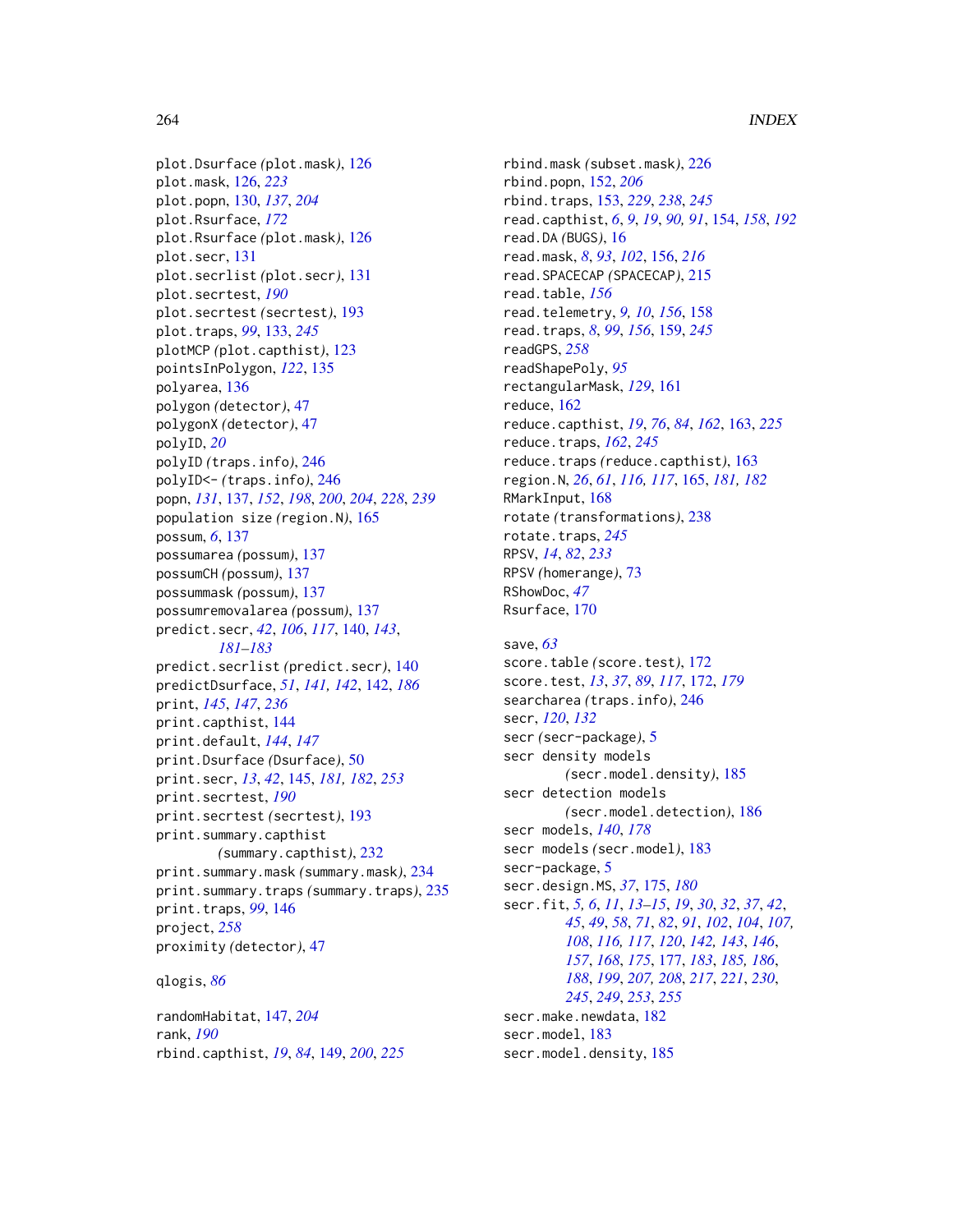```
secr.model.detection, 186
secr.test, 189, 193, 208
secrdemo, 191
secrlist, 116
secrlist (AIC.secr), 11
secrtest, 193
session, 194
session<- (session), 194
shift (transformations), 238
245
signal, 195
signal<- (signal), 195
signalCH (ovensong), 111
signalframe (signal), 195
signalframe<- (signal), 195
signalmatrix, 20, 196, 196
sim.capthist, 14, 16, 19, 80, 91, 197, 208
sim.detect (sim.secr), 205
sim.popn, 24, 80, 82, 131, 137, 149, 200, 201,
        206
sim.resight (sim.capthist), 197
sim.secr, 49, 117, 189, 190, 205
simulate, 199, 200, 204, 208
simulate (sim.secr), 205
simulate.secr, 190
single (detector), 47
skink, 6, 208
smooths, 210
snip, 212
sort.capthist, 214
SPACECAP, 215
spacing, 216, 244, 245
spacing<- (spacing), 216
SpatialPolygonsDataFrame, 122
speed, 217
Speed tips, 63, 182
Speed tips (speed), 217
split.capthist, 84
split.capthist (subset.capthist), 224
split.traps (subset.traps), 229
spotHeight, 172
spotHeight (plot.mask), 126
stoat.model.EX (stoatDNA), 220
stoat.model.HN (stoatDNA), 220
stoat.model.HZ (stoatDNA), 220
stoatCH (stoatDNA), 220
stoatDNA, 6, 88, 220
strip.legend, 128, 129, 222
```
subset, *[203](#page-202-0)* subset.capthist, *[19](#page-18-0)*, *[83](#page-82-0)*, *[151](#page-150-0)*, *[165](#page-164-0)*, [224](#page-223-0) subset.mask, *[93](#page-92-0)*, [226](#page-225-0) subset.popn, [227](#page-226-0) subset.traps, *[153](#page-152-0)*, [229,](#page-228-0) *[245](#page-244-0)* suggest.buffer, *[101,](#page-100-0) [102](#page-101-0)*, [230](#page-229-0) summary.capthist, [232](#page-231-0) summary.Dsurface *(*Dsurface*)*, [50](#page-49-0) summary.mask, [234](#page-233-0) summary.traps, [235](#page-234-0) symbols, *[252](#page-251-0)*

tail, *[73](#page-72-0)* tail.capthist *(*head*)*, [72](#page-71-0) tail.Dsurface *(*head*)*, [72](#page-71-0) tail.mask *(*head*)*, [72](#page-71-0) tail.traps *(*head*)*, [72](#page-71-0) telemetered *(*capthist.parts*)*, [19](#page-18-0) telemetryxy, *[9,](#page-8-0) [10](#page-9-0)* telemetryxy *(*capthist.parts*)*, [19](#page-18-0) terrain.colors, *[223](#page-222-0)* tile *(*sim.popn*)*, [201](#page-200-0) timevaryingcov, *[35](#page-34-0)*, *[178](#page-177-0)*, *[186](#page-185-0)*, [236](#page-235-0) timevaryingcov<- *(*timevaryingcov*)*, [236](#page-235-0) trans3d, *[128](#page-127-0)* transect *(*detector*)*, [47](#page-46-0) transectID *(*traps.info*)*, [246](#page-245-0) transectID<- *(*traps.info*)*, [246](#page-245-0) transectlength, *[213](#page-212-0)* transectlength *(*traps.info*)*, [246](#page-245-0) transectX *(*detector*)*, [47](#page-46-0) transformations, *[137](#page-136-0)*, [238](#page-237-0) trap *(*capthist.parts*)*, [19](#page-18-0) trap.builder, *[29](#page-28-0)*, *[93](#page-92-0)*, *[95](#page-94-0)*, *[99](#page-98-0)*, [240,](#page-239-0) *[245](#page-244-0)* traps, *[6](#page-5-0)*, *[19](#page-18-0)*, *[29](#page-28-0)*, *[47](#page-46-0)*, *[91](#page-90-0)*, *[98](#page-97-0)[–100](#page-99-0)*, *[134](#page-133-0)*, *[147](#page-146-0)*, *[153](#page-152-0)*, *[160](#page-159-0)*, *[200](#page-199-0)*, *[217](#page-216-0)*, *[229](#page-228-0)*, *[235,](#page-234-0) [236](#page-235-0)*, *[239](#page-238-0)*, *[242](#page-241-0)*, [244,](#page-243-0) *[246](#page-245-0)*, *[251](#page-250-0)* traps object *(*traps*)*, [244](#page-243-0) traps.info, [246](#page-245-0) traps<- *(*traps*)*, [244](#page-243-0) trapXY *(*secrdemo*)*, [191](#page-190-0) trim, *[103](#page-102-0)*, *[206](#page-205-0)*, [247](#page-246-0) Troubleshooting, *[63](#page-62-0)*, *[181,](#page-180-0) [182](#page-181-0)*, [248](#page-247-0)

uniroot, *[15](#page-14-0)*, *[30,](#page-29-0) [31](#page-30-0)* unjoin *(*join*)*, [83](#page-82-0) unRMarkInput *(*RMarkInput*)*, [168](#page-167-0) usage, *[15](#page-14-0)*, *[33](#page-32-0)*, *[64](#page-63-0)*, *[80](#page-79-0)*, *[120](#page-119-0)*, *[178,](#page-177-0) [179](#page-178-0)*, *[182](#page-181-0)*, *[236,](#page-235-0) [237](#page-236-0)*, *[245](#page-244-0)*, [250,](#page-249-0) *[252](#page-251-0)*